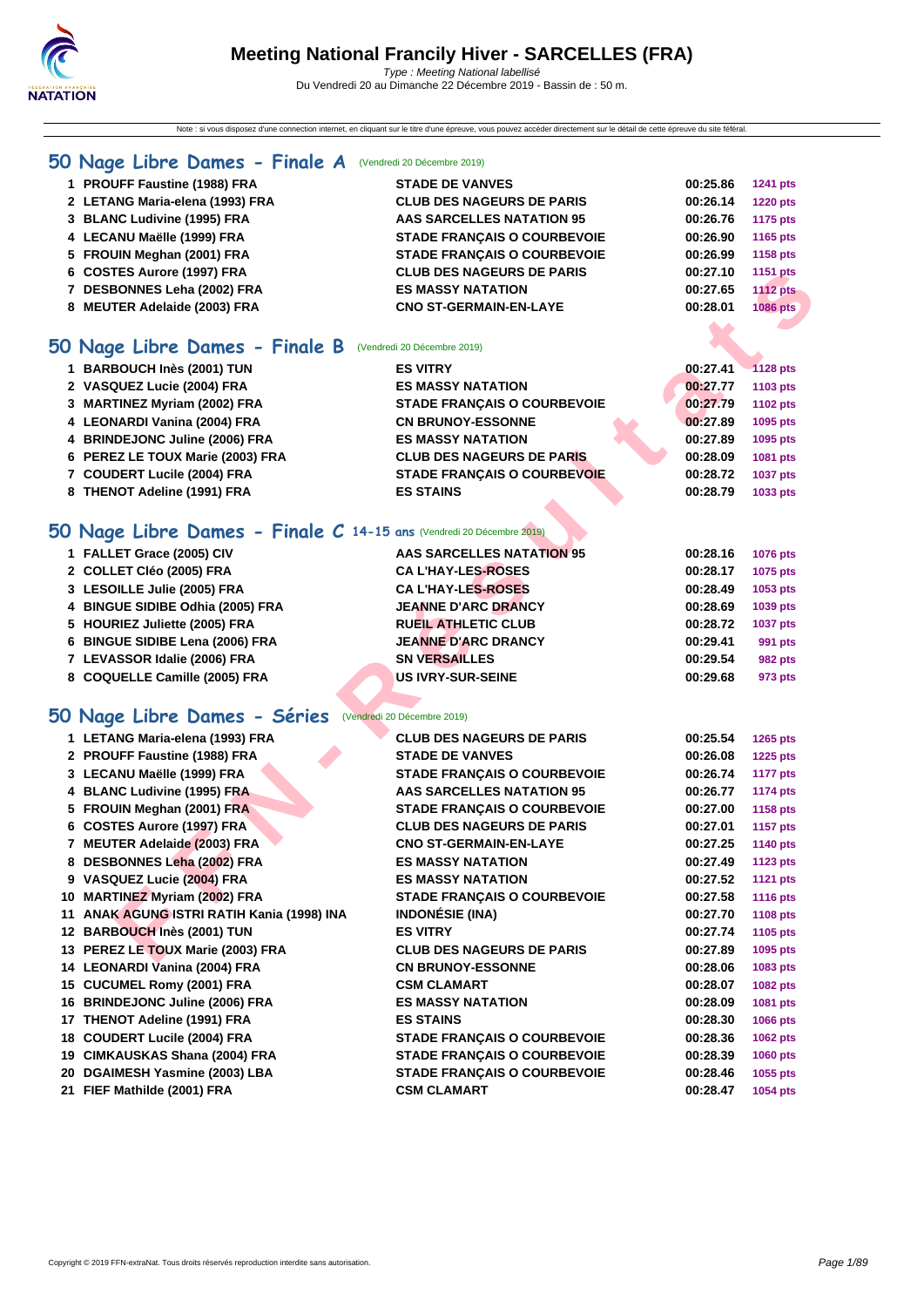

#### **[50 Nage L](http://www.ffnatation.fr/webffn/index.php)ibre Dames - Séries (suite)**

| 22 HOUAL Solene (2002) FRA              | <b>ES MASSY NATATION</b>           | 00:28.51 | 1052 pts        |
|-----------------------------------------|------------------------------------|----------|-----------------|
| 23 MIKELLIDES Nicole (2003) CYP         | <b>ES NANTERRE</b>                 | 00:28.54 | 1050 pts        |
| 24 DIAS DE SOUSA Amandine (1996) FRA    | <b>ES NANTERRE</b>                 | 00:28.60 | 1046 pts        |
| 25 LE HIR Margaux (2004) FRA            | <b>RED STAR CLUB CHAMPIGNY</b>     | 00:28.61 | 1045 pts        |
| 25 FALLET Grace (2005) CIV              | <b>AAS SARCELLES NATATION 95</b>   | 00:28.61 | 1045 pts        |
| 27 HOURIEZ Juliette (2005) FRA          | <b>RUEIL ATHLETIC CLUB</b>         | 00:28.65 | <b>1042 pts</b> |
| 28 LAITHIER Eva (2001) FRA              | <b>BLANC-MESNIL S.N</b>            | 00:28.66 | 1041 pts        |
| 29 CHADEBAUD Mathilde (2002) FRA        | <b>STADE FRANÇAIS O COURBEVOIE</b> | 00:28.70 | <b>1039 pts</b> |
| 30 BINGUE SIDIBE Lena (2006) FRA        | <b>JEANNE D'ARC DRANCY</b>         | 00:28.71 | 1038 pts        |
| 31 ROZE Aziliz (2004) FRA               | <b>CN BRUNOY-ESSONNE</b>           | 00:28.73 | <b>1037 pts</b> |
| 32 KNOPF Elora (2002) FRA               | <b>AS BONDY</b>                    | 00:28.75 | 1035 pts        |
| 33 BINGUE SIDIBE Odhia (2005) FRA       | <b>JEANNE D'ARC DRANCY</b>         | 00:28.78 | <b>1033 pts</b> |
| 34 LESOILLE Julie (2005) FRA            | <b>CA L'HAY-LES-ROSES</b>          | 00:28.79 | 1033 pts        |
| 35 GARION Iris (2004) FRA               | <b>RACING CLUB DE FRANCE</b>       | 00:28.82 | 1031 pts        |
| 36 LEBLANC Ines (2004) FRA              | <b>ES STAINS</b>                   | 00:28.85 | 1029 pts        |
| 37 BOUTOUIL Yasmeen (1998) FRA          | <b>AS BONDY</b>                    | 00:28.89 | 1026 pts        |
| 38 COSTES Loriane (2000) FRA            | <b>NOGENT NATATION 94</b>          | 00:28.90 | 1025 pts        |
| 39 PLOIX Solene (2003) FRA              | <b>RACING CLUB DE FRANCE</b>       | 00:28.92 | <b>1024 pts</b> |
| 40 COLLET Cléo (2005) FRA               | <b>CA L'HAY-LES-ROSES</b>          | 00:28.93 | 1023 pts        |
| 41 PAGO Elodie (2003) FRA               | <b>SN VERSAILLES</b>               | 00:29.05 | 1015 pts        |
| 42 SAIDJ Feryel (2002) FRA              | <b>STADE FRANCAIS O COURBEVOIE</b> | 00:29.06 | 1014 pts        |
| 43 ZITOUNI Imène (2004) ALG             | <b>AAS SARCELLES NATATION 95</b>   | 00:29.07 | <b>1014 pts</b> |
| 44 TEULE Mary (1999) FRA                | <b>CNO ST-GERMAIN-EN-LAYE</b>      | 00:29.11 | 1011 pts        |
| 45 GALLANT Apolline (2004) FRA          | <b>SN VERSAILLES</b>               | 00:29.15 | 1008 pts        |
| 46 BERGER Paoline (2002) FRA            | <b>CA ORSAY</b>                    | 00:29.16 | 1008 pts        |
| 46 PHAM Kim-Vy (2004) FRA               | <b>CN LE PLESSIS-ROBINSON</b>      | 00:29.16 | 1008 pts        |
| 48 LOUWAGIE Pauline (2003) FRA          | <b>TREMBLAY AC</b>                 | 00:29.17 | <b>1007 pts</b> |
| 49 AUDOLY Calliope (2004) FRA           | <b>CA L'HAY-LES-ROSES</b>          | 00:29.18 | <b>1006 pts</b> |
| 50 ZANONI Lena (1997) FRA               | US VILLEJUIF NATATION              | 00:29.19 | <b>1006 pts</b> |
| 50 COQUELLE Camille (2005) FRA          | <b>US IVRY-SUR-SEINE</b>           | 00:29.19 | 1006 pts        |
| 52 LEVASSOR Idalie (2006) FRA           | <b>SN VERSAILLES</b>               | 00:29.22 | <b>1004 pts</b> |
| 53 VALENTIN Maéva (2004) FRA            | <b>CN BRUNOY-ESSONNE</b>           | 00:29.27 | <b>1000 pts</b> |
| 54 SALGUES LAUVERJON Louise (2005) FRA  | <b>CLUB DES NAGEURS DE PARIS</b>   | 00:29.29 | 999 pts         |
| 55 NOVAK Anais (2006) FRA               | <b>STADE FRANÇAIS O COURBEVOIE</b> | 00:29.31 | 998 pts         |
| 56 BORSATO Léonie (2005) FRA            | <b>RACING CLUB DE FRANCE</b>       | 00:29.35 | 995 pts         |
| 57 LEGER Katell (2006) FRA              | <b>ES MASSY NATATION</b>           | 00:29.37 | 994 pts         |
| 58 TABIASCO Gabrielle (2004) FRA        | <b>STADE FRANÇAIS O COURBEVOIE</b> | 00:29.38 | 993 pts         |
| 58 BUI Julianne (2006) FRA              | <b>ANTONY NATATION</b>             | 00:29.38 | 993 pts         |
| 60 FAUQUANT Maïwenn (2004) FRA          | <b>CA ORSAY</b>                    | 00:29.40 | 992 pts         |
| 61 TAYSSE Léa (2002) FRA                | <b>CN MELUN VAL DE SEINE</b>       | 00:29.44 | 989 pts         |
| 62 LAFORGE Juliette (2004) FRA          | <b>US JEUNESSE MITRY-MORY</b>      | 00:29.50 | 985 pts         |
| 63 PELLIER Claire (2000) FRA            | <b>CN MELUN VAL DE SEINE</b>       | 00:29.51 | <b>984 pts</b>  |
| 63 AIGOUY Léa (2004) FRA                | <b>CANETON CLUB DE BEAUMONT</b>    | 00:29.51 | 984 pts         |
| 65 VAN DER BIEST Eugenie (2006) FRA     | <b>ETOILE SAINT-LEU NATATION</b>   | 00:29.55 | 982 pts         |
| 66 ROUBAUD DORFIAC Charlotte (2006) FRA | <b>CSM CLAMART</b>                 | 00:29.56 | 981 pts         |
| 67 THIERRY Victoire (2003) FRA          | <b>CN MELUN VAL DE SEINE</b>       | 00:29.60 | 978 pts         |
| 68 LE GUEN Ambre (2004) FRA             | <b>CANETON CLUB DE BEAUMONT</b>    | 00:29.62 | 977 pts         |
| 69 LAZIER Oceane (2003) FRA             | <b>CLUB DES NAGEURS DE PARIS</b>   | 00:29.64 | 976 pts         |
| 70 THOMAS Orlane (2003) FRA             | <b>CSM CLAMART</b>                 | 00:29.66 | 974 pts         |
| 70 DURAN Chiara (2006) FRA              | <b>NOGENT NATATION 94</b>          | 00:29.66 | 974 pts         |
| 70 DE ARAUJO Mayline (2005) FRA         | <b>CN BRUNOY-ESSONNE</b>           | 00:29.66 | 974 pts         |
| 73 ALLIONE Clémence (2004) FRA          | <b>NOGENT NATATION 94</b>          | 00:29.73 | 970 pts         |
| 74 DIEZ PEREZ Romane (2006) FRA         | <b>CN VAL MAUBUEE</b>              | 00:29.75 | 968 pts         |
| 75 JARILLOT Elodie (2006) FRA           | <b>CANETON CLUB DE BEAUMONT</b>    | 00:29.80 | 965 pts         |

| <b>ES MASSY NATATION</b>                        | 00:28.51             | 1052 pts           |
|-------------------------------------------------|----------------------|--------------------|
| <b>ES NANTERRE</b>                              | 00:28.54             | 1050 pts           |
| <b>ES NANTERRE</b>                              | 00:28.60             | 1046 pts           |
| <b>RED STAR CLUB CHAMPIGNY</b>                  | 00:28.61             | 1045 pts           |
| <b>AAS SARCELLES NATATION 95</b>                | 00:28.61             | 1045 pts           |
| <b>RUEIL ATHLETIC CLUB</b>                      | 00:28.65             | 1042 pts           |
| <b>BLANC-MESNIL S.N</b>                         | 00:28.66             | 1041 pts           |
| <b>STADE FRANÇAIS O COURBEVOIE</b>              | 00:28.70             | <b>1039 pts</b>    |
| <b>JEANNE D'ARC DRANCY</b>                      | 00:28.71             | 1038 pts           |
| <b>CN BRUNOY-ESSONNE</b>                        | 00:28.73             | <b>1037 pts</b>    |
| <b>AS BONDY</b>                                 | 00:28.75             | 1035 pts           |
| <b>JEANNE D'ARC DRANCY</b>                      | 00:28.78             | <b>1033 pts</b>    |
| <b>CAL'HAY-LES-ROSES</b>                        | 00:28.79             | 1033 pts           |
| <b>RACING CLUB DE FRANCE</b>                    | 00:28.82             | 1031 pts           |
| <b>ES STAINS</b>                                | 00:28.85             | 1029 pts           |
| <b>AS BONDY</b>                                 | 00:28.89             | 1026 pts           |
| <b>NOGENT NATATION 94</b>                       | 00:28.90             | 1025 pts           |
| <b>RACING CLUB DE FRANCE</b>                    | 00:28.92             | 1024 pts           |
| <b>CA L'HAY-LES-ROSES</b>                       | 00:28.93             | 1023 pts           |
| <b>SN VERSAILLES</b>                            | 00:29.05             | 1015 pts           |
| <b>STADE FRANÇAIS O COURBEVOIE</b>              | 00:29.06             | 1014 pts           |
| <b>AAS SARCELLES NATATION 95</b>                | 00:29.07             | 1014 pts           |
| <b>CNO ST-GERMAIN-EN-LAYE</b>                   | 00:29.11             | <b>1011 pts</b>    |
| <b>SN VERSAILLES</b>                            | 00:29.15             | 1008 pts           |
| <b>CA ORSAY</b>                                 | 00:29.16             | 1008 pts           |
| <b>CN LE PLESSIS-ROBINSON</b>                   | 00:29.16             | <b>1008 pts</b>    |
| <b>TREMBLAY AC</b>                              | 00:29.17             | <b>1007 pts</b>    |
| <b>CAL'HAY-LES-ROSES</b>                        | 00:29.18             | <b>1006 pts</b>    |
| US VILLEJUIF NATATION                           | 00:29.19             | 1006 pts           |
| <b>US IVRY-SUR-SEINE</b>                        | 00:29.19             | <b>1006 pts</b>    |
| <b>SN VERSAILLES</b>                            | 00:29.22             | 1004 pts           |
| <b>CN BRUNOY-ESSONNE</b>                        | 00:29.27             | <b>1000 pts</b>    |
| <b>CLUB DES NAGEURS DE PARIS</b>                | 00:29.29             | 999 pts            |
| <b>STADE FRANÇAIS O COURBEVOIE</b>              | 00:29.31             | 998 pts            |
| <b>RACING CLUB DE FRANCE</b>                    | 00:29.35             | 995 pts            |
| <b>ES MASSY NATATION</b>                        | 00:29.37             | 994 pts            |
| <b>STADE FRANÇAIS O COURBEVOIE</b>              | 00:29.38             | 993 pts            |
| <b>ANTONY NATATION</b>                          | 00:29.38             | 993 pts            |
| <b>CA ORSAY</b>                                 | 00:29.40             | 992 pts            |
| <b>CN MELUN VAL DE SEINE</b>                    | 00:29.44             | 989 pts            |
| <b>US JEUNESSE MITRY-MORY</b>                   | 00:29.50             | 985 pts            |
| <b>CN MELUN VAL DE SEINE</b>                    | 00:29.51             | 984 pts            |
| <b>CANETON CLUB DE BEAUMONT</b>                 | 00:29.51             | 984 pts            |
| <b>ETOILE SAINT-LEU NATATION</b>                | 00:29.55             | 982 pts            |
| <b>CSM CLAMART</b>                              | 00:29.56             | <b>981 pts</b>     |
| <b>CN MELUN VAL DE SEINE</b>                    | 00:29.60             | 978 pts            |
| <b>CANETON CLUB DE BEAUMONT</b>                 | 00:29.62             | 977 pts            |
| <b>CLUB DES NAGEURS DE PARIS</b>                | 00:29.64             | 976 pts            |
| <b>CSM CLAMART</b><br><b>NOGENT NATATION 94</b> | 00:29.66<br>00:29.66 | 974 pts<br>974 pts |
| <b>CN BRUNOY-ESSONNE</b>                        | 00:29.66             | 974 pts            |
| <b>NOGENT NATATION 94</b>                       | 00:29.73             | 970 pts            |
| <b>CN VAL MAUBUEE</b>                           | 00:29.75             | 968 pts            |
| <b>CANETON CLUB DE BEAUMONT</b>                 | 00:29.80             | 965 pts            |
|                                                 |                      |                    |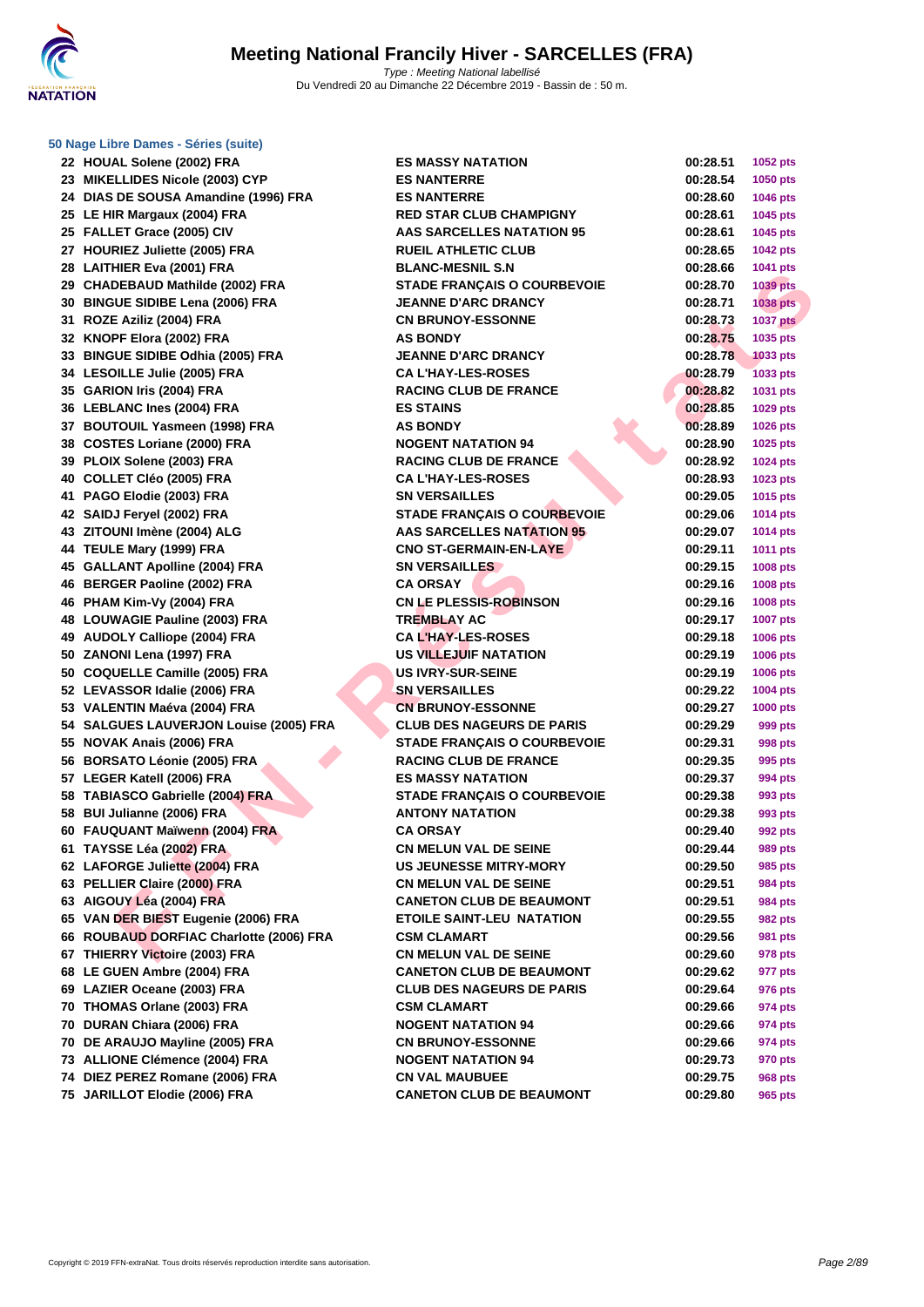

#### **[50 Nage L](http://www.ffnatation.fr/webffn/index.php)ibre Dames - Séries (suite)**

| 76 JEAN BAPTISTE Ambre (2005) FRA    | <b>CN ST-MICHEL-SUR-ORGE</b>       | 00:29.82 | <b>964 pts</b> |
|--------------------------------------|------------------------------------|----------|----------------|
| 76 FAULCON Clara (2006) FRA          | <b>LA SAINT MANDEENNE</b>          | 00:29.82 | 964 pts        |
| 78 VISGUEIRO Julia (2005) FRA        | <b>AS BONDY</b>                    | 00:29.84 | 963 pts        |
| 79 ZAID KERMORGANT Lise (2003) FRA   | <b>CLUB DES NAGEURS DE PARIS</b>   | 00:29.86 | <b>961 pts</b> |
| 80 COGNAC Eglantine (2004) FRA       | <b>CNO ST-GERMAIN-EN-LAYE</b>      | 00:29.88 | <b>960 pts</b> |
| 81 VIDET Oriane (2006) FRA           | <b>AQUACLUB LE PECQ MARLY</b>      | 00:29.90 | 959 pts        |
| 82 ARTIS Maeva (2006) FRA            | <b>CN MELUN VAL DE SEINE</b>       | 00:29.93 | 957 pts        |
| 83 ALLEMAN Manon (2005) FRA          | <b>CNO ST-GERMAIN-EN-LAYE</b>      | 00:29.96 | 955 pts        |
| 84 ABBADI Soraya (2003) FRA          | <b>AAS SARCELLES NATATION 95</b>   | 00:29.99 | 953 pts        |
| 85 THOLEY Aurelie (2005) FRA         | <b>C.N OZOIR-LA-FERRIERE</b>       | 00:30.00 | <b>952 pts</b> |
| 85 BRUAND Mélanie (2006) FRA         | <b>MORSANG ESSONNE NATATION</b>    | 00:30.00 | 952 pts        |
| 87 BEDRANI Imane (2006) FRA          | <b>RACING CLUB DE FRANCE</b>       | 00:30.04 | 950 pts        |
| 88 TABIASCO Alexandra (2006) FRA     | <b>STADE FRANÇAIS O COURBEVOIE</b> | 00:30.08 | 947 pts        |
| 89 LINN Emma (2006) FRA              | <b>CA L'HAY-LES-ROSES</b>          | 00:30.09 | <b>946 pts</b> |
| 90 BILLABERT Mathilde (2003) FRA     | <b>CLUB DES NAGEURS DE PARIS</b>   | 00:30.13 | 944 pts        |
| 91 GRANDJEAN Helene (2004) FRA       | <b>RACING CLUB DE FRANCE</b>       | 00:30.15 | 942 pts        |
| 91 BERRANDO Lilia (2005) FRA         | <b>AAS SARCELLES NATATION 95</b>   | 00:30.15 | 942 pts        |
| 93 MENNETRIER Florence (2005) FRA    | <b>CN BRUNOY-ESSONNE</b>           | 00:30.21 | 938 pts        |
| 93 MAES Diane (2005) FRA             | <b>RED STAR CLUB CHAMPIGNY</b>     | 00:30.21 | 938 pts        |
| 95 LEFEVRE Léna (2003) FRA           | <b>AC VILLEPINTE</b>               | 00:30.25 | 936 pts        |
| 96 ABELA Cassandre (2005) FRA        | <b>NEPTUNE CLUB DE FRANCE</b>      | 00:30.27 | 935 pts        |
| 97 BAUDOT Louise (2006) FRA          | <b>SN VERSAILLES</b>               | 00:30.29 | 933 pts        |
| 98 HUMBLOT Anaïs (2003) FRA          | <b>CN LE PLESSIS-ROBINSON</b>      | 00:30.39 | 927 pts        |
| 99 MORICELLY Clara (2006) FRA        | <b>AQUA CLUB PONTAULT-ROISSY</b>   | 00:30.45 | 923 pts        |
| 00 BASSIGNY Maroussia (2006) FRA     | <b>JEANNE D'ARC DRANCY</b>         | 00:30.52 | 919 pts        |
| 01 PUSSET Léna (2003) FRA            | <b>YERRES NATATION</b>             | 00:30.56 | 916 pts        |
| 02 DUPUIS Lise (2006) FRA            | <b>ANTONY NATATION</b>             | 00:30.58 | 915 pts        |
| 03 JENEQUIN Elsa (2006) FRA          | ROMAINVILLE AQUATIQUE CLUB 93      | 00:30.59 | 914 pts        |
| 04 JARILLOT Léa (2006) FRA           | <b>CANETON CLUB DE BEAUMONT</b>    | 00:30.61 | 913 pts        |
| 04 LIN Tifanny (2006) FRA            | <b>US IVRY-SUR-SEINE</b>           | 00:30.61 | 913 pts        |
| 06 LAVAUD Marguerite (2005) FRA      | <b>CNO ST-GERMAIN-EN-LAYE</b>      | 00:30.68 | 908 pts        |
| 07 BEN FRIHA Ambre (2001) FRA        | <b>NEPTUNE CLUB DE FRANCE</b>      | 00:30.72 | <b>906 pts</b> |
| 07 CHANE WAI Solene (2006) FRA       | <b>US JEUNESSE MITRY-MORY</b>      | 00:30.72 | <b>906 pts</b> |
| 07 PERIANDRE Shana (2004) FRA        | <b>ES STAINS</b>                   | 00:30.72 | <b>906 pts</b> |
| 10 DANGER Clara (2002) FRA           | <b>EN LONGJUMEAU</b>               | 00:30.73 | 905 pts        |
| 11 LOUBEYRE-MOLINARI Nine (2005) FRA | <b>AC BOULOGNE-BILLANCOURT</b>     | 00:30.75 | 904 pts        |
| 12 BOUSQUIE Chloé (2006) FRA         | <b>MORSANG ESSONNE NATATION</b>    | 00:30.78 | 902 pts        |
| 13 WIJESINGHE Solene (2005) SRI      | <b>CN POISSY</b>                   | 00:30.80 | 901 pts        |
| 14 COTE Elena (2004) FRA             | <b>NEPTUNE CLUB DE FRANCE</b>      | 00:30.82 | 899 pts        |
| 15 BOUKHARI Sarah (2006) FRA         | <b>ES NANTERRE</b>                 | 00:30.86 | 897 pts        |
| 16 REBELO Leana (2006) FRA           | <b>CN VAL MAUBUEE</b>              | 00:30.89 | 895 pts        |
| 17 BOLEC Elina (2003) FRA            | <b>CN MELUN VAL DE SEINE</b>       | 00:30.97 | 890 pts        |
| 18 ABDALLAH Anfiya (2003) FRA        | <b>CN ASNIÈRES</b>                 | 00:30.99 | 889 pts        |
| 19 DUCREUX Constance (2003) FRA      | <b>NEPTUNE CLUB DE FRANCE</b>      | 00:31.16 | 878 pts        |
| 20 PAVY Léna (2005) FRA              | <b>CAL'HAY-LES-ROSES</b>           | 00:31.35 | 866 pts        |
| 21 NAINAN Nawelle (2004) FRA         | <b>ES STAINS</b>                   | 00:31.45 | <b>860 pts</b> |
| 22 PLANES Janice (2003) FRA          | <b>MORSANG ESSONNE NATATION</b>    | 00:31.52 | 856 pts        |
| 23 DASSOT Liza (2004) FRA            | <b>RACING CLUB DE FRANCE</b>       | 00:31.56 | 853 pts        |
| 24 DONOT Lilou (2006) FRA            | <b>ANTONY NATATION</b>             | 00:31.61 | 850 pts        |
| 25 DELAHOUSSE Lison (2005) FRA       | <b>CLUB DES NAGEURS DE PARIS</b>   | 00:31.62 | 849 pts        |
| 26 BELMANA Nell (2005) FRA           | <b>CN BRUNOY-ESSONNE</b>           | 00:31.64 | 848 pts        |
| 27 RENAULT Lilou (2005) FRA          | <b>C.N OZOIR-LA-FERRIERE</b>       | 00:31.65 | 848 pts        |
| 28 VELLA Djenaba (2006) FRA          | <b>ES VITRY</b>                    | 00:31.69 | 845 pts        |
| 29 BUISSON Clara (2000) FRA          | <b>SN FRANCONVILLE</b>             | 00:31.79 | 839 pts        |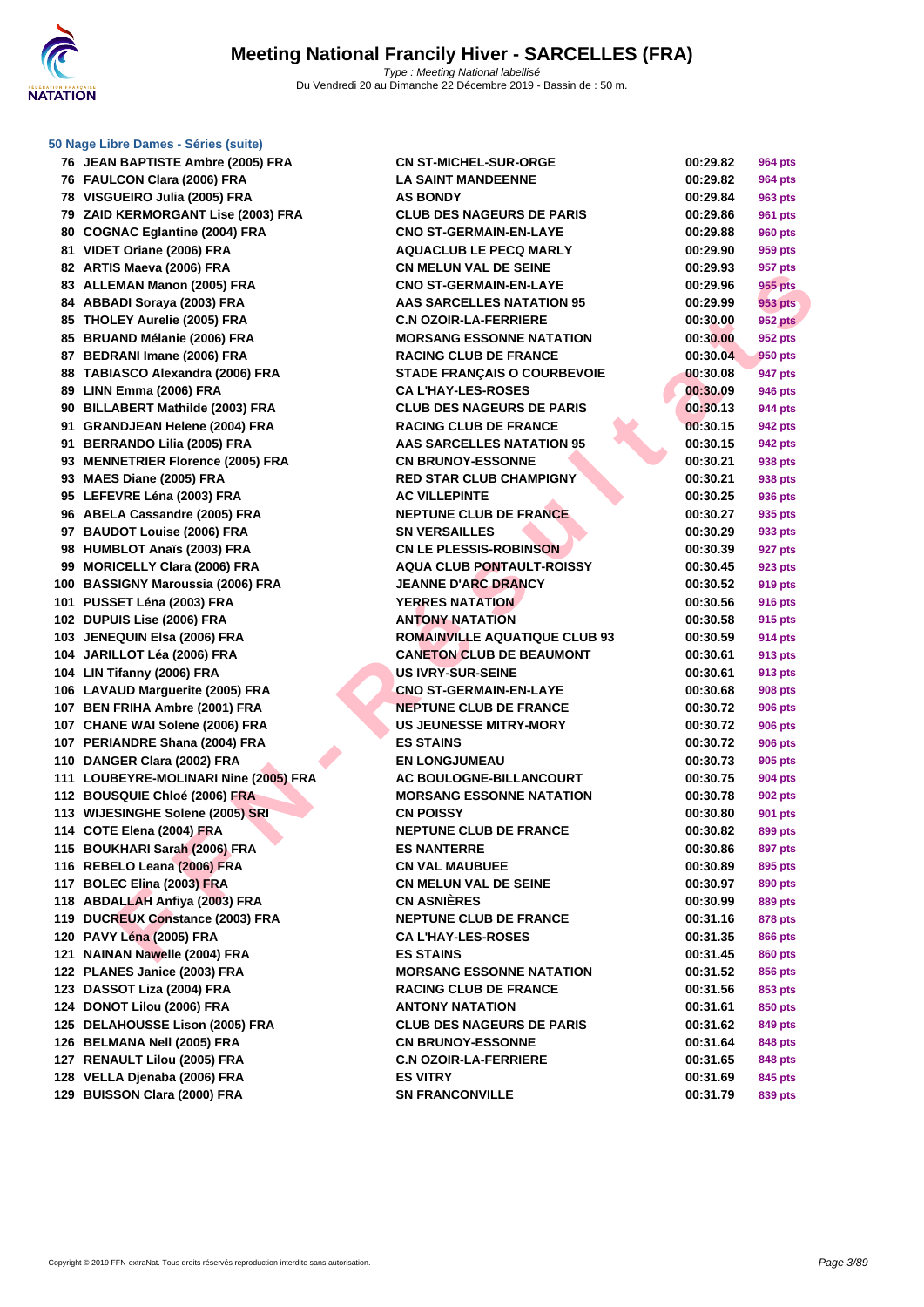#### **[50 Nage L](http://www.ffnatation.fr/webffn/index.php)ibre Dames - Séries (suite)**

| 130 CAPELLE Clara (2006) FRA     | ASS DES SPORTS DE CHELLES          | 00:31.81       | 838 pts        |
|----------------------------------|------------------------------------|----------------|----------------|
| 131 AMRANI Naella (2006) FRA     | AAS SARCELLES NATATION 95          | 00:32.00       | <b>826 pts</b> |
| 132 BOLEC Manon (2005) FRA       | <b>CN MELUN VAL DE SEINE</b>       | 00:32.01       | <b>826 pts</b> |
| 133 BOAMBA Katarina (2006) FRA   | <b>CN MELUN VAL DE SEINE</b>       | 00:32.27       | 810 pts        |
| 134 MICHAUD Angélique (2006) FRA | <b>CN FONTAINEBLEAU-AVON</b>       | 00:34.03       | <b>707 pts</b> |
| --- LAPORTE Noémie (2004) FRA    | <b>AS EMERAINVILLE</b>             | <b>DNS</b> dec |                |
| --- MOUSSOUNI Alicia (2005) FRA  | <b>AC BOBIGNY</b>                  | DNS dec        |                |
| --- AMROUS Serine (2006) FRA     | <b>STADE FRANCAIS O COURBEVOIE</b> | DNS dec        |                |
| --- BLANCO Anna (2004) FRA       | <b>CLUB DES NAGEURS DE PARIS</b>   | <b>DNS</b>     |                |
|                                  |                                    |                |                |

#### **100 Nage Libre Dames - Finale A** (Samedi 21 Décembre 2019)

| <b>MUUUJUUNI AIIUIA (2003) I IVA</b>                                | ו יוטוטט טח                        |                                                                                   |
|---------------------------------------------------------------------|------------------------------------|-----------------------------------------------------------------------------------|
| --- AMROUS Serine (2006) FRA                                        | <b>STADE FRANÇAIS O COURBEVOIE</b> | <b>DNS dec</b>                                                                    |
| --- BLANCO Anna (2004) FRA                                          | <b>CLUB DES NAGEURS DE PARIS</b>   | <b>DNS</b>                                                                        |
|                                                                     |                                    |                                                                                   |
| .00 Nage Libre Dames - Finale A                                     | (Samedi 21 Décembre 2019)          |                                                                                   |
| 1 PROUFF Faustine (1988) FRA                                        | <b>STADE DE VANVES</b>             | 00:56.92 1218 pts                                                                 |
|                                                                     |                                    | 50m: 00:27.62 (00:27.62) 100m: 00:56.92 (00:29.30)                                |
| 2 LETANG Maria-elena (1993) FRA                                     | <b>CLUB DES NAGEURS DE PARIS</b>   | 00:57.90<br>1183 pts<br>50m: 00:28.20 (00:28.20) 100m: 00:57.90 (00:29.70)        |
| 3 MEUTER Adelaide (2003) FRA                                        | <b>CNO ST-GERMAIN-EN-LAYE</b>      | 00:58.52<br>1161 pts                                                              |
|                                                                     |                                    | 50m : 00:28.59 (00:28.59) 100m : 00:58.52 (00:29.93)                              |
| 4 LECANU Maëlle (1999) FRA                                          | <b>STADE FRANÇAIS O COURBEVOIE</b> | 00:59.09<br><b>1141 pts</b><br>50m: 00:28.59 (00:28.59) 100m: 00:59.09 (00:30.50) |
| 5 TROMPETTE Melora (2005) FRA                                       | <b>C.N OZOIR-LA-FERRIERE</b>       | 00:59.23<br>1136 pts                                                              |
|                                                                     |                                    | 50m : 00:28.68 (00:28.68) 100m : 00:59.23 (00:30.55)                              |
| 6 FROUIN Meghan (2001) FRA                                          | <b>STADE FRANÇAIS O COURBEVOIE</b> | 00:59.35<br>1132 pts<br>50m: 00:28.61 (00:28.61) 100m: 00:59.35 (00:30.74)        |
| 7 VASQUEZ Lucie (2004) FRA                                          | <b>ES MASSY NATATION</b>           | 00:59.82<br><b>1115 pts</b>                                                       |
|                                                                     | <b>ES MASSY NATATION</b>           | 50m: 00:28.50 (00:28.50) 100m: 00:59.82 (00:31.32)<br>01:00.20                    |
| 8 DESBONNES Leha (2002) FRA                                         |                                    | 1102 pts<br>50m: 00:29.03 (00:29.03) 100m: 01:00.20 (00:31.17)                    |
|                                                                     |                                    |                                                                                   |
| 00 Nage Libre Dames - Finale B                                      | (Samedi 21 Décembre 2019)          |                                                                                   |
| 1 MARTINEZ Myriam (2002) FRA                                        | <b>STADE FRANÇAIS O COURBEVOIE</b> | 01:00.23<br><b>1101 pts</b><br>50m: 00:29.14 (00:29.14) 100m: 01:00.23 (00:31.09) |
| 2 OUALID GIRARD Sarah (2000) FRA                                    | <b>CN MELUN VAL DE SEINE</b>       | 01:00.41<br>1095 pts                                                              |
|                                                                     |                                    | 50m: 00:29.17 (00:29.17) 100m: 01:00.41 (00:31.24)                                |
| 3 THENOT Adeline (1991) FRA                                         | <b>ES STAINS</b>                   | 01:00.88<br>1079 pts<br>50m: 00:29.23 (00:29.23) 100m: 01:00.88 (00:31.65)        |
| 4 ALMEIDA Léana (2001) FRA                                          | ES MASSY NATATION                  | 01:00.99<br>1075 pts                                                              |
|                                                                     |                                    | 50m: 00:29.09 (00:29.09) 100m: 01:00.99 (00:31.90)                                |
| 5 HOUAL Solene (2002) FRA                                           | <b>ES MASSY NATATION</b>           | 01:01.25<br>1066 pts<br>50m: 00:29.35 (00:29.35) 100m: 01:01.25 (00:31.90)        |
| 6 PEREZ LE TOUX Marie (2003) FRA                                    | <b>CLUB DES NAGEURS DE PARIS</b>   | 01:01.57<br>1055 pts                                                              |
|                                                                     |                                    | 50m: 00:29.75 (00:29.75) 100m: 01:01.57 (00:31.82)                                |
| 7 PETERS Emma (2003) LUX                                            | <b>SWIMMING TEAM MINETT (LUX)</b>  | 01:01.68<br>1052 pts<br>50m: 00:29.28 (00:29.28) 100m: 01:01.68 (00:32.40)        |
| 8 LEBLOND Tiphaine (1996) FRA                                       | <b>U.S CRETEIL NATATION</b>        | 01:02.89<br>1011 pts                                                              |
|                                                                     |                                    | 50m: 00:30.14 (00:30.14) 100m: 01:02.89 (00:32.75)                                |
| 100 Nage Libre Dames - Finale C 14-15 ans (Samedi 21 Décembre 2019) |                                    |                                                                                   |
| 1 COLLET Cléo (2005) FRA                                            | <b>CAL'HAY-LES-ROSES</b>           | 01:01.49<br><b>1058 pts</b>                                                       |
|                                                                     |                                    | 50m: 00:29.77 (00:29.77) 100m: 01:01.49 (00:31.72)                                |
| 2 HOURIEZ Juliette (2005) FRA                                       | <b>RUEIL ATHLETIC CLUB</b>         | 01:01.75<br>1049 pts                                                              |

#### **100 Nage Libre Dames - Finale B** (Samedi 21 Décembre 2019)

- **1 MARTINEZ Myriam (2002) FRA STADE FRANÇAIS O COURBEVOIE 01:00.23 1101 pts**
- **2 OUALID GIRARD Sarah (2000) FRA CN MELUN VAL DE SEINE 01:00.41 1095 pts**
- **3 THENOT Adeline (1991) FRA ES STAINS 01:00.88 1079 pts**
- **4 ALMEIDA Léana (2001) FRA ES MASSY NATATION 01:00.99 1075 pts**
- **5 HOUAL Solene (2002) FRA ES MASSY NATATION 01:01.25 1066 pts**
- **6 PEREZ LE TOUX Marie (2003) FRA CLUB DES NAGEURS DE PARIS 01:01.57 1055 pts**
- **7 PETERS Emma (2003) LUX SWIMMING TEAM MINETT (LUX) 01:01.68 1052 pts**
- **8 LEBLOND Tiphaine (1996) FRA U.S CRETEIL NATATION 01:02.89 1011 pts**

# **100 Nage Libre Dames - Finale C 14-15 ans** (Samedi 21 Décembre 2019)

| 1 COLLET Cléo (2005) FRA              | <b>CAL'HAY-LES-ROSES</b>           | 50m: 00:29.77 (00:29.77) 100m: 01:01.49 (00:31.72) | 01:01.49 | 1058 pts        |
|---------------------------------------|------------------------------------|----------------------------------------------------|----------|-----------------|
| 2 HOURIEZ Juliette (2005) FRA         | <b>RUEIL ATHLETIC CLUB</b>         | 50m: 00:30.03 (00:30.03) 100m: 01:01.75 (00:31.72) | 01:01.75 | 1049 pts        |
| 3 PHAM Thuy-Anna (2005) FRA           | <b>STADE FRANÇAIS O COURBEVOIE</b> | 50m: 00:30.09 (00:30.09) 100m: 01:02.23 (00:32.14) | 01:02.23 | 1033 pts        |
| 4 PAGNON Clara (2005) FRA             | <b>BEAUTOR NATATION</b>            | 50m: 00:29.77 (00:29.77) 100m: 01:02.28 (00:32.51) | 01:02.28 | 1031 pts        |
| 5 SALGUES LAUVERJON Louise (2005) FRA | <b>CLUB DES NAGEURS DE PARIS</b>   | 50m: 00:30.34 (00:30.34) 100m: 01:02.30 (00:31.96) | 01:02.30 | <b>1031 pts</b> |
| 6 BRINDEJONC Juline (2006) FRA        | <b>ES MASSY NATATION</b>           | 50m: 00:30.17 (00:30.17) 100m: 01:02.31 (00:32.14) | 01:02.31 | 1030 pts        |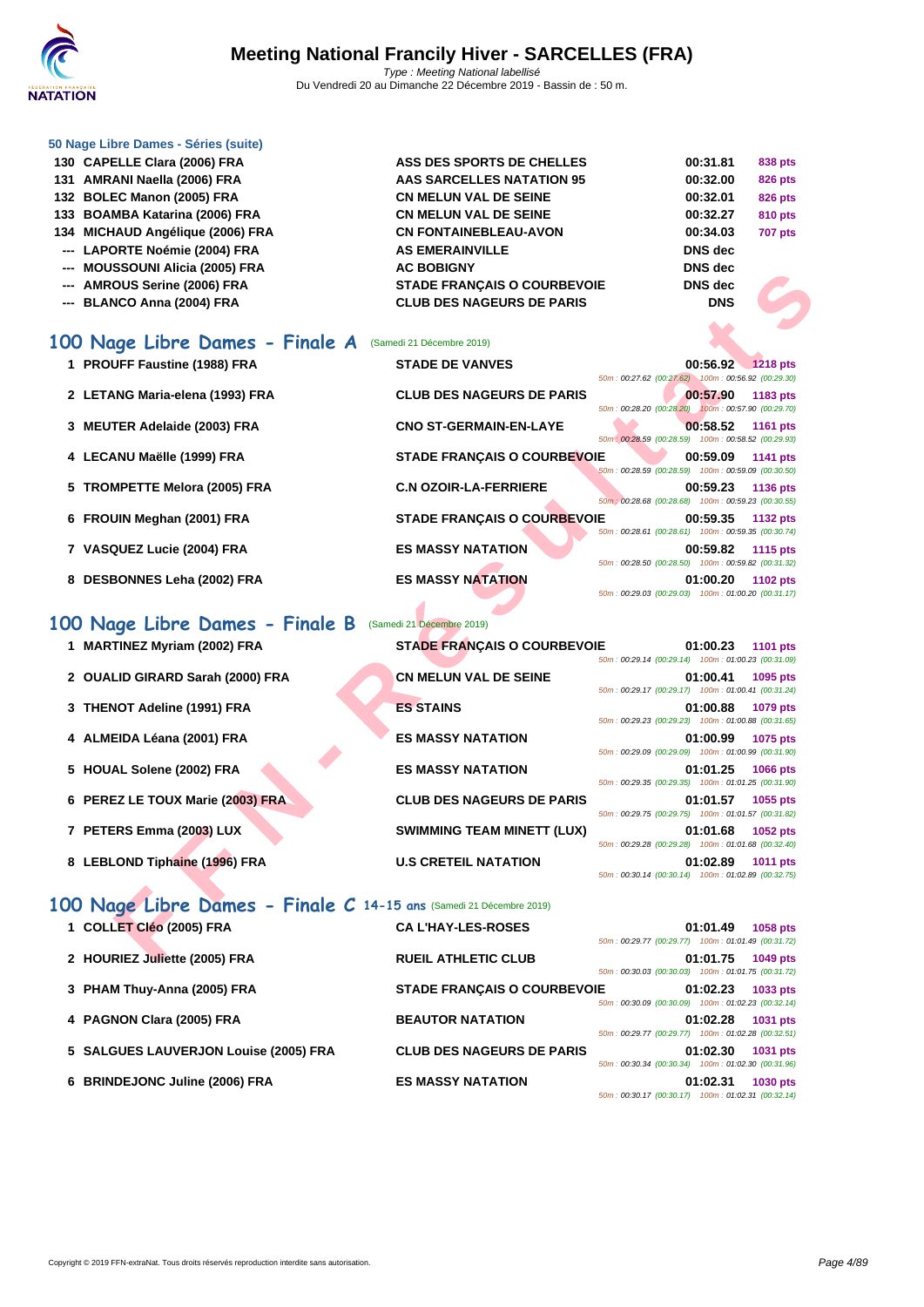

| 100 Nage Libre Dames - Finale C (suite)<br>7 LEGER Katell (2006) FRA | <b>ES MASSY NATATION</b>           | 01:03.58<br>988 pts                                                                                                             |
|----------------------------------------------------------------------|------------------------------------|---------------------------------------------------------------------------------------------------------------------------------|
| 8 TABIASCO Alexandra (2006) FRA                                      | <b>STADE FRANÇAIS O COURBEVOIE</b> | 50m: 00:30.25 (00:30.25) 100m: 01:03.58 (00:33.33)<br>01:03.95<br>976 pts<br>50m: 00:30.90 (00:30.90) 100m: 01:03.95 (00:33.05) |
| 100 Nage Libre Dames - Séries                                        | (Samedi 21 Décembre 2019)          |                                                                                                                                 |
| 1 LETANG Maria-elena (1993) FRA                                      | <b>CLUB DES NAGEURS DE PARIS</b>   | 00:57.06<br>1213 pts<br>50m: 00:27.85 (00:27.85) 100m: 00:57.06 (00:29.21)                                                      |
| 2 PROUFF Faustine (1988) FRA                                         | <b>STADE DE VANVES</b>             | 00:57.64<br><b>1192 pts</b><br>50m: 00:28.11 (00:28.11) 100m: 00:57.64 (00:29.53)                                               |
| 3 COSTES Aurore (1997) FRA                                           | <b>CLUB DES NAGEURS DE PARIS</b>   | 00:58.00<br><b>1179 pts</b>                                                                                                     |
| 4 MOLUH Mary-Ambre (2005) FRA                                        | <b>U.S CRETEIL NATATION</b>        | 50m: 00:28.34 (00:28.34) 100m: 00:58.00 (00:29.66)<br>00:58.05<br>1178 pts                                                      |
| 5 TROMPETTE Melora (2005) FRA                                        | <b>C.N OZOIR-LA-FERRIERE</b>       | 50m: 00:27.78 (00:27.78) 100m: 00:58.05 (00:30.27)<br>00:58.93<br><b>1146 pts</b>                                               |
| 6 FROUIN Meghan (2001) FRA                                           | <b>STADE FRANÇAIS O COURBEVOIE</b> | 50m: 00:28.61 (00:28.61) 100m: 00:58.93 (00:30.32)<br>00:59.06<br>1142 pts                                                      |
| 7 MEUTER Adelaide (2003) FRA                                         | <b>CNO ST-GERMAIN-EN-LAYE</b>      | 50m : 00:28.51 (00:28.51) 100m : 00:59.06 (00:30.55)<br>00:59.28<br>1134 pts                                                    |
| 8 VASQUEZ Lucie (2004) FRA                                           | <b>ES MASSY NATATION</b>           | 50m: 00:28.94 (00:28.94) 100m: 00:59.28 (00:30.34)<br>00:59.29<br>1134 pts                                                      |
| 9 LECANU Maëlle (1999) FRA                                           | <b>STADE FRANÇAIS O COURBEVOIE</b> | 50m: 00:28.32 (00:28.32) 100m: 00:59.29 (00:30.97)<br>00:59.42<br>1129 pts                                                      |
| 10 BLANC Ludivine (1995) FRA                                         | AAS SARCELLES NATATION 95          | 50m: 00:28.71 (00:28.71) 100m: 00:59.42 (00:30.71)<br>00:59.52<br><b>1126 pts</b>                                               |
| DESBONNES Leha (2002) FRA                                            | <b>ES MASSY NATATION</b>           | 50m: 00:28.71 (00:28.71) 100m: 00:59.52 (00:30.81)                                                                              |
| 11                                                                   |                                    | 01:00.04<br><b>1108 pts</b><br>50m: 00:28.79 (00:28.79) 100m: 01:00.04 (00:31.25)                                               |
| 12 BARBOUCH Inès (2001) TUN                                          | <b>ES VITRY</b>                    | 01:00.06<br><b>1107 pts</b><br>50m: 00:28.79 (00:28.79) 100m: 01:00.06 (00:31.27)                                               |
| <b>HOUAL Solene (2002) FRA</b><br>13                                 | <b>ES MASSY NATATION</b>           | 01:00.33<br>1098 pts<br>50m: 00:28.85 (00:28.85) 100m: 01:00.33 (00:31.48)                                                      |
| <b>MARTINEZ Myriam (2002) FRA</b>                                    | <b>STADE FRANÇAIS O COURBEVOIE</b> | 01:00.46<br>1093 pts<br>50m: 00:28.66 (00:28.66) 100m: 01:00.46 (00:31.80)                                                      |
| 15 ALMEIDA Léana (2001) FRA                                          | <b>ES MASSY NATATION</b>           | 01:00.54<br>1090 pts<br>50m: 00:29.66 (00:29.66) 100m: 01:00.54 (00:30.88)                                                      |
| 16 OUALID GIRARD Sarah (2000) FRA                                    | <b>CN MELUN VAL DE SEINE</b>       | 01:00.64<br><b>1087 pts</b><br>50m: 00:29.29 (00:29.29) 100m: 01:00.64 (00:31.35)                                               |
| 17 GAMER Rose-alexia (1999) FRA                                      | <b>ES VITRY</b>                    | 01:00.65<br>1087 pts<br>50m: 00:29.21 (00:29.21) 100m: 01:00.65 (00:31.44)                                                      |
| 18 PETERS Emma (2003) LUX                                            | <b>SWIMMING TEAM MINETT (LUX)</b>  | 01:00.90<br>1078 pts                                                                                                            |
| 19 DESNOYERS Chloé (2001) FRA                                        | <b>JEANNE D'ARC DRANCY</b>         | 50m: 00:29.03 (00:29.03) 100m: 01:00.90 (00:31.87)<br>01:01.24<br>1066 pts                                                      |
| 20 GALLANT Apolline (2004) FRA                                       | <b>SN VERSAILLES</b>               | 50m: 00:29.68 (00:29.68) 100m: 01:01.24 (00:31.56)<br>01:01.25<br><b>1066 pts</b>                                               |
| 21 THENOT Adeline (1991) FRA                                         | <b>ES STAINS</b>                   | 50m: 00:29.46 (00:29.46) 100m: 01:01.25 (00:31.79)<br>01:01.35<br>1063 pts                                                      |
| 22 PEREZ LE TOUX Marie (2003) FRA                                    | <b>CLUB DES NAGEURS DE PARIS</b>   | 50m: 00:29.63 (00:29.63) 100m: 01:01.35 (00:31.72)<br>01:01.40<br>1061 pts                                                      |
| 23 LEBLOND Tiphaine (1996) FRA                                       | <b>U.S CRETEIL NATATION</b>        | 50m: 00:29.17 (00:29.17) 100m: 01:01.40 (00:32.23)<br>01:01.50<br>1058 pts                                                      |
| 24 KNOPF Elora (2002) FRA                                            | <b>AS BONDY</b>                    | 50m: 00:29.41 (00:29.41) 100m: 01:01.50 (00:32.09)<br>01:01.55<br>1056 pts                                                      |
| 25 DGAIMESH Yasmine (2003) LBA                                       | <b>STADE FRANÇAIS O COURBEVOIE</b> | 50m: 00:29.34 (00:29.34) 100m: 01:01.55 (00:32.21)<br>01:01.56<br>1056 pts                                                      |
| 26 PHAM Thuy-Anna (2005) FRA                                         | <b>STADE FRANÇAIS O COURBEVOIE</b> | 50m: 00:29.75 (00:29.75) 100m: 01:01.56 (00:31.81)<br>01:01.77<br>1048 pts                                                      |
|                                                                      |                                    | 50m: 00:29.85 (00:29.85) 100m: 01:01.77 (00:31.92)                                                                              |
| 27 FIEF Mathilde (2001) FRA                                          | <b>CSM CLAMART</b>                 | 01:01.89<br>1044 pts<br>50m: 00:29.49 (00:29.49) 100m: 01:01.89 (00:32.40)                                                      |
| 28 SALEM Lindsey (2003) FRA                                          | <b>JEANNE D'ARC DRANCY</b>         | 01:02.10<br>1037 pts<br>50m: 00:29.82 (00:29.82) 100m: 01:02.10 (00:32.28)                                                      |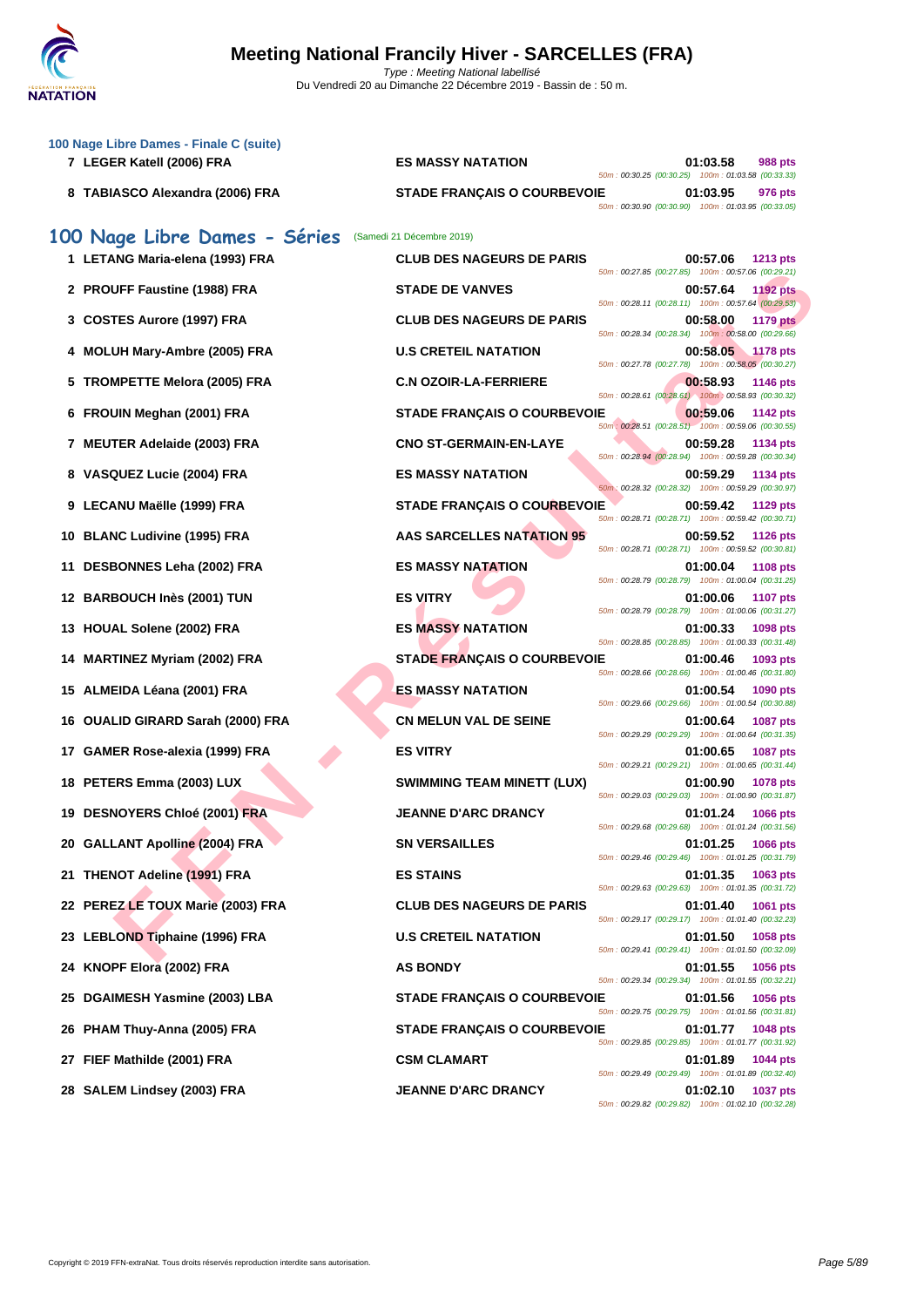

|    | 100 Nage Libre Dames - Séries (suite)  |                                    |                                                                                                                                        |
|----|----------------------------------------|------------------------------------|----------------------------------------------------------------------------------------------------------------------------------------|
|    | 29 COLLET Cléo (2005) FRA              | <b>CA L'HAY-LES-ROSES</b>          | 01:02.12<br><b>1037 pts</b><br>50m: 00:29.31 (00:29.31) 100m: 01:02.12 (00:32.81)                                                      |
|    | 29 COSTES Loriane (2000) FRA           | <b>NOGENT NATATION 94</b>          | 01:02.12<br><b>1037 pts</b><br>50m: 00:29.85 (00:29.85) 100m: 01:02.12 (00:32.27)                                                      |
|    | 31 BRINDEJONC Juline (2006) FRA        | <b>ES MASSY NATATION</b>           | 01:02.19<br>1034 pts<br>50m: 00:29.89 (00:29.89) 100m: 01:02.19 (00:32.30)                                                             |
|    | 32 LEBLANC Ines (2004) FRA             | <b>ES STAINS</b>                   | 01:02.25<br><b>1032 pts</b><br>50m: 00:30.04 (00:30.04) 100m: 01:02.25 (00:32.21)                                                      |
|    | 33 TAYSSE Léa (2002) FRA               | <b>CN MELUN VAL DE SEINE</b>       | 01:02.31<br><b>1030 pts</b><br>50m: 00:30.54 (00:30.54) 100m: 01:02.31 (00:31.77)                                                      |
|    | 34 LESOILLE Julie (2005) FRA           | <b>CA L'HAY-LES-ROSES</b>          | 01:02.35<br><b>1029 pts</b><br>50m: 00:29.60 (00:29.60) 100m: 01:02.35 (00:32.75)                                                      |
|    | 35   LEONARDI Vanina (2004) FRA        | <b>CN BRUNOY-ESSONNE</b>           | 01:02.43<br><b>1026 pts</b><br>50m: 00:29.50 (00:29.50) 100m: 01:02.43 (00:32.93)                                                      |
|    | 36 LEGER Katell (2006) FRA             | <b>ES MASSY NATATION</b>           | 01:02.45<br><b>1026 pts</b><br>50m: 00:30.22 (00:30.22) 100m: 01:02.45 (00:32.23)                                                      |
| 37 | <b>DESBORDES Mila (2003) FRA</b>       | <b>STADE FRANÇAIS O COURBEVOIE</b> | 01:02.49<br><b>1024 pts</b><br>50m: 00:29.60 (00:29.60) 100m: 01:02.49 (00:32.89)                                                      |
| 38 | <b>BENLEKBIR Kahena (2002) FRA</b>     | <b>AS BONDY</b>                    | 01:02.56<br><b>1022 pts</b><br>50m: 00:30.30 (00:30.30) 100m: 01:02.56 (00:32.26)                                                      |
| 39 | <b>HOURIEZ Juliette (2005) FRA</b>     | <b>RUEIL ATHLETIC CLUB</b>         | 01:02.70<br><b>1017 pts</b><br>50m: 00:30.01 (00:30.01) 100m: 01:02.70 (00:32.69)                                                      |
| 40 | <b>BOUKHTOUCHE Sarah (2005) FRA</b>    | <b>STADE FRANÇAIS O COURBEVOIE</b> | 01:02.73<br><b>1016 pts</b><br>50m: 00:30.31 (00:30.31) 100m: 01:02.73 (00:32.42)                                                      |
| 41 | BLACK Sarah (2001) LUX                 | <b>SWIMMING TEAM MINETT (LUX)</b>  | 01:02.75<br><b>1016 pts</b><br>50m: 00:30.27 (00:30.27) 100m: 01:02.75 (00:32.48)                                                      |
| 42 | <b>HOCQUARD Margaux (2002) FRA</b>     | <b>RED STAR CLUB CHAMPIGNY</b>     | 01:02.77<br><b>1015 pts</b><br>50m: 00:29.64 (00:29.64) 100m: 01:02.77 (00:33.13)                                                      |
| 43 | <b>MARTIN Amandine (2003) FRA</b>      | <b>NAUTIC CLUB RAMBOUILLET</b>     | 01:02.80<br><b>1014 pts</b><br>50m: 00:29.91 (00:29.91) 100m: 01:02.80 (00:32.89)                                                      |
|    | 43 PAGNON Clara (2005) FRA             | <b>BEAUTOR NATATION</b>            | 01:02.80<br><b>1014 pts</b>                                                                                                            |
|    | 45 PAGO Elodie (2003) FRA              | <b>SN VERSAILLES</b>               | 01:02.83<br>1013 pts<br>50m: 00:30.61 (00:30.61) 100m: 01:02.83 (00:32.22)                                                             |
|    | 46 SALGUES LAUVERJON Louise (2005) FRA | <b>CLUB DES NAGEURS DE PARIS</b>   | 01:02.94<br>1009 pts<br>50m: 00:30.57 (00:30.57) 100m: 01:02.94 (00:32.37)                                                             |
|    | 47 TABIASCO Alexandra (2006) FRA       | <b>STADE FRANÇAIS O COURBEVOIE</b> | 01:02.95<br>1009 pts<br>50m: 00:30.75 (00:30.75) 100m: 01:02.95 (00:32.20)                                                             |
| 48 | <b>FALLET Grace (2005) CIV</b>         | <b>AAS SARCELLES NATATION 95</b>   | 01:02.98<br>1008 pts<br>50m: 00:30.28 (00:30.28) 100m: 01:02.98 (00:32.70)                                                             |
| 49 | <b>THIERRY Victoire (2003) FRA</b>     | <b>CN MELUN VAL DE SEINE</b>       | 01:03.06<br>1005 pts<br>50m: 00:30.19 (00:30.19) 100m: 01:03.06 (00:32.87)                                                             |
|    | 50 TEULE Mary (1999) FRA               | <b>CNO ST-GERMAIN-EN-LAYE</b>      | 01:03.07<br>1005 pts<br>50m: 00:29.71 (00:29.71) 100m: 01:03.07 (00:33.36)                                                             |
|    | 50 NGUYEN DUC LONG Rachel (2006) FRA   | <b>CA ORSAY</b>                    | 01:03.07<br>1005 pts<br>50m: 00:30.26 (00:30.26) 100m: 01:03.07 (00:32.81)                                                             |
|    | 52 BINGUE SIDIBE Lena (2006) FRA       | <b>JEANNE D'ARC DRANCY</b>         | 01:03.14<br>1003 pts<br>50m: 00:29.84 (00:29.84) 100m: 01:03.14 (00:33.30)                                                             |
| 53 | <b>LOULERGUE Anais (2005) FRA</b>      | <b>LA SAINT MANDEENNE</b>          | 01:03.18<br>1001 pts<br>50m: 00:29.97 (00:29.97) 100m: 01:03.18 (00:33.21)                                                             |
| 54 | ROZE Aziliz (2004) FRA                 | <b>CN BRUNOY-ESSONNE</b>           | 01:03.24<br>999 pts<br>50m: 00:30.30 (00:30.30) 100m: 01:03.24 (00:32.94)                                                              |
| 55 | <b>CIMKAUSKAS Shana (2004) FRA</b>     | <b>STADE FRANÇAIS O COURBEVOIE</b> | 01:03.31<br>997 pts<br>50m: 00:30.23 (00:30.23) 100m: 01:03.31 (00:33.08)                                                              |
|    | 56 LEVASSOR Idalie (2006) FRA          | <b>SN VERSAILLES</b>               | 01:03.37<br>995 pts<br>50m: 00:29.91 (00:29.91) 100m: 01:03.37 (00:33.46)                                                              |
| 57 | LE LAY Amandine (1999) FRA             | US VILLEJUIF NATATION              | 01:03.42<br>994 pts                                                                                                                    |
| 58 | <b>LOUWAGIE Pauline (2003) FRA</b>     | <b>TREMBLAY AC</b>                 | 50m: 00:30.93 (00:30.93) 100m: 01:03.42 (00:32.49)<br>01:03.48<br>992 pts                                                              |
| 59 | PERNOT Ophélie (2000) FRA              | <b>AQUA CLUB PONTAULT-ROISSY</b>   | 50m: 00:30.77 (00:30.77) 100m: 01:03.48 (00:32.71)<br>01:03.55<br>989 pts                                                              |
|    | 60 PELLIER Claire (2000) FRA           | <b>CN MELUN VAL DE SEINE</b>       | 50m: 00:30.05 (00:30.05) 100m: 01:03.55 (00:33.50)<br>01:03.66<br><b>986 pts</b><br>50m: 00:30.63 (00:30.63) 100m: 01:03.66 (00:33.03) |
|    |                                        |                                    |                                                                                                                                        |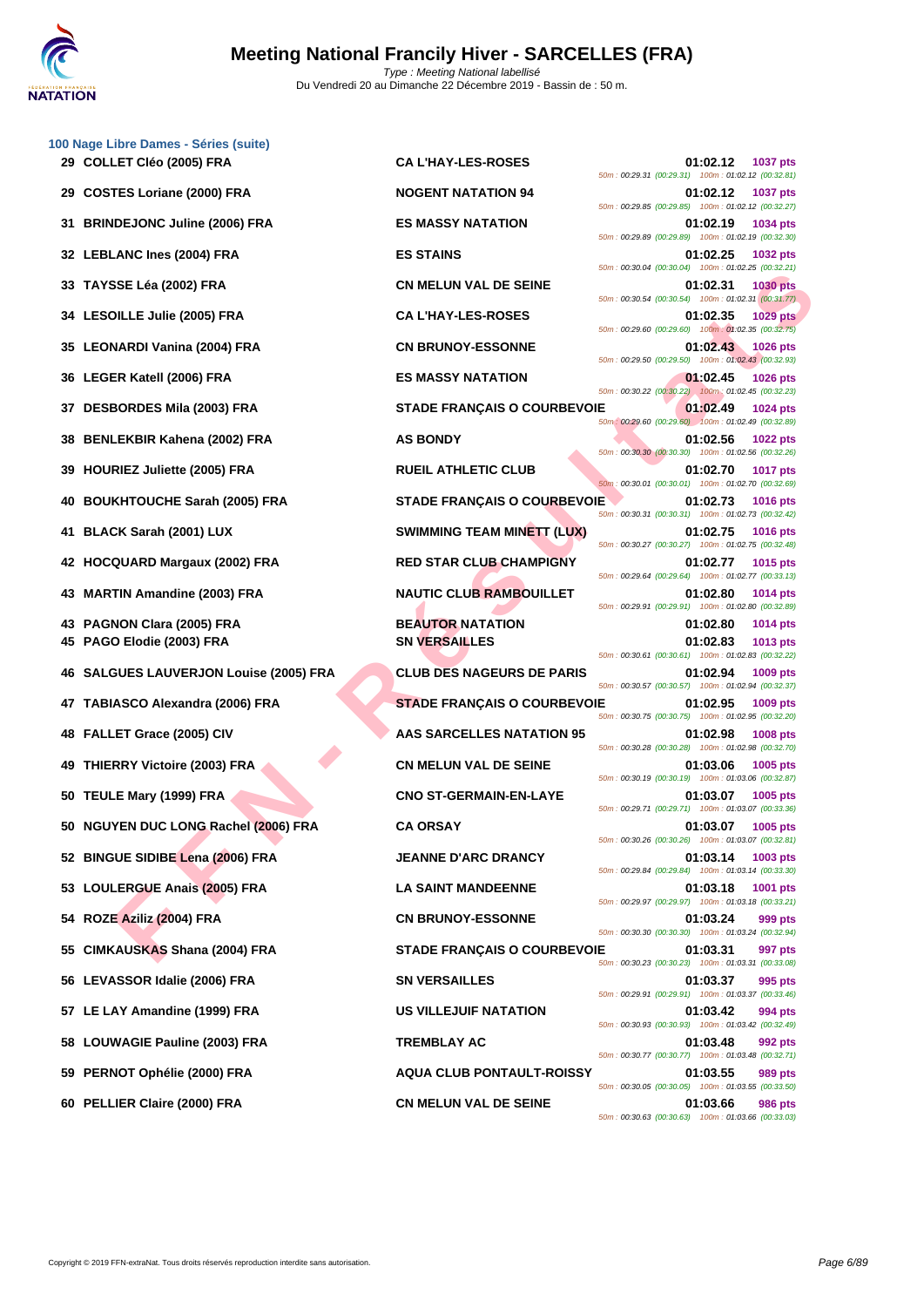

|    | 100 Nage Libre Dames - Séries (suite) |                                      |                                                                                  |
|----|---------------------------------------|--------------------------------------|----------------------------------------------------------------------------------|
|    | 61 GUILBAUD Charlotte (2004) FRA      | <b>CA ORSAY</b>                      | 985 pts<br>01:03.67<br>50m: 00:30.78 (00:30.78) 100m: 01:03.67 (00:32.89)        |
|    | 62 FABIANI Chanel (2003) LUX          | <b>SWIMMING TEAM MINETT (LUX)</b>    | 01:03.68<br>985 pts<br>50m: 00:30.49 (00:30.49) 100m: 01:03.68 (00:33.19)        |
|    | 63 PETERS Lena (2005) LUX             | <b>SWIMMING TEAM MINETT (LUX)</b>    | 01:03.77<br>982 pts<br>50m: 00:31.09 (00:31.09) 100m: 01:03.77 (00:32.68)        |
|    | 64 VALENTIN Maéva (2004) FRA          | <b>CN BRUNOY-ESSONNE</b>             | 01:03.81<br>981 pts<br>50m: 00:30.84 (00:30.84) 100m: 01:03.81 (00:32.97)        |
|    | 65 LE HIR Margaux (2004) FRA          | <b>RED STAR CLUB CHAMPIGNY</b>       | 979 pts<br>01:03.86<br>50m: 00:30.15 (00:30.15) 100m: 01:03.86 (00:33.71)        |
|    | 66 AIGOUY Léa (2004) FRA              | <b>CANETON CLUB DE BEAUMONT</b>      | 01:03.97<br>976 pts<br>50m: 00:30.80 (00:30.80) 100m: 01:03.97 (00:33.17)        |
|    | 67 DEDIEU Anouk (2003) FRA            | <b>US VILLEJUIF NATATION</b>         | 01:04.02<br>974 pts<br>50m: 00:31.04 (00:31.04) 100m: 01:04.02 (00:32.98)        |
|    | 68 PLOIX Solene (2003) FRA            | <b>RACING CLUB DE FRANCE</b>         | 01:04.03<br>974 pts<br>50m: 00:30.18 (00:30.18) 100m: 01:04.03 (00:33.85)        |
| 69 | <b>BOUCHER Camille (2006) FRA</b>     | <b>STADE FRANÇAIS O COURBEVOIE</b>   | 01:04.05<br>973 pts<br>50m: 00:30.40 (00:30.40) 100m: 01:04.05 (00:33.65)        |
|    | 70 COURLEUX Valentine (2006) FRA      | <b>RUEIL ATHLETIC CLUB</b>           | 01:04.11<br>971 pts<br>50m: 00:30.56 (00:30.56) 100m: 01:04.11 (00:33.55)        |
|    | 71 VAN DER BIEST Eugenie (2006) FRA   | <b>ETOILE SAINT-LEU NATATION</b>     | 01:04.18<br>969 pts<br>50m: 00:31.29 (00:31.29) 100m: 01:04.18 (00:32.89)        |
|    | 72 NOVAK Anais (2006) FRA             | <b>STADE FRANÇAIS O COURBEVOIE</b>   | 01:04.19<br><b>968 pts</b><br>50m: 00:31.15 (00:31.15) 100m: 01:04.19 (00:33.04) |
|    | 73 BARBOSA Valentina (2004) FRA       | <b>CNO ST-GERMAIN-EN-LAYE</b>        | 01:04.21<br>968 pts<br>50m: 00:30.85 (00:30.85) 100m: 01:04.21 (00:33.36)        |
|    | 74 DURAN Chiara (2006) FRA            | <b>NOGENT NATATION 94</b>            | 01:04.22<br>967 pts<br>50m: 00:31.11 (00:31.11) 100m: 01:04.22 (00:33.11)        |
|    | 75 ZAID KERMORGANT Lise (2003) FRA    | <b>CLUB DES NAGEURS DE PARIS</b>     | 01:04.32<br>964 pts<br>50m: 00:30.83 (00:30.83) 100m: 01:04.32 (00:33.49)        |
|    | 76 THOLEY Aurelie (2005) FRA          | <b>C.N OZOIR-LA-FERRIERE</b>         | 01:04.45<br><b>960 pts</b><br>50m: 00:30.95 (00:30.95) 100m: 01:04.45 (00:33.50) |
|    | 77 SERNA Elisa (2002) FRA             | <b>CN MELUN VAL DE SEINE</b>         | 01:04.51<br>958 pts<br>50m: 00:30.68 (00:30.68) 100m: 01:04.51 (00:33.83)        |
|    | 77 HENRIQUES Maily (2003) FRA         | <b>CN BRUNOY-ESSONNE</b>             | 01:04.51<br>958 pts<br>50m: 00:30.91 (00:30.91) 100m: 01:04.51 (00:33.60)        |
|    | 79 DIEZ PEREZ Romane (2006) FRA       | <b>CN VAL MAUBUEE</b>                | 01:04.53<br>957 pts<br>50m: 00:31.02 (00:31.02) 100m: 01:04.53 (00:33.51)        |
|    | 80 ALLEMAN Manon (2005) FRA           | <b>CNO ST-GERMAIN-EN-LAYE</b>        | 01:04.57<br>956 pts<br>50m: 00:30.53 (00:30.53) 100m: 01:04.57 (00:34.04)        |
|    | 81 AUDOLY Calliope (2004) FRA         | <b>CA L'HAY-LES-ROSES</b>            | 01:04.64<br>954 pts<br>50m: 00:31.22 (00:31.22) 100m: 01:04.64 (00:33.42)        |
|    | 82 ELIWA Kamila (2004) FRA            | <b>ES MASSY NATATION</b>             | 01:04.80<br>949 pts<br>50m: 00:31.45 (00:31.45) 100m: 01:04.80 (00:33.35)        |
|    | 83 BESSON Camille (2005) FRA          | <b>CN ANDRESY</b>                    | 01:04.84<br>948 pts<br>50m: 00:31.08 (00:31.08) 100m: 01:04.84 (00:33.76)        |
|    | 84 TABIASCO Gabrielle (2004) FRA      | <b>STADE FRANÇAIS O COURBEVOIE</b>   | 947 pts<br>01:04.87<br>50m: 00:30.93 (00:30.93) 100m: 01:04.87 (00:33.94)        |
|    | 85 MIALOT Maud (2003) FRA             | <b>CA ORSAY</b>                      | 01:04.98<br>943 pts<br>50m: 00:31.62 (00:31.62) 100m: 01:04.98 (00:33.36)        |
|    | 86 BRUAND Mélanie (2006) FRA          | <b>MORSANG ESSONNE NATATION</b>      | 01:05.02<br>942 pts<br>50m: 00:31.05 (00:31.05) 100m: 01:05.02 (00:33.97)        |
|    | 87 LA BIONDA Léa (2002) FRA           | <b>MORSANG ESSONNE NATATION</b>      | 01:05.12<br>939 pts<br>50m: 00:31.76 (00:31.76) 100m: 01:05.12 (00:33.36)        |
|    | 88 LE GUEN Ambre (2004) FRA           | <b>CANETON CLUB DE BEAUMONT</b>      | 01:05.16<br>937 pts<br>50m: 00:30.32 (00:30.32) 100m: 01:05.16 (00:34.84)        |
|    | 89 VISGUEIRO Julia (2005) FRA         | <b>AS BONDY</b>                      | 01:05.21<br>936 pts<br>50m: 00:31.47 (00:31.47) 100m: 01:05.21 (00:33.74)        |
|    | 90 MAES Diane (2005) FRA              | <b>RED STAR CLUB CHAMPIGNY</b>       | 01:05.29<br>933 pts<br>50m: 00:30.98 (00:30.98) 100m: 01:05.29 (00:34.31)        |
|    | 90 MENU Chiara (2003) FRA             | <b>OLYMPIQUE LA GARENNE-COLOMBES</b> | 01:05.29<br>933 pts<br>50m: 00:31.44 (00:31.44) 100m: 01:05.29 (00:33.85)        |
|    |                                       |                                      |                                                                                  |

| 50m: 00:30.78 (00:30.78)                                           | 01:03.67<br>985 pts<br>100m: 01:03.67 (00:32.89) |
|--------------------------------------------------------------------|--------------------------------------------------|
| 50m: 00:30.49 (00:30.49)                                           | 01:03.68<br>985 pts<br>100m: 01:03.68 (00:33.19) |
|                                                                    | 01:03.77<br>982 pts                              |
| 50m: 00:31.09 (00:31.09)                                           | 100m: 01:03.77 (00:32.68)<br>01:03.81<br>981 pts |
| 50m: 00:30.84 (00:30.84)                                           | 100m: 01:03.81 (00:32.97)                        |
| 50m: 00:30.15 (00:30.15)                                           | 01:03.86<br>979 pts<br>100m: 01:03.86 (00:33.71) |
| 50m: 00:30.80 (00:30.80)                                           | 01:03.97<br>976 pts<br>100m: 01:03.97 (00:33.17) |
| 50m: 00:31.04 (00:31.04)                                           | 01:04.02<br>974 pts<br>100m: 01:04.02 (00:32.98) |
|                                                                    | 01:04.03<br>974 pts                              |
| 50m : 00:30.18 (00:30.18) 100m : 01:04.03 (00:33.85)<br>١E         | 01:04.05<br>973 pts                              |
| 50m : 00:30.40 (00:30.40) 100m : 01:04.05 (00:33.65)               | 01:04.11<br>971 pts                              |
| 50m: 00:30.56 (00:30.56)                                           | 100m: 01:04.11 (00:33.55)                        |
| 50m: 00:31.29 (00:31.29)                                           | 01:04.18<br>969 pts<br>100m: 01:04.18 (00:32.89) |
| ١E<br>50m: 00:31.15 (00:31.15)                                     | 01:04.19<br>968 pts<br>100m: 01:04.19 (00:33.04) |
| 50m: 00:30.85 (00:30.85)                                           | 01:04.21<br>968 pts<br>100m: 01:04.21 (00:33.36) |
|                                                                    | 01:04.22<br><b>967 pts</b>                       |
| 50m: 00:31.11 (00:31.11)                                           | 100m: 01:04.22 (00:33.11)<br>01:04.32<br>964 pts |
| 50m: 00:30.83 (00:30.83)                                           | 100m: 01:04.32 (00:33.49)<br>01:04.45<br>960 pts |
| 50m: 00:30.95 (00:30.95)                                           | 100m: 01:04.45 (00:33.50)                        |
| 50m: 00:30.68 (00:30.68)                                           | 01:04.51<br>958 pts<br>100m: 01:04.51 (00:33.83) |
| 50m: 00:30.91 (00:30.91)                                           | 01:04.51<br>958 pts<br>100m: 01:04.51 (00:33.60) |
| 50m: 00:31.02 (00:31.02)                                           | 01:04.53<br>957 pts<br>100m: 01:04.53 (00:33.51) |
|                                                                    | 01:04.57<br>956 pts                              |
| 50m: 00:30.53 (00:30.53)                                           | 100m: 01:04.57 (00:34.04)<br>01:04.64<br>954 pts |
| 50m: 00:31.22 (00:31.22)                                           | 100m: 01:04.64 (00:33.42)<br>01:04.80<br>949 pts |
| 50m: 00:31.45 (00:31.45)                                           | 100m: 01:04.80 (00:33.35)                        |
| 50m: 00:31.08 (00:31.08) 100m: 01:04.84 (00:33.76)                 | 01:04.84<br><b>948 pts</b>                       |
| ١E<br>50m: 00:30.93 (00:30.93) 100m: 01:04.87 (00:33.94)           | 01:04.87<br>947 pts                              |
| 50m: 00:31.62 (00:31.62) 100m: 01:04.98 (00:33.36)                 | 01:04.98<br>943 pts                              |
| 50m: 00:31.05 (00:31.05) 100m: 01:05.02 (00:33.97)                 | 01:05.02<br><b>942 pts</b>                       |
|                                                                    | 01:05.12<br>939 pts                              |
| 50m: 00:31.76 (00:31.76) 100m: 01:05.12 (00:33.36)                 | 01:05.16<br>937 pts                              |
| 50m: 00:30.32 (00:30.32) 100m: 01:05.16 (00:34.84)                 | 01:05.21<br>936 pts                              |
| 50m: 00:31.47 (00:31.47) 100m: 01:05.21 (00:33.74)                 |                                                  |
| 50m: 00:30.98 (00:30.98) 100m: 01:05.29 (00:34.31)                 | 01:05.29<br>933 pts                              |
| <b>DMBES</b><br>50m: 00:31.44 (00:31.44) 100m: 01:05.29 (00:33.85) | 01:05.29<br>933 pts                              |
|                                                                    |                                                  |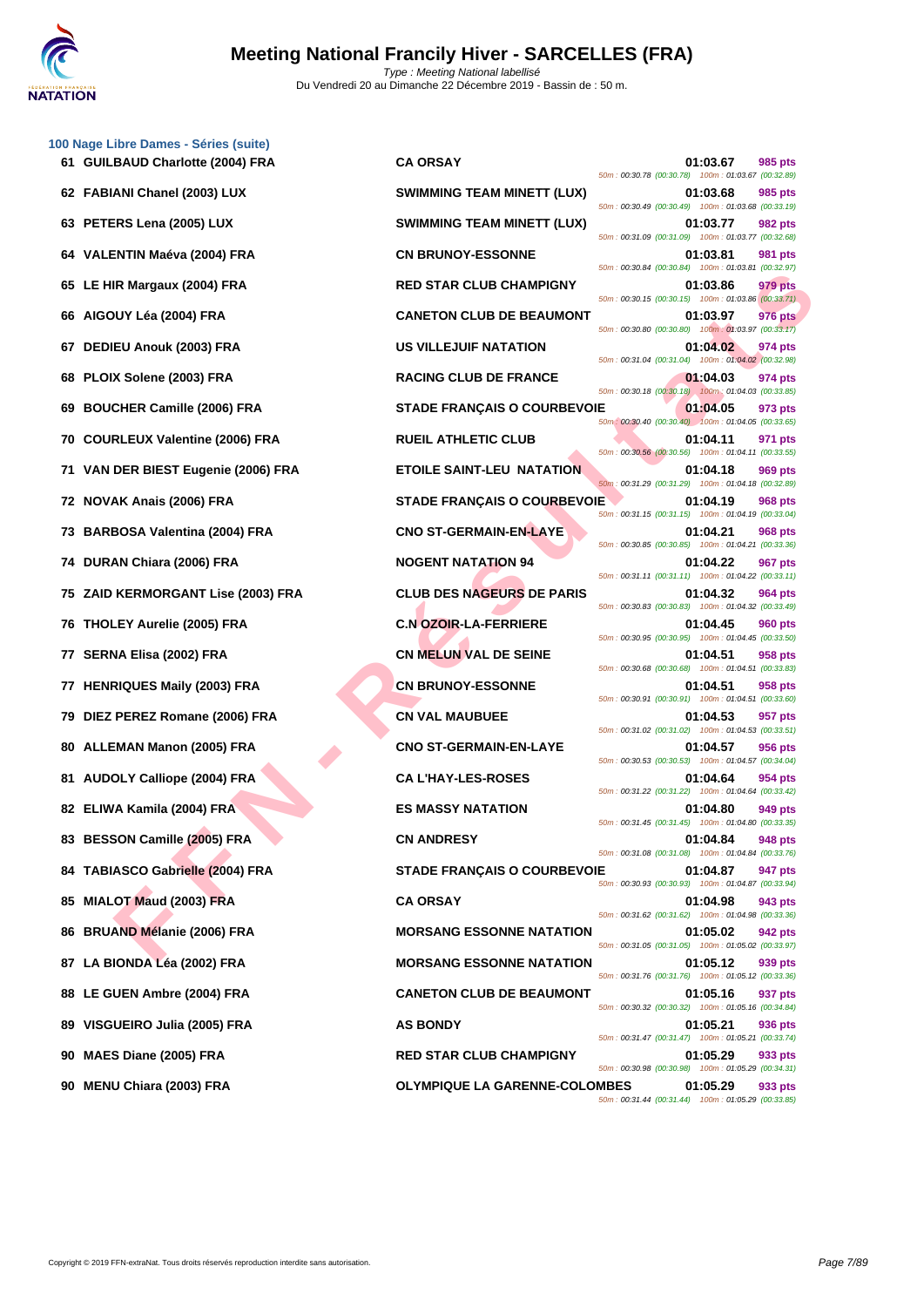|    | 100 Nage Libre Dames - Séries (suite)                      |                                                                |                                                                                  |
|----|------------------------------------------------------------|----------------------------------------------------------------|----------------------------------------------------------------------------------|
|    | 92 LAZIER Oceane (2003) FRA                                | <b>CLUB DES NAGEURS DE PARIS</b>                               | 01:05.30<br>933 pts<br>50m: 00:31.72 (00:31.72) 100m: 01:05.30 (00:33.58)        |
|    | 93 SUTEAU Soraya (2003) FRA                                | <b>CLUB DES NAGEURS DE PARIS</b>                               | 01:05.34<br>932 pts<br>50m: 00:32.07 (00:32.07) 100m: 01:05.34 (00:33.27)        |
|    | 94 GRAFF Faustine (2006) FRA                               | US VILLEJUIF NATATION                                          | 931 pts<br>01:05.36<br>50m: 00:31.37 (00:31.37) 100m: 01:05.36 (00:33.99)        |
|    | 95 BOUSQUIE Chloé (2006) FRA                               | <b>MORSANG ESSONNE NATATION</b>                                | 01:05.38<br>930 pts<br>50m: 00:31.28 (00:31.28) 100m: 01:05.38 (00:34.10)        |
| 96 | <b>DEBENATH Lorène (2003) FRA</b>                          | <b>CLUB DES NAGEURS DE PARIS</b>                               | 01:05.41<br>929 pts<br>50m: 00:31.62 (00:31.62) 100m: 01:05.41 (00:33.79)        |
|    | 97 JARILLOT Elodie (2006) FRA                              | <b>CANETON CLUB DE BEAUMONT</b>                                | 01:05.43<br><b>929 pts</b><br>50m: 00:30.40 (00:30.40) 100m: 01:05.43 (00:35.03) |
|    | 98 CARKAXHIJA Arba (2006) CAN                              | <b>NEPTUNE CLUB DE FRANCE</b>                                  | 01:05.46<br>928 pts<br>50m: 00:31.70 (00:31.70) 100m: 01:05.46 (00:33.76)        |
|    | 99 DE ARAUJO Mayline (2005) FRA                            | <b>CN BRUNOY-ESSONNE</b>                                       | 01:05.48<br>927 pts<br>50m: 00:31.35 (00:31.35)  100m: 01:05.48 (00:34.13)       |
|    | 99 BATTEUX Auréliane (2004) FRA                            | <b>NAUTIC CLUB RAMBOUILLET</b>                                 | 01:05.48<br>927 pts<br>50m: 00:31.83 (00:31.83) 100m: 01:05.48 (00:33.65)        |
|    | 101 FAUQUANT Maïwenn (2004) FRA                            | <b>CA ORSAY</b>                                                | 01:05.59<br><b>924 pts</b><br>50m: 00:31.54 (00:31.54) 100m: 01:05.59 (00:34.05) |
|    | 101 ROUBAUD DORFIAC Charlotte (2006) FRA                   | <b>CSM CLAMART</b>                                             | 01:05.59<br>924 pts<br>50m: 00:31.14 (00:31.14) 100m: 01:05.59 (00:34.45)        |
|    | 103 MILLE Romane (2003) FRA                                | <b>AC BOULOGNE-BILLANCOURT</b>                                 | 01:05.64<br>922 pts<br>50m: 00:32.24 (00:32.24) 100m: 01:05.64 (00:33.40)        |
|    | 104 LOHEZIC Célia (2003) FRA                               | <b>CN MELUN VAL DE SEINE</b>                                   | 917 pts<br>01:05.79<br>50m: 00:31.28 (00:31.28) 100m: 01:05.79 (00:34.51)        |
|    | 105 THOMAS Orlane (2003) FRA                               | <b>CSM CLAMART</b>                                             | 01:05.81<br>917 pts<br>50m: 00:31.80 (00:31.80) 100m: 01:05.81 (00:34.01)        |
|    | 106 BORSATO Léonie (2005) FRA                              | <b>RACING CLUB DE FRANCE</b>                                   | 01:05.82<br><b>916 pts</b><br>50m: 00:31.95 (00:31.95) 100m: 01:05.82 (00:33.87) |
|    | 107 BARBE Lea (2002) FRA                                   | <b>US JEUNESSE MITRY-MORY</b>                                  | 01:05.84<br><b>916 pts</b><br>50m: 00:31.12 (00:31.12) 100m: 01:05.84 (00:34.72) |
|    | 108 BERRANDO Lilia (2005) FRA                              | <b>AAS SARCELLES NATATION 95</b>                               | 01:05.95<br>912 pts<br>50m : 00:30.96 (00:30.96) 100m : 01:05.95 (00:34.99)      |
|    | 109 MUNOZ Elora (2003) FRA                                 | <b>CLUB DES NAGEURS DE PARIS</b>                               | 01:05.99<br>911 pts<br>50m: 00:31.01 (00:31.01) 100m: 01:05.99 (00:34.98)        |
|    | 110 ARTIS Maeva (2006) FRA                                 | <b>CN MELUN VAL DE SEINE</b>                                   | 01:06.05<br>909 pts<br>50m: 00:31.68 (00:31.68) 100m: 01:06.05 (00:34.37)        |
|    | 111 COGNAC Eglantine (2004) FRA                            | <b>CNO ST-GERMAIN-EN-LAYE</b>                                  | 01:06.10<br>908 pts<br>50m: 00:31.41 (00:31.41) 100m: 01:06.10 (00:34.69)        |
|    | 112 FAULCON Clara (2006) FRA                               | <b>LA SAINT MANDEENNE</b>                                      | 01:06.12<br>907 pts<br>50m: 00:31.47 (00:31.47) 100m: 01:06.12 (00:34.65)        |
|    | 113 LIEVIN Laura (2004) FRA                                | <b>AS HERBLAY NATATION</b>                                     | 01:06.13<br>907 pts<br>50m: 00:32.92 (00:32.92) 100m: 01:06.13 (00:33.21)        |
|    | 114 VALLAT Julie (2005) FRA                                | <b>C.S MONTERELAIS NATATION</b>                                | <b>906 pts</b><br>01:06.14<br>50m: 00:31.89 (00:31.89) 100m: 01:06.14 (00:34.25) |
|    | 115 LERAY Lilou (2005) FRA<br>115 HUMBLOT Anaïs (2003) FRA | <b>CN LE PLESSIS-ROBINSON</b><br><b>CN LE PLESSIS-ROBINSON</b> | 01:06.25<br>903 pts<br>01:06.25<br>903 pts                                       |
|    | 115 LAFORGE Juliette (2004) FRA                            | <b>US JEUNESSE MITRY-MORY</b>                                  | 50m: 00:31.83 (00:31.83) 100m: 01:06.25 (00:34.42)<br>01:06.25<br>903 pts        |
|    | 118 COQUELLE Camille (2005) FRA                            | <b>US IVRY-SUR-SEINE</b>                                       | 50m: 00:31.48 (00:31.48) 100m: 01:06.25 (00:34.77)<br>01:06.27<br><b>902 pts</b> |
|    | 118 BEDRANI Imane (2006) FRA                               | <b>RACING CLUB DE FRANCE</b>                                   | 50m: 00:31.14 (00:31.14) 100m: 01:06.27 (00:35.13)<br>902 pts<br>01:06.27        |
|    | 120 ABDALLAH Anfiya (2003) FRA                             | <b>CN ASNIÈRES</b>                                             | 50m: 00:31.59 (00:31.59) 100m: 01:06.27 (00:34.68)<br>01:06.35<br><b>900 pts</b> |
|    | 121 SMANI Célia (2005) FRA                                 | <b>ES STAINS</b>                                               | 50m: 00:31.75 (00:31.75) 100m: 01:06.35 (00:34.60)<br>897 pts<br>01:06.43        |
|    | 122 BOUKHARI Sarah (2006) FRA                              | <b>ES NANTERRE</b>                                             | 50m: 00:31.43 (00:31.43) 100m: 01:06.43 (00:35.00)<br>01:06.67<br>890 pts        |
|    | 123 DONOT Lilou (2006) FRA                                 | <b>ANTONY NATATION</b>                                         | 50m: 00:31.34 (00:31.34) 100m: 01:06.67 (00:35.33)<br>01:06.68<br><b>889 pts</b> |
|    |                                                            |                                                                |                                                                                  |

| <b>CLUB DES NAGEURS DE PARIS</b>                               |
|----------------------------------------------------------------|
| <b>CLUB DES NAGEURS DE PARIS</b>                               |
| <b>US VILLEJUIF NATATION</b>                                   |
| <b>MORSANG ESSONNE NATATIO</b>                                 |
| <b>CLUB DES NAGEURS DE PARIS</b>                               |
| <b>CANETON CLUB DE BEAUMON</b>                                 |
| <b>NEPTUNE CLUB DE FRANCE</b>                                  |
| <b>CN BRUNOY-ESSONNE</b>                                       |
| <b>NAUTIC CLUB RAMBOUILLET</b>                                 |
| <b>CA ORSAY</b>                                                |
| <b>CSM CLAMART</b>                                             |
| AC BOULOGNE-BILLANCOURT                                        |
| <b>CN MELUN VAL DE SEINE</b>                                   |
| <b>CSM CLAMART</b>                                             |
| <b>RACING CLUB DE FRANCE</b>                                   |
| <b>US JEUNESSE MITRY-MORY</b>                                  |
| <b>AAS SARCELLES NATATION 95</b>                               |
| <b>CLUB DES NAGEURS DE PARIS</b>                               |
| <b>CN MELUN VAL DE SEINE</b>                                   |
| <b>CNO ST-GERMAIN-EN-LAYE</b>                                  |
| <b>LA SAINT MANDEENNE</b>                                      |
| <b>AS HERBLAY NATATION</b>                                     |
| <b>C.S MONTERELAIS NATATION</b>                                |
| <b>CN LE PLESSIS-ROBINSON</b><br><b>CN LE PLESSIS-ROBINSON</b> |
| <b>US JEUNESSE MITRY-MORY</b>                                  |
| <b>US IVRY-SUR-SEINE</b>                                       |
| <b>RACING CLUB DE FRANCE</b>                                   |
| <b>CN ASNIÈRES</b>                                             |
| <b>ES STAINS</b>                                               |
| <b>ES NANTERRE</b>                                             |
| <b>ANTONY NATATION</b>                                         |

| .ibre Dames - Series (suite)<br>ER Oceane (2003) FRA | <b>CLUB DES NAGEURS DE PARIS</b> | 01:05.30<br>933 pts                                                              |
|------------------------------------------------------|----------------------------------|----------------------------------------------------------------------------------|
| EAU Soraya (2003) FRA                                | <b>CLUB DES NAGEURS DE PARIS</b> | 50m: 00:31.72 (00:31.72) 100m: 01:05.30 (00:33.58)<br>01:05.34<br>932 pts        |
| FF Faustine (2006) FRA                               | US VILLEJUIF NATATION            | 50m: 00:32.07 (00:32.07) 100m: 01:05.34 (00:33.27)<br>01:05.36                   |
|                                                      |                                  | 931 pts<br>50m: 00:31.37 (00:31.37) 100m: 01:05.36 (00:33.99)                    |
| SQUIE Chloé (2006) FRA                               | <b>MORSANG ESSONNE NATATION</b>  | 01:05.38<br>930 pts<br>50m: 00:31.28 (00:31.28) 100m: 01:05.38 (00:34.10)        |
| ENATH Lorène (2003) FRA                              | <b>CLUB DES NAGEURS DE PARIS</b> | <b>929 pts</b><br>01:05.41<br>50m: 00:31.62 (00:31.62) 100m: 01:05.41 (00:33.79) |
| LLOT Elodie (2006) FRA                               | <b>CANETON CLUB DE BEAUMONT</b>  | 01:05.43<br><b>929 pts</b><br>50m: 00:30.40 (00:30.40) 100m: 01:05.43 (00:35.03) |
| KAXHIJA Arba (2006) CAN                              | <b>NEPTUNE CLUB DE FRANCE</b>    | 01:05.46<br>928 pts<br>50m: 00:31.70 (00:31.70) 100m: 01:05.46 (00:33.76)        |
| RAUJO Mayline (2005) FRA                             | <b>CN BRUNOY-ESSONNE</b>         | 01:05.48<br>927 pts<br>50m: 00:31.35 (00:31.35) 100m: 01:05.48 (00:34.13)        |
| <b>TEUX Auréliane (2004) FRA</b>                     | <b>NAUTIC CLUB RAMBOUILLET</b>   | 01:05.48<br>927 pts<br>50m: 00:31.83 (00:31.83) 100m: 01:05.48 (00:33.65)        |
| QUANT Maïwenn (2004) FRA                             | <b>CA ORSAY</b>                  | 01:05.59<br>924 pts                                                              |
| BAUD DORFIAC Charlotte (2006) FRA                    | <b>CSM CLAMART</b>               | 50m: 00:31.54 (00:31.54) 100m: 01:05.59 (00:34.05)<br>01:05.59<br>924 pts        |
| E Romane (2003) FRA                                  | AC BOULOGNE-BILLANCOURT          | 50m: 00:31.14 (00:31.14) 100m: 01:05.59 (00:34.45)<br>01:05.64<br>922 pts        |
| EZIC Célia (2003) FRA                                | <b>CN MELUN VAL DE SEINE</b>     | 50m: 00:32.24 (00:32.24) 100m: 01:05.64 (00:33.40)<br>01:05.79<br>917 pts        |
| MAS Orlane (2003) FRA                                | <b>CSM CLAMART</b>               | 50m: 00:31.28 (00:31.28) 100m: 01:05.79 (00:34.51)<br>01:05.81<br>917 pts        |
| SATO Léonie (2005) FRA                               | <b>RACING CLUB DE FRANCE</b>     | 50m: 00:31.80 (00:31.80) 100m: 01:05.81 (00:34.01)<br>01:05.82<br>916 pts        |
| BE Lea (2002) FRA                                    | <b>US JEUNESSE MITRY-MORY</b>    | 50m: 00:31.95 (00:31.95) 100m: 01:05.82 (00:33.87)<br>01:05.84<br>916 pts        |
| RANDO Lilia (2005) FRA                               | AAS SARCELLES NATATION 95        | 50m: 00:31.12 (00:31.12) 100m: 01:05.84 (00:34.72)<br>01:05.95<br>912 pts        |
|                                                      |                                  | 50m: 00:30.96 (00:30.96) 100m: 01:05.95 (00:34.99)                               |
| OZ Elora (2003) FRA                                  | <b>CLUB DES NAGEURS DE PARIS</b> | 01:05.99<br>911 pts<br>50m: 00:31.01 (00:31.01) 100m: 01:05.99 (00:34.98)        |
| S Maeva (2006) FRA                                   | <b>CN MELUN VAL DE SEINE</b>     | 01:06.05<br>909 pts<br>50m: 00:31.68 (00:31.68) 100m: 01:06.05 (00:34.37)        |
| NAC Eglantine (2004) FRA                             | <b>CNO ST-GERMAIN-EN-LAYE</b>    | 01:06.10<br>908 pts<br>50m: 00:31.41 (00:31.41) 100m: 01:06.10 (00:34.69)        |
| <b>LCON Clara (2006) FRA</b>                         | <b>LA SAINT MANDEENNE</b>        | 01:06.12<br>907 pts<br>50m: 00:31.47 (00:31.47) 100m: 01:06.12 (00:34.65)        |
| IN Laura (2004) FRA                                  | <b>AS HERBLAY NATATION</b>       | 01:06.13<br>907 pts<br>50m: 00:32.92 (00:32.92) 100m: 01:06.13 (00:33.21)        |
| <b>AT Julie (2005) FRA</b>                           | <b>C.S MONTERELAIS NATATION</b>  | 01:06.14<br><b>906 pts</b><br>50m: 00:31.89 (00:31.89) 100m: 01:06.14 (00:34.25) |
| <b>AY Lilou (2005) FRA</b>                           | <b>CN LE PLESSIS-ROBINSON</b>    | 01:06.25<br>903 pts                                                              |
| BLOT Anaïs (2003) FRA                                | <b>CN LE PLESSIS-ROBINSON</b>    | 01:06.25<br>903 pts<br>50m: 00:31.83 (00:31.83) 100m: 01:06.25 (00:34.42)        |
| <b>ORGE Juliette (2004) FRA</b>                      | <b>US JEUNESSE MITRY-MORY</b>    | 01:06.25<br>903 pts<br>50m: 00:31.48 (00:31.48) 100m: 01:06.25 (00:34.77)        |
| UELLE Camille (2005) FRA                             | <b>US IVRY-SUR-SEINE</b>         | 01:06.27<br>902 pts<br>50m: 00:31.14 (00:31.14) 100m: 01:06.27 (00:35.13)        |
| RANI Imane (2006) FRA                                | <b>RACING CLUB DE FRANCE</b>     | 01:06.27<br>902 pts<br>50m: 00:31.59 (00:31.59) 100m: 01:06.27 (00:34.68)        |
| ALLAH Anfiya (2003) FRA                              | <b>CN ASNIÈRES</b>               | 01:06.35<br><b>900 pts</b><br>50m: 00:31.75 (00:31.75) 100m: 01:06.35 (00:34.60) |
| NI Célia (2005) FRA                                  | <b>ES STAINS</b>                 | 01:06.43<br>897 pts                                                              |
| KHARI Sarah (2006) FRA                               | <b>ES NANTERRE</b>               | 50m: 00:31.43 (00:31.43) 100m: 01:06.43 (00:35.00)<br>01:06.67<br>890 pts        |
| OT Lilou (2006) FRA                                  | <b>ANTONY NATATION</b>           | 50m: 00:31.34 (00:31.34) 100m: 01:06.67 (00:35.33)<br>01:06.68<br>889 pts        |
|                                                      |                                  | 50m: 00:32.29 (00:32.29) 100m: 01:06.68 (00:34.39)                               |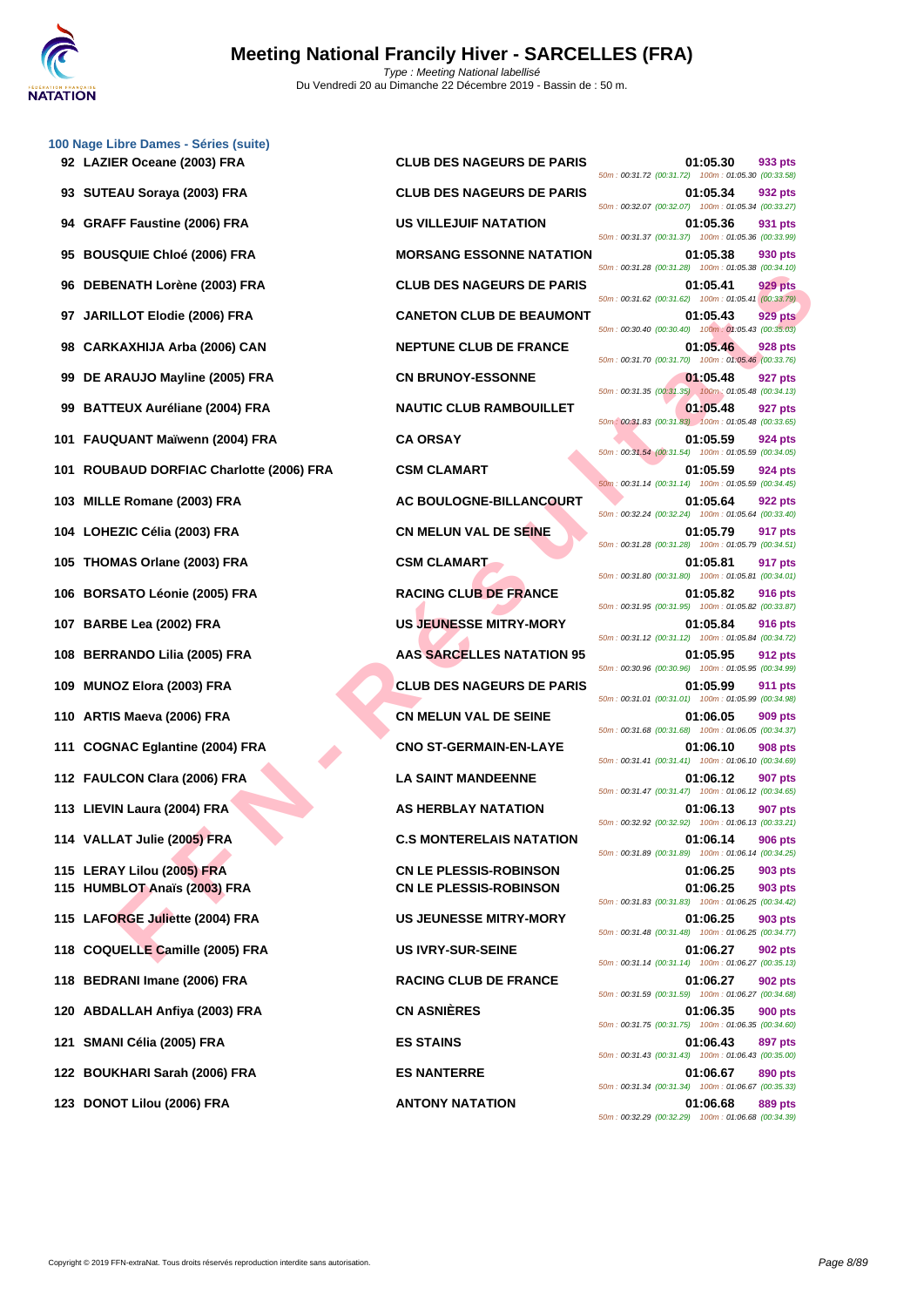

**[100 Nage](http://www.ffnatation.fr/webffn/index.php) Libre Dames - Séries (suite) MARQUES Justine (2005) FRA CA ORSAY 01:06.69 889 pts PEYSSONNEL Emma (2005) FRA SO ROSNY 01:06.75 887 pts CUREAU Lou (2005) FRA CSN GUYANCOURT 01:06.76 887 pts JEAN BAPTISTE Ambre (2005) FRA CN ST-MICHEL-SUR-ORGE 01:06.81 885 pts NGUYEN Vanessa (2006) FRA CERGY PONTOISE NATATION 01:06.83 885 pts MENNETRIER Florence (2005) FRA CN BRUNOY-ESSONNE 01:06.84 884 pts BASSIGNY Maroussia (2006) FRA JEANNE D'ARC DRANCY 01:06.87 884 pts FIDON Louna (2005) FRA EN LONGJUMEAU 01:06.93 882 pts LIN Tifanny (2006) FRA US IVRY-SUR-SEINE 01:06.99 880 pts CONTE Chiara (2005) FRA CA L'HAY-LES-ROSES 01:07.12 876 pts LIM Alice (2005) FRA US VILLEJUIF NATATION 01:07.20 873 pts MOUSSOUNI Alicia (2005) FRA AC BOBIGNY 01:07.27 871 pts NHAN Céline (2006) FRA US VILLEJUIF NATATION 01:07.37 868 pts RENAULT Lilou (2005) FRA C.N OZOIR-LA-FERRIERE 01:07.62 860 pts HADDADI Melissa (2006) FRA ES VITRY 01:07.88 853 pts LE GUERN Elina (2005) FRA S.M MONTROUGE 01:07.95 850 pts EL KATEB Meryem (2004) FRA AC BOULOGNE-BILLANCOURT 01:07.95 850 pts CHANE WAI Solene (2006) FRA US JEUNESSE MITRY-MORY 01:08.02 848 pts REBELO Leana (2006) FRA CN VAL MAUBUEE 01:08.13 845 pts BELMANA Nell (2005) FRA CN BRUNOY-ESSONNE 01:08.22 842 pts VIDET Oriane (2006) FRA AQUACLUB LE PECQ MARLY 01:08.23 842 pts DELAHOUSSE Lison (2005) FRA CLUB DES NAGEURS DE PARIS 01:08.30 840 pts SYKHEO Lise (2005) FRA AC VILLEPINTE 01:08.33 839 pts ABELA Cassandre (2005) FRA NEPTUNE CLUB DE FRANCE 01:08.45 835 pts PERIANDRE Shana (2004) FRA ES STAINS 01:08.62 830 pts MARCHESE Aurelie (2005) FRA CN MELUN VAL DE SEINE 01:08.83 824 pts CAPELLE Clara (2006) FRA ASS DES SPORTS DE CHELLES 01:09.26 811 pts SANCHEZ Clara (2004) FRA CN BRUNOY-ESSONNE 01:09.32 809 pts DASSOT Mayane (2006) FRA RACING CLUB DE FRANCE 01:09.49 804 pts GROS Anouk (2005) FRA CSN GUYANCOURT 01:09.69 798 pts VELLA Djenaba (2006) FRA ES VITRY 01:09.80 795 pts**

EXERE FIGIT CORRESS (2006) FRA CHENNER (2006) FRA CHENNER (2006) FRA CHENNER (2006) FRA CHENNER (2006) FRA SAMENDUMENT CHENNER (2007) TRA CHENNER (2008) FRA SAMENDUMENT CHENNER (2008) FRA SAMENDUMENT CHENNER (2008) FRA SAM 50m : 00:32.09 (00:32.09) 100m : 01:06.69 (00:34.60) 50m : 00:31.65 (00:31.65) 100m : 01:06.75 (00:35.10) 50m : 00:32.50 (00:32.50) 100m : 01:06.76 (00:34.26) 50m : 00:31.94 (00:31.94) 100m : 01:06.81 (00:34.87) 50m : 00:32.17 (00:32.17) 100m : 01:06.83 (00:34.66) 50m : 00:32.64 (00:32.64) 100m : 01:06.84 (00:34.20) 50m : 00:31.10 (00:31.10) 100m : 01:06.87 (00:35.77) 50m : 00:32.30 (00:32.30) 100m : 01:06.93 (00:34.63) 50m : 00:32.19 (00:32.19) 100m : 01:06.99 (00:34.80) 50m : 00:31.93 (00:31.93) 100m : 01:07.12 (00:35.19) 50m : 00:32.66 (00:32.66) 100m : 01:07.20 (00:34.54) 50m : 00:31.56 (00:31.56) 100m : 01:07.27 (00:35.71) 50m : 00:32.08 (00:32.08) 100m : 01:07.37 (00:35.29) 50m : 00:32.43 (00:32.43) 100m : 01:07.62 (00:35.19) 50m : 00:32.25 (00:32.25) 100m : 01:07.88 (00:35.63) 50m : 00:32.92 (00:32.92) 100m : 01:07.95 (00:35.03) 50m : 00:32.09 (00:32.09) 100m : 01:07.95 (00:35.86) 50m : 00:32.10 (00:32.10) 100m : 01:08.02 (00:35.92) 50m : 00:31.97 (00:31.97) 100m : 01:08.13 (00:36.16) 50m : 00:33.06 (00:33.06) 100m : 01:08.22 (00:35.16) 50m : 00:32.08 (00:32.08) 100m : 01:08.23 (00:36.15) 50m : 00:32.36 (00:32.36) 100m : 01:08.30 (00:35.94) 50m : 00:32.31 (00:32.31) 100m : 01:08.33 (00:36.02) 50m : 00:32.01 (00:32.01) 100m : 01:08.45 (00:36.44) 50m : 00:32.70 (00:32.70) 100m : 01:08.62 (00:35.92) 50m : 00:32.74 (00:32.74) 100m : 01:08.83 (00:36.09) 50m : 00:33.08 (00:33.08) 100m : 01:09.26 (00:36.18) 50m : 00:32.31 (00:32.31) 100m : 01:09.32 (00:37.01) 50m : 00:32.59 (00:32.59) 100m : 01:09.49 (00:36.90) 50m : 00:33.10 (00:33.10) 100m : 01:09.69 (00:36.59) 50m : 00:33.80 (00:33.80) 100m : 01:09.80 (00:36.00)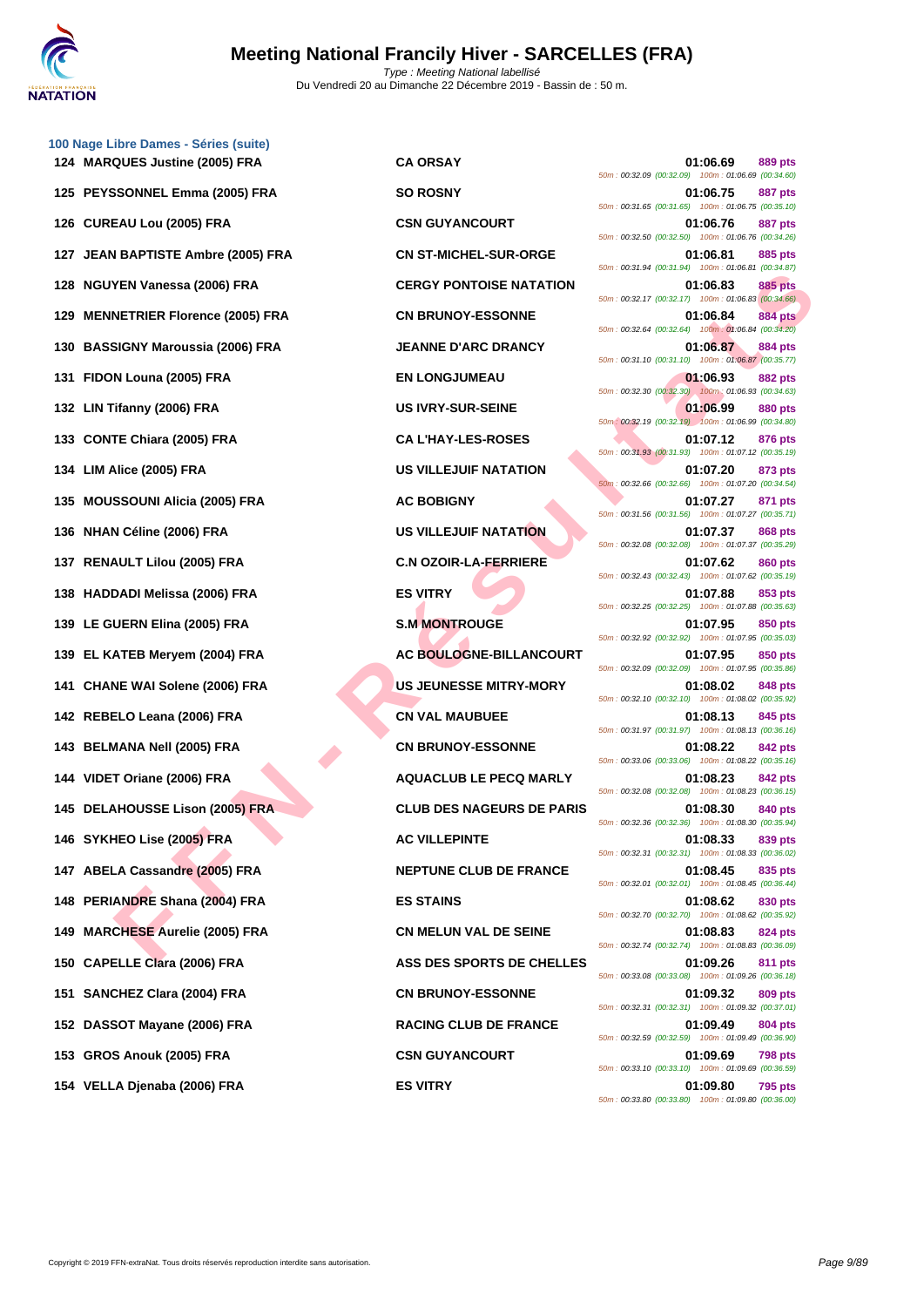| 100 Nage Libre Dames - Séries (suite) |                                   |                                                    |                |                |
|---------------------------------------|-----------------------------------|----------------------------------------------------|----------------|----------------|
| 155 SOURDEAU-LACHOT Axelle (2005) FRA | <b>S.M MONTROUGE</b>              | 50m: 00:33.80 (00:33.80) 100m: 01:10.12 (00:36.32) | 01:10.12       | <b>786 pts</b> |
| 156 NAINAN Nawelle (2004) FRA         | <b>ES STAINS</b>                  | 50m: 00:33.80 (00:33.80) 100m: 01:10.38 (00:36.58) | 01:10.38       | <b>778 pts</b> |
| 157 BOLEC Elina (2003) FRA            | <b>CN MELUN VAL DE SEINE</b>      | 50m: 00:31.80 (00:31.80) 100m: 01:10.43 (00:38.63) | 01:10.43       | 777 pts        |
| 158 PLANES Janice (2003) FRA          | <b>MORSANG ESSONNE NATATION</b>   | 50m: 00:33.56 (00:33.56) 100m: 01:10.59 (00:37.03) | 01:10.59       | <b>772 pts</b> |
| 159 BOAMBA Katarina (2006) FRA        | <b>CN MELUN VAL DE SEINE</b>      | 50m: 00:33.20 (00:33.20) 100m: 01:10.60 (00:37.40) | 01:10.60       | 772 pts        |
| 159 CALMES Lara (2004) LUX            | <b>SWIMMING TEAM MINETT (LUX)</b> | 50m: 00:33.15 (00:33.15) 100m: 01:10.60 (00:37.45) | 01:10.60       | <b>772 pts</b> |
| 161 BAYON Alix (2004) FRA             | AC BOULOGNE-BILLANCOURT           | 50m: 00:33.30 (00:33.30) 100m: 01:11.24 (00:37.94) | 01:11.24       | <b>753 pts</b> |
| 162 AMROUR Thara (2006) FRA           | <b>C.S MONTERELAIS NATATION</b>   |                                                    | 01:12.48       | <b>718 pts</b> |
| --- RODRIGUES Chloé (2003) FRA        | <b>ES VITRY</b>                   | 50m: 00:34.75 (00:34.75) 100m: 01:12.48 (00:37.73) | <b>DNS</b> dec |                |

| <b>S.M MONTROUGE</b>               |  | 01:10.12 786 pts                                   |                |
|------------------------------------|--|----------------------------------------------------|----------------|
|                                    |  | 50m: 00:33.80 (00:33.80) 100m: 01:10.12 (00:36.32) |                |
| <b>ES STAINS</b>                   |  | 01:10.38 778 pts                                   |                |
|                                    |  | 50m: 00:33.80 (00:33.80) 100m: 01:10.38 (00:36.58) |                |
| <b>CN MELUN VAL DE SEINE</b>       |  | 01:10.43 777 pts                                   |                |
|                                    |  | 50m: 00:31.80 (00:31.80) 100m: 01:10.43 (00:38.63) |                |
| <b>MORSANG ESSONNE NATATION</b>    |  | 01:10.59 772 pts                                   |                |
|                                    |  | 50m: 00:33.56 (00:33.56) 100m: 01:10.59 (00:37.03) |                |
| <b>CN MELUN VAL DE SEINE</b>       |  | 01:10.60 772 pts                                   |                |
|                                    |  | 50m: 00:33.20 (00:33.20) 100m: 01:10.60 (00:37.40) |                |
| <b>SWIMMING TEAM MINETT (LUX)</b>  |  | $01:10.60$ $772 \text{ pts}$                       |                |
|                                    |  | 50m: 00:33.15 (00:33.15) 100m: 01:10.60 (00:37.45) |                |
| AC BOULOGNE-BILLANCOURT            |  | 01:11.24 753 pts                                   |                |
|                                    |  | 50m: 00:33.30 (00:33.30) 100m: 01:11.24 (00:37.94) |                |
| <b>C.S MONTERELAIS NATATION</b>    |  | 01:12.48                                           | <b>718 pts</b> |
|                                    |  | 50m: 00:34.75 (00:34.75) 100m: 01:12.48 (00:37.73) |                |
| <b>ES VITRY</b>                    |  | <b>DNS</b> dec                                     |                |
| <b>STADE FRANCAIS O COURBEVOIE</b> |  | <b>DNS</b> dec                                     |                |
| <b>CA ORSAY</b>                    |  | <b>DNS</b> dec                                     |                |
| <b>AAS SARCELLES NATATION 95</b>   |  | <b>DNS</b>                                         |                |

| --- |  |  | <b>AMROUS Serine (2006) FRA</b> |  |
|-----|--|--|---------------------------------|--|
|-----|--|--|---------------------------------|--|

- **--- DJEMAOUI Lahna (2004) FRA CA ORSAY**
- --- **AMRANI Naella (2006) FRA AAS SARCELLES NATATION 95**

#### **200 Nage Libre Dames - Finale A** (Dimanche 22 Décembre 2019)

- **1 AMBRASS Lilou (2002) FRA ES MASSY NATATION 02:06.84 1178 pts**
- **2 COSTES Aurore (1997) FRA CLUB DES NAGEURS DE PARIS 02:08.15 1158 pts**
- **3 LETANG Maria-elena (1993) FRA CLUB DES NAGEURS DE PARIS 02:08.16 1158 pts**
- 
- 
- 
- 
- 

#### **200 Nage Libre Dames - Finale B**

- 
- **2 LESOILLE Julie (2005) FRA CA L'HAY-LES-ROSES 02:13.10 1082 pts**
- **3 HOURIEZ Juliette (2005) FRA**
- **4 GUILBAUD Charlotte (2004) FRA**
- **5 ABBADI Soraya (2003) FRA**
- **6 MARTINEZ Myriam (2002) FRA**
- **7 ALMEIDA Léana (2001) FRA**
- 

|                                 | <u>JUIT. 00.33.30 (00.33.30)</u> TOUIT. 01.10.33 (00.37.03)                                                                                                              |                |
|---------------------------------|--------------------------------------------------------------------------------------------------------------------------------------------------------------------------|----------------|
| 59 BOAMBA Katarina (2006) FRA   | <b>CN MELUN VAL DE SEINE</b><br>01:10.60<br>50m: 00:33.20 (00:33.20) 100m: 01:10.60 (00:37.40)                                                                           | <b>772 pts</b> |
| 59 CALMES Lara (2004) LUX       | <b>SWIMMING TEAM MINETT (LUX)</b><br>01:10.60<br>50m: 00:33.15 (00:33.15) 100m: 01:10.60 (00:37.45)                                                                      | 772 pts        |
| 61 BAYON Alix (2004) FRA        | AC BOULOGNE-BILLANCOURT<br>01:11.24                                                                                                                                      | <b>753 pts</b> |
| 2 AMROUR Thara (2006) FRA       | 50m: 00:33.30 (00:33.30) 100m: 01:11.24 (00:37.94)<br><b>C.S MONTERELAIS NATATION</b><br>01:12.48<br>50m: 00:34.75 (00:34.75) 100m: 01:12.48 (00:37.73)                  | <b>718 pts</b> |
| --   RODRIGUES Chloé (2003) FRA | <b>ES VITRY</b><br><b>DNS</b> dec                                                                                                                                        |                |
| -- AMROUS Serine (2006) FRA     | <b>STADE FRANÇAIS O COURBEVOIE</b><br><b>DNS</b> dec                                                                                                                     |                |
| -- DJEMAOUI Lahna (2004) FRA    | <b>CA ORSAY</b><br><b>DNS</b> dec                                                                                                                                        |                |
| -- AMRANI Naella (2006) FRA     | <b>AAS SARCELLES NATATION 95</b><br><b>DNS</b>                                                                                                                           |                |
| 00 Nage Libre Dames - Finale A  | (Dimanche 22 Décembre 2019)                                                                                                                                              |                |
| 1 AMBRASS Lilou (2002) FRA      | <b>ES MASSY NATATION</b><br>02:06.84<br><b>1178 pts</b><br>50m : 00:30.00 (00:30.00) 100m : 01:01.92 (00:31.92) 150m : 01:34.44 (00:32.52) 200m : 02:06.84 (00:32.40)    |                |
| 2 COSTES Aurore (1997) FRA      | <b>CLUB DES NAGEURS DE PARIS</b><br>02:08.15<br>1158 pts<br>50m : 00:30.03 (00:30.03) 100m : 01:01.84 (00:31.81) 150m : 01:35.34 (00:33.50) 200m : 02:08.15 (00:32.81)   |                |
| 3 LETANG Maria-elena (1993) FRA | <b>CLUB DES NAGEURS DE PARIS</b><br>02:08.16<br>1158 pts<br>50m : 00:28.81 (00:28.81) - 100m : 01:00.92 (00:32.11) 150m : 01:34.35 (00:33.43) 200m : 02:08.16 (00:33.81) |                |
| 4 TROMPETTE Melora (2005) FRA   | <b>C.N OZOIR-LA-FERRIERE</b><br>02:08.87<br>1147 pts<br>50m: 00:30.37 (00:30.37) 100m: 01:03.33 (00:32.96) 150m: 01:36.36 (00:33.03) 200m: 02:08.87 (00:32.51)           |                |
| 5 VASQUEZ Lucie (2004) FRA      | <b>ES MASSY NATATION</b><br>02:08.97<br>1145 pts<br>50m : 00:29.60 (00:29.60) 100m : 01:02.23 (00:32.63) 150m : 01:36.03 (00:33.80) 200m : 02:08.97 (00:32.94)           |                |
| 6 GALLANT Apolline (2004) FRA   | <b>SN VERSAILLES</b><br>02:13.77<br>1071 pts<br>50m: 00:30.05 (00:30.05) 100m: 01:03.71 (00:33.66) 150m: 01:38.95 (00:35.24) 200m: 02:13.77 (00:34.82)                   |                |
| 7 DESBONNES Leha (2002) FRA     | <b>ES MASSY NATATION</b><br>02:14.50<br>1061 pts<br>50m : 00:30.32 (00:30.32) 100m : 01:04.05 (00:33.73) 150m : 01:39.77 (00:35.72) 200m : 02:14.50 (00:34.73)           |                |
| 8 HOUAL Solene (2002) FRA       | <b>ES MASSY NATATION</b><br>02:14.80<br><b>1056 pts</b><br>50m : 00:30.56 (00:30.56) 100m : 01:04.49 (00:33.93) 150m : 01:40.26 (00:35.77) 200m : 02:14.80 (00:34.54)    |                |
| 00 Nage Libre Dames - Finale B  | (Dimanche 22 Décembre 2019)                                                                                                                                              |                |
| 1 SERNA Elisa (2002) FRA        | <b>CN MELUN VAL DE SEINE</b><br>02:12.02<br>1098 pts<br>50m: 00:31.02 (00:31.02) 100m: 01:04.09 (00:33.07) 150m: 01:38.48 (00:34.39) 200m: 02:12.02 (00:33.54)           |                |
| 2 LESOILLE Julie (2005) FRA     | <b>CA L'HAY-LES-ROSES</b><br>02:13.10<br>1082 pts<br>50m: 00:30.57 (00:30.57) 100m: 01:04.26 (00:33.69) 150m: 01:38.47 (00:34.21) 200m: 02:13.10 (00:34.63)              |                |
| 3 HOURIEZ Juliette (2005) FRA   | <b>RUEIL ATHLETIC CLUB</b><br>02:14.91<br>1054 pts<br>50m: 00:31.88 (00:31.88) 100m: 01:05.89 (00:34.01) 150m: 01:41.20 (00:35.31) 200m: 02:14.91 (00:33.71)             |                |
| 4 GUILBAUD Charlotte (2004) FRA | <b>CA ORSAY</b><br>02:15.08<br>1052 pts<br>50m: 00:31.51 (00:31.51) 100m: 01:05.69 (00:34.18) 150m: 01:40.61 (00:34.92) 200m: 02:15.08 (00:34.47)                        |                |
| 5 ABBADI Soraya (2003) FRA      | <b>AAS SARCELLES NATATION 95</b><br>02:15.53<br>1045 pts<br>50m: 00:31.30 (00:31.30) 100m: 01:05.59 (00:34.29) 150m: 01:40.81 (00:35.22) 200m: 02:15.53 (00:34.72)       |                |
| 6 MARTINEZ Myriam (2002) FRA    | <b>STADE FRANCAIS O COURBEVOIE</b><br>02:16.22<br><b>1035 pts</b>                                                                                                        |                |

| 2 LESOILLE Julie (2005) FRA     | <b>CA L'HAY-LES-ROSES</b>          | 02:13.10<br><b>1082 pts</b><br>50m: 00:30.57 (00:30.57) 100m: 01:04.26 (00:33.69) 150m: 01:38.47 (00:34.21) 200m: 02:13.10 (00:34.63) |
|---------------------------------|------------------------------------|---------------------------------------------------------------------------------------------------------------------------------------|
| 3 HOURIEZ Juliette (2005) FRA   | <b>RUEIL ATHLETIC CLUB</b>         | 02:14.91<br>1054 pts<br>50m: 00:31.88 (00:31.88) 100m: 01:05.89 (00:34.01) 150m: 01:41.20 (00:35.31) 200m: 02:14.91 (00:33.71)        |
| 4 GUILBAUD Charlotte (2004) FRA | <b>CA ORSAY</b>                    | 02:15.08<br>1052 pts<br>50m: 00:31.51 (00:31.51) 100m: 01:05.69 (00:34.18) 150m: 01:40.61 (00:34.92) 200m: 02:15.08 (00:34.47)        |
| 5 ABBADI Soraya (2003) FRA      | AAS SARCELLES NATATION 95          | 02:15.53<br><b>1045 pts</b><br>50m: 00:31.30 (00:31.30) 100m: 01:05.59 (00:34.29) 150m: 01:40.81 (00:35.22) 200m: 02:15.53 (00:34.72) |
| 6 MARTINEZ Myriam (2002) FRA    | <b>STADE FRANCAIS O COURBEVOIE</b> | 02:16.22<br>1035 pts<br>50m: 00:31.25 (00:31.25) 100m: 01:05.16 (00:33.91) 150m: 01:40.89 (00:35.73) 200m: 02:16.22 (00:35.33)        |
| 7 ALMEIDA Léana (2001) FRA      | <b>ES MASSY NATATION</b>           | 02:21.67<br>956 pts<br>50m: 00:30.17 (00:30.17) 100m: 01:04.77 (00:34.60) 150m: 01:42.36 (00:37.59) 200m: 02:21.67 (00:39.31)         |
| --- BLACK Sarah (2001) LUX      | <b>SWIMMING TEAM MINETT (LUX)</b>  | <b>DNS</b>                                                                                                                            |

- **200 Nage Libre Dames Finale C 14-15 ans** (Dimanche 22 Décembre 2019)
	-
	- **1 NGUYEN DUC LONG Rachel (2006) FRA CA ORSAY 02:16.71 1028 pts** 50m : 00:31.51 (00:31.51) 100m : 01:06.34 (00:34.83) 150m : 01:42.46 (00:36.12) 200m : 02:16.71 (00:34.25)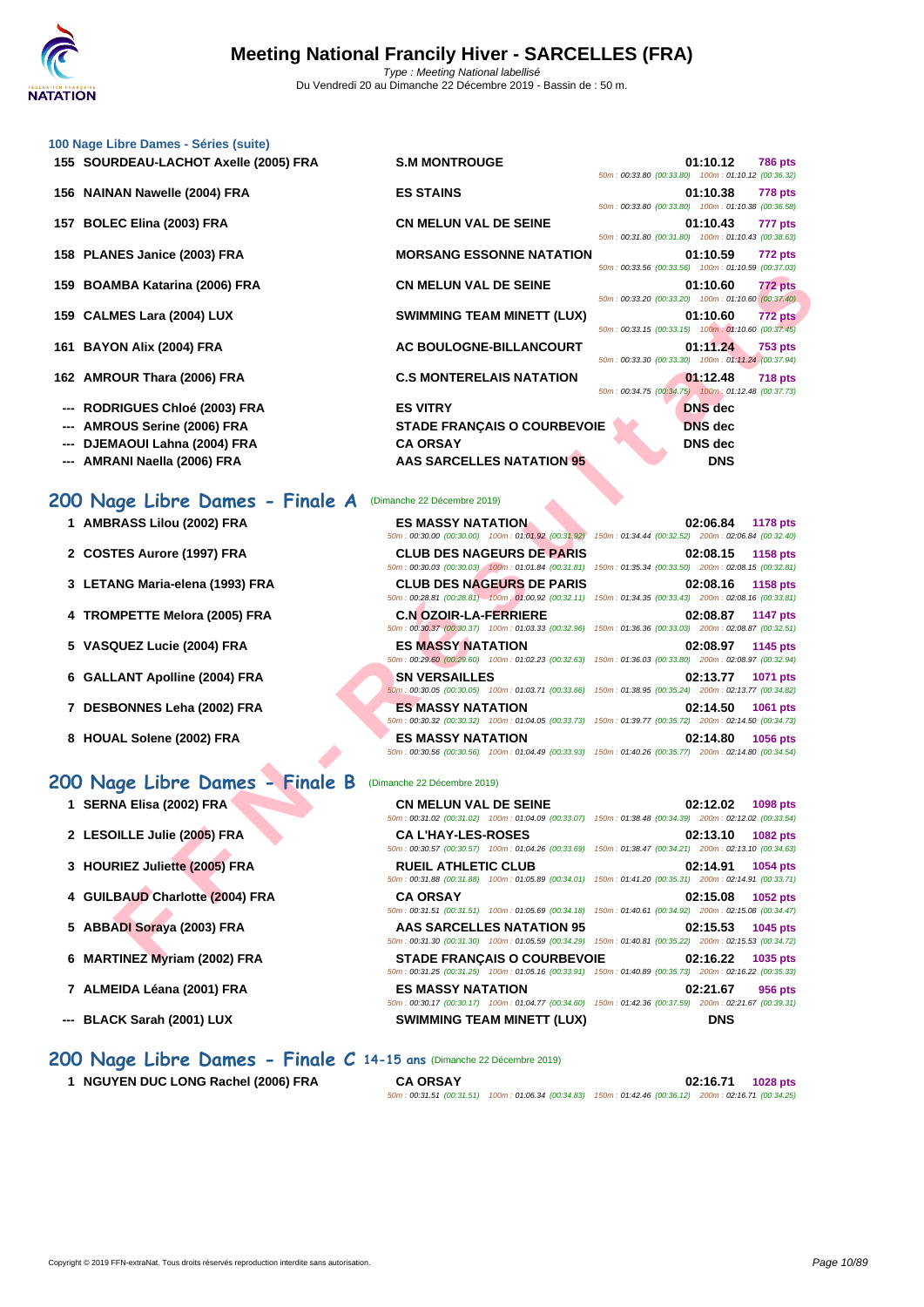50m : 00:31.75 (00:31.75) 100m : 01:06.70 (00:34.95) 150m : 01:42.78 (00:36.08) 200m : 02:16.87 (00:34.09)

50m : 00:31.89 (00:31.89) 100m : 01:07.44 (00:35.55) 150m : 01:42.98 (00:35.54) 200m : 02:17.30 (00:34.32)

50m : 00:31.35 (00:31.35) 100m : 01:06.59 (00:35.24) 150m : 01:42.58 (00:35.99) 200m : 02:17.70 (00:35.12)

50m : 00:31.63 (00:31.63) 100m : 01:06.78 (00:35.15) 150m : 01:43.32 (00:36.54) 200m : 02:18.47 (00:35.15)

50m : 00:33.23 (00:33.23) 100m : 01:09.06 (00:35.83) 150m : 01:44.92 (00:35.86) 200m : 02:19.67 (00:34.75)

50m : 00:31.70 (00:31.70) 100m : 01:06.68 (00:34.98) 150m : 01:43.16 (00:36.48) 200m : 02:19.87 (00:36.71)

50m : 00:31.82 (00:31.82) 100m : 01:07.53 (00:35.71) 150m : 01:45.12 (00:37.59) 200m : 02:22.16 (00:37.04)

50m : 00:31.55 (00:31.55) 100m : 01:06.38 (00:34.83) 150m : 01:42.09 (00:35.71) 200m : 02:16.36 (00:34.27)

#### **[200 Nage](http://www.ffnatation.fr/webffn/index.php) Libre Dames - Finale C (suite)**

- **2 ANASSE Valentine (2005) FRA ES MASSY NATATION 02:16.87 1025 pts**
- **3 VALLAT Julie (2005) FRA C.S MONTERELAIS NATATION 02:17.30 1019 pts**
- **4 FALLET Grace (2005) CIV AAS SARCELLES NATATION 95 02:17.70 1013 pts**
- **5 LEVASSOR Idalie (2006) FRA SN VERSAILLES 02:18.47 1002 pts**
- **6 BOUKHTOUCHE Sarah (2005) FRA STADE FRANÇAIS O COURBEVOIE 02:19.67 984 pts**
- **7 MAES Diane (2005) FRA RED STAR CLUB CHAMPIGNY 02:19.87 982 pts**
- **8 COURLEUX Valentine (2006) FRA RUEIL ATHLETIC CLUB 02:22.16 949 pts**

#### **200 Nage Libre Dames - Barrage Finales** (Dimanche 22 Décembre 2019)

- **--- ANASSE Valentine (2005) FRA ES MASSY NATATION FD**
- **--- MARTINEZ Myriam (2002) FRA STADE FRANÇAIS O COURBEVOIE FD**

# 200 Nage Libre Dames - Séries (Dimanche

- 
- 
- 
- 
- 
- 
- 
- 
- 
- 
- 
- 
- 
- 
- 
- 
- 
- 
- 
- **20 NGUYEN DUC LONG Rachel (2006) FRA CA ORSAY 02:16.36 1033 pts**

| e 22 Décembre 2019)          |                                                           |          |
|------------------------------|-----------------------------------------------------------|----------|
|                              | <b>CLUB DES NAGEURS DE PARIS</b>                          |          |
|                              | 0m: 00:30.59 (00:30.59) 100m: 01:03.80 (00:33.21) 150m:   |          |
| <b>ES MASSY NATATION</b>     |                                                           |          |
|                              | 0m: 00:28.37 (00:28.37) 100m: 01:00.16 (00:31.79)         | $150m$ : |
| <b>ES MASSY NATATION</b>     |                                                           |          |
|                              | 0m: 00:30.17 (00:30.17) 100m: 01:03.13 (00:32.96)         | 150m:    |
| <b>C.N OZOIR-LA-FERRIERE</b> | 0m: 00:29.92 (00:29.92) 100m: 01:02.56 (00:32.64)         | 150m:    |
|                              | <b>CLUB DES NAGEURS DE PARIS</b>                          |          |
|                              | 0m: 00:30.22 (00:30.22) 100m: 01:04.16 (00:33.94)         | 150m:    |
| <b>ES VITRY</b>              |                                                           |          |
|                              | 0m: 00:30.75 (00:30.75) 100m: 01:04.78 (00:34.03)         | 150m:    |
| <b>ES MASSY NATATION</b>     |                                                           |          |
|                              | 0m: 00:30.05 (00:30.05) 100m: 01:03.76 (00:33.71) 150m:   |          |
| <b>ES MASSY NATATION</b>     |                                                           |          |
|                              | 0m: 00:30.56 (00:30.56) 100m: 01:04.01 (00:33.45) 150m:   |          |
| <b>SN VERSAILLES</b>         |                                                           |          |
|                              | 0m: 00:30.22 (00:30.22) 100m: 01:03.91 (00:33.69)         | 150m:    |
| <b>JEANNE D'ARC DRANCY</b>   | 0m: 00:31.07 (00:31.07) 100m: 01:05.54 (00:34.47)         | $150m$ : |
| <b>CA ORSAY</b>              |                                                           |          |
|                              | 0m: 00:31.11 (00:31.11) 100m: 01:05.67 (00:34.56)         | 150m:    |
| <b>CN MELUN VAL DE SEINE</b> |                                                           |          |
|                              | 0m: 00:31.62 (00:31.62) 100m: 01:05.44 (00:33.82) 150m:   |          |
| <b>RUEIL ATHLETIC CLUB</b>   |                                                           |          |
|                              | 0m: 00:31.54 (00:31.54) 100m: 01:06:66 : (00:35.12)       |          |
| <b>CA L'HAY-LES-ROSES</b>    |                                                           |          |
|                              | 0m: 00:30.91 (00:30.91) 100m: 01:04.55 (00:33.64)         | 150m:    |
|                              | <b>AAS SARCELLES NATATION 95</b>                          |          |
|                              | 0m: 00:32.16 (00:32.16) 100m: 01:06.31 (00:34.15)         | 150m:    |
| <b>ES MASSY NATATION</b>     | 0m: 00:30.28 (00:30.28) 100m: 01:04.16 (00:33.88)         | 150m:    |
|                              | <b>SWIMMING TEAM MINETT (LUX)</b>                         |          |
|                              | 0m: 00:31.57 (00:31.57) 100m: 01:06.16 (00:34.59) 150m:   |          |
| <b>ES MASSY NATATION</b>     |                                                           |          |
|                              | 0m: 00:31.27 (00:31.27)  100m: 01:05.64 (00:34.37)  150m: |          |
|                              | <b>STADE FRANÇAIS O COURBEVOIE</b>                        |          |
|                              | 0m: 00:30.15 (00:30.15) 100m: 01:03.81 (00:33.66) 150m:   |          |

**F FIND COUP FRANCAIS O COURE FRANÇAIS COUP FRANCAIS COUP FRANCAIS COUP FRANCAIS COUP FRANCAIS COUP FRANCAIS COUP FRANCAIS COUP FRANCAIS COUP FRANCAIS COUP FRANCAIS COUP FRANCAIS COUP FRANCAIS COUP FRANCAIS COUP FRANCAIS** 1 **COSTES Aurore (1997) FRA CLUB DES NAGEURS DE PARIS 02:08.17 1158 pts**<br>
50m : 02:30 59 (02:30 59 (02:30 59 (02:30 59 (02:30 59 (02:30 59 (02:30 59 (02:30 59 ) 100m : 01:33 80 (02:33 21) 150m : 01:33 83 (02:33 13) 2 50m : 00:30.59 (00:30.59) 100m : 01:03.80 (00:33.21) 150m : 01:36.93 (00:33.13) 200m : 02:08.17 (00:31.24) **2 VASQUEZ Lucie (2004) FRA ES MASSY NATATION 02:08.88 1146 pts** 01:34.41 (00:34.25) 200m : 02:08.88 (00:34.47) **3 AMBRASS Lilou (2002) FRA ES MASSY NATATION 02:09.57 1136 pts** 50m : 00:30.17 (00:30.17) 100m : 01:03.13 (00:32.96) 150m : 01:35.95 (00:32.82) 200m : 02:09.57 (00:33.62) **4 TROMPETTE Melora (2005) FRA C.N OZOIR-LA-FERRIERE 02:09.95 1130 pts** 50m : 00:29.92 (00:29.92) 100m : 01:02.56 (00:32.64) 150m : 01:36.64 (00:34.08) 200m : 02:09.95 (00:33.31) **5 LETANG Maria-elena (1993) FRA CLUB DES NAGEURS DE PARIS 02:12.37 1093 pts** 50m : 00:30.22 (00:30.22) 100m : 01:04.16 (00:33.94) 150m : 01:38.07 (00:33.91) 200m : 02:12.37 (00:34.30) **6 GAMER Rose-alexia (1999) FRA ES VITRY 02:12.65 1088 pts** 01:39.09 (00:34.31) 200m : 02:12.65 (00:33.56) **7 DESBONNES Leha (2002) FRA ES MASSY NATATION 02:13.00 1083 pts** 01:38.48 (00:34.72) 200m : 02:13.00 (00:34.52) **8 HOUAL Solene (2002) FRA ES MASSY NATATION 02:13.26 1079 pts** 01:38.42 (00:34.41) 200m : 02:13.26 (00:34.84) **9 GALLANT Apolline (2004) FRA SN VERSAILLES 02:13.29 1079 pts** 50m : 00:30.22 (00:30.22) 100m : 01:03.91 (00:33.69) 150m : 01:38.53 (00:34.62) 200m : 02:13.29 (00:34.76) **10** SALEM Lindsey (2003) FRA<br> **10 SALEM Lindsey (2003)** FRA<br>  $\frac{50m : 00.31.07 |100m : 01.0554 |100m : 01.054.47}{100m : 01.054.47 |100m : 01.054.47 |100m : 01.40.50 |00.34.96 |100m : 02.14.94 |00.34.44 |10.54 |10.54 |10.54 |10.54 |10.54 |$ 01:40.50 (00:34.96) 200m : 02:14.94 (00:34.44) **11 GUILBAUD Charlotte (2004) FRA CA ORSAY 02:15.59 1044 pts** 50m : 00:31.11 (00:31.11) 100m : 01:05.67 (00:34.56) 150m : 01:40.80 (00:35.13) 200m : 02:15.59 (00:34.79) **12 SERNA Elisa (2002) FRA CN MELUN VAL DE SEINE 02:15.63 02:15.63 1044 pts**<br> **12 Service CONSTANT <b>CONSTANT CONSTANT CONSTANT CONSTANT CONSTANT CONSTANT CONSTANT CONSTANT CONSTANT CONSTANT** 01:40.95 (00:35.51) 200m : 02:15.63 (00:34.68) **13 HOURIEZ Juliette (2005) FRA RUEIL ATHLETIC CLUB 02:15.84 1041 pts**  $50m : 00:31.54 (00:31.54) 100m : 01:06.666$ : $(90:35.12)$  200m : 02:15.84 (01:09.18) **14 LESOILLE Julie (2005) FRA CA L'HAY-LES-ROSES 02:15.91 1039 pts** 50m : 00:30.91 (00:30.91) 100m : 01:04.55 (00:33.64) 150m : 01:40.59 (00:36.04) 200m : 02:15.91 (00:35.32) **15 ABBADI Soraya (2003) FRA AAS SARCELLES NATATION 95 02:16.12 1036 pts** 50m : 00:32.16 (00:32.16) 100m : 01:06.31 (00:34.15) 150m : 01:41.94 (00:35.63) 200m : 02:16.12 (00:34.18) **16 ALMEIDA Léana (2001) FRA ES MASSY NATATION 02:16.18 1035 pts** 50m : 00:30.28 (00:30.28) 100m : 01:04.16 (00:33.88) 150m : 01:39.83 (00:35.67) 200m : 02:16.18 (00:36.35) **17 BLACK Sarah (2001) LUX SWIMMING TEAM MINETT (LUX) 02:16.26 1034 pts**<br> **SOm**: 02:36.37 **100m**: 02:36.59 **100:34.59 100m**: 04:06.36 (00:34.59 **150m**: 04:44.40 (00:35.24 **200m**: 02:36.26 (00:34.86) 01:41.40 (00:35.24) 200m : 02:16.26 (00:34.86) **18 ANASSE Valentine (2005) FRA ES MASSY NATATION 02:16.35 1033 pts** 50m : 00:31.27 (00:31.27) 100m : 01:05.64 (00:34.37) 150m : 01:41.46 (00:35.82) 200m : 02:16.35 (00:34.89) **18 MARTINEZ Myriam (2002) FRA STADE FRANÇAIS O COURBEVOIE 02:16.35 1033 pts** 01:38.98 (00:35.17) 200m : 02:16.35 (00:37.37)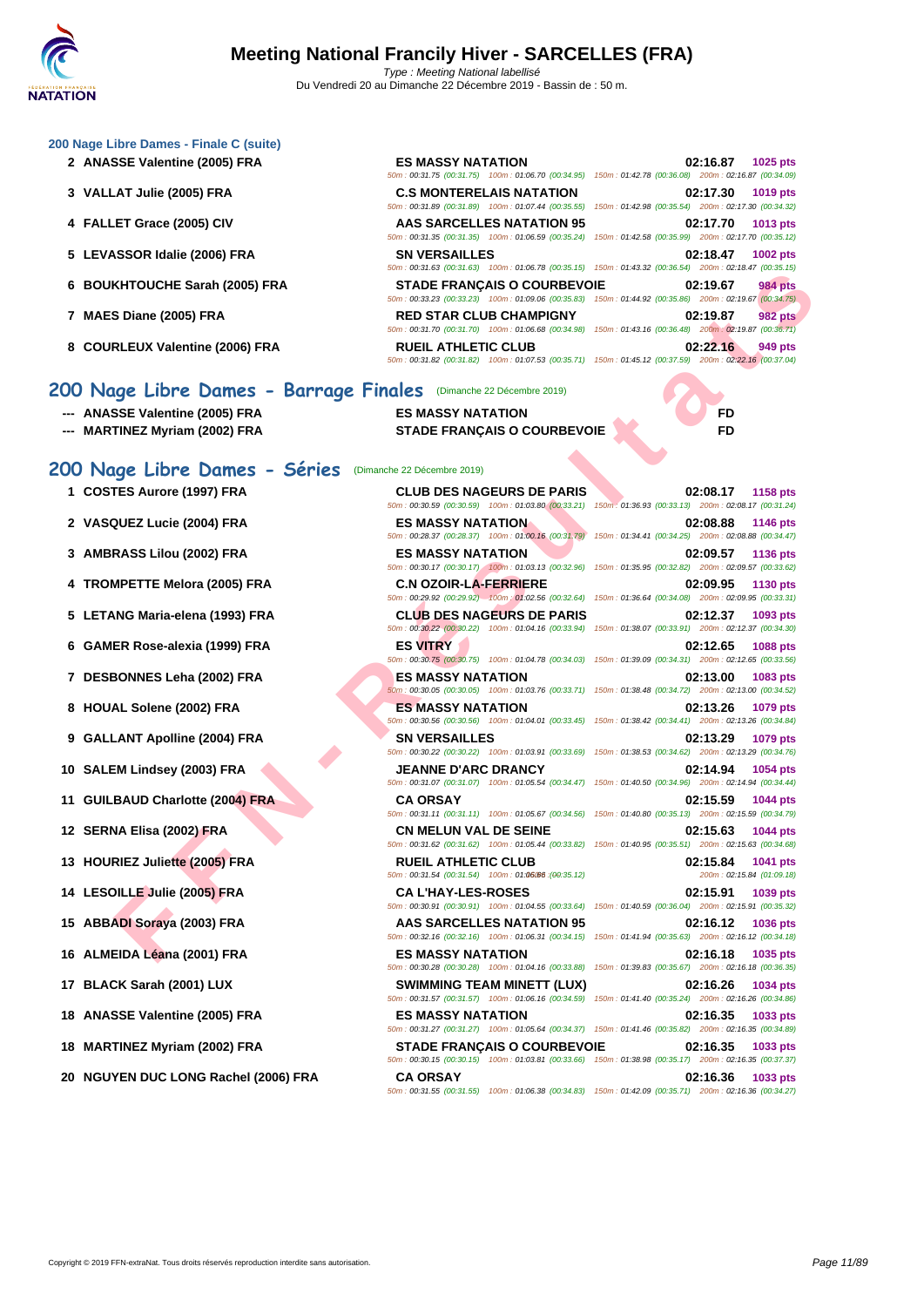**[200 Nage](http://www.ffnatation.fr/webffn/index.php) Libre Dames - Séries (suite)**

- 
- 
- 
- 
- 
- 
- 
- 
- 
- 
- 
- 
- 
- 
- 
- 
- 

**FIND (2005) FRA**<br> **FEND (2005) FRA**<br> **FEND (2005) FRA**<br> **FEND (2006) FRA**<br> **FEND (2006) FRA**<br> **FEND (2006) FRA**<br> **FEND (2006) FRA**<br> **FEND (2006) FRA**<br> **FEND (2006) FRA**<br> **FEND (2006) FRA**<br> **FEND (2006) FRA**<br> **FEND (2006) 21 PAGO Elodie (2003) FRA SN VERSAILLES 02:16.39 1032 pts** 50m : 00:31.57 (00:31.57) 100m : 01:06.16 (00:34.59) 150m : 01:42.23 (00:36.07) 200m : 02:16.39 (00:34.16) **21 THIERRY Victoire (2003) FRA CN MELUN VAL DE SEINE 02:16.39 1032 pts** 50m : 00:31.83 (00:31.83) 100m : 01:07.03 (00:35.20) 150m : 01:42.56 (00:35.53) 200m : 02:16.39 (00:33.83) **23 PEREZ LE TOUX Marie (2003) FRA CLUB DES NAGEURS DE PARIS 02:17.46 1017 pts** 50m : 00:30.32 (00:30.32) 100m : 01:04.18 (00:33.86) 150m : 01:40.63 (00:36.45) 200m : 02:17.46 (00:36.83) **23 LEVASSOR Idalie (2006) FRA SN VERSAILLES 02:17.46 1017 pts** 50m : 00:31.40 (00:31.40) 100m : 01:06.22 (00:34.82) 150m : 01:41.58 (00:35.36) 200m : 02:17.46 (00:35.88) **25 PHAM Thuy-Anna (2005) FRA STADE FRANÇAIS O COURBEVOIE 02:18.05 1008 pts** 50m : 00:30.96 (00:30.96) 100m : 01:06.37 (00:35.41) 150m : 01:42.59 (00:36.22) 200m : 02:18.05 (00:35.46) **26 SIMOENS Lucille (2005) FRA ES MASSY NATATION 02:18.09 1007 pts** 50m : 00:31.22 (00:31.22) 100m : 01:05.51 (00:34.29) 150m : 01:41.54 (00:36.03) 200m : 02:18.09 (00:36.55) **27 ELIWA Kamila (2004) FRA ES MASSY NATATION 02:18.61 1000 pts** 50m : 00:31.51 (00:31.51) 100m : 01:05.79 (00:34.28) 150m : 01:42.50 (00:36.71) 200m : 02:18.61 (00:36.11) **28 SAIDJ Feryel (2002) FRA STADE FRANÇAIS O COURBEVOIE 02:18.65 999 pts** 50m : 00:31.81 (00:31.81) 100m : 01:07.06 (00:35.25) 150m : 01:43.04 (00:35.98) 200m : 02:18.65 (00:35.61) **29 BARBOSA Valentina (2004) FRA CNO ST-GERMAIN-EN-LAYE 02:18.90 996 pts** 50m : 00:31.55 (00:31.55) 100m : 01:05.97 (00:34.42) 150m : 01:42.89 (00:36.92) 200m : 02:18.90 (00:36.01) **30 BENLEKBIR Kahena (2002) FRA AS BONDY 02:18.93 095 pts**<br> **300 02:18.93 01:12.18 01:12.18 60m**: 00:31.24 (00:31.24) 100m: 01:06:06:49:35.61)  $50m$  : 00:31.24  $(00.31.24)$   $100m$  : 01:06.75  $(00.35.51)$  200m : 02:18.93  $(01.12.18)$ **31 VALLAT Julie (2005) FRA C.S MONTERELAIS NATATION 02:18.95 995 pts** 50m : 00:32.49 (00:32.49) 100m : 01:07.22 (00:34.73) 150m : 01:44.22 (00:37.00) 200m : 02:18.95 (00:34.73) **32 COURLEUX Valentine (2006) FRA RUEIL ATHLETIC CLUB 02:18.98 994 pts** 50m : 00:31.86 (00:31.86) 100m : 01:06.54 (00:34.68) 150m : 01:43.54 (00:37.00) 200m : 02:18.98 (00:35.44) **33 FALLET Grace (2005) CIV AAS SARCELLES NATATION 95 02:19.16 992 pts** 50m : 00:32.27 (00:32.27) 100m : 01:08.09 (00:35.82) 150m : 01:44.04 (00:35.95) 200m : 02:19.16 (00:35.12) **34 MENU Chiara (2003) FRA OLYMPIQUE LA GARENNE-COLOMBES 02:19.27 990 pts** 50m : 00:32.45 (00:32.45) 100m : 01:07.10 (00:34.65) 150m : 01:43.16 (00:36.06) 200m : 02:19.27 (00:36.11) **35 MAES Diane (2005) FRA RED STAR CLUB CHAMPIGNY 02:19.30 990 pts** 50m : 00:32.09 (00:32.09) 100m : 01:07.17 (00:35.08) 150m : 01:43.71 (00:36.54) 200m : 02:19.30 (00:35.59) **36 DIOP Oumy (2003) FRA GRENOBLE NATATION 02:19.52 987 pts** 50m : 00:32.13 (00:32.13) 100m : 01:07.57 (00:35.44) 150m : 01:43.15 (00:35.58) 200m : 02:19.52 (00:36.37) **37 LA BIONDA Léa (2002) FRA MORSANG ESSONNE NATATION 02:19.62 985 pts** 50m : 00:32.43 (00:32.43) 100m : 01:07.88 (00:35.45) 150m : 01:44.04 (00:36.16) 200m : 02:19.62 (00:35.58) **38 BOUKHTOUCHE Sarah (2005) FRA STADE FRANÇAIS O COURBEVOIE 02:20.00 980 pts** 50m : 00:30.80 (00:30.80) 100m : 01:06.04 (00:35.24) 150m : 01:42.41 (00:36.37) 200m : 02:20.00 (00:37.59) **39 FOINY Audrenn (2003) FRA CN LE PLESSIS-ROBINSON 02:20.27 976 pts** 50m : 00:32.91 (00:32.91) 100m : 01:08.78 (00:35.87) 150m : 01:45.56 (00:36.78) 200m : 02:20.27 (00:34.71) **40 TEULE Mary (1999) FRA CNO ST-GERMAIN-EN-LAYE 02:20.38** 974 pts<br> **COM**: 02:20.39 (00:30.94) 100m : 01:05094 (00:35.00) **200m** : 02:20.38 (01:14.44)  $50m : 00:30.94 (00:30.94) 100m : 01:05.94$  (00:35.00) **41 LEGER Katell (2006) FRA ES MASSY NATATION 02:20.45 973 pts** 50m : 00:31.94 (00:31.94) 100m : 01:07.63 (00:35.69) 150m : 01:44.45 (00:36.82) 200m : 02:20.45 (00:36.00) **42 SOUBIES Beatrice (2005) FRA RACING CLUB DE FRANCE 02:20.52 972 pts** 50m : 00:33.19 (00:33.19) 100m : 01:08.82 (00:35.63) 150m : 01:45.58 (00:36.76) 200m : 02:20.52 (00:34.94) **43 DURAN Chiara (2006) FRA NOGENT NATATION 94 02:20.63 971 pts** 50m : 00:32.22 (00:32.22) 100m : 01:07.92 (00:35.70) 150m : 01:44.81 (00:36.89) 200m : 02:20.63 (00:35.82) **44 VISGUEIRO Julia (2005) FRA AS BONDY 02:20.64 970 pts**  $50m$  : 00:31.99 (00:31.99) 100m : 01:03012 : (00:35.13) **45 MARQUES Justine (2005) FRA CA ORSAY 02:20.74 969 pts** 50m : 00:32.30 (00:32.30) 100m : 01:08.23 (00:35.93) 150m : 01:44.71 (00:36.48) 200m : 02:20.74 (00:36.03) **46 ZAID KERMORGANT Lise (2003) FRA CLUB DES NAGEURS DE PARIS 02:20.80 968 pts** 50m : 00:31.85 (00:31.85) 100m : 01:07.22 (00:35.37) 150m : 01:43.76 (00:36.54) 200m : 02:20.80 (00:37.04) **47 BERKANI Lina (2002) FRA AC VILLEPINTE 02:20.93 966 pts** 50m : 00:32.72 (00:32.72) 100m : 01:07.50 (00:34.78) 150m : 01:44.61 (00:37.11) 200m : 02:20.93 (00:36.32) **48 MANIEY Léa (2004) FRA RACING CLUB DE FRANCE 02:21.54 958 pts** 50m : 00:32.57 (00:32.57) 100m : 01:07.86 (00:35.29) 150m : 01:45.15 (00:37.29) 200m : 02:21.54 (00:36.39) **49 FABIANI Chanel (2003) LUX SWIMMING TEAM MINETT (LUX) 02:21.71 955 pts** 50m : 00:32.58 (00:32.58) 100m : 01:08.36 (00:35.78) 150m : 01:45.12 (00:36.76) 200m : 02:21.71 (00:36.59) **50 AMRANI Naella (2006) FRA AAS SARCELLES NATATION 95 02:21.79 954 pts** 50m : 00:32.08 (00:32.08) 100m : 01:08.15 (00:36.07) 150m : 01:44.95 (00:36.80) 200m : 02:21.79 (00:36.84) **51 BLIAH Yaelle (2004) FRA ES NANTERRE 02:22.00 951 pts** 50m : 00:33.12 (00:33.12) 100m : 01:09.42 (00:36.30) 150m : 01:45.78 (00:36.36) 200m : 02:22.00 (00:36.22)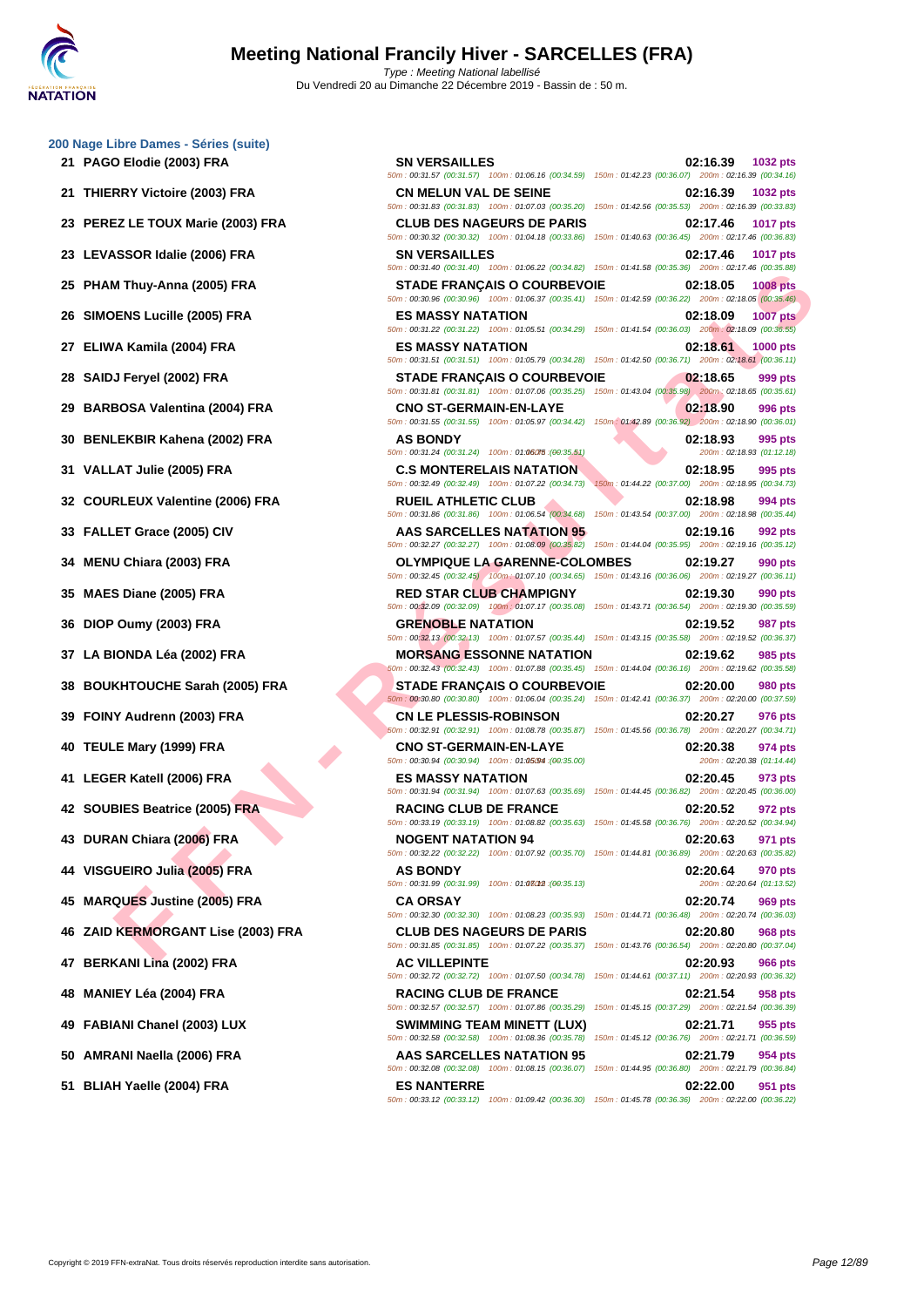| 52 MIALOT Maud (2003) FRA                | <b>CA ORSAY</b>                                                                                                                                                                                                                           | 02:22.51<br>944 pts                                                        |
|------------------------------------------|-------------------------------------------------------------------------------------------------------------------------------------------------------------------------------------------------------------------------------------------|----------------------------------------------------------------------------|
| 53 ROUBAUD DORFIAC Charlotte (2006) FRA  | 50m: 00:32.25 (00:32.25) 100m: 01:08.62 (00:36.37) 150m: 01:45.97 (00:37.35) 200m: 02:22.51 (00:36.54)<br><b>CSM CLAMART</b>                                                                                                              | 02:22.53<br>944 pts                                                        |
| 54 DIEZ PEREZ Romane (2006) FRA          | 50m: 00:32.59 (00:32.59) 100m: 01:08.08 (00:35.49) 150m: 01:45.82 (00:37.74) 200m: 02:22.53 (00:36.71)<br><b>CN VAL MAUBUEE</b><br>50m: 00:33.43 (00:33.43) 100m: 01:09.54 (00:36.11) 150m: 01:47.21 (00:37.67) 200m: 02:22.89 (00:35.68) | 02:22.89<br>938 pts                                                        |
| 55 LERAY Lilou (2005) FRA                | <b>CN LE PLESSIS-ROBINSON</b><br>50m: 00:31.64 (00:31.64) 100m: 01:07.62 (00:35.98) 150m: 01:45.60 (00:37.98) 200m: 02:23.09 (00:37.49)                                                                                                   | 02:23.09<br>936 pts                                                        |
| 56 JARILLOT Elodie (2006) FRA            | <b>CANETON CLUB DE BEAUMONT</b><br>50m : 00:32.67 (00:32.67) 100m : 01:09.06 (00:36.39) 150m : 01:46.68 (00:37.62) 200m : 02:23.11 (00:36.43)                                                                                             | 935 pts<br>02:23.11                                                        |
| 57 DE ARAUJO Mayline (2005) FRA          | <b>CN BRUNOY-ESSONNE</b><br>50m: 00:32.51 (00:32.51) 100m: 01:09.07 (00:36.56) 150m: 01:46.85 (00:37.78) 200m: 02:23.14 (00:36.29)                                                                                                        | 935 pts<br>02:23.14                                                        |
| 58 TABIASCO Alexandra (2006) FRA         | <b>STADE FRANÇAIS O COURBEVOIE</b><br>50m : 00:32.39 (00:32.39) 100m : 01:08.54 (00:36.15) 150m : 01:46.67 (00:38.13) 200m : 02:23.36 (00:36.69)                                                                                          | 02:23.36<br>932 pts                                                        |
| PERNOT Ophélie (2000) FRA<br>59          | <b>AQUA CLUB PONTAULT-ROISSY</b><br>50m : 00:32.79 (00:32.79) 100m : 01:09.24 (00:36.45) 150m : 01:46.64 (00:37.40) 200m : 02:24.08 (00:37.44)                                                                                            | 02:24.08<br>922 pts                                                        |
| <b>ALLIONE Clémence (2004) FRA</b>       | <b>NOGENT NATATION 94</b><br>50m: 00:32.88 (00:32.88) 100m: 01:09.24 (00:36.36) 150m: 01:46.20 (00:36.96) 200m: 02:24.28 (00:38.08)                                                                                                       | 02:24.28<br>919 pts                                                        |
| 61 FAULCON Clara (2006) FRA              | <b>LA SAINT MANDEENNE</b><br>50m: 00:32.57 (00:32.57) 100m: 01:08.94 (00:36.37)                                                                                                                                                           | 02:24.30<br>919 pts<br>150m: 01:47.37 (00:38.43) 200m: 02:24.30 (00:36.93) |
| 62 LOUWAGIE Pauline (2003) FRA           | <b>TREMBLAY AC</b><br>50m: 00:32.41 (00:32.41) 100m: 01:08.11 (00:35.70)                                                                                                                                                                  | 02:24.57<br>915 pts<br>150m: 01:46.70 (00:38.59) 200m: 02:24.57 (00:37.87) |
| 63 LEFEVRE Léna (2003) FRA               | <b>AC VILLEPINTE</b><br>50m: 00:33.41 (00:33.41) 100m: 01:10.35 (00:36.94) 150m: 01:48.10 (00:37.75) 200m: 02:24.63 (00:36.53)                                                                                                            | 02:24.63<br>914 pts                                                        |
| 64 AIGOUY Léa (2004) FRA                 | <b>CANETON CLUB DE BEAUMONT</b><br>50m: 00:32.78 (00:32.78) 100m: 01:09.71 (00:36.93) 150m: 01:47.59 (00:37.88) 200m: 02:25.26 (00:37.67)                                                                                                 | 02:25.26<br>905 pts                                                        |
| 65 NHAN Céline (2006) FRA                | US VILLEJUIF NATATION<br>50m : 00:32.64 (00:32.64) 100m : 01:09.25 (00:36.61) 150m : 01:48.35 (00:39.10) 200m : 02:26.59 (00:38.24)                                                                                                       | 02:26.59<br>887 pts                                                        |
| <b>QUANTIN Eva (2004) FRA</b><br>66      | <b>CA ORSAY</b><br>50m: 00:33.58 (00:33.58) 100m: 01:10.98 (00:37.40) 150m: 01:48.91 (00:37.93) 200m: 02:26.79 (00:37.88)                                                                                                                 | 02:26.79<br>884 pts                                                        |
| <b>PRUNGNAUD Sara (2006) FRA</b><br>66   | <b>GRENOBLE NATATION</b><br>50m : 00:33.72 (00:33.72) 100m : 01:11.56 (00:37.84) 150m : 01:49.26 (00:37.70) 200m : 02:26.79 (00:37.53)                                                                                                    | 02:26.79<br>884 pts                                                        |
| 68 BOUSQUIE Chloé (2006) FRA             | <b>MORSANG ESSONNE NATATION</b><br>50m: 00:34.31 (00:34.31) 100m: 01:11.28 (00:36.97) 150m: 01:50.12 (00:38.84) 200m: 02:27.18 (00:37.06)                                                                                                 | 02:27.18<br>879 pts                                                        |
| ARTIS Maeva (2006) FRA<br>69             | <b>CN MELUN VAL DE SEINE</b><br>50m : 00:33.05 (00:33.05) 100m : 01:10.08 (00:37.03) 150m : 01:49.03 (00:38.95) 200m : 02:27.25 (00:38.22)                                                                                                | 02:27.25<br>878 pts                                                        |
| 70 FIDON Louna (2005) FRA                | <b>EN LONGJUMEAU</b><br>50m: 00:33.52 (00:33.52) 100m: 01:10.82 (00:37.30) 150m: 01:49.80 (00:38.98) 200m: 02:28.26 (00:38.46)                                                                                                            | 02:28.26<br>864 pts                                                        |
| 71 SYKHEO Lise (2005) FRA                | <b>AC VILLEPINTE</b><br>50m: 00:34.01 (00:34.01) 100m: 01:11.52 (00:37.51) 150m: 01:51.18 (00:39.66) 200m: 02:29.45 (00:38.27)                                                                                                            | 02:29.45<br>848 pts                                                        |
| 72 GRAFF Faustine (2006) FRA             | <b>US VILLEJUIF NATATION</b><br>50m: 00:34.38 (00:34.38) 100m: 01:12.71 (00:38.33) 150m: 01:51.83 (00:39.12) 200m: 02:30.42 (00:38.59)                                                                                                    | 02:30.42<br>835 pts                                                        |
| 73 CADORET Cassandre (2006) FRA          | <b>CERGY PONTOISE NATATION</b><br>50m : 00:34.30 (00:34.30) 100m : 01:13.06 (00:38.76) 150m : 01:53.01 (00:39.95) 200m : 02:30.46 (00:37.45)                                                                                              | 02:30.46<br>835 pts                                                        |
| 74 CHANE WAI Solene (2006) FRA           | <b>US JEUNESSE MITRY-MORY</b><br>50m: 00:34.03 (00:34.03) 100m: 01:12.52 (00:38.49)                                                                                                                                                       | 02:30.99<br>828 pts<br>150m: 01:53.33 (00:40.81) 200m: 02:30.99 (00:37.66) |
| 75 PEYSSONNEL Emma (2005) FRA            | <b>SO ROSNY</b><br>50m: 00:33.77 (00:33.77) 100m: 01:12.35 (00:38.58)                                                                                                                                                                     | 02:31.11<br>826 pts<br>150m: 01:52.10 (00:39.75) 200m: 02:31.11 (00:39.01) |
| 76 JEAN BAPTISTE Ambre (2005) FRA        | <b>CN ST-MICHEL-SUR-ORGE</b><br>50m: 00:33.34 (00:33.34) 100m: 01:12.13 (00:38.79) 150m: 01:52.02 (00:39.89) 200m: 02:31.78 (00:39.76)                                                                                                    | 02:31.78<br>817 pts                                                        |
| 77 BELMANA Nell (2005) FRA               | <b>CN BRUNOY-ESSONNE</b><br>50m: 00:34.04 (00:34.04) 100m: 01:11.89 (00:37.85) 150m: 01:52.08 (00:40.19) 200m: 02:33.42 (00:41.34)                                                                                                        | 02:33.42<br><b>796 pts</b>                                                 |
| <b>70 BACCICALY Movements (2006) EDA</b> | <b>IEAMME DIADO DO AMOV</b>                                                                                                                                                                                                               | 0.225E<br>$70.4 - 4$                                                       |

- **--- SUTEAU Soraya (2003) FRA CLUB DES NAGEURS DE PARIS DNS dec**
- 
- **--- THOMAS Orlane (2003) FRA CSM CLAMART DNS dec**

01:45.60 (00:37.98) 200m : 02:23.09 (00:37.49) 01:46.68 (00:37.62) 200m : 02:23.11 (00:36.43) 01:46.85 (00:37.78) 200m : 02:23.14 (00:36.29) 01:46.67 (00:38.13) 200m : 02:23.36 (00:36.69) 01:46.64 (00:37.40) 200m : 02:24.08 (00:37.44) 01:46.20 (00:36.96) 200m : 02:24.28 (00:38.08) 01:47.37 (00:38.43) 200m : 02:24.30 (00:36.93) 01:46.70 (00:38.59) 200m : 02:24.57 (00:37.87) 01:48.10 (00:37.75) 200m : 02:24.63 (00:36.53) 01:47.59 (00:37.88) 200m : 02:25.26 (00:37.67) 01:48.35 (00:39.10) 200m : 02:26.59 (00:38.24) 01:48.91 (00:37.93) 200m : 02:26.79 (00:37.88) 01:49.26 (00:37.70) 200m : 02:26.79 (00:37.53) 01:50.12 (00:38.84) 200m : 02:27.18 (00:37.06) 01:49.03 (00:38.95) 200m : 02:27.25 (00:38.22) 01:49.80 (00:38.98) 200m : 02:28.26 (00:38.46) 01:51.18 (00:39.66) 200m : 02:29.45 (00:38.27) 01:51.83 (00:39.12) 200m : 02:30.42 (00:38.59) 01:53.01 (00:39.95) 200m : 02:30.46 (00:37.45) 01:53.33 (00:40.81) 200m : 02:30.99 (00:37.66) 01:52.10 (00:39.75) 200m : 02:31.11 (00:39.01) 50m : 00:33.34 (00:33.34) 100m : 01:12.13 (00:38.79) 150m : 01:52.02 (00:39.89) 200m : 02:31.78 (00:39.76) **77 BELMANA Nell (2005) FRA CN BRUNOY-ESSONNE 02:33.42 796 pts** 50m : 00:34.04 (00:34.04) 100m : 01:11.89 (00:37.85) 150m : 01:52.08 (00:40.19) 200m : 02:33.42 (00:41.34) **78 BASSIGNY Maroussia (2006) FRA JEANNE D'ARC DRANCY 02:33.55 794 pts** 50m : 00:33.74 (00:33.74) 100m : 01:12.61 (00:38.87) 150m : 01:54.02 (00:41.41) 200m : 02:33.55 (00:39.53) **79 BOST Manon (2002) FRA CA L'HAY-LES-ROSES 02:35.25 772 pts** 50m : 00:34.46 (00:34.46) 100m : 01:13.66 (00:39.20) 150m : 01:54.90 (00:41.24) 200m : 02:35.25 (00:40.35) **80 LINN Emma (2006) FRA CA L'HAY-LES-ROSES 02:35.67 767 pts** 50m : 00:34.58 (00:34.58) 100m : 01:14.18 (00:39.60) 150m : 01:55.40 (00:41.22) 200m : 02:35.67 (00:40.27) **--- PETERS Emma (2003) LUX SWIMMING TEAM MINETT (LUX) DNS dec**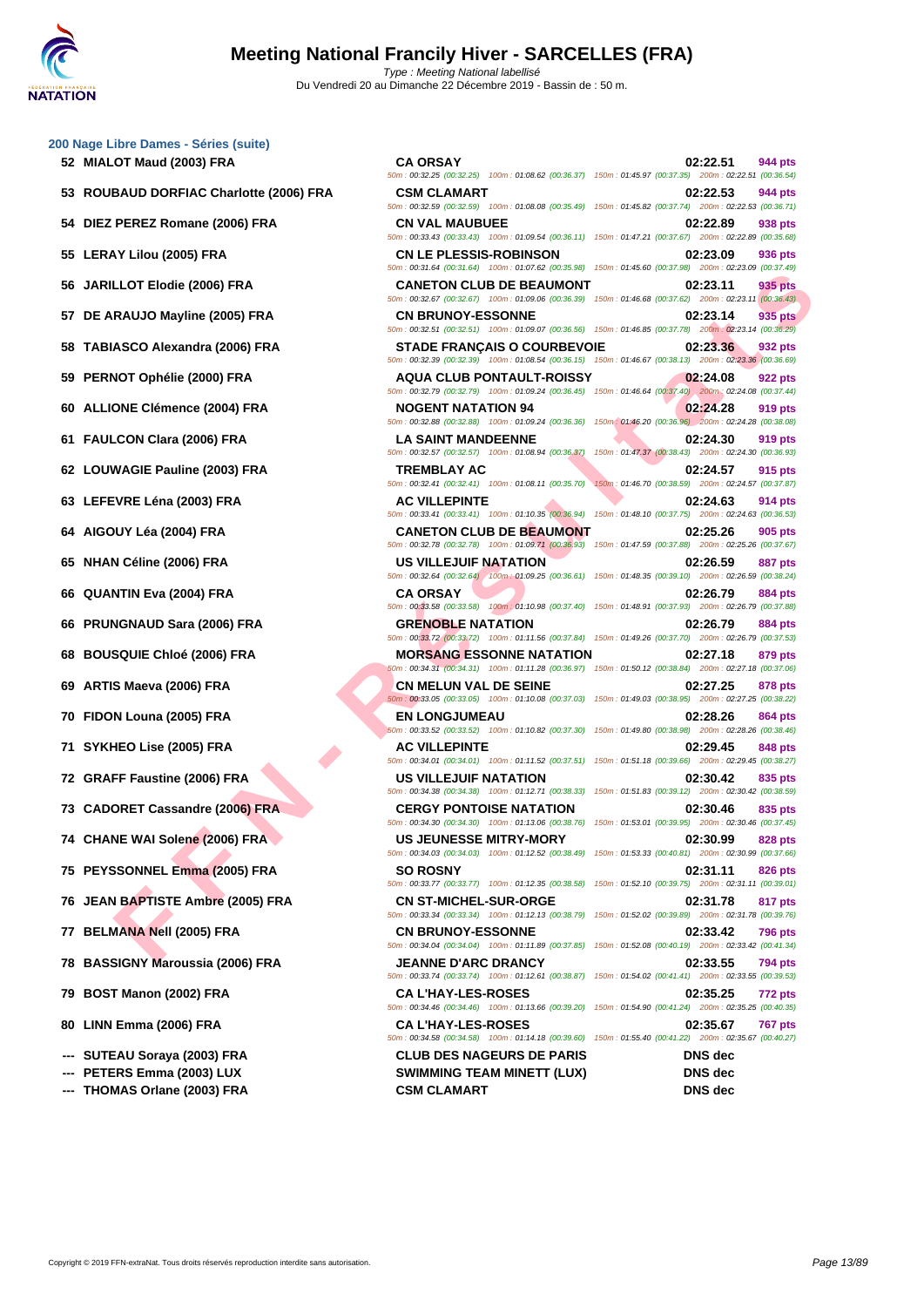

#### **[200 Nage](http://www.ffnatation.fr/webffn/index.php) Libre Dames - Séries (suite)**

- 
- 
- 
- 
- 
- 

#### **400 Nage Libre Dames - Finale A** (Samedi 21 Décembre 2019)

- 
- 
- **3 ANASSE Valentine (2005) FRA ES MASSY NATATION 04:39.61 1078 pts**
- 
- **5 NOVAK Emma (2003) FRA ES NANTERRE 04:41.70 1063 pts**
- 
- 
- **--- AMBRASS Lilou (2002) FRA ES MASSY NATATION DSQ**

#### **400 Nage Libre Dames - Finale B** (Samedi 21 Décembre 2019)

- 
- 
- 
- 
- **5 SAIDJ Feryel (2002) FRA STADE FRANÇAIS O COURBEVOIE 04:50.10 1001 pts**
- **6 LETOCART Luna (2006) FRA AQUA CLUB PONTAULT-ROISSY 04:50.47 999 pts**
- **7 MIALOT Maud (2003) FRA CA ORSAY 04:51.64 990 pts**
- **--- MANIEY Léa (2004) FRA RACING CLUB DE FRANCE DNS**

**400 Nage Libre Dames - Finale C 14-15 ans** (Samedi 21 Décembre 2019)

- 
- 
- **3 NGUYEN DUC LONG Rachel (2006) FRA CA ORSAY 04:49.67 1004 pts**

| --- DESNOYERS Chloé (2001) FRA    | <b>JEANNE D'ARC DRANCY</b>         | <b>DNS</b> dec |
|-----------------------------------|------------------------------------|----------------|
| --- TABIASCO Gabrielle (2004) FRA | <b>STADE FRANCAIS O COURBEVOIE</b> | <b>DNS</b> dec |
| --- ABDALLAH Anfiya (2003) FRA    | <b>CN ASNIÈRES</b>                 | <b>DNS</b> dec |
| --- ROUSSEAU Elsa (2003) FRA      | <b>ES MASSY NATATION</b>           | <b>DNS</b> dec |
| --- LEBLANC Ines (2004) FRA       | <b>ES STAINS</b>                   | <b>DSQ</b>     |
| --- DONOT Lilou (2006) FRA        | <b>ANTONY NATATION</b>             | <b>DSQ</b>     |

**1 MOURET Lucile (2002) FRA CNO ST-GERMAIN-EN-LAYE 04:33.01 1128 pts** 50m : 00:31.53 (00:31.53) 100m : 01:05.54 (00:34.01) 150m : 01:39.44 (00:33.90) 200m : 02:13.94 (00:34.50) 250m : 02:48.43 (00:34.49) 300m : 03:23.42 (00:34.99) 350m : 03:58.60 (00:35.18) 400m : 04:33.01 (00:34.41) **2 BONDOUY Noah (2004) FRA ES MASSY NATATION 04:37.70 1093 pts** 50m : 00:30.60 (00:30.60) 100m : 01:05.47 (00:34.87) 150m : 01:39.92 (00:34.45) 200m : 02:15.52 (00:35.60) 250m : 02:50.49 (00:34.97) 300m : 03:26.71 (00:36.22) 350m : 04:02.18 (00:35.47) 400m : 04:37.70 (00:35.52)

50m : 00:30.77 (00:30.77) 100m : 01:05.16 (00:34.39) 150m : 01:40.58 (00:35.42) 200m : 02:16.61 (00:36.03) 250m : 02:52.81 (00:36.20) 300m : 03:28.98 (00:36.17) 350m : 04:04.50 (00:35.52) 400m : 04:39.61 (00:35.11)

4 SERNA Elisa (2002) FRA **1988** CN MELUN VAL DE SEINE 1999 (00:34.30) 150m : 01:42.60 (00:35.88) 10:40.92 1069 pts<br>50m : 02:34.56 (00:32.45 (00:32.45 (00:32.45 (00:32.45 (00:32.45 (00:32.45 (00:32.45 (00:35.72) 10:00:35.8

- 
- 

**FIND ANTION COOP F[R](http://www.ffnatation.fr/webffn/resultats.php?idact=nat&go=epr&idcpt=64277&idepr=4)AMEM SERVER AND SERVE AND SERVE AND SERVE AND SERVE AND SERVE AND SERVE AND SERVE AND SERVE AND SERVE AND SERVE AND SERVE AND SERVE AND SERVE AND SERVE AND SERVE AND SERVE AND SERVE AND SERVE AND SERVE** 50m : 00:31.95 (00:31.95) 100m : 01:06.26 (00:34.31) 150m : 01:41.88 (00:35.62) 200m : 02:17.49 (00:35.61) 250m : 02:54.44 (00:36.95) 300m : 03:30.60 (00:36.16) 350m : 04:06.74 (00:36.14) 400m : 04:41.70 (00:34.96) **6 GUILBAUD Charlotte (2004) FRA CA ORSAY 04:41.86 1062 pts** 50m : 00:31.47 (00:31.47) 100m : 01:06.91 (00:35.44) 150m : 01:42.16 (00:35.25) 200m : 02:18.63 (00:36.47) 250m : 02:54.48 (00:35.85) 300m : 03:31.00 (00:36.52) 350m : 04:06.98 (00:35.98) 400m : 04:41.86 (00:34.88) **7 GALLANT Apolline (2004) FRA SN VERSAILLES 04:43.07 1053 pts** 50m : 00:31.59 (00:31.59) 100m : 01:06.07 (00:34.48) 150m : 01:41.97 (00:35.90) 200m : 02:18.19 (00:36.22) 250m : 02:54.61 (00:36.42) 300m : 03:30.99 (00:36.38) 350m : 04:07.84 (00:36.85) 400m : 04:43.07 (00:35.23)

**1 LESOILLE Julie (2005) FRA CA L'HAY-LES-ROSES 04:43.31 1051 pts** 50m : 00:31.13 (00:31.13) 100m : 01:06.12 (00:34.99) 150m : 01:41.80 (00:35.68) 200m : 02:18.18 (00:36.38) 250m : 02:54.80 (00:36.62) 300m : 03:31.49 (00:36.69) 350m : 04:07.99 (00:36.50) 400m : 04:43.31 (00:35.32) **2 SALEM Lindsey (2003) FRA JEANNE D'ARC DRANCY 04:44.15 1045 pts** 50m : 00:31.67 (00:31.67) 100m : 01:06.60 (00:34.93) 150m : 01:41.97 (00:35.37) 200m : 02:18.12 (00:36.15) 250m : 02:54.24 (00:36.12) 300m : 03:31.44 (00:37.20) 350m : 04:08.01 (00:36.57) 400m : 04:44.15 (00:36.14) **3 BOUFTINI Sherine (2005) FRA C.S MONTERELAIS NATATION 04:46.85 1025 pts**

50m : 00:32.93 (00:32.93) 100m : 01:08.62 (00:35.69) 150m : 01:44.94 (00:36.32) 200m : 02:21.92 (00:36.98) 250m : 02:58.13 (00:36.21) 300m : 03:34.63 (00:36.50) 350m : 04:10.79 (00:36.16) 400m : 04:46.85 (00:36.06) **4 FOINY Audrenn (2003) FRA CN LE PLESSIS-ROBINSON 04:46.89 1025 pts** 50m : 00:32.87 (00:32.87) 100m : 01:08.70 (00:35.83) 150m : 01:45.49 (00:36.79) 200m : 02:22.32 (00:36.83) 250m : 02:59.08 (00:36.76) 300m : 03:35.74 (00:36.66) 350m : 04:11.70 (00:35.96) 400m : 04:46.89 (00:35.19)

50m : 00:32.76 (00:32.76) 100m : 01:08.90 (00:36.14) 150m : 01:45.69 (00:36.79) 200m : 02:22.67 (00:36.98) 250m : 02:59.83 (00:37.16) 300m : 03:37.38 (00:37.55) 350m : 04:14.73 (00:37.35) 400m : 04:50.10 (00:35.37)

50m : 00:32.52 (00:32.52) 100m : 01:08.49 (00:35.97) 150m : 01:45.82 (00:37.33) 200m : 02:23.06 (00:37.24) 250m : 03:00.73 (00:37.67) 300m : 03:37.55 (00:36.82) 350m : 04:15.28 (00:37.73) 400m : 04:50.47 (00:35.19)

50m : 00:32.73 (00:32.73) 100m : 01:08.87 (00:36.14) 150m : 01:45.13 (00:36.26) 200m : 02:22.83 (00:37.70) 250m : 02:59.88 (00:37.05) 300m : 03:37.14 (00:37.26) 350m : 04:14.88 (00:37.74) 400m : 04:51.64 (00:36.76)

**1 LERAY Lilou (2005) FRA CN LE PLESSIS-ROBINSON 04:45.43 1035 pts** 50m : 00:32.24 (00:32.24) 100m : 01:07.00 (00:34.76) 150m : 01:42.93 (00:35.93) 200m : 02:19.18 (00:36.25) 250m : --- 300m : 03:33.1050m : --- (01:13.92) 400m : 04:45.43 (01:12.33) **2 THOLEY Aurelie (2005) FRA C.N OZOIR-LA-FERRIERE 04:49.54 1005 pts** 50m : 00:31.60 (00:31.60) 100m : 01:07.56 (00:35.96) 150m : 01:44.17 (00:36.61) 200m : 02:21.19 (00:37.02) 250m : 02:58.68 (00:37.49) 300m : 03:37.31 (00:38.63) 350m : 04:14.63 (00:37.32) 400m : 04:49.54 (00:34.91)

50m : 00:32.16 (00:32.16) 100m : 01:07.73 (00:35.57) 150m : 01:44.23 (00:36.50) 200m : 02:21.33 (00:37.10) 250m : 02:59.04 (00:37.71) 300m : 03:37.50 (00:38.46) 350m : 04:14.90 (00:37.40) 400m : 04:49.67 (00:34.77)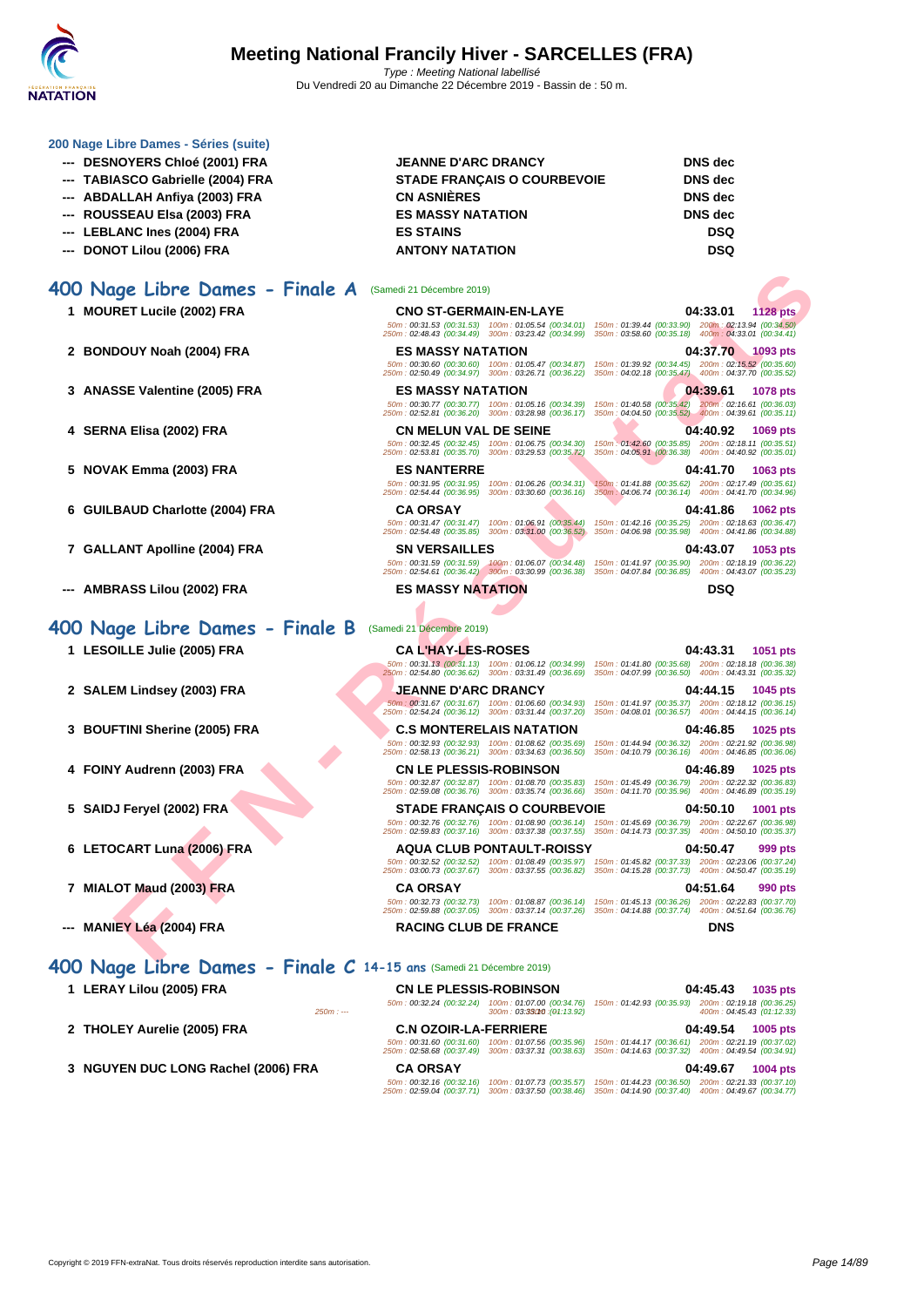#### **[400 Nage](http://www.ffnatation.fr/webffn/index.php) Libre Dames - Finale C (suite)**

- 
- **5 ROUBAUD DORFIAC Charlotte (2006) FRA CSM CLAMART 04:54.64 969 pts**
- 
- 
- 

#### **400 Nage Libre Dames - Séries** (Samedi 21 Décembre 2019)

- 
- 
- 
- **4 GALLANT Apolline (2004) FRA SN VERSAILLES 04:39.17 1082 pts**
- **5 BONDOUY Noah (2004) FRA ES MASSY NATATION 04:39.89 1076 pts**
- **6 ANASSE Valentine (2005) FRA ES MASSY NATATION 04:40.82 1069 pts**
- **7 GUILBAUD Charlotte (2004) FRA CA ORSAY 04:42.51 1057 pts**
- 
- 
- 
- 
- 
- **13 SALEM Lindsey (2003) FRA JEANNE D'ARC DRANCY 04:45.97 1031 pts**
- 
- 
- **16 BOUFTINI Sherine (2005) FRA C.S MONTERELAIS NATATION 04:48.07 1016 pts**
- **17 FOINY Audrenn (2003) FRA CN LE PLESSIS-ROBINSON 04:48.15 1015 pts**
- 

**4 VALLAT Julie (2005) FRA C.S MONTERELAIS NATATION 04:50.83 996 pts** 50m : 00:32.33 (00:32.33) 100m : 01:08.80 (00:36.47) 150m : 01:45.91 (00:37.11) 200m : 02:23.60 (00:37.69) 250m : 03:00.53 (00:36.93) 300m : 03:38.67 (00:38.14) 350m : 04:15.77 (00:37.10) 400m : 04:50.83 (00:35.06) 50m : 00:33.32 (00:33.32) 100m : 01:10.27 (00:36.95) 150m : 01:47.30 (00:37.03) 200m : 03:40.57 (01:53.27) 250m : 03:02.65 300m : --- (00:0-37.92) 350m : 04:17.86 (01:15.21) 400m : 04:54.64 (00:36.78) **6 FALLET Grace (2005) CIV AAS SARCELLES NATATION 95 04:55.02 966 pts** 50m : 00:3**2.93** (00:32.93) 100m : 01:08.99 (00:36.06) 150m : 01:46.45 (00:37.46) 200m : 02:24.49 (00:38.04)<br>[11:16.56] 400m : 04:55.02 (01:13.97) 300m : 03:**45:05** (11:16.56)

**7 MARQUES Justine (2005) FRA CA ORSAY 04:56.49 956 pts** 50m : 00:33.56 (00:33.56) 100m : 01:09.89 (00:36.33) 150m : 01:46.86 (00:36.97) 200m : 02:24.59 (00:37.73) 250m : 03:02.46 (00:37.87) 300m : 03:41.11 (00:38.65) 350m : 04:19.02 (00:37.91) 400m : 04:56.49 (00:37.47)

**8 AMRANI Naella (2006) FRA AAS SARCELLES NATATION 95 05:00.49 928 pts** 50m : 00:33.64 (00:33.64) 100m : 01:10.38 (00:36.74) 150m : 01:48.37 (00:37.99) 200m : 02:26.81 (00:38.44) 250m : 03:05.45 (00:38.64) 300m : 03:44.30 (00:38.85) 350m : 04:23.43 (00:39.13) 400m : 05:00.49 (00:37.06)

**1 AMBRASS Lilou (2002) FRA ES MASSY NATATION 04:29.77 1153 pts** 50m : 00:31.77 (00:31.77) 100m : 01:05.89 (00:34.12) 150m : 01:40.28 (00:34.39) 200m : 02:15.39 (00:35.11) 250m : 02:48.54 (00:33.15) 300m : 03:22.14 (00:33.60) 350m : 03:55.91 (00:33.77) 400m : 04:29.77 (00:33.86)

**3 COSTES Aurore (1997) FRA CLUB DES NAGEURS DE PARIS 04:37.46 1094 pts** 50m : 00:31.11 (00:31.11) 100m : 01:04.96 (00:33.85) 150m : 01:39.50 (00:34.54) 200m : 02:14.97 (00:35.47) 250m : 02:50.71 (00:35.74) 300m : 03:26.83 (00:36.12) 350m : 04:03.23 (00:36.40) 400m : 04:37.46 (00:34.23)

50m : 00:31.28 (00:31.28) 100m : 01:05.55 (00:34.27) 150m : 01:41.31 (00:35.76) 200m : 02:16.94 (00:35.63) 250m : 02:53.23 (00:36.29) 300m : 03:29.22 (00:35.99) 350m : 04:05.29 (00:36.07) 400m : 04:39.17 (00:33.88)

50m : 00:31.81 (00:31.81) 100m : 01:06.37 (00:34.56) 150m : 01:41.26 (00:34.89) 200m : 02:16.82 (00:35.56) 250m : 02:52.12 (00:35.30) 300m : 03:28.12 (00:36.00) 350m : 04:04.07 (00:35.95) 400m : 04:39.89 (00:35.82)

50m : 00:32.05 (00:32.05) 100m : 01:07.27 150m : --- (00:35.22) 200m : 02:18.19 (01:10.92) 250m : 02:54.02 (00:35.83) 300m : 03:30.49 (00:36.47) 350m : 04:07.15 (00:36.66) 400m : 04:42.51 (00:35.36)

50m : 00:32.56 (00:32.56) 100m : 01:07.95 (00:35.39) 150m : 01:43.38 (00:35.43) 200m : 02:19.34 (00:35.96) 250m : 02:55.16 (00:35.82) 300m : 03:31.75 (00:36.59) 350m : 04:07.23 (00:35.48) 400m : 04:42.56 (00:35.33)

50m : 00:32.01 (00:32.01) 100m : 01:06.62 (00:34.61) 150m : 01:42.07 (00:35.45) 200m : 02:18.80 (00:36.73) 250m : 02:54.92 (00:36.12) 300m : 03:31.61 (00:36.69) 350m : 04:07.68 (00:36.07) 400m : 04:42.96 (00:35.28)

50m : 00:32.12 (00:32.12) 100m : 01:06.76 (00:34.64) 150m : 01:42.43 (00:35.67) 200m : 02:18.11 (00:35.68) 250m : 02:54.95 (00:36.84) 300m : 03:31.23 (00:36.28) 350m : 04:08.51 (00:37.28) 400m : 04:43.83 (00:35.32)

**12 SALEM Sara (2005) FRA LAGNY-SUR-MARNE NATATION 04:44.40 1043 pts**

50m : 00:31.75 (00:31.75) 100m : 01:06.64 (00:34.89) 150m : 01:42.54 (00:35.90) 200m : 02:19.02 (00:36.48) 250m : 02:55.60 (00:36.58) 300m : 03:32.99 (00:37.39) 350m : 04:09.89 (00:36.90) 400m : 04:45.97 (00:36.08)

50m : 00:31.70 (00:31.70) 100m : 01:06.72 (00:35.02) 150m : 01:43.47 (00:36.75) 200m : 02:20.22 (00:36.75) 250m : 02:57.12 (00:36.90) 300m : 03:34.41 (00:37.29) 350m : 04:12.12 (00:37.71) 400m : 04:47.77 (00:35.65)

50m : 00:32.74 (00:32.74) 100m : 01:08.02 (00:35.28) 150m : 01:44.04 (00:36.02) 200m : 02:20.28 (00:36.24) 250m : 02:57.43 (00:37.15) 300m : 03:34.63 (00:37.20) 350m : 04:11.55 (00:36.92) 400m : 04:48.07 (00:36.52)

50m : 00:33.35 (00:33.35) 100m : 01:09.36 (00:36.01) 150m : 01:46.54 (00:37.18) 200m : 02:23.35 (00:36.81) 250m : 03:00.35 (00:37.00) 300m : 03:37.21 (00:36.86) 350m : 04:13.24 (00:36.03) 400m : 04:48.15 (00:34.91)

**18 LESOILLE Julie (2005) FRA CA L'HAY-LES-ROSES 04:48.77 1011 pts** 50m : 00:31.36 (00:31.36) 100m : 01:07.01 (00:35.65) 150m : 01:42.98 (00:35.97) 200m : 02:20.07 (00:37.09) 250m : 02:57.20 (00:37.13) 300m : 03:35.40 (00:38.20) 350m : 04:12.71 (00:37.31) 400m : 04:48.77 (00:36.06)

CHE JURISH COOP FRAME TRANSITION CONTRASS CONSULT IS AN EXAMPLE SURE AND TRANSITION CONTRASS CONSULT IS AN EXAMPLE SURE OF THE SAME CONSULT IS AN EXAMEN CONTRASS CONSULT IS AN EXAMPLE SURE OF THE SAME CONSULT IS AN EXAMEN **2 MOURET Lucile (2002) FRA CNO ST-GERMAIN-EN-LAYE 04:33.54 1124 pts** 50m : 00:31.77 (00:31.77) 100m : 01:06.12 (00:34.35) 150m : 01:40.50 (00:34.38) 200m : 02:15.09 (00:34.59) 250m : 02:49.45 (00:34.36) 300m : 03:24.11 (00:34.66) 350m : 03:59.52 (00:35.41) 400m : 04:33.54 (00:34.02)

50m : 00:31.09 (00:31.09) 100m : 01:05.80 (00:34.71) 150m : 01:41.50 (00:35.70) 200m : 02:17.55 (00:36.05) 250m : 02:53.58 (00:36.03) 300m : 03:30.02 (00:36.44) 350m : 04:05.53 (00:35.51) 400m : 04:40.82 (00:35.29)

**8 JENVRIN Malia (2004) FRA CSN GUYANCOURT 04:42.56 1056 pts**

**9 MARCHESE Julie (2000) FRA CA ORSAY 04:42.96 1053 pts**

**10 NOVAK Emma (2003) FRA ES NANTERRE 04:43.83 1047 pts**

**11 SERNA Elisa (2002) FRA CN MELUN VAL DE SEINE 04:44.12 1045 pts** 50m : 00:31.99 (00:31.99) 100m : 01:06.97 (00:34.98) 150m : 01:42.19 (00:35.22) 200m : 02:18.01 (00:35.82) 250m : 02:54.15 (00:36.14) 300m : 03:31.05 (00:36.90) 350m : 04:08.21 (00:37.16) 400m : 04:44.12 (00:35.91)

50m : 00:32.46 (00:32.46) 100m : 01:08.00 (00:35.54) 150m : 01:44.60 (00:36.60) 200m : 02:20.84 (00:36.24) 250m : 02:57.14 (00:36.30) 300m : 03:33.56 (00:36.42) 350m : 04:09.62 (00:36.06) 400m : 04:44.40 (00:34.78)

**14 MIALOT Maud (2003) FRA CA ORSAY 04:46.68 1026 pts** 50m : 00:32.57 (00:32.57) 100m : 01:08.00 (00:35.43) 150m : 01:44.42 (00:36.42) 200m : 02:20.47 (00:36.05) 250m : 02:57.01 (00:36.54) 300m : 03:34.08 (00:37.07) 350m : 04:11.23 (00:37.15) 400m : 04:46.68 (00:35.45)

**15 SAIDJ Feryel (2002) FRA STADE FRANÇAIS O COURBEVOIE 04:47.77 1018 pts**

Copyright © 2019 FFN-extraNat. Tous droits réservés reproduction interdite sans autorisation. 
<br>
Page 15/89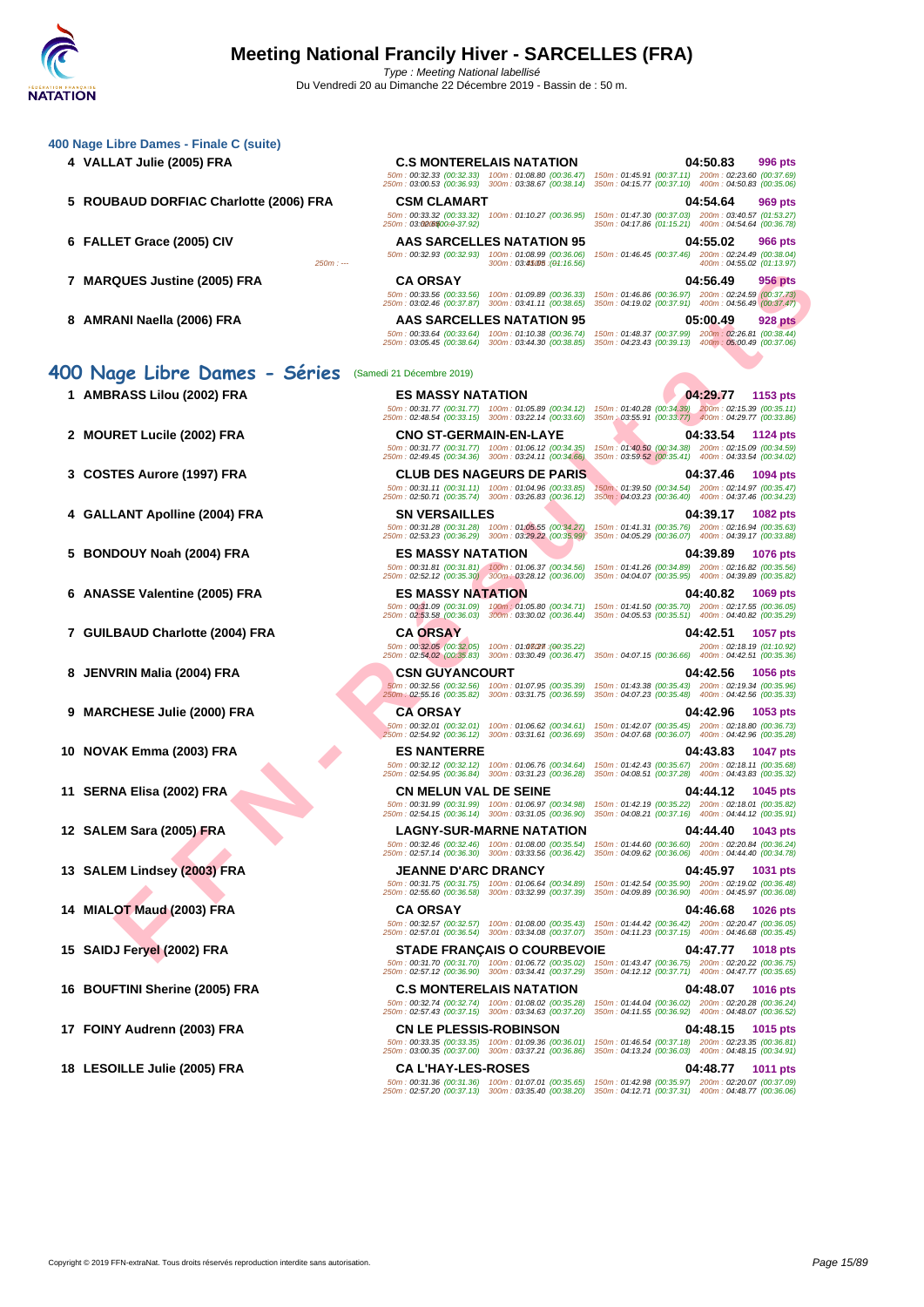- **[400 Nage](http://www.ffnatation.fr/webffn/index.php) Libre Dames Séries (suite)**
	-
	-
	-

- **23 NGUYEN DUC LONG Rachel (2006) FRA CA ORSAY 04:52.09 987 pts**
- 
- 
- 
- 
- 
- 
- 
- **32 ROUBAUD DORFIAC Charlotte (2006) FRA CSM CLAMART 04:56.27 957 pts**
- 
- 
- 
- 
- 
- 
- 
- 
- **41 CABANNE VERNERY Emma (2006) FRA C.S MONTERELAIS NATATION 04:59.31 936 pts**

LEY AIVIES (2005) FRA<br>
FAN URIGIDADE PRANTIC SURE COLORES AND TREATMOND STATE COMPLETES INTERNATIONAL COMPRESS AND SERVE THE SERVE TO A CONSUMER THE SERVE TO A CONSUMER THE SERVE TO A CONSUMER THE SERVE TO A CONSUMER THE S **19 LETOCART Luna (2006) FRA AQUA CLUB PONTAULT-ROISSY 04:49.70 1004 pts** 50m : 00:31.56 (00:31.56) 100m : 01:07.10 (00:35.54) 150m : 01:43.97 (00:36.87) 200m : 02:21.42 (00:37.45) 250m : 02:58.59 (00:37.17) 300m : 03:36.72 (00:38.13) 350m : 04:13.77 (00:37.05) 400m : 04:49.70 (00:35.93) **20 MANIEY Léa (2004) FRA RACING CLUB DE FRANCE 04:51.79 989 pts** 50m : 00:33.46 (00:33.46) 100m : 01:10.11 (00:36.65) 150m : 01:45.74 (00:35.63) 200m : 02:22.49 (00:36.75) 250m : 02:59.22 (00:36.73) 300m : 03:37.20 (00:37.98) 350m : 04:14.71 (00:37.51) 400m : 04:51.79 (00:37.08) **21 ELIWA Kamila (2004) FRA ES MASSY NATATION 04:51.92 988 pts** 50m : 00:31.64 (00:31.64) 100m : 01:06.18 (00:34.54) 150m : 01:42.93 (00:36.75) 200m : 02:20.24 (00:37.31) 250m : 02:58.34 (00:38.10) 300m : 03:36.36 (00:38.02) 350m : 04:14.26 (00:37.90) 400m : 04:51.92 (00:37.66) **22 THOLEY Aurelie (2005) FRA C.N OZOIR-LA-FERRIERE 04:51.93 988 pts** 50m : 00:32.22 (00:32.22) 100m : 01:08.46 (00:36.24) 150m : 01:45.67 (00:37.21) 200m : 02:22.41 (00:36.74) 250m : 03:00.67 (00:38.26) 300m : 03:38.20 (00:37.53) 350m : 04:16.29 (00:38.09) 400m : 04:51.93 (00:35.64) **23 LERAY Lilou (2005) FRA CN LE PLESSIS-ROBINSON 04:52.09 987 pts** 50m : 00:32.76 (00:32.76) 100m : 01:08.36 (00:35.60) 150m : 01:44.72 (00:36.36) 200m : 02:22.13 (00:37.41) 250m : 02:59.85 (00:37.72) 300m : 03:37.53 (00:37.68) 350m : 04:15.64 (00:38.11) 400m : 04:52.09 (00:36.45) 50m : 00:31.89 (00:31.89) 100m : 01:07.93 (00:36.04) 150m : 01:45.02 (00:37.09) 200m : 02:22.41 (00:37.39) 250m : 03:00.37 (00:37.96) 300m : 03:38.66 (00:38.29) 350m : 04:16.79 (00:38.13) 400m : 04:52.09 (00:35.30) **25 CAINAUD Lucie (2003) FRA STADE FRANÇAIS O COURBEVOIE 04:52.32 985 pts** 50m : 00:33.52 (00:33.52) 100m : 01:10.84 (00:37.32) 150m : 01:48.49 (00:37.65) 200m : 02:26.01 (00:37.52) 250m : 03:03.19 (00:37.18) 300m : 03:39.83 (00:36.64) 350m : 04:16.73 (00:36.90) 400m : 04:52.32 (00:35.59) **26 FOURMY Maëlys (2003) FRA ES MASSY NATATION 04:53.76 975 pts** 50m : 00:31.17 (00:31.17) 100m : 01:06.43 (00:35.26) 150m : 01:42.85 (00:36.42) 200m : 02:20.81 (00:37.96) 250m : 02:58.80 (00:37.99) 300m : 03:37.66 (00:38.86) 350m : 04:15.71 (00:38.05) 400m : 04:53.76 (00:38.05) **27 BARBOSA Valentina (2004) FRA CNO ST-GERMAIN-EN-LAYE 04:54.49 970 pts** 50m : 00:32.23 (00:32.23) 100m : 01:07.96 (00:35.73) 150m : 01:44.63 (00:36.67) 200m : 02:22.55 (00:37.92) 250m : 02:59.88 (00:37.33) 300m : 03:38.06 (00:38.18) 350m : 04:16.73 (00:38.67) 400m : 04:54.49 (00:37.76) **28 GYSEMBERG Manon (2002) FRA CLUB DES NAGEURS DE PARIS 04:55.66 962 pts** 50m : 00:32.49 (00:32.49) 100m : 01:07.90 (00:35.41) 150m : 01:45.34 (00:37.44) 200m : 02:23.28 (00:37.94) 250m : 03:01.30 (00:38.02) 300m : 03:39.99 (00:38.69) 350m : 04:18.46 (00:38.47) 400m : 04:55.66 (00:37.20) **29 VALLAT Julie (2005) FRA C.S MONTERELAIS NATATION 04:55.87 960 pts** 50m : 00:33.13 (00:33.13) 100m : 01:10.73 (00:37.60) 150m : 01:48.58 (00:37.85) 200m : 02:27.31 (00:38.73) 250m : 03:06.00 (00:38.69) 300m : 03:43.37 (00:37.37) 350m : 04:20.36 (00:36.99) 400m : 04:55.87 (00:35.51) **30 MARQUES Justine (2005) FRA CA ORSAY 04:56.03 959 pts** 50m : 00:33.52 (00:33.52) 100m : 01:10.12 (00:36.60) 150m : 01:47.33 (00:37.21) 200m : 02:24.59 (00:37.26) 250m : 03:02.32 (00:37.73) 300m : 03:40.82 (00:38.50) 350m : 04:19.19 (00:38.37) 400m : 04:56.03 (00:36.84) **31 BERKANI Lina (2002) FRA AC VILLEPINTE 04:56.25 957 pts** 50m : 00:32.52 (00:32.52) 100m : 01:08.08 (00:35.56) 150m : 01:44.71 (00:36.63) 200m : 02:22.02 (00:37.31) 250m : 03:00.45 (00:38.43) 300m : 03:39.13 (00:38.68) 350m : 04:18.20 (00:39.07) 400m : 04:56.25 (00:38.05) 50m : 00:33.44 (00:33.44) 100m : 01:10.93 (00:37.49) 150m : 01:48.17 (00:37.24) 200m : 02:26.45 (00:38.28) 250m : 03:03.76 (00:37.31) 300m : 03:41.79 (00:38.03) 350m : 04:19.50 (00:37.71) 400m : 04:56.27 (00:36.77) **33 THOMAS Orlane (2003) FRA CSM CLAMART COM**  $(00.33.59)$  **100m** : **01:09.76** (00:36.17) **150m** : **01:47.53** (00:37.77) **200m** : **02:25.06** (00:37.53) **155** pts<br> **250m** : **03:03.07** (00:38.01) **300m** : **03:41.12** ( 50m : 00:33.59 (00:33.59) 100m : 01:09.76 (00:36.17) 150m : 01:47.53 (00:37.77) 200m : 02:25.06 (00:37.53) 250m : 03:03.07 (00:38.01) 300m : 03:41.12 (00:38.05) 350m : 04:19.42 (00:38.30) 400m : 04:56.63 (00:37.21) **34 AMRANI Naella (2006) FRA AAS SARCELLES NATATION 95 04:57.14 951 pts** 50m : 00:33.05 (00:33.05) 100m : 01:09.13 (00:36.08) 150m : 01:46.90 (00:37.77) 200m : 02:24.77 (00:37.87) 250m : 03:02.85 (00:38.08) 300m : 03:41.43 (00:38.58) 350m : 04:20.21 (00:38.78) 400m : 04:57.14 (00:36.93) **35 LEVASSOR Idalie (2006) FRA SN VERSAILLES 04:57.49 949 pts** 50m : 00:32.36 (00:32.36) 100m : 01:07.75 (00:35.39) 150m : 01:44.96 (00:37.21) 200m : 02:22.91 (00:37.95) 250m : 03:01.12 (00:38.21) 300m : 03:39.32 (00:38.20) 350m : 04:18.83 (00:39.51) 400m : 04:57.49 (00:38.66) **36 FALLET Grace (2005) CIV AAS SARCELLES NATATION 95 04:58.08 945 pts** 50m : 00:33.65 (00:33.65) 100m : 01:10.84 (00:37.19) 150m : 01:48.59 (00:37.75) 200m : 02:27.09 (00:38.50) 250m : 03:05.06 (00:37.97) 300m : 03:43.33 (00:38.27) 350m : 04:21.45 (00:38.12) 400m : 04:58.08 (00:36.63) **37 PAGO Elodie (2003) FRA SN VERSAILLES 04:58.22 944 pts** 50m : 00:33.38 (00:33.38) 100m : 01:10.37 (00:36.99) 150m : 01:48.93 (00:38.56) 200m : 02:26.70 (00:37.77) 250m : 03:05.08 (00:38.38) 300m : 03:43.47 (00:38.39) 350m : 04:22.76 (00:39.29) 400m : 04:58.22 (00:35.46) **38 LA BIONDA Léa (2002) FRA MORSANG ESSONNE NATATION 04:58.39 942 pts** 50m : 00:33.47 (00:33.47) 100m : 01:10.08 (00:36.61) 150m : 01:47.98 (00:37.90) 200m : 02:26.72 (00:38.74) 250m : 03:05.27 (00:38.55) 300m : 03:44.16 (00:38.89) 350m : 04:22.38 (00:38.22) 400m : 04:58.39 (00:36.01) **39 COMBES Pauline (2004) FRA OLYMPIQUE LA GARENNE-COLOMBES 04:59.06 938 pts** 50m : 00:33.43 (00:33.43) 100m : 01:10.52 (00:37.09) 150m : 01:48.51 (00:37.99) 200m : 02:27.08 (00:38.57) 250m : 03:04.83 (00:37.75) 300m : 03:43.39 (00:38.56) 350m : 04:21.26 (00:37.87) 400m : 04:59.06 (00:37.80) **40 DURAN Chiara (2006) FRA NOGENT NATATION 94 04:59.22 937 pts** 50m : 00:33.12 (00:33.12) 100m : 01:10.40 (00:37.28) 150m : 01:48.21 (00:37.81) 200m : 02:27.07 (00:38.86) 250m : 03:05.23 (00:38.16) 300m : 03:44.38 (00:39.15) 350m : 04:22.80 (00:38.42) 400m : 04:59.22 (00:36.42) 50m : 00:34.48 (00:34.48) 100m : 01:11.64 (00:37.16) 150m : 01:49.35 (00:37.71) 200m : 02:27.93 (00:38.58) 250m : 03:05.89 (00:37.96) 300m : 03:44.45 (00:38.56) 350m : 04:22.09 (00:37.64) 400m : 04:59.31 (00:37.22) **42 DE ARAUJO Mayline (2005) FRA CN BRUNOY-ESSONNE 04:59.44 935 pts** 50m : 00:33.61 (00:33.61) 100m : 01:11.01 (00:37.40) 150m : 01:49.30 (00:38.29) 200m : 02:27.83 (00:38.53) 250m : 03:06.14 (00:38.31) 300m : 03:44.52 (00:38.38) 350m : 04:22.77 (00:38.25) 400m : 04:59.44 (00:36.67)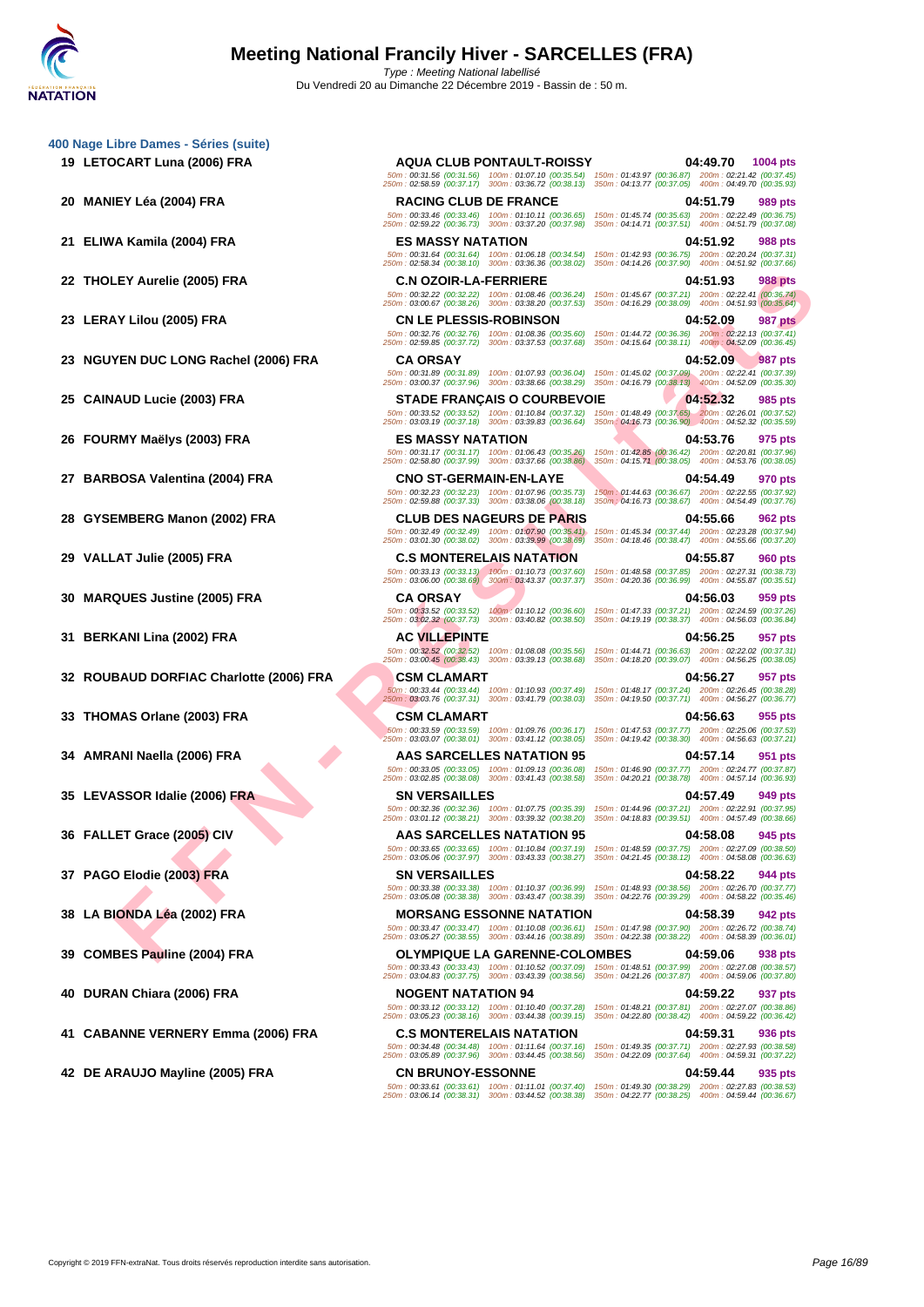**[400 Nage](http://www.ffnatation.fr/webffn/index.php) Libre Dames - Séries (suite)**

| 44 ALLIONE Clémence (2004) FRA            | <b>NOGENT NATATION 94</b>                                                                                 | 05:00.14<br>930 pts                                                                                                                 |
|-------------------------------------------|-----------------------------------------------------------------------------------------------------------|-------------------------------------------------------------------------------------------------------------------------------------|
|                                           | 250m: 03:05.43 (00:38.09) 300m: 03:44049 (00:39.06)                                                       | 50m: 00:33.77 (00:33.77) 100m: 01:10.93 (00:37.16) 150m: 01:48.55 (00:37.62) 200m: 02:27.34 (00:38.79)<br>400m: 05:00.14 (01:15.65) |
| 45 PRUNGNAUD Sara (2006) FRA              | <b>GRENOBLE NATATION</b>                                                                                  | 05:03.04<br>910 pts                                                                                                                 |
|                                           | 50m: 00:34.80 (00:34.80) 100m: 01:12.78 (00:37.98)<br>250m: 03:08.94 (00:38.69) 300m: 03:47.97 (00:39.03) | 150m: 01:51.43 (00:38.65) 200m: 02:30.25 (00:38.82)<br>350m: 04:26.57 (00:38.60) 400m: 05:03.04 (00:36.47)                          |
| 46 BLIAH Yaelle (2004) FRA                | <b>ES NANTERRE</b>                                                                                        | 05:03.22<br>909 pts                                                                                                                 |
|                                           | 50m: 00:33.54 (00:33.54) 100m: 01:11.91 (00:38.37)<br>250m: 03:07.31 (00:38.76) 300m: 03:46.71 (00:39.40) | 150m: 01:49.59 (00:37.68) 200m: 02:28.55 (00:38.96)<br>350m: 04:25.05 (00:38.34) 400m: 05:03.22 (00:38.17)                          |
| 47 LEFEVRE Léna (2003) FRA                | <b>AC VILLEPINTE</b>                                                                                      | 05:03.72<br><b>906 pts</b>                                                                                                          |
|                                           | 50m: 00:34.44 (00:34.44) 100m: 01:12.26 (00:37.82)                                                        | 150m: 01:51.17 (00:38.91) 200m: 02:29.70 (00:38.53)                                                                                 |
| 48                                        | 250m: 03:08.61 (00:38.91) 300m: 03:47.47 (00:38.86)<br><b>AQUA CLUB PONTAULT-ROISSY</b>                   | 350m: 04:26.35 (00:38.88) 400m: 05:03.72 (00:37.37)<br>05:04.73<br>899 pts                                                          |
| <b>PERNOT Ophélie (2000) FRA</b>          | 50m: 00:34.02 (00:34.02) 100m: 01:11.15 (00:37.13)                                                        | 150m: 01:49.60 (00:38.45) 200m: 02:28.32 (00:38.72)                                                                                 |
|                                           | 250m: 03:09.05 (00:40.73) 300m: 03:48.69 (00:39.64)                                                       | 350m: 04:27.98 (00:39.29) 400m: 05:04.73 (00:36.75)                                                                                 |
| 49<br><b>DEBENATH Lorène (2003) FRA</b>   | <b>CLUB DES NAGEURS DE PARIS</b><br>50m: 00:34.17 (00:34.17) 100m: 01:11.19 (00:37.02)                    | 05:05.00<br>897 pts<br>150m; 01:49.19 (00:38.00) 200m: 02:28.42 (00:39.23)                                                          |
|                                           | 250m: 03:08.35 (00:39.93) 300m: 03:48.30 (00:39.95)                                                       | 350m 04:27.42 (00:39.12) 400m 05:05.00 (00:37.58)                                                                                   |
| 50 QUANTIN Eva (2004) FRA                 | <b>CA ORSAY</b><br>50m: 00:34.29 (00:34.29) 100m: 01:12.47 (00:38.18)                                     | 05:07.38<br>881 pts<br>150m: 01:51.00 (00:38.53) 200m: 02:29.94 (00:38.94)                                                          |
|                                           | 250m: 03:08.72 (00:38.78) 300m: 03:48.80 (00:40.08)                                                       | 350m: 04:28.41 (00:39.61) 400m: 05:07.38 (00:38.97)                                                                                 |
| 51 LOUBEYRE-MOLINARI Nine (2005) FRA      | AC BOULOGNE-BILLANCOURT                                                                                   | 05:08.32<br>874 pts                                                                                                                 |
|                                           | 50m: 00:34.09 (00:34.09) 100m: 01:11.32 (00:37.23)<br>250m: 03:10.88 (00:40.31) 300m: 03:50.55 (00:39.67) | 150m: 01:50.98 (00:39.66) 200m: 02:30.57 (00:39.59)<br>350m : 04:30.24 (00:39.69) 400m : 05:08.32 (00:38.08)                        |
| 52 VERDINO Claudia (2001) MON             | <b>U.S CRETEIL NATATION</b>                                                                               | 05:09.13<br>869 pts                                                                                                                 |
|                                           | 50m: 00:34.12 (00:34.12) 100m: 01:12.25 (00:38.13)<br>250m: 03:09.34 (00:39.43) 300m: 03:48.89 (00:39.55) | 150m: 01:52.13 (00:39.88) 200m: 02:29.91 (00:37.78)<br>350m: 04:29.02 (00:40.13) 400m: 05:09.13 (00:40.11)                          |
| AMROUR Thara (2006) FRA<br>53             | <b>C.S MONTERELAIS NATATION</b>                                                                           | 05:09.89<br>864 pts                                                                                                                 |
|                                           | 50m: 00:35.35 (00:35.35) 100m: 01:13.70 (00:38.35)<br>250m: 03:12.08 (00:39.91) 300m: 03:51.97 (00:39.89) | 150m: 01:52.98 (00:39.28) 200m: 02:32.17 (00:39.19)<br>350m: 04:31.99 (00:40.02) 400m: 05:09.89 (00:37.90)                          |
| 54 FIDON Louna (2005) FRA                 | <b>EN LONGJUMEAU</b>                                                                                      | 05:10.43<br>860 pts                                                                                                                 |
|                                           | 50m: 00:34.00 (00:34.00) 100m: 01:11.38 (00:37.38)<br>250m: 03:10.33 (00:40.08) 300m: 03:50.66 (00:40.33) | 150m: 01:50.68 (00:39.30) 200m: 02:30.25 (00:39.57)<br>350m: 04:31.66 (00:41.00) 400m: 05:10.43 (00:38.77)                          |
| COLOGON-HASSAMBAY Mélina (2006) FRA<br>55 | <b>CN LE PLESSIS-ROBINSON</b>                                                                             | 05:10.63<br>859 pts                                                                                                                 |
|                                           | 50m: 00:35.66 (00:35.66) 100m: 01:14.20 (00:38.54)<br>250m: 03:13.09 (00:39.39) 300m: 03:53.30 (00:40.21) | 150m: 01:53.74 (00:39.54) 200m: 02:33.70 (00:39.96)<br>350m: 04:32.88 (00:39.58) 400m: 05:10.63 (00:37.75)                          |
| DONOT Lilou (2006) FRA<br>56              | <b>ANTONY NATATION</b>                                                                                    | 05:11.10<br>856 pts                                                                                                                 |
|                                           | 50m: 00:35.60 (00:35.60) 100m: 01:14.12 (00:38.52)<br>250m: 03:11.22 (00:39.32) 300m: 03:51.80 (00:40.58) | 150m: 01:52.47 (00:38.35) 200m: 02:31.90 (00:39.43)<br>350m: 04:31.88 (00:40.08) 400m: 05:11.10 (00:39.22)                          |
| 57 CADORET Cassandre (2006) FRA           | <b>CERGY PONTOISE NATATION</b>                                                                            | 05:14.61<br>832 pts                                                                                                                 |
|                                           | 50m: 00:34.81 (00:34.81) 100m: 01:13.71 (00:38.90)                                                        | 150m: 01:53.67 (00:39.96) 200m: 02:34.40 (00:40.73)                                                                                 |
|                                           | 250m: 03:15.09 (00:40.69) 300m: 03:55.90 (00:40.81)                                                       | 350m: 04:36.59 (00:40.69) 400m: 05:14.61 (00:38.02)                                                                                 |
| 58 CHABRILLAT Zoe (2005) FRA              | <b>NEPTUNE CLUB DE FRANCE</b><br>50m: 00:35.28 (00:35.28) 100m: 01:14.34 (00:39.06)                       | 05:15.12<br>829 pts<br>150m: 01:54.62 (00:40.28) 200m: 02:35.32 (00:40.70)                                                          |
|                                           | 250m: 03:16.03 (00:40.71) 300m: 03:55.78 (00:39.75)                                                       | 350m: 04:36.26 (00:40.48) 400m: 05:15.12 (00:38.86)                                                                                 |
| <b>DUCREUX Constance (2003) FRA</b><br>59 | <b>NEPTUNE CLUB DE FRANCE</b><br>50m: 00:34.98 (00:34.98) 100m: 01:15.09 (00:40.11)                       | 05:21.19<br><b>790 pts</b><br>150m: 01:56.12 (00:41.03) 200m: 02:37.99 (00:41.87)                                                   |
|                                           | 250m: 03:18.88 (00:40.89) 300m: 04:00.09 (00:41.21)                                                       | 350m: 04:41.78 (00:41.69) 400m: 05:21.19 (00:39.41)                                                                                 |
| DEHU Margaux (2006) FRA<br>60             | <b>ST-GEORGES ARGENTEUIL</b><br>50m: 00:38.16 (00:38.16) 100m: 01:20.16 (00:42.00)                        | 05:33.10<br><b>715 pts</b><br>150m: 02:02.05 (00:41.89) 200m: 02:45.69 (00:43.64)                                                   |
|                                           | 250m: 03:28.54 (00:42.85) 300m: 04:11.83 (00:43.29)                                                       | 350m: 04:53.55 (00:41.72)  400m: 05:33.10 (00:39.55)                                                                                |
| <b>HANNACHI Alaa (2006) TUN</b>           | <b>US VILLEJUIF NATATION</b>                                                                              | <b>DNS</b> dec                                                                                                                      |
| <b>RODRIGUES Chloé (2003) FRA</b>         | <b>ES VITRY</b>                                                                                           | <b>DNS</b> dec                                                                                                                      |
| <b>ROUSSEAU Elsa (2003) FRA</b>           | <b>ES MASSY NATATION</b>                                                                                  | <b>DNS</b> dec                                                                                                                      |
| LAURENS-RUGAMA Danaé (2006) FRA           | <b>NEPTUNE CLUB DE FRANCE</b>                                                                             | <b>DNS</b>                                                                                                                          |

- **--- ROUSSEAU Elsa (2003) FRA ES MASSY NATATION DNS dec**
- **--- LAURENS-RUGAMA Danaé (2006) FRA NEPTUNE CLUB DE FRANCE DNS**

# **800 Nage Libre Dames - Séries** (Vendredi 20 Décembre 2019)

| 1 AMBRASS Lilou (2002) FRA |                               | <b>ES MASSY NATATION</b> |                                                                                                                                                                                                                                                                                                                                                                                                                                                   | 09:12.91 1151 pts |  |
|----------------------------|-------------------------------|--------------------------|---------------------------------------------------------------------------------------------------------------------------------------------------------------------------------------------------------------------------------------------------------------------------------------------------------------------------------------------------------------------------------------------------------------------------------------------------|-------------------|--|
|                            |                               |                          | 50m : 00:31.08 (00:31.08) 100m : 01:04.97 (00:33.89) 150m : 01:38.91 (00:33.94) 200m : 02:13.29 (00:34.38) 250m : 02:47.33 (00:34.04) 300m : 03:21.83 (00:34.50) 350m : 03:56.67 (00:34.84) 400m : 04:31.90 (00:35.23)<br>450m : 05:07.25 (00:35.35) 500m : 05:42.38 (00:35.13) 550m : 06:17.64 (00:35.26) 600m : 06:53.25 (00:35.61) 650m : 07:28.40 (00:35.15) 700m : 08:04.02 (00:35.22) 750m : 08:39.06 (00:35.04) 800m : 09:12.91 (00:33.85) |                   |  |
|                            | 2 ANASSE Valentine (2005) FRA | <b>ES MASSY NATATION</b> |                                                                                                                                                                                                                                                                                                                                                                                                                                                   | 09:30.04 1085 pts |  |
|                            |                               |                          | 50m: 00:32.01 (00:32.01) 100m: 01:07.44 (00:35.43) 150m: 01:42.92 (00:35.48) 200m: 02:19.06 (00:36.14) 250m: 02:55.00 (00:35.94) 300m: 03:31.05 (00:36.05) 350m: 04:06.65 (00:35.60) 400m: 04:42.71 (00:36.06)<br>450m : 05:18.32 (00:35.61) 500m : 05:54.62 (00:36.30) 550m : 06:30.48 (00:35.86) 600m : 07:06.65 (00:36.17) 650m : 07:42.22 (00:35.57) 700m : 08:18.30 (00:36.08) 750m : 08:54.06 (00:35.76) 800m : 09:30.04 (00:35.88)         |                   |  |
|                            | 3 MARCHESE Julie (2000) FRA   | <b>CA ORSAY</b>          |                                                                                                                                                                                                                                                                                                                                                                                                                                                   | 09:33.09 1074 pts |  |
|                            |                               |                          | 50m:00:31.88 (00:31.88) 100m:01:06.77 (00:34.89) 150m:01:42.56 (00:35.79) 200m:02:19.02 (00:36.46) 250m:02:55.21 (00:36.19) 300m:03:31.84 (00:36.63) 350m:04:08.08 (00:36.24) 400m:04:44.28 (00:36.20)<br>450m : 05:20.73 (00:36.45) 500m : 05:57.01 (00:36.28) 550m : 06:33.14 (00:36.13) 600m : 07:09.59 (00:36.45) 650m : 07:46.02 (00:36.43) 700m : 08:22.32 (00:36.30) 750m : 08:58.73 (00:36.41) 800m : 09:33.09 (00:34.36)                 |                   |  |

Copyright © 2019 FFN-extraNat. Tous droits réservés reproduction interdite sans autorisation.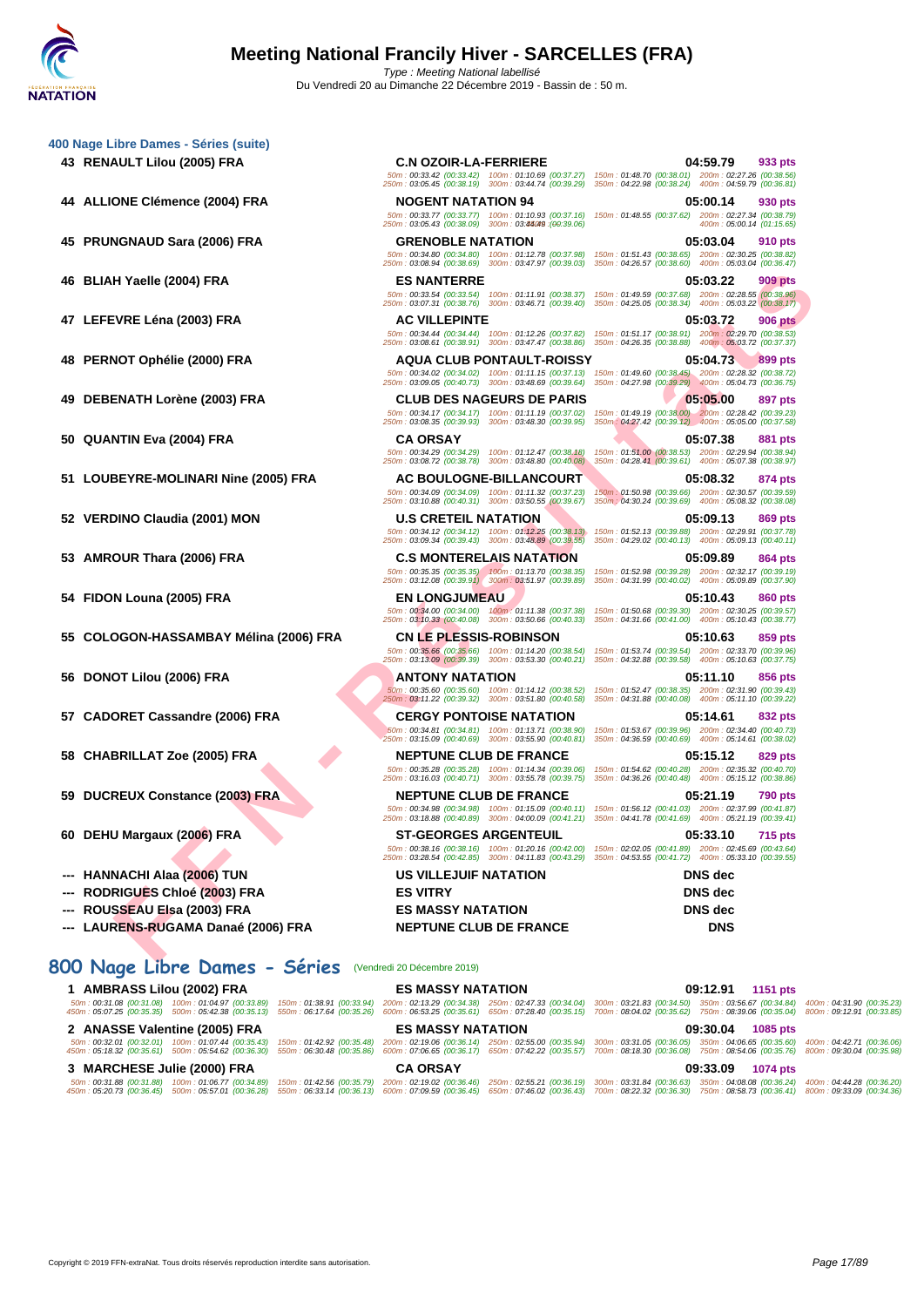| 800 Nage Libre Dames - Séries (suite)                                                                                                                                                                                                                                                                                                                                                                                                                                                                                                                                                                                 |                                                        |                                                                                                                                                                                                                                                                                                                            |                                                                               |                                                                                                            |                                                                                                                                                                |
|-----------------------------------------------------------------------------------------------------------------------------------------------------------------------------------------------------------------------------------------------------------------------------------------------------------------------------------------------------------------------------------------------------------------------------------------------------------------------------------------------------------------------------------------------------------------------------------------------------------------------|--------------------------------------------------------|----------------------------------------------------------------------------------------------------------------------------------------------------------------------------------------------------------------------------------------------------------------------------------------------------------------------------|-------------------------------------------------------------------------------|------------------------------------------------------------------------------------------------------------|----------------------------------------------------------------------------------------------------------------------------------------------------------------|
| 4 GALLANT Apolline (2004) FRA                                                                                                                                                                                                                                                                                                                                                                                                                                                                                                                                                                                         |                                                        | <b>SN VERSAILLES</b>                                                                                                                                                                                                                                                                                                       |                                                                               | 09:36.90<br><b>1060 pts</b>                                                                                |                                                                                                                                                                |
| 50m: 00:31.65 (00:31.65) 100m: 01:06.57 (00:34.92)<br>450m: 05:22.19 (00:37.10) 500m: 05:59.08 (00:36.89)                                                                                                                                                                                                                                                                                                                                                                                                                                                                                                             | 150m: 01:42.31 (00:35.74)                              | 200m: 02:18.68 (00:36.37) 250m: 02:55.31 (00:36.63) 300m: 03:31.76 (00:36.45) 350m: 04:08.73 (00:36.97) 400m: 04:45.09 (00:36.36)<br>550m: 06:36.26 (00:37.18) 600m: 07:12.76 (00:36.50) 650m: 07:49.71 (00:36.95)                                                                                                         |                                                                               |                                                                                                            | 700m: 08:26.07 (00:36.36) 750m: 09:02.15 (00:36.08) 800m: 09:36.90 (00:34.75)                                                                                  |
| 5 SERNA Elisa (2002) FRA                                                                                                                                                                                                                                                                                                                                                                                                                                                                                                                                                                                              |                                                        | <b>CN MELUN VAL DE SEINE</b>                                                                                                                                                                                                                                                                                               |                                                                               | 09:46.14<br><b>1026 pts</b>                                                                                |                                                                                                                                                                |
| 50m: 00:32.71 (00:32.71) 100m: 01:08.30 (00:35.59)<br>450m : 05:25.60 (00:36.81) 500m : 06:03.07 (00:37.47) 550m : 06:40.07 (00:37.00) 600m : 07:18.06 (00:37.99) 650m : 07:55.34 (00:37.28)                                                                                                                                                                                                                                                                                                                                                                                                                          | 150m: 01: <b>44/56</b> : ( <del>00</del> :36.26)       |                                                                                                                                                                                                                                                                                                                            | 250m: 02:58.15 (01:13.59) 300m: 03:35.20 (00:37.05) 350m: 04:11.82 (00:36.62) |                                                                                                            | 400m: 04:48.79 (00:36.97)<br>700m: 08:33.02 (00:37.68) 750m: 09:09.56 (00:36.54) 800m: 09:46.14 (00:36.58)                                                     |
| 6 BOUFTINI Sherine (2005) FRA                                                                                                                                                                                                                                                                                                                                                                                                                                                                                                                                                                                         |                                                        | <b>C.S MONTERELAIS NATATION</b>                                                                                                                                                                                                                                                                                            |                                                                               | 09:47.19<br><b>1022 pts</b>                                                                                |                                                                                                                                                                |
| 50m: 00:33.57 (00:33.57) 100m: 01:08.66 (00:35.09)<br>450m: 05:27.24 (00:37.54) 500m: 06:03.88 (00:36.64)                                                                                                                                                                                                                                                                                                                                                                                                                                                                                                             |                                                        | 150m: 01:44.87 (00:36.21) 200m: 02:21.31 (00:36.44) 250m: 02:58.44 (00:37.13) 300m: 03:35.12 (00:36.68) 350m: 04:12.70 (00:37.58) 400m: 04:49.70 (00:37.00)<br>550m: 06:41.68 (00:37.80) 600m: 07:18.72 (00:37.04) 650m: 07:56.62 (00:37.90)                                                                               |                                                                               |                                                                                                            | 700m: 08:33.94 (00:37.32) 750m: 09:11.39 (00:37.45) 800m: 09:47.19 (00:35.80)                                                                                  |
| 7 ELIWA Kamila (2004) FRA                                                                                                                                                                                                                                                                                                                                                                                                                                                                                                                                                                                             |                                                        | <b>ES MASSY NATATION</b>                                                                                                                                                                                                                                                                                                   |                                                                               | 09:50.63<br><b>1009 pts</b>                                                                                |                                                                                                                                                                |
| 50m: 00:32.31 (00:32.31) 100m: 01:07.48 (00:35.17) 150m: 01:44.04 (00:36.56)<br>450m: 05:27.49 (00:37.35) 500m: 06:05.33 (00:37.84)                                                                                                                                                                                                                                                                                                                                                                                                                                                                                   | 550m: 06:42.93 (00:37.60)                              | 200m: 02:20.70 (00:36.66) 250m: 02:57.84 (00:37.14) 300m: 03:34.92 (00:37.08) 350m: 04:12.51 (00:37.59) 400m: 04:50.14 (00:37.63)<br>600m: 07:20.97 (00:38.04) 650m: 07:58.45 (00:37.48) 700m: 08:36.34 (00:37.89) 750m: 09:13.57 (00:37.23) 800m: 09:50.63 (00:37.06)                                                     |                                                                               |                                                                                                            |                                                                                                                                                                |
| 8 LETOCART Luna (2006) FRA                                                                                                                                                                                                                                                                                                                                                                                                                                                                                                                                                                                            |                                                        | <b>AQUA CLUB PONTAULT-ROISSY</b>                                                                                                                                                                                                                                                                                           |                                                                               | 09:54.55<br>995 pts                                                                                        |                                                                                                                                                                |
| 50m : 00:31.32 (00:31.32) 100m : 01:07.12 (00:35.80) 150m : 01:43.99 (00:36.87) 200m : 02:21.44 (00:37.45) 250m : 02:58.86 (00:37.42) 300m : 03:37.32 (00:38.46) 350m : 04:14.63 (00:37.31) 400m : 04:53.21 (00:38.58)<br>450m : 05:30.92 (00:37.71) 500m : 06:09.23 (00:38.31) 550m : 06:47.50 (00:38.27) 600m : 07:25.55 (00:38.05) 650m : 08:03.40 (00:37.85) 700m : 08:41.47 (00:38.07) 750m : 09:18.66 (00:37.19) 800m : 09:54.55 (00:38.89)                                                                                                                                                                     |                                                        |                                                                                                                                                                                                                                                                                                                            |                                                                               |                                                                                                            |                                                                                                                                                                |
| 9 FOINY Audrenn (2003) FRA                                                                                                                                                                                                                                                                                                                                                                                                                                                                                                                                                                                            |                                                        | <b>CN LE PLESSIS-ROBINSON</b>                                                                                                                                                                                                                                                                                              |                                                                               | 09:54.63<br>995 pts                                                                                        |                                                                                                                                                                |
| 50m: 00:33.37 (00:33.37) 100m: 01:09.79 (00:36.42)<br>450m: 05:31.23 (00:37.74) 500m: 06:09.23 (00:38.00)                                                                                                                                                                                                                                                                                                                                                                                                                                                                                                             |                                                        | 150m: 01:46.53 (00:36.74) 200m: 02:23.67 (00:37.14) 250m: 03:01.04 (00:37.37) 300m: 03:38.32 (00:37.28) 350m: 04:15.96 (00:37.64) 400m: 04:53.49 (00:37.53)<br>550m: 06:46.74 (00:37.51) 600m: 07:24.73 (00:37.99) 650m: 08:02.74 (00:38.01) 700m: 08:40.81 (00:38.07) 750m: 09:18.46 (00:37.65) 800m: 09:54.63 (00:36.17) |                                                                               |                                                                                                            |                                                                                                                                                                |
| 10 COMBES Pauline (2004) FRA                                                                                                                                                                                                                                                                                                                                                                                                                                                                                                                                                                                          |                                                        | <b>OLYMPIQUE LA GARENNE-COLOMBES</b>                                                                                                                                                                                                                                                                                       |                                                                               | 10:07.55<br>949 pts                                                                                        |                                                                                                                                                                |
| 50m: 00:33.72 (00:33.72) 100m: 01:10.68 (00:36.96)<br>450m: 05:37.55 (00:38.34) 500m: 06:16.02 (00:38.47)                                                                                                                                                                                                                                                                                                                                                                                                                                                                                                             | 550m: 06:54.70 (00:38.68)                              | 150m: 01:48.40 (00:37.72) 200m: 02:26.56 (00:38.16) 250m: 03:04.67 (00:38.11)<br>600m: 07:33.40 (00:38.70) 650m: 08:12.06 (00:38.66)                                                                                                                                                                                       | 700m: 08:50.69 (00:38.63) 750m: 09:29.21 (00:38.52)                           |                                                                                                            | 300m; 03:42.55 (00:37.88) 350m: 04:20.96 (00:38.41) 400m: 04:59.21 (00:38.25)<br>800m: 10:07.55 (00:38.34)                                                     |
| 11 BARBOSA Valentina (2004) FRA                                                                                                                                                                                                                                                                                                                                                                                                                                                                                                                                                                                       |                                                        | <b>CNO ST-GERMAIN-EN-LAYE</b>                                                                                                                                                                                                                                                                                              |                                                                               | 10:07.94<br>948 pts                                                                                        |                                                                                                                                                                |
| 50m: 00:32.79 (00:32.79) 100m: 01:09.68 (00:36.89)<br>450m: 05:34.06 (00:38.23) 500m: 06:13.97 (00:39.91)                                                                                                                                                                                                                                                                                                                                                                                                                                                                                                             | 150m: 01:46.27 (00:36.59)<br>550m: 06:52.99 (00:39.02) | 200m: 02:24.30 (00:38.03) 250m: 03:01.19 (00:36.89)<br>600m: 07:33.09 (00:40.10) 650m: 08:12.37 (00:39.28) 700m: 08:52.41 (00:40.04) 750m: 09:31.28 (00:38.87)                                                                                                                                                             |                                                                               | 300m: 03:39.23 (00:38.04) 350m: 04:16.77 (00:37.54)                                                        | 400m: 04:55.83 (00:39.06)<br>800m: 10:07.94 (00:36.66)                                                                                                         |
| 12 BERKANI Lina (2002) FRA                                                                                                                                                                                                                                                                                                                                                                                                                                                                                                                                                                                            |                                                        | <b>AC VILLEPINTE</b>                                                                                                                                                                                                                                                                                                       |                                                                               | 10:09.49<br>942 pts                                                                                        |                                                                                                                                                                |
| 50m: 00:33.29 (00:33.29) 100m: 01:09.03 (00:35.74) 150m: 01:45.82 (00:36.79) 200m: 02:23.07 (00:37.25) 250m: 03:00.95 (00:37.88)<br>450m : 05:34.87 (00:38.87) 500m : 06:13.74 (00:38.87) 550m : 06:53.32 (00:39.58) 600m : 07:32.27 (00:38.95) 650m : 08:11.81 (00:39.54)                                                                                                                                                                                                                                                                                                                                            |                                                        |                                                                                                                                                                                                                                                                                                                            |                                                                               |                                                                                                            | 300m: 03:38.72 (00:37.77) 350m: 04:17.53 (00:38.81) 400m: 04:56.00 (00:38.47)<br>700m: 08:51.24 (00:39.43) 750m: 09:30.63 (00:39.39) 800m: 10:09.49 (00:38.86) |
| 13 RENAULT Lilou (2005) FRA                                                                                                                                                                                                                                                                                                                                                                                                                                                                                                                                                                                           |                                                        | <b>C.N OZOIR-LA-FERRIERE</b>                                                                                                                                                                                                                                                                                               |                                                                               | 10:16.87<br><b>917 pts</b>                                                                                 |                                                                                                                                                                |
| 50m: 00:34.53 (00:34.53) 100m: 01:11.96 (00:37.43) 150m: 01:50.89 (00:38.93) 200m: 02:29.56 (00:38.67) 250m: 03:08.59 (00:39.03) 300m: 03:47.87 (00:39.28) 350m: 04:27.33 (00:39.46) 400m: 05:06.17 (00:38.84)<br>450m : 05:46.18 (00:40.01) 500m : 06:25.14 (00:38.96) 550m : 07:05.14 (00:40.00) 600m : 07:44.02 (00:38.88) 650m : 08:23.14 (00:39.12)                                                                                                                                                                                                                                                              |                                                        |                                                                                                                                                                                                                                                                                                                            |                                                                               |                                                                                                            | 700m: 09:01.63 (00:38.49) 750m: 09:40.48 (00:38.85) 800m: 10:16.87 (00:36.39)                                                                                  |
| 14 AMRANI Naella (2006) FRA                                                                                                                                                                                                                                                                                                                                                                                                                                                                                                                                                                                           |                                                        | AAS SARCELLES NATATION 95                                                                                                                                                                                                                                                                                                  |                                                                               | 10:17.53<br>914 pts                                                                                        |                                                                                                                                                                |
| 50m: 00:35.20 (00:35.20) 100m: 01:12.39 (00:37.19) 150m: 01:51.54 (00:39.15) 200m: 02:30.58 (00:39.04) 250m: 03:09.39 (00:38.81)<br>450m: 07:03.47 (01:58.16) 500m: 06:23.8700:0-39.60) 550m: 08:21.17 (01:57.30) 600m: 07:4506700:0-39.50)                                                                                                                                                                                                                                                                                                                                                                           |                                                        |                                                                                                                                                                                                                                                                                                                            |                                                                               |                                                                                                            | 300m: 03:47.59 (00:38.20) 350m: 05:44.72 (01:57.13) 400m: 05:05.3100:0-39.41)<br>700m: 09:00.46 (01:18.79) 750m: 09:39.89 (00:39.43) 800m: 10:17.53 (00:37.64) |
| 15 FALLET Grace (2005) CIV                                                                                                                                                                                                                                                                                                                                                                                                                                                                                                                                                                                            |                                                        | <b>AAS SARCELLES NATATION 95</b>                                                                                                                                                                                                                                                                                           |                                                                               | 10:17.95<br>913 pts                                                                                        |                                                                                                                                                                |
| 50m: 00:34.64 (00:34.64) 100m: 01:12.56 (00:37.92) 150m: 01:51.18 (00:38.62) 200m: 02:29.57 (00:38.39) 250m: 03:08.20 (00:38.63)<br>450m: 05:43.14 (00:38.87) 500m: 06:22.46 (00:39.32)                                                                                                                                                                                                                                                                                                                                                                                                                               | 550m: 07:02.16 (00:39.70)                              | 600m: 07:41.59 (00:39.43) 650m: 08:21.54 (00:39.95)                                                                                                                                                                                                                                                                        |                                                                               |                                                                                                            | 300m: 03:46.71 (00:38.51) 350m: 04:25.46 (00:38.75) 400m: 05:04.27 (00:38.81)<br>700m: 09:01.42 (00:39.88) 750m: 09:40.40 (00:38.98) 800m: 10:17.95 (00:37.55) |
| 16 VALLAT Julie (2005) FRA                                                                                                                                                                                                                                                                                                                                                                                                                                                                                                                                                                                            |                                                        | <b>C.S MONTERELAIS NATATION</b>                                                                                                                                                                                                                                                                                            |                                                                               | 10:19.75<br>907 pts                                                                                        |                                                                                                                                                                |
| 50m: 00:34.66 (00:34.66) 100m: 01:12.67 (00:38.01) 150m: 01:53.10 (00:40.43) 200m: 02:31.87 (00:38.77) 250m: 03:11.49 (00:39.62)<br>450m : 05:48.53 (00:40.06) 500m : 06:27.46 (00:38.93) 550m : 07:07.13 (00:39.67) 600m : 07:46.51 (00:39.38) 650m : 08:26.37 (00:39.86)                                                                                                                                                                                                                                                                                                                                            |                                                        |                                                                                                                                                                                                                                                                                                                            |                                                                               |                                                                                                            | 300m: 03:50.68 (00:39.19) 350m: 04:29.47 (00:38.79) 400m: 05:08.47 (00:39.00)<br>700m: 09:04.79 (00:38.42) 750m: 09:43.62 (00:38.83) 800m: 10:19.75 (00:36.13) |
| 17 CABANNE VERNERY Emma (2006) FRA                                                                                                                                                                                                                                                                                                                                                                                                                                                                                                                                                                                    |                                                        | <b>C.S MONTERELAIS NATATION</b>                                                                                                                                                                                                                                                                                            |                                                                               | 10:22.99<br>896 pts                                                                                        |                                                                                                                                                                |
| 50m: 00:36.44 (00:36.44) 100m: 01:15.06 (00:38.62) 150m: 01:54.12 (00:39.06) 200m: 02:32.96 (00:38.84) 250m: 03:12.06 (00:39.10)<br>450m: 05:48.94 (00:39.65) 500m: 06:28.45 (00:39.51) 550m: 07:08.56 (00:40.11) 600m: 07:48.38 (00:39.82) 650m: 08:28.10 (00:39.72)                                                                                                                                                                                                                                                                                                                                                 |                                                        |                                                                                                                                                                                                                                                                                                                            |                                                                               |                                                                                                            | 300m: 03:50.79 (00:38.73) 350m: 04:30.20 (00:39.41) 400m: 05:09.29 (00:39.09)<br>700m: 09:07.38 (00:39.28) 750m: 09:45.53 (00:38.15) 800m: 10:22.99 (00:37.46) |
| 18 BLIAH Yaelle (2004) FRA                                                                                                                                                                                                                                                                                                                                                                                                                                                                                                                                                                                            |                                                        | <b>ES NANTERRE</b>                                                                                                                                                                                                                                                                                                         |                                                                               | 10:26.73<br>883 pts                                                                                        |                                                                                                                                                                |
| 50m: 00:35.28 (00:35.28) 100m: 01:13.46 (00:38.18) 150m: 01:52.97 (00:39.51) 200m: 02:32.67 (00:39.70) 250m: 03:11.98 (00:39.31)<br>450m: 05:49.84 (00:39.89) 500m: 06:29.51 (00:39.67) 550m: 07:09.71 (00:40.20) 600m: 07:49.40 (00:39.69) 650m: 08:29.31 (00:39.91)                                                                                                                                                                                                                                                                                                                                                 |                                                        |                                                                                                                                                                                                                                                                                                                            |                                                                               |                                                                                                            | 300m: 03:51.34 (00:39.36) 350m: 04:31.01 (00:39.67) 400m: 05:09.95 (00:38.94)<br>700m: 09:09.06 (00:39.75) 750m: 09:48.53 (00:39.47) 800m: 10:26.73 (00:38.20) |
| 19 AMROUR Thara (2006) FRA                                                                                                                                                                                                                                                                                                                                                                                                                                                                                                                                                                                            |                                                        | <b>C.S MONTERELAIS NATATION</b>                                                                                                                                                                                                                                                                                            |                                                                               | 10:45.89<br>819 pts                                                                                        |                                                                                                                                                                |
| 50m: 00:35.70 (00:35.70) 100m: 01:15.54 (00:39.84) 150m: 01:55.51 (00:39.97)<br>450m: 06:00.80 (00:40.57) 500m: 06:42.92 (00:42.12) 550m: 07:23.52 (00:40.60)                                                                                                                                                                                                                                                                                                                                                                                                                                                         |                                                        | 200m: 02:36.70 (00:41.19) 250m: 03:16.82 (00:40.12)<br>600m: 08:05.53 (00:42.01) 650m: 08:45.72 (00:40.19)                                                                                                                                                                                                                 |                                                                               | 300m: 03:58.36 (00:41.54) 350m: 04:38.82 (00:40.46)<br>700m: 09:27.43 (00:41.71) 750m: 10:07.11 (00:39.68) | 400m: 05:20.23 (00:41.41)<br>800m: 10:45.89 (00:38.78)                                                                                                         |
| 20 DUCREUX Constance (2003) FRA                                                                                                                                                                                                                                                                                                                                                                                                                                                                                                                                                                                       |                                                        | <b>NEPTUNE CLUB DE FRANCE</b>                                                                                                                                                                                                                                                                                              |                                                                               | 10:47.83<br>813 pts                                                                                        |                                                                                                                                                                |
| 50m: 00:34.11 (00:34.11) 100m: 01:13.25 (00:39.14) 150m: 01:52.92 (00:39.67) 200m: 02:33.58 (00:40.66) 250m: 03:12.67 (00:39.09) 300m: 03:54.17 (00:41.50) 350m: 04:34.84 (00:40.67) 400m: 05:17.16 (00:42.32)<br>450m : 05:57.34 (00:40.18) 500m : 06:39.91 (00:42.57) 550m : 07:19.67 (00:39.76) 600m : 08:02.10 (00:42.43) 650m : 08:43.69 (00:41.59) 700m : 09:26.25 (00:42.56) 750m : 10:07.17 (00:40.92) 800m : 10:47.83 (00:40.66)                                                                                                                                                                             |                                                        |                                                                                                                                                                                                                                                                                                                            |                                                                               |                                                                                                            |                                                                                                                                                                |
| 1500 Nage Libre Dames - Séries (Vendredi 20 Décembre 2019)                                                                                                                                                                                                                                                                                                                                                                                                                                                                                                                                                            |                                                        |                                                                                                                                                                                                                                                                                                                            |                                                                               |                                                                                                            |                                                                                                                                                                |
| 1 ANASSE Valentine (2005) FRA                                                                                                                                                                                                                                                                                                                                                                                                                                                                                                                                                                                         |                                                        | <b>ES MASSY NATATION</b>                                                                                                                                                                                                                                                                                                   |                                                                               | 18:04.00<br>1122 pts                                                                                       |                                                                                                                                                                |
| 50m: 00:32.01 (00:32.01) 100m: 01:06.70 (00:34.69) 150m: 01:42.40 (00:35.70) 200m: 02:17.72 (00:35.32) 250m: 02:53.57 (00:35.85) 300m: 03:29.20 (00:35.63) 350m: 04:05.34 (00:36.14) 400m: 04:41.31 (00:35.97)                                                                                                                                                                                                                                                                                                                                                                                                        |                                                        |                                                                                                                                                                                                                                                                                                                            |                                                                               |                                                                                                            |                                                                                                                                                                |
| 450m : 05:17.25 (00:35.94) 500m : 05:53.15 (00:35.90) 550m : 06:29.45 (00:36.30) 600m : 07:05.45 (00:36.00) 650m : 07:42.13 (00:36.68) 700m : 08:18.12 (00:35.99) 750m : 08:54.58 (00:36.46) 800m : 09:30.92 (00:36.34)<br>850m: 10:07.41 (00:36.49) 900m: 10:44.11 (00:36.70) 950m: 11:20.92 (00:36.81) 1000m: 11:57.54 (00:36.62) 1050m: 12:33.78 (00:36.24) 1100m: 13:10.75 (00:36.97) 1150m: 13:47.05 (00:36.30) 1200m: 14:24.08 (00:37.03)<br>1250m: 15:01.01 (00:36.93) 1300m: 15:37.86 (00:36.85) 1350m: 16:14.64 (00:36.78) 1400m: 16:51.45 (00:36.81) 1450m: 17:27.58 (00:36.13) 1500m: 18:04.00 (00:36.42)  |                                                        |                                                                                                                                                                                                                                                                                                                            |                                                                               |                                                                                                            |                                                                                                                                                                |
| 2 NOVAK Emma (2003) FRA                                                                                                                                                                                                                                                                                                                                                                                                                                                                                                                                                                                               |                                                        | <b>ES NANTERRE</b>                                                                                                                                                                                                                                                                                                         |                                                                               | 18:13.41<br>1104 pts                                                                                       |                                                                                                                                                                |
| 50m : 00:32.50 (00:32.50) 100m : 01:07.49 (00:34.99) 150m : 01:43.37 (00:35.88) 200m : 02:19.63 (00:36.26) 250m : 02:55.52 (00:35.89) 300m : 03:31.49 (00:35.97) 350m : 04:07.95 (00:36.46) 400m : 04:43.69 (00:35.74)<br>450m : 05:20.27 (00:36,58) 500m : 05:56.41 (00:36.14) 550m : 06:33.32 (00:36.91) 600m : 07:09.33 (00:36.01) 650m : 07:46.17 (00:36.84) 700m : 08:22.39 (00:36.22) 750m : 08:59.60 (00:37.21) 800m : 09:36.18 (00:36.58)                                                                                                                                                                     |                                                        |                                                                                                                                                                                                                                                                                                                            |                                                                               |                                                                                                            |                                                                                                                                                                |
| 850m: 10:12.99 (00:36.81) 900m: 10:49.44 (00:36.45) 950m: 11:26.49 (00:37.05) 1000m: 12:03.06 (00:36.57) 1050m: 12:40.35 (00:37.29) 1100m: 13:17.14 (00:36.79) 1150m: 13:54.25 (00:37.11) 1200m: 14:30.72 (00:36.47)<br>1250m: 15:08.33 (00:37.61) 1300m: 15:44.98 (00:36.65) 1350m: 16:22.22 (00:37.24) 1400m: 16:58.83 (00:36.61) 1450m: 17:36.31 (00:37.48) 1500m: 18:13.41 (00:37.10)                                                                                                                                                                                                                             |                                                        |                                                                                                                                                                                                                                                                                                                            |                                                                               |                                                                                                            |                                                                                                                                                                |
| 3 BOUFTINI Sherine (2005) FRA                                                                                                                                                                                                                                                                                                                                                                                                                                                                                                                                                                                         |                                                        | <b>C.S MONTERELAIS NATATION</b>                                                                                                                                                                                                                                                                                            |                                                                               | 18:26.38<br><b>1079 pts</b>                                                                                |                                                                                                                                                                |
| 50m: 00:32.91 (00:32.91) 100m: 01:08.54 (00:35.63)<br>450m: 05:24.81 (00:36.48) 500m: 06:01.37 (00:36.56)<br>850m: 10:20.69 (00:37.28) 900m: 10:58.12 (00:37.43) 950m: 11:35.10 (00:36.98) 1000m: 12:12.58 (00:37.48) 1050m: 12:49.98 (00:37.40) 1100m: 13:27.65 (00:37.67) 1150m: 14:05.13 (00:37.48) 1200m: 14:43.13 (00:38.00)                                                                                                                                                                                                                                                                                     |                                                        | 150m: 01:44.71 (00:36.17) 200m: 02:21.10 (00:36.39) 250m: 02:57.63 (00:36.53) 300m: 03:34.59 (00:36.96) 350m: 04:11.45 (00:36.86) 400m: 04:48.33 (00:36.88)<br>550m: 06:38.04 (00:36.67) 600m: 07:14.98 (00:36.94) 650m: 07:52.11 (00:37.13)                                                                               |                                                                               |                                                                                                            | 700m: 08:29.31 (00:37.20) 750m: 09:06.06 (00:36.75) 800m: 09:43.41 (00:37.35)                                                                                  |
| 1250m : 15:21.01 (00:37.88) 1300m : 15:58.63 (00:37.62) 1350m : 16:35.96 (00:37.33) 1400m : 17:13.82 (00:37.86) 1450m : 17:50.59 (00:36.77) 1500m : 18:26.38 (00:35.79)                                                                                                                                                                                                                                                                                                                                                                                                                                               |                                                        |                                                                                                                                                                                                                                                                                                                            |                                                                               |                                                                                                            |                                                                                                                                                                |
| 4 MIALOT Maud (2003) FRA<br>50m: 00:33.02 (00:33.02) 100m: 01:09.22 (00:36.20) 150m: 01:46.34 (00:37.12) 200m: 02:23.55 (00:37.21) 250m: 03:00002 (00:37.47)                                                                                                                                                                                                                                                                                                                                                                                                                                                          |                                                        | <b>CA ORSAY</b>                                                                                                                                                                                                                                                                                                            |                                                                               | 18:49.74<br>1034 pts                                                                                       | 350m: 04:15.82 (01:14.80) 400m: 04:53.55 (00:37.73)                                                                                                            |
| 450m : 05:31.29 (00:37.74) 500m : 06:08.93 (00:37.64) 550m : 06:46.75 (00:37.82) 600m : 07:24.39 (00:37.64) 650m : 08:02.34 (00:37.95) 700m : 08:40.04 (00:37.70) 750m : 09:18.02 (00:37.98) 800m : 09:55.88 (00:37.86)<br>850m: 10:33.49 (00:37.61) 900m: 11:11.68 (00:38.19) 950m: 11:49.80 (00:38.12) 1000m: 12:28.13 (00:38.33) 1050m: 13:05.94 (00:37.81) 1100m: 13:43.76 (00:37.82) 1150m: 14:121.54 (00:37.78) 1200m: 14:59.74 (00:38.20)<br>1250m: 15:38.18 (00:38.44) 1300m: 16:16.53 (00:38.35) 1350m: 16:55.01 (00:38.48) 1400m: 17:33.77 (00:38.76) 1450m: 18:12.18 (00:38.41) 1500m: 18:49.74 (00:37.56) |                                                        |                                                                                                                                                                                                                                                                                                                            |                                                                               |                                                                                                            |                                                                                                                                                                |

| 5 FOURMY Maëlys (2003) FRA                                                                                                                                        |  | <b>ES MASSY NATATION</b> |  | 18:53.04 1028 pts |                                                                                                                                                                                                                      |
|-------------------------------------------------------------------------------------------------------------------------------------------------------------------|--|--------------------------|--|-------------------|----------------------------------------------------------------------------------------------------------------------------------------------------------------------------------------------------------------------|
|                                                                                                                                                                   |  |                          |  |                   | 50m:00:32.21 (00:32.21) 100m:01:08.25 (00:36.04) 150m:01:45.61 (00:37.36) 200m:02:22.61 (00:37.00) 250m:03:00.90 (00:38.29) 300m:03:38.11 (00:37.21) 350m:04:15.76 (00:37.65) 400m:04:53.50 (00:37.74)               |
|                                                                                                                                                                   |  |                          |  |                   | 450m: 05:31.40 (00:37.90) 500m: 06:09.70 (00:38.30) 550m: 06:46.98 (00:37.28) 600m: 07:25.36 (00:38.38) 650m: 08:03.54 (00:38.18) 700m: 08:41.31 (00:37.77) 750m: 09:18.89 (00:37.58) 800m: 09:57.06 (00:38.17       |
|                                                                                                                                                                   |  |                          |  |                   | 850m: 10:35.27 (00:38.21) 900m: 11:13.10 (00:37.83) 950m: 11:51.34 (00:38.24) 1000m: 12:29.31 (00:37.97) 1050m: 13:06.71 (00:37.40) 1100m: 13:45.09 (00:38.38) 1150m: 14:23.97 (00:38.88) 1200m: 15:02.23 (00:38.26) |
| 1250m: 15:40.43 (00:38.20) 1300m: 16:19.02 (00:38.59) 1350m: 16:58.08 (00:39.06) 1400m: 17:36.32 (00:38.24) 1450m: 18:14.86 (00:38.54) 1500m: 18:53.04 (00:38.18) |  |                          |  |                   |                                                                                                                                                                                                                      |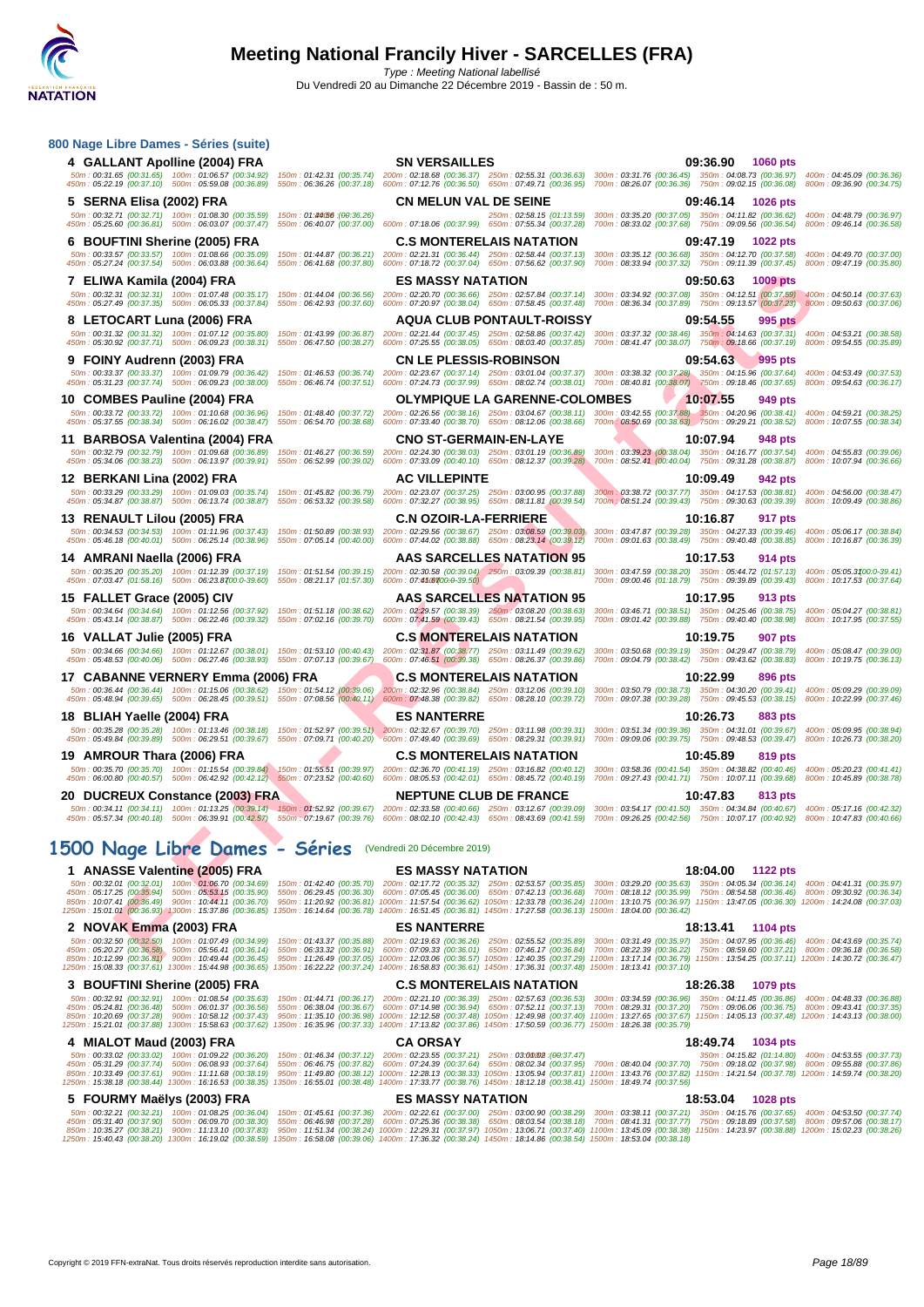| 1500 Nage Libre Dames - Séries (suite)                                                                                                                                                                                                                                                                                                                                                    |                                                                                                                                                                                                                                                                                                                                                                                                                        |                      |                      |                                                                               |
|-------------------------------------------------------------------------------------------------------------------------------------------------------------------------------------------------------------------------------------------------------------------------------------------------------------------------------------------------------------------------------------------|------------------------------------------------------------------------------------------------------------------------------------------------------------------------------------------------------------------------------------------------------------------------------------------------------------------------------------------------------------------------------------------------------------------------|----------------------|----------------------|-------------------------------------------------------------------------------|
| 6 LETOCART Luna (2006) FRA                                                                                                                                                                                                                                                                                                                                                                | <b>AQUA CLUB PONTAULT-ROISSY</b>                                                                                                                                                                                                                                                                                                                                                                                       | 18:53.26             | 1028 pts             |                                                                               |
| 50m: 00:33.38 (00:33.38) 100m: 01:10.05 (00:36.67)<br>150m: 01:48.06 (00:38.01) 200m: 02:26.01 (00:37.95)<br>450m: 05:37.63 (00:38.77) 500m: 06:15.58 (00:37.95)<br>550m: 06:54.63 (00:39.05)                                                                                                                                                                                             | 250m: 03:04.40 (00:38.39) 300m: 03:42.25 (00:37.85) 350m: 04:20.75 (00:38.50)<br>600m: 07:32.00 (00:37.37) 650m: 08:10.95 (00:38.95) 700m: 08:49.04 (00:38.09) 750m: 09:27.59 (00:38.55)                                                                                                                                                                                                                               |                      |                      | 400m: 04:58.86 (00:38.11)<br>800m: 10:05.77 (00:38.18)                        |
| 850m: 10:43.52 (00:37.75) 900m: 11:21.30 (00:37.78)<br>1250m: 15:48.96 (00:38.31) 1300m: 16:26.33 (00:37.37) 1350m: 17:03.65 (00:37.32) 1400m: 17:40.95 (00:37.30) 1450m: 18:17.90 (00:36.95) 1500m: 18:53.26 (00:36.36)                                                                                                                                                                  | 950m: 12:00.16 (00:38.86) 1000m: 12:38.08 (00:37.92) 1050m: 13:16.24 (00:38.16) 1100m: 13:54.28 (00:38.04) 1150m: 14:32.79 (00:38.51) 1200m: 15:10.65 (00:37.86)                                                                                                                                                                                                                                                       |                      |                      |                                                                               |
| 7 FOINY Audrenn (2003) FRA                                                                                                                                                                                                                                                                                                                                                                | <b>CN LE PLESSIS-ROBINSON</b>                                                                                                                                                                                                                                                                                                                                                                                          | 18:55.78             | 1023 pts             |                                                                               |
| 50m: 00:33.13 (00:33.13) 100m: 01:09.55 (00:36.42)<br>450m: 05:33.29 (00:37.84) 500m: 06:11.52 (00:38.23)<br>550m: 06:49.42 (00:37.90)                                                                                                                                                                                                                                                    | 150m: 01:46.99 (00:37.44) 200m: 02:24.20 (00:37.21) 250m: 03:00/80 :(00:37.60)<br>600m: 07:27.48 (00:38.06) 650m: 08:05.49 (00:38.01) 700m: 08:43.40 (00:37.91) 750m: 09:21.53 (00:38.13) 800m: 09:59.80 (00:38.27)                                                                                                                                                                                                    |                      |                      | 350m: 04:17.47 (01:15.67) 400m: 04:55.45 (00:37.98)                           |
| 850m: 10:37.95 (00:38.15)<br>900m: 11:16.07 (00:38.12)<br>1250m: 15:45.6100:0-38.97) 1300m: 17:41.97 (01:56.36) 1350m: 17t0805100:0-38.40)                                                                                                                                                                                                                                                | 950m: 11:54.87 (00:38.80) 1000m: 12:33.26 (00:38.39) 1050m: 13:11.76 (00:38.50) 1100m: 13:49.72 (00:37.96) 1150m: 14:28.38 (00:38.66) 1200m: 16:24.58 (01:56.20)<br>1450m: 18:19.33 (01:15.76) 1500m: 18:55.78 (00:36.45)                                                                                                                                                                                              |                      |                      |                                                                               |
| 8 DURAN Chiara (2006) FRA                                                                                                                                                                                                                                                                                                                                                                 | <b>NOGENT NATATION 94</b>                                                                                                                                                                                                                                                                                                                                                                                              | 19:05.02             | <b>1006 pts</b>      |                                                                               |
| 50m: 00:33.50 (00:33.50) 100m: 01:10.51 (00:37.01) 150m: 01:48.06 (00:37.55) 200m: 02:26.05 (00:37.99) 250m: 03:04.20 (00:38.15) 300m: 03:42.47 (00:38.27) 350m: 04:20.89 (00:38.42) 400m: 04:59.08 (00:38.19)<br>450m: 05:36.81 (00:37.73) 500m: 06:15.09 (00:38.28)                                                                                                                     | 550m: 06:53.16 (00:38.07) 600m: 07:31.49 (00:38.33) 650m: 08:09.81 (00:38.32) 700m: 08:48.14 (00:38.33) 750m: 09:26.57 (00:38.43) 800m: 10:05.14 (00:38.57)                                                                                                                                                                                                                                                            |                      |                      |                                                                               |
| 850m: 10:43.84 (00:38.70) 900m: 11:22.55 (00:38.71) 950m: 12:01.34 (00:38.79) 1000m: 12:40.03 (00:38.69) 1050m: 13:18.73 (00:38.70) 1100m: 13:57.20 (00:38.47) 1150m: 14:36.05 (00:38.85) 1200m: 15:14.76 (00:38.71)<br>1250m: 15:53.94 (00:39.18) 1300m: 16:32.89 (00:38.95) 1350m: 17:11.74 (00:38.85) 1400m: 17:50.66 (00:38.92) 1450m: 18:28.17 (00:37.51) 1500m: 19:05.02 (00:36.85) |                                                                                                                                                                                                                                                                                                                                                                                                                        |                      |                      |                                                                               |
| 9 MANIEY Léa (2004) FRA                                                                                                                                                                                                                                                                                                                                                                   | <b>RACING CLUB DE FRANCE</b>                                                                                                                                                                                                                                                                                                                                                                                           | 19:21.74             | 975 pts              |                                                                               |
| 50m: 00:33.75 (00:33.75)<br>450m: 05:38.32 (00:38.26) 500m: 06:17.08 (00:38.76)<br>850m: 10:50.84 (00:38.91) 900m: 11:30.42 (00:39.58) 950m: 12:08.73 (00:38.31) 1000m: 12:48.39 (00:39.66) 1050m: 13:26.97 (00:38.58) 1100m: 14:06.54 (00:39.57) 1150m: 14:46.06 (00:39.52) 1200m: 15:26.42 (00:40.36)                                                                                   | 100m: 01:10.79 (00:37.04) 150m: 01:48.38 (00:37.59) 200m: 02:26.41 (00:38.03) 250m: 03:04.56 (00:38.15) 300m: 03:42.86 (00:38.30) 350m: 04:21.36 (00:38.50) 400m: 05:00.06 (00:38.70)<br>550m: 06:55.42 (00:38.34) 600m: 07:34.46 (00:39.04) 650m: 08:13.15 (00:38.69) 700m: 08:52.71 (00:39.56) 750m: 09:32.13 (00:39.42) 800m: 10:11.93 (00:39.80)                                                                   |                      |                      |                                                                               |
| 1250m: 16:06.10 (00:39.68) 1300m: 16:45.80 (00:39.70) 1350m: 17:24.30 (00:38.50) 1400m: 18:04.16 (00:39.86) 1450m: 18:43.04 (00:38.88) 1500m: 19:21.74 (00:38.70)                                                                                                                                                                                                                         |                                                                                                                                                                                                                                                                                                                                                                                                                        |                      |                      |                                                                               |
| 10 ALLIONE Clémence (2004) FRA                                                                                                                                                                                                                                                                                                                                                            | <b>NOGENT NATATION 94</b>                                                                                                                                                                                                                                                                                                                                                                                              | 19:29.13             | 961 pts              |                                                                               |
| 50m: 00:33.91 (00:33.91) 100m: 01:10.66 (00:36.75)<br>450m: 05:39.31 (00:39.07)<br>500m: 06:17.86 (00:38.55)<br>850m: 10:54.68 (00:39.21) 900m: 11:34.70 (00:40.02)                                                                                                                                                                                                                       | 150m : 01:48.49 (00:37.83) 200m : 02:26.56 (00:38.07) 250m : 03:04.96 (00:38.40) 300m : 03:43.41 (00:38.45) 350m : 04:21.98 (00:38.57) 400m : 05:00.24 (00:38.26)<br>550m: 06:57.28 (00:39.42) 600m: 07:36.12 (00:38.84) 650m: 08:16.19 (00:40.07)<br>950m: 12:14.41 (00:39.71) 1000m: 12:54.51 (00:40.10) 1050m: 13:34.13 (00:39.62) 1100m: 14:14.57 (00:40.44) 1150m: 14:54.14 (00:39.57) 1200m: 15:34.29 (00:40.15) |                      |                      | 700m; 08:55.93 (00:39.74) 750m; 09:35.32 (00:39.39) 800m; 10:15.47 (00:40.15) |
| 1250m: 16:13.85 (00:39.56) 1300m: 16:53.80 (00:39.95) 1350m: 17:33.25 (00:39.45) 1400m: 18:12.89 (00:39.64) 1450m: 18:51.27 (00:38.38) 1500m: 19:29.13 (00:37.86)                                                                                                                                                                                                                         |                                                                                                                                                                                                                                                                                                                                                                                                                        |                      |                      |                                                                               |
| 11 CABANNE VERNERY Emma (2006) FRA<br>50m: 00:36.22 (00:36.22) 100m: 01:15.97 (00:39.75) 150m: 01:56.12 (00:40.15) 200m: 02:36.29 (00:40.17) 250m: 03:16.21 (00:39.92) 300m: 03:165.21 (00:40.00) 350m: 04:36.34 (00:40.13) 400m: 05:16.44 (00:40.10)                                                                                                                                     | <b>C.S MONTERELAIS NATATION</b>                                                                                                                                                                                                                                                                                                                                                                                        | 20:00.40             | 906 pts              |                                                                               |
| 500m: 06:35.93 (00:39.89) 550m: 07:15.95 (00:40.02) 600m: 07:56.22 (00:40.27) 650m: 08:36.11 (00:39.89)<br>450m: 05:56.04 (00:39.60)<br>850m: 11:16.84 (00:39.81) 900m: 11:56.98 (00:40.14) 950m: 12:37.18 (00:40.20) 1000m: 13:17.84 (00:40.66) 1050m: 13:57.74 (00:39.90) 1100m: 14:38.63 (00:40.89) 1150m: 15:19.09 (00:40.46) 1200m: 15:59.70 (00:40.61)                              | 700m: 09:16.78 (00:40.67)                                                                                                                                                                                                                                                                                                                                                                                              |                      |                      | 750m: 09:56.91 (00:40.13) 800m: 10:37.03 (00:40.12)                           |
| 1250m: 16:40.31 (00:40.61) 1300m: 17:21.14 (00:40.83) 1350m: 18:01.58 (00:40.44) 1400m: 18:41.57 (00:39.99) 1450m: 19:21.02 (00:39.45) 1500m: 20:00.40 (00:39.38)                                                                                                                                                                                                                         |                                                                                                                                                                                                                                                                                                                                                                                                                        |                      |                      |                                                                               |
| ---   ROUSSEAU Elsa (2003) FRA                                                                                                                                                                                                                                                                                                                                                            | <b>ES MASSY NATATION</b>                                                                                                                                                                                                                                                                                                                                                                                               | <b>DNF</b>           |                      |                                                                               |
|                                                                                                                                                                                                                                                                                                                                                                                           |                                                                                                                                                                                                                                                                                                                                                                                                                        |                      |                      |                                                                               |
| 50 Dos Dames - Finale A<br>(Vendredi 20 Décembre 2019)                                                                                                                                                                                                                                                                                                                                    |                                                                                                                                                                                                                                                                                                                                                                                                                        |                      |                      |                                                                               |
| 1 DEL'HOMME Laurine (1997) FRA                                                                                                                                                                                                                                                                                                                                                            | <b>ES MASSY NATATION</b>                                                                                                                                                                                                                                                                                                                                                                                               | 00:29.13             | <b>1237 pts</b>      |                                                                               |
| 2 LAITHIER Eva (2001) FRA                                                                                                                                                                                                                                                                                                                                                                 | <b>BLANC-MESNIL S.N</b>                                                                                                                                                                                                                                                                                                                                                                                                | 00:30.05             | 1185 pts             |                                                                               |
| 3 LECANU Maëlle (1999) FRA<br>4 ANAK AGUNG ISTRI RATIH Kania (1998) INA                                                                                                                                                                                                                                                                                                                   | <b>STADE FRANÇAIS O COURBEVOIE</b><br><b>INDONÉSIE (INA)</b>                                                                                                                                                                                                                                                                                                                                                           | 00:30.27<br>00:30.57 | <b>1172 pts</b>      |                                                                               |
| 5   CARLOS-BROC Zoé (2006) FRA                                                                                                                                                                                                                                                                                                                                                            | <b>MORSANG ESSONNE NATATION</b>                                                                                                                                                                                                                                                                                                                                                                                        | 00:30.95             | 1155 pts<br>1134 pts |                                                                               |
| 6 FROUIN Meghan (2001) FRA                                                                                                                                                                                                                                                                                                                                                                | <b>STADE FRANÇAIS O COURBEVOIE</b>                                                                                                                                                                                                                                                                                                                                                                                     | 00:31.12             | <b>1125 pts</b>      |                                                                               |
| 7 COSTES Aurore (1997) FRA                                                                                                                                                                                                                                                                                                                                                                | <b>CLUB DES NAGEURS DE PARIS</b>                                                                                                                                                                                                                                                                                                                                                                                       | 00:31.13             | <b>1124 pts</b>      |                                                                               |
| 8 GARION Iris (2004) FRA                                                                                                                                                                                                                                                                                                                                                                  | <b>RACING CLUB DE FRANCE</b>                                                                                                                                                                                                                                                                                                                                                                                           | 00:31.30             | 1115 pts             |                                                                               |
|                                                                                                                                                                                                                                                                                                                                                                                           |                                                                                                                                                                                                                                                                                                                                                                                                                        |                      |                      |                                                                               |
| 50 Dos Dames - Finale B<br>(Vendredi 20 Décembre 2019)                                                                                                                                                                                                                                                                                                                                    |                                                                                                                                                                                                                                                                                                                                                                                                                        |                      |                      |                                                                               |
| 1 BARBOUCH Inès (2001) TUN                                                                                                                                                                                                                                                                                                                                                                | <b>ES VITRY</b>                                                                                                                                                                                                                                                                                                                                                                                                        | 00:30.81             | <b>1142 pts</b>      |                                                                               |
| 2 ALMEIDA Léana (2001) FRA                                                                                                                                                                                                                                                                                                                                                                | <b>ES MASSY NATATION</b>                                                                                                                                                                                                                                                                                                                                                                                               | 00:31.06             | <b>1128 pts</b>      |                                                                               |
| 3   ZITOUNI Imène (2004) ALG                                                                                                                                                                                                                                                                                                                                                              | <b>AAS SARCELLES NATATION 95</b>                                                                                                                                                                                                                                                                                                                                                                                       | 00:31.34             | <b>1113 pts</b>      |                                                                               |
| 4 DIOP Oumy (2003) FRA                                                                                                                                                                                                                                                                                                                                                                    | <b>GRENOBLE NATATION</b>                                                                                                                                                                                                                                                                                                                                                                                               | 00:31.48             | 1105 pts             |                                                                               |
| 5 COLLET Cléo (2005) FRA                                                                                                                                                                                                                                                                                                                                                                  | <b>CA L'HAY-LES-ROSES</b>                                                                                                                                                                                                                                                                                                                                                                                              | 00:31.58             | <b>1100 pts</b>      |                                                                               |
| 6 ROZE Aziliz (2004) FRA                                                                                                                                                                                                                                                                                                                                                                  | <b>CN BRUNOY-ESSONNE</b>                                                                                                                                                                                                                                                                                                                                                                                               | 00:31.61             | 1098 pts             |                                                                               |
| 7 MOHRI COTTI Tara (2001) FRA                                                                                                                                                                                                                                                                                                                                                             | <b>MOUETTES DE PARIS</b>                                                                                                                                                                                                                                                                                                                                                                                               | 00:32.04             | 1075 pts             |                                                                               |
| 8 LE HIR Margaux (2004) FRA                                                                                                                                                                                                                                                                                                                                                               | <b>RED STAR CLUB CHAMPIGNY</b>                                                                                                                                                                                                                                                                                                                                                                                         | 00:32.57             | <b>1047 pts</b>      |                                                                               |
|                                                                                                                                                                                                                                                                                                                                                                                           |                                                                                                                                                                                                                                                                                                                                                                                                                        |                      |                      |                                                                               |
| 50 Dos Dames - Finale C 14-15 ans (Vendredi 20 Décembre 2019)                                                                                                                                                                                                                                                                                                                             |                                                                                                                                                                                                                                                                                                                                                                                                                        |                      |                      |                                                                               |
| 1 SIMOENS Lucille (2005) FRA                                                                                                                                                                                                                                                                                                                                                              | <b>ES MASSY NATATION</b>                                                                                                                                                                                                                                                                                                                                                                                               | 00:32.56             | <b>1047 pts</b>      |                                                                               |
| 2 CASTEJON Garance (2005) FRA                                                                                                                                                                                                                                                                                                                                                             | <b>ES MASSY NATATION</b>                                                                                                                                                                                                                                                                                                                                                                                               | 00:32.60             | 1045 pts             |                                                                               |
| 3 LEGER Katell (2006) FRA                                                                                                                                                                                                                                                                                                                                                                 | <b>ES MASSY NATATION</b>                                                                                                                                                                                                                                                                                                                                                                                               | 00:32.70             | 1040 pts             |                                                                               |
| 4 LESOILLE Julie (2005) FRA<br>5 GNAZALE Judith (2006) FRA                                                                                                                                                                                                                                                                                                                                | <b>CA L'HAY-LES-ROSES</b><br><b>AQUA CLUB PONTAULT-ROISSY</b>                                                                                                                                                                                                                                                                                                                                                          | 00:32.78<br>00:33.54 | 1035 pts<br>996 pts  |                                                                               |
| 6 VIDET Oriane (2006) FRA                                                                                                                                                                                                                                                                                                                                                                 | <b>AQUACLUB LE PECQ MARLY</b>                                                                                                                                                                                                                                                                                                                                                                                          | 00:33.92             | 976 pts              |                                                                               |
| 7 IOULAIN Shanez (2006) FRA                                                                                                                                                                                                                                                                                                                                                               | <b>SN VERSAILLES</b>                                                                                                                                                                                                                                                                                                                                                                                                   | 00:34.09             | <b>967 pts</b>       |                                                                               |
| 8 VAN DER BIEST Eugenie (2006) FRA                                                                                                                                                                                                                                                                                                                                                        | <b>ETOILE SAINT-LEU NATATION</b>                                                                                                                                                                                                                                                                                                                                                                                       | 00:34.18             | 963 pts              |                                                                               |
|                                                                                                                                                                                                                                                                                                                                                                                           |                                                                                                                                                                                                                                                                                                                                                                                                                        |                      |                      |                                                                               |
| 50 Dos Dames - Séries (Vendredi 20 Décembre 2019)                                                                                                                                                                                                                                                                                                                                         |                                                                                                                                                                                                                                                                                                                                                                                                                        |                      |                      |                                                                               |
| 1 DEL'HOMME Laurine (1997) FRA                                                                                                                                                                                                                                                                                                                                                            | <b>ES MASSY NATATION</b>                                                                                                                                                                                                                                                                                                                                                                                               | 00:29.49             | <b>1216 pts</b>      |                                                                               |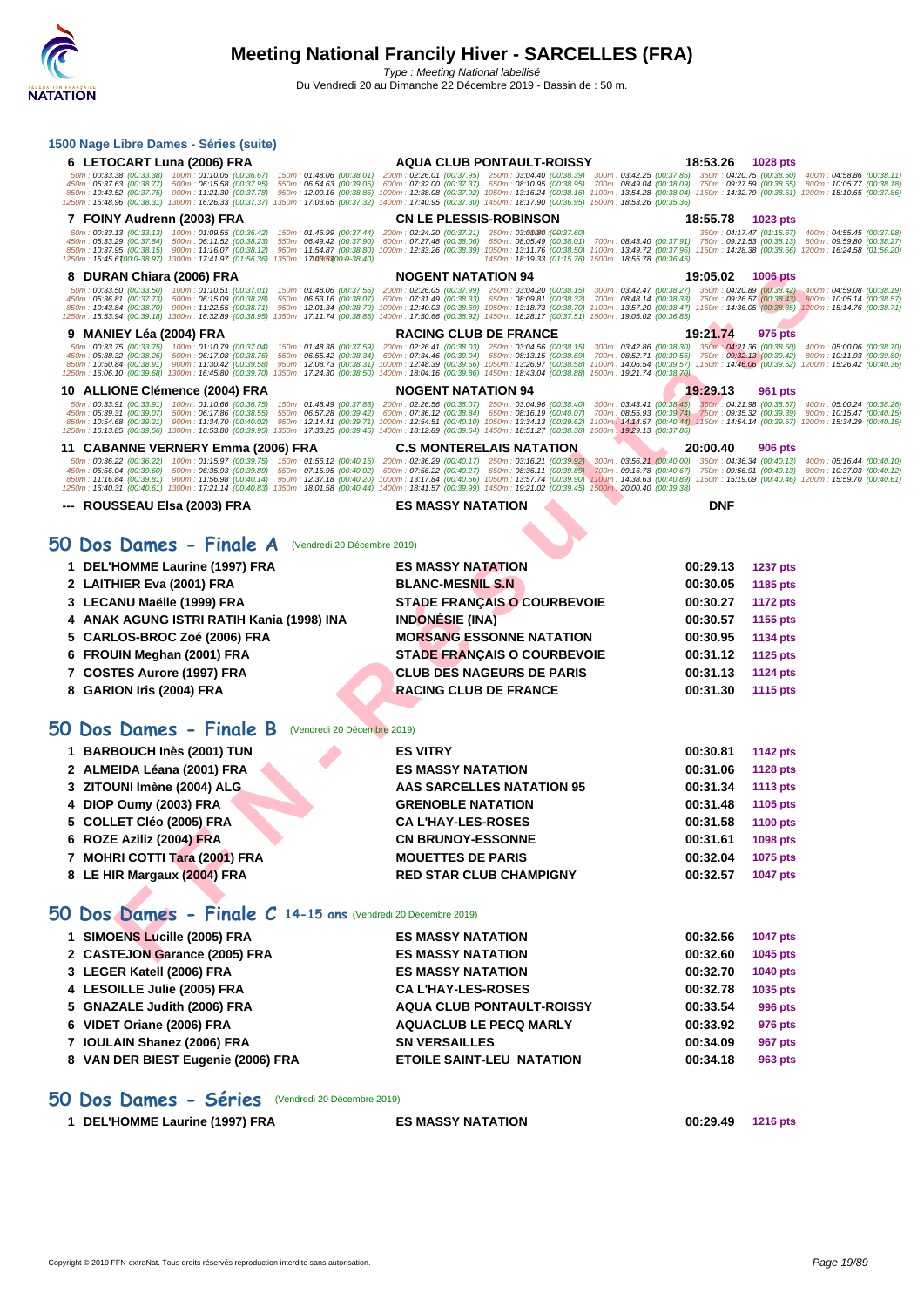

#### **[50 Dos D](http://www.ffnatation.fr/webffn/index.php)ames - Séries (suite)**

| 2 LAITHIER Eva (2001) FRA                                     | <b>BLANC-MESNIL S.N</b>            | 00:29.93             | 1191 pts                  |
|---------------------------------------------------------------|------------------------------------|----------------------|---------------------------|
| 3 LECANU Maëlle (1999) FRA                                    | STADE FRANÇAIS O COURBEVOIE        | 00:30.34             | 1168 pts                  |
| 4 ANAK AGUNG ISTRI RATIH Kania (1998) INA                     | <b>INDONÉSIE (INA)</b>             | 00:30.48             | <b>1160 pts</b>           |
| 5 FROUIN Meghan (2001) FRA                                    | <b>STADE FRANÇAIS O COURBEVOIE</b> | 00:30.76             | 1145 pts                  |
| 6 CARLOS-BROC Zoé (2006) FRA                                  | <b>MORSANG ESSONNE NATATION</b>    | 00:30.80             | 1143 pts                  |
| 7 GARION Iris (2004) FRA                                      | <b>RACING CLUB DE FRANCE</b>       | 00:30.96             | <b>1134 pts</b>           |
| 8 COSTES Aurore (1997) FRA                                    | <b>CLUB DES NAGEURS DE PARIS</b>   | 00:31.09             | <b>1127 pts</b>           |
| 9 BARBOUCH Inès (2001) TUN                                    | <b>ES VITRY</b>                    | 00:31.15             | <b>1123 pts</b>           |
| 10 CUCUMEL Romy (2001) FRA                                    | <b>CSM CLAMART</b>                 | 00:31.34             | <b>1113 pts</b>           |
| 11 DIOP Oumy (2003) FRA                                       | <b>GRENOBLE NATATION</b>           | 00:31.41             | <b>1109 pts</b>           |
| 12 ROZE Aziliz (2004) FRA                                     | <b>CN BRUNOY-ESSONNE</b>           | 00:31.44             | <b>1107 pts</b>           |
| 13 ALMEIDA Léana (2001) FRA                                   | <b>ES MASSY NATATION</b>           | 00:31.49             | <b>1105 pts</b>           |
| 14 ZITOUNI Imène (2004) ALG                                   | <b>AAS SARCELLES NATATION 95</b>   | 00:31.54             | 1102 pts                  |
| 15 COLLET Cléo (2005) FRA                                     | <b>CA L'HAY-LES-ROSES</b>          | 00:31.66             | 1095 pts                  |
| 16 LE HIR Margaux (2004) FRA                                  | <b>RED STAR CLUB CHAMPIGNY</b>     | 00:31.69             | 1094 pts                  |
| 17 MOHRI COTTI Tara (2001) FRA                                | <b>MOUETTES DE PARIS</b>           | 00:31.76             | 1090 pts                  |
| 18 BONDOUY Noah (2004) FRA                                    | <b>ES MASSY NATATION</b>           | 00:31.88             | 1084 pts                  |
| 19 BOUTOUIL Yasmeen (1998) FRA                                | <b>AS BONDY</b>                    | 00:31.89             | 1083 pts                  |
| 20 LAFORGE Juliette (2004) FRA                                | <b>US JEUNESSE MITRY-MORY</b>      | 00:31.93             | 1081 pts                  |
| 21 DECHERT Marine (2003) FRA                                  | <b>SN VERSAILLES</b>               | 00:32.19             | 1067 pts                  |
| 22 FRESSIER Lola (2002) FRA                                   | <b>U.S CRETEIL NATATION</b>        | 00:32.35             | 1058 pts                  |
| 23 DGAIMESH Yasmine (2003) LBA                                | STADE FRANÇAIS O COURBEVOIE        | 00:32.46             | 1052 pts                  |
| 24 SAIDJ Feryel (2002) FRA                                    | <b>STADE FRANÇAIS O COURBEVOIE</b> | 00:32.54             | 1048 pts                  |
| 25 FAURE Lou-Ann (2003) FRA                                   | <b>CSM CLAMART</b>                 | 00:32.61             | <b>1044 pts</b>           |
| 26 BERGER Paoline (2002) FRA                                  | <b>CA ORSAY</b>                    | 00:32.68             | 1041 pts                  |
| 27 PLOIX Solene (2003) FRA                                    | <b>RACING CLUB DE FRANCE</b>       | 00:32.93             | 1028 pts                  |
| 28 TEULE Mary (1999) FRA                                      | <b>CNO ST-GERMAIN-EN-LAYE</b>      | 00:32.99             | 1024 pts                  |
| 29 LESOILLE Julie (2005) FRA                                  | <b>CAL'HAY-LES-ROSES</b>           | 00:33.01             | 1023 pts                  |
| 30 GOEFFON-GONDOUIN Andréa (2003) FRA                         | <b>AAS SARCELLES NATATION 95</b>   | 00:33.06             | 1021 pts                  |
| 31 LE GUEN Ambre (2004) FRA                                   | <b>CANETON CLUB DE BEAUMONT</b>    | 00:33.07             | 1020 pts                  |
| 32 BATTEUX Auréliane (2004) FRA                               | <b>NAUTIC CLUB RAMBOUILLET</b>     | 00:33.17             | 1015 pts                  |
| 33 COSTES Loriane (2000) FRA                                  | <b>NOGENT NATATION 94</b>          | 00:33.19             | <b>1014 pts</b>           |
| 34 CHADEBAUD Mathilde (2002) FRA                              | <b>STADE FRANÇAIS O COURBEVOIE</b> | 00:33.32             | <b>1007 pts</b>           |
| 34 LEGER Katell (2006) FRA                                    | <b>ES MASSY NATATION</b>           | 00:33.32             | <b>1007 pts</b>           |
| 36 GNAZALE Judith (2006) FRA                                  | <b>AQUA CLUB PONTAULT-ROISSY</b>   | 00:33.40             |                           |
| 37 MOUNIER IIona (2004) FRA                                   | <b>ES MASSY NATATION</b>           | 00:33.42             | 1003 pts                  |
|                                                               |                                    |                      | <b>1002 pts</b>           |
| 38 CASTEJON Garance (2005) FRA                                | <b>ES MASSY NATATION</b>           | 00:33.52             | 997 pts                   |
| 39 KNOPF Elora (2002) FRA<br>40 BINGUE SIDIBE Lena (2006) FRA | <b>AS BONDY</b>                    | 00:33.60             | 993 pts<br><b>988 pts</b> |
|                                                               | <b>JEANNE D'ARC DRANCY</b>         | 00:33.68<br>00:33.74 |                           |
| 41 VIDET Oriane (2006) FRA                                    | <b>AQUACLUB LE PECQ MARLY</b>      |                      | 985 pts                   |
| 41 IOULAIN Shanez (2006) FRA                                  | <b>SN VERSAILLES</b>               | 00:33.74             | 985 pts                   |
| 43 SIMOENS Lucille (2005) FRA                                 | <b>ES MASSY NATATION</b>           | 00:33.75             | 985 pts                   |
| 44 FOINY Audrenn (2003) FRA                                   | <b>CN LE PLESSIS-ROBINSON</b>      | 00:33.90             | 977 pts                   |
| 45 LAPORTE Noémie (2004) FRA                                  | <b>AS EMERAINVILLE</b>             | 00:33.99             | 973 pts                   |
| 46 VAN DER BIEST Eugenie (2006) FRA                           | <b>ETOILE SAINT-LEU NATATION</b>   | 00:34.00             | 972 pts                   |
| 47 JEAN BAPTISTE Ambre (2005) FRA                             | <b>CN ST-MICHEL-SUR-ORGE</b>       | 00:34.11             | <b>966 pts</b>            |
| 48 BOUSQUIE Chloé (2006) FRA                                  | <b>MORSANG ESSONNE NATATION</b>    | 00:34.12             | <b>966 pts</b>            |
| 49 BRUAND Mélanie (2006) FRA                                  | <b>MORSANG ESSONNE NATATION</b>    | 00:34.17             | 963 pts                   |
| 50 BEN FRIHA Ambre (2001) FRA                                 | <b>NEPTUNE CLUB DE FRANCE</b>      | 00:34.22             | <b>961 pts</b>            |
| 51 NAINAN Nawelle (2004) FRA                                  | <b>ES STAINS</b>                   | 00:34.30             | 957 pts                   |
| 51 ALLIONE Elise (2006) FRA                                   | <b>NOGENT NATATION 94</b>          | 00:34.30             | 957 pts                   |
| 53 SOUCHARD Ariane (2005) FRA                                 | <b>SN VERSAILLES</b>               | 00:34.50             | 947 pts                   |
| 53 BOUKHARI Sarah (2006) FRA                                  | <b>ES NANTERRE</b>                 | 00:34.50             | 947 pts                   |
| 55 FONSECA Maëlie (2006) FRA                                  | <b>RED STAR CLUB CHAMPIGNY</b>     | 00:34.61             | 941 pts                   |
|                                                               |                                    |                      |                           |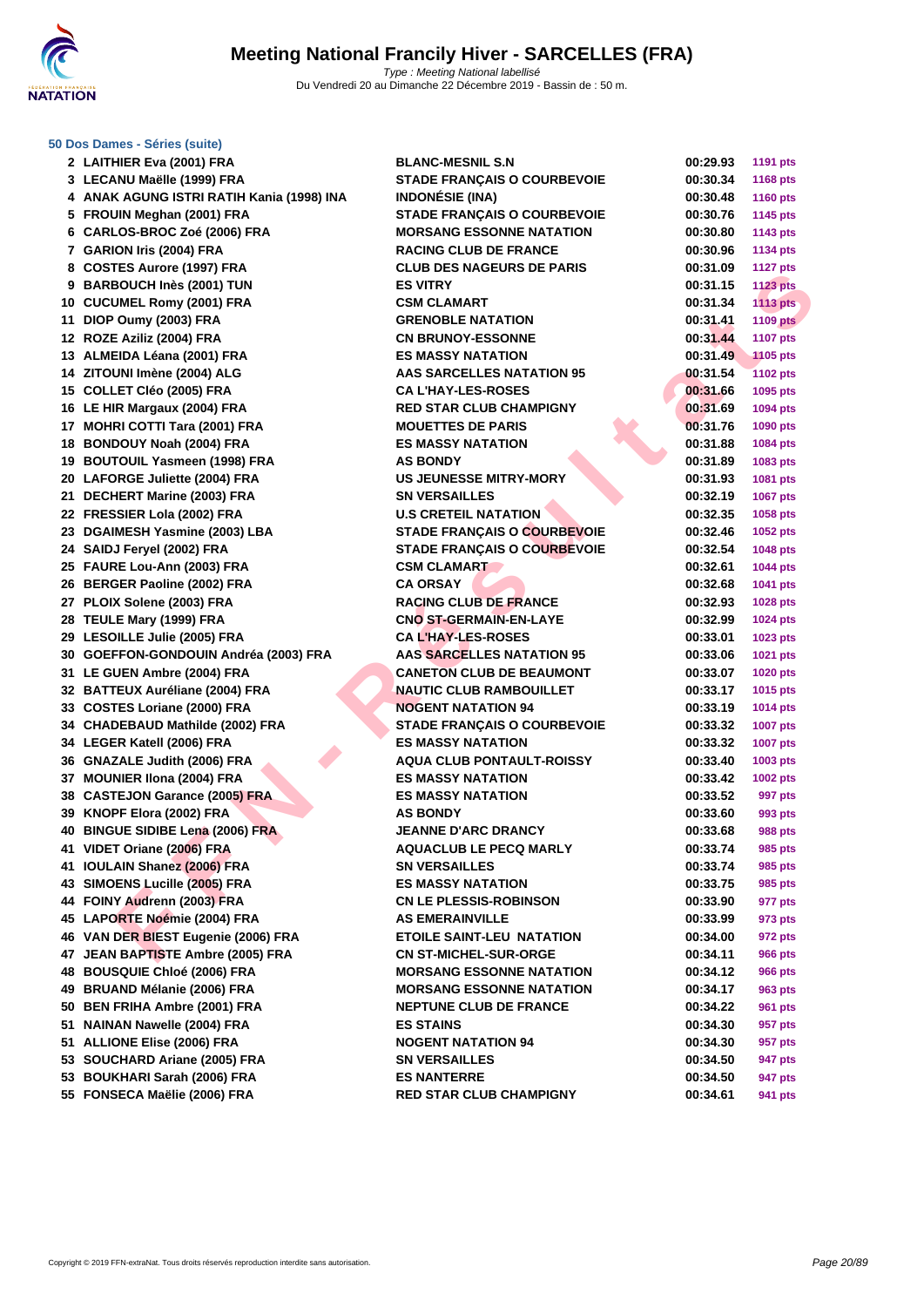

#### **[50 Dos D](http://www.ffnatation.fr/webffn/index.php)ames - Séries (suite)**

| 56 LOUBEYRE-MOLINARI Nine (2005) FRA | AC BOULOGNE-BILLANCOURT              | 00:34.62 | 941 pts        |
|--------------------------------------|--------------------------------------|----------|----------------|
| 57 JENEQUIN Elsa (2006) FRA          | <b>ROMAINVILLE AQUATIQUE CLUB 93</b> | 00:34.86 | 929 pts        |
| 58 BEDRANI Imane (2006) FRA          | <b>RACING CLUB DE FRANCE</b>         | 00:34.98 | <b>923 pts</b> |
| 59 BROSSEAU Lola (2004) FRA          | <b>YERRES NATATION</b>               | 00:35.14 | 915 pts        |
| 60 MARTIN Amandine (2003) FRA        | <b>NAUTIC CLUB RAMBOUILLET</b>       | 00:35.18 | 913 pts        |
| 61 VELLA Djenaba (2006) FRA          | <b>ES VITRY</b>                      | 00:35.22 | <b>911 pts</b> |
| 62 WIJESINGHE Solene (2005) SRI      | <b>CN POISSY</b>                     | 00:35.29 | 907 pts        |
| 63 DUCREUX Constance (2003) FRA      | <b>NEPTUNE CLUB DE FRANCE</b>        | 00:35.40 | <b>902 pts</b> |
| 64 DIEZ PEREZ Romane (2006) FRA      | <b>CN VAL MAUBUEE</b>                | 00:35.53 | <b>895 pts</b> |
| 65 VISGUEIRO Julia (2005) FRA        | <b>AS BONDY</b>                      | 00:35.68 | <b>888 pts</b> |
| 66 COMBES Pauline (2004) FRA         | <b>OLYMPIQUE LA GARENNE-COLOMBES</b> | 00:35.70 | 887 pts        |
| 67 MORICELLY Clara (2006) FRA        | <b>AQUA CLUB PONTAULT-ROISSY</b>     | 00:35.92 | <b>876 pts</b> |
| 68 BUI Julianne (2006) FRA           | <b>ANTONY NATATION</b>               | 00:36.01 | <b>872 pts</b> |
| 69 REBELO Leana (2006) FRA           | <b>CN VAL MAUBUEE</b>                | 00:36.15 | 865 pts        |
| 70 CHANE WAI Solene (2006) FRA       | <b>US JEUNESSE MITRY-MORY</b>        | 00:36.20 | <b>863 pts</b> |
| 71 BERRANDO Lilia (2005) FRA         | AAS SARCELLES NATATION 95            | 00:36.47 | 850 pts        |
| 72 TABIASCO Alexandra (2006) FRA     | <b>STADE FRANÇAIS O COURBEVOIE</b>   | 00:36.48 | 849 pts        |
| --- AMROUS Serine (2006) FRA         | <b>STADE FRANÇAIS O COURBEVOIE</b>   | DNS dec  |                |
| --- MOUSSOUNI Alicia (2005) FRA      | <b>AC BOBIGNY</b>                    | DNS dec  |                |
| --- RODRIGUES Chloé (2003) FRA       | <b>ES VITRY</b>                      | DNS dec  |                |

#### **100 Dos Dames - Finale A** (Samedi 21 Décembre 2019)

| <b>UZ WIJLJINGHL JUIEHE (200J) JIN</b>               | ו טטוש ו טו                          |                                                    | UU.JJ. <i>lj</i>          | ອບກຸມເອ         |
|------------------------------------------------------|--------------------------------------|----------------------------------------------------|---------------------------|-----------------|
| 63 DUCREUX Constance (2003) FRA                      | <b>NEPTUNE CLUB DE FRANCE</b>        |                                                    | 00:35.40                  | <b>902 pts</b>  |
| 64 DIEZ PEREZ Romane (2006) FRA                      | <b>CN VAL MAUBUEE</b>                |                                                    | 00:35.53                  | 895 pts         |
| 65 VISGUEIRO Julia (2005) FRA                        | <b>AS BONDY</b>                      |                                                    | 00:35.68                  | <b>888 pts</b>  |
| 66 COMBES Pauline (2004) FRA                         | <b>OLYMPIQUE LA GARENNE-COLOMBES</b> |                                                    | 00:35.70                  | <b>887 pts</b>  |
| 67 MORICELLY Clara (2006) FRA                        | <b>AQUA CLUB PONTAULT-ROISSY</b>     |                                                    | 00:35.92                  | 876 pts         |
| 68 BUI Julianne (2006) FRA                           | <b>ANTONY NATATION</b>               |                                                    | 00:36.01                  | 872 pts         |
| 69 REBELO Leana (2006) FRA                           | <b>CN VAL MAUBUEE</b>                |                                                    | 00:36.15                  | 865 pts         |
| 70 CHANE WAI Solene (2006) FRA                       | <b>US JEUNESSE MITRY-MORY</b>        |                                                    | 00:36.20                  | 863 pts         |
| 71 BERRANDO Lilia (2005) FRA                         | <b>AAS SARCELLES NATATION 95</b>     |                                                    | 00:36.47                  | 850 pts         |
| 72 TABIASCO Alexandra (2006) FRA                     | <b>STADE FRANÇAIS O COURBEVOIE</b>   |                                                    | 00:36.48                  | 849 pts         |
| --- AMROUS Serine (2006) FRA                         | <b>STADE FRANÇAIS O COURBEVOIE</b>   |                                                    | DNS dec                   |                 |
| --- MOUSSOUNI Alicia (2005) FRA                      | <b>AC BOBIGNY</b>                    |                                                    | <b>DNS</b> dec            |                 |
| --- RODRIGUES Chloé (2003) FRA                       | <b>ES VITRY</b>                      |                                                    | <b>DNS</b> dec            |                 |
|                                                      |                                      |                                                    |                           |                 |
| 00 Dos Dames - Finale A<br>(Samedi 21 Décembre 2019) |                                      |                                                    |                           |                 |
| 1 DEL'HOMME Laurine (1997) FRA                       | <b>ES MASSY NATATION</b>             |                                                    | 01:03.12                  | <b>1212 pts</b> |
|                                                      |                                      | 50m: 00:30.92 (00:30.92) 100m: 01:03.12 (00:32.20) |                           |                 |
| 2 LAITHIER Eva (2001) FRA                            | <b>BLANC-MESNIL S.N.</b>             |                                                    | 01:05.40                  | 1149 pts        |
|                                                      |                                      | 50m: 00:31.38 (00:31.38) 100m: 01:05.40 (00:34.02) |                           |                 |
| 3 CARLOS-BROC Zoé (2006) FRA                         | <b>MORSANG ESSONNE NATATION</b>      |                                                    | 01:05.93                  | 1135 pts        |
|                                                      |                                      | 50m: 00:31.51 (00:31.51) 100m: 01:05.93 (00:34.42) |                           |                 |
| 4 BARBOUCH Inès (2001) TUN                           | <b>ES VITRY</b>                      | 50m: 00:31.95 (00:31.95) 100m: 01:06.01 (00:34.06) | 01:06.01                  | 1133 pts        |
| 5 LECANU Maëlle (1999) FRA                           | <b>STADE FRANCAIS O COURBEVOIE</b>   |                                                    | 01:06.22                  | 1127 pts        |
|                                                      |                                      | 50m: 00:31.71 (00:31.71) 100m: 01:06.22 (00:34.51) |                           |                 |
| 6 GARION Iris (2004) FRA                             | <b>RACING CLUB DE FRANCE</b>         |                                                    | 01:06.82 1111 pts         |                 |
|                                                      |                                      | 50m: 00:32.41 (00:32.41) 100m: 01:06.82 (00:34.41) |                           |                 |
| 7 TROMPETTE Melora (2005) FRA                        | <b>C.N OZOIR-LA-FERRIERE</b>         |                                                    | 01:07.47                  | 1094 pts        |
|                                                      |                                      | 50m: 00:33.22 (00:33.22) 100m: 01:07.47 (00:34.25) |                           |                 |
| 8 CAINAUD Lucie (2003) FRA                           | <b>STADE FRANÇAIS O COURBEVOIE</b>   | 50m: 00:32.69 (00:32.69) 100m: 01:07.57 (00:34.88) | 01:07.57                  | 1091 pts        |
|                                                      |                                      |                                                    |                           |                 |
| 00 Dos Dames - Finale B<br>(Samedi 21 Décembre 2019) |                                      |                                                    |                           |                 |
| 1 ZITOUNI Imène (2004) ALG                           | AAS SARCELLES NATATION 95            |                                                    | 01:06.82                  | <b>1111 pts</b> |
|                                                      |                                      | 50m: 00:32.53 (00:32.53) 100m: 01:06.82 (00:34.29) |                           |                 |
| 2 BONDOUY Noah (2004) FRA                            | <b>ES MASSY NATATION</b>             |                                                    | 01:07.54                  | 1092 pts        |
|                                                      |                                      | 50m: 00:33.01 (00:33.01) 100m: 01:07.54 (00:34.53) |                           |                 |
| 2 SAIDJ Feryel (2002) FRA                            | <b>STADE FRANÇAIS O COURBEVOIE</b>   |                                                    | 01:07.54                  | 1092 pts        |
|                                                      |                                      | 50m: 00:32.91 (00:32.91) 100m: 01:07.54 (00:34.63) |                           |                 |
| 4 DECHERT Marine (2003) FRA                          | <b>SN VERSAILLES</b>                 |                                                    | 01:08.34                  | 1071 pts        |
| <b>E. DEDIELLANALL (2002) EDA</b>                    | <b>HO VILLE HHE MATATION</b>         | 50m: 00:32.88 (00:32.88) 100m: 01:08.34 (00:35.46) | $0.4.00.27$ $0.70$ $0.40$ |                 |
|                                                      |                                      |                                                    |                           |                 |

# **100 Dos Dames - Finale B** (Samedi 21 Décembre 2019)

| 1 ZITOUNI Imène (2004) ALG    | <b>AAS SARCELLES NATATION 95</b>   |                                                    | 01:06.82 | <b>1111 pts</b> |
|-------------------------------|------------------------------------|----------------------------------------------------|----------|-----------------|
| 2 BONDOUY Noah (2004) FRA     | <b>ES MASSY NATATION</b>           | 50m: 00:32.53 (00:32.53) 100m: 01:06.82 (00:34.29) | 01:07.54 | 1092 pts        |
|                               |                                    | 50m: 00:33.01 (00:33.01) 100m: 01:07.54 (00:34.53) |          |                 |
| 2 SAIDJ Feryel (2002) FRA     | <b>STADE FRANCAIS O COURBEVOIE</b> |                                                    | 01:07.54 | 1092 pts        |
|                               |                                    | 50m: 00:32.91 (00:32.91) 100m: 01:07.54 (00:34.63) |          |                 |
| 4 DECHERT Marine (2003) FRA   | <b>SN VERSAILLES</b>               | 50m: 00:32.88 (00:32.88) 100m: 01:08.34 (00:35.46) | 01:08.34 | <b>1071 pts</b> |
|                               |                                    |                                                    |          |                 |
| 5 DEDIEU Anouk (2003) FRA     | <b>US VILLEJUIF NATATION</b>       |                                                    | 01:08.37 | <b>1070 pts</b> |
|                               |                                    | 50m: 00:33.44 (00:33.44) 100m: 01:08.37 (00:34.93) |          |                 |
| 6 DGAIMESH Yasmine (2003) LBA | <b>STADE FRANCAIS O COURBEVOIE</b> | 50m: 00:34.28 (00:34.28) 100m: 01:10.00 (00:35.72) | 01:10.00 | <b>1028 pts</b> |
| 7 COLLET Cléo (2005) FRA      | <b>CAL'HAY-LES-ROSES</b>           |                                                    | 01:10.28 | <b>1020 pts</b> |
|                               |                                    | 50m: 00:33.78 (00:33.78) 100m: 01:10.28 (00:36.50) |          |                 |
| 8 LE HIR Margaux (2004) FRA   | <b>RED STAR CLUB CHAMPIGNY</b>     | 50m: 00:33.61 (00:33.61) 100m: 01:10.52 (00:36.91) | 01:10.52 | <b>1014 pts</b> |

#### **100 Dos Dames - Finale C 14-15 ans** (Samedi 21 Décembre 2019)

**1 BRINDEJONC Juline (2006) FRA ES MASSY NATATION 01:08.87 1057 pts**

50m : 00:33.92 (00:33.92) 100m : 01:08.87 (00:34.95)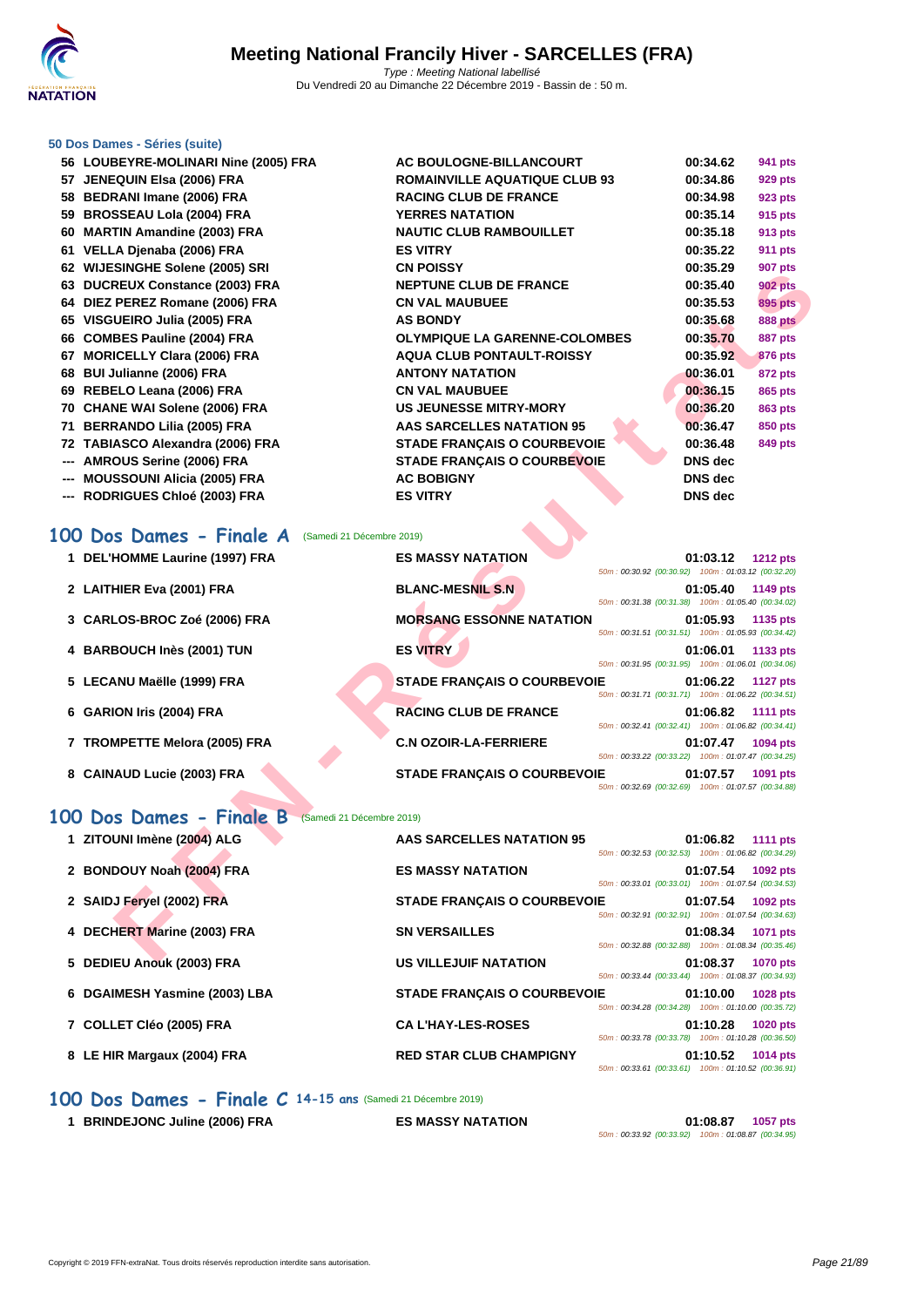

| 100 Dos Dames - Finale C (suite) |                                                                   |
|----------------------------------|-------------------------------------------------------------------|
| 2 LEGER Katell (2006) FRA        | <b>ES MASSY NATATION</b><br>01:09.52<br><b>1040 pts</b>           |
|                                  | 50m: 00:33.54 (00:33.54) 100m: 01:09.52 (00:35.98)                |
| 3 SIMOENS Lucille (2005) FRA     | <b>ES MASSY NATATION</b><br>01:10.38<br><b>1018 pts</b>           |
|                                  | 50m: 00:33.65 (00:33.65) 100m: 01:10.38 (00:36.73)                |
| 4 PHAM Thuy-Anna (2005) FRA      | <b>STADE FRANCAIS O COURBEVOIE</b><br>01:10.68<br><b>1010 pts</b> |
|                                  | 50m: 00:34.27 (00:34.27) 100m: 01:10.68 (00:36.41)                |
| 5 CASTEJON Garance (2005) FRA    | <b>ES MASSY NATATION</b><br>01:10.83<br><b>1006 pts</b>           |
|                                  | 50m: 00:33.86 (00:33.86) 100m: 01:10.83 (00:36.97)                |
| 6 TABIASCO Alexandra (2006) FRA  | <b>STADE FRANCAIS O COURBEVOIE</b><br><b>971 pts</b><br>01:12.22  |
|                                  | 50m: 00:34.97 (00:34.97) 100m: 01:12.22 (00:37.25)                |
| MIGNÉ Mathilde (2006) FRA        | <b>AS HERBLAY NATATION</b><br>01:12.34<br><b>968 pts</b>          |
|                                  | 50m: 00:35.44 (00:35.44) 100m: 01:12.34 (00:36.90)                |
| 8 LE GUERN Elina (2005) FRA      | <b>S.M MONTROUGE</b><br>01:13.52<br>939 pts                       |
|                                  | 50m: 00:35.85 (00:35.85) 100m: 01:13.52 (00:37.67)                |

#### **100 Dos Dames - Séries** (Samedi 21 Décembre 2019)

|           | 6 TABIASCO Alexandra (2006) FRA                 | <b>STADE FRANÇAIS O COURBEVOIE</b> | 01:12.22<br>971 pts<br>50m: 00:34.97 (00:34.97) 100m: 01:12.22 (00:37.25)         |
|-----------|-------------------------------------------------|------------------------------------|-----------------------------------------------------------------------------------|
|           | MIGNÉ Mathilde (2006) FRA                       | <b>AS HERBLAY NATATION</b>         | 01:12.34<br><b>968 pts</b><br>50m: 00:35.44 (00:35.44) 100m: 01:12.34 (00:36.90)  |
|           | 8 LE GUERN Elina (2005) FRA                     | <b>S.M MONTROUGE</b>               | 01:13.52<br>939 pts<br>50m: 00:35.85 (00:35.85) 100m: 01:13.52 (00:37.67)         |
| <b>OO</b> | Dos Dames - Séries<br>(Samedi 21 Décembre 2019) |                                    |                                                                                   |
|           | 1 MOLUH Mary-Ambre (2005) FRA                   | <b>U.S CRETEIL NATATION</b>        | 01:03.92<br>1190 pts<br>50m: 00:30.62 (00:30.62) 100m: 01:03.92 (00:33.30)        |
|           | 2 LAITHIER Eva (2001) FRA                       | <b>BLANC-MESNIL S.N</b>            | 01:05.41<br>1149 pts<br>50m: 00:31.79 (00:31.79) 100m: 01:05.41 (00:33.62)        |
|           | 3 DEL'HOMME Laurine (1997) FRA                  | <b>ES MASSY NATATION</b>           | 01:06.46<br><b>1120 pts</b><br>50m; 00:31.05 (00:31.05) 100m: 01:06.46 (00:35.41) |
|           | 4 BARBOUCH Inès (2001) TUN                      | <b>ES VITRY</b>                    | 01:06.72<br>1113 pts<br>50m: 00:32.76 (00:32.76) 100m: 01:06.72 (00:33.96)        |
|           | 5 CARLOS-BROC Zoé (2006) FRA                    | <b>MORSANG ESSONNE NATATION</b>    | 01:06.74<br>1113 pts<br>50m: 00:32.25 (00:32.25) 100m: 01:06.74 (00:34.49)        |
|           | 6 LECANU Maëlle (1999) FRA                      | <b>STADE FRANÇAIS O COURBEVOIE</b> | 01:07.08<br>1104 pts                                                              |
|           | 7 CAINAUD Lucie (2003) FRA                      | <b>STADE FRANÇAIS O COURBEVOIE</b> | 50m: 00:32.37 (00:32.37) 100m: 01:07.08 (00:34.71)<br>01:07.40<br>1095 pts        |
|           | 8 TROMPETTE Melora (2005) FRA                   | <b>C.N OZOIR-LA-FERRIERE</b>       | 50m: 00:33.10 (00:33.10) 100m: 01:07.40 (00:34.30)<br>01:07.45<br>1094 pts        |
|           | 9 GARION Iris (2004) FRA                        | <b>RACING CLUB DE FRANCE</b>       | 50m: 00:33.59 (00:33.59) 100m: 01:07.45 (00:33.86)<br>01:07.73<br><b>1087 pts</b> |
|           | 10 ZITOUNI Imène (2004) ALG                     | <b>AAS SARCELLES NATATION 95</b>   | 50m: 00:32.71 (00:32.71) 100m: 01:07.73 (00:35.02)<br>01:07.88<br>1083 pts        |
|           | 11 BONDOUY Noah (2004) FRA                      | <b>ES MASSY NATATION</b>           | 50m: 00:32.41 (00:32.41) 100m: 01:07.88 (00:35.47)<br>01:08.44<br>1068 pts        |
|           | 12 DECHERT Marine (2003) FRA                    | <b>SN VERSAILLES</b>               | 50m: 00:33.50 (00:33.50) 100m: 01:08.44 (00:34.94)<br>01:08.47<br>1067 pts        |
|           | 13 DEDIEU Anouk (2003) FRA                      | <b>US VILLEJUIF NATATION</b>       | 50m: 00:32.87 (00:32.87) 100m: 01:08.47 (00:35.60)<br>01:08.72<br>1061 pts        |
|           | 14 COLLET Cléo (2005) FRA                       | <b>CA L'HAY-LES-ROSES</b>          | 50m: 00:33.48 (00:33.48) 100m: 01:08.72 (00:35.24)<br>01:08.79<br>1059 pts        |
|           | 15 FRESSIER Lola (2002) FRA                     | <b>U.S CRETEIL NATATION</b>        | 50m: 00:32.63 (00:32.63) 100m: 01:08.79 (00:36.16)<br>01:08.91<br>1056 pts        |
|           | 16 FROUIN Meghan (2001) FRA                     | <b>STADE FRANÇAIS O COURBEVOIE</b> | 50m: 00:33.01 (00:33.01) 100m: 01:08.91 (00:35.90)<br>01:09.09<br>1051 pts        |
|           | 17 SAIDJ Feryel (2002) FRA                      | <b>STADE FRANÇAIS O COURBEVOIE</b> | 50m: 00:33.35 (00:33.35) 100m: 01:09.09 (00:35.74)<br>01:09.16<br>1049 pts        |
|           | 18 DGAIMESH Yasmine (2003) LBA                  | <b>STADE FRANCAIS O COURBEVOIE</b> | 50m: 00:33.46 (00:33.46) 100m: 01:09.16 (00:35.70)<br>01:09.18<br>1049 pts        |
|           | 18 LE HIR Margaux (2004) FRA                    | <b>RED STAR CLUB CHAMPIGNY</b>     | 50m: 00:33.37 (00:33.37) 100m: 01:09.18 (00:35.81)<br>01:09.18<br>1049 pts        |
|           | 20 CIMKAUSKAS Shana (2004) FRA                  | <b>STADE FRANÇAIS O COURBEVOIE</b> | 50m: 00:33.60 (00:33.60) 100m: 01:09.18 (00:35.58)<br>01:09.24<br>1047 pts        |
|           | 21 KNOPF Ornella (1999) FRA                     | <b>AS BONDY</b>                    | 50m: 00:33.53 (00:33.53) 100m: 01:09.24 (00:35.71)<br>01:09.41<br>1043 pts        |
| 21        | BLACK Sarah (2001) LUX                          | <b>SWIMMING TEAM MINETT (LUX)</b>  | 50m: 00:34.06 (00:34.06) 100m: 01:09.41 (00:35.35)<br>01:09.41<br>1043 pts        |
|           | 23 ROZE Aziliz (2004) FRA                       | <b>CN BRUNOY-ESSONNE</b>           | 50m: 00:33.33 (00:33.33) 100m: 01:09.41 (00:36.08)<br>01:09.73<br>1034 pts        |
|           |                                                 |                                    | 50m: 00:33.36 (00:33.36) 100m: 01:09.73 (00:36.37)                                |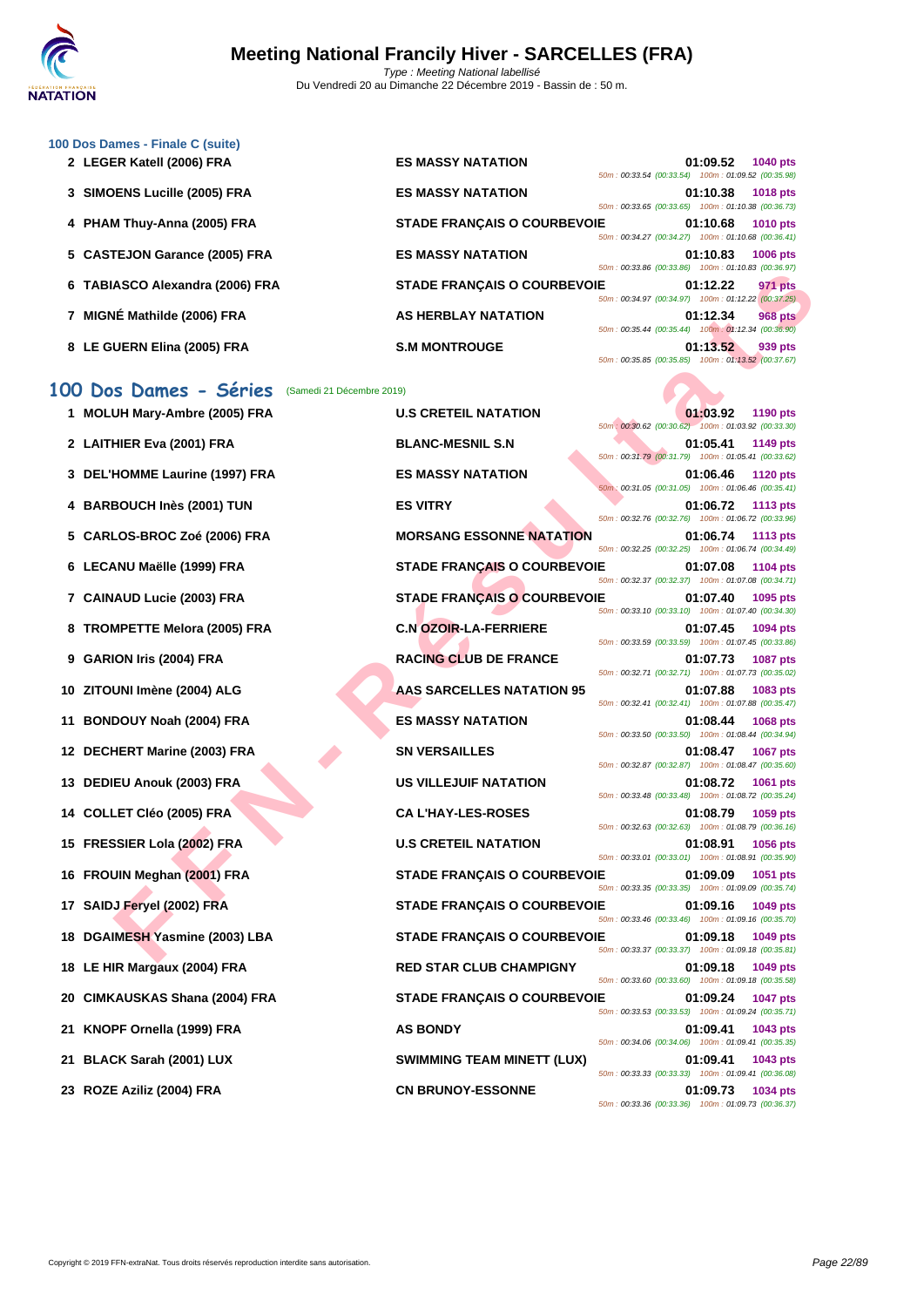

**[100 Dos D](http://www.ffnatation.fr/webffn/index.php)ames - Séries (suite)**

|     | 24 ALMEIDA Léana (2001) FRA                | ES MASSY NATATION                    | 01:09.91<br><b>1030 pts</b><br>50m: 00:33.15 (00:33.15) 100m: 01:09.91 (00:36.76) |
|-----|--------------------------------------------|--------------------------------------|-----------------------------------------------------------------------------------|
|     | 25 HOCQUARD Margaux (2002) FRA             | <b>RED STAR CLUB CHAMPIGNY</b>       | 01:09.95<br>1029 pts<br>50m: 00:33.13 (00:33.13) 100m: 01:09.95 (00:36.82)        |
|     | 26 LEGER Katell (2006) FRA                 | <b>ES MASSY NATATION</b>             | 01:09.96<br>1029 pts<br>50m: 00:34.22 (00:34.22) 100m: 01:09.96 (00:35.74)        |
|     | 27 SIMOENS Lucille (2005) FRA              | <b>ES MASSY NATATION</b>             | 01:10.06<br>1026 pts<br>50m: 00:33.61 (00:33.61) 100m: 01:10.06 (00:36.45)        |
|     | 28 ANAK AGUNG ISTRI RATIH Kania (1998) INA | <b>INDONÉSIE (INA)</b>               | 01:10.10<br><b>1025 pts</b><br>50m: 00:32.34 (00:32.34) 100m: 01:10.10 (00:37.76) |
|     | 29 TEULE Mary (1999) FRA                   | <b>CNO ST-GERMAIN-EN-LAYE</b>        | 01:10.11<br>1025 pts<br>50m: 00:33.89 (00:33.89) 100m: 01:10.11 (00:36.22)        |
|     | 30 FAURE Lou-Ann (2003) FRA                | <b>CSM CLAMART</b>                   | 01:10.21<br><b>1022 pts</b><br>50m: 00:33.30 (00:33.30) 100m: 01:10.21 (00:36.91) |
|     | <b>BRINDEJONC Juline (2006) FRA</b>        | <b>ES MASSY NATATION</b>             | 01:10.26<br>1021 pts<br>50m: 00:33.61 (00:33.61) 100m: 01:10.26 (00:36.65)        |
|     | 32 BERGER Paoline (2002) FRA               | <b>CA ORSAY</b>                      | 01:10.42<br><b>1017 pts</b><br>50m: 00:34.00 (00:34.00) 100m: 01:10.42 (00:36.42) |
|     | 33 BATTEUX Auréliane (2004) FRA            | <b>NAUTIC CLUB RAMBOUILLET</b>       | 01:10.48<br>1015 pts<br>50m: 00:34.23 (00:34.23) 100m: 01:10.48 (00:36.25)        |
|     | 34 LEONARDI Vanina (2004) FRA              | <b>CN BRUNOY-ESSONNE</b>             | 01:10.65<br>1011 pts<br>50m: 00:33.95 (00:33.95) 100m: 01:10.65 (00:36.70)        |
|     | 35 PHAM Thuy-Anna (2005) FRA               | <b>STADE FRANÇAIS O COURBEVOIE</b>   | 01:10.87<br>1005 pts                                                              |
|     | GOEFFON-GONDOUIN Andréa (2003) FRA         | <b>AAS SARCELLES NATATION 95</b>     | 50m: 00:34.44 (00:34.44) 100m: 01:10.87 (00:36.43)<br>01:11.04<br>1001 pts        |
| 37  | <b>MOUNIER IIona (2004) FRA</b>            | <b>ES MASSY NATATION</b>             | 50m: 00:34.23 (00:34.23) 100m: 01:11.04 (00:36.81)<br>01:11.17<br>998 pts         |
|     | 38 HENRIQUES Maily (2003) FRA              | <b>CN BRUNOY-ESSONNE</b>             | 50m: 00:34.49 (00:34.49) 100m: 01:11.17 (00:36.68)<br>01:11.24<br>996 pts         |
|     | LAFORGE Juliette (2004) FRA                | <b>US JEUNESSE MITRY-MORY</b>        | 50m: 00:34.49 (00:34.49) 100m: 01:11.24 (00:36.75)<br>988 pts<br>01:11.55         |
|     | DANGER Clara (2002) FRA                    | <b>EN LONGJUMEAU</b>                 | 50m: 00:33.74 (00:33.74) 100m: 01:11.55 (00:37.81)<br>01:11.62<br>986 pts         |
| 41  | <b>MOHRI COTTI Tara (2001) FRA</b>         | <b>MOUETTES DE PARIS</b>             | 50m: 00:34.76 (00:34.76) 100m: 01:11.62 (00:36.86)<br>01:11.67<br>985 pts         |
|     | 42 JOLY Morgane (2004) FRA                 | <b>ES MASSY NATATION</b>             | 50m: 00:34.61 (00:34.61) 100m: 01:11.67 (00:37.06)<br>01:11.84<br>981 pts         |
|     | 43 BARBE Lea (2002) FRA                    | <b>US JEUNESSE MITRY-MORY</b>        | 50m: 00:34.98 (00:34.98) 100m: 01:11.84 (00:36.86)<br>01:12.02<br>976 pts         |
|     | 43 CASTEJON Garance (2005) FRA             | <b>ES MASSY NATATION</b>             | 50m: 00:34.29 (00:34.29) 100m: 01:12.02 (00:37.73)<br>01:12.02<br>976 pts         |
| 45. | <b>TABIASCO Alexandra (2006) FRA</b>       | <b>STADE FRANÇAIS O COURBEVOIE</b>   | 50m: 00:34.70 (00:34.70) 100m: 01:12.02 (00:37.32)<br>01:12.37<br><b>968 pts</b>  |
|     | 46 MIGNÉ Mathilde (2006) FRA               | AS HERBLAY NATATION                  | 50m: 00:34.72 (00:34.72) 100m: 01:12.37 (00:37.65)<br>01:12.59<br>962 pts         |
|     | 47 MENU Chiara (2003) FRA                  | <b>OLYMPIQUE LA GARENNE-COLOMBES</b> | 50m: 00:34.99 (00:34.99) 100m: 01:12.59 (00:37.60)<br>01:12.86<br>955 pts         |
|     | 48 LE GUERN Elina (2005) FRA               | <b>S.M MONTROUGE</b>                 | 50m: 00:35.47 (00:35.47) 100m: 01:12.86 (00:37.39)<br>01:13.24<br><b>946 pts</b>  |
|     | 49 FOINY Audrenn (2003) FRA                | <b>CN LE PLESSIS-ROBINSON</b>        | 50m: 00:35.45 (00:35.45) 100m: 01:13.24 (00:37.79)<br>01:13.45<br>941 pts         |
|     | 50 ELISSECHE Estelle (2005) FRA            | <b>RACING CLUB DE FRANCE</b>         | 50m: 00:35.46 (00:35.46) 100m: 01:13.45 (00:37.99)<br>01:13.54<br>939 pts         |
| 51. | <b>COMBES Pauline (2004) FRA</b>           | <b>OLYMPIQUE LA GARENNE-COLOMBES</b> | 50m: 00:35.65 (00:35.65) 100m: 01:13.54 (00:37.89)<br>01:13.55<br>938 pts         |
|     | 52 BOUKHARI Sarah (2006) FRA               | <b>ES NANTERRE</b>                   | 50m: 00:35.70 (00:35.70) 100m: 01:13.55 (00:37.85)<br>01:13.56<br>938 pts         |
|     | 53 BRUAND Mélanie (2006) FRA               | <b>MORSANG ESSONNE NATATION</b>      | 50m: 00:35.22 (00:35.22) 100m: 01:13.56 (00:38.34)<br>01:13.65<br>936 pts         |
|     | 54 DA ROCHA--ALIN Margot (2005) FRA        | <b>CLUB DES NAGEURS DE PARIS</b>     | 50m: 00:35.19 (00:35.19) 100m: 01:13.65 (00:38.46)<br>01:13.70<br>935 pts         |

50m : 00:34.90 (00:34.90) 100m : 01:13.70 (00:38.80)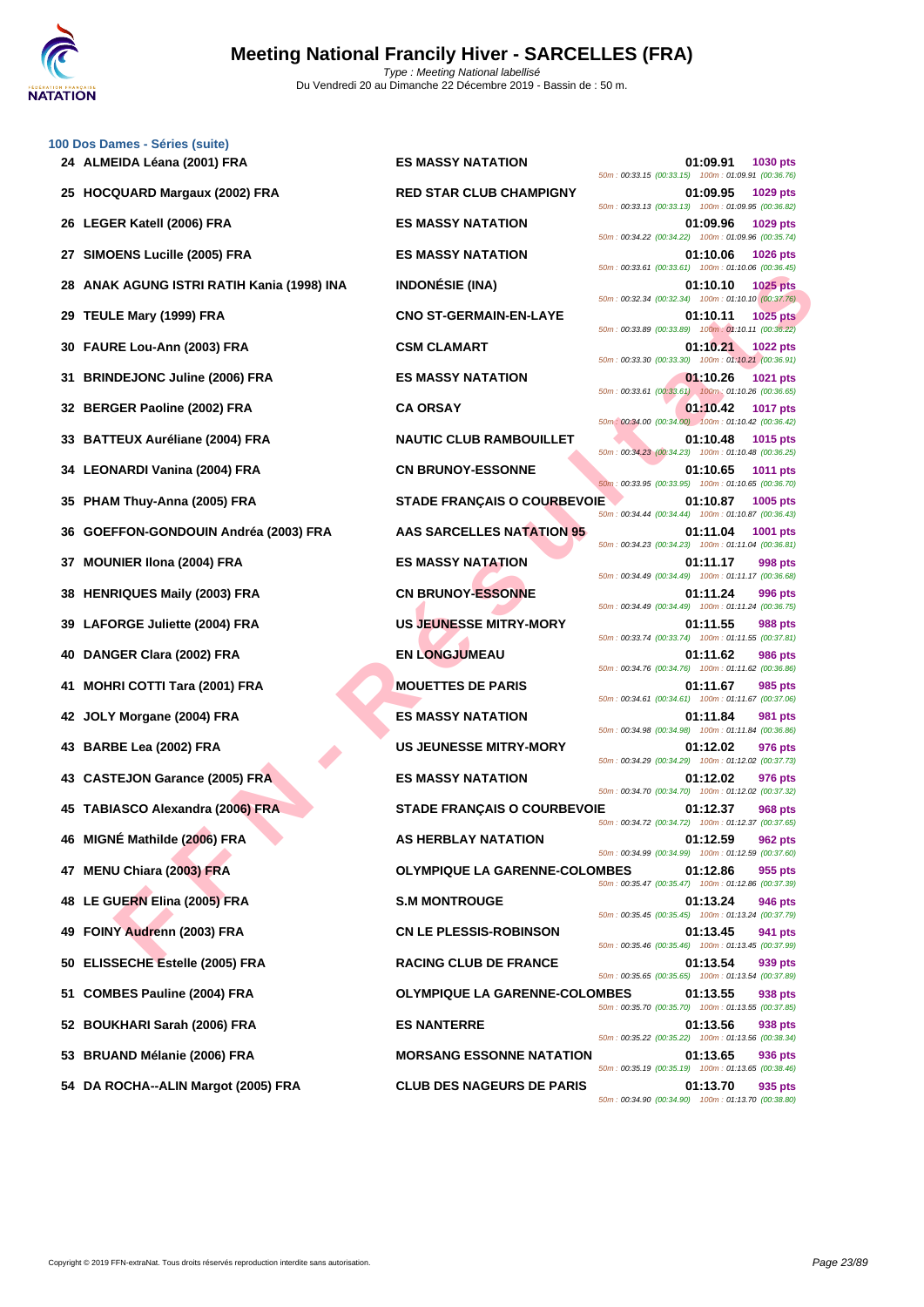

|    | 100 Dos Dames - Séries (suite)        |                                  |                                                                                  |
|----|---------------------------------------|----------------------------------|----------------------------------------------------------------------------------|
|    | 55 BOUSQUIE Chloé (2006) FRA          | <b>MORSANG ESSONNE NATATION</b>  | 01:14.10<br>925 pts<br>50m: 00:35.82 (00:35.82) 100m: 01:14.10 (00:38.28)        |
| 56 | SOUCHARD Ariane (2005) FRA            | <b>SN VERSAILLES</b>             | 01:14.13<br>924 pts<br>50m: 00:35.59 (00:35.59) 100m: 01:14.13 (00:38.54)        |
| 57 | SOURDEAU-LACHOT Axelle (2005) FRA     | <b>S.M MONTROUGE</b>             | 01:14.28<br>921 pts<br>50m: 00:36.26 (00:36.26) 100m: 01:14.28 (00:38.02)        |
| 58 | <b>CONTE Chiara (2005) FRA</b>        | <b>CA L'HAY-LES-ROSES</b>        | 01:14.35<br>919 pts<br>50m: 00:35.67 (00:35.67) 100m: 01:14.35 (00:38.68)        |
| 59 | <b>IOULAIN Shanez (2006) FRA</b>      | <b>SN VERSAILLES</b>             | 01:14.59<br><b>913 pts</b><br>50m: 00:35.01 (00:35.01) 100m: 01:14.59 (00:39.58) |
| 60 | <b>BEDRANI Imane (2006) FRA</b>       | <b>RACING CLUB DE FRANCE</b>     | 01:14.60<br>913 pts<br>50m: 00:36.06 (00:36.06) 100m: 01:14.60 (00:38.54)        |
| 61 | <b>MOUNIER Manon (2006) FRA</b>       | <b>ES MASSY NATATION</b>         | 01:14.65<br>912 pts<br>50m: 00:35.87 (00:35.87) 100m: 01:14.65 (00:38.78)        |
|    | 62 ALLIONE Elise (2006) FRA           | <b>NOGENT NATATION 94</b>        | 01:14.95<br>904 pts<br>50m: 00:36.68 (00:36.68) 100m: 01:14.95 (00:38.27)        |
| 63 | <b>BINGUE SIDIBE Lena (2006) FRA</b>  | <b>JEANNE D'ARC DRANCY</b>       | 01:15.05<br>902 pts<br>50m: 00:35.46 (00:35.46) 100m: 01:15.05 (00:39.59)        |
| 64 | CARKAXHIJA Arba (2006) CAN            | <b>NEPTUNE CLUB DE FRANCE</b>    | 01:15.23<br>898 pts<br>50m: 00:35.91 (00:35.91) 100m: 01:15.23 (00:39.32)        |
| 65 | <b>NAINAN Nawelle (2004) FRA</b>      | <b>ES STAINS</b>                 | 01:15.43<br>893 pts<br>50m: 00:35.77 (00:35.77) 100m: 01:15.43 (00:39.66)        |
| 66 | <b>MUNOZ Elora (2003) FRA</b>         | <b>CLUB DES NAGEURS DE PARIS</b> | 01:15.44<br>893 pts<br>50m: 00:35.70 (00:35.70) 100m: 01:15.44 (00:39.74)        |
| 67 | FONSECA Maëlie (2006) FRA             | <b>RED STAR CLUB CHAMPIGNY</b>   | 01:15.45<br>892 pts<br>50m: 00:36.43 (00:36.43) 100m: 01:15.45 (00:39.02)        |
| 68 | VAN DER BIEST Eugenie (2006) FRA      | <b>ETOILE SAINT-LEU NATATION</b> | 01:15.46<br>892 pts<br>50m: 00:36.79 (00:36.79) 100m: 01:15.46 (00:38.67)        |
| 68 | <b>JEAN BAPTISTE Ambre (2005) FRA</b> | <b>CN ST-MICHEL-SUR-ORGE</b>     | 01:15.46<br>892 pts<br>50m: 00:35.25 (00:35.25) 100m: 01:15.46 (00:40.21)        |
| 70 | LIM Alice (2005) FRA                  | US VILLEJUIF NATATION            | 01:15.54<br>890 pts<br>50m: 00:37.34 (00:37.34) 100m: 01:15.54 (00:38.20)        |
| 71 | LOHEZIC Célia (2003) FRA              | <b>CN MELUN VAL DE SEINE</b>     | 01:15.64<br>888 pts<br>50m: 00:35.92 (00:35.92) 100m: 01:15.64 (00:39.72)        |
| 72 | GROS Anouk (2005) FRA                 | <b>CSN GUYANCOURT</b>            | 01:16.75<br>861 pts<br>50m: 00:37.25 (00:37.25) 100m: 01:16.75 (00:39.50)        |
|    | 73 MARTIN Amandine (2003) FRA         | <b>NAUTIC CLUB RAMBOUILLET</b>   | 01:16.79<br>861 pts<br>50m: 00:36.92 (00:36.92) 100m: 01:16.79 (00:39.87)        |
| 74 | <b>BEN FRIHA Ambre (2001) FRA</b>     | <b>NEPTUNE CLUB DE FRANCE</b>    | 01:16.87<br>859 pts<br>50m: 00:37.15 (00:37.15) 100m: 01:16.87 (00:39.72)        |
|    | 75 SMANI Célia (2005) FRA             | <b>ES STAINS</b>                 | 01:16.90<br>858 pts<br>50m: 00:37.91 (00:37.91) 100m: 01:16.90 (00:38.99)        |
|    | 76 COQUELLE Camille (2005) FRA        | <b>US IVRY-SUR-SEINE</b>         | 01:16.92<br>857 pts<br>50m: 00:36.09 (00:36.09) 100m: 01:16.92 (00:40.83)        |
|    | 76 VIDET Oriane (2006) FRA            | <b>AQUACLUB LE PECQ MARLY</b>    | 01:16.92<br>857 pts<br>50m: 00:36.46 (00:36.46) 100m: 01:16.92 (00:40.46)        |
|    | 78 DEGHMOUS Alicia (2006) FRA         | <b>CNO ST-GERMAIN-EN-LAYE</b>    | 01:17.21<br>851 pts<br>50m: 00:36.90 (00:36.90) 100m: 01:17.21 (00:40.31)        |
|    | 79 REY-CHABBERT Faustine (2004) FRA   | <b>NEPTUNE CLUB DE FRANCE</b>    | 01:17.30<br>849 pts<br>50m: 00:37.71 (00:37.71) 100m: 01:17.30 (00:39.59)        |
| 80 | <b>NHAN Céline (2006) FRA</b>         | US VILLEJUIF NATATION            | 01:17.44<br>845 pts<br>50m: 00:36.72 (00:36.72) 100m: 01:17.44 (00:40.72)        |
| 81 | REBELO Leana (2006) FRA               | <b>CN VAL MAUBUEE</b>            | 845 pts<br>01:17.45<br>50m: 00:36.57 (00:36.57) 100m: 01:17.45 (00:40.88)        |
|    | 82 VELLA Djenaba (2006) FRA           | <b>ES VITRY</b>                  | 01:17.53<br>843 pts<br>50m: 00:37.25 (00:37.25) 100m: 01:17.53 (00:40.28)        |
|    | 83 BARBOSA Francesca (2005) FRA       | <b>CNO ST-GERMAIN-EN-LAYE</b>    | 01:17.89<br>835 pts                                                              |
|    | 84 COTE Elena (2004) FRA              | <b>NEPTUNE CLUB DE FRANCE</b>    | 50m: 00:37.46 (00:37.46) 100m: 01:17.89 (00:40.43)<br>01:18.02<br>832 pts        |
|    | 85 DIEZ PEREZ Romane (2006) FRA       | <b>CN VAL MAUBUEE</b>            | 50m: 00:37.15 (00:37.15) 100m: 01:18.02 (00:40.87)<br>01:18.17<br>828 pts        |

| <b>DRSANG ESSONNE NATATION</b> | 50m: 00:35.82 (00:35.82) 100m: 01:14.10 (00:38.28) | 01:14.10 | 925 pts        |
|--------------------------------|----------------------------------------------------|----------|----------------|
| I VERSAILLES                   | 50m: 00:35.59 (00:35.59) 100m: 01:14.13 (00:38.54) | 01:14.13 | 924 pts        |
| <b>M MONTROUGE</b>             | 50m: 00:36.26 (00:36.26) 100m: 01:14.28 (00:38.02) | 01:14.28 | 921 pts        |
| <b>\ L'HAY-LES-ROSES</b>       |                                                    | 01:14.35 | 919 pts        |
| I VERSAILLES                   | 50m: 00:35.67 (00:35.67) 100m: 01:14.35 (00:38.68) | 01:14.59 | 913 pts        |
| <b>\CING CLUB DE FRANCE</b>    | 50m: 00:35.01 (00:35.01) 100m: 01:14.59 (00:39.58) | 01:14.60 | 913 pts        |
| <b>MASSY NATATION</b>          | 50m: 00:36.06 (00:36.06) 100m: 01:14.60 (00:38.54) | 01:14.65 | <b>912 pts</b> |
| <b>DGENT NATATION 94</b>       | 50m: 00:35.87 (00:35.87) 100m: 01:14.65 (00:38.78) | 01:14.95 | <b>904 pts</b> |
| <b>ANNE D'ARC DRANCY</b>       | 50m: 00:36.68 (00:36.68) 100m: 01:14.95 (00:38.27) | 01:15.05 | <b>902 pts</b> |
| <b>EPTUNE CLUB DE FRANCE</b>   | 50m: 00:35.46 (00:35.46) 100m: 01:15.05 (00:39.59) | 01:15.23 | 898 pts        |
| <b>STAINS</b>                  | 50m: 00:35.91 (00:35.91) 100m: 01:15.23 (00:39.32) | 01:15.43 | 893 pts        |
| <b>UB DES NAGEURS DE PARIS</b> | 50m: 00:35.77 (00:35.77) 100m: 01:15.43 (00:39.66) | 01:15.44 | 893 pts        |
| ED STAR CLUB CHAMPIGNY         | 50m: 00:35.70 (00:35.70) 100m: 01:15.44 (00:39.74) | 01:15.45 | 892 pts        |
| OILE SAINT-LEU NATATION        | 50m: 00:36.43 (00:36.43) 100m: 01:15.45 (00:39.02) | 01:15.46 | 892 pts        |
| <b>I ST-MICHEL-SUR-ORGE</b>    | 50m: 00:36.79 (00:36.79) 100m: 01:15.46 (00:38.67) | 01:15.46 | 892 pts        |
| <b>VILLEJUIF NATATION</b>      | 50m: 00:35.25 (00:35.25) 100m: 01:15.46 (00:40.21) | 01:15.54 | 890 pts        |
| <b>I MELUN VAL DE SEINE</b>    | 50m: 00:37.34 (00:37.34) 100m: 01:15.54 (00:38.20) | 01:15.64 | 888 pts        |
| <b>SN GUYANCOURT</b>           | 50m: 00:35.92 (00:35.92) 100m: 01:15.64 (00:39.72) | 01:16.75 | 861 pts        |
| <b>\UTIC CLUB RAMBOUILLET</b>  | 50m: 00:37.25 (00:37.25) 100m: 01:16.75 (00:39.50) | 01:16.79 | 861 pts        |
| <b>EPTUNE CLUB DE FRANCE</b>   | 50m: 00:36.92 (00:36.92) 100m: 01:16.79 (00:39.87) | 01:16.87 | 859 pts        |
| ፡ STAINS                       | 50m: 00:37.15 (00:37.15) 100m: 01:16.87 (00:39.72) | 01:16.90 | 858 pts        |
| <b>SIVRY-SUR-SEINE</b>         | 50m: 00:37.91 (00:37.91) 100m: 01:16.90 (00:38.99) | 01:16.92 | 857 pts        |
| <b>QUACLUB LE PECQ MARLY</b>   | 50m: 00:36.09 (00:36.09) 100m: 01:16.92 (00:40.83) | 01:16.92 | 857 pts        |
| <b>IO ST-GERMAIN-EN-LAYE</b>   | 50m: 00:36.46 (00:36.46) 100m: 01:16.92 (00:40.46) | 01:17.21 | 851 pts        |
| <b>EPTUNE CLUB DE FRANCE</b>   | 50m: 00:36.90 (00:36.90) 100m: 01:17.21 (00:40.31) |          |                |
|                                | 50m: 00:37.71 (00:37.71) 100m: 01:17.30 (00:39.59) | 01:17.30 | 849 pts        |
| <b>S VILLEJUIF NATATION</b>    | 50m: 00:36.72 (00:36.72) 100m: 01:17.44 (00:40.72) | 01:17.44 | 845 pts        |
| <b>J VAL MAUBUEE</b>           | 50m: 00:36.57 (00:36.57) 100m: 01:17.45 (00:40.88) | 01:17.45 | 845 pts        |
| ; VITRY                        | 50m: 00:37.25 (00:37.25) 100m: 01:17.53 (00:40.28) | 01:17.53 | 843 pts        |
| <b>IO ST-GERMAIN-EN-LAYE</b>   | 50m: 00:37.46 (00:37.46) 100m: 01:17.89 (00:40.43) | 01:17.89 | 835 pts        |
| <b>EPTUNE CLUB DE FRANCE</b>   | 50m: 00:37.15 (00:37.15) 100m: 01:18.02 (00:40.87) | 01:18.02 | 832 pts        |
| <b>J VAL MAUBUEE</b>           | 50m: 00:38.48 (00:38.48) 100m: 01:18.17 (00:39.69) | 01:18.17 | 828 pts        |
|                                |                                                    |          |                |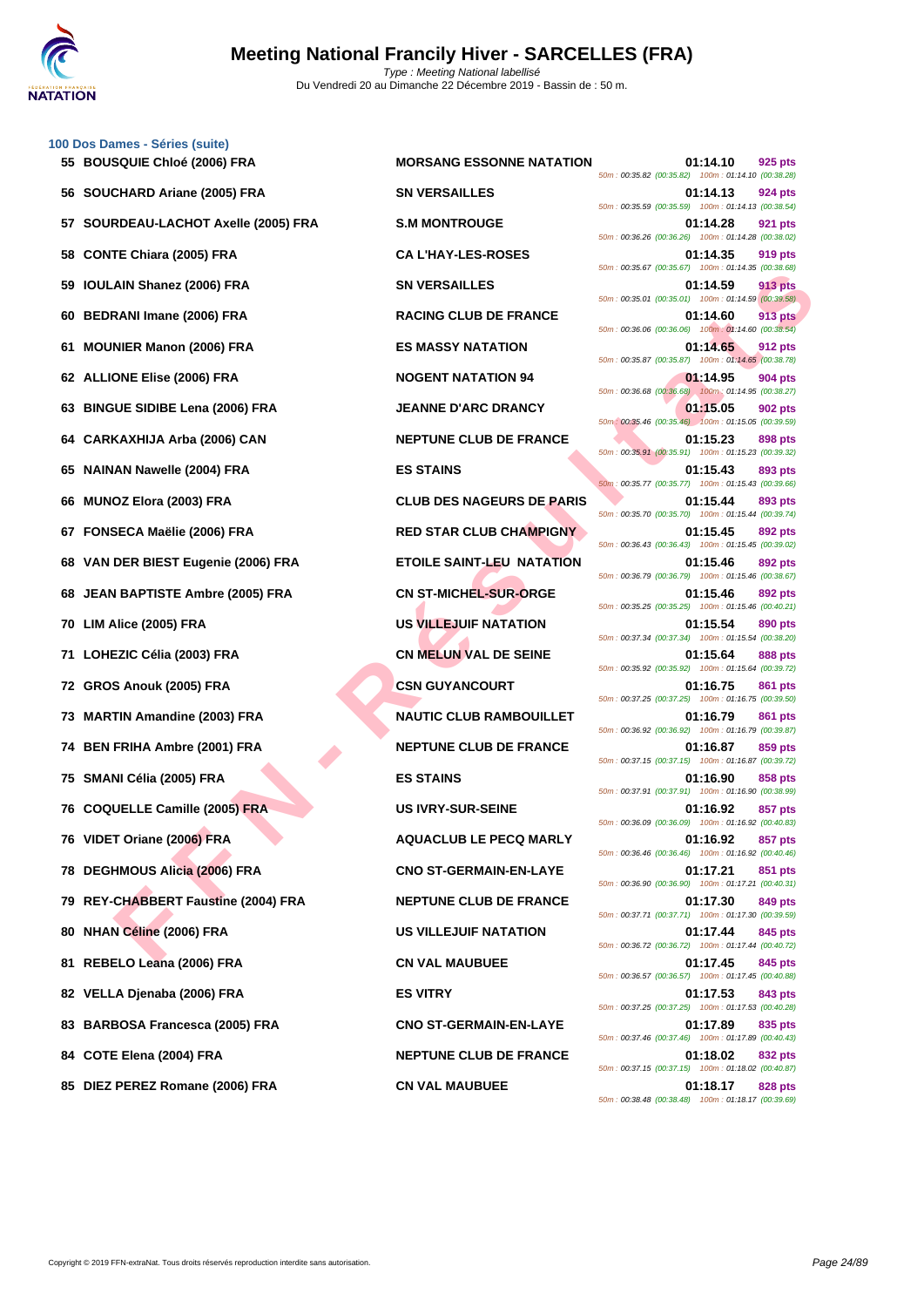|     | 100 Dos Dames - Séries (suite)                          |                                                                                                                                                |                                                                                  |
|-----|---------------------------------------------------------|------------------------------------------------------------------------------------------------------------------------------------------------|----------------------------------------------------------------------------------|
|     | 86 GARNIER Marilou (2005) FRA                           | <b>CERGY PONTOISE NATATION</b>                                                                                                                 | 01:18.68<br>817 pts<br>50m: 00:37.74 (00:37.74) 100m: 01:18.68 (00:40.94)        |
|     | 87 QUANTIN Eva (2004) FRA                               | <b>CA ORSAY</b>                                                                                                                                | 01:18.88<br>812 pts<br>50m: 00:37.72 (00:37.72) 100m: 01:18.88 (00:41.16)        |
| 88  | DEHU Margaux (2006) FRA                                 | <b>ST-GEORGES ARGENTEUIL</b>                                                                                                                   | 01:18.91<br>811 pts<br>50m: 00:38.70 (00:38.70) 100m: 01:18.91 (00:40.21)        |
|     | 89 LAURENS-RUGAMA Danaé (2006) FRA                      | <b>NEPTUNE CLUB DE FRANCE</b>                                                                                                                  | 01:20.31<br><b>780 pts</b><br>50m: 00:38.33 (00:38.33) 100m: 01:20.31 (00:41.98) |
|     | 90 CHANE WAI Solene (2006) FRA                          | <b>US JEUNESSE MITRY-MORY</b>                                                                                                                  | 01:20.64<br>772 pts<br>50m: 00:39.28 (00:39.28) 100m: 01:20.64 (00:41.36)        |
|     | 91 CAPELLE Clara (2006) FRA                             | <b>ASS DES SPORTS DE CHELLES</b>                                                                                                               | 01:20.89<br>767 pts<br>50m: 00:38.16 (00:38.16) 100m: 01:20.89 (00:42.73)        |
|     | 92 MOUSSOUNI Alicia (2005) FRA                          | <b>AC BOBIGNY</b>                                                                                                                              | 01:21.31<br><b>758 pts</b><br>50m: 00:37.98 (00:37.98) 100m: 01:21.31 (00:43.33) |
| --- | <b>AMROUS Serine (2006) FRA</b>                         | <b>STADE FRANÇAIS O COURBEVOIE</b>                                                                                                             | <b>DNS</b> dec                                                                   |
| --- | <b>WIJESINGHE Solene (2005) SRI</b>                     | <b>CN POISSY</b>                                                                                                                               | <b>DNS</b> dec                                                                   |
|     | <b>CHADEBAUD Mathilde (2002) FRA</b>                    | <b>STADE FRANÇAIS O COURBEVOIE</b>                                                                                                             | <b>DNS</b> dec                                                                   |
| --- | <b>HANNACHI Alaa (2006) TUN</b>                         | <b>US VILLEJUIF NATATION</b>                                                                                                                   | <b>DNS</b> dec                                                                   |
|     | DIOP Oumy (2003) FRA                                    | <b>GRENOBLE NATATION</b>                                                                                                                       | <b>DSQ</b>                                                                       |
|     | 200 Dos Dames - Finale A<br>(Dimanche 22 Décembre 2019) |                                                                                                                                                |                                                                                  |
|     | 1 DEL'HOMME Laurine (1997) FRA                          | <b>ES MASSY NATATION</b><br>50m : 00:31.01 (00:31.01) 100m : 01:05.72 (00:34.71) 150m : 01:41.93 (00:36.21) 200m : 02:19.60 (00:37.67)         | 02:19.60<br>1154 pts                                                             |
|     | 2 CARLOS-BROC Zoé (2006) FRA                            | <b>MORSANG ESSONNE NATATION</b><br>50m: 00:32.44 (00:32.44) 100m: 01:08.77 (00:36.33) 150m: 01:46.37 (00:37.60) 200m: 02:22.22 (00:35.85)      | 02:22.22<br><b>1118 pts</b>                                                      |
|     | 3 BONDOUY Noah (2004) FRA                               | <b>ES MASSY NATATION</b><br>50m : 00:33.21 (00:33.21) 100m : 01:10.18 (00:36.97) 150m : 01:46.77 (00:36.59) 200m : 02:22.91 (00:36.14)         | 02:22.91<br>1109 pts                                                             |
|     | 4 CAINAUD Lucie (2003) FRA                              | <b>STADE FRANÇAIS O COURBEVOIE</b><br>50m: 00:33.82 (00:33.82) 100m: 01:10.16 (00:36.34) 150m: 01:46.78 (00:36.62) 200m: 02:23.22 (00:36.44)   | 02:23.22<br>1104 pts                                                             |
|     | 5 ZITOUNI Imène (2004) ALG                              | <b>AAS SARCELLES NATATION 95</b><br>50m : 00:33.97 (00:33.97) 100m : 01:10.26 (00:36.29) 150m : 01:47.59 (00:37.33) 200m : 02:23.67 (00:36.08) | 02:23.67<br>1098 pts                                                             |
|     | 6 LAITHIER Eva (2001) FRA                               | <b>BLANC-MESNIL S.N</b><br>50m: 00:32.50 (00:32.50) 100m: 01:09.27 (00:36.77) 150m: 01:46.73 (00:37.46) 200m: 02:24.42 (00:37.69)              | 02:24.42<br>1088 pts                                                             |
|     | 7 GOEFFON-GONDOUIN Andréa (2003) FRA                    | <b>AAS SARCELLES NATATION 95</b><br>50m : 00:34.51 (00:34.51) 100m : 01:11.80 (00:37.29) 150m : 01:51.36 (00:39.56) 200m : 02:29.77 (00:38.41) | 02:29.77<br>1018 pts                                                             |
|     | 8 SAIDJ Feryel (2002) FRA                               | <b>STADE FRANÇAIS O COURBEVOIE</b><br>50m: 00:34.18 (00:34.18) 100m: 01:11.65 (00:37.47) 150m: 01:51.68 (00:40.03) 200m: 02:30.69 (00:39.01)   | 02:30.69<br><b>1007 pts</b>                                                      |
|     | 200 Dos Dames - Finale B<br>(Dimanche 22 Décembre 2019) |                                                                                                                                                |                                                                                  |
|     | 1 BLACK Sarah (2001) LUX                                | SWIMMING TEAM MINETT (LUX)<br>50m: 00:33.86 (00:33.86) 100m: 01:11.41 (00:37.55) 150m: 01:50.03 (00:38.62) 200m: 02:28.73 (00:38.70)           | 02:28.73<br>1032 pts                                                             |
|     | 2 BRINDEJONC Juline (2006) FRA                          | <b>ES MASSY NATATION</b><br>50m : 00:35.40 (00:35.40) 100m : 01:13.30 (00:37.90) 150m : 01:52.42 (00:39.12) 200m : 02:29.10 (00:36.68)         | 02:29.10<br><b>1027 pts</b>                                                      |
|     | 3 BATTEUX Auréliane (2004) FRA                          | <b>NAUTIC CLUB RAMBOUILLET</b><br>50m: 00:34.94 (00:34.94) 100m: 01:12.91 (00:37.97) 150m: 01:51.72 (00:38.81) 200m: 02:30.51 (00:38.79)       | 02:30.51<br>1009 pts                                                             |
|     | 4 DEDIEU Anouk (2003) FRA                               | US VILLEJUIF NATATION<br>50m : 00:35.31 (00:35.31) 100m : 01:13.36 (00:38.05) 150m : 01:52.90 (00:39.54) 200m : 02:31.89 (00:38.99)            | 02:31.89<br>991 pts                                                              |
| 5.  | DIOP Oumy (2003) FRA                                    | <b>GRENOBLE NATATION</b><br>50m: 00:34.99 (00:34.99) 100m: 01:13.87 (00:38.88) 150m: 01:53.67 (00:39.80) 200m: 02:32.30 (00:38.63)             | 02:32.30<br><b>986 pts</b>                                                       |
|     | 6 KNOPF Ornella (1999) FRA                              | <b>AS BONDY</b><br>50m; 00:35.46 (00:35.46) 100m; 01:13.54 (00:38.08) 150m; 01:53.30 (00:39.76) 200m; 02:32.49 (00:39.19)                      | 02:32.49<br>984 pts                                                              |

50m : 00:33.93 (00:33.93) 100m : 01:13.47 (00:39.54) 150m : 01:53.67 (00:40.20) 200m : 02:33.79 (00:40.12)

#### **200 Dos Dames - Finale A** (Dimanche 22 Décembre 2019)

- **2 CARLOS-BROC Zoé (2006) FRA MORSANG ESSONNE NATATION 02:22.22 1118 pts**
- **3 BONDOUY Noah (2004) FRA ES MASSY NATATION 02:22.91 1109 pts**
- **4 CAINAUD Lucie (2003) FRA STADE FRANÇAIS O COURBEVOIE 02:23.22 1104 pts**
- **5 ZITOUNI Imène (2004) ALG AAS SARCELLES NATATION 95 02:23.67 1098 pts**
- **6 LAITHIER Eva (2001) FRA BLANC-MESNIL S.N 02:24.42 1088 pts**
- **7 GOEFFON-GONDOUIN Andréa (2003) FRA AAS SARCELLES NATATION 95 02:29.77 1018 pts**
- **8 SAIDJ Feryel (2002) FRA STADE FRANÇAIS O COURBEVOIE 02:30.69 1007 pts**

#### **200 Dos Dames - Finale B** (Dimanche 22 Décembre 2019)

|  | 1 BLACK Sarah (2001) LUX |  |  |  |
|--|--------------------------|--|--|--|
|--|--------------------------|--|--|--|

- **2 BRINDEJONC Juline (2006) FRA ES MASSY NATATION 02:29.10 1027 pts**
- **3 BATTEUX Auréliane (2004) FRA NAUTIC CLUB RAMBOUILLET 02:30.51 1009 pts**
- **4 DEDIEU Anouk (2003) FRA US VILLEJUIF NATATION 02:31.89 991 pts**
- **5 DIOP Oumy (2003) FRA GRENOBLE NATATION 02:32.30 986 pts**
- **6 KNOPF Ornella (1999) FRA AS BONDY 02:32.49 984 pts**
- **7 LE HIR Margaux (2004) FRA RED STAR CLUB CHAMPIGNY 02:33.79 967 pts**
- **8 CASTEJON Garance (2005) FRA ES MASSY NATATION 02:34.48 02:34.48 959 pts**<br> **8 60m**: 00:35.40 (00:35.40) **100m**: 01:1**30M** (00:38.34) **100m**: 01:1**30M** (00:38.34) **100m**: 02:34.48 (01:20.74)

|  |  |  | 200 Dos Dames - Finale C 14-15 ans (Dimanche 22 Décembre 2019) |
|--|--|--|----------------------------------------------------------------|
|  |  |  |                                                                |

**1 MIGNÉ Mathilde (2006) FRA AS HERBLAY NATATION 02:32.68 981 pts** 50m : 00:34.81 (00:34.81) 100m : 01:13.03 (00:38.22) 150m : 01:53.55 (00:40.52) 200m : 02:32.68 (00:39.13) **2 PHAM Thuy-Anna (2005) FRA STADE FRANÇAIS O COURBEVOIE 02:34.55 958 pts** 50m : 00:36.28 (00:36.28) 100m : 01:14.51 (00:38.23) 150m : 01:54.95 (00:40.44) 200m : 02:34.55 (00:39.60)

 $50m$  : 00:35.40  $(00:35.40)$  100m : 01:13074 : $(00:38.34)$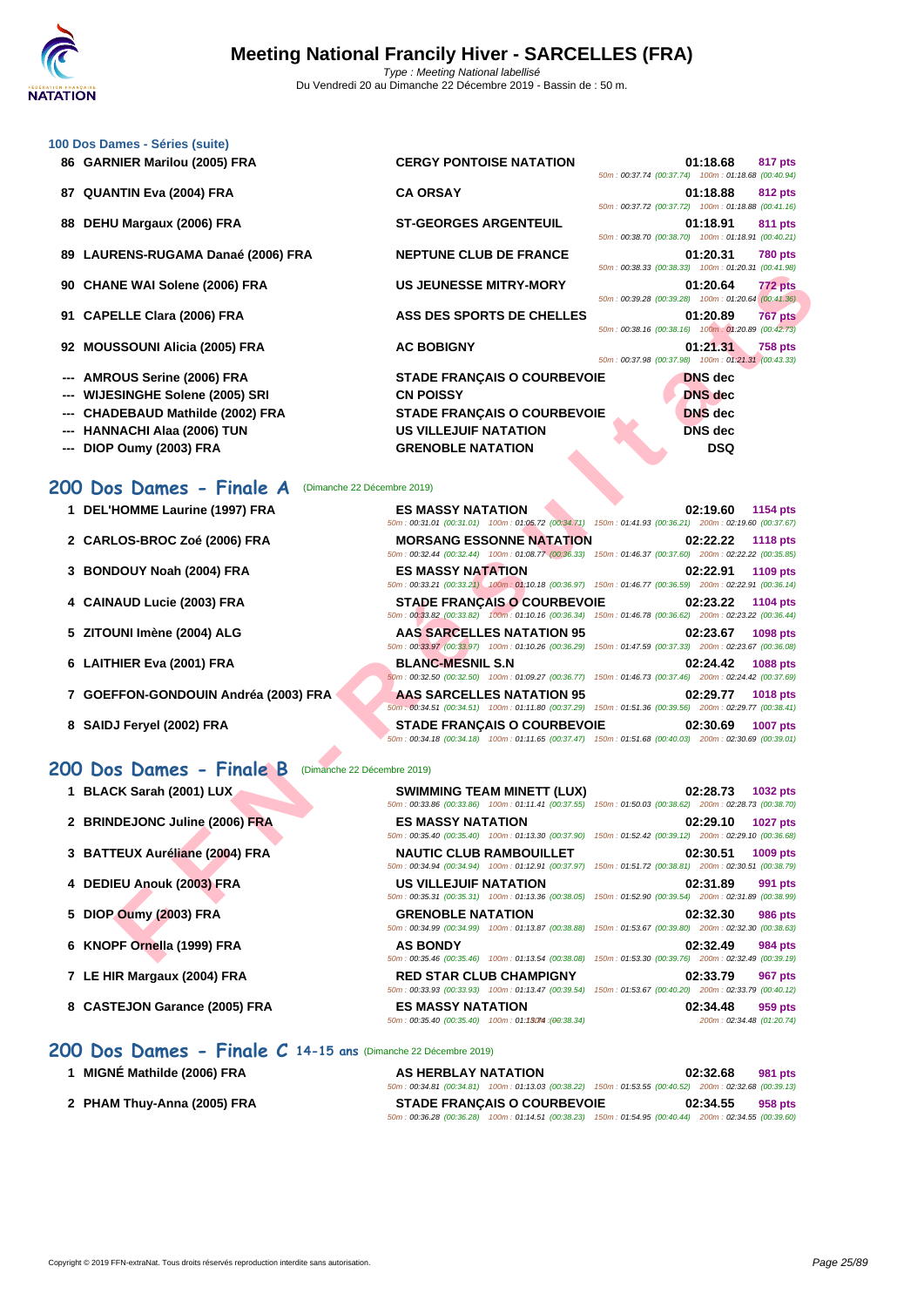#### **[200 Dos D](http://www.ffnatation.fr/webffn/index.php)ames - Finale C (suite)**

- 
- **4 BOUSQUIE Chloé (2006) FRA**
- **5 CONTE Chiara (2005) FRA**
- **6 IOULAIN Shanez (2006) FRA**
- **7** SOUCHARD Ariane (2005) FRA
- **8 BEDRANI Imane (2006) FRA RACING CLUB DE FRANCE 02:43.07 854 pts**

#### **200 Dos Dames - Séries** (Dimanche 22 Décembre 2019)

- 
- 
- 
- 
- 
- 
- 
- 
- 
- 
- 
- 
- 
- 
- 
- 
- 
- 
- 
- 
- 
- 
- 
- 

| 3 COLOGON-HASSAMBAY Mélina (2006) FRA | <b>CN LE PLESSIS-ROBINSON</b> | 50m: 00:36.75 (00:36.75) 100m: 01:15.74 (00:38.99) 150m: 01:56.61 (00:40.87) 200m: 02:35.76 (00:39.15)                                    | 02:35.76 | 943 pts        |
|---------------------------------------|-------------------------------|-------------------------------------------------------------------------------------------------------------------------------------------|----------|----------------|
| 4 BOUSQUIE Chloé (2006) FRA           |                               | <b>MORSANG ESSONNE NATATION</b><br>50m: 00:36.31 (00:36.31) 100m: 01:16.30 (00:39.99) 150m: 01:56.87 (00:40.57) 200m: 02:37.29 (00:40.42) | 02:37.29 | 924 pts        |
| 5 CONTE Chiara (2005) FRA             | <b>CA L'HAY-LES-ROSES</b>     | 50m: 00:37.12 (00:37.12) 100m: 01:17.06 (00:39.94) 150m: 01:59.35 (00:42.29) 200m: 02:40.10 (00:40.75)                                    | 02:40.10 | 890 pts        |
| 6 IOULAIN Shanez (2006) FRA           | <b>SN VERSAILLES</b>          | 50m: 00:36.64 (00:36.64) 100m: 01:17.86 (00:41.22) 150m: 02:00.50 (00:42.64) 200m: 02:40.98 (00:40.48)                                    | 02:40.98 | 879 pts        |
| 7 SOUCHARD Ariane (2005) FRA          | <b>SN VERSAILLES</b>          | 50m: 00:36.88 (00:36.88) 100m: 01:18.18 (00:41.30) 150m: 01:59.90 (00:41.72) 200m: 02:41.05 (00:41.15)                                    | 02:41.05 | <b>878 pts</b> |
| 8 BEDRANI Imane (2006) FRA            | <b>RACING CLUB DE FRANCE</b>  | 50m: 00:37.85 (00:37.85) 100m: 01:18.24 (00:40.39) 150m: 02:00.73 (00:42.49) 200m: 02:43.07 (00:42.34)                                    | 02:43.07 | 854 pts        |

#### CHARD Ariane (2005) FRA - SAMELLES MATATION<br>
IMPORTANT CLUB BE FARANCE SAME TRANCAS O COURREVOIE<br>
IN MONE CLUB BE TANCE IN A CHARD CLUB BE TANK AND TRANCAS O COURREVOIE<br>
IN MONE CROSS PRA - SAME TRANCAS O COURREVOIE<br>
IN M **1 CAINAUD Lucie (2003) FRA STADE FRANÇAIS O COURBEVOIE 02:23.26 1104 pts** 50m : 00:33.87 (00:33.87) 100m : 01:10.28 (00:36.41) 150m : 01:46.92 (00:36.64) 200m : 02:23.26 (00:36.34) **2 ZITOUNI Imène (2004) ALG AAS SARCELLES NATATION 95 02:23.73 1098 pts** 50m : 00:33.23 (00:33.23) 100m : 01:09.74 (00:36.51) 150m : 01:47.26 (00:37.52) 200m : 02:23.73 (00:36.47) **3 CARLOS-BROC Zoé (2006) FRA MORSANG ESSONNE NATATION 02:23.96 1095 pts** 50m : 00:33.61 (00:33.61) 100m : 01:10.36 (00:36.75) 150m : 01:47.97 (00:37.61) 200m : 02:23.96 (00:35.99) **4 BONDOUY Noah (2004) FRA ES MASSY NATATION 02:25.28 1077 pts** 50m : 00:33.91 (00:33.91) 100m : 01:10.60 (00:36.69) 150m : 01:47.83 (00:37.23) 200m : 02:25.28 (00:37.45) **5 LAITHIER Eva (2001) FRA BLANC-MESNIL S.N 02:25.59 1073 pts** 50m : 00:34.24 (00:34.24) 100m : 01:11.29 (00:37.05) 150m : 01:48.63 (00:37.34) 200m : 02:25.59 (00:36.96) **6 DEL'HOMME Laurine (1997) FRA ES MASSY NATATION 02:25.93 1068 pts** 50m : 00:32.74 (00:32.74) 100m : 01:09.49 (00:36.75) 150m : 01:47.01 (00:37.52) 200m : 02:25.93 (00:38.92) **7 SAIDJ Feryel (2002) FRA STADE FRANÇAIS O COURBEVOIE 02:28.86 1030 pts** 50m : 00:33.81 (00:33.81) 100m : 01:10.99 (00:37.18) 150m : 01:49.95 (00:38.96) 200m : 02:28.86 (00:38.91) **8 GOEFFON-GONDOUIN Andréa (2003) FRA AAS SARCELLES NATATION 95 02:30.06 1015 pts** 50m : 00:33.88 (00:33.88) 100m : 01:11.72 (00:37.84) 150m : 01:50.94 (00:39.22) 200m : 02:30.06 (00:39.12) **9 BLACK Sarah (2001) LUX SWIMMING TEAM MINETT (LUX) 02:30.98 1003 pts** 50m : 00:34.90 (00:34.90) 100m : 01:13.46 (00:38.56) 150m : 01:52.52 (00:39.06) 200m : 02:30.98 (00:38.46) **10 KNOPF Ornella (1999) FRA AS BONDY 02:31.55 996 pts** 50m : 00:35.12 (00:35.12) 100m : 01:13.47 (00:38.35) 150m : 01:52.63 (00:39.16) 200m : 02:31.55 (00:38.92) **11 DEDIEU Anouk (2003) FRA US VILLEJUIF NATATION 02:31.56 995 pts** 50m : 00:34.90 (00:34.90) 100m : 01:13.37 (00:38.47) 150m : 01:52.95 (00:39.58) 200m : 02:31.56 (00:38.61) **12 LE HIR Margaux (2004) FRA RED STAR CLUB CHAMPIGNY 02:32.14 988 pts** 50m : 00:34.89 (00:34.89) 100m : 01:13.07 (00:38.18) 150m : 01:53.46 (00:40.39) 200m : 02:32.14 (00:38.68) **13 DECHERT Marine (2003) FRA SN VERSAILLES 50m**: 02:33.63 **100.35.63** (00:35.63) **100m**: 01:1400 (09:38.57) **02:32.16 02:32.16 01:17.96**  $50m$  : 00:35.63  $(00:35.63)$  100m : 01:14020  $(00:38.57)$ **14 BATTEUX Auréliane (2004) FRA NAUTIC CLUB RAMBOUILLET 02:32.50 984 pts** 50m : 00:35.22 (00:35.22) 100m : 01:13.44 (00:38.22) 150m : 01:52.59 (00:39.15) 200m : 02:32.50 (00:39.91) **15 DIOP Oumy (2003) FRA GRENOBLE NATATION 02:32.69 981 pts** 50m : 00:34.37 (00:34.37) 100m : 01:13.23 (00:38.86) 150m : 01:53.98 (00:40.75) 200m : 02:32.69 (00:38.71) **16 BRINDEJONC Juline (2006) FRA ES MASSY NATATION 02:33.54 970 pts** 50m : 00:34.84 (00:34.84) 100m : 01:13.61 (00:38.77) 150m : 01:54.22 (00:40.61) 200m : 02:33.54 (00:39.32) **17 TABIASCO Alexandra (2006) FRA STADE FRANÇAIS O COURBEVOIE 02:34.24 962 pts** 50m : 00:36.73 (00:36.73) 100m : 01:15.83 (00:39.10) 150m : 01:56.04 (00:40.21) 200m : 02:34.24 (00:38.20) **18 CASTEJON Garance (2005) FRA ES MASSY NATATION 02:34.38 960 pts** 50m : 00:34.81 (00:34.81) 100m : 01:13.57 (00:38.76) 150m : 01:53.52 (00:39.95) 200m : 02:34.38 (00:40.86) **19 MOUNIER Ilona (2004) FRA ES MASSY NATATION 02:34.76 955 pts** 50m : 00:35.69 (00:35.69) 100m : 01:15.36 (00:39.67) 150m : 01:55.84 (00:40.48) 200m : 02:34.76 (00:38.92) **20 MOHRI COTTI Tara (2001) FRA MOUETTES DE PARIS 02:35.08 951 pts** 50m : 00:34.77 (00:34.77) 100m : 01:13.80 (00:39.03) 150m : 01:53.79 (00:39.99) 200m : 02:35.08 (00:41.29) **21 LAFORGE Juliette (2004) FRA US JEUNESSE MITRY-MORY 02:35.77 943 pts** 50m : 00:33.91 (00:33.91) 100m : 01:13.11 (00:39.20) 150m : 01:54.62 (00:41.51) 200m : 02:35.77 (00:41.15) **22 COMBES Pauline (2004) FRA OLYMPIQUE LA GARENNE-COLOMBES 02:36.10 939 pts** 50m : 00:36.42 (00:36.42) 100m : 01:15(27) : (09:38.85) 200m : 02:36.10 (01:20.83) **23 FOINY Audrenn (2003) FRA CN LE PLESSIS-ROBINSON 02:36.25 937 pts** 50m : 00:36.32 (00:36.32) 100m : 01:16.24 (00:39.92) 150m : 01:57.10 (00:40.86) 200m : 02:36.25 (00:39.15) **24 MIGNÉ Mathilde (2006) FRA AS HERBLAY NATATION 02:36.28 936 pts** 50m : 00:36.86 (00:36.86) 100m : 01:15.87 (00:39.01) 150m : 01:56.66 (00:40.79) 200m : 02:36.28 (00:39.62)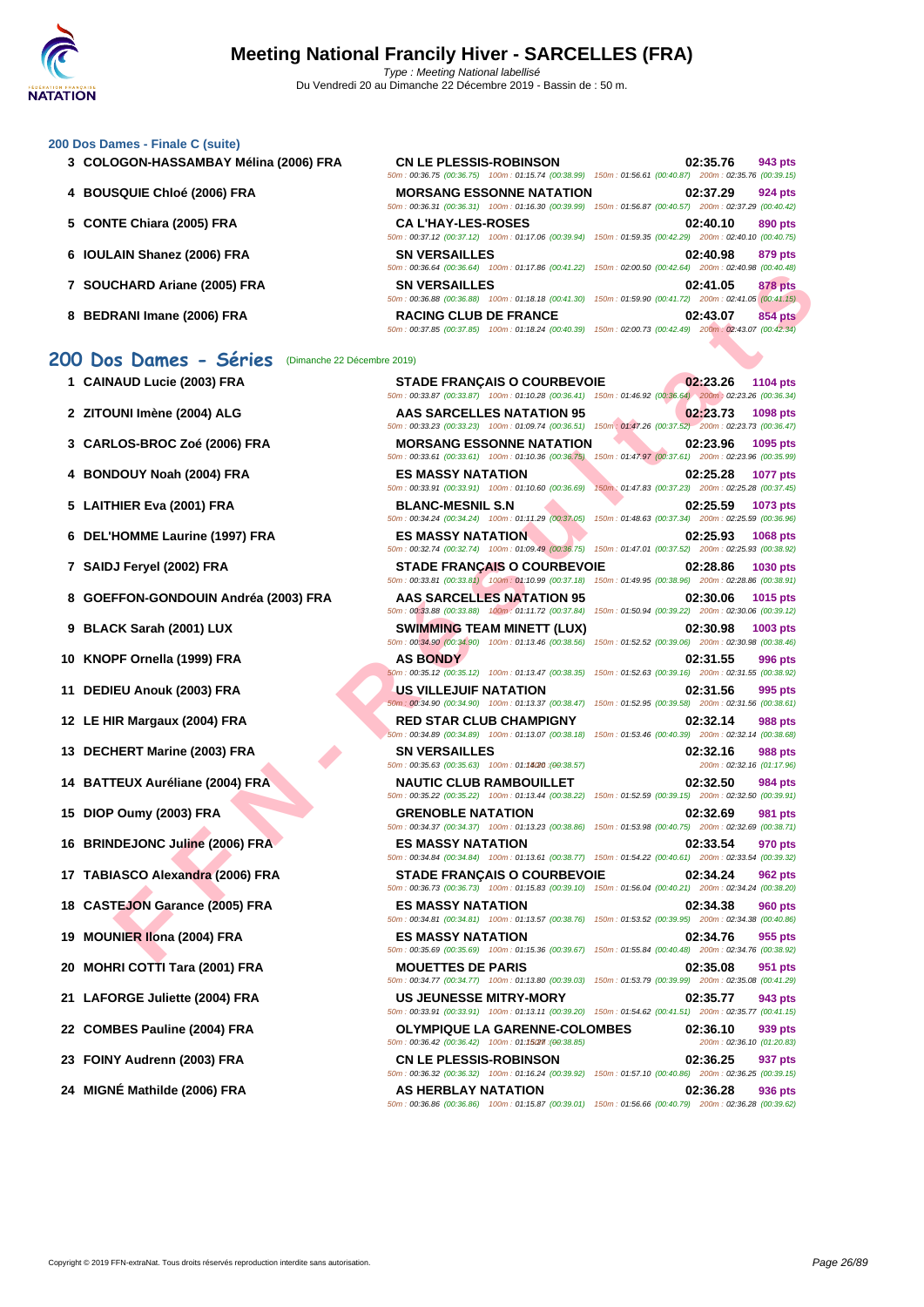# **[200 Dos D](http://www.ffnatation.fr/webffn/index.php)ames - Séries (suite)**

- 
- 
- 
- 
- 
- 
- 
- 
- 
- 
- 
- 
- 
- 
- 
- 
- 
- 
- 
- 
- 
- 
- **--- ELISSECHE Estelle (2005) FRA**
- **--- HANNACHI Alaa (2006) TUN**
- **--- FRESSIER Lola (2002) FRA**
- 

#### **50 Brasse Dames - Finale A** (Vendredi 20 Décembre 2019)

| 1 FROUIN Meghan (2001) FRA      | <b>STADE FRANÇAIS O COURBEVOIE</b> | 00:32.89 | <b>1212 pts</b> |
|---------------------------------|------------------------------------|----------|-----------------|
| 2 CHARRO Anaïs (1998) FRA       | <b>ES VITRY</b>                    | 00:33.34 | <b>1187 pts</b> |
| 3 FIEF Mathilde (2001) FRA      | <b>CSM CLAMART</b>                 | 00:33.61 | <b>1172 pts</b> |
| 4 CUCUMEL Romy (2001) FRA       | <b>CSM CLAMART</b>                 | 00:33.90 | 1157 pts        |
| 5 MUTTI Anna (1999) FRA         | <b>MOUETTES DE PARIS</b>           | 00:33.97 | 1153 pts        |
| 6 DOMENECH Victoire (2004) FRA  | <b>CNO ST-GERMAIN-EN-LAYE</b>      | 00:34.13 | <b>1144 pts</b> |
| 7 BOISRENOULT Emilie (2002) FRA | <b>U.S CRETEIL NATATION</b>        | 00:34.59 | <b>1120 pts</b> |
|                                 |                                    |          |                 |

| 25 PHAM Thuy-Anna (2005) FRA           | <b>STADE FRANÇAIS O COURBEVOIE</b>                                                      | 02:36.38<br>935 pts<br>50m: 00:35.54 (00:35.54) 100m: 01:14.45 (00:38.91) 150m: 01:55.08 (00:40.63) 200m: 02:36.38 (00:41.30)                                                               |
|----------------------------------------|-----------------------------------------------------------------------------------------|---------------------------------------------------------------------------------------------------------------------------------------------------------------------------------------------|
| 26 DESBORDES Mila (2003) FRA           | <b>STADE FRANÇAIS O COURBEVOIE</b>                                                      | 02:36.48<br>934 pts<br>50m: 00:37.14 (00:37.14) 100m: 01:16.34 (00:39.20) 150m: 01:57.31 (00:40.97) 200m: 02:36.48 (00:39.17)                                                               |
| 27 DANGER Clara (2002) FRA             | <b>EN LONGJUMEAU</b>                                                                    | 02:36.89<br>929 pts<br>50m: 00:36.51 (00:36.51) 100m: 01:16.34 (00:39.83) 150m: 01:57.12 (00:40.78) 200m: 02:36.89 (00:39.77)                                                               |
| 28 COLOGON-HASSAMBAY Mélina (2006) FRA | <b>CN LE PLESSIS-ROBINSON</b>                                                           | 02:37.57<br><b>920 pts</b><br>50m: 00:37.21 (00:37.21) 100m: 01:17.14 (00:39.93) 150m: 01:57.37 (00:40.23) 200m: 02:37.57 (00:40.20)                                                        |
| 29 BARBE Lea (2002) FRA                | <b>US JEUNESSE MITRY-MORY</b>                                                           | 02:38.23<br><b>912 pts</b><br>50m : 00:35.23 (00:35.23) 100m : 01:15.08 (00:39.85) 150m : 01:56.60 (00:41.52) 200m : 02:38.23 (00:41.63)                                                    |
| 30 BOUSQUIE Chloé (2006) FRA           | <b>MORSANG ESSONNE NATATION</b>                                                         | <b>908 pts</b><br>02:38.61<br>50m: 00:37.17 (00:37.17) 100m: 01:17.77 (00:40.60) 150m: 01:58.50 (00:40.73) 200m: 02:38.61 (00:40.11)                                                        |
| 31 CONTE Chiara (2005) FRA             | <b>CA L'HAY-LES-ROSES</b>                                                               | 02:39.48<br>897 pts<br>50m : 00:37.82 (00:37.82) 100m : 01:17.21 (00:39.39) 150m : 01:59.29 (00:42.08) 200m : 02:39.48 (00:40.19)                                                           |
| 32 SOUCHARD Ariane (2005) FRA          | <b>SN VERSAILLES</b>                                                                    | 02:40.31<br><b>887 pts</b><br>50m : 00:36.47 (00:36.47) 100m : 01:17.64 (00:41.17) 150m : 02:00.17 (00:42.53) 200m : 02:40.31 (00:40.14)                                                    |
| 33 MUNOZ Elora (2003) FRA              | <b>CLUB DES NAGEURS DE PARIS</b><br>50m: 00:37.51 (00:37.51) 100m: 01:17.39 (00:39.88)  | 02:40.77<br><b>882 pts</b><br>150m: 01:59.88 (00:42.49) 200m: 02:40.77 (00:40.89)                                                                                                           |
| 34 IOULAIN Shanez (2006) FRA           | <b>SN VERSAILLES</b><br>50m: 00:37.26 (00:37.26) 100m: 01:18.23 (00:40.97)              | 02:41.84<br>869 pts<br>150m: 02:00.60 (00:42.37) 200m: 02:41.84 (00:41.24)                                                                                                                  |
| 35 BEDRANI Imane (2006) FRA            | <b>RACING CLUB DE FRANCE</b><br>50m: 00:38.14 (00:38.14) 100m: 01:18.19 (00:40.05)      | 02:41.93<br><b>868 pts</b><br>150m: 02:00.67 (00:42.48) 200m: 02:41.93 (00:41.26)                                                                                                           |
| 36 DEGHMOUS Alicia (2006) FRA          | <b>CNO ST-GERMAIN-EN-LAYE</b><br>50m: 00:36.86 (00:36.86) 100m: 01:18.56 (00:41.70)     | 02:42.35<br>863 pts<br>150m: 02:01.53 (00:42.97) 200m: 02:42.35 (00:40.82)                                                                                                                  |
| 37 GROS Anouk (2005) FRA               | <b>CSN GUYANCOURT</b><br>50m: 00:37.78 (00:37.78) 100m: 01:18.68 (00:40.90)             | 02:43.10<br>854 pts<br>150m: 02:01.34 (00:42.66) 200m: 02:43.10 (00:41.76)                                                                                                                  |
| 38 CABANNE VERNERY Emma (2006) FRA     | <b>C.S MONTERELAIS NATATION</b><br>50m : 00:39.98 (00:39.98) 100m : 01:21.98 (00:42.00) | 02:43.87<br>845 pts<br>150m: 02:03.10 (00:41.12) 200m: 02:43.87 (00:40.77)                                                                                                                  |
| 39 DEHU Margaux (2006) FRA             | <b>ST-GEORGES ARGENTEUIL</b>                                                            | 02:44.09<br>842 pts<br>50m: 00:38.32 (00:38.32) 100m: 01:20.39 (00:42.07) 150m: 02:03.23 (00:42.84) 200m: 02:44.09 (00:40.86)                                                               |
| 40 ALLIONE Elise (2006) FRA            | <b>NOGENT NATATION 94</b>                                                               | 02:44.27<br>840 pts<br>50m: 00:38.08 (00:38.08) 100m: 01:20.15 (00:42.07) 150m: 02:02.65 (00:42.50) 200m: 02:44.27 (00:41.62)                                                               |
| 41 LIM Alice (2005) FRA                | US VILLEJUIF NATATION                                                                   | 02:45.06<br>831 pts<br>50m: 00:37.90 (00:37.90) 100m: 01:20.20 (00:42.30) 150m: 02:02.46 (00:42.26) 200m: 02:45.06 (00:42.60)                                                               |
| 42 REBELO Leana (2006) FRA             | <b>CN VAL MAUBUEE</b>                                                                   | 02:45.81<br><b>822 pts</b><br>50m: 00:37.42 (00:37.42) 100m: 01:18.97 (00:41.55) 150m: 02:02.31 (00:43.34) 200m: 02:45.81 (00:43.50)                                                        |
| 43 SMANI Célia (2005) FRA              | <b>ES STAINS</b>                                                                        | 02:45.98<br><b>820 pts</b><br>60m : 00:38.25 (00:38.25) 100m : 01:20.43 (00:42.18) 150m : 02:02.92 (00:42.49) 200m : 02:45.98 (00:43.06)                                                    |
| 44 GARNIER Marilou (2005) FRA          | <b>CERGY PONTOISE NATATION</b>                                                          | 02:49.45<br><b>781 pts</b>                                                                                                                                                                  |
| 45 VELLA Djenaba (2006) FRA            | <b>ES VITRY</b>                                                                         | 50m : 00:38.77 (00:38.77) 100m : 01:21.67 (00:42.90) 150m : 02:05.56 (00:43.89) 200m : 02:49.45 (00:43.89)<br>02:49.75<br>777 pts                                                           |
| 46 QUANTIN Eva (2004) FRA              | <b>CA ORSAY</b>                                                                         | 50m: 00:38.41 (00:38.41) 100m: 01:21.23 (00:42.82) 150m: 02:05.82 (00:44.59) 200m: 02:49.75 (00:43.93)<br>02:50.36<br><b>771 pts</b>                                                        |
| 47 AMROUR Thara (2006) FRA             | 50m: 00:37.99 (00:37.99) 100m: 01:21.02 (00:43.03)<br><b>C.S MONTERELAIS NATATION</b>   | 150m: 02:04.84 (00:43.82) 200m: 02:50.36 (00:45.52)<br>02:51.15<br><b>762 pts</b><br>50m: 00:41.03 (00:41.03) 100m: 01:24.51 (00:43.48) 150m: 02:08.60 (00:44.09) 200m: 02:51.15 (00:42.55) |
| --- ELISSECHE Estelle (2005) FRA       | <b>RACING CLUB DE FRANCE</b>                                                            | <b>DNS</b> dec                                                                                                                                                                              |
| <b>HANNACHI Alaa (2006) TUN</b>        | US VILLEJUIF NATATION                                                                   | <b>DNS</b> dec                                                                                                                                                                              |
| FRESSIER Lola (2002) FRA               | <b>U.S CRETEIL NATATION</b>                                                             | <b>DNS</b> dec                                                                                                                                                                              |
| --- FAURE Lou-Ann (2003) FRA           | <b>CSM CLAMART</b>                                                                      | <b>DNS</b> dec                                                                                                                                                                              |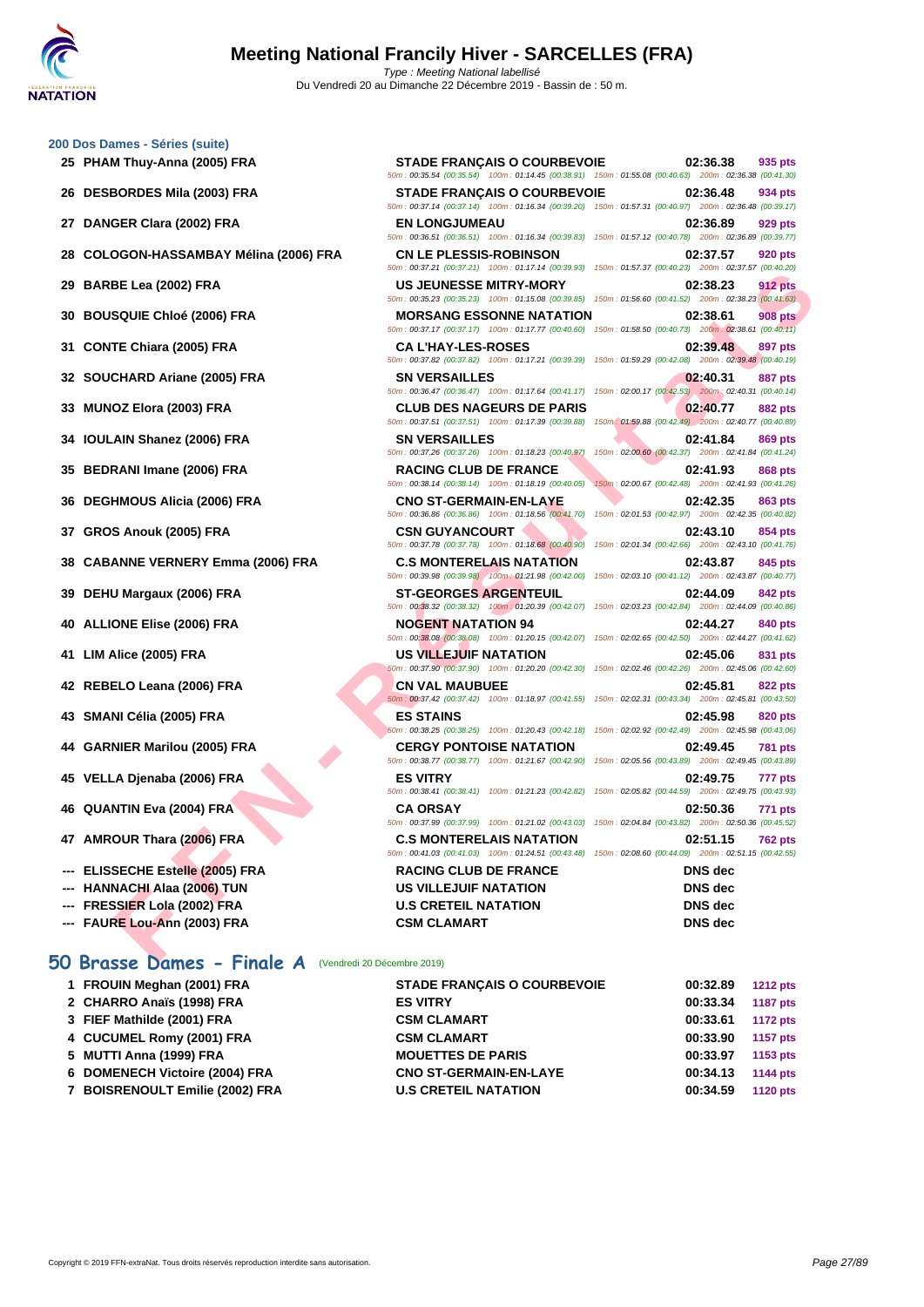

**[50 Brasse](http://www.ffnatation.fr/webffn/index.php) Dames - Finale A (suite)**

| 8 CIMKAUSKAS Shana (2004) FRA | <b>STADE FRANCAIS O COURBEVOIE</b> | 00:35.21 | <b>1087 pts</b> |
|-------------------------------|------------------------------------|----------|-----------------|
| 50 Brasse Dames - Finale B    | (Vendredi 20 Décembre 2019)        |          |                 |
| 1 LENOIR Melanie (2006) FRA   | <b>CN MELUN VAL DE SEINE</b>       | 00:34.14 | <b>1144 pts</b> |
| 2 DESBORDES Mila (2003) FRA   | <b>STADE FRANCAIS O COURBEVOIE</b> | 00:34.29 | <b>1136 pts</b> |
| 3 VASQUEZ Lucie (2004) FRA    | <b>ES MASSY NATATION</b>           | 00:34.32 | 1134 pts        |
| 4 KNOPF Elora (2002) FRA      | <b>AS BONDY</b>                    | 00:34.98 | 1099 pts        |
| 5 LEBLANC Ines (2004) FRA     | <b>ES STAINS</b>                   | 00:35.12 | <b>1092 pts</b> |
| 6 GYSEMBERG Manon (2002) FRA  | <b>CLUB DES NAGEURS DE PARIS</b>   | 00:36.23 | <b>1034 pts</b> |

#### **50 Brasse Dames - Finale C 14-15 ans** (Vendredi 20 Décembre 2019)

| 1 SOUBIES Beatrice (2005) FRA   | <b>RACING CLUB DE FRANCE</b>     | 00:36.05 | 1043 pts        |
|---------------------------------|----------------------------------|----------|-----------------|
| 2 PRUNGNAUD Sara (2006) FRA     | <b>GRENOBLE NATATION</b>         | 00:36.38 | <b>1027 pts</b> |
| 3 BINGUE SIDIBE Lena (2006) FRA | <b>JEANNE D'ARC DRANCY</b>       | 00:36.52 | <b>1020 pts</b> |
| 4 JARILLOT Léa (2006) FRA       | <b>CANETON CLUB DE BEAUMONT</b>  | 00:37.13 | 989 pts         |
| 5 BAUDOT Louise (2006) FRA      | <b>SN VERSAILLES</b>             | 00:37.50 | 971 pts         |
| 6 MICHAUD Angélique (2006) FRA  | <b>CN FONTAINEBLEAU-AVON</b>     | 00:37.51 | 970 pts         |
| 7 GNAZALE Judith (2006) FRA     | <b>AQUA CLUB PONTAULT-ROISSY</b> | 00:37.77 | 957 pts         |
| 8 HADDADI Melissa (2006) FRA    | <b>ES VITRY</b>                  | 00:39.11 | 893 pts         |

#### **50 Brasse Dames - Séries** (Vendredi 20 Décembre 2019)

| 4 KNOPF Elora (2002) FRA                                         | <b>AS BONDY</b>                    | 00:34.98 | <b>1099 pts</b> |
|------------------------------------------------------------------|------------------------------------|----------|-----------------|
| 5 LEBLANC Ines (2004) FRA                                        | <b>ES STAINS</b>                   | 00:35.12 | <b>1092 pts</b> |
| 6 GYSEMBERG Manon (2002) FRA                                     | <b>CLUB DES NAGEURS DE PARIS</b>   | 00:36.23 | 1034 pts        |
| 7 MASSACESI-PIZARRO Adriana (2005) FRA                           | <b>RED STAR CLUB CHAMPIGNY</b>     | 00:36.48 | <b>1022 pts</b> |
| 8 COUDERT Lucile (2004) FRA                                      | <b>STADE FRANÇAIS O COURBEVOIE</b> | 00:36.94 | 998 pts         |
|                                                                  |                                    |          |                 |
| iO Brasse Dames - Finale C 14-15 ans (Vendredi 20 Décembre 2019) |                                    |          |                 |
| 1 SOUBIES Beatrice (2005) FRA                                    | <b>RACING CLUB DE FRANCE</b>       | 00:36.05 | 1043 pts        |
| 2 PRUNGNAUD Sara (2006) FRA                                      | <b>GRENOBLE NATATION</b>           | 00:36.38 | <b>1027 pts</b> |
| 3 BINGUE SIDIBE Lena (2006) FRA                                  | <b>JEANNE D'ARC DRANCY</b>         | 00:36.52 | <b>1020 pts</b> |
| 4 JARILLOT Léa (2006) FRA                                        | <b>CANETON CLUB DE BEAUMONT</b>    | 00:37.13 | 989 pts         |
| 5 BAUDOT Louise (2006) FRA                                       | <b>SN VERSAILLES</b>               | 00:37.50 | 971 pts         |
| 6 MICHAUD Angélique (2006) FRA                                   | <b>CN FONTAINEBLEAU-AVON</b>       | 00:37.51 | 970 pts         |
| 7 GNAZALE Judith (2006) FRA                                      | <b>AQUA CLUB PONTAULT-ROISSY</b>   | 00:37.77 | 957 pts         |
| 8 HADDADI Melissa (2006) FRA                                     | <b>ES VITRY</b>                    | 00:39.11 | 893 pts         |
|                                                                  |                                    |          |                 |
| i0 Brasse Dames - Séries<br>(Vendredi 20 Décembre 2019)          |                                    |          |                 |
| 1 FROUIN Meghan (2001) FRA                                       | <b>STADE FRANÇAIS O COURBEVOIE</b> | 00:33.01 | <b>1205 pts</b> |
| 2 CHARRO Anaïs (1998) FRA                                        | <b>ES VITRY</b>                    | 00:33.39 | 1184 pts        |
| 3 FIEF Mathilde (2001) FRA                                       | <b>CSM CLAMART</b>                 | 00:33.87 | 1158 pts        |
| 3 DOMENECH Victoire (2004) FRA                                   | <b>CNO ST-GERMAIN-EN-LAYE</b>      | 00:33.87 | 1158 pts        |
| 5 CUCUMEL Romy (2001) FRA                                        | <b>CSM CLAMART</b>                 | 00:33.90 | <b>1157 pts</b> |
| 6 MUTTI Anna (1999) FRA                                          | <b>MOUETTES DE PARIS</b>           | 00:34.09 | <b>1146 pts</b> |
| 7 BOISRENOULT Emilie (2002) FRA                                  | <b>U.S CRETEIL NATATION</b>        | 00:34.56 | <b>1121 pts</b> |
| 8 CIMKAUSKAS Shana (2004) FRA                                    | <b>STADE FRANÇAIS O COURBEVOIE</b> | 00:34.58 | <b>1120 pts</b> |
| 9 DESBORDES Mila (2003) FRA                                      | STADE FRANÇAIS O COURBEVOIE        | 00:34.76 | <b>1111 pts</b> |
| 10 VASQUEZ Lucie (2004) FRA                                      | <b>ES MASSY NATATION</b>           | 00:34.93 | <b>1102 pts</b> |
| 11 DEL'HOMME Laurine (1997) FRA                                  | <b>ES MASSY NATATION</b>           | 00:35.00 | 1098 pts        |
| 12 THENOT Adeline (1991) FRA                                     | <b>ES STAINS</b>                   | 00:35.07 | 1094 pts        |
| 13 KNOPF Elora (2002) FRA                                        | <b>AS BONDY</b>                    | 00:35.24 | 1085 pts        |
| 14 LENOIR Melanie (2006) FRA                                     | <b>CN MELUN VAL DE SEINE</b>       | 00:35.42 | 1076 pts        |
| 15 LEBLANC Ines (2004) FRA                                       | <b>ES STAINS</b>                   | 00:35.46 | 1074 pts        |
| 16 GYSEMBERG Manon (2002) FRA                                    | <b>CLUB DES NAGEURS DE PARIS</b>   | 00:35.58 | 1068 pts        |
| 17 COUDERT Lucile (2004) FRA                                     | <b>STADE FRANCAIS O COURBEVOIE</b> | 00:35.91 | 1051 pts        |
| 18 MASSACESI-PIZARRO Adriana (2005) FRA                          | <b>RED STAR CLUB CHAMPIGNY</b>     | 00:36.10 | 1041 pts        |
| 19 PERIANDRE Shana (2004) FRA                                    | <b>ES STAINS</b>                   | 00:36.14 | 1039 pts        |
| 20 VALENTIN Maéva (2004) FRA                                     | <b>CN BRUNOY-ESSONNE</b>           | 00:36.31 | 1030 pts        |
| 21 SOUBIES Beatrice (2005) FRA                                   | <b>RACING CLUB DE FRANCE</b>       | 00:36.55 | 1018 pts        |
| 22 BOLEC Elina (2003) FRA                                        | <b>CN MELUN VAL DE SEINE</b>       | 00:36.69 | <b>1011 pts</b> |
| 23 JARILLOT Léa (2006) FRA                                       | <b>CANETON CLUB DE BEAUMONT</b>    | 00:36.85 | 1003 pts        |
| 24 PRUNGNAUD Sara (2006) FRA                                     | <b>GRENOBLE NATATION</b>           | 00:37.04 | 993 pts         |
| 25 BINGUE SIDIBE Lena (2006) FRA                                 | <b>JEANNE D'ARC DRANCY</b>         | 00:37.11 | 990 pts         |
| 26 TOURILLON Floriane (1999) FRA                                 | <b>PROVINS NATATION</b>            | 00:37.16 | <b>987 pts</b>  |
| 27 BUISSON Clara (2000) FRA                                      | <b>SN FRANCONVILLE</b>             | 00:37.19 | <b>986 pts</b>  |
| 28 FAUQUANT Maïwenn (2004) FRA                                   | <b>CA ORSAY</b>                    | 00:37.37 | 977 pts         |
| 29 BAUDOT Louise (2006) FRA                                      | <b>SN VERSAILLES</b>               | 00:37.41 | 975 pts         |
| 30 GNAZALE Judith (2006) FRA                                     | <b>AQUA CLUB PONTAULT-ROISSY</b>   | 00:37.48 | 972 pts         |
|                                                                  |                                    |          |                 |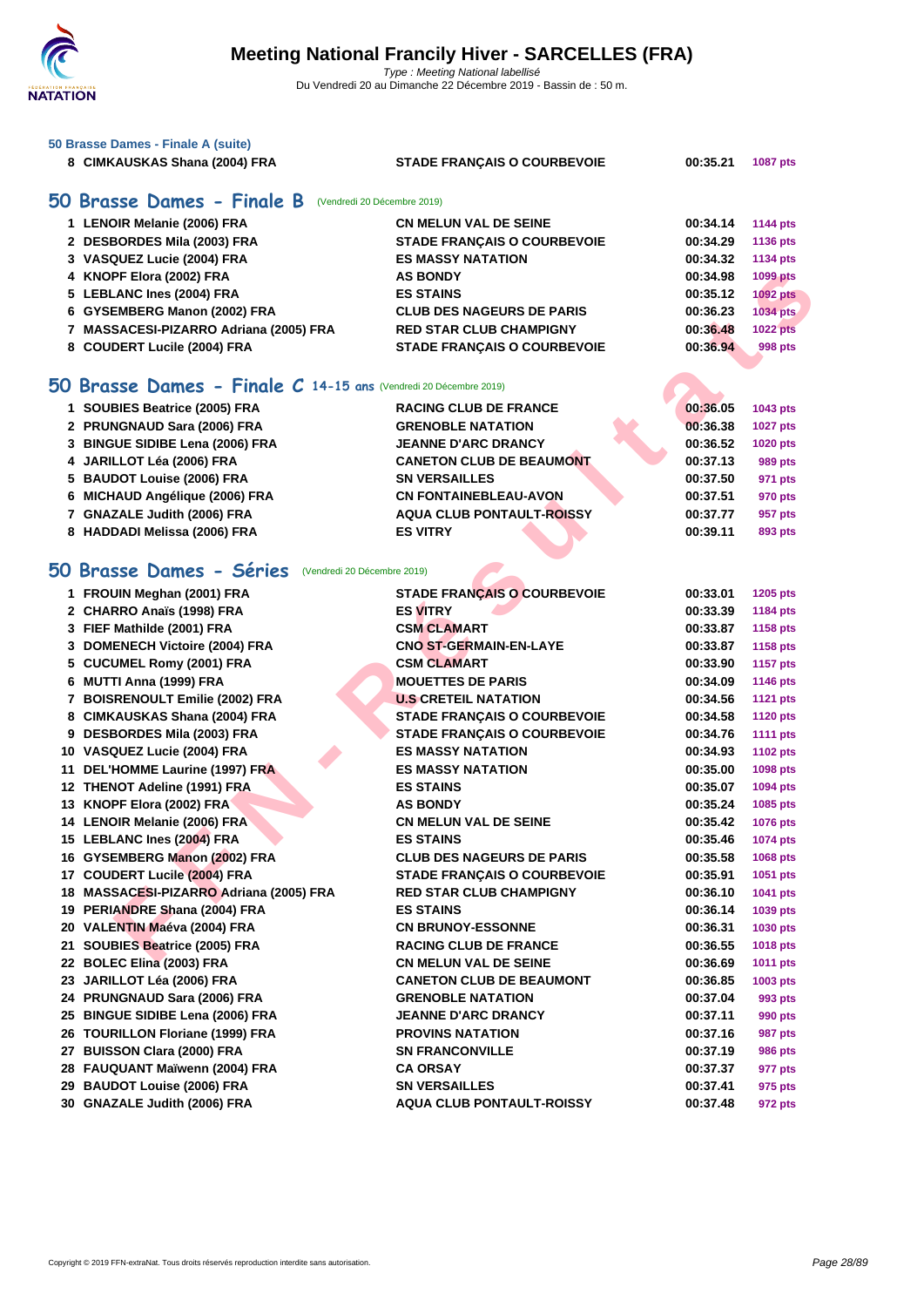

#### **[50 Brasse](http://www.ffnatation.fr/webffn/index.php) Dames - Séries (suite)**

| 30. | MAILLE Salome (2004) FRA         |
|-----|----------------------------------|
|     | 32 HADDADI Melissa (2006) FRA    |
|     | 33 BOUCHER Camille (2006) FRA    |
|     | 34 JENVRIN Malia (2004) FRA      |
|     | 35 MICHAUD Angélique (2006) FRA  |
|     | 36 GHEBACHE Ines (2006) FRA      |
|     | 37 SAULIN Léa (2004) FRA         |
|     | 38 PLANES Janice (2003) FRA      |
|     | 39 CAPELLE Clara (2006) FRA      |
|     | 40 MARTINS Daphnee (2004) FRA    |
|     | 41 STRUILLOU Pauline (2003) FRA  |
|     | 41 ZONKAN Majdoline (2006) FRA   |
|     | 43 STUTEL Célia (2006) FRA       |
|     | 44 DELAHOUSSE Lison (2005) FRA   |
|     | 45 BROSSEAU Lola (2004) FRA      |
|     | 46 MARTIN Amandine (2003) FRA    |
|     | 47 ALLIONE Elise (2006) FRA      |
|     | 48 BOLEC Manon (2005) FRA        |
|     | 49 THOLEY Aurelie (2005) FRA     |
|     | 50 DUPUIS Lise (2006) FRA        |
|     | 51 DASSOT Mayane (2006) FRA      |
|     | 52 BOAMBA Katarina (2006) FRA    |
|     | 53 BRUAND Mélanie (2006) FRA     |
|     | --- GAILLARD Clémence (1998) FRA |
|     | --- VERDINO Claudia (2001) MON   |
|     | --- GOSNET Manon (2003) FRA      |
|     |                                  |
|     | $-22$<br>$\blacksquare$          |

| 30 MAILLE Salomé (2004) FRA                            | <b>ES MASSY NATATION</b>             |                                                    | 00:37.48            | 972 pts         |
|--------------------------------------------------------|--------------------------------------|----------------------------------------------------|---------------------|-----------------|
| 32 HADDADI Melissa (2006) FRA                          | <b>ES VITRY</b>                      |                                                    | 00:37.50            | 971 pts         |
| 33 BOUCHER Camille (2006) FRA                          | <b>STADE FRANÇAIS O COURBEVOIE</b>   |                                                    | 00:37.51            | 970 pts         |
| 34 JENVRIN Malia (2004) FRA                            | <b>CSN GUYANCOURT</b>                |                                                    | 00:37.53            | <b>969 pts</b>  |
| 35 MICHAUD Angélique (2006) FRA                        | <b>CN FONTAINEBLEAU-AVON</b>         |                                                    | 00:37.68            | <b>962 pts</b>  |
| 36 GHEBACHE Ines (2006) FRA                            | <b>US IVRY-SUR-SEINE</b>             |                                                    | 00:37.71            | <b>960 pts</b>  |
| 37 SAULIN Léa (2004) FRA                               | <b>CN BRUNOY-ESSONNE</b>             |                                                    | 00:37.88            | 952 pts         |
| 38 PLANES Janice (2003) FRA                            | <b>MORSANG ESSONNE NATATION</b>      |                                                    | 00:37.97            | <b>947 pts</b>  |
| 39 CAPELLE Clara (2006) FRA                            | ASS DES SPORTS DE CHELLES            |                                                    | 00:38.17            | <b>938 pts</b>  |
| 40 MARTINS Daphnee (2004) FRA                          | <b>CNO ST-GERMAIN-EN-LAYE</b>        |                                                    | 00:38.25            | <b>934 pts</b>  |
| 41 STRUILLOU Pauline (2003) FRA                        | <b>OLYMPIQUE LA GARENNE-COLOMBES</b> |                                                    | 00:38.28            | 932 pts         |
| 41 ZONKAN Majdoline (2006) FRA                         | AAS SARCELLES NATATION 95            |                                                    | 00:38.28            | 932 pts         |
| 43 STUTEL Célia (2006) FRA                             | <b>CN LE PLESSIS-ROBINSON</b>        |                                                    | 00:38.55            | 919 pts         |
| <b>44 DELAHOUSSE Lison (2005) FRA</b>                  | <b>CLUB DES NAGEURS DE PARIS</b>     |                                                    | 00:38.65            | 915 pts         |
| 45 BROSSEAU Lola (2004) FRA                            | <b>YERRES NATATION</b>               |                                                    | 00:38.73            | <b>911 pts</b>  |
| 46 MARTIN Amandine (2003) FRA                          | <b>NAUTIC CLUB RAMBOUILLET</b>       |                                                    | 00:38.90            | 903 pts         |
| 47 ALLIONE Elise (2006) FRA                            | <b>NOGENT NATATION 94</b>            |                                                    | 00:39.04            | 896 pts         |
| 48 BOLEC Manon (2005) FRA                              | <b>CN MELUN VAL DE SEINE</b>         |                                                    | 00:39.26            | <b>886 pts</b>  |
| 49 THOLEY Aurelie (2005) FRA                           | <b>C.N OZOIR-LA-FERRIERE</b>         |                                                    | 00:39.39            | 879 pts         |
| 50 DUPUIS Lise (2006) FRA                              | <b>ANTONY NATATION</b>               |                                                    | 00:39.95            | 853 pts         |
| 51 DASSOT Mayane (2006) FRA                            | <b>RACING CLUB DE FRANCE</b>         |                                                    | 00:40.86            | 812 pts         |
| 52 BOAMBA Katarina (2006) FRA                          | <b>CN MELUN VAL DE SEINE</b>         |                                                    | 00:41.12            | <b>800 pts</b>  |
| 53 BRUAND Mélanie (2006) FRA                           | <b>MORSANG ESSONNE NATATION</b>      |                                                    | 00:42.00            | <b>761 pts</b>  |
| --- GAILLARD Clémence (1998) FRA                       | <b>CN MELUN VAL DE SEINE</b>         |                                                    | <b>DNS</b> dec      |                 |
| --- VERDINO Claudia (2001) MON                         | <b>U.S CRETEIL NATATION</b>          |                                                    | <b>DNS</b> dec      |                 |
| --- GOSNET Manon (2003) FRA                            | <b>USO BEZONS</b>                    |                                                    | <b>DSQ</b>          |                 |
|                                                        |                                      |                                                    |                     |                 |
| 00 Brasse Dames - Finale A                             | (Dimanche 22 Décembre 2019)          |                                                    |                     |                 |
| 1 DELMAS Justine (2005) FRA                            | <b>CNO ST-GERMAIN-EN-LAYE</b>        |                                                    | 01:11.65            | <b>1212 pts</b> |
|                                                        |                                      | 50m: 00:34.36 (00:34.36) 100m: 01:11.65 (00:37.29) |                     |                 |
| 2 CHARRO Anaïs (1998) FRA                              | <b>ES VITRY</b>                      | 50m: 00:34.55 (00:34.55) 100m: 01:13.05 (00:38.50) | 01:13.05            | 1179 pts        |
| 3 LEBLOND Tiphaine (1996) FRA                          | <b>U.S CRETEIL NATATION</b>          |                                                    | 01:13.97            | <b>1157 pts</b> |
|                                                        |                                      | 50m: 00:35.29 (00:35.29) 100m: 01:13.97 (00:38.68) |                     |                 |
| 4 HUMBERT Juliette (2003) FRA                          | <b>CNO ST-GERMAIN-EN-LAYE</b>        |                                                    | 01:15.01            | 1133 pts        |
|                                                        |                                      | 50m: 00:35.33 (00:35.33) 100m: 01:15.01 (00:39.68) |                     |                 |
| 5 LENOIR Melanie (2006) FRA                            | <b>CN MELUN VAL DE SEINE</b>         |                                                    | 01:15.11            | 1130 pts        |
|                                                        |                                      | 50m: 00:36.00 (00:36.00) 100m: 01:15.11 (00:39.11) |                     |                 |
| 6 MUTTI Anna (1999) FRA                                | <b>MOUETTES DE PARIS</b>             | 50m: 00:35.87 (00:35.87) 100m: 01:15.48 (00:39.61) | 01:15.48            | <b>1122 pts</b> |
| 7 VASQUEZ Lucie (2004) FRA                             | <b>ES MASSY NATATION</b>             |                                                    | 01:15.52            |                 |
|                                                        |                                      | 50m: 00:35.62 (00:35.62) 100m: 01:15.52 (00:39.90) |                     | <b>1121 pts</b> |
| 8 CHAVANNE Audrie (1997) FRA                           | <b>CA ORSAY</b>                      |                                                    | 01:15.80            | 1114 pts        |
|                                                        |                                      | 50m: 00:36.27 (00:36.27) 100m: 01:15.80 (00:39.53) |                     |                 |
|                                                        |                                      |                                                    |                     |                 |
| 00 Brasse Dames - Finale B (Dimanche 22 Décembre 2019) |                                      |                                                    |                     |                 |
| 1 SULTAN Laura (2005) FRA                              | <b>STADE FRANÇAIS O COURBEVOIE</b>   |                                                    | $01:16.03$ 1109 pts |                 |
|                                                        |                                      | 50m: 00:36.47 (00:36.47) 100m: 01:16.03 (00:39.56) |                     |                 |

#### **100 Brasse Dames - Finale A** (Dimanche 22 Décembre 2019) **1 DELMAS Justine (2005) FRA CNO ST-GERMAIN-EN-LAYE 01:11.65 1212 pts**

| 2 CHARRO Anaïs (1998) FRA |  |  |
|---------------------------|--|--|

- **3** LEBLOND Tiphaine (1996) FRA **U.S CRETEIL**
- **4 HUMBERT Juliette (2003) FRA CNO ST-GER**
- **5** LENOIR Melanie (2006) FRA **CN MELUN V**
- **6 MUTTI Anna (1999) FRA MOUETTES D**
- **7 VASQUEZ Lucie (2004) FRA ES MASSY N**
- **8 CHAVANNE Audrie (1997) FRA CA ORSAY**

#### **100 Brasse Dames - Finale B** (Dimanche 22 Décembre 2019)

|                     | 50m : 00:34.55 (00:3 |  |
|---------------------|----------------------|--|
| . NATATION          | 50m : 00:35.29 (00:3 |  |
| <b>MAIN-EN-LAYE</b> |                      |  |
| <b>AL DE SEINE</b>  | 50m: 00:35.33 (00:3  |  |
|                     | 50m : 00:36.00 (00:3 |  |
| <b>DE PARIS</b>     | 50m : 00:35.87 (00:3 |  |
| <b>ATATION</b>      |                      |  |
|                     | 50m: 00:35.62 (00:3  |  |
|                     | 50m: 00:36.27 (00:3  |  |
|                     |                      |  |

| $1.5221$ and $0.0001110$ (2000) $1.157$ |                               | 50m: 00:34.36 (00:34.36) 100m: 01:11.65 (00:37.29)                                |
|-----------------------------------------|-------------------------------|-----------------------------------------------------------------------------------|
| 2 CHARRO Anaïs (1998) FRA               | <b>ES VITRY</b>               | 01:13.05<br>1179 pts<br>50m: 00:34.55 (00:34.55) 100m: 01:13.05 (00:38.50)        |
| 3 LEBLOND Tiphaine (1996) FRA           | <b>U.S CRETEIL NATATION</b>   | 01:13.97<br>1157 pts<br>50m: 00:35.29 (00:35.29) 100m: 01:13.97 (00:38.68)        |
| 4 HUMBERT Juliette (2003) FRA           | <b>CNO ST-GERMAIN-EN-LAYE</b> | 01:15.01<br>1133 pts<br>50m: 00:35.33 (00:35.33) 100m: 01:15.01 (00:39.68)        |
| 5 LENOIR Melanie (2006) FRA             | <b>CN MELUN VAL DE SEINE</b>  | 01:15.11<br>1130 pts<br>50m: 00:36.00 (00:36.00) 100m: 01:15.11 (00:39.11)        |
| 6 MUTTI Anna (1999) FRA                 | <b>MOUETTES DE PARIS</b>      | 01:15.48<br><b>1122 pts</b><br>50m: 00:35.87 (00:35.87) 100m: 01:15.48 (00:39.61) |
| 7 VASQUEZ Lucie (2004) FRA              | <b>ES MASSY NATATION</b>      | 01:15.52<br><b>1121 pts</b><br>50m: 00:35.62 (00:35.62) 100m: 01:15.52 (00:39.90) |
| 8 CHAVANNE Audrie (1997) FRA            | <b>CA ORSAY</b>               | 01:15.80<br><b>1114 pts</b><br>50m: 00:36.27 (00:36.27) 100m: 01:15.80 (00:39.53) |

| 1 SULTAN Laura (2005) FRA      | <b>STADE FRANÇAIS O COURBEVOIE</b> | 01:16.03<br>1109 pts<br>50m: 00:36.47 (00:36.47) 100m: 01:16.03 (00:39.56)        |
|--------------------------------|------------------------------------|-----------------------------------------------------------------------------------|
| 2 SEVERYNS Alix (2003) FRA     | <b>CLUB DES NAGEURS DE PARIS</b>   | 01:16.44<br>1099 pts<br>50m: 00:36.46 (00:36.46) 100m: 01:16.44 (00:39.98)        |
| 3 DOMENECH Victoire (2004) FRA | <b>CNO ST-GERMAIN-EN-LAYE</b>      | 01:16.69<br>1094 pts<br>50m: 00:36.41 (00:36.41) 100m: 01:16.69 (00:40.28)        |
| 4 MOURET Lucile (2002) FRA     | <b>CNO ST-GERMAIN-EN-LAYE</b>      | 01:16.88<br>1089 pts<br>50m: 00:36.30 (00:36.30) 100m: 01:16.88 (00:40.58)        |
| 5 SOUBIES Beatrice (2005) FRA  | <b>RACING CLUB DE FRANCE</b>       | 01:17.41<br><b>1077 pts</b><br>50m: 00:37.28 (00:37.28) 100m: 01:17.41 (00:40.13) |
| 6 FIEF Mathilde (2001) FRA     | <b>CSM CLAMART</b>                 | 01:18.73<br><b>1047 pts</b><br>50m: 00:37.96 (00:37.96) 100m: 01:18.73 (00:40.77) |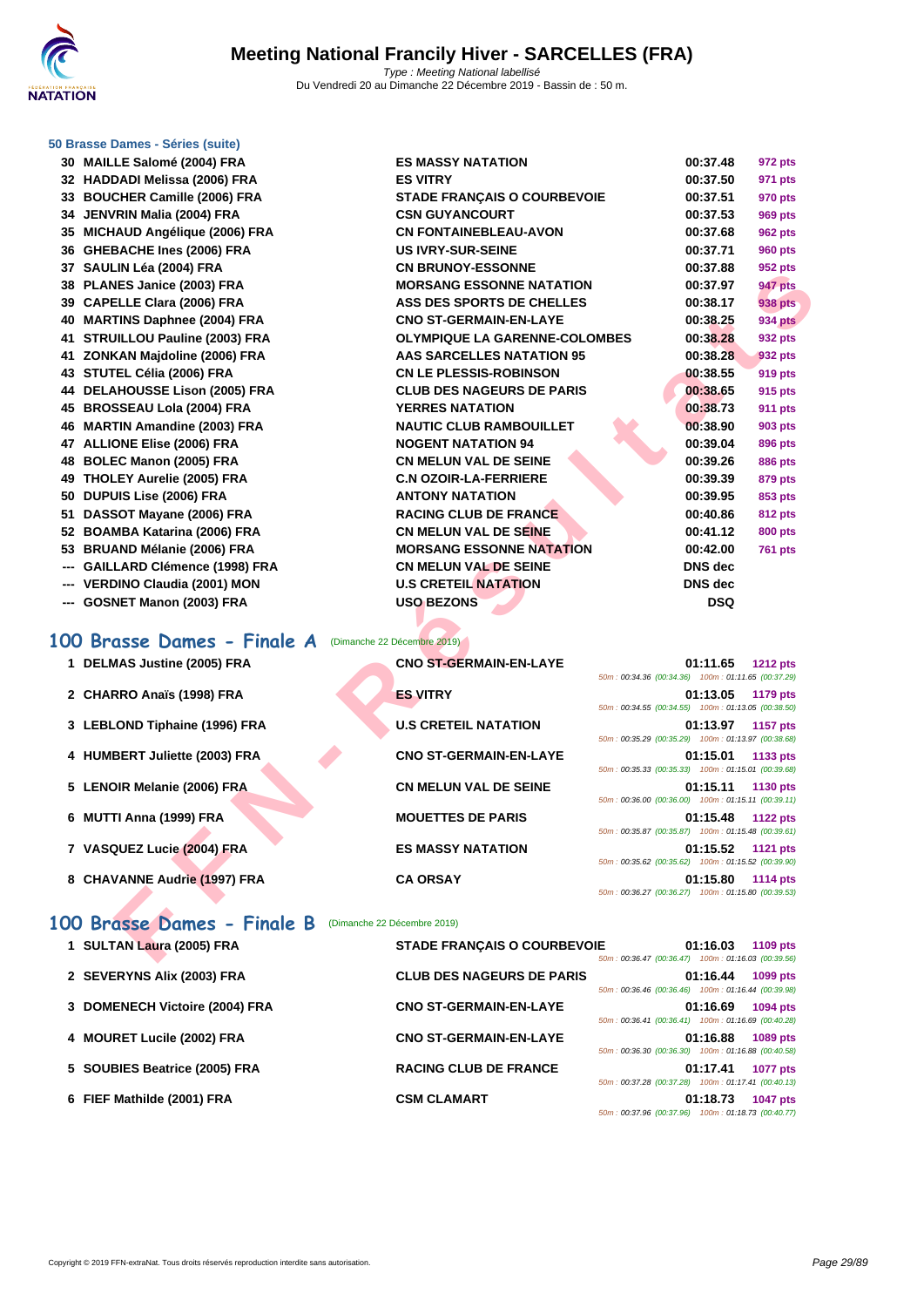

| 100 Brasse Dames - Finale B (suite)<br>7 CIMKAUSKAS Shana (2004) FRA | <b>STADE FRANÇAIS O COURBEVOIE</b> | 01:19.37<br>1033 pts                                                                                                                    |
|----------------------------------------------------------------------|------------------------------------|-----------------------------------------------------------------------------------------------------------------------------------------|
| 8 COUDERT Lucile (2004) FRA                                          | <b>STADE FRANCAIS O COURBEVOIE</b> | 50m: 00:36.35 (00:36.35) 100m: 01:19.37 (00:43.02)<br>01:20.04<br><b>1018 pts</b><br>50m: 00:37.62 (00:37.62) 100m: 01:20.04 (00:42.42) |
| 100 Brasse Dames - Finale C 14-15 ans (Dimanche 22 Décembre 2019)    |                                    |                                                                                                                                         |
| 1 MASSACESI-PIZARRO Adriana (2005) FRA                               | <b>RED STAR CLUB CHAMPIGNY</b>     | 01:18.01<br><b>1064 pts</b>                                                                                                             |
| 2 PRUNGNAUD Sara (2006) FRA                                          | <b>GRENOBLE NATATION</b>           | 50m: 00:36.83 (00:36.83) 100m: 01:18.01 (00:41.18)<br>01:18.97<br><b>1042 pts</b>                                                       |
| 3 JARILLOT Léa (2006) FRA                                            | <b>CANETON CLUB DE BEAUMONT</b>    | 50m: 00:37.83 (00:37.83) 100m: 01:18.97 (00:41.14)<br>01:20.95<br><b>998 pts</b>                                                        |
| 4 SALGUES LAUVERJON Louise (2005) FRA                                | <b>CLUB DES NAGEURS DE PARIS</b>   | 50m: 00:38.71 (00:38.71) 100m: 01:20.95 (00:42.24)<br>01:21.36<br>989 pts                                                               |
| 5 COURLEUX Valentine (2006) FRA                                      | <b>RUEIL ATHLETIC CLUB</b>         | 50m: 00:37.84 (00:37.84) 100m: 01:21.36 (00:43.52)<br>01:22.10<br>973 pts                                                               |
| 6 BOLEC Manon (2005) FRA                                             | <b>CN MELUN VAL DE SEINE</b>       | 50m: 00:38.56 (00:38.56) 100m: 01:22.10 (00:43.54)<br>01:23.29<br>948 pts                                                               |
| 7 NEVES Alicia (2005) FRA                                            | <b>CA L'HAY-LES-ROSES</b>          | 50m: 00:39.64 (00:39.64) 100m: 01:23.29 (00:43.65)<br>01:23.51<br>943 pts                                                               |
| 8 HADDADI Melissa (2006) FRA                                         | <b>ES VITRY</b>                    | 50m: 00:39.05 (00:39.05) 100m: 01:23.51 (00:44.46)<br>01:24.45<br>923 pts                                                               |
|                                                                      |                                    | 50m: 00:39.48 (00:39.48) 100m: 01:24.45 (00:44.97)                                                                                      |
| 100 Brasse Dames - Séries<br>(Dimanche 22 Décembre 2019)             |                                    |                                                                                                                                         |
| 1 DELMAS Justine (2005) FRA                                          | <b>CNO ST-GERMAIN-EN-LAYE</b>      | 01:14.27 1150 pts<br>50m: 00:36.24 (00:36.24) 100m: 01:14.27 (00:38.03)                                                                 |
| 2 LEBLOND Tiphaine (1996) FRA                                        | <b>U.S CRETEIL NATATION</b>        | 01:14.45<br><b>1146 pts</b><br>50m: 00:34.89 (00:34.89) 100m: 01:14.45 (00:39.56)                                                       |
| 3 CHARRO Anaïs (1998) FRA                                            | <b>ES VITRY</b>                    | 01:14.53<br><b>1144 pts</b><br>50m: 00:35.84 (00:35.84) 100m: 01:14.53 (00:38.69)                                                       |
| 4 HUMBERT Juliette (2003) FRA                                        | <b>CNO ST-GERMAIN-EN-LAYE</b>      | 01:15.37<br>1124 pts<br>50m: 00:35.74 (00:35.74) 100m: 01:15.37 (00:39.63)                                                              |
| 5 VASQUEZ Lucie (2004) FRA                                           | <b>ES MASSY NATATION</b>           | 01:15.45<br>1122 pts                                                                                                                    |
| 6 CHAVANNE Audrie (1997) FRA                                         | <b>CA ORSAY</b>                    | 50m: 00:35.31 (00:35.31) 100m: 01:15.45 (00:40.14)<br>01:16.31<br><b>1102 pts</b>                                                       |
| 7 LENOIR Melanie (2006) FRA                                          | <b>CN MELUN VAL DE SEINE</b>       | 50m: 00:35.91 (00:35.91) 100m: 01:16.31 (00:40.40)<br>01:16.40<br><b>1100 pts</b>                                                       |
| 8 MUTTI Anna (1999) FRA                                              | <b>MOUETTES DE PARIS</b>           | 50m: 00:36.15 (00:36.15) 100m: 01:16.40 (00:40.25)<br>01:16.45<br>1099 pts                                                              |
| 9 SEVERYNS Alix (2003) FRA                                           | <b>CLUB DES NAGEURS DE PARIS</b>   | 50m: 00:35.53 (00:35.53) 100m: 01:16.45 (00:40.92)<br>01:16.51<br><b>1098 pts</b>                                                       |
| 10 DOMENECH Victoire (2004) FRA                                      | <b>CNO ST-GERMAIN-EN-LAYE</b>      | 50m: 00:36.28 (00:36.28)<br>100m: 01:16.51 (00:40.23)<br>01:16.87<br><b>1090 pts</b>                                                    |
|                                                                      |                                    | 50m: 00:36.08 (00:36.08) 100m: 01:16.87 (00:40.79)                                                                                      |
| 11 SULTAN Laura (2005) FRA                                           | <b>STADE FRANÇAIS O COURBEVOIE</b> | 01:17.15<br>1083 pts<br>50m: 00:36.56 (00:36.56) 100m: 01:17.15 (00:40.59)                                                              |
| 12 MOURET Lucile (2002) FRA                                          | <b>CNO ST-GERMAIN-EN-LAYE</b>      | 01:17.78<br>1069 pts<br>50m: 00:37.36 (00:37.36) 100m: 01:17.78 (00:40.42)                                                              |
| 13 THENOT Adeline (1991) FRA                                         | <b>ES STAINS</b>                   | 01:18.16<br><b>1060 pts</b><br>50m: 00:36.94 (00:36.94) 100m: 01:18.16 (00:41.22)                                                       |
| 13 COUDERT Lucile (2004) FRA                                         | <b>STADE FRANÇAIS O COURBEVOIE</b> | 01:18.16<br><b>1060 pts</b><br>50m: 00:37.11 (00:37.11) 100m: 01:18.16 (00:41.05)                                                       |
| 15 SOUBIES Beatrice (2005) FRA                                       | <b>RACING CLUB DE FRANCE</b>       | 01:18.33<br><b>1056 pts</b><br>50m: 00:37.77 (00:37.77) 100m: 01:18.33 (00:40.56)                                                       |

- **16 FIEF Mathilde (2001) FRA CSM CLAMART 01:18.53 1052 pts**
- **17 CIMKAUSKAS Shana (2004) FRA STADE FRANÇAIS O COURBEVOIE 01:18.58 1051 pts**
- **18 GAILLARD Clémence (1998) FRA CN MELUN VAL DE SEINE 01:18.85 1045 pts**
- **19 AMBRASS Lilou (2002) FRA ES MASSY NATATION 01:18.87 1044 pts**

50m : 00:35.06 (00:35.06) 100m : 01:18.53 (00:43.47)

50m : 00:35.95 (00:35.95) 100m : 01:18.58 (00:42.63)

50m : 00:37.58 (00:37.58) 100m : 01:18.85 (00:41.27)

50m : 00:37.50 (00:37.50) 100m : 01:18.87 (00:41.37)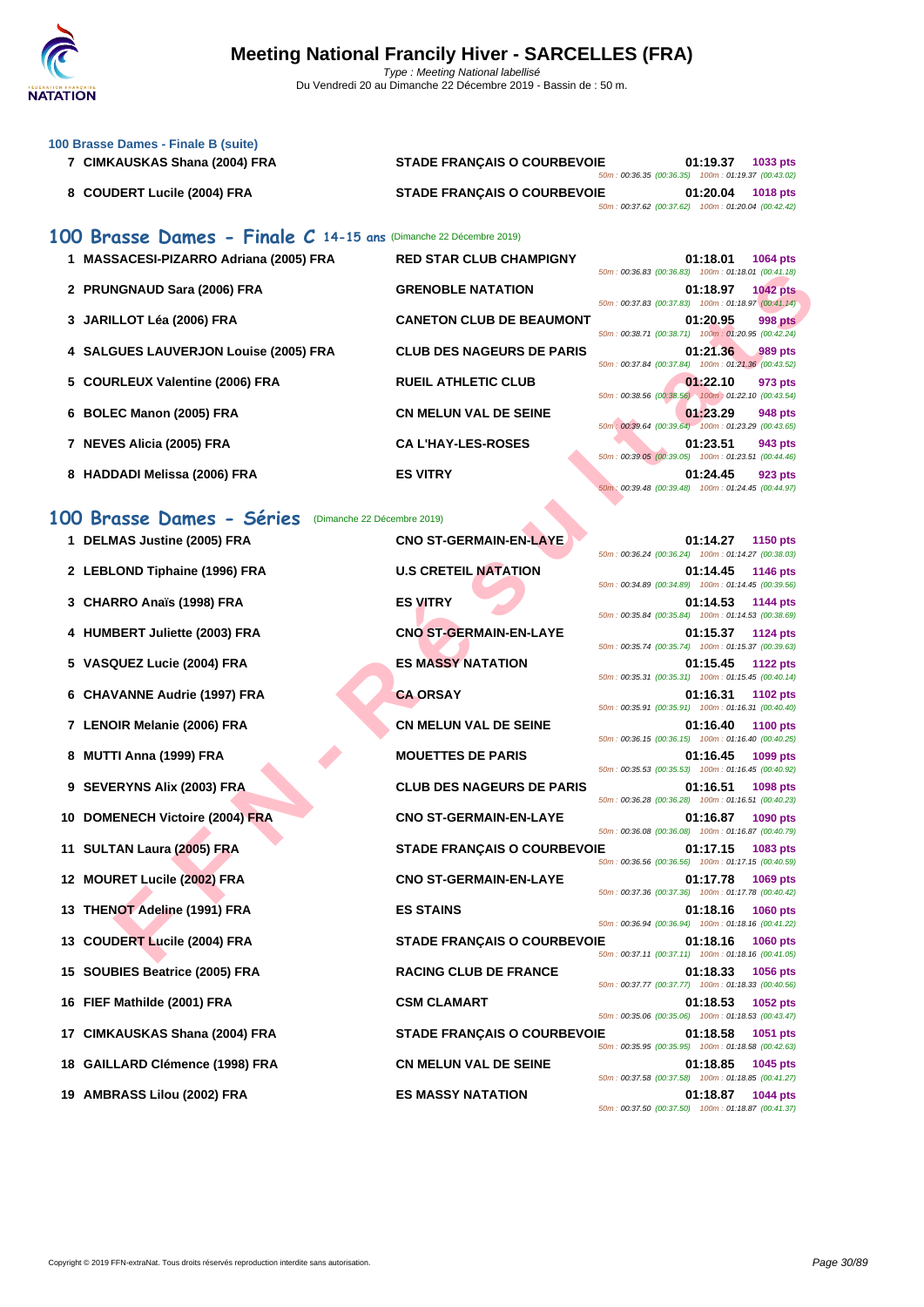

|    | 100 Brasse Dames - Séries (suite)                                            |                                      |                                                                            |
|----|------------------------------------------------------------------------------|--------------------------------------|----------------------------------------------------------------------------|
|    | 20 JENVRIN Malia (2004) FRA                                                  | <b>CSN GUYANCOURT</b>                | 01:18.98<br>1042 pts                                                       |
|    | 21 CHESNEAU Marine (1999) FRA                                                | <b>ES MASSY NATATION</b>             | 01:19.68<br><b>1026 pts</b>                                                |
|    |                                                                              |                                      | 50m: 00:37.94 (00:37.94) 100m: 01:19.68 (00:41.74)                         |
| 22 | <b>PRUNGNAUD Sara (2006) FRA</b>                                             | <b>GRENOBLE NATATION</b>             | 01:19.98<br><b>1020 pts</b>                                                |
| 23 | <b>GNAZALE Judith (2006) FRA</b>                                             | <b>AQUA CLUB PONTAULT-ROISSY</b>     | 01:20.17<br>1015 pts<br>50m: 00:37.65 (00:37.65) 100m: 01:20.17 (00:42.52) |
|    | 24 VALENTIN Maéva (2004) FRA                                                 | <b>CN BRUNOY-ESSONNE</b>             | 01:20.26<br>1013 pts                                                       |
|    |                                                                              |                                      | 50m: 00:38.17 (00:38.17) 100m: 01:20.26 (00:42.09)                         |
| 25 | <b>TOURILLON Floriane (1999) FRA</b>                                         | <b>PROVINS NATATION</b>              | 01:20.49<br><b>1008 pts</b>                                                |
|    |                                                                              | <b>CA L'HAY-LES-ROSES</b>            | 50m: 00:38.02 (00:38.02) 100m: 01:20.49 (00:42.47)                         |
|    | 25 LEFEVRE Paulina (2004) FRA<br><b>MASSACESI-PIZARRO Adriana (2005) FRA</b> | <b>RED STAR CLUB CHAMPIGNY</b>       | 01:20.49<br><b>1008 pts</b><br>01:20.55<br><b>1007 pts</b>                 |
|    |                                                                              |                                      | 50m: 00:37.77 (00:37.77) 100m: 01:20.55 (00:42.78)                         |
| 28 | JARILLOT Léa (2006) FRA                                                      | <b>CANETON CLUB DE BEAUMONT</b>      | 01:20.69<br><b>1004 pts</b>                                                |
|    |                                                                              |                                      | 50m: 00:37.42 (00:37.42) 100m: 01:20.69 (00:43.27)                         |
| 29 | <b>LEBLANC Ines (2004) FRA</b>                                               | <b>ES STAINS</b>                     | 01:20.84<br>1001 pts<br>50m; 00:37.03 (00:37.03) 100m: 01:20.84 (00:43.81) |
| 30 | KNOPF Elora (2002) FRA                                                       | <b>AS BONDY</b>                      | 01:20.90<br>999 pts                                                        |
|    |                                                                              |                                      | 50m : 00:37.18 (00:37.18) 100m : 01:20.90 (00:43.72)                       |
| 31 | GYSEMBERG Manon (2002) FRA                                                   | <b>CLUB DES NAGEURS DE PARIS</b>     | 01:21.04<br>996 pts                                                        |
|    |                                                                              |                                      | 50m: 00:36.84 (00:36.84) 100m: 01:21.04 (00:44.20)                         |
| 32 | <b>SALGUES LAUVERJON Louise (2005) FRA</b>                                   | <b>CLUB DES NAGEURS DE PARIS</b>     | 01:21.28<br>991 pts<br>50m: 00:38.06 (00:38.06) 100m: 01:21.28 (00:43.22)  |
| 33 | <b>COURLEUX Valentine (2006) FRA</b>                                         | <b>RUEIL ATHLETIC CLUB</b>           | 01:21.30<br>991 pts                                                        |
|    |                                                                              |                                      | 50m: 00:37.73 (00:37.73) 100m: 01:21.30 (00:43.57)                         |
| 34 | <b>NGUYEN DUC LONG Armelle (2003) FRA</b>                                    | <b>CA ORSAY</b>                      | 01:21.69<br>982 pts                                                        |
|    |                                                                              |                                      | 50m: 00:38.08 (00:38.08) 100m: 01:21.69 (00:43.61)                         |
| 35 | PORTAL Elea (2000) FRA                                                       | <b>CNO ST-GERMAIN-EN-LAYE</b>        | 01:22.03<br>975 pts<br>50m: 00:38.82 (00:38.82) 100m: 01:22.03 (00:43.21)  |
| 36 | FOHRER Marie (2002) FRA                                                      | <b>CERGY PONTOISE NATATION</b>       | 01:22.63<br>962 pts                                                        |
|    |                                                                              |                                      | 50m: 00:38.50 (00:38.50) 100m: 01:22.63 (00:44.13)                         |
| 37 | <b>STRUILLOU Pauline (2003) FRA</b>                                          | <b>OLYMPIQUE LA GARENNE-COLOMBES</b> | 01:22.99<br>954 pts                                                        |
|    |                                                                              | <b>SN FRANCONVILLE</b>               | 50m: 00:39.32 (00:39.32) 100m: 01:22.99 (00:43.67)                         |
| 38 | <b>BUISSON Clara (2000) FRA</b>                                              |                                      | 01:23.07<br>952 pts<br>50m: 00:38.79 (00:38.79) 100m: 01:23.07 (00:44.28)  |
| 39 | <b>HADDADI Melissa (2006) FRA</b>                                            | <b>ES VITRY</b>                      | 01:23.55<br>942 pts                                                        |
|    |                                                                              |                                      | 50m: 00:39.82 (00:39.82) 100m: 01:23.55 (00:43.73)                         |
| 40 | <b>NEVES Alicia (2005) FRA</b>                                               | <b>CA L'HAY-LES-ROSES</b>            | 01:23.69<br>939 pts                                                        |
|    |                                                                              | STADE FRANÇAIS O COURBEVOIE          | 50m: 00:39.61 (00:39.61) 100m: 01:23.69 (00:44.08)                         |
| 41 | <b>BOUCHER Camille (2006) FRA</b>                                            |                                      | 01:23.73<br>938 pts<br>50m: 00:39.56 (00:39.56) 100m: 01:23.73 (00:44.17)  |
|    | 42 PERIANDRE Shana (2004) FRA                                                | <b>ES STAINS</b>                     | 01:23.96<br>933 pts                                                        |
|    |                                                                              |                                      | 50m: 00:38.74 (00:38.74) 100m: 01:23.96 (00:45.22)                         |
|    | 43 BOLEC Elina (2003) FRA                                                    | <b>CN MELUN VAL DE SEINE</b>         | 01:24.06<br>931 pts<br>50m: 00:38.18 (00:38.18) 100m: 01:24.06 (00:45.88)  |
|    | 44 BOLEC Manon (2005) FRA                                                    | <b>CN MELUN VAL DE SEINE</b>         | 01:24.25<br>927 pts                                                        |
| 45 | MICHAUD Angélique (2006) FRA                                                 | <b>CN FONTAINEBLEAU-AVON</b>         | 01:24.39<br>924 pts                                                        |
|    |                                                                              |                                      | 50m: 00:39.90 (00:39.90) 100m: 01:24.39 (00:44.49)                         |
| 46 | ZONKAN Majdoline (2006) FRA                                                  | AAS SARCELLES NATATION 95            | 01:24.49<br>922 pts                                                        |
|    |                                                                              |                                      | 50m: 00:40.13 (00:40.13) 100m: 01:24.49 (00:44.36)                         |
| 47 | <b>MARTINS Daphnee (2004) FRA</b>                                            | <b>CNO ST-GERMAIN-EN-LAYE</b>        | 01:24.51<br>922 pts<br>50m: 00:39.69 (00:39.69) 100m: 01:24.51 (00:44.82)  |
| 48 | <b>BINGUE SIDIBE Lena (2006) FRA</b>                                         | <b>JEANNE D'ARC DRANCY</b>           | 01:24.52<br>921 pts                                                        |
| 49 | MAFILLE Julie (2006) FRA                                                     | <b>CNO ST-GERMAIN-EN-LAYE</b>        | 01:25.50<br>901 pts                                                        |
|    |                                                                              |                                      | 50m: 00:40.13 (00:40.13) 100m: 01:25.50 (00:45.37)                         |
| 50 | <b>BAUDOT Louise (2006) FRA</b>                                              | <b>SN VERSAILLES</b>                 | 01:25.75<br>896 pts                                                        |
|    |                                                                              |                                      | 50m: 00:40.52 (00:40.52) 100m: 01:25.75 (00:45.23)                         |
|    | 51 SYKHEO Lise (2005) FRA                                                    | <b>AC VILLEPINTE</b>                 | 01:26.02<br>890 pts<br>50m: 00:40.41 (00:40.41) 100m: 01:26.02 (00:45.61)  |
|    | 52 HUMBLOT Anaïs (2003) FRA                                                  | <b>CN LE PLESSIS-ROBINSON</b>        | 01:26.32<br>884 pts                                                        |
|    |                                                                              |                                      |                                                                            |

| ra (2006) FRA<br>(2006) FRA             | <b>GRENOBLE NATATION</b><br><b>AQUA CLUB PONTAULT-ROISSY</b> | 01:19.98<br><b>1020 pts</b><br>01:20.17<br>1015 pts<br>50m: 00:37.65 (00:37.65) 100m: 01:20.17 (00:42.52)                       |
|-----------------------------------------|--------------------------------------------------------------|---------------------------------------------------------------------------------------------------------------------------------|
| a (2004) FRA                            | <b>CN BRUNOY-ESSONNE</b>                                     | 01:20.26<br>1013 pts<br>50m: 00:38.17 (00:38.17) 100m: 01:20.26 (00:42.09)                                                      |
| iane (1999) FRA                         | <b>PROVINS NATATION</b>                                      | 01:20.49<br><b>1008 pts</b><br>50m: 00:38.02 (00:38.02) 100m: 01:20.49 (00:42.47)                                               |
| a (2004) FRA<br>ARRO Adriana (2005) FRA | <b>CAL'HAY-LES-ROSES</b><br><b>RED STAR CLUB CHAMPIGNY</b>   | 01:20.49<br><b>1008 pts</b><br>01:20.55<br><b>1007 pts</b><br>50m: 00:37.77 (00:37.77) 100m: 01:20.55 (00:42.78)                |
| 006) FRA                                | <b>CANETON CLUB DE BEAUMONT</b>                              | 01:20.69<br><b>1004 pts</b><br>50m: 00:37.42 (00:37.42) 100m: 01:20.69 (00:43.27)                                               |
| 2004) FRA                               | <b>ES STAINS</b>                                             | 01:20.84<br>1001 pts<br>50m; 00:37.03 (00:37.03) 100m: 01:20.84 (00:43.81)                                                      |
| 02) FRA                                 | <b>AS BONDY</b>                                              | 01:20.90<br>999 pts<br>50m: 00:37.18 (00:37.18) 100m: 01:20.90 (00:43.72)                                                       |
| ınon (2002) FRA                         | <b>CLUB DES NAGEURS DE PARIS</b>                             | 01:21.04<br>996 pts<br>50m: 00:36.84 (00:36.84) 100m: 01:21.04 (00:44.20)                                                       |
| ERJON Louise (2005) FRA                 | <b>CLUB DES NAGEURS DE PARIS</b>                             | 01:21.28<br>991 pts<br>50m: 00:38.06 (00:38.06) 100m: 01:21.28 (00:43.22)                                                       |
| ntine (2006) FRA                        | <b>RUEIL ATHLETIC CLUB</b>                                   | 01:21.30<br>991 pts<br>50m: 00:37.73 (00:37.73) 100m: 01:21.30 (00:43.57)                                                       |
| <b>DNG Armelle (2003) FRA</b>           | <b>CA ORSAY</b>                                              | 01:21.69<br>982 pts                                                                                                             |
| 100) FRA                                | <b>CNO ST-GERMAIN-EN-LAYE</b>                                | 50m: 00:38.08 (00:38.08) 100m: 01:21.69 (00:43.61)<br>01:22.03<br>975 pts                                                       |
| 2002) FRA                               | <b>CERGY PONTOISE NATATION</b>                               | 50m: 00:38.82 (00:38.82) 100m: 01:22.03 (00:43.21)<br>01:22.63<br>962 pts                                                       |
| line (2003) FRA                         | <b>OLYMPIQUE LA GARENNE-COLOMBES</b>                         | 50m: 00:38.50 (00:38.50) 100m: 01:22.63 (00:44.13)<br>01:22.99<br>954 pts                                                       |
| 2000) FRA                               | <b>SN FRANCONVILLE</b>                                       | 50m: 00:39.32 (00:39.32) 100m: 01:22.99 (00:43.67)<br>01:23.07<br>952 pts                                                       |
| a (2006) FRA                            | <b>ES VITRY</b>                                              | 50m: 00:38.79 (00:38.79) 100m: 01:23.07 (00:44.28)<br>01:23.55<br>942 pts                                                       |
| 05) FRA                                 | <b>CA L'HAY-LES-ROSES</b>                                    | 50m: 00:39.82 (00:39.82) 100m: 01:23.55 (00:43.73)<br>01:23.69<br>939 pts                                                       |
| le (2006) FRA                           | <b>STADE FRANÇAIS O COURBEVOIE</b>                           | 50m: 00:39.61 (00:39.61) 100m: 01:23.69 (00:44.08)<br>01:23.73<br>938 pts                                                       |
| na (2004 <mark>) F</mark> RA            | <b>ES STAINS</b>                                             | 50m: 00:39.56 (00:39.56) 100m: 01:23.73 (00:44.17)<br>01:23.96<br>933 pts                                                       |
| 03) FRA                                 | <b>CN MELUN VAL DE SEINE</b>                                 | 50m: 00:38.74 (00:38.74) 100m: 01:23.96 (00:45.22)<br>01:24.06<br>931 pts                                                       |
| :005) FRA                               | <b>CN MELUN VAL DE SEINE</b>                                 | 50m: 00:38.18 (00:38.18) 100m: 01:24.06 (00:45.88)<br>01:24.25<br>927 pts                                                       |
| que (2006) FRA                          | <b>CN FONTAINEBLEAU-AVON</b>                                 | 01:24.39<br>924 pts<br>50m: 00:39.90 (00:39.90)<br>100m: 01:24.39 (00:44.49)                                                    |
| ne (2006) FRA                           | <b>AAS SARCELLES NATATION 95</b>                             | 01:24.49<br>922 pts<br>50m: 00:40.13 (00:40.13) 100m: 01:24.49 (00:44.36)                                                       |
| ee (2004) FRA                           | <b>CNO ST-GERMAIN-EN-LAYE</b>                                | 01:24.51<br>922 pts<br>50m: 00:39.69 (00:39.69) 100m: 01:24.51 (00:44.82)                                                       |
| Lena (2006) FRA<br>006) FRA             | <b>JEANNE D'ARC DRANCY</b><br><b>CNO ST-GERMAIN-EN-LAYE</b>  | 01:24.52<br><b>921 pts</b><br>01:25.50<br>901 pts                                                                               |
| (2006) FRA                              | <b>SN VERSAILLES</b>                                         | 50m: 00:40.13 (00:40.13) 100m: 01:25.50 (00:45.37)<br>01:25.75<br>896 pts                                                       |
| )05) FRA                                | <b>AC VILLEPINTE</b>                                         | 50m: 00:40.52 (00:40.52) 100m: 01:25.75 (00:45.23)<br>01:26.02<br>890 pts                                                       |
| (2003) FRA                              | <b>CN LE PLESSIS-ROBINSON</b>                                | 50m: 00:40.41 (00:40.41) 100m: 01:26.02 (00:45.61)<br>01:26.32<br>884 pts<br>50m: 00:42.04 (00:42.04) 100m: 01:26.32 (00:44.28) |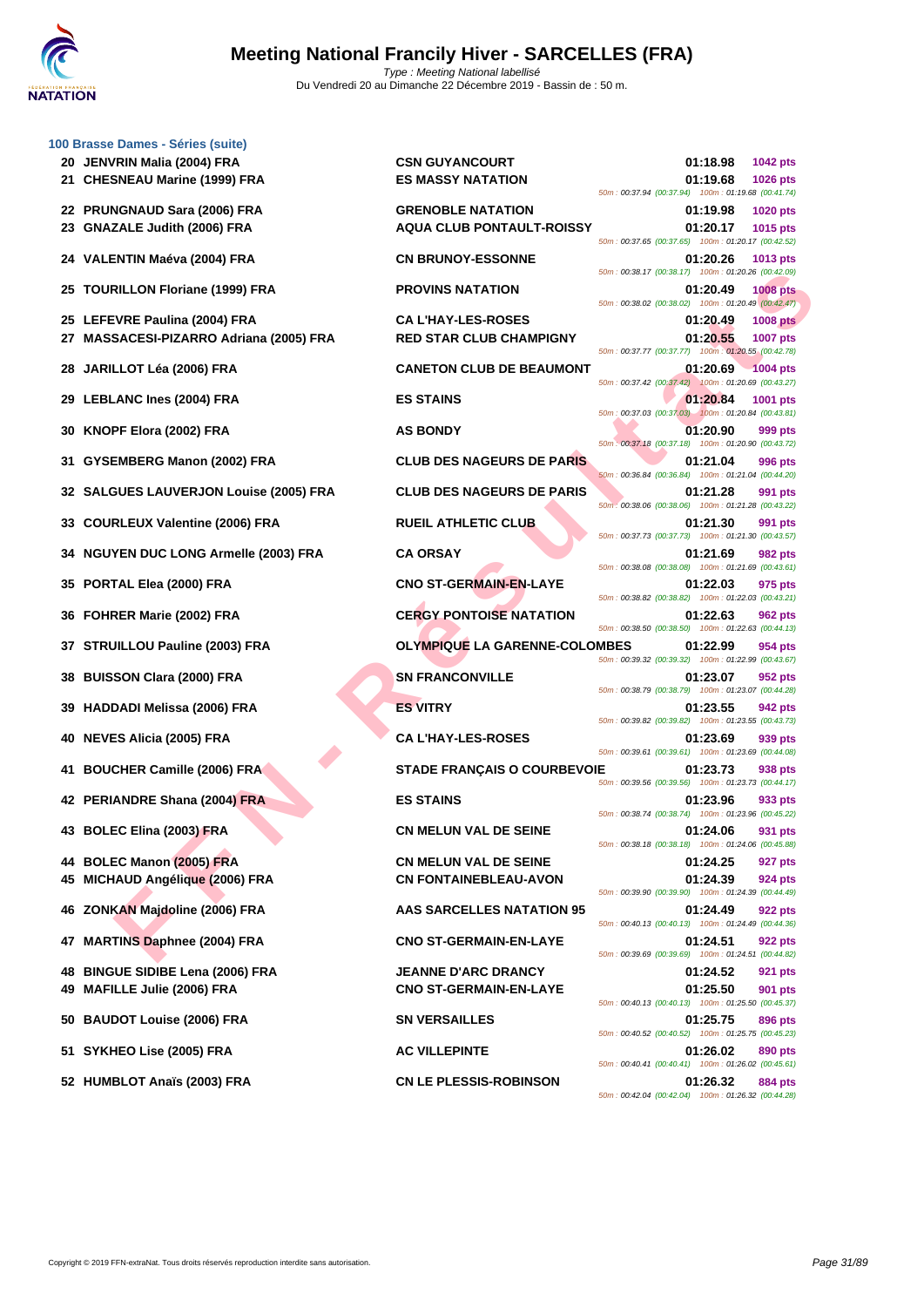|     | 100 Brasse Dames - Séries (suite)        |                                                                                                                                            |                                                                                                                                |
|-----|------------------------------------------|--------------------------------------------------------------------------------------------------------------------------------------------|--------------------------------------------------------------------------------------------------------------------------------|
|     | 53 DELAHOUSSE Lison (2005) FRA           | <b>CLUB DES NAGEURS DE PARIS</b>                                                                                                           | 01:26.37<br>883 pts<br>50m: 00:40.57 (00:40.57) 100m: 01:26.37 (00:45.80)                                                      |
|     | 54 ALLIONE Elise (2006) FRA              | <b>NOGENT NATATION 94</b>                                                                                                                  | 01:26.61<br>878 pts<br>50m: 00:40.43 (00:40.43) 100m: 01:26.61 (00:46.18)                                                      |
|     | 55 PLANES Janice (2003) FRA              | <b>MORSANG ESSONNE NATATION</b>                                                                                                            | 01:26.70<br>876 pts                                                                                                            |
|     | 56 PEYSSONNEL Emma (2005) FRA            | <b>SO ROSNY</b>                                                                                                                            | 50m: 00:40.34 (00:40.34) 100m: 01:26.70 (00:46.36)<br>01:26.79<br>874 pts                                                      |
|     | <b>NGUYEN DUC LONG Rachel (2006) FRA</b> | <b>CA ORSAY</b>                                                                                                                            | 50m: 00:40.33 (00:40.33) 100m: 01:26.79 (00:46.46)<br>01:26.96<br>871 pts                                                      |
| 58  | <b>CALMES Lara (2004) LUX</b>            | <b>SWIMMING TEAM MINETT (LUX)</b>                                                                                                          | 50m: 00:41.33 (00:41.33) 100m: 01:26.96 (00:45.63)<br>01:27.49<br><b>860 pts</b>                                               |
| 59  | COLOGON-HASSAMBAY Mélina (2006) FRA      | <b>CN LE PLESSIS-ROBINSON</b>                                                                                                              | 50m: 00:42.13 (00:42.13) 100m: 01:27.49 (00:45.36)<br>01:27.65<br>857 pts                                                      |
| 60  | <b>DUPUIS Lise (2006) FRA</b>            | <b>ANTONY NATATION</b>                                                                                                                     | 50m: 00:41.78 (00:41.78) 100m: 01:27.65 (00:45.87)<br>01:27.74<br>855 pts                                                      |
| 61  | <b>GRAFF Faustine (2006) FRA</b>         | <b>US VILLEJUIF NATATION</b>                                                                                                               | 50m: 00:40.95 (00:40.95) 100m: 01:27.74 (00:46.79)<br>01:27.94<br>851 pts                                                      |
|     | 62 PERNOT Ophélie (2000) FRA             | <b>AQUA CLUB PONTAULT-ROISSY</b>                                                                                                           | 50m: 00:41.27 (00:41.27) 100m: 01:27.94 (00:46.67)<br>01:28.44<br>841 pts                                                      |
|     |                                          |                                                                                                                                            | 50m: 00:40.76 (00:40.76) 100m: 01:28.44 (00:47.68)                                                                             |
| 63  | DASSOT Mayane (2006) FRA                 | <b>RACING CLUB DE FRANCE</b>                                                                                                               | 01:28.96<br>830 pts<br>50m: 00:41.84 (00:41.84) 100m: 01:28.96 (00:47.12)                                                      |
| 64  | <b>CAPELLE Clara (2006) FRA</b>          | ASS DES SPORTS DE CHELLES                                                                                                                  | 01:29.09<br>828 pts<br>50m: 00:39.85 (00:39.85) 100m: 01:29.09 (00:49.24)                                                      |
|     | 65 REBELO Leana (2006) FRA               | <b>CN VAL MAUBUEE</b>                                                                                                                      | 01:30.68<br><b>796 pts</b><br>50m: 00:42.46 (00:42.46) 100m: 01:30.68 (00:48.22)                                               |
| 66  | <b>DEGHMOUS Alicia (2006) FRA</b>        | <b>CNO ST-GERMAIN-EN-LAYE</b>                                                                                                              | 01:31.50<br><b>780 pts</b><br>50m: 00:41.75 (00:41.75) 100m: 01:31.50 (00:49.75)                                               |
| 67  | <b>BOAMBA Katarina (2006) FRA</b>        | <b>CN MELUN VAL DE SEINE</b>                                                                                                               | 01:32.81<br>755 pts<br>50m: 00:43.27 (00:43.27) 100m: 01:32.81 (00:49.54)                                                      |
| 68  | <b>CHANE WAI Solene (2006) FRA</b>       | <b>US JEUNESSE MITRY-MORY</b>                                                                                                              | 01:34.71<br><b>719 pts</b>                                                                                                     |
|     | DJEMAOUI Lahna (2004) FRA                | <b>CA ORSAY</b>                                                                                                                            | <b>DNS</b> dec                                                                                                                 |
|     | <b>TABIASCO Gabrielle (2004) FRA</b>     | <b>STADE FRANÇAIS O COURBEVOIE</b>                                                                                                         | <b>DNS</b> dec                                                                                                                 |
|     | STUTEL Célia (2006) FRA                  | <b>CN LE PLESSIS-ROBINSON</b>                                                                                                              | <b>DNS</b> dec                                                                                                                 |
| --- | PETERS Emma (2003) LUX                   | <b>SWIMMING TEAM MINETT (LUX)</b>                                                                                                          | <b>DNS</b> dec                                                                                                                 |
|     | 200 Brasse Dames - Finale A              | (Samedi 21 Décembre 2019)                                                                                                                  |                                                                                                                                |
|     | 1 CUCUMEL Romy (2001) FRA                | <b>CSM CLAMART</b>                                                                                                                         | 02:36.97<br>1169 pts                                                                                                           |
|     | 2 HUMBERT Juliette (2003) FRA            | <b>CNO ST-GERMAIN-EN-LAYE</b>                                                                                                              | 50m: 00:35.61 (00:35.61) 100m: 01:15.36 (00:39.75) 150m: 01:55.46 (00:40.10) 200m: 02:36.97 (00:41.51)<br>02:39.87<br>1135 pts |
|     | 3 JENVRIN Malia (2004) FRA               | 50m : 00:36.58 (00:36.58) 100m : 01:17.14 (00:40.56) 150m : 01:58.04 (00:40.90) 200m : 02:39.87 (00:41.83)<br><b>CSN GUYANCOURT</b>        | 02:40.37 1129 pts                                                                                                              |
|     | 4 MUTTI Anna (1999) FRA                  | 50m: 00:37.68 (00:37.68) 100m: 01:18.30 (00:40.62) 150m: 01:59.36 (00:41.06) 200m: 02:40.37 (00:41.01)<br><b>MOUETTES DE PARIS</b>         | 02:41.46<br><b>1116 pts</b>                                                                                                    |
|     | 5 LENOIR Melanie (2006) FRA              | 50m : 00:36.44 (00:36.44) 100m : 01:17.29 (00:40.85) 150m : 01:58.78 (00:41.49) 200m : 02:41.46 (00:42.68)<br><b>CN MELUN VAL DE SEINE</b> | 02:43.17<br>1096 pts                                                                                                           |
|     | 6 SEVERYNS Alix (2003) FRA               | 50m: 00:36.83 (00:36.83) 100m: 01:18.80 (00:41.97) 150m: 02:02.24 (00:43.44) 200m: 02:43.17 (00:40.93)<br><b>CLUB DES NAGEURS DE PARIS</b> | 02:44.55                                                                                                                       |
|     |                                          | 50m: 00:38.13 (00:38.13) 100m: 01:19.60 (00:41.47) 150m: 02:02.31 (00:42.71) 200m: 02:44.55 (00:42.24)                                     | 1080 pts                                                                                                                       |
|     | 7 VASQUEZ Lucie (2004) FRA               | <b>ES MASSY NATATION</b><br>50m : 00:36.42 (00:36.42) 100m : 01:17.29 (00:40.87) 150m : 02:00.85 (00:43.56) 200m : 02:45.92 (00:45.07)     | 02:45.92<br>1064 pts                                                                                                           |
|     |                                          |                                                                                                                                            |                                                                                                                                |

| 50m: 00:40.57 (00:40.57) 100m: 01:26.37 (00:45.80) |                | 01:26.37 883 pts |
|----------------------------------------------------|----------------|------------------|
|                                                    |                | 01:26.61 878 pts |
| 50m: 00:40.43 (00:40.43) 100m: 01:26.61 (00:46.18) |                |                  |
|                                                    |                | 01:26.70 876 pts |
| 50m: 00:40.34 (00:40.34) 100m: 01:26.70 (00:46.36) |                |                  |
| 50m: 00:40.33 (00:40.33) 100m: 01:26.79 (00:46.46) | 01:26.79       | <b>874 pts</b>   |
|                                                    | 01:26.96       | <b>871 pts</b>   |
| 50m: 00:41.33 (00:41.33) 100m: 01:26.96 (00:45.63) |                |                  |
|                                                    | 01:27.49       | <b>860 pts</b>   |
| 50m: 00:42.13 (00:42.13) 100m: 01:27.49 (00:45.36) |                |                  |
|                                                    | 01.27.65       | 857 pts          |
| 50m: 00:41.78 (00:41.78) 100m: 01:27.65 (00:45.87) |                |                  |
| 50m: 00:40.95 (00:40.95) 100m: 01:27.74 (00:46.79) |                | 01:27.74 855 pts |
|                                                    |                | 01:27.94 851 pts |
| 50m: 00:41.27 (00:41.27) 100m: 01:27.94 (00:46.67) |                |                  |
|                                                    |                | 01:28.44 841 pts |
| 50m: 00:40.76 (00:40.76) 100m: 01:28.44 (00:47.68) |                |                  |
|                                                    |                | 01:28.96 830 pts |
| 50m: 00:41.84 (00:41.84) 100m: 01:28.96 (00:47.12) |                |                  |
|                                                    |                | 01:29.09 828 pts |
| 50m: 00:39.85 (00:39.85) 100m: 01:29.09 (00:49.24) |                |                  |
| 50m: 00:42.46 (00:42.46) 100m: 01:30.68 (00:48.22) | 01:30.68       | <b>796 pts</b>   |
|                                                    | 01:31.50       | <b>780 pts</b>   |
| 50m: 00:41.75 (00:41.75) 100m: 01:31.50 (00:49.75) |                |                  |
|                                                    | 01:32.81       | <b>755 pts</b>   |
| 50m: 00:43.27 (00:43.27) 100m: 01:32.81 (00:49.54) |                |                  |
|                                                    | 01:34.71       | 719 pts          |
|                                                    | <b>DNS</b> dec |                  |
| ١E                                                 | <b>DNS</b> dec |                  |
|                                                    | <b>DNS</b> dec |                  |
|                                                    | nNS dec        |                  |

- **--- DJEMAOUI Lahna (2004) FRA CA ORSAY**
- 
- 
- 

#### **200 Brasse Dames - Finale A** (Samedi 21 Décembre 2019)

- 
- 
- 
- 
- 
- 
- 
- 

#### **200 Brasse Dames - Finale B** (Samedi 21 Décembre 2019)

- **1 SOUBIES Beatrice (2005) FRA**
- **2 PRUNGNAUD Sara (2006) FRA 66**
- **3 [SULTAN Laura \(2005\) FRA](http://www.ffnatation.fr/webffn/resultats.php?idact=nat&go=epr&idcpt=64277&idepr=23)**

| 1 CUCUMEL Romy (2001) FRA      | <b>CSM CLAMART</b>               | 02:36.97<br>1169 pts                                                                                   |
|--------------------------------|----------------------------------|--------------------------------------------------------------------------------------------------------|
|                                |                                  | 50m: 00:35.61 (00:35.61) 100m: 01:15.36 (00:39.75) 150m: 01:55.46 (00:40.10) 200m: 02:36.97 (00:41.51) |
| 2 HUMBERT Juliette (2003) ERA  | <b>CNO ST-GERMAIN-EN-LAYE</b>    | 02:39.87<br>1135 pts                                                                                   |
|                                |                                  | 50m: 00:36.58 (00:36.58) 100m: 01:17.14 (00:40.56) 150m: 01:58.04 (00:40.90) 200m: 02:39.87 (00:41.83) |
| 3 JENVRIN Malia (2004) FRA     | <b>CSN GUYANCOURT</b>            | 02:40.37<br><b>1129 pts</b>                                                                            |
|                                |                                  | 50m: 00:37.68 (00:37.68) 100m: 01:18.30 (00:40.62) 150m: 01:59.36 (00:41.06) 200m: 02:40.37 (00:41.01) |
| 4 MUTTI Anna (1999) FRA        | <b>MOUETTES DE PARIS</b>         | 02:41.46<br><b>1116 pts</b>                                                                            |
|                                |                                  | 50m: 00:36.44 (00:36.44) 100m: 01:17.29 (00:40.85) 150m: 01:58.78 (00:41.49) 200m: 02:41.46 (00:42.68) |
| 5 LENOIR Melanie (2006) FRA    | <b>CN MELUN VAL DE SEINE</b>     | 02:43.17<br>1096 pts                                                                                   |
|                                |                                  | 50m: 00:36.83 (00:36.83) 100m: 01:18.80 (00:41.97) 150m: 02:02.24 (00:43.44) 200m: 02:43.17 (00:40.93) |
| 6 SEVERYNS Alix (2003) FRA     | <b>CLUB DES NAGEURS DE PARIS</b> | 02:44.55<br><b>1080 pts</b>                                                                            |
|                                |                                  | 50m: 00:38.13 (00:38.13) 100m: 01:19.60 (00:41.47) 150m: 02:02.31 (00:42.71) 200m: 02:44.55 (00:42.24) |
| 7 VASQUEZ Lucie (2004) FRA     | <b>ES MASSY NATATION</b>         | 02:45.92<br>1064 pts                                                                                   |
|                                |                                  | 50m: 00:36.42 (00:36.42) 100m: 01:17.29 (00:40.87) 150m: 02:00.85 (00:43.56) 200m: 02:45.92 (00:45.07) |
| 8 GAILLARD Clémence (1998) FRA | <b>CN MELUN VAL DE SEINE</b>     | 1045 pts<br>02:47.65                                                                                   |

#### 50m : 00:37.16 (00:37.16) 100m : 01:19.78 (00:42.62) 150m : 02:03.58 (00:43.80) 200m : 02:47.65 (00:44.07)

|                          | <b>RACING CLUB DE FRANCE</b>                                                                           |  | 02:46.60 1057 pts |
|--------------------------|--------------------------------------------------------------------------------------------------------|--|-------------------|
|                          | 50m: 00:38.15 (00:38.15) 100m: 01:20.40 (00:42.25) 150m: 02:03.20 (00:42.80) 200m: 02:46.60 (00:43.40) |  |                   |
| <b>GRENOBLE NATATION</b> |                                                                                                        |  | 02:46.73 1055 pts |
|                          | 50m: 00:39.20 (00:39.20) 100m: 01:21.20 (00:42.00) 150m: 02:04.92 (00:43.72) 200m: 02:46.73 (00:41.81) |  |                   |
|                          | <b>STADE FRANCAIS O COURBEVOIE</b>                                                                     |  | 02:48.37 1036 pts |
|                          | 50m: 00:38.49 (00:38.49) 100m: 01:20.51 (00:42.02) 150m: 02:04.92 (00:44.41) 200m: 02:48.37 (00:43.45) |  |                   |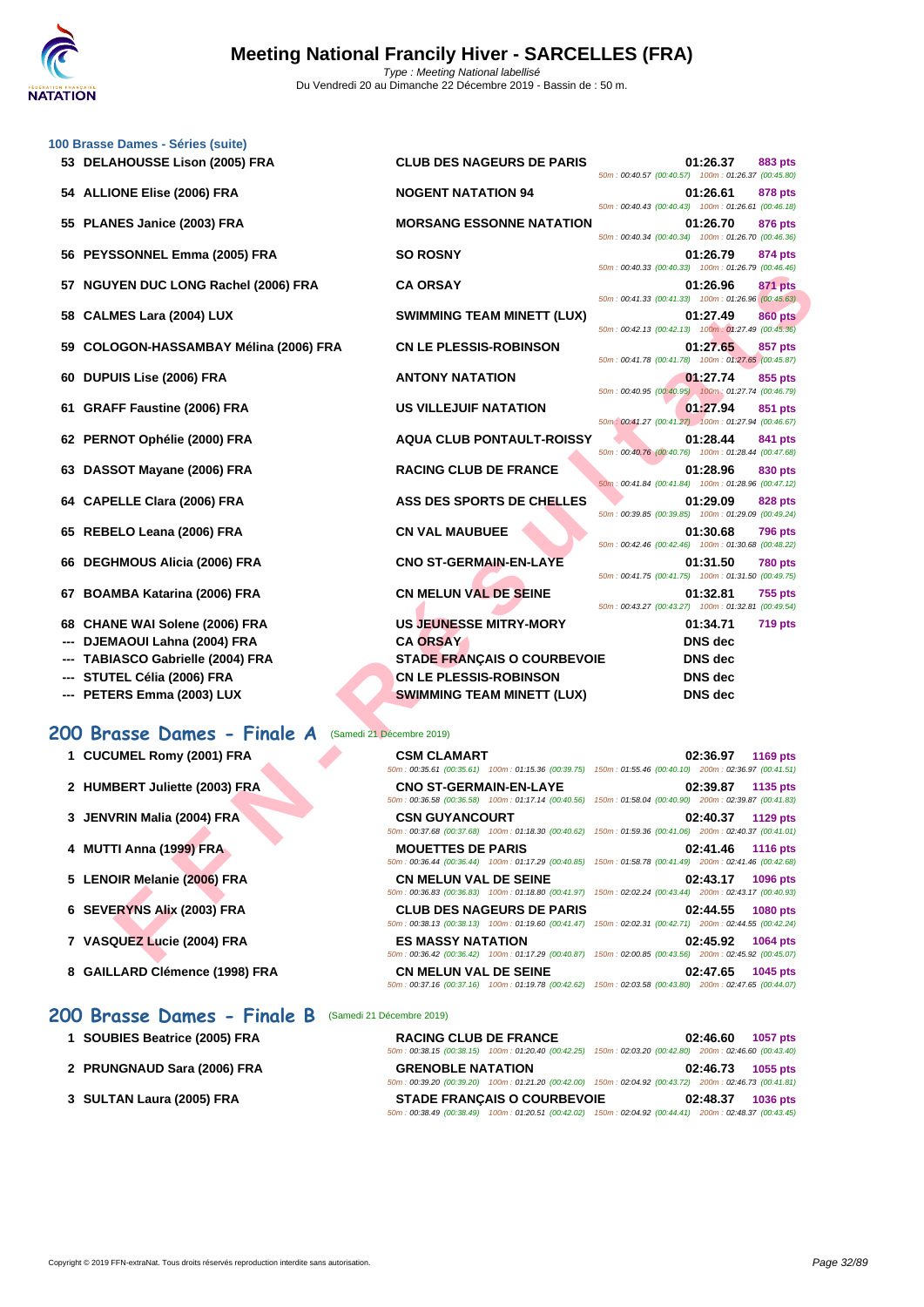| 4 LE LAY Amandine (1999) FRA                                    | <b>US VILLEJUIF NATATION</b><br>50m: 00:39.66 (00:39.66) 100m: 01:22.17 (00:42.51) 150m: 02:05.18 (00:43.01) 200m: 02:48.86 (00:43.68)       | 1031 pts<br>02:48.86                                                               |
|-----------------------------------------------------------------|----------------------------------------------------------------------------------------------------------------------------------------------|------------------------------------------------------------------------------------|
| 5 LOPES Anaïs (2004) FRA                                        | <b>ETOILE SAINT-LEU NATATION</b><br>50m: 00:39.06 (00:39.06) 100m: 01:21.13 (00:42.07)                                                       | 02:49.17<br><b>1027 pts</b><br>150m: 02:05.44 (00:44.31) 200m: 02:49.17 (00:43.73) |
| 6 KNOPF Elora (2002) FRA                                        | <b>AS BONDY</b><br>50m: 00:37.98 (00:37.98) 100m: 01:21.43 (00:43.45) 150m: 02:07.44 (00:46.01) 200m: 02:53.42 (00:45.98)                    | 02:53.42<br><b>980 pts</b>                                                         |
| 7 DESBORDES Mila (2003) FRA                                     | <b>STADE FRANCAIS O COURBEVOIE</b><br>50m: 00:38.14 (00:38.14) 100m: 01:21.84 (00:43.70) 150m: 02:07.36 (00:45.52) 200m: 02:54.15 (00:46.79) | 02:54.15<br>972 pts                                                                |
| 8 GNAZALE Judith (2006) FRA                                     | <b>AQUA CLUB PONTAULT-ROISSY</b><br>50m: 00:39.18 (00:39.18) 100m: 01:22012 (00:42.94)                                                       | 02:54.74<br><b>966 pts</b><br>200m: 02:54.74 (01:32.62)                            |
| 200 Brasse Dames - Finale C 14-15 ans (Samedi 21 Décembre 2019) |                                                                                                                                              |                                                                                    |
| <b>MASSACESI-PIZARRO Adriana (2005) FRA</b>                     | <b>RED STAR CLUB CHAMPIGNY</b><br>50m: 00:37.30 (00:37.30) 100m: 01:20.20 (00:42.90) 150m: 02:05.60 (00:45.40) 200m: 02:48.89 (00:43.29)     | 02:48.89<br>1031 pts                                                               |
| 2 JARILLOT Léa (2006) FRA                                       | <b>CANETON CLUB DE BEAUMONT</b>                                                                                                              | 02:53.12<br><b>984 pts</b>                                                         |

| 3 BOLEC Manon (2005) FRA |  |  |
|--------------------------|--|--|
|--------------------------|--|--|

**[200 Brass](http://www.ffnatation.fr/webffn/index.php)e Dames - Finale B (suite)**

- 
- 
- 
- 
- 

#### **200 Brasse Dames - Séries** (Samedi 21 Décembre 2019)

- 
- 
- 
- 
- 
- 
- 
- 
- 
- 
- 
- 
- 
- 
- 
- 

| I IMAJUAULUI-I ILAINNU AUHAHA (2003) I INA |                               | <u>NLD STAR GLOD GITAMI IGN I</u><br>50m: 00:37.30 (00:37.30) 100m: 01:20.20 (00:42.90) 150m: 02:05.60 (00:45.40) 200m: 02:48.89 (00:43.29) |                                                     | <u>vz. Tu. uj</u> | <b>LUJI PLS</b> |
|--------------------------------------------|-------------------------------|---------------------------------------------------------------------------------------------------------------------------------------------|-----------------------------------------------------|-------------------|-----------------|
| 2 JARILLOT Léa (2006) FRA                  |                               | <b>CANETON CLUB DE BEAUMONT</b><br>50m: 00:39.18 (00:39.18) 100m: 01:23.56 (00:44.38) 150m: 02:08.03 (00:44.47) 200m: 02:53.12 (00:45.09)   |                                                     | 02:53.12          | 984 pts         |
| 3 BOLEC Manon (2005) FRA                   | <b>CN MELUN VAL DE SEINE</b>  | 50m: 00:41.06 (00:41.06) 100m: 01:26.55 (00:45.49) 150m: 02:12.12 (00:45.57) 200m: 02:56.60 (00:44.48)                                      |                                                     | 02:56.60          | 946 pts         |
| 4 NEVES Alicia (2005) FRA                  | <b>CA L'HAY-LES-ROSES</b>     | 50m: 00:39.81 (00:39.81) 100m: 01:25.04 (00:45.23) 150m: 02:10.99 (00:45.95) 200m: 02:57.52 (00:46.53)                                      |                                                     | 02:57.52          | 936 pts         |
| 5 ZONKAN Majdoline (2006) FRA              |                               | AAS SARCELLES NATATION 95<br>50m: 00:41.22 (00:41.22) 100m: 01:27.90 (00:46.68)                                                             | 150m: 02:13.61 (00:45.71) 200m: 03:00.07 (00:46.46) | 03:00.07          | 909 pts         |
| 6 COLOGON-HASSAMBAY Mélina (2006) FRA      | <b>CN LE PLESSIS-ROBINSON</b> | 50m: 00:41.38 (00:41.38) 100m: 01:27.07 (00:45.69)                                                                                          | 150m: 02:14.07 (00:47.00) 200m: 03:00.77 (00:46.70) | 03:00.77          | <b>901 pts</b>  |
| 7 HADDADI Melissa (2006) FRA               | <b>ES VITRY</b>               | 50m: 00:40.80 (00:40.80) 100m: 01:26.86 (00:46.06)                                                                                          | 150m: 02:15.35 (00:48.49) 200m: 03:03.01 (00:47.66) | 03:03.01          | 878 pts         |
| 8 MAFILLE Julie (2006) FRA                 | <b>CNO ST-GERMAIN-EN-LAYE</b> | 50m: 00:42.45 (00:42.45) 100m: 01:29.45 (00:47.00) 150m: 02:17.97 (00:48.52) 200m: 03:06.69 (00:48.72)                                      |                                                     | 03:06.69          | 840 pts         |

|                                                                | $0.0011.00030.14$ (00.00.14) $10011.0121.04$ (00.40.10) $10011.02.01.00$ (00.40.02) $20011.02.04.10$ (00.40.13)                                  |                                                                                   |
|----------------------------------------------------------------|--------------------------------------------------------------------------------------------------------------------------------------------------|-----------------------------------------------------------------------------------|
| 8 GNAZALE Judith (2006) FRA                                    | <b>AQUA CLUB PONTAULT-ROISSY</b><br>50m: 00:39.18 (00:39.18) 100m: 01:22012 : (00:42.94)                                                         | 02:54.74<br><b>966 pts</b><br>200m: 02:54.74 (01:32.62)                           |
| 00 Brasse Dames - Finale C 14-15 ans (Samedi 21 Décembre 2019) |                                                                                                                                                  |                                                                                   |
| 1 MASSACESI-PIZARRO Adriana (2005) FRA                         | <b>RED STAR CLUB CHAMPIGNY</b><br>50m : 00:37.30 (00:37.30) 100m : 01:20.20 (00:42.90) 150m : 02:05.60 (00:45.40) 200m : 02:48.89 (00:43.29)     | 02:48.89<br>1031 pts                                                              |
| 2 JARILLOT Léa (2006) FRA                                      | <b>CANETON CLUB DE BEAUMONT</b><br>50m : 00:39.18 (00:39.18) 100m : 01:23.56 (00:44.38) 150m : 02:08.03 (00:44.47) 200m : 02:53.12 (00:45.09)    | 02:53.12<br>984 pts                                                               |
| 3 BOLEC Manon (2005) FRA                                       | <b>CN MELUN VAL DE SEINE</b><br>50m : 00:41.06 (00:41.06) 100m : 01:26.55 (00:45.49) 150m : 02:12.12 (00:45.57) 200m : 02:56.60 (00:44.48)       | 02:56.60<br>946 pts                                                               |
| 4 NEVES Alicia (2005) FRA                                      | <b>CAL'HAY-LES-ROSES</b><br>50m: 00:39.81 (00:39.81) 100m: 01:25.04 (00:45.23)                                                                   | 02:57.52<br>936 pts<br>150m: 02:10.99 (00:45.95) 200m: 02:57.52 (00:46.53)        |
| 5 ZONKAN Majdoline (2006) FRA                                  | <b>AAS SARCELLES NATATION 95</b><br>50m: 00:41.22 (00:41.22) 100m: 01:27.90 (00:46.68)                                                           | 03:00.07<br>909 pts<br>150m: 02:13.61 (00:45.71) 200m: 03:00.07 (00:46.46)        |
| 6 COLOGON-HASSAMBAY Mélina (2006) FRA                          | <b>CN LE PLESSIS-ROBINSON</b><br>50m: 00:41.38 (00:41.38) 100m: 01:27.07 (00:45.69)                                                              | 03:00.77<br>901 pts<br>150m: 02:14.07 (00:47.00) 200m: 03:00.77 (00:46.70)        |
| 7 HADDADI Melissa (2006) FRA                                   | <b>ES VITRY</b><br>50m : 00:40.80 (00:40.80) 100m : 01:26.86 (00:46.06) 150m : 02:15.35 (00:48.49) 200m : 03:03.01 (00:47.66)                    | 03:03.01<br>878 pts                                                               |
| 8 MAFILLE Julie (2006) FRA                                     | <b>CNO ST-GERMAIN-EN-LAYE</b><br>50m : 00:42.45 (00:42.45) 100m : 01:29.45 (00:47.00) 150m : 02:17.97 (00:48.52) 200m : 03:06.69 (00:48.72)      | 03:06.69<br>840 pts                                                               |
| 00 Brasse Dames - Séries                                       | (Samedi 21 Décembre 2019)                                                                                                                        |                                                                                   |
| 1 HUMBERT Juliette (2003) FRA                                  | <b>CNO ST-GERMAIN-EN-LAYE</b><br>50m: 00:37.01 (00:37.01) 100m: 01:17.16 (00:40.15) 150m: 01:58.64 (00:41.48) 200m: 02:40.82 (00:42.18)          | 02:40.82<br>1123 pts                                                              |
| 2 CUCUMEL Romy (2001) FRA                                      | <b>CSM CLAMART</b><br>60m : 00:37.62 (00:37.62) 100m : 01:17.73 (00:40.11) 150m : 02:00.05 (00:42.32) 200m : 02:41.61 (00:41.56)                 | 02:41.61<br><b>1114 pts</b>                                                       |
| 3 MUTTI Anna (1999) FRA                                        | <b>MOUETTES DE PARIS</b><br>50m : 00:37.64 (00:37.64) 100m : 01:18.63 (00:40.99) 150m : 02:00.93 (00:42.30) 200m : 02:42.43 (00:41.50)           | 02:42.43<br>1105 pts                                                              |
| 4 LENOIR Melanie (2006) FRA                                    | <b>CN MELUN VAL DE SEINE</b><br>50m: 00:37.09 (00:37.09) 100m: 01:18.25 (00:41.16) 150m: 02:01.34 (00:43.09) 200m: 02:43.03 (00:41.69)           | 02:43.03<br>1098 pts                                                              |
| 5 JENVRIN Malia (2004) FRA                                     | <b>CSN GUYANCOURT</b><br>50m: 00:37.72 (00:37.72) 100m: 01:19.39 (00:41.67) 150m: 02:01.24 (00:41.85) 200m: 02:43.27 (00:42.03)                  | 02:43.27<br>1095 pts                                                              |
| 6 SEVERYNS Alix (2003) FRA                                     | <b>CLUB DES NAGEURS DE PARIS</b><br>50m: 00:37.64 (00:37.64) 100m: 01:20.00 (00:42.36) 150m: 02:02.88 (00:42.88) 200m: 02:45.65 (00:42.77)       | 02:45.65<br><b>1067 pts</b>                                                       |
| 7 VASQUEZ Lucie (2004) FRA                                     | <b>ES MASSY NATATION</b>                                                                                                                         | 02:47.76<br>1043 pts                                                              |
| 8 GAILLARD Clémence (1998) FRA                                 | 50m : 00:37.79 (00:37.79) 100m : 01:20.95 (00:43.16) 150m : 02:04.49 (00:43.54) 200m : 02:47.76 (00:43.27)<br><b>CN MELUN VAL DE SEINE</b>       | 02:48.35<br>1037 pts                                                              |
| 9 PRUNGNAUD Sara (2006) FRA                                    | 50m: 00:37.45 (00:37.45) 100m: 01:19.87 (00:42.42) 150m: 02:04.77 (00:44.90) 200m: 02:48.35 (00:43.58)<br><b>GRENOBLE NATATION</b>               | 02:48.89<br>1031 pts                                                              |
| 10 SULTAN Laura (2005) FRA                                     | 50m: 00:38.75 (00:38.75) 100m: 01:21.71 (00:42.96) 150m: 02:06.19 (00:44.48) 200m: 02:48.89 (00:42.70)<br><b>STADE FRANCAIS O COURBEVOIE</b>     | 02:51.12<br><b>1006 pts</b>                                                       |
| 11 COUDERT Lucile (2004) FRA                                   | 50m : 00:38.26 (00:38.26) 100m : 01:20.75 (00:42.49) 150m : 02:06.13 (00:45.38) 200m : 02:51.12 (00:44.99)<br><b>STADE FRANÇAIS O COURBEVOIE</b> | 02:51.84<br>998 pts                                                               |
| 12 DESBORDES Mila (2003) FRA                                   | 50m : 00:38.65 (00:38.65) 100m : 01:22.24 (00:43.59) 150m : 02:07.22 (00:44.98) 200m : 02:51.84 (00:44.62)<br><b>STADE FRANÇAIS O COURBEVOIE</b> | 02:52.57<br>990 pts                                                               |
| 13 LE LAY Amandine (1999) FRA                                  | 50m : 00:38.46 (00:38.46) 100m : 01:22.64 (00:44.18) 150m : 02:07.23 (00:44.59) 200m : 02:52.57 (00:45.34)<br>US VILLEJUIF NATATION              | 02:52.62<br>989 pts                                                               |
| 14 SOUBIES Beatrice (2005) FRA                                 | 50m : 00:39.42 (00:39.42) 100m : 01:23.22 (00:43.80) 150m : 02:08.01 (00:44.79) 200m : 02:52.62 (00:44.61)<br><b>RACING CLUB DE FRANCE</b>       | 02:52.78<br>987 pts                                                               |
| 15 LOPES Anaïs (2004) FRA                                      | 50m: 00:39.85 (00:39.85) 100m: 01:23.70 (00:43.85)<br><b>ETOILE SAINT-LEU NATATION</b>                                                           | 150m: 02:08.85 (00:45.15) 200m: 02:52.78 (00:43.93)<br>02:52.92<br><b>986 pts</b> |
| 16 KNOPF Elora (2002) FRA                                      | 50m: 00:38.09 (00:38.09) 100m: 01:21.84 (00:43.75)<br><b>AS BONDY</b>                                                                            | 150m: 02:06.54 (00:44.70) 200m: 02:52.92 (00:46.38)<br>02:52.98<br>985 pts        |
|                                                                | 50m: 00:37.95 (00:37.95) 100m: 01:21.95 (00:44.00) 150m: 02:07.07 (00:45.12) 200m: 02:52.98 (00:45.91)                                           |                                                                                   |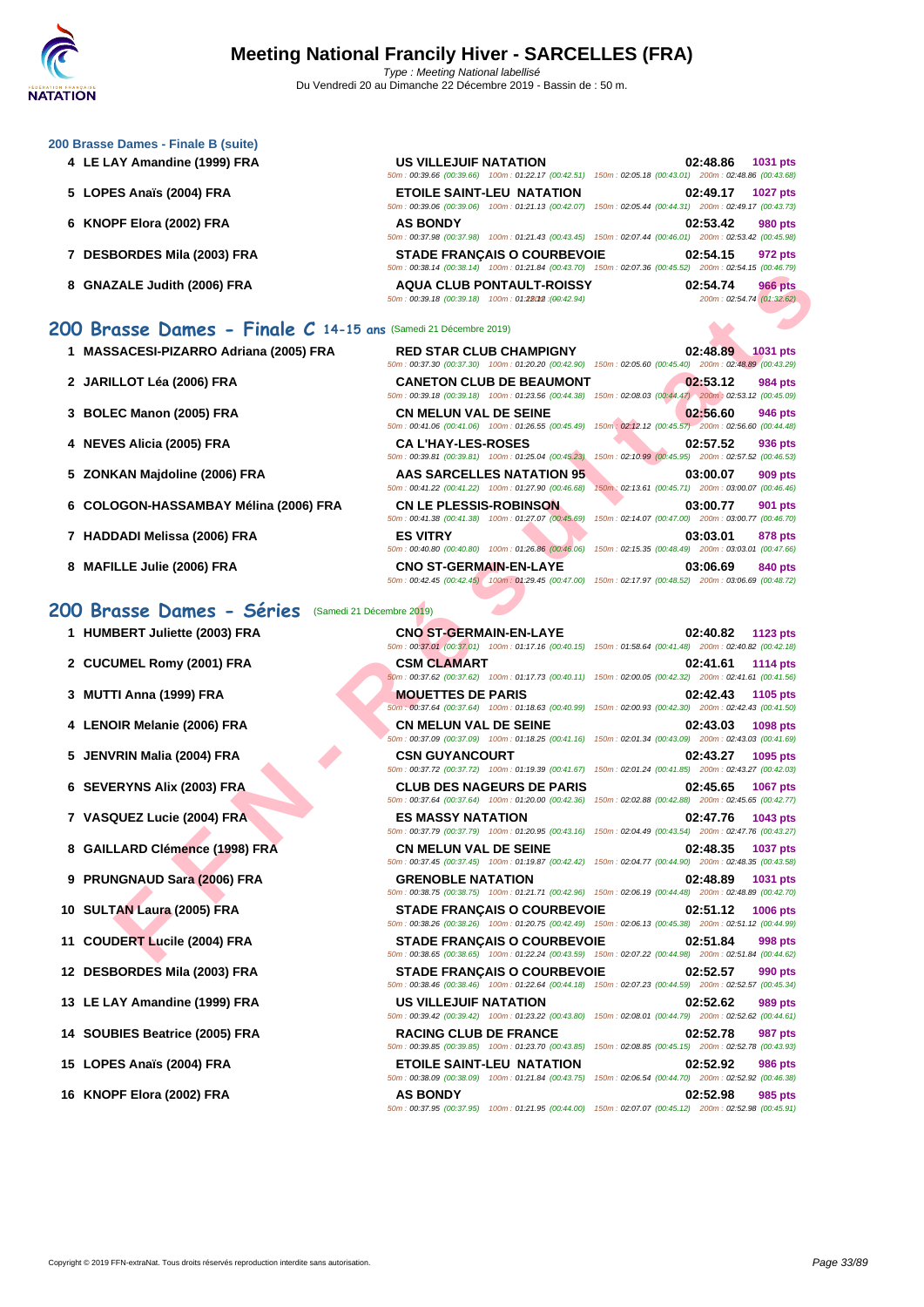#### **[200 Brass](http://www.ffnatation.fr/webffn/index.php)e Dames - Séries (suite)**

- 
- **18 MASSACESI-PIZARRO Adriana (2005) FRA RED STAR CLUB CHAMPIGNY 02:55.13 962 pts**
- 
- 
- **21 NGUYEN DUC LONG Armelle (2003) FRA CA ORSAY 02:56.48 947 pts**
- 
- 
- 
- 
- 
- 
- 
- 
- 
- 
- 
- 
- 
- 
- 
- 
- 
- 
- 
- 
- 
- 
- 
- 
- 
- 

**FIN IUR LIE NOOP FRANCE (2006) FRANCE AND ASSAMPLY THE SE SUITRE SE SUITRE SE SUITRE SE SUITRE SE SUITRE SE SUITRE SE SUITRE SE SUITRE SE SUITRE SE SUITRE SE SUITRE SE SUITRE SE SUITRE SE SUITRE SE SUITRE SE SUITRE SE SU 17 GNAZALE Judith (2006) FRA AQUA CLUB PONTAULT-ROISSY 02:54.50 968 pts** 50m : 00:39.33 (00:39.33) 100m : 01:23.28 (00:43.95) 150m : 02:08.59 (00:45.31) 200m : 02:54.50 (00:45.91) 50m : 00:38.59 (00:38.59) 100m : 01:23.31 (00:44.72) 150m : 02:10.00 (00:46.69) 200m : 02:55.13 (00:45.13) **19 JARILLOT Léa (2006) FRA CANETON CLUB DE BEAUMONT 02:55.14 961 pts** 50m : 00:39.18 (00:39.18) 100m : 01:23.32 (00:44.14) 150m : 02:09.04 (00:45.72) 200m : 02:55.14 (00:46.10) **20 OLIVA Adèle (1990) FRA CN ASNIÈRES 02:55.30 960 pts** 50m : 00:39.48 (00:39.48) 100m : 01:23.55 (00:44.07) 150m : 02:09.83 (00:46.28) 200m : 02:55.30 (00:45.47) 50m : 00:38.89 (00:38.89) 100m : 01:22.69 (00:43.80) 150m : 02:08.65 (00:45.96) 200m : 02:56.48 (00:47.83) **22 SAULIN Léa (2004) FRA CN BRUNOY-ESSONNE 02:57.05 941 pts** 50m : 00:40.44 (00:40.44) 100m : 01:24.50 (00:44.06) 150m : 02:10.34 (00:45.84) 200m : 02:57.05 (00:46.71) **23 LEFEVRE Paulina (2004) FRA CA L'HAY-LES-ROSES 02:57.31 938 pts** 50m : 00:40.07 (00:40.07) 100m : 01:24.89 (00:44.82) 150m : 02:11.21 (00:46.32) 200m : 02:57.31 (00:46.10) **24 BOLEC Manon (2005) FRA CN MELUN VAL DE SEINE 02:58.19 929 pts** 50m : 00:41.07 (00:41.07) 100m : 01:26.77 (00:45.70) 150m : 02:12.70 (00:45.93) 200m : 02:58.19 (00:45.49) **25 ZONKAN Majdoline (2006) FRA AAS SARCELLES NATATION 95 02:59.92 910 pts** 50m : 00:40.93 (00:40.93) 100m : 01:25.86 (00:44.93) 150m : 02:12.51 (00:46.65) 200m : 02:59.92 (00:47.41) **26 NEVES Alicia (2005) FRA CA L'HAY-LES-ROSES 03:00.22 907 pts** 50m : 00:40.00 (00:40.00) 100m : 01:25.84 (00:45.84) 150m : 02:12.89 (00:47.05) 200m : 03:00.22 (00:47.33) **27 COLOGON-HASSAMBAY Mélina (2006) FRA CN LE PLESSIS-ROBINSON 03:01.04 03:01.04 898 pts**<br> **27 COLOGON-HASSAMBAY Mélina (2006) FRA 60:42.29 100:42.29 100:42.29 100:42.29 100:42.28 100:44.43 150m**: 50m : 00:42.29 (00:42.29) 100m : 01:26.72 (00:44.43) 150m : 02:14.55 (00:47.83) 200m : 03:01.04 (00:46.49) **28 EL KATEB Meryem (2004) FRA AC BOULOGNE-BILLANCOURT 03:01.18 897 pts** 50m : 00:41.70 (00:41.70) 100m : 01:27.29 (00:45.59) 150m : 02:14.41 (00:47.12) 200m : 03:01.18 (00:46.77) **45 CALMES Lara (2004) LUX SWIMMING TEAM MINETT (LUX) 03:07.74 829 pts**

**29 HADDADI Melissa (2006) FRA ES VITRY 03:02.30 885 pts** 50m : 00:40.42 (00:40.42) 100m : 01:26.82 (00:46.40) 150m : 02:13.78 (00:46.96) 200m : 03:02.30 (00:48.52) **30 MAFILLE Julie (2006) FRA CNO ST-GERMAIN-EN-LAYE 03:03.04 877 pts** 50m : 00:42.15 (00:42.15) 100m : 01:27.86 (00:45.71) 150m : 02:16.06 (00:48.20) 200m : 03:03.04 (00:46.98) **31 BAUDOT Louise (2006) FRA SN VERSAILLES 03:03.07 877 pts** 50m : 00:42.30 (00:42.30) 100m : 01:29.81 (00:47.51) 150m : 02:16.73 (00:46.92) 200m : 03:03.07 (00:46.34) **32 MICHAUD Angélique (2006) FRA CN FONTAINEBLEAU-AVON 03:03.46 873 pts** 50m : 00:43.53 (00:43.53) 100m : 01:28.91 (00:45.38) 150m : 02:17.94 (00:49.03) 200m : 03:03.46 (00:45.52) **33 GRAFF Faustine (2006) FRA US VILLEJUIF NATATION 03:04.14 866 pts** 50m : 00:41.02 (00:41.02) 100m : 01:27.44 (00:46.42) 150m : 02:15.62 (00:48.18) 200m : 03:04.14 (00:48.52) **34 STUTEL Célia (2006) FRA CN LE PLESSIS-ROBINSON 03:04.57 862 pts** 50m : 00:40.65 (00:40.65) 100m : 01:27.44 (00:46.79) 150m : 02:15.76 (00:48.32) 200m : 03:04.57 (00:48.81) **35 FAUQUANT Maïwenn (2004) FRA CA ORSAY 03:04.61 861 pts** 50m : 00:40.55 (00:40.55) 100m : 01:27.31 (00:46.76) 150m : 02:15.63 (00:48.32) 200m : 03:04.61 (00:48.98) **36 DUPUIS Lise (2006) FRA ANTONY NATATION 03:04.71 860 pts** 50m : 00:41.40 (00:41.40) 100m : 01:28.32 (00:46.92) 150m : 02:16.21 (00:47.89) 200m : 03:04.71 (00:48.50) **37 DASSOT Mayane (2006) FRA RACING CLUB DE FRANCE 03:04.78 859 pts** 50m : 00:42.35 (00:42.35) 100m : 01:29.00 (00:46.65) 150m : 02:17.11 (00:48.11) 200m : 03:04.78 (00:47.67) **38 DELAHOUSSE Lison (2005) FRA CLUB DES NAGEURS DE PARIS 03:05.32 854 pts** 50m : 00:41.47 (00:41.47) 100m : 01:29.51 (00:48.04) 150m : 02:18.76 (00:49.25) 200m : 03:05.32 (00:46.56) **39 VALLÉE Yaël (2006) FRA CLUB NAUTIQUE DOMREMY 13 03:05.93 848 pts** 50m : 00:42.95 (00:42.95) 100m : 01:30.51 (00:47.56) 150m : 02:18.61 (00:48.10) 200m : 03:05.93 (00:47.32) **40 MILLE Romane (2003) FRA AC BOULOGNE-BILLANCOURT 03:06.08 846 pts** 50m : 00:42.63 (00:42.63) 100m : 01:28.72 (00:46.09) 150m : 02:18.70 (00:49.98) 200m : 03:06.08 (00:47.38) **41 SYKHEO Lise (2005) FRA AC VILLEPINTE 03:06.12 846 pts** 50m : 00:41.87 (00:41.87) 100m : 01:28.82 (00:46.95) 150m : 02:16.23 (00:47.41) 200m : 03:06.12 (00:49.89) **42 BAYON Alix (2004) FRA AC BOULOGNE-BILLANCOURT 03:06.38 843 pts** 50m : 00:41.28 (00:41.28) 100m : 01:27.87 (00:46.59) 150m : 02:17.20 (00:49.33) 200m : 03:06.38 (00:49.18) **43 PLANES Janice (2003) FRA MORSANG ESSONNE NATATION 03:07.02 837 pts** 50m : 00:41.45 (00:41.45) 100m : 01:30.09 (00:48.64) 150m : 02:18.18 (00:48.09) 200m : 03:07.02 (00:48.84) **44 BOUSQUIE Chloé (2006) FRA MORSANG ESSONNE NATATION 03:07.69 830 pts** 50m : 00:43.63 (00:43.63) 100m : 01:32.03 (00:48.40) 150m : 02:20.64 (00:48.61) 200m : 03:07.69 (00:47.05)

50m : 00:41.98 (00:41.98) 100m : 01:28.23 (00:46.25) 150m : 02:17.08 (00:48.85) 200m : 03:07.74 (00:50.66) **46 ALLIONE Elise (2006) FRA NOGENT NATATION 94 03:08.99 817 pts** 50m : 00:43.65 (00:43.65) 100m : 01:32.08 (00:48.43) 150m : 02:21.00 (00:48.92) 200m : 03:08.99 (00:47.99)

**47 BRUAND Mélanie (2006) FRA MORSANG ESSONNE NATATION 03:11.21 795 pts** 50m : 00:42.41 (00:42.41) 100m : 01:31.11 (00:48.70) 150m : 02:20.22 (00:49.11) 200m : 03:11.21 (00:50.99)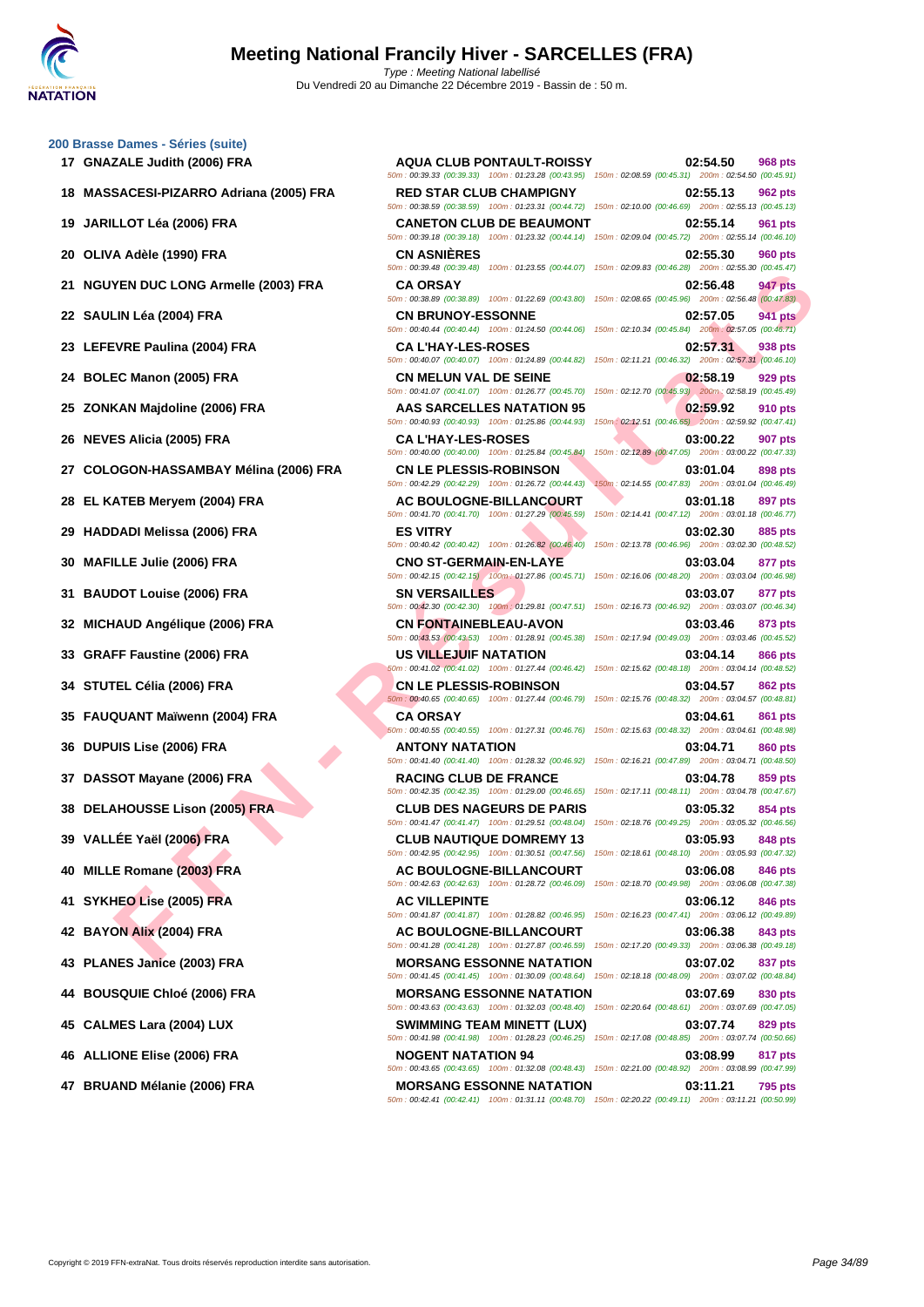#### **[200 Brass](http://www.ffnatation.fr/webffn/index.php)e Dames - Séries (suite)**

- **BOAMBA Katarina (2006) FRA CN MELUN VAL DE SEINE 03:16.64 742 pts**
- 
- 
- 

#### 50m : 00:43.94 (00:43.94) 100m : 01:33.05 (00:49.11) 150m : 02:24.70 (00:51.65) 200m : 03:16.64 (00:51.94) **PEYSSONNEL Emma (2005) FRA SO ROSNY 03:16.65 742 pts** 50m : 00:42.19 (00:42.19) 100m : 01:32.90 (00:50.71) 150m : 02:25.40 (00:52.50) 200m : 03:16.65 (00:51.25) **CARKAXHIJA Arba (2006) CAN NEPTUNE CLUB DE FRANCE 03:16.88 740 pts** 50m : 00:44.53 (00:44.53) 100m : 01:34.51 (00:49.98) 150m : 02:25.29 (00:50.78) 200m : 03:16.88 (00:51.59) **--- DELMAS Justine (2005) FRA CNO ST-GERMAIN-EN-LAYE DNS dec**

#### **50 Papillon Dames - Finale A** (Vendredi 20 Décembre 2019)

| iO Papillon Dames - Finale A                                       | (Vendredi 20 Décembre 2019)        |          |                 |
|--------------------------------------------------------------------|------------------------------------|----------|-----------------|
| 1 LETANG Maria-elena (1993) FRA                                    | <b>CLUB DES NAGEURS DE PARIS</b>   | 00:27.45 | <b>1248 pts</b> |
| 2 BOISRENOULT Emilie (2002) FRA                                    | <b>U.S CRETEIL NATATION</b>        | 00:27.95 | <b>1215 pts</b> |
| 3 MEUTER Adelaide (2003) FRA                                       | <b>CNO ST-GERMAIN-EN-LAYE</b>      | 00:28.31 | <b>1191 pts</b> |
| 4 CARLOS-BROC Zoé (2006) FRA                                       | <b>MORSANG ESSONNE NATATION</b>    | 00:28.47 | <b>1181 pts</b> |
| 5 DIOP Oumy (2003) FRA                                             | <b>GRENOBLE NATATION</b>           | 00:28.77 | <b>1161 pts</b> |
| 6 OUALID GIRARD Sarah (2000) FRA                                   | <b>CN MELUN VAL DE SEINE</b>       | 00:28.83 | 1157 pts        |
| 7 BARBOUCH Inès (2001) TUN                                         | <b>ES VITRY</b>                    | 00:29.30 | <b>1127 pts</b> |
| 8 CUCUMEL Romy (2001) FRA                                          | <b>CSM CLAMART</b>                 | 00:29.35 | <b>1124 pts</b> |
|                                                                    |                                    |          |                 |
| iO Papillon Dames - Finale B                                       | (Vendredi 20 Décembre 2019)        |          |                 |
| 1 COSTES Aurore (1997) FRA                                         | <b>CLUB DES NAGEURS DE PARIS</b>   | 00:29.03 | 1145 pts        |
| 2 CHADEBAUD Mathilde (2002) FRA                                    | <b>STADE FRANÇAIS O COURBEVOIE</b> | 00:29.50 | 1115 pts        |
| 3 COUDERT Lucile (2004) FRA                                        | <b>STADE FRANÇAIS O COURBEVOIE</b> | 00:29.73 | 1100 pts        |
| 4 ZITOUNI Imène (2004) ALG                                         | <b>AAS SARCELLES NATATION 95</b>   | 00:29.94 | 1087 pts        |
| 5 MAILLE Salomé (2004) FRA                                         | <b>ES MASSY NATATION</b>           | 00:30.00 | 1083 pts        |
| 6 AUDOLY Calliope (2004) FRA                                       | <b>CA L'HAY-LES-ROSES</b>          | 00:30.05 | 1080 pts        |
| 7 ABBADI Soraya (2003) FRA                                         | <b>AAS SARCELLES NATATION 95</b>   | 00:30.44 | 1056 pts        |
| 8 BILLABERT Mathilde (2003) FRA                                    | <b>CLUB DES NAGEURS DE PARIS</b>   | 00:30.66 | 1042 pts        |
|                                                                    |                                    |          |                 |
| iO Papillon Dames - Finale C 14-15 ans (Vendredi 20 Décembre 2019) |                                    |          |                 |
| 1 ALLEMAN Manon (2005) FRA                                         | <b>CNO ST-GERMAIN-EN-LAYE</b>      | 00:30.17 | 1073 pts        |
| 2 SALGUES LAUVERJON Louise (2005) FRA                              | <b>CLUB DES NAGEURS DE PARIS</b>   | 00:30.38 | <b>1060 pts</b> |
| 3 VAN DER BIEST Eugenie (2006) FRA                                 | <b>ETOILE SAINT-LEU NATATION</b>   | 00:30.48 | 1053 pts        |
| 4 RESCHE Léa (2005) FRA                                            | <b>AS EMERAINVILLE</b>             | 00:30.61 | 1046 pts        |
| 5 SIMOENS Lucille (2005) FRA                                       | <b>ES MASSY NATATION</b>           | 00:31.11 | 1015 pts        |
| 6 PAVY Léna (2005) FRA                                             | <b>CA L'HAY-LES-ROSES</b>          | 00:31.28 | 1005 pts        |
| 7 LINN Emma (2006) FRA                                             | <b>CA L'HAY-LES-ROSES</b>          | 00:31.31 | 1003 pts        |
| 8 LEVASSOR Idalie (2006) FRA                                       | <b>SN VERSAILLES</b>               | 00:31.89 | <b>969 pts</b>  |
|                                                                    |                                    |          |                 |
| iO Papillon Dames - Séries                                         | (Vendredi 20 Décembre 2019)        |          |                 |
| 1 LETANG Maria-elena (1993) FRA                                    | <b>CLUB DES NAGEURS DE PARIS</b>   | 00:27.20 | 1265 pts        |
| 2 BOISRENOULT Emilie (2002) FRA                                    | <b>U.S CRETEIL NATATION</b>        | 00:28.23 | 1196 pts        |
| 3 MEUTER Adelaide (2003) FRA                                       | <b>CNO ST-GERMAIN-EN-LAYE</b>      | 00:28.34 | 1189 pts        |
| 4 CARLOS-BROC Zoé (2006) FRA                                       | <b>MORSANG ESSONNE NATATION</b>    | 00:28.35 | 1188 pts        |
| 5 DIOP Oumy (2003) FRA                                             | <b>GRENOBLE NATATION</b>           | 00:28.58 | <b>1174 pts</b> |
| 6 OUALID GIRARD Sarah (2000) FRA                                   | <b>CN MELUN VAL DE SEINE</b>       | 00:28.78 | <b>1161 pts</b> |

#### **50 Papillon Dames - Finale B** (Vendredi 20 Décembre 2019)

| 1 COSTES Aurore (1997) FRA      | <b>CLUB DES NAGEURS DE PARIS</b>   | 00:29.03 | 1145 pts        |
|---------------------------------|------------------------------------|----------|-----------------|
| 2 CHADEBAUD Mathilde (2002) FRA | <b>STADE FRANCAIS O COURBEVOIE</b> | 00:29.50 | 1115 pts        |
| 3 COUDERT Lucile (2004) FRA     | <b>STADE FRANCAIS O COURBEVOIE</b> | 00:29.73 | <b>1100 pts</b> |
| 4 ZITOUNI Imène (2004) ALG      | <b>AAS SARCELLES NATATION 95</b>   | 00:29.94 | <b>1087 pts</b> |
| 5 MAILLE Salomé (2004) FRA      | <b>ES MASSY NATATION</b>           | 00:30.00 | 1083 pts        |
| 6 AUDOLY Calliope (2004) FRA    | <b>CAL'HAY-LES-ROSES</b>           | 00:30.05 | <b>1080 pts</b> |
| 7 ABBADI Soraya (2003) FRA      | AAS SARCELLES NATATION 95          | 00:30.44 | 1056 pts        |
| 8 BILLABERT Mathilde (2003) FRA | <b>CLUB DES NAGEURS DE PARIS</b>   | 00:30.66 | <b>1042 pts</b> |

## **50 Papillon Dames - Finale C 14-15 ans** (Vendredi 20 Décembre 2019)

| 1 ALLEMAN Manon (2005) FRA            |  | <b>CNO ST-GERMAIN-EN-LAYE</b>    | 00:30.17 | 1073 pts        |
|---------------------------------------|--|----------------------------------|----------|-----------------|
| 2 SALGUES LAUVERJON Louise (2005) FRA |  | <b>CLUB DES NAGEURS DE PARIS</b> | 00:30.38 | <b>1060 pts</b> |
| 3 VAN DER BIEST Eugenie (2006) FRA    |  | <b>ETOILE SAINT-LEU NATATION</b> | 00:30.48 | 1053 pts        |
| 4 RESCHE Léa (2005) FRA               |  | <b>AS EMERAINVILLE</b>           | 00:30.61 | 1046 pts        |
| 5 SIMOENS Lucille (2005) FRA          |  | <b>ES MASSY NATATION</b>         | 00:31.11 | 1015 pts        |
| 6 PAVY Léna (2005) FRA                |  | <b>CAL'HAY-LES-ROSES</b>         | 00:31.28 | 1005 pts        |
| 7 LINN Emma (2006) FRA                |  | <b>CAL'HAY-LES-ROSES</b>         | 00:31.31 | 1003 pts        |
| 8 LEVASSOR Idalie (2006) FRA          |  | <b>SN VERSAILLES</b>             | 00:31.89 | 969 pts         |

#### **50 Papillon Dames - Séries** (Vendredi 20 Décembre 2019)

| 1 LETANG Maria-elena (1993) FRA  | <b>CLUB DES NAGEURS DE PARIS</b>   | 00:27.20 | 1265 pts        |
|----------------------------------|------------------------------------|----------|-----------------|
| 2 BOISRENOULT Emilie (2002) FRA  | <b>U.S CRETEIL NATATION</b>        | 00:28.23 | <b>1196 pts</b> |
| 3 MEUTER Adelaide (2003) FRA     | <b>CNO ST-GERMAIN-EN-LAYE</b>      | 00:28.34 | <b>1189 pts</b> |
| 4 CARLOS-BROC Zoé (2006) FRA     | <b>MORSANG ESSONNE NATATION</b>    | 00:28.35 | <b>1188 pts</b> |
| 5 DIOP Oumy (2003) FRA           | <b>GRENOBLE NATATION</b>           | 00:28.58 | <b>1174 pts</b> |
| 6 OUALID GIRARD Sarah (2000) FRA | <b>CN MELUN VAL DE SEINE</b>       | 00:28.78 | <b>1161 pts</b> |
| 7 BARBOUCH Inès (2001) TUN       | <b>ES VITRY</b>                    | 00:28.89 | 1154 pts        |
| 8 CUCUMEL Romy (2001) FRA        | <b>CSM CLAMART</b>                 | 00:29.00 | <b>1146 pts</b> |
| 9 COSTES Aurore (1997) FRA       | <b>CLUB DES NAGEURS DE PARIS</b>   | 00:29.06 | 1143 pts        |
| 10 FROUIN Meghan (2001) FRA      | <b>STADE FRANCAIS O COURBEVOIE</b> | 00:29.31 | <b>1127 pts</b> |
| 11 ZITOUNI Imène (2004) ALG      | AAS SARCELLES NATATION 95          | 00:29.42 | <b>1120 pts</b> |
| 12 DESBONNES Leha (2002) FRA     | <b>ES MASSY NATATION</b>           | 00:29.51 | <b>1114 pts</b> |
| 13 CHADEBAUD Mathilde (2002) FRA | <b>STADE FRANCAIS O COURBEVOIE</b> | 00:29.53 | <b>1113 pts</b> |
| 14 AUDOLY Calliope (2004) FRA    | <b>CAL'HAY-LES-ROSES</b>           | 00:29.88 | 1091 pts        |
|                                  |                                    |          |                 |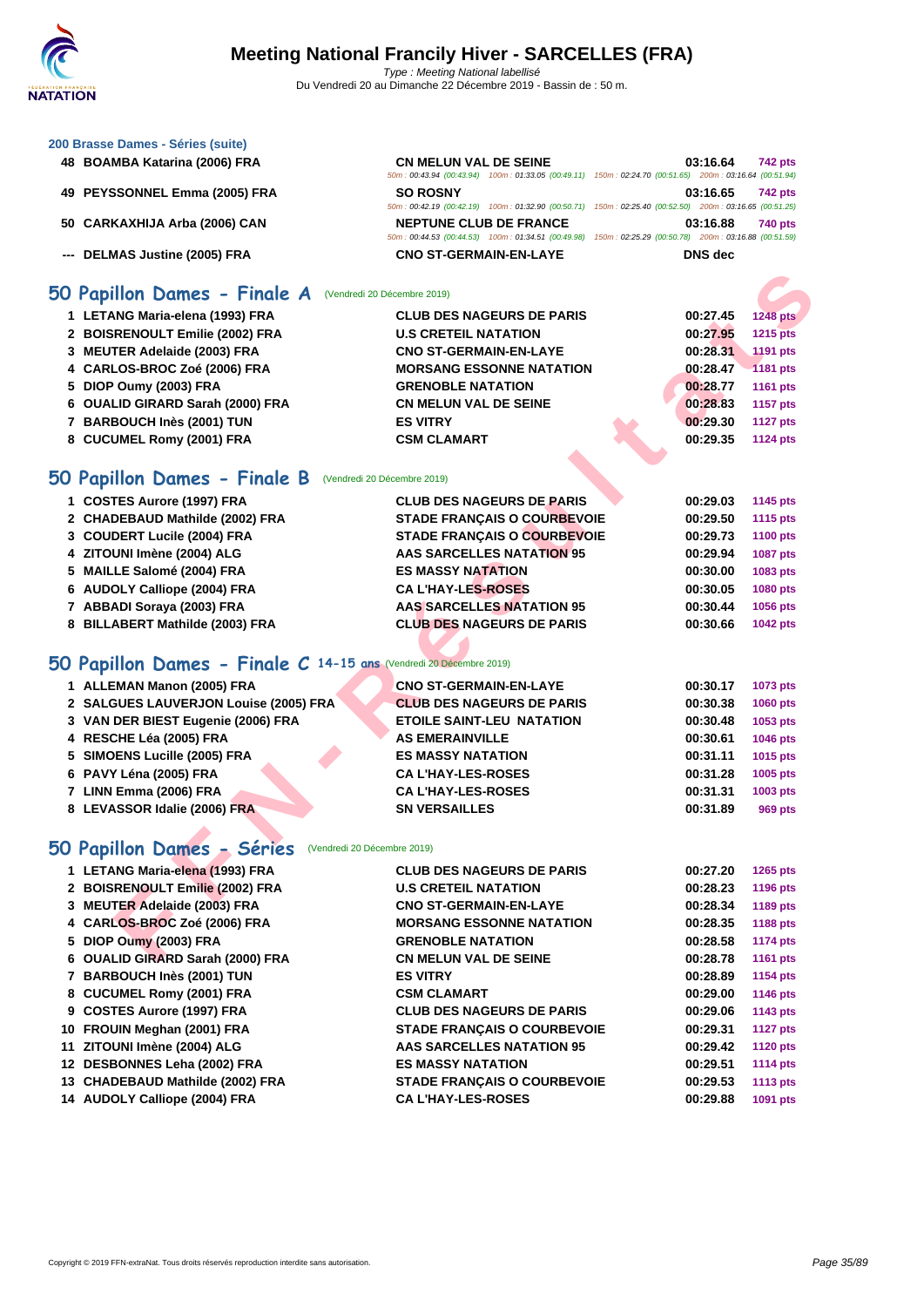

#### **[50 Papillo](http://www.ffnatation.fr/webffn/index.php)n Dames - Séries (suite)**

|    | 13 MAILLE SAIOINE (2004) FRA               |
|----|--------------------------------------------|
|    | 16 COUDERT Lucile (2004) FRA               |
| 17 | ABBADI Soraya (2003) FRA                   |
|    | 17 HOUAL Solene (2002) FRA                 |
| 19 | <b>BILLABERT Mathilde (2003) FRA</b>       |
| 19 | <b>COSTES Loriane (2000) FRA</b>           |
| 21 | <b>MARTIN Amandine (2003) FRA</b>          |
| 22 | <b>SALGUES LAUVERJON Louise (2005) FRA</b> |
|    | 23 VAN DER BIEST Eugenie (2006) FRA        |
|    | 24 BINGUE SIDIBE Lena (2006) FRA           |
| 25 | DANGER Clara (2002) FRA                    |
|    | 26 STRUILLOU Pauline (2003) FRA            |
|    | 27 SIMOENS Lucille (2005) FRA              |
|    | 28 ALLEMAN Manon (2005) FRA                |
|    | 29 LINN Emma (2006) FRA                    |
|    | 30 KNOPF Elora (2002) FRA                  |
|    | 30 RESCHE Léa (2005) FRA                   |
|    | 32 LEVASSOR Idalie (2006) FRA              |
|    | 33 ZANONI Lena (1997) FRA                  |
|    | 34 JOLY Morgane (2004) FRA                 |
| 35 | PAVY Léna (2005) FRA                       |
|    | 36 GALLANT Apolline (2004) FRA             |
|    | 37 DIAS DE SOUSA Amandine (1996) FRA       |
|    | 38 BINGUE SIDIBE Odhia (2005) FRA          |
|    | 39 BRINDEJONC Juline (2006) FRA            |
|    | 40 COGNAC Eglantine (2004) FRA             |
| 41 | FONSECA Maëlie (2006) FRA                  |
|    | 42 PELLIER Claire (2000) FRA               |
| 43 | PHAM Kim-Vy (2004) FRA                     |
|    | 44 JENEQUIN Elsa (2006) FRA                |
|    | 45 PUSSET Léna (2003) FRA                  |
| 46 | <b>LENOIR Melanie (2006) FRA</b>           |
|    | 47 WIJESINGHE Solene (2005) SRI            |
|    | 48 COTE Elena (2004) FRA                   |
| 48 | <b>MIKELLIDES Nicole (2003) CYP</b>        |
|    | 50 GRANDJEAN Helene (2004) FRA             |
|    | 51 ALLIONE Clémence (2004) FRA             |
|    | 52 COQUELLE Camille (2005) FRA             |
|    | 53 DASSOT Liza (2004) FRA                  |
|    | 54 THIERRY Victoire (2003) FRA             |
| 54 | VIDET Oriane (2006) FRA                    |
| 56 | FALLET Grace (2005) CIV                    |
| 56 | <b>FAULCON Clara (2006) FRA</b>            |
| 58 | <b>ABDALLAH Anfiya (2003) FRA</b>          |
|    | 59 VISGUEIRO Julia (2005) FRA              |
| 60 | AIGOUY Léa (2004) FRA                      |
| 61 | ZAID KERMORGANT Lise (2003) FRA            |
| 62 | ARTIS Maeva (2006) FRA                     |
| 63 | <b>JEAN BAPTISTE Ambre (2005) FRA</b>      |
|    | 64 MAES Diane (2005) FRA                   |
| 65 | <b>THOLEY Aurelie (2005) FRA</b>           |
|    | 66 MORICELLY Clara (2006) FRA              |
|    | 67 LAZIER Oceane (2003) FRA                |
| 68 | <b>BARBOSA Francesca (2005) FRA</b>        |

| 15 MAILLE Salomé (2004) FRA            | <b>ES MASSY NATATION</b>             | 00:29.89 | <b>1090 pts</b> |
|----------------------------------------|--------------------------------------|----------|-----------------|
| 16 COUDERT Lucile (2004) FRA           | <b>STADE FRANCAIS O COURBEVOIE</b>   | 00:30.00 | 1083 pts        |
| 17 ABBADI Soraya (2003) FRA            | <b>AAS SARCELLES NATATION 95</b>     | 00:30.07 | <b>1079 pts</b> |
| 17 HOUAL Solene (2002) FRA             | <b>ES MASSY NATATION</b>             | 00:30.07 | 1079 pts        |
| 19 BILLABERT Mathilde (2003) FRA       | <b>CLUB DES NAGEURS DE PARIS</b>     | 00:30.24 | 1068 pts        |
| 19 COSTES Loriane (2000) FRA           | <b>NOGENT NATATION 94</b>            | 00:30.24 | 1068 pts        |
| 21 MARTIN Amandine (2003) FRA          | <b>NAUTIC CLUB RAMBOUILLET</b>       | 00:30.28 | 1066 pts        |
| 22 SALGUES LAUVERJON Louise (2005) FRA | <b>CLUB DES NAGEURS DE PARIS</b>     | 00:30.54 | <b>1050 pts</b> |
| 23 VAN DER BIEST Eugenie (2006) FRA    | <b>ETOILE SAINT-LEU NATATION</b>     | 00:30.58 | <b>1047 pts</b> |
| 24 BINGUE SIDIBE Lena (2006) FRA       | <b>JEANNE D'ARC DRANCY</b>           | 00:30.71 | <b>1039 pts</b> |
| 25 DANGER Clara (2002) FRA             | <b>EN LONGJUMEAU</b>                 | 00:30.72 | 1039 pts        |
| 26 STRUILLOU Pauline (2003) FRA        | <b>OLYMPIQUE LA GARENNE-COLOMBES</b> | 00:30.82 | <b>1033 pts</b> |
| 27 SIMOENS Lucille (2005) FRA          | <b>ES MASSY NATATION</b>             | 00:30.84 | 1031 pts        |
| 28 ALLEMAN Manon (2005) FRA            | <b>CNO ST-GERMAIN-EN-LAYE</b>        | 00:30.85 | 1031 pts        |
| 29 LINN Emma (2006) FRA                | <b>CA L'HAY-LES-ROSES</b>            | 00:30.87 | 1030 pts        |
| 30 KNOPF Elora (2002) FRA              | <b>AS BONDY</b>                      | 00:30.99 | <b>1022 pts</b> |
| 30 RESCHE Léa (2005) FRA               | <b>AS EMERAINVILLE</b>               | 00:30.99 | <b>1022 pts</b> |
| 32 LEVASSOR Idalie (2006) FRA          | <b>SN VERSAILLES</b>                 | 00:31.04 | 1019 pts        |
| 33 ZANONI Lena (1997) FRA              | US VILLEJUIF NATATION                | 00:31.05 | 1019 pts        |
| 34 JOLY Morgane (2004) FRA             | <b>ES MASSY NATATION</b>             | 00:31.06 | <b>1018 pts</b> |
| 35 PAVY Léna (2005) FRA                | <b>CA L'HAY-LES-ROSES</b>            | 00:31.07 | <b>1018 pts</b> |
| 36 GALLANT Apolline (2004) FRA         | <b>SN VERSAILLES</b>                 | 00:31.11 | 1015 pts        |
| 37 DIAS DE SOUSA Amandine (1996) FRA   | <b>ES NANTERRE</b>                   | 00:31.14 | 1013 pts        |
| 38 BINGUE SIDIBE Odhia (2005) FRA      | <b>JEANNE D'ARC DRANCY</b>           | 00:31.16 | <b>1012 pts</b> |
| 39 BRINDEJONC Juline (2006) FRA        | <b>ES MASSY NATATION</b>             | 00:31.34 | 1001 pts        |
| 40 COGNAC Eglantine (2004) FRA         | <b>CNO ST-GERMAIN-EN-LAYE</b>        | 00:31.36 | <b>1000 pts</b> |
| 41 FONSECA Maëlie (2006) FRA           | <b>RED STAR CLUB CHAMPIGNY</b>       | 00:31.52 | 991 pts         |
| 42 PELLIER Claire (2000) FRA           | <b>CN MELUN VAL DE SEINE</b>         | 00:31.61 | 985 pts         |
| 43 PHAM Kim-Vy (2004) FRA              | <b>CN LE PLESSIS-ROBINSON</b>        | 00:31.68 | 981 pts         |
| 44 JENEQUIN Elsa (2006) FRA            | <b>ROMAINVILLE AQUATIQUE CLUB 93</b> | 00:31.69 | 980 pts         |
| 45 PUSSET Léna (2003) FRA              | <b>YERRES NATATION</b>               | 00:31.73 | 978 pts         |
| 46 LENOIR Melanie (2006) FRA           | <b>CN MELUN VAL DE SEINE</b>         | 00:31.75 | 977 pts         |
| 47 WIJESINGHE Solene (2005) SRI        | <b>CN POISSY</b>                     | 00:31.98 | 963 pts         |
| 48 COTE Elena (2004) FRA               | <b>NEPTUNE CLUB DE FRANCE</b>        | 00:32.01 | 962 pts         |
| 48 MIKELLIDES Nicole (2003) CYP        | <b>ES NANTERRE</b>                   | 00:32.01 | 962 pts         |
| 50 GRANDJEAN Helene (2004) FRA         | <b>RACING CLUB DE FRANCE</b>         | 00:32.04 | <b>960 pts</b>  |
| 51 ALLIONE Clémence (2004) FRA         | <b>NOGENT NATATION 94</b>            | 00:32.08 | 957 pts         |
| 52 COQUELLE Camille (2005) FRA         | <b>US IVRY-SUR-SEINE</b>             | 00:32.10 | 956 pts         |
| 53 DASSOT Liza (2004) FRA              | <b>RACING CLUB DE FRANCE</b>         | 00:32.19 | 951 pts         |
| 54 THIERRY Victoire (2003) FRA         | <b>CN MELUN VAL DE SEINE</b>         | 00:32.36 | 941 pts         |
| 54 VIDET Oriane (2006) FRA             | <b>AQUACLUB LE PECQ MARLY</b>        | 00:32.36 | 941 pts         |
| 56 FALLET Grace (2005) CIV             | AAS SARCELLES NATATION 95            | 00:32.50 | 933 pts         |
| 56 FAULCON Clara (2006) FRA            | <b>LA SAINT MANDEENNE</b>            | 00:32.50 | 933 pts         |
| 58 ABDALLAH Anfiya (2003) FRA          | <b>CN ASNIERES</b>                   | 00:32.65 | 924 pts         |
| 59 VISGUEIRO Julia (2005) FRA          | <b>AS BONDY</b>                      | 00:32.72 | <b>920 pts</b>  |
| 60 AIGOUY Léa (2004) FRA               | <b>CANETON CLUB DE BEAUMONT</b>      | 00:32.88 | 911 pts         |
| 61 ZAID KERMORGANT Lise (2003) FRA     | <b>CLUB DES NAGEURS DE PARIS</b>     | 00:32.93 | 908 pts         |
| 62 ARTIS Maeva (2006) FRA              | <b>CN MELUN VAL DE SEINE</b>         | 00:32.95 | 907 pts         |
| 63 JEAN BAPTISTE Ambre (2005) FRA      | <b>CN ST-MICHEL-SUR-ORGE</b>         | 00:33.17 | 895 pts         |
| 64 MAES Diane (2005) FRA               | <b>RED STAR CLUB CHAMPIGNY</b>       | 00:33.22 | 892 pts         |
| 65 THOLEY Aurelie (2005) FRA           | <b>C.N OZOIR-LA-FERRIERE</b>         | 00:33.53 | 874 pts         |
| 66 MORICELLY Clara (2006) FRA          | <b>AQUA CLUB PONTAULT-ROISSY</b>     | 00:33.56 | 873 pts         |
| 67 LAZIER Oceane (2003) FRA            | <b>CLUB DES NAGEURS DE PARIS</b>     | 00:33.65 | <b>868 pts</b>  |
| 68 BARBOSA Francesca (2005) FRA        | <b>CNO ST-GERMAIN-EN-LAYE</b>        | 00:33.73 | 863 pts         |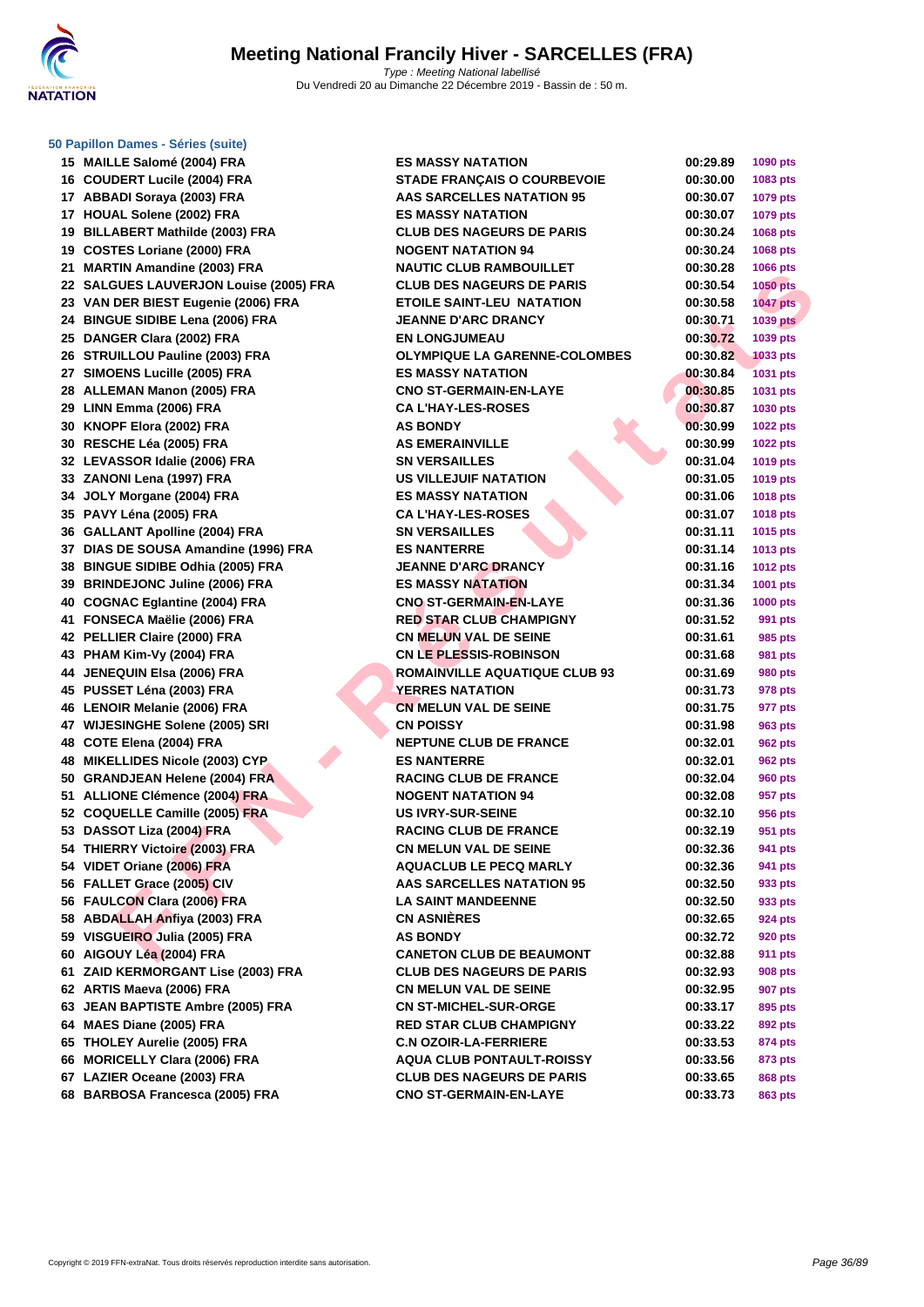

|   | 50 Papillon Dames - Séries (suite)                                |                                    |                                                                                   |
|---|-------------------------------------------------------------------|------------------------------------|-----------------------------------------------------------------------------------|
|   | 69 HUMBLOT Anaïs (2003) FRA                                       | <b>CN LE PLESSIS-ROBINSON</b>      | 00:33.92<br>853 pts                                                               |
|   | 70 DURAN Chiara (2006) FRA                                        | <b>NOGENT NATATION 94</b>          | 00:33.95<br>851 pts                                                               |
|   | 71 LAVAUD Marguerite (2005) FRA                                   | <b>CNO ST-GERMAIN-EN-LAYE</b>      | 00:34.00<br>848 pts                                                               |
|   | 72 BASSIGNY Maroussia (2006) FRA                                  | <b>JEANNE D'ARC DRANCY</b>         | 00:34.27<br>833 pts                                                               |
|   | 73 BOUSQUIE Chloé (2006) FRA                                      | <b>MORSANG ESSONNE NATATION</b>    | 00:34.53<br>819 pts                                                               |
|   | 74 DONOT Lilou (2006) FRA                                         | <b>ANTONY NATATION</b>             | 00:37.99<br><b>642 pts</b>                                                        |
|   | --- VERDINO Claudia (2001) MON                                    | <b>U.S CRETEIL NATATION</b>        | <b>DNS</b>                                                                        |
|   |                                                                   |                                    |                                                                                   |
|   | 100 Papillon Dames - Finale A                                     | (Samedi 21 Décembre 2019)          |                                                                                   |
|   | 1 DELMAS Lucie (2005) FRA                                         | <b>CNO ST-GERMAIN-EN-LAYE</b>      | 01:01.20<br><b>1250 pts</b>                                                       |
|   |                                                                   |                                    | 50m: 00:29.18 (00:29.18) 100m: 01:01.20 (00:32.02)                                |
|   | 2 DEL'HOMME Laurine (1997) FRA                                    | <b>ES MASSY NATATION</b>           | 01:02.59<br>1209 pts                                                              |
|   |                                                                   |                                    | 50m: 00:28.71 (00:28.71) 100m: 01:02.59 (00:33.88)                                |
|   | 3 PETERS Lena (2005) LUX                                          | <b>SWIMMING TEAM MINETT (LUX)</b>  | 01:03.67<br><b>1178 pts</b><br>50m: 00:29.92 (00:29.92) 100m: 01:03.67 (00:33.75) |
|   | 4 OUALID GIRARD Sarah (2000) FRA                                  | <b>CN MELUN VAL DE SEINE</b>       | 01:03.95<br><b>1170 pts</b>                                                       |
|   |                                                                   |                                    | 50m : 00:30.26 (00:30.26) 100m : 01:03.95 (00:33.69)                              |
|   | 5 GAMER Rose-alexia (1999) FRA                                    | <b>ES VITRY</b>                    | 01:04.53<br>1153 pts                                                              |
|   |                                                                   |                                    | 50m: 00:29.63 (00:29.63) 100m: 01:04.53 (00:34.90)                                |
|   | 6 AMBRASS Lilou (2002) FRA                                        | <b>ES MASSY NATATION</b>           | 01:04.85<br><b>1144 pts</b><br>50m: 00:30.59 (00:30.59) 100m: 01:04.85 (00:34.26) |
|   | 7 CARLOS-BROC Zoé (2006) FRA                                      | <b>MORSANG ESSONNE NATATION</b>    | 01:05.11<br><b>1137 pts</b>                                                       |
|   |                                                                   |                                    | 50m: 00:30.39 (00:30.39) 100m: 01:05.11 (00:34.72)                                |
|   | 8 ZITOUNI Imène (2004) ALG                                        | <b>AAS SARCELLES NATATION 95</b>   | 01:06.27<br>1105 pts                                                              |
|   |                                                                   |                                    |                                                                                   |
|   | 100 Papillon Dames - Finale B                                     | (Samedi 21 Décembre 2019)          |                                                                                   |
|   | 1 COUDERT Lucile (2004) FRA                                       | <b>STADE FRANÇAIS O COURBEVOIE</b> | 01:05.16<br><b>1136 pts</b>                                                       |
|   |                                                                   |                                    | 50m: 00:30.60 (00:30.60) 100m: 01:05.16 (00:34.56)                                |
|   | 2 DIOP Oumy (2003) FRA                                            | <b>GRENOBLE NATATION</b>           | 01:05.89<br><b>1115 pts</b>                                                       |
|   |                                                                   |                                    | 50m: 00:30.20 (00:30.20) 100m: 01:05.89 (00:35.69)                                |
|   | 3 SIMOËNS Celia (1999) FRA                                        | <b>US VILLEJUIF NATATION</b>       | 01:06.41<br><b>1101 pts</b>                                                       |
|   | 4 JOLY Morgane (2004) FRA                                         | <b>ES MASSY NATATION</b>           | 50m: 00:30.87 (00:30.87) 100m: 01:06.41 (00:35.54)<br>01:06.51<br>1098 pts        |
|   |                                                                   |                                    | 50m: 00:32.03 (00:32.03) 100m: 01:06.51 (00:34.48)                                |
|   | 5 MAILLE Salomé (2004) FRA                                        | <b>ES MASSY NATATION</b>           | 01:07.41<br>1073 pts                                                              |
|   |                                                                   |                                    | 50m: 00:31.15 (00:31.15) 100m: 01:07.41 (00:36.26)                                |
| 6 | <b>BIGAY Clara (2002) FRA</b>                                     | <b>CSM CLAMART</b>                 | 01:07.64<br><b>1067 pts</b>                                                       |
|   |                                                                   |                                    | 50m: 00:31.70 (00:31.70) 100m: 01:07.64 (00:35.94)                                |
|   | 7 MARCHESE Julie (2000) FRA                                       | <b>CA ORSAY</b>                    | 01:07.91<br>1060 pts<br>50m: 00:31.19 (00:31.19) 100m: 01:07.91 (00:36.72)        |
|   | 8 ABBADI Soraya (2003) FRA                                        | <b>AAS SARCELLES NATATION 95</b>   | 01:08.00<br><b>1057 pts</b>                                                       |
|   |                                                                   |                                    | 50m: 00:31.65 (00:31.65) 100m: 01:08.00 (00:36.35)                                |
|   |                                                                   |                                    |                                                                                   |
|   | 100 Papillon Dames - Finale C 14-15 ans (Samedi 21 Décembre 2019) |                                    |                                                                                   |
|   | 1 BOUKHTOUCHE Sarah (2005) FRA                                    | <b>STADE FRANÇAIS O COURBEVOIE</b> | 01:07.67<br><b>1066 pts</b>                                                       |
|   |                                                                   |                                    | 50m: 00:31.59 (00:31.59) 100m: 01:07.67 (00:36.08)                                |
|   | 2 ALLEMAN Manon (2005) FRA                                        | <b>CNO ST-GERMAIN-EN-LAYE</b>      | 01:08.71<br>1038 pts<br>50m: 00:31.46 (00:31.46) 100m: 01:08.71 (00:37.25)        |
|   | 3 SIMOENS Lucille (2005) FRA                                      | <b>ES MASSY NATATION</b>           | 01:08.99<br>1031 pts                                                              |
|   |                                                                   |                                    |                                                                                   |

# **100 Papillon Dames - Finale B** (Samedi 21 Décembre 2019)

| 1 COUDERT Lucile (2004) FRA | <b>STADE FRANCAIS O COURBEVOIE</b> |                                                    | 01:05.16                  | 1136 pts        |
|-----------------------------|------------------------------------|----------------------------------------------------|---------------------------|-----------------|
|                             |                                    | 50m: 00:30.60 (00:30.60) 100m: 01:05.16 (00:34.56) |                           |                 |
| 2 DIOP Oumy (2003) FRA      | <b>GRENOBLE NATATION</b>           |                                                    | 01:05.89                  | <b>1115 pts</b> |
|                             |                                    | 50m: 00:30.20 (00:30.20) 100m: 01:05.89 (00:35.69) |                           |                 |
| 3 SIMOËNS Celia (1999) FRA  | <b>US VILLEJUIF NATATION</b>       |                                                    | 01:06.41                  | 1101 pts        |
|                             |                                    | 50m: 00:30.87 (00:30.87) 100m: 01:06.41 (00:35.54) |                           |                 |
| 4 JOLY Morgane (2004) FRA   | <b>ES MASSY NATATION</b>           |                                                    | 01:06.51                  | <b>1098 pts</b> |
|                             |                                    | 50m: 00:32.03 (00:32.03) 100m: 01:06.51 (00:34.48) |                           |                 |
| 5 MAILLE Salomé (2004) FRA  | <b>ES MASSY NATATION</b>           |                                                    | 01:07.41                  | 1073 pts        |
|                             |                                    | 50m: 00:31.15 (00:31.15) 100m: 01:07.41 (00:36.26) |                           |                 |
| 6 BIGAY Clara (2002) FRA    | <b>CSM CLAMART</b>                 |                                                    | 01:07.64                  | <b>1067 pts</b> |
|                             |                                    | 50m: 00:31.70 (00:31.70) 100m: 01:07.64 (00:35.94) |                           |                 |
| 7 MARCHESE Julie (2000) FRA | <b>CA ORSAY</b>                    |                                                    | 01:07.91                  | <b>1060 pts</b> |
|                             |                                    | 50m: 00:31.19 (00:31.19) 100m: 01:07.91 (00:36.72) |                           |                 |
| 8 ABBADI Soraya (2003) FRA  | <b>AAS SARCELLES NATATION 95</b>   |                                                    | 01:08.00                  | 1057 pts        |
|                             |                                    | 50m: 00:31.65 (00:31.65)                           | 100m: 01:08.00 (00:36.35) |                 |

# **100 Papillon Dames - Finale C 14-15 ans** (Samedi 21 Décembre 2019)

| 1 BOUKHTOUCHE Sarah (2005) FRA     | <b>STADE FRANCAIS O COURBEVOIE</b> |                                                    | 01:07.67 | <b>1066 pts</b> |
|------------------------------------|------------------------------------|----------------------------------------------------|----------|-----------------|
|                                    |                                    | 50m: 00:31.59 (00:31.59) 100m: 01:07.67 (00:36.08) |          |                 |
| 2 ALLEMAN Manon (2005) FRA         | <b>CNO ST-GERMAIN-EN-LAYE</b>      |                                                    | 01:08.71 | <b>1038 pts</b> |
|                                    |                                    | 50m: 00:31.46 (00:31.46) 100m: 01:08.71 (00:37.25) |          |                 |
| 3 SIMOENS Lucille (2005) FRA       | <b>ES MASSY NATATION</b>           |                                                    | 01:08.99 | 1031 pts        |
|                                    |                                    | 50m: 00:31.88 (00:31.88) 100m: 01:08.99 (00:37.11) |          |                 |
| 4 MIGNÉ Mathilde (2006) FRA        | <b>AS HERBLAY NATATION</b>         | 50m: 00:33.17 (00:33.17) 100m: 01:09.75 (00:36.58) | 01:09.75 | <b>1010 pts</b> |
|                                    |                                    |                                                    |          |                 |
| 5 MARCHESE Aurelie (2005) FRA      | <b>CN MELUN VAL DE SEINE</b>       | 50m: 00:32.95 (00:32.95) 100m: 01:09.89 (00:36.94) | 01:09.89 | <b>1007 pts</b> |
| 6 VAN DER BIEST Eugenie (2006) FRA | <b>ETOILE SAINT-LEU NATATION</b>   |                                                    | 01:10.25 | 997 pts         |
|                                    |                                    | 50m: 00:32.14 (00:32.14) 100m: 01:10.25 (00:38.11) |          |                 |
| 7 NOVAK Anais (2006) FRA           | <b>STADE FRANCAIS O COURBEVOIE</b> |                                                    | 01:10.48 | 991 pts         |
|                                    |                                    | 50m: 00:33.72 (00:33.72) 100m: 01:10.48 (00:36.76) |          |                 |
| 8 BINGUE SIDIBE Odhia (2005) FRA   | <b>JEANNE D'ARC DRANCY</b>         |                                                    | 01:11.96 | 953 pts         |
|                                    |                                    | 50m: 00:32.08 (00:32.08) 100m: 01:11.96 (00:39.88) |          |                 |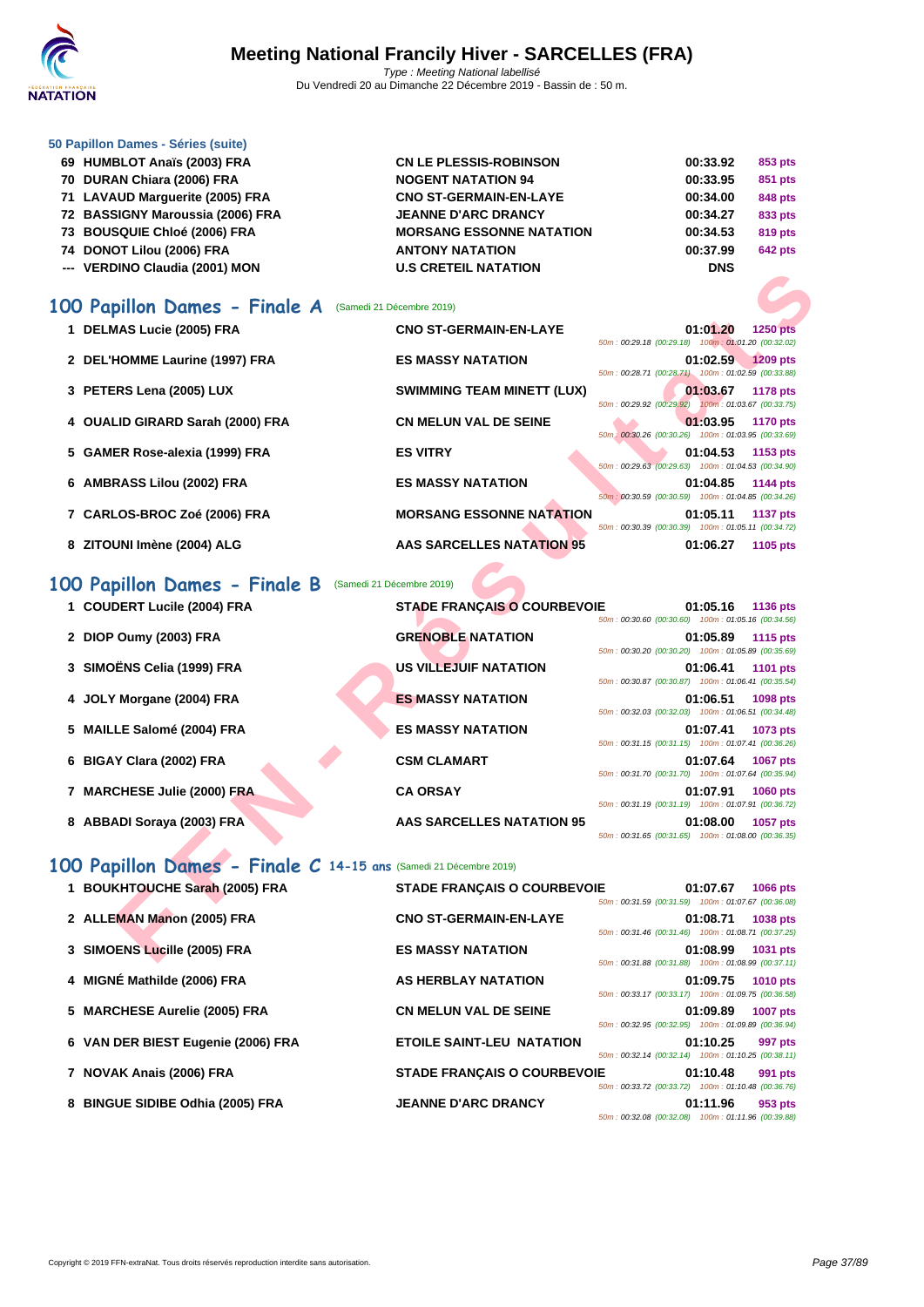| 100 Papillon Dames - Séries               | (Samedi 21 Décembre 2019)          |                                                                                                                                         |
|-------------------------------------------|------------------------------------|-----------------------------------------------------------------------------------------------------------------------------------------|
| 1 DELMAS Lucie (2005) FRA                 | <b>CNO ST-GERMAIN-EN-LAYE</b>      | 01:02.11<br>1223 pts<br>50m: 00:29.06 (00:29.06) 100m: 01:02.11 (00:33.05)                                                              |
| 2 PETERS Lena (2005) LUX                  | <b>SWIMMING TEAM MINETT (LUX)</b>  | 01:04.08<br><b>1166 pts</b><br>50m: 00:30.43 (00:30.43) 100m: 01:04.08 (00:33.65)                                                       |
| 3 GAMER Rose-alexia (1999) FRA            | <b>ES VITRY</b>                    | 01:04.37<br>1158 pts<br>50m: 00:29.48 (00:29.48) 100m: 01:04.37 (00:34.89)                                                              |
| 4 OUALID GIRARD Sarah (2000) FRA          | <b>CN MELUN VAL DE SEINE</b>       | 01:04.66<br><b>1150 pts</b><br>50m: 00:31.07 (00:31.07) 100m: 01:04.66 (00:33.59)                                                       |
| 5 CARLOS-BROC Zoé (2006) FRA              | <b>MORSANG ESSONNE NATATION</b>    | 01:04.75<br><b>1147 pts</b><br>50m: 00:29.75 (00:29.75) 100m: 01:04.75 (00:35.00)                                                       |
| 6 DEL'HOMME Laurine (1997) FRA            | <b>ES MASSY NATATION</b>           | 01:04.77<br><b>1147 pts</b><br>50m: 00:30.24 (00:30.24) 100m: 01:04.77 (00:34.53)                                                       |
| 7 AMBRASS Lilou (2002) FRA                | <b>ES MASSY NATATION</b>           | 01:04.92<br>$\sim$ 1142 pts<br>50m: 00:30.39 (00:30.39) 100m: 01:04.92 (00:34.53)                                                       |
| 8 ZITOUNI Imène (2004) ALG                | AAS SARCELLES NATATION 95          | 01:05.86<br><b>1116 pts</b><br>50m: 00:30.20 (00:30.20)<br>100m: 01:05.86 (00:35.66)                                                    |
| 9 COUDERT Lucile (2004) FRA               | <b>STADE FRANÇAIS O COURBEVOIE</b> | 01:06.00<br><b>1112 pts</b><br>50m: 00:30.74 (00:30.74) 100m: 01:06.00 (00:35.26)                                                       |
| <b>DESNOYERS Chloé (2001) FRA</b><br>10   | <b>JEANNE D'ARC DRANCY</b>         | 01:06.02<br><b>1112 pts</b><br>50m: 00:30.85 (00:30.85) 100m: 01:06.02 (00:35.17)                                                       |
| <b>CUCUMEL Romy (2001) FRA</b><br>11      | <b>CSM CLAMART</b>                 | 01:06.09<br><b>1110 pts</b><br>50m: 00:30.95 (00:30.95) 100m: 01:06.09 (00:35.14)                                                       |
| 12 SIMOËNS Celia (1999) FRA               | <b>US VILLEJUIF NATATION</b>       | 01:06.13<br>1109 pts                                                                                                                    |
| 13 DIOP Oumy (2003) FRA                   | <b>GRENOBLE NATATION</b>           | 50m: 00:30.67 (00:30.67) 100m: 01:06.13 (00:35.46)<br>01:06.17<br><b>1107 pts</b><br>50m: 00:30.48 (00:30.48) 100m: 01:06.17 (00:35.69) |
| 14 HUMBERT Juliette (2003) FRA            | <b>CNO ST-GERMAIN-EN-LAYE</b>      | 01:06.36<br>1102 pts<br>50m: 00:31.89 (00:31.89) 100m: 01:06.36 (00:34.47)                                                              |
| 15 MARCHESE Julie (2000) FRA              | <b>CA ORSAY</b>                    | 01:07.05<br>1083 pts<br>50m: 00:31.38 (00:31.38) 100m: 01:07.05 (00:35.67)                                                              |
| 16 CHARRO Anaïs (1998) FRA                | <b>ES VITRY</b>                    | 01:07.14<br>1081 pts<br>50m: 00:31.16 (00:31.16) 100m: 01:07.14 (00:35.98)                                                              |
| BIGAY Clara (2002) FRA<br>17              | <b>CSM CLAMART</b>                 | 01:07.37<br>1074 pts<br>50m: 00:32.23 (00:32.23) 100m: 01:07.37 (00:35.14)                                                              |
| JOLY Morgane (2004) FRA<br>18.            | <b>ES MASSY NATATION</b>           | 01:07.56<br>1069 pts<br>50m: 00:31.60 (00:31.60) 100m: 01:07.56 (00:35.96)                                                              |
| 19 ABBADI Soraya (2003) FRA               | <b>AAS SARCELLES NATATION 95</b>   | 01:07.57<br>1069 pts<br>50m: 00:31.53 (00:31.53) 100m: 01:07.57 (00:36.04)                                                              |
| <b>MAILLE Salomé (2004) FRA</b><br>20     | <b>ES MASSY NATATION</b>           | 01:07.83<br>1062 pts<br>50m: 00:31.93 (00:31.93) 100m: 01:07.83 (00:35.90)                                                              |
| <b>BOUKHTOUCHE Sarah (2005) FRA</b><br>21 | <b>STADE FRANCAIS O COURBEVOIE</b> | 01:07.91<br><b>1060 pts</b><br>50m: 00:31.70 (00:31.70) 100m: 01:07.91 (00:36.21)                                                       |
| 22 PORTAL Elea (2000) FRA                 | <b>CNO ST-GERMAIN-EN-LAYE</b>      | 01:08.22<br>1051 pts                                                                                                                    |
| 23 ALLEMAN Manon (2005) FRA               | <b>CNO ST-GERMAIN-EN-LAYE</b>      | 50m: 00:31.88 (00:31.88) 100m: 01:08.22 (00:36.34)<br>01:08.24<br>1051 pts                                                              |
| KNOPF Ornella (1999) FRA                  | <b>AS BONDY</b>                    | 50m: 00:31.24 (00:31.24) 100m: 01:08.24 (00:37.00)<br>01:08.42<br>1046 pts                                                              |
| 25 BERGER Paoline (2002) FRA              | <b>CA ORSAY</b>                    | 50m: 00:31.63 (00:31.63) 100m: 01:08.42 (00:36.79)<br>01:08.62<br>1041 pts                                                              |
| 26 DALLE Aliénor (2002) FRA               | <b>S.M MONTROUGE</b>               | 50m: 00:31.90 (00:31.90) 100m: 01:08.62 (00:36.72)<br>01:08.63<br><b>1040 pts</b>                                                       |
| <b>NEVES Clara (2002) FRA</b><br>27       | <b>CAL'HAY-LES-ROSES</b>           | 50m: 00:31.37 (00:31.37) 100m: 01:08.63 (00:37.26)<br>01:08.74<br><b>1037 pts</b>                                                       |
| DANGER Clara (2002) FRA<br>28.            | <b>EN LONGJUMEAU</b>               | 50m: 00:32.04 (00:32.04) 100m: 01:08.74 (00:36.70)<br>01:09.04<br>1029 pts                                                              |
| <b>AUDOLY Calliope (2004) FRA</b><br>29   | <b>CA L'HAY-LES-ROSES</b>          | 50m: 00:31.44 (00:31.44) 100m: 01:09.04 (00:37.60)<br>01:09.11<br><b>1027 pts</b>                                                       |
| 30 BILLABERT Mathilde (2003) FRA          | <b>CLUB DES NAGEURS DE PARIS</b>   | 50m: 00:31.61 (00:31.61) 100m: 01:09.11 (00:37.50)<br>01:09.23<br>1024 pts                                                              |
| 31 NGUYEN DUC LONG Armelle (2003) FRA     | <b>CA ORSAY</b>                    | 50m: 00:31.84 (00:31.84) 100m: 01:09.23 (00:37.39)<br>01:09.31<br><b>1022 pts</b>                                                       |
|                                           |                                    | 50m: 00:30.98 (00:30.98) 100m: 01:09.31 (00:38.33)                                                                                      |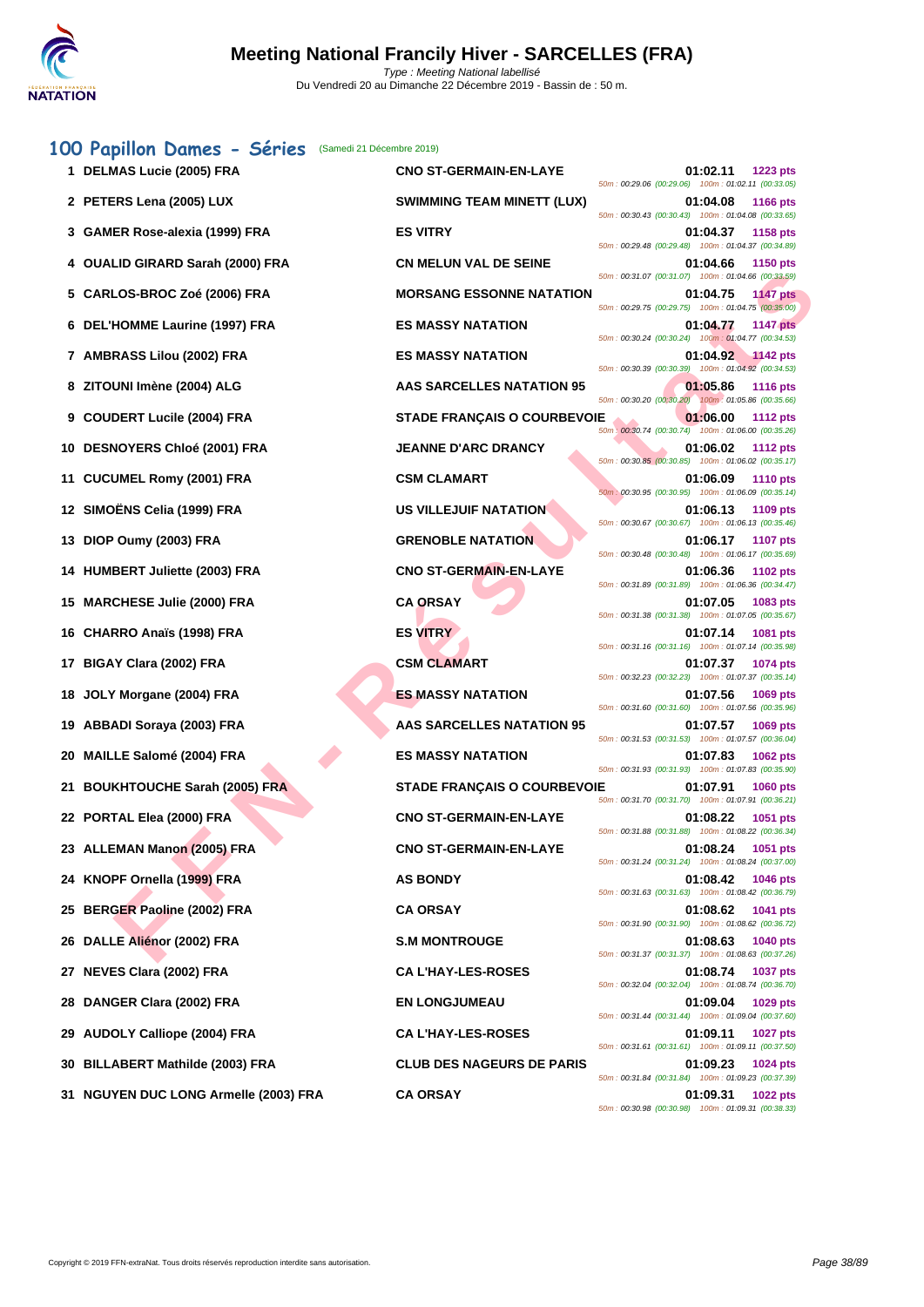

|    | 100 Papillon Dames - Séries (suite)<br>32 ROZE Aziliz (2004) FRA | <b>CN BRUNOY-ESSONNE</b>                     | 01:09.36<br>1021 pts                                                                                                            |
|----|------------------------------------------------------------------|----------------------------------------------|---------------------------------------------------------------------------------------------------------------------------------|
|    | 33 VAN DER BIEST Eugenie (2006) FRA                              | <b>ETOILE SAINT-LEU NATATION</b>             | 50m: 00:31.54 (00:31.54) 100m: 01:09.36 (00:37.82)<br>01:09.54<br><b>1016 pts</b>                                               |
|    | 34 SIMOENS Lucille (2005) FRA                                    | <b>ES MASSY NATATION</b>                     | 50m: 00:32.99 (00:32.99) 100m: 01:09.54 (00:36.55)<br>01:09.59<br>1015 pts                                                      |
|    | 35 PELLIER Claire (2000) FRA                                     | <b>CN MELUN VAL DE SEINE</b>                 | 50m: 00:32.07 (00:32.07) 100m: 01:09.59 (00:37.52)<br>01:09.82<br>1008 pts                                                      |
|    | 36 ABDELHAFIDH Emma (1999) FRA                                   | <b>S.M MONTROUGE</b>                         | 50m: 00:32.37 (00:32.37) 100m: 01:09.82 (00:37.45)<br>01:10.02<br>1003 pts                                                      |
|    | 37 FABIANI Chanel (2003) LUX                                     | <b>SWIMMING TEAM MINETT (LUX)</b>            | 50m: 00:33.09 (00:33.09) 100m: 01:10.02 (00:36.93)<br>01:10.12<br><b>1001 pts</b>                                               |
| 38 | MIGNÉ Mathilde (2006) FRA                                        | AS HERBLAY NATATION                          | 50m: 00:32.91 (00:32.91) 100m: 01:10.12 (00:37.21)<br>01:10.49<br>991 pts                                                       |
| 38 | <b>BINGUE SIDIBE Odhia (2005) FRA</b>                            | <b>JEANNE D'ARC DRANCY</b>                   | 50m: 00:34.01 (00:34.01) 100m: 01:10.49 (00:36.48)<br>01:10.49<br>991 pts<br>50m: 00:32.11 (00:32.11) 100m: 01:10.49 (00:38.38) |
|    | 40 COGNAC Eglantine (2004) FRA                                   | <b>CNO ST-GERMAIN-EN-LAYE</b>                | 01:10.68<br>986 pts<br>50m: 00:32.87 (00:32.87) 100m: 01:10.68 (00:37.81)                                                       |
| 41 | <b>MARCHESE Aurelie (2005) FRA</b>                               | <b>CN MELUN VAL DE SEINE</b>                 | 01:10.77<br>983 pts<br>50m: 00:34.23 (00:34.23) 100m: 01:10.77 (00:36.54)                                                       |
|    | 42 FOURMY Marina (2003) FRA                                      | <b>ES MASSY NATATION</b>                     | 01:10.79<br>983 pts<br>50m: 00:32.68 (00:32.68) 100m: 01:10.79 (00:38.11)                                                       |
|    | 43 NOVAK Anais (2006) FRA                                        | <b>STADE FRANÇAIS O COURBEVOIE</b>           | 01:11.16<br>973 pts<br>50m: 00:33.34 (00:33.34) 100m: 01:11.16 (00:37.82)                                                       |
|    | 44 STRUILLOU Pauline (2003) FRA                                  | <b>OLYMPIQUE LA GARENNE-COLOMBES</b>         | 01:11.24<br>971 pts<br>50m: 00:33.63 (00:33.63) 100m: 01:11.24 (00:37.61)                                                       |
|    | 45 GRANDJEAN Helene (2004) FRA                                   | <b>RACING CLUB DE FRANCE</b>                 | 01:11.48<br>965 pts<br>50m: 00:33.65 (00:33.65) 100m: 01:11.48 (00:37.83)                                                       |
|    | 46 GARIN Héloïse (2005) FRA                                      | <b>NEPTUNE CLUB DE FRANCE</b>                | 01:11.51<br>964 pts<br>50m: 00:33.38 (00:33.38) 100m: 01:11.51 (00:38.13)                                                       |
|    | 47 DA ROCHA--ALIN Margot (2005) FRA                              | <b>CLUB DES NAGEURS DE PARIS</b>             | 01:11.68<br><b>960 pts</b><br>50m: 00:32.39 (00:32.39) 100m: 01:11.68 (00:39.29)                                                |
| 48 | PHAM Kim-Vy (2004) FRA                                           | <b>CN LE PLESSIS-ROBINSON</b>                | 01:12.16<br>947 pts<br>50m: 00:33.97 (00:33.97) 100m: 01:12.16 (00:38.19)                                                       |
|    | 48 FONSECA Maëlie (2006) FRA                                     | <b>RED STAR CLUB CHAMPIGNY</b>               | 01:12.16<br>947 pts<br>50m: 00:34.58 (00:34.58) 100m: 01:12.16 (00:37.58)                                                       |
|    | 50 VISGUEIRO Julia (2005) FRA                                    | <b>AS BONDY</b>                              | 01:12.18<br>947 pts<br>50m: 00:33.17 (00:33.17) 100m: 01:12.18 (00:39.01)                                                       |
|    | 51 PAVY Léna (2005) FRA                                          | <b>CA L'HAY-LES-ROSES</b>                    | 01:12.30<br>944 pts<br>50m: 00:33.55 (00:33.55) 100m: 01:12.30 (00:38.75)                                                       |
|    | 52 SUTEAU Soraya (2003) FRA                                      | <b>CLUB DES NAGEURS DE PARIS</b>             | 01:13.06<br>925 pts<br>50m: 00:33.84 (00:33.84) 100m: 01:13.06 (00:39.22)                                                       |
|    | 53 LINN Emma (2006) FRA                                          | <b>CAL'HAY-LES-ROSES</b>                     | 01:13.22<br><b>920 pts</b><br>50m: 00:34.74 (00:34.74) 100m: 01:13.22 (00:38.48)                                                |
|    | 54 DASSOT Liza (2004) FRA                                        | <b>RACING CLUB DE FRANCE</b>                 | 01:13.28<br>919 pts<br>50m: 00:33.68 (00:33.68) 100m: 01:13.28 (00:39.60)                                                       |
|    | 55 REY-CHABBERT Faustine (2004) FRA                              | <b>NEPTUNE CLUB DE FRANCE</b>                | 01:13.62<br>910 pts<br>50m: 00:35.70 (00:35.70) 100m: 01:13.62 (00:37.92)                                                       |
|    | 56 CUREAU Lou (2005) FRA                                         | <b>CSN GUYANCOURT</b>                        | 01:13.95<br>902 pts<br>50m: 00:33.77 (00:33.77) 100m: 01:13.95 (00:40.18)                                                       |
|    | 57 MAFILLE Julie (2006) FRA                                      | <b>CNO ST-GERMAIN-EN-LAYE</b>                | 01:14.53<br>888 pts<br>50m: 00:35.42 (00:35.42) 100m: 01:14.53 (00:39.11)                                                       |
|    | 58 ABDALLAH Anfiya (2003) FRA                                    | <b>CN ASNIÈRES</b>                           | 01:14.58<br>886 pts<br>50m: 00:33.89 (00:33.89) 100m: 01:14.58 (00:40.69)                                                       |
|    | 59 BARBOSA Francesca (2005) FRA                                  | <b>CNO ST-GERMAIN-EN-LAYE</b>                | 01:16.22<br>846 pts<br>50m: 00:34.48 (00:34.48) 100m: 01:16.22 (00:41.74)                                                       |
|    | 60 LIEVIN Laura (2004) FRA                                       | AS HERBLAY NATATION                          | 01:18.29<br><b>797 pts</b><br>50m: 00:34.00 (00:34.00) 100m: 01:18.29 (00:44.29)                                                |
|    | --- WIJESINGHE Solene (2005) SRI<br>--- ROUSSEAU Elsa (2003) FRA | <b>CN POISSY</b><br><b>ES MASSY NATATION</b> | <b>DNS</b> dec<br><b>DNS</b> dec                                                                                                |
|    |                                                                  |                                              |                                                                                                                                 |

## **200 Papillon Dames - Finale A** (Dimanche 22 Décembre 2019)

| <b>CN MELUN VAL DE SEINE</b> |                                                                                                        | 02:21.68 | 1134 pts |
|------------------------------|--------------------------------------------------------------------------------------------------------|----------|----------|
|                              | 50m: 00:31.56 (00:31.56) 100m: 01:06.85 (00:35.29) 150m: 01:43.85 (00:37.00) 200m: 02:21.68 (00:37.83) |          |          |

**1 OUALID GIRARD Sarah (2000) FRA**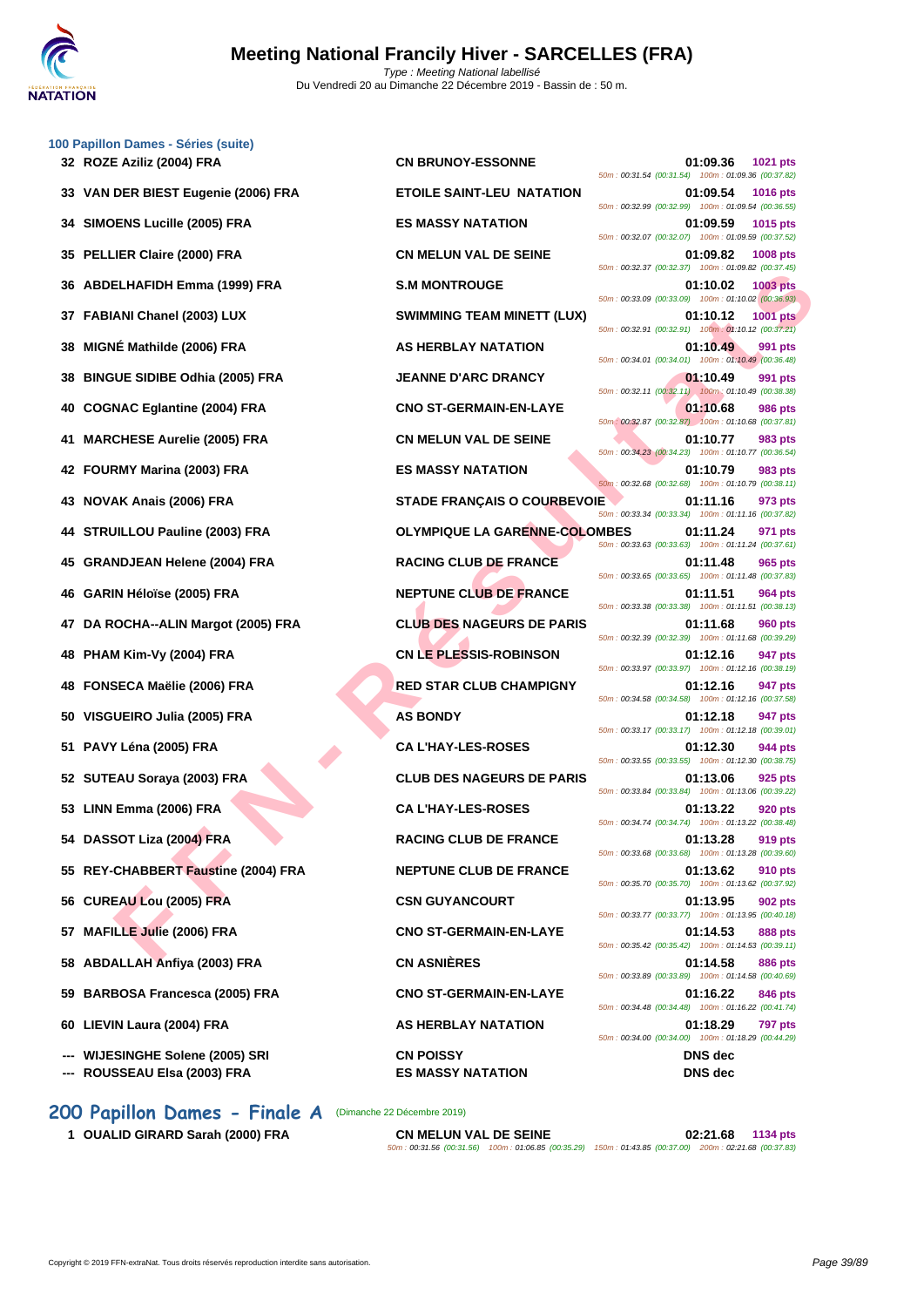#### **[200 Papil](http://www.ffnatation.fr/webffn/index.php)lon Dames - Finale A (suite)**

- **2 VANET Pauline (1992) FRA BEAUTOR NATATION 02:24.05 1100 pts**
- 
- **4 JOLY Morgane (2004) FRA ES MASSY NATATION 02:27.31 1054 pts**
- **5 BIGAY Clara (2002) FRA CSM CLAMART 02:29.36 1026 pts**
- **6 BOUFTINI Sherine (2005) FRA C.S MONTERELAIS NATATION 02:29.58 1023 pts**
- 
- **8 MARCHESE Aurelie (2005) FRA CN MELUN VAL DE SEINE 02:30.94 1005 pts**

### **200 Papillon Dames - Finale B** (Dimanche 22 Décembre 2019)

- **1 SALEM Sara (2005) FRA**
- **2 FOURMY Marina (2003) FRA ES MASSY NATATION 02:37.52 918 pts**
- **3 VALLAT Julie (2005) FRA C.S MONTERELAIS NATATION 02:38.27 908 pts**
- **4 ANASSE Valentine (2005) FRA**
- **5 DIEZ PEREZ Romane (2006) FRA CN VAL MAUBUEE 02:47.66 792 pts**

### **200 Papillon Dames - Séries** (Dimanche 22 Décembre 2019)

- 
- 
- 
- 
- 
- 
- 
- 
- 
- 
- 
- 
- 
- 
- 
- 
- 

**3 PETERS Lena (2005) LUX SWIMMING TEAM MINETT (LUX) 02:26.11 1071 pts** 50m : 00:32.06 (00:32.06) 100m : 01:10.73 (00:38.67) 15 50m : 00:31.85 (00:31.85) 100m : 01:08.88 (00:37.03) 15 50m : 00:34.49 (00:34.49) 100m : 01:11.23 (00:36.74) 150

50m : 00:32.55 (00:32.55) 100m : 01:07.44 (00:34.89) 15

50m : 00:33.67 (00:33.67) 100m : 01:11.76 (00:38.09) 150 **7 PORTAL Elea (2000) FRA CNO ST-GERMAIN-EN-LAYE 02:30.42 1012 pts**

50m : 00:33.20 (00:33.20) 100m : 01:11.50 (00:38.30) 150m : 01:51.25 (00:39.75) 200m : 02:30.94 (00:39.69)

| <b>LAGNY-SUR-MARNE NATATION</b>                    |     |  |
|----------------------------------------------------|-----|--|
| 50m: 00:33.90 (00:33.90) 100m: 01:11.11 (00:37.21) | - 1 |  |
| <b>ES MASSY NATATION</b>                           |     |  |
| 50m: 00:33.58 (00:33.58) 100m: 01:13.22 (00:39.64) | ×   |  |
| <b>C.S MONTERELAIS NATATION</b>                    |     |  |
| 50m: 00:35.85 (00:35.85) 100m: 01:16.91 (00:41.06) | ×   |  |
| <b>ES MASSY NATATION</b>                           |     |  |
| 50m: 00:34.35 (00:34.35) 100m: 01:14.29 (00:39.94) | n.  |  |
|                                                    |     |  |

50m : 00:35.45 (00:35.45) 100m : 01:17.26 (0

 **DELMAS Lucie (2005) FRA CNO ST-GERMAIN-EN-LAYE 02:18.75 1176 pts MPF14 VANET Pauline (1992) FRA BEAUTOR NATATION 02:24.77 1090 pts OUALID GIRARD Sarah (2000) FRA CN MELUN VAL DE SEINE 02:24.84 1089 pts BIGAY Clara (2002) FRA CSM CLAMART 02:31.52 997 pts PORTAL Elea (2000) FRA CNO ST-GERMAIN-EN-LAYE 02:31.98 991 pts ZITOUNI Imène (2004) ALG AAS SARCELLES NATATION 95 02:32.92 978 pts** 50m : 00:32.73 (00:32.73) 100m : 01:12.59 (00:39.86) 150m : 01:52.14 (00:39.55) 200m : 02:32.92 (00:40.78) **MARCHESE Aurelie (2005) FRA CN MELUN VAL DE SEINE 02:33.71 968 pts** 50m : 00:34.12 (00:34.12) 100m : 01:13.06 (00:38.94) 150m : 01:52.95 (00:39.89) 200m : 02:33.71 (00:40.76) **SALEM Sara (2005) FRA LAGNY-SUR-MARNE NATATION 02:34.56 957 pts SIMOENS Lucille (2005) FRA ES MASSY NATATION 02:36.53 931 pts NEVES Clara (2002) FRA CA L'HAY-LES-ROSES 02:40.21 884 pts**

50m : 00:35.06 (00:35.06) 100m : 01:16.15 (00:41.09) 150m : 02:01.40 (00:45.25) 200m : 02:48.43 (00:47.03)

|                               | .50m; 00:32.55 (00:32.55) 100m; 01:07.44 (00:34.89) 150m; 01:46.09 (00:38.65) 200m; 02:24.05 (00:37.96) |                                                     |  |                   |
|-------------------------------|---------------------------------------------------------------------------------------------------------|-----------------------------------------------------|--|-------------------|
|                               | <b>SWIMMING TEAM MINETT (LUX)</b>                                                                       |                                                     |  | 02:26.11 1071 pts |
|                               | 50m: 00:32.06 (00:32.06) 100m: 01:10.73 (00:38.67) 150m: 01:48.48 (00:37.75) 200m: 02:26.11 (00:37.63)  |                                                     |  |                   |
| <b>ES MASSY NATATION</b>      |                                                                                                         |                                                     |  | 02:27.31 1054 pts |
|                               | 50m: 00:31.85 (00:31.85) 100m: 01:08.88 (00:37.03)                                                      | 150m: 01:48.33 (00:39.45) 200m: 02:27.31 (00:38.98) |  |                   |
| <b>CSM CLAMART</b>            |                                                                                                         |                                                     |  | 02:29.36 1026 pts |
|                               | 50m; 00:34.49 (00:34.49) 100m; 01:11.23 (00:36.74) 150m; 01:50.92 (00:39.69) 200m; 02:29.36 (00:38.44)  |                                                     |  |                   |
|                               | <b>C.S MONTERELAIS NATATION</b>                                                                         |                                                     |  | 02:29.58 1023 pts |
|                               | 50m; 00:33.67 (00:33.67) 100m; 01:11.76 (00:38.09) 150m; 01:49.90 (00:38.14) 200m; 02:29.58 (00:39.68)  |                                                     |  |                   |
| <b>CNO ST-GERMAIN-EN-LAYE</b> |                                                                                                         |                                                     |  | 02:30.42 1012 pts |
|                               | 50m: 00:33.23 (00:33.23) 100m: 01:10.95 (00:37.72) 150m: 01:50.27 (00:39.32) 200m: 02:30.42 (00:40.15)  |                                                     |  |                   |

| <b>LAGNY-SUR-MARNE NATATION</b>                                                                        | 02:31.09                                            |          | 1003 pts       |
|--------------------------------------------------------------------------------------------------------|-----------------------------------------------------|----------|----------------|
| 50m: 00:33.90 (00:33.90) 100m: 01:11.11 (00:37.21) 150m: 01:52.22 (00:41.11) 200m: 02:31.09 (00:38.87) |                                                     |          |                |
| <b>ES MASSY NATATION</b>                                                                               |                                                     | 02:37.52 | 918 pts        |
| 50m: 00:33.58 (00:33.58) 100m: 01:13.22 (00:39.64)                                                     | 150m: 01:54.15 (00:40.93) 200m: 02:37.52 (00:43.37) |          |                |
| <b>C.S MONTERELAIS NATATION</b>                                                                        |                                                     | 02:38.27 | <b>908 pts</b> |
| 50m: 00:35.85 (00:35.85) 100m: 01:16.91 (00:41.06)                                                     | 150m; 01:57.75 (00:40.84) 200m: 02:38.27 (00:40.52) |          |                |
| <b>ES MASSY NATATION</b>                                                                               | 02:38.50                                            |          | <b>906 pts</b> |
| 50m: 00:34.35 (00:34.35) 100m: 01:14.29 (00:39.94)                                                     | 150m: 01:56.04 (00:41.75) 200m: 02:38.50 (00:42.46) |          |                |
| <b>CN VAL MAUBUEE</b>                                                                                  | 02:47.66                                            |          | <b>792 pts</b> |
| 50m; 00:35.45 (00:35.45) 100m; 01:17.26 (00:41.81) 150m; 02:01.14 (00:43.88) 200m; 02:47.66 (00:46.52) |                                                     |          |                |

**FINI Sherine (2005) FRA**<br>
TAL Elee (2009) FRA CONTERELAIS NATATION<br>
CHESE Aurele (2005) FRA CONTERELAIS NATATION<br>
CHESE Aurele (2005) FRA CONTERELAIS NATATION<br>
CHESE Aurele (2005) FRA CONTERELAIS NATATION<br>
RAT JULIE (200 50m : 00:31.26 (00:31.26) 100m : 01:05.26 (00:34.00) 150m : 01:42.52 (00:37.26) 200m : 02:18.75 (00:36.23) 50m : 00:32.16 (00:32.16) 100m : 01:08.11 (00:35.95) 150m : 01:45.67 (00:37.56) 200m : 02:24.77 (00:39.10) 50m : 00:33.42 (00:33.42) 100m : 01:08.72 (00:35.30) 150m : 01:47.92 (00:39.20) 200m : 02:24.84 (00:36.92) **4 JOLY Morgane (2004) FRA ES MASSY NATATION 02:30.01 1017 pts** 50m : 00:32.51 (00:32.51) 100m : 01:09.81 (00:37.30) 150m : 01:49.95 (00:40.14) 200m : 02:30.01 (00:40.06) **5 BOUFTINI Sherine (2005) FRA C.S MONTERELAIS NATATION 02:30.80 1007 pts** 50m : 00:34.41 (00:34.41) 100m : 01:12.83 (00:38.42) 150m : 01:51.69 (00:38.86) 200m : 02:30.80 (00:39.11) **6 PETERS Lena (2005) LUX SWIMMING TEAM MINETT (LUX) 02:31.07 1003 pts** 50m : 00:32.10 (00:32.10) 100m : 01:11.66 (00:39.56) 150m : 01:51.79 (00:40.13) 200m : 02:31.07 (00:39.28) 50m : 00:34.40 (00:34.40) 100m : 01:12.74 (00:38.34) 150m : 01:53.13 (00:40.39) 200m : 02:31.52 (00:38.39) 50m : 00:33.43 (00:33.43) 100m : 01:11.82 (00:38.39) 150m : 01:50.83 (00:39.01) 200m : 02:31.98 (00:41.15) 50m : 00:33.72 (00:33.72) 100m : 01:12.80 (00:39.08) 150m : 01:53.52 (00:40.72) 200m : 02:34.56 (00:41.04) 50m : 00:33.44 (00:33.44) 100m : 01:12.86 (00:39.42) 150m : 01:54.34 (00:41.48) 200m : 02:36.53 (00:42.19) **13 ANASSE Valentine (2005) FRA ES MASSY NATATION 02:37.73 915 pts** 50m : 00:32.65 (00:32.65) 100m : 01:11.77 (00:39.12) 150m : 01:53.83 (00:42.06) 200m : 02:37.73 (00:43.90) 50m : 00:33.42 (00:33.42) 100m : 01:12.71 (00:39.29) 150m : 01:55.75 (00:43.04) 200m : 02:40.21 (00:44.46) **15 VALLAT Julie (2005) FRA C.S MONTERELAIS NATATION 02:41.01 874 pts** 50m : 00:36.46 (00:36.46) 100m : 01:17.44 (00:40.98) 150m : 02:00.52 (00:43.08) 200m : 02:41.01 (00:40.49) **16 FOURMY Marina (2003) FRA ES MASSY NATATION 02:43.86 838 pts** 50m : 00:34.32 (00:34.32) 100m : 01:13.84 (00:39.52) 150m : 01:57.76 (00:43.92) 200m : 02:43.86 (00:46.10) **17 DIEZ PEREZ Romane (2006) FRA CN VAL MAUBUEE 02:48.43 783 pts**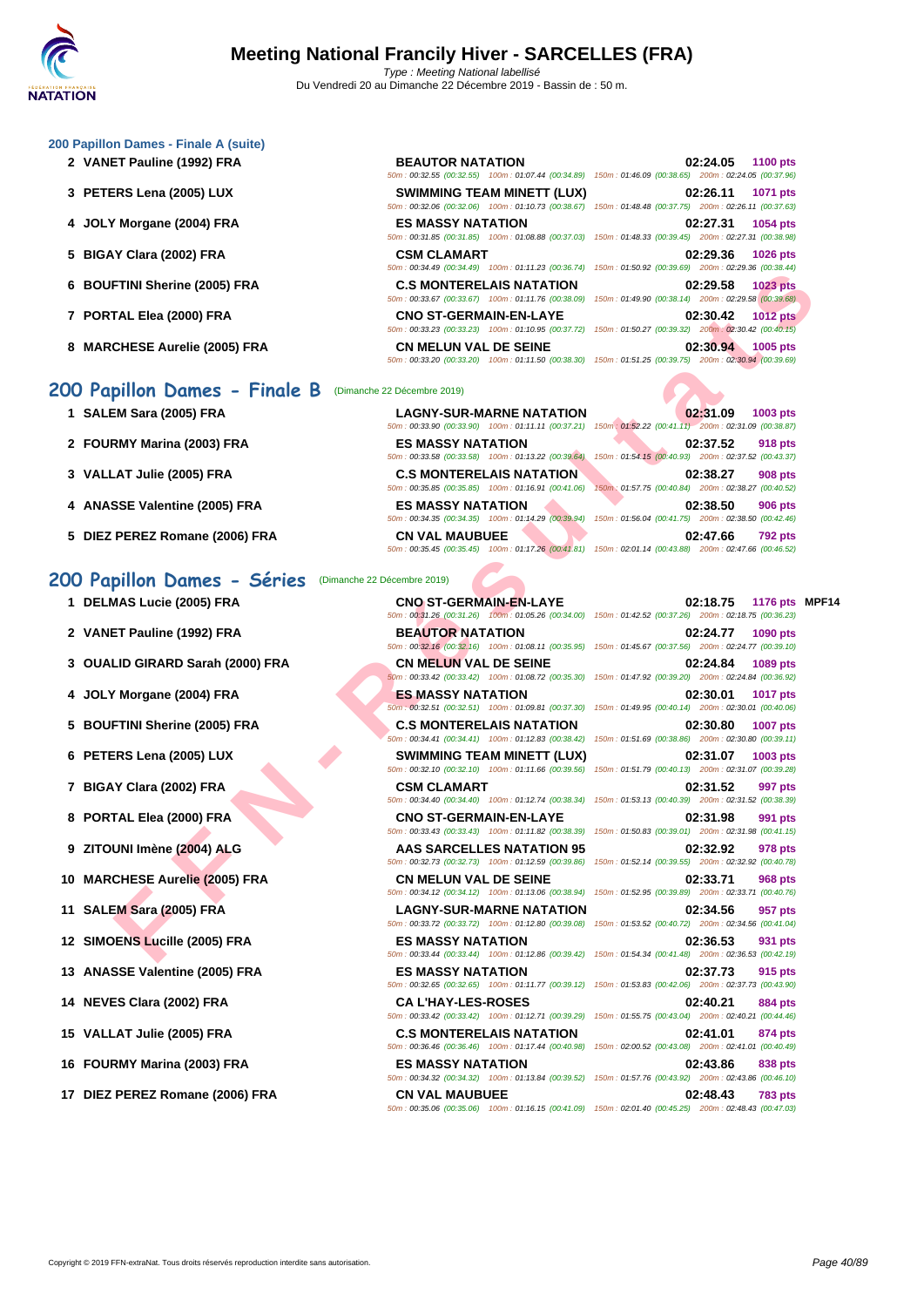### **[200 Papil](http://www.ffnatation.fr/webffn/index.php)lon Dames - Séries (suite)**

- **18 EL KATEB Meryem (2004) FRA**
- **19 VISGUEIRO Julia (2005) FRA**
- **--- DESBORDES Mila (2003) FRA**
- **--- BILLABERT Mathilde (2003) FRA**
- **--- PAVY Léna (2005) FRA CA L'HAY-LES-ROSES DNS dec**
- **--- DEL'HOMME Laurine (1997) FRA**
- **--- ROUSSEAU Elsa (2003) FRA**

# **200 4 Nages Dames - Finale A** (Dimanche

- 
- **2 CARLOS-BROC Zoé (2006) FRA MORSANG ESSONNE NATATION 02:24.23 1122 pts**
- **3 MOURET Lucile (2002) FRA**
- **4 DECHERT Marine (2003) FRA**
- **5** LE LAY Amandine (1999) FRA
- **6 JENVRIN Malia (2004) FRA**
- **7** CIMKAUSKAS Shana (2004) FRA
- **8** LENOIR Melanie (2006) FRA

## **200 4 Nages Dames - Finale B** (Dimanche 22 Décembre 2019)

- **1 NOVAK Emma (2003) FRA ES NANTERRE 02:29.35 1051 pts**
- **2 THENOT Adeline (1991) FRA**
- **3 FABIANI Chanel (2003) LUX**
- **4 MAILLE Salomé (2004) FRA ES MASSY NATATION 02:33.94 990 pts**
- **5 PELLIER Claire (2000) FRA**
- **6 SALEM Sara (2005) FRA LAGNY-SUR-MARNE NATATION 02:35.83 965 pts**
- **7 SIMOËNS Celia (1999) FRA US VILLEJUIF NATATION 02:37.39 945 pts**
- **8 NGUYEN DUC LONG Armelle (2003) FRA**

# **200 4 Nages Dames - Finale C 14-15 ans** (Dimanche 22 Décembre 2019)

- **1 PAGNON Clara (2005) FRA**
- **2 NOVAK Anais (2006) FRA STADE FRANÇAIS O COURBEVOIE 02:34.46 983 pts**
- **3 [LEGER Katell \(2006\) FRA](http://www.ffnatation.fr/webffn/resultats.php?idact=nat&go=epr&idcpt=64277&idepr=41) ES MASSY NATATION 02:34.48 983 pts**
- **4 BOUCHER Camille (2006) FRA**
- **5 GNAZALE Judith (2006) FRA**
- **6** LETOCART Luna (2006) FRA
- **7 NGUYEN DUC LONG Rachel (2006) FRA**

|                          | AC BOULOGNE-BILLANCOURT                                                                                |  | 02:50.92       | <b>754 pts</b> |
|--------------------------|--------------------------------------------------------------------------------------------------------|--|----------------|----------------|
|                          | 50m: 00:35.41 (00:35.41) 100m: 01:17.59 (00:42.18) 150m: 02:03.76 (00:46.17) 200m: 02:50.92 (00:47.16) |  |                |                |
| <b>AS BONDY</b>          |                                                                                                        |  | 02:52.71       | <b>733 pts</b> |
|                          | 50m: 00:36.59 (00:36.59) 100m: 01:18.57 (00:41.98) 150m: 02:06.53 (00:47.96) 200m: 02:52.71 (00:46.18) |  |                |                |
|                          | <b>STADE FRANÇAIS O COURBEVOIE</b>                                                                     |  | <b>DNS</b> dec |                |
|                          | <b>CLUB DES NAGEURS DE PARIS</b>                                                                       |  | DNS dec        |                |
| <b>CAL'HAY-LES-ROSES</b> |                                                                                                        |  | <b>DNS</b> dec |                |
| <b>ES MASSY NATATION</b> |                                                                                                        |  | <b>DNS</b> dec |                |

| -- DEL'HOMME Laurine (1997) FRA<br>-- ROUSSEAU Elsa (2003) FRA      | <b>ES MASSY NATATION</b><br><b>ES MASSY NATATION</b>                                                                                                                                                                                 | <b>DNS</b> dec<br><b>DNS</b> dec               |
|---------------------------------------------------------------------|--------------------------------------------------------------------------------------------------------------------------------------------------------------------------------------------------------------------------------------|------------------------------------------------|
| 00 4 Nages Dames - Finale A                                         | (Dimanche 22 Décembre 2019)                                                                                                                                                                                                          |                                                |
| 1 DELMAS Lucie (2005) FRA                                           | <b>CNO ST-GERMAIN-EN-LAYE</b><br>50m: 00:29.85 (00:29.85) 100m: 01:06.21 (00:36.36) 150m: 01:47.18 (00:40.97) 200m: 02:19.72 (00:32.54)                                                                                              | 02:19.72<br>1186 pts MPF14                     |
| 2 CARLOS-BROC Zoé (2006) FRA                                        | <b>MORSANG ESSONNE NATATION</b><br>50m: 00:30.01 (00:30.01) 100m: 01:05.35 (00:35.34) 150m: 01:49.65 (00:44.30) 200m: 02:24.23 (00:34.58)                                                                                            | 02:24.23<br><b>1122 pts</b>                    |
| 3 MOURET Lucile (2002) FRA                                          | <b>CNO ST-GERMAIN-EN-LAYE</b><br>50m: 00:31.20 (00:31.20) 100m: 01:10.95 (00:39.75) 150m: 01:51.95 (00:41.00) 200m: 02:26.56 (00:34.61)                                                                                              | 02:26.56<br>1089 pts                           |
| 4 DECHERT Marine (2003) FRA                                         | <b>SN VERSAILLES</b><br>50m : 00:31.70 (00:31.70) 100m : 01:09.75 (00:38.05) 150m : 01:54.88 (00:45.13) 200m : 02:28.98 (00:34.10)                                                                                                   | 02:28.98<br>1056 pts                           |
| 5 LE LAY Amandine (1999) FRA                                        | <b>US VILLEJUIF NATATION</b><br>50m: 00:31.85 (00:31.85) 100m: 01:10.90 (00:39.05) 150m: 01:54.91 (00:44.01) 200m: 02:29.48 (00:34.57)                                                                                               | 02:29.48<br>1049 pts                           |
| 6 JENVRIN Malia (2004) FRA                                          | <b>CSN GUYANCOURT</b><br>50m: 00:32.98 (00:32.98) 100m: 01:13.09 (00:40.11) 150m: 01:55.38 (00:42.29) 200m: 02:30.63 (00:35.25)                                                                                                      | 02:30.63<br>1034 pts                           |
| 7 CIMKAUSKAS Shana (2004) FRA                                       | <b>STADE FRANÇAIS O COURBEVOIE</b><br>50m: 00:32.37 (00:32.37) 100m: 01:11.37 (00:39.00) 150m: 01:57.58 (00:46.21) 200m: 02:31.49 (00:33.91)                                                                                         | 02:31.49<br>1022 pts                           |
| 8 LENOIR Melanie (2006) FRA                                         | <b>CN MELUN VAL DE SEINE</b><br>50m: 00:33.58 (00:33.58) 100m: 01:15.33 (00:41.75) 150m: 01:57.15 (00:41.82) 200m: 02:34.04 (00:36.89)                                                                                               | 02:34.04<br><b>988 pts</b>                     |
| 00 4 Nages Dames - Finale B                                         | (Dimanche 22 Décembre 2019)                                                                                                                                                                                                          |                                                |
| 1 NOVAK Emma (2003) FRA                                             | <b>ES NANTERRE</b>                                                                                                                                                                                                                   | 02:29.35<br>1051 pts                           |
| 2 THENOT Adeline (1991) FRA                                         | 50m: 00:31.50 (00:31.50) 100m: 01:10.25 (00:38.75) 150m: 01:54.01 (00:43.76) 200m: 02:29.35 (00:35.34)<br><b>ES STAINS</b><br>50m: 00:32.15 (00:32.15) 100m: 01:13.25 (00:41.10) 150m: 01:56.53 (00:43.28) 200m: 02:31.75 (00:35.22) | 02:31.75<br>1019 pts                           |
| 3 FABIANI Chanel (2003) LUX                                         | <b>SWIMMING TEAM MINETT (LUX)</b><br>50m: 00:31.97 (00:31.97) 100m: 01:12.36 (00:40.39) 150m: 01:58.52 (00:46.16) 200m: 02:32.79 (00:34.27)                                                                                          | 1005 pts<br>02:32.79                           |
| 4 MAILLE Salomé (2004) FRA                                          | <b>ES MASSY NATATION</b><br>50m : 00:31.92 (00:31.92) 100m : 01:12.96 (00:41.04) 150m : 01:57.79 (00:44.83) 200m : 02:33.94 (00:36.15)                                                                                               | 02:33.94<br>990 pts                            |
| 5 PELLIER Claire (2000) FRA                                         | <b>CN MELUN VAL DE SEINE</b><br>50m: 00:32.44 (00:32.44) 100m: 01:13.46 (00:41.02) 150m: 02:00.54 (00:47.08) 200m: 02:35.00 (00:34.46)                                                                                               | 02:35.00<br>976 pts                            |
| 6 SALEM Sara (2005) FRA                                             | <b>LAGNY-SUR-MARNE NATATION</b><br>50m: 00:34.11 (00:34.11) 100m: 01:14.08 (00:39.97) 150m: 02:00.93 (00:46.85) 200m: 02:35.83 (00:34.90)                                                                                            | 02:35.83<br>965 pts                            |
| 7 SIMOËNS Celia (1999) FRA                                          | <b>US VILLEJUIF NATATION</b><br>50m: 00:31.47 (00:31.47) 100m: 01:13.72 (00:42.25) 150m: 02:01.02 (00:47.30) 200m: 02:37.39 (00:36.37)                                                                                               | 02:37.39<br>945 pts                            |
| 8 NGUYEN DUC LONG Armelle (2003) FRA                                | <b>CA ORSAY</b><br>50m : 00:32.72 (00:32.72) 100m : 01:13.51 (00:40.79) 150m : 01:58.75 (00:45.24) 200m : 02:37.46 (00:38.71)                                                                                                        | 02:37.46<br>944 pts                            |
| 00 4 Nages Dames - Finale $C$ 14-15 ans (Dimanche 22 Décembre 2019) |                                                                                                                                                                                                                                      |                                                |
| 1 PAGNON Clara (2005) FRA                                           | <b>BEAUTOR NATATION</b><br>50m: 00:33.12 (00:33.12) 100m: 01:12.71 (00:39.59) 150m: 01:59.08 (00:46.37) 200m: 02:34.10 (00:35.02)                                                                                                    | 02:34.10<br>988 pts                            |
| 2 NOVAK Anais (2006) FRA                                            | <b>STADE FRANÇAIS O COURBEVOIE</b>                                                                                                                                                                                                   | 02:34.46<br>983 pts<br>$0.00.00.00$ (00.45.00) |

| <b>ES NANTERRE</b>           |                                                                                                        |                                                     | 02:29.35 1051 pts |  |
|------------------------------|--------------------------------------------------------------------------------------------------------|-----------------------------------------------------|-------------------|--|
|                              | 50m: 00:31.50 (00:31.50) 100m: 01:10.25 (00:38.75) 150m: 01:54.01 (00:43.76) 200m: 02:29.35 (00:35.34) |                                                     |                   |  |
| <b>ES STAINS</b>             |                                                                                                        |                                                     | 02:31.75 1019 pts |  |
|                              | 50m: 00:32.15 (00:32.15) 100m: 01:13.25 (00:41.10) 150m: 01:56.53 (00:43.28) 200m: 02:31.75 (00:35.22) |                                                     |                   |  |
|                              | <b>SWIMMING TEAM MINETT (LUX)</b>                                                                      |                                                     | 02:32.79 1005 pts |  |
|                              | 50m: 00:31.97 (00:31.97) 100m: 01:12.36 (00:40.39)                                                     | 150m: 01:58.52 (00:46.16) 200m: 02:32.79 (00:34.27) |                   |  |
| <b>ES MASSY NATATION</b>     |                                                                                                        |                                                     | 02:33.94 990 pts  |  |
|                              | 50m: 00:31.92 (00:31.92) 100m: 01:12.96 (00:41.04) 150m: 01:57.79 (00:44.83) 200m: 02:33.94 (00:36.15) |                                                     |                   |  |
|                              |                                                                                                        |                                                     |                   |  |
| <b>CN MELUN VAL DE SEINE</b> |                                                                                                        |                                                     | 02:35.00 976 pts  |  |
|                              | 50m: 00:32.44 (00:32.44) 100m: 01:13.46 (00:41.02) 150m: 02:00.54 (00:47.08) 200m: 02:35.00 (00:34.46) |                                                     |                   |  |
|                              | <b>LAGNY-SUR-MARNE NATATION</b>                                                                        |                                                     | 02:35.83 965 pts  |  |
|                              | 50m: 00:34.11 (00:34.11) 100m: 01:14.08 (00:39.97) 150m: 02:00.93 (00:46.85) 200m: 02:35.83 (00:34.90) |                                                     |                   |  |
| <b>US VILLEJUIF NATATION</b> |                                                                                                        |                                                     | 02:37.39 945 pts  |  |
|                              | 50m: 00:31.47 (00:31.47) 100m: 01:13.72 (00:42.25) 150m: 02:01.02 (00:47.30) 200m: 02:37.39 (00:36.37) |                                                     |                   |  |
| <b>CA ORSAY</b>              |                                                                                                        |                                                     | 02:37.46 944 pts  |  |

| <b>BEAUTOR NATATION</b>  |                                                                                                        |  | 02:34.10         | 988 pts        |
|--------------------------|--------------------------------------------------------------------------------------------------------|--|------------------|----------------|
|                          | 50m: 00:33.12 (00:33.12) 100m: 01:12.71 (00:39.59) 150m: 01:59.08 (00:46.37) 200m: 02:34.10 (00:35.02) |  |                  |                |
|                          | <b>STADE FRANCAIS O COURBEVOIE</b>                                                                     |  | 02:34.46 983 pts |                |
|                          | 50m: 00:33.24 (00:33.24) 100m: 01:14.04 (00:40.80) 150m: 02:00.00 (00:45.96) 200m: 02:34.46 (00:34.46) |  |                  |                |
| <b>ES MASSY NATATION</b> |                                                                                                        |  | 02:34.48 983 pts |                |
|                          | 50m: 00:32.28 (00:32.28) 100m: 01:10.41 (00:38.13) 150m: 01:57.62 (00:47.21) 200m: 02:34.48 (00:36.86) |  |                  |                |
|                          | <b>STADE FRANÇAIS O COURBEVOIE</b>                                                                     |  | 02:34.77 979 pts |                |
|                          | 50m: 00:35.01 (00:35.01) 100m: 01:15.41 (00:40.40) 150m: 02:00.94 (00:45.53) 200m: 02:34.77 (00:33.83) |  |                  |                |
|                          | <b>AQUA CLUB PONTAULT-ROISSY</b>                                                                       |  | 02:35.01         | 976 pts        |
|                          | 50m: 00:33.62 (00:33.62) 100m: 01:13.61 (00:39.99) 150m: 01:56.88 (00:43.27) 200m: 02:35.01 (00:38.13) |  |                  |                |
|                          | <b>AQUA CLUB PONTAULT-ROISSY</b>                                                                       |  | 02:36.07 962 pts |                |
|                          | 50m: 00:34.25 (00:34.25) 100m: 01:13.93 (00:39.68) 150m: 02:00.57 (00:46.64) 200m: 02:36.07 (00:35.50) |  |                  |                |
| <b>CA ORSAY</b>          |                                                                                                        |  | 02:36.23         | <b>960 pts</b> |
|                          | 50m: 00:34.02 (00:34.02) 100m: 01:14.91 (00:40.89) 150m: 02:02.56 (00:47.65) 200m: 02:36.23 (00:33.67) |  |                  |                |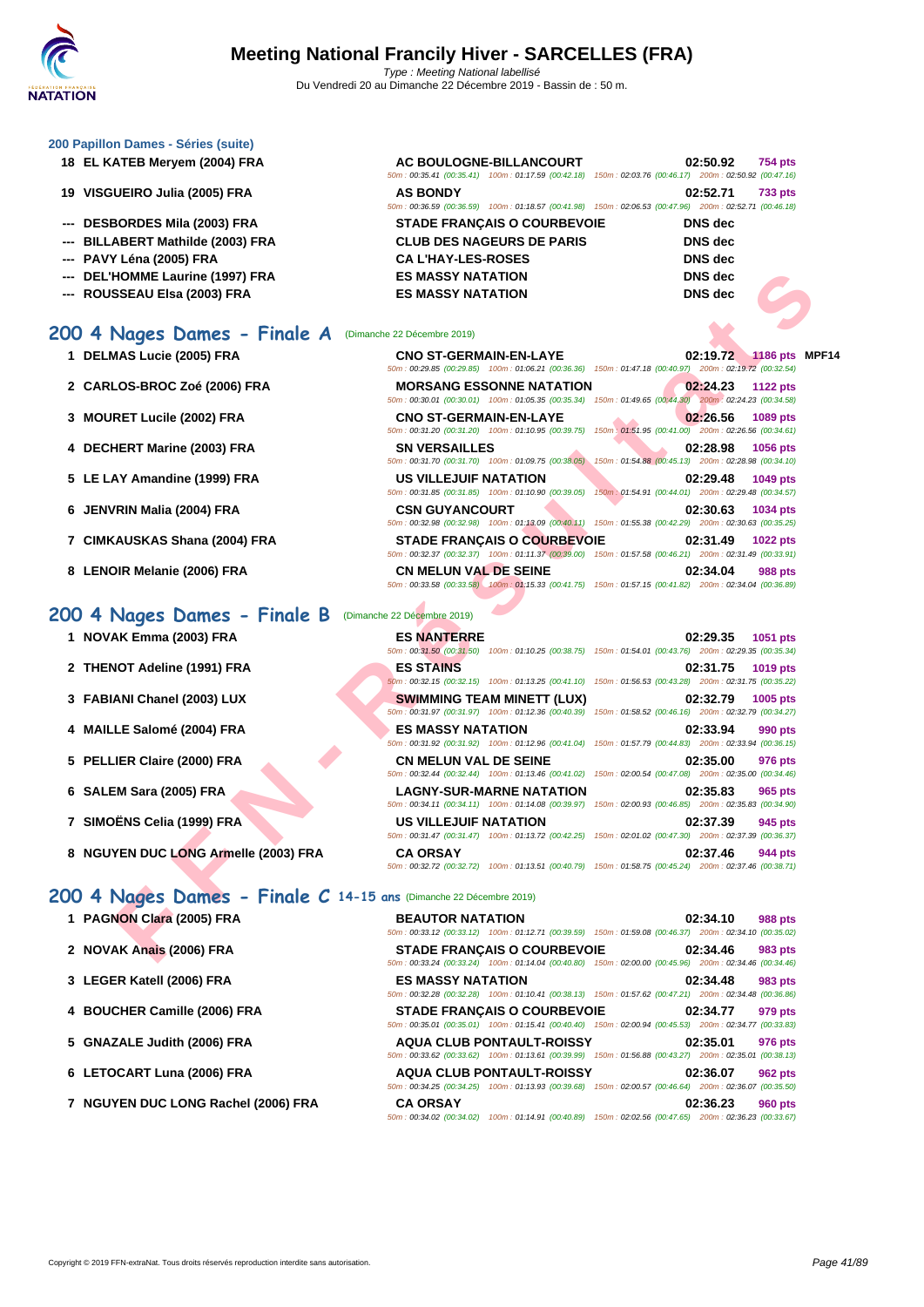

| 200 4 Nages Dames - Finale C (suite)           |                                                                                                                                                |                                                                             |
|------------------------------------------------|------------------------------------------------------------------------------------------------------------------------------------------------|-----------------------------------------------------------------------------|
| 8 DA ROCHA--ALIN Margot (2005) FRA             | <b>CLUB DES NAGEURS DE PARIS</b><br>50m : 00:32.92 (00:32.92) 100m : 01:12.83 (00:39.91) 150m : 01:59.11 (00:46.28) 200m : 02:36.55 (00:37.44) | 02:36.55<br>956 pts                                                         |
| 200 4 Nages Dames - Séries                     | (Dimanche 22 Décembre 2019)                                                                                                                    |                                                                             |
| 1 DELMAS Lucie (2005) FRA                      | <b>CNO ST-GERMAIN-EN-LAYE</b><br>50m: 00:29.15 (00:29.15) 100m: 01:07.15 (00:38.00) 150m: 01:50.14 (00:42.99) 200m: 02:22.87 (00:32.73)        | 02:22.87<br><b>1141 pts</b>                                                 |
| 2 CARLOS-BROC Zoé (2006) FRA                   | <b>MORSANG ESSONNE NATATION</b>                                                                                                                | 02:26.87<br>1085 pts                                                        |
| 3 MOURET Lucile (2002) FRA                     | 50m : 00:29.97 (00:29.97) 100m : 01:05.70 (00:35.73) 150m : 01:50.03 (00:44.33) 200m : 02:26.87 (00:36.84)<br><b>CNO ST-GERMAIN-EN-LAYE</b>    | 02:27.80<br><b>1072 pts</b>                                                 |
| 4 LAITHIER Eva (2001) FRA                      | 50m: 00:31.80 (00:31.80) 100m: 01:11.89 (00:40.09) 150m: 01:53.05 (00:41.16) 200m: 02:27.80 (00:34.75)<br><b>BLANC-MESNIL S.N</b>              | 02:28.17<br><b>1067 pts</b>                                                 |
| 5 DECHERT Marine (2003) FRA                    | 50m: 00:31.72 (00:31.72) 100m: 01:06.98 (00:35.26) 150m: 01:52.78 (00:45.80) 200m: 02:28.17 (00:35.39)<br><b>SN VERSAILLES</b>                 | 02:31.59<br>1021 pts                                                        |
| 6 JENVRIN Malia (2004) FRA                     | 50m: 00:31.92 (00:31.92) 100m: 01:11.01 (00:39.09) 150m: 01:56.24 (00:45.23) 200m: 02:31.59 (00:35.35)<br><b>CSN GUYANCOURT</b>                | 02:31.81<br>1018 pts                                                        |
|                                                | 50m: 00:33.17 (00:33.17) 100m: 01:14.02 (00:40.85) 150m: 01:56.35 (00:42.33) 200m: 02:31.81 (00:35.46)                                         |                                                                             |
| 7 LE LAY Amandine (1999) FRA                   | <b>US VILLEJUIF NATATION</b><br>50m: 00:32.07 (00:32.07) 100m: 01:10.64 (00:38.57) 150m: 01:55.79 (00:45.15) 200m: 02:32.18 (00:36.39)         | 02:32.18<br>1013 pts                                                        |
| 8 CIMKAUSKAS Shana (2004) FRA                  | <b>STADE FRANÇAIS O COURBEVOIE</b><br>50m: 00:33.15 (00:33.15) 100m: 01:12.43 (00:39.28)                                                       | 02:32.96<br>1003 pts<br>150m: 01:57.36 (00:44.93) 200m: 02:32.96 (00:35.60) |
| 9 LENOIR Melanie (2006) FRA                    | <b>CN MELUN VAL DE SEINE</b><br>50m: 00:33.88 (00:33.88) 100m: 01:14.61 (00:40.73) 150m: 01:57.41 (00:42.80) 200m: 02:33.11 (00:35.70)         | 02:33.11<br>1001 pts                                                        |
| 10 NOVAK Emma (2003) FRA                       | <b>ES NANTERRE</b><br>50m : 00:32.40 (00:32.40) 100m : 01:12.10 (00:39.70) 150m : 01:57.72 (00:45.62) 200m : 02:33.90 (00:36.18)               | 02:33.90<br>990 pts                                                         |
| 11 COUDERT Lucile (2004) FRA                   | <b>STADE FRANÇAIS O COURBEVOIE</b>                                                                                                             | 02:34.62<br>981 pts                                                         |
| 12 MAILLE Salomé (2004) FRA                    | 50m : 00:32.19 (00:32.19) 100m : 01:14.31 (00:42.12) 150m : 01:58.57 (00:44.26) 200m : 02:34.62 (00:36.05)<br><b>ES MASSY NATATION</b>         | 02:35.03<br>975 pts                                                         |
| 13 THENOT Adeline (1991) FRA                   | 50m : 00:31.56 (00:31.56) 100m : 01:13.29 (00:41.73) 150m : 01:58.80 (00:45.51) 200m : 02:35.03 (00:36.23)<br><b>ES STAINS</b>                 | 02:35.52<br>969 pts                                                         |
| 14 FABIANI Chanel (2003) LUX                   | 50m: 00:33.35 (00:33.35) 100m: 01:16.30 (00:42.95) 150m: 02:00.35 (00:44.05) 200m: 02:35.52 (00:35.17)<br><b>SWIMMING TEAM MINETT (LUX)</b>    | 02:35.57<br>968 pts                                                         |
|                                                | 50m: 00:33.85 (00:33.85) 100m: 01:14.35 (00:40.50) 150m: 02:01.87 (00:47.52) 200m: 02:35.57 (00:33.70)                                         |                                                                             |
| 15 PETERS Lena (2005) LUX                      | <b>SWIMMING TEAM MINETT (LUX)</b><br>50m: 00:31.52 (00:31.52) 100m: 01:12.00 (00:40.48)                                                        | 02:35.59<br>968 pts<br>150m: 02:01.30 (00:49.30) 200m: 02:35.59 (00:34.29)  |
| 16 SALEM Sara (2005) FRA                       | LAGNY-SUR-MARNE NATATION<br>50m: 00:34.27 (00:34.27) 100m: 01:13.84 (00:39.57) 150m: 02:01.27 (00:47.43) 200m: 02:35.81 (00:34.54)             | 02:35.81<br>965 pts                                                         |
| 17 NGUYEN DUC LONG Armelle (2003) FRA          | <b>CA ORSAY</b><br>50m : 00:32.62 (00:32.62) 100m : 01:13.99 (00:41.37) 150m : 01:59.31 (00:45.32) 200m : 02:35.95 (00:36.64)                  | 02:35.95<br>963 pts                                                         |
| 18 PELLIER Claire (2000) FRA                   | <b>CN MELUN VAL DE SEINE</b>                                                                                                                   | 02:36.08<br>962 pts                                                         |
| 19 SIMOËNS Celia (1999) FRA                    | 50m: 00:32.23 (00:32.23) 100m: 01:14.28 (00:42.05) 150m: 02:02.13 (00:47.85) 200m: 02:36.08 (00:33.95)<br><b>US VILLEJUIF NATATION</b>         | 02:36.14<br>961 pts                                                         |
| 20 PAGNON Clara (2005) FRA                     | 50m : 00:31.12 (00:31.12) 100m : 01:11.64 (00:40.52) 150m : 01:59.83 (00:48.19) 200m : 02:36.14 (00:36.31)<br><b>BEAUTOR NATATION</b>          | 02:36.21<br><b>960 pts</b>                                                  |
| 21 LEGER Katell (2006) FRA                     | 50m: 00:32.27 (00:32.27) 100m: 01:12.52 (00:40.25) 150m: 01:59.65 (00:47.13) 200m: 02:36.21 (00:36.56)<br><b>ES MASSY NATATION</b>             | 02:36.71<br>954 pts                                                         |
| $50m: -$                                       | 100m: 01:15067 : (01:11.67)                                                                                                                    | 200m: 02:36.71 (01:25.04)                                                   |
| 22 DA ROCHA--ALIN Margot (2005) FRA            | <b>CLUB DES NAGEURS DE PARIS</b><br>50m: 00:32.37 (00:32.37) 100m: 01:12.63 (00:40.26) 150m: 01:58.71 (00:46.08) 200m: 02:36.78 (00:38.07)     | 02:36.78<br>953 pts                                                         |
| <b>GNAZALE Judith (2006) FRA</b><br>23         | <b>AQUA CLUB PONTAULT-ROISSY</b><br>50m : 00:34.84 (00:34.84) 100m : 01:16.66 (00:41.82) 150m : 01:59.00 (00:42.34) 200m : 02:37.49 (00:38.49) | 02:37.49<br>943 pts                                                         |
| 24 LETOCART Luna (2006) FRA                    | <b>AQUA CLUB PONTAULT-ROISSY</b><br>50m: 00:33.67 (00:33.67) 100m: 01:13.65 (00:39.98) 150m: 02:02.33 (00:48.68) 200m: 02:37.67 (00:35.34)     | 02:37.67<br>941 pts                                                         |
| <b>BOUCHER Camille (2006) FRA</b><br>25        | <b>STADE FRANÇAIS O COURBEVOIE</b>                                                                                                             | 02:37.94<br>938 pts                                                         |
| KNOPF Elora (2002) FRA<br>26                   | 50m : 00:34.63 (00:34.63) 100m : 01:16.14 (00:41.51) 150m : 02:02.76 (00:46.62) 200m : 02:37.94 (00:35.18)<br><b>AS BONDY</b>                  | 02:37.97<br>937 pts                                                         |
| MIGNÉ Mathilde (2006) FRA<br>27                | 50m: 00:33.08 (00:33.08) 100m: 01:15040 : (00:42.32)<br>AS HERBLAY NATATION                                                                    | 200m: 02:37.97 (01:22.57)<br>02:38.40<br>932 pts                            |
| <b>NGUYEN DUC LONG Rachel (2006) FRA</b><br>28 | 50m : 00:33.27 (00:33.27) 100m : 01:14.65 (00:41.38) 150m : 02:02.30 (00:47.65) 200m : 02:38.40 (00:36.10)<br><b>CA ORSAY</b>                  | 02:38.63<br>929 pts                                                         |
| $50m: -$                                       | 100m: 01:18078 : (01:14.78)                                                                                                                    | 200m: 02:38.63 (01:23.85)                                                   |
| 28 NOVAK Anais (2006) FRA                      | <b>STADE FRANÇAIS O COURBEVOIE</b><br>50m: 00:33.65 (00:33.65) 100m: 01:16.18 (00:42.53) 150m: 02:03.36 (00:47.18) 200m: 02:38.63 (00:35.27)   | 02:38.63<br>929 pts                                                         |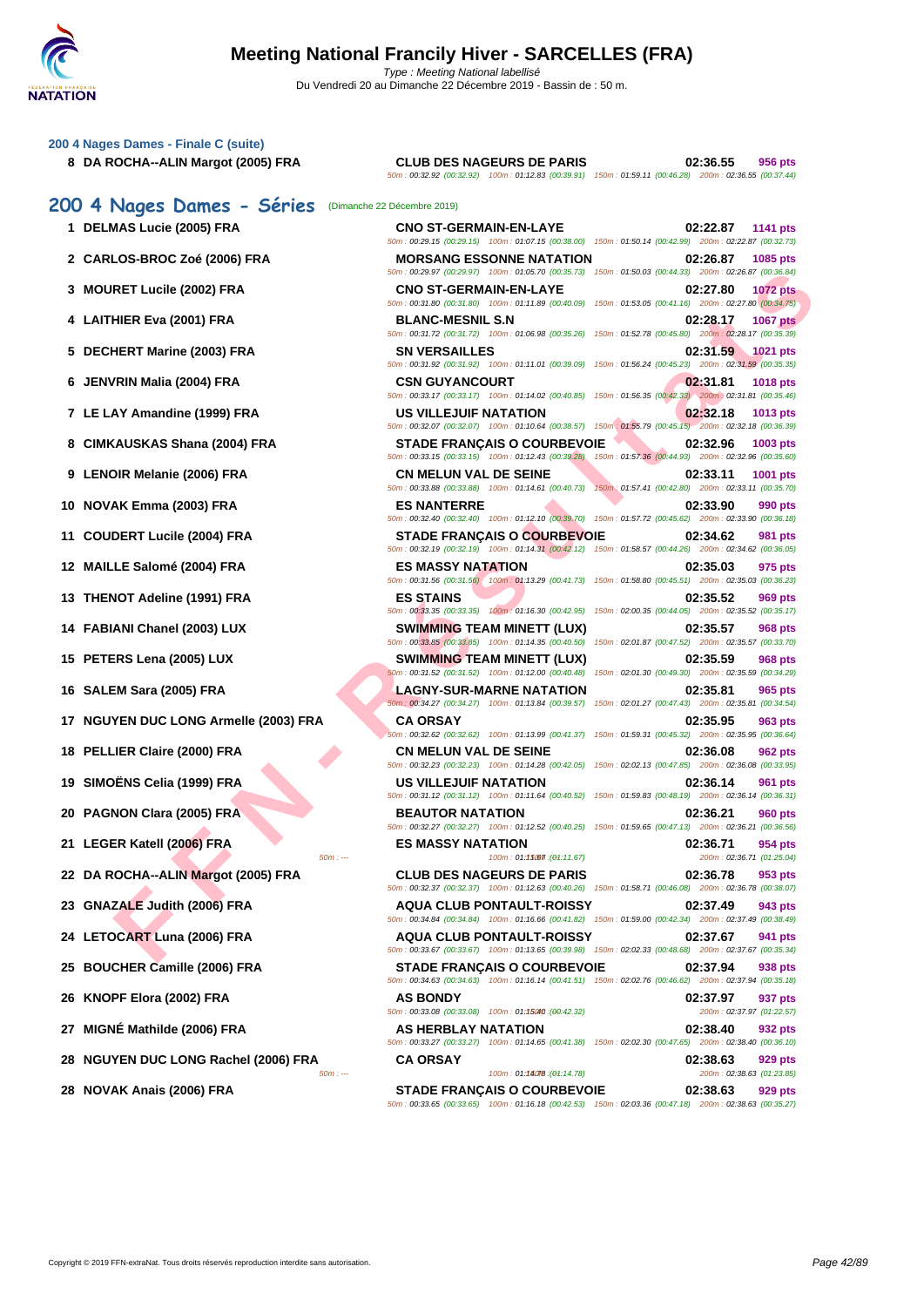**[200 4 Nag](http://www.ffnatation.fr/webffn/index.php)es Dames - Séries (suite)**

# **32 DASSOT Liza (2004) FRA RACING CLUB DE FRANCE 02:39.22 921 pts 33 LA BIONDA Léa (2002) FRA MORSANG ESSONNE NATATION 02:39.26 921 pts 34 GUILBAUD Charlotte (2004) FRA CA ORSAY 02:39.86 913 pts 35 PHAM Kim-Vy (2004) FRA CN LE PLESSIS-ROBINSON 02:39.95 912 pts 36 LEFEVRE Léna (2003) FRA AC VILLEPINTE 02:40.91 900 pts 37 MOUNIER Manon (2006) FRA ES MASSY NATATION 02:40.94 900 pts 38 LOULERGUE Anais (2005) FRA LA SAINT MANDEENNE 02:41.37 894 pts 39 LEVASSOR Idalie (2006) FRA SN VERSAILLES 02:41.93 887 pts 40 FOHRER Marie (2002) FRA CERGY PONTOISE NATATION 02:42.05 886 pts 41 VISGUEIRO Julia (2005) FRA AS BONDY 02:42.36 882 pts 42 BOUKHARI Sarah (2006) FRA ES NANTERRE 02:42.38 882 pts 43 LERAY Lilou (2005) FRA CN LE PLESSIS-ROBINSON 02:42.60 879 pts 44 LOUBEYRE-MOLINARI Nine (2005) FRA AC BOULOGNE-BILLANCOURT 02:43.73 865 pts 45 GUY Alexandrine (2004) FRA RACING CLUB DE FRANCE 02:43.77 864 pts 46 GRANDJEAN Helene (2004) FRA RACING CLUB DE FRANCE 02:44.12 860 pts 47 MIALOT Maud (2003) FRA CA ORSAY 02:44.54 855 pts 48 JEAN BAPTISTE Ambre (2005) FRA CN ST-MICHEL-SUR-ORGE 02:44.96 850 pts 49 MAFILLE Julie (2006) FRA CNO ST-GERMAIN-EN-LAYE 02:45.05 849 pts 50 CADORET Cassandre (2006) FRA CERGY PONTOISE NATATION 02:45.29 846 pts 51 DURAN Chiara (2006) FRA NOGENT NATATION 94 02:45.68 841 pts 52 AMRANI Naella (2006) FRA AAS SARCELLES NATATION 95 02:46.24 834 pts 53 FIDON Louna (2005) FRA EN LONGJUMEAU 02:46.58 830 pts 54 HUMBLOT Anaïs (2003) FRA CN LE PLESSIS-ROBINSON 02:46.73 828 pts 55 MARQUES Justine (2005) FRA CA ORSAY 02:47.55 818 pts 59 DELAHOUSSE Lison (2005) FRA CLUB DES NAGEURS DE PARIS 02:50.83 779 pts 60 DASSOT Mayane (2006) FRA RACING CLUB DE FRANCE 02:51.07 777 pts**

**FAN AT EXAMPLE SERVE AND THE REST AND SERVE AND THE REST AND SERVE AND THE AND SERVE AND THE REST AND SERVE AND THE REST AND SERVE AND SERVE AND SERVE AND SERVE AND SERVE AND SERVE AND SERVE AND SERVE AND SERVE AND SERVE 30 MASSACESI-PIZARRO Adriana (2005) FRA RED STAR CLUB CHAMPIGNY 02:39.14 922 pts** 50m : 00:34.05 (00:34.05) 100m : 01:16.63 (00:42.58) 150m : 02:03.45 (00:46.82) 200m : 02:39.14 (00:35.69) **31 DUPUIS Lise (2006) FRA ANTONY NATATION 02:39.16 922 pts** 50m : 00:34.47 (00:34.47) 100m : 01:16.87 (00:42.40) 150m : 02:03.03 (00:46.16) 200m : 02:39.16 (00:36.13) 50m : 00:33.34 (00:33.34) 100m : 01:14.22 (00:40.88) 150m : 02:02.91 (00:48.69) 200m : 02:39.22 (00:36.31) 50m : 00:33.77 (00:33.77) 100m : 01:14.68 (00:40.91) 150m : 02:03.23 (00:48.55) 200m : 02:39.26 (00:36.03) 50m : 00:33.78 (00:33.78) 100m : 01:16.60 (00:42.82) 150m : 02:05.45 (00:48.85) 200m : 02:39.86 (00:34.41) 50m : 00:33.75 (00:33.75) 100m : 01:15.03 (00:41.28) 150m : 02:04.58 (00:49.55) 200m : 02:39.95 (00:35.37) 50m : 00:34.21 (00:34.21) 100m : 01:14.45 (00:40.24) 150m : 02:04.68 (00:50.23) 200m : 02:40.91 (00:36.23) 50m : 00:34.38 (00:34.38) 100m : 01:15.34 (00:40.96) 150m : 02:04.21 (00:48.87) 200m : 02:40.94 (00:36.73) 50m : 00:33.52 (00:33.52) 100m : 01:15.32 (00:41.80) 150m : 02:04.00 (00:48.68) 200m : 02:41.37 (00:37.37) 50m : 00:34.78 (00:34.78) 100m : 01:19.28 (00:44.50) 150m : 02:06.10 (00:46.82) 200m : 02:41.93 (00:35.83) 50m : 00:33.05 (00:33.05) 100m : 01:16.54 (00:43.49) 150m : 02:02.97 (00:46.43) 200m : 02:42.05 (00:39.08) 50m : 00:34.29 (00:34.29) 100m : 01:16.78 (00:42.49) 150m : 02:06.95 (00:50.17) 200m : 02:42.36 (00:35.41) 50m : 00:33.29 (00:33.29) 100m : 01:13.55 (00:40.26) 150m : 02:02.25 (00:48.70) 200m : 02:42.38 (00:40.13) 50m : 00:35.09 (00:35.09) 100m : 01:18.01 (00:42.92) 150m : 02:06.16 (00:48.15) 200m : 02:42.60 (00:36.44) 50m : 00:35.37 (00:35.37) 100m : 01:16.17 (00:40.80) 150m : 02:07.06 (00:50.89) 200m : 02:43.73 (00:36.67) 50m : 00:33.49 (00:33.49) 100m : 01:14.60 (00:41.11) 150m : 02:03.83 (00:49.23) 200m : 02:43.77 (00:39.94) 50m : 00:32.67 (00:32.67) 100m : 01:15.82 (00:43.15) 150m : 02:06.80 (00:50.98) 200m : 02:44.12 (00:37.32) 50m : 00:35.40 (00:35.40) 100m : 01:17.22 (00:41.82) 150m : 02:07.36 (00:50.14) 200m : 02:44.54 (00:37.18) 50m : 00:35.11 (00:35.11) 100m : 01:18.30 (00:43.19) 150m : 02:07.92 (00:49.62) 200m : 02:44.96 (00:37.04) 50m : 00:34.25 (00:34.25) 100m : 01:17.24 (00:42.99) 150m : 02:06.72 (00:49.48) 200m : 02:45.05 (00:38.33) 50m : 00:37.61 (00:37.61) 100m : 01:19.52 (00:41.91) 150m : 02:07.95 (00:48.43) 200m : 02:45.29 (00:37.34) 50m : 00:34.50 (00:34.50) 100m : 01:17.51 (00:43.01) 150m : 02:06.63 (00:49.12) 200m : 02:45.68 (00:39.05) 50m : 00:34.42 (00:34.42) 100m : 01:18.84 (00:44.42) 150m : 02:10.42 (00:51.58) 200m : 02:46.24 (00:35.82) 50m : 00:38.25 (00:38.25) 100m : 01:20.10 (00:41.85) 150m : 02:08.40 (00:48.30) 200m : 02:46.58 (00:38.18) 50m : 00:34.53 (00:34.53) 100m : 01:20076 (00:46.23) 200m : 02:46.73 (01:25.97) 50m : --- 100m : 01:23.96 150m : --- (01:23.96) 200m : 02:50.83 (01:26.87)

50m : 00:37.29 (00:37.29) 100m : 01:20.55 (00:43.26) 150m : 02:10.55 (00:50.00) 200m : 02:47.55 (00:37.00) **56 BAYON Alix (2004) FRA AC BOULOGNE-BILLANCOURT 02:49.12 800 pts** 50m : 00:36.42 (00:36.42) 100m : 01:21.29 (00:44.87) 150m : 02:08.43 (00:47.14) 200m : 02:49.12 (00:40.69) **57 PLANES Janice (2003) FRA MORSANG ESSONNE NATATION 02:50.11 788 pts** 50m : 00:37.94 (00:37.94) 100m : 01:21.22 (00:43.28) 150m : 02:12.02 (00:50.80) 200m : 02:50.11 (00:38.09) **58 BOST Manon (2002) FRA CA L'HAY-LES-ROSES 02:50.14 788 pts** 50m : 00:36.99 (00:36.99) 100m : 01:23.04 (00:46.05) 150m : 02:10.15 (00:47.11) 200m : 02:50.14 (00:39.99)

50m : 00:36.56 (00:36.56) 100m : 01:22.17 (00:45.61) 150m : 02:12.18 (00:50.01) 200m : 02:51.07 (00:38.89)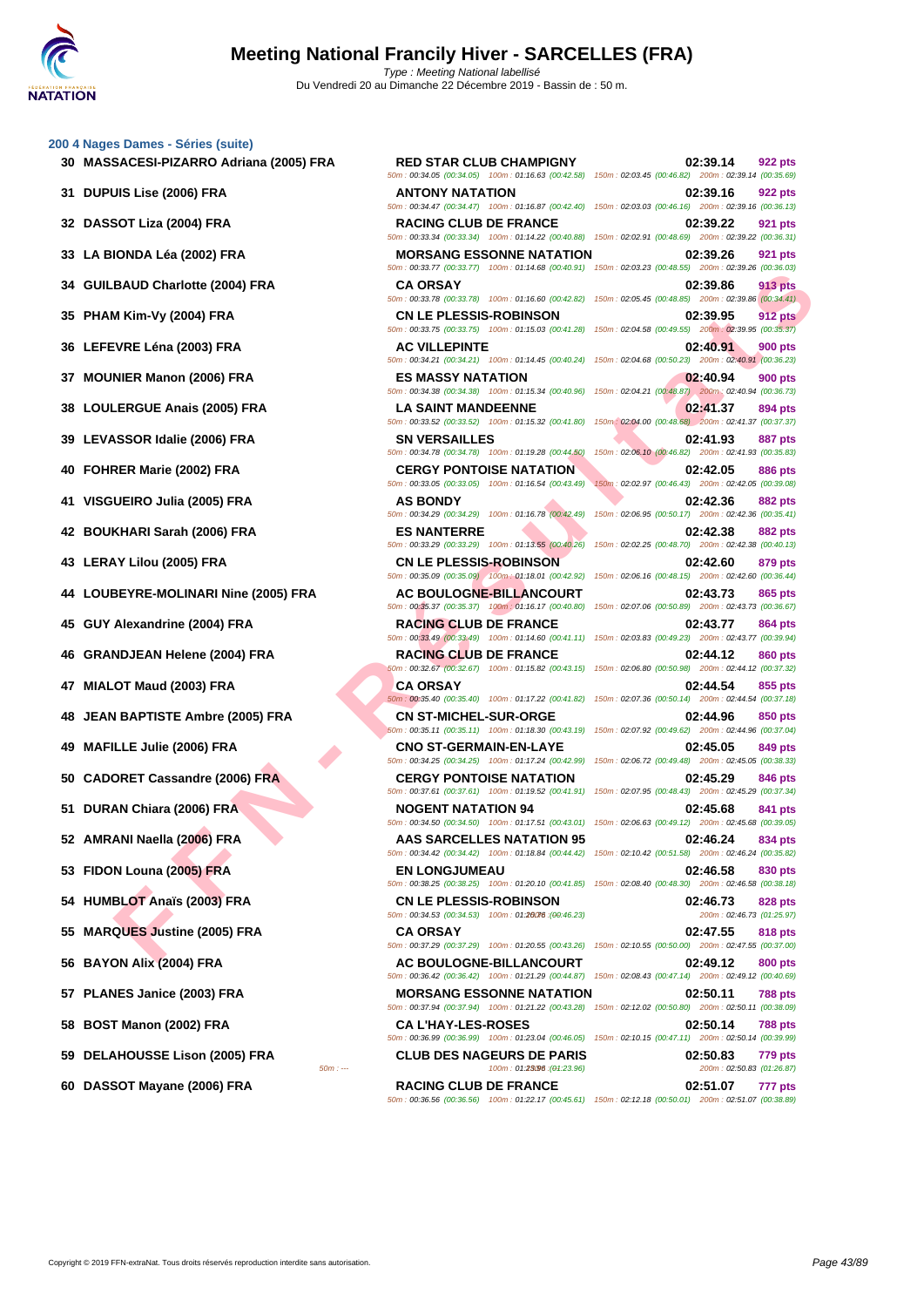| 200 4 Nages Dames - Séries (suite) |                                                                                                                                                               |                                                                                                                                      |
|------------------------------------|---------------------------------------------------------------------------------------------------------------------------------------------------------------|--------------------------------------------------------------------------------------------------------------------------------------|
| 61 ZONKAN Majdoline (2006) FRA     | AAS SARCELLES NATATION 95                                                                                                                                     | 02:52.33<br>762 pts<br>50m: 00:37.17 (00:37.17) 100m: 01:24.73 (00:47.56) 150m: 02:11.81 (00:47.08) 200m: 02:52.33 (00:40.52)        |
| 62 DEHU Margaux (2006) FRA         | <b>ST-GEORGES ARGENTEUIL</b>                                                                                                                                  | 02:56.72<br><b>712 pts</b><br>50m: 00:41.38 (00:41.38) 100m: 01:24.70 (00:43.32) 150m: 02:17.42 (00:52.72) 200m: 02:56.72 (00:39.30) |
| DJEMAOUI Lahna (2004) FRA          | <b>CA ORSAY</b>                                                                                                                                               | DNS dec                                                                                                                              |
| STUTEL Célia (2006) FRA            | <b>CN LE PLESSIS-ROBINSON</b>                                                                                                                                 | <b>DNS</b> dec                                                                                                                       |
| <b>VERDINO Claudia (2001) MON</b>  | <b>U.S CRETEIL NATATION</b>                                                                                                                                   | <b>DNS</b> dec                                                                                                                       |
| LOHEZIC Célia (2003) FRA           | <b>CN MELUN VAL DE SEINE</b>                                                                                                                                  | <b>DNS</b> dec                                                                                                                       |
| <b>RODRIGUES Chloé (2003) FRA</b>  | <b>ES VITRY</b>                                                                                                                                               | <b>DNS</b> dec                                                                                                                       |
| <b>DESNOYERS Chloé (2001) FRA</b>  | <b>JEANNE D'ARC DRANCY</b>                                                                                                                                    | <b>DNS</b> dec                                                                                                                       |
| <b>GARION Iris (2004) FRA</b>      | <b>RACING CLUB DE FRANCE</b>                                                                                                                                  | <b>DNS</b> dec                                                                                                                       |
| <b>DELMAS Justine (2005) FRA</b>   | <b>CNO ST-GERMAIN-EN-LAYE</b>                                                                                                                                 | <b>DNS</b>                                                                                                                           |
| 400 4 Nages Dames - Finale A       | (Vendredi 20 Décembre 2019)                                                                                                                                   |                                                                                                                                      |
| 1 AMBRASS Lilou (2002) FRA         | <b>ES MASSY NATATION</b>                                                                                                                                      | 04:59.62<br>1146 pts                                                                                                                 |
|                                    | 250m: 03:09.96 (00:43.78) 300m: 03:51.52 (00:41.56) 350m: 04:25.90 (00:34.38) 400m: 04:59.62 (00:33.72)                                                       | 50m: 00:31.18 (00:31.18) 100m: 01:06.52 (00:35.34) 150m: 01:46.91 (00:40.39) 200m: 02:26.18 (00:39.27)                               |
| 2 CARLOS-BROC Zoé (2006) FRA       | <b>MORSANG ESSONNE NATATION</b>                                                                                                                               | 05:04.13<br>1114 pts                                                                                                                 |
|                                    | 250m: 03:09.39 (00:45.45) 300m: 03:54.56 (00:45.17) 350m: 04:30.00 (00:35.44) 400m: 05:04.13 (00:34.13)                                                       | 50m: 00:30.91 (00:30.91) 100m: 01:07.93 (00:37.02) 150m: 01:46.24 (00:38.31) 200m: 02:23.94 (00:37.70)                               |
| 3 OUALID GIRARD Sarah (2000) FRA   | <b>CN MELUN VAL DE SEINE</b>                                                                                                                                  | 05:05.21<br><b>1106 pts</b>                                                                                                          |
|                                    | 50m: 00:32.50 (00:32.50) 100m: 01:07.43 (00:34.93)<br>250m: 03:11.26 (00:43.81) 300m: 03:55.83 (00:44.57)                                                     | 150m : 01:47.38 (00:39.95) 200m : 02:27.45 (00:40.07)<br>350m: 04:31.18 (00:35.35) 400m: 05:05.21 (00:34.03)                         |
| 4 BONDOUY Noah (2004) FRA          | <b>ES MASSY NATATION</b>                                                                                                                                      | 05:07.09<br>1093 pts                                                                                                                 |
|                                    | 50m: 00:32.20 (00:32.20) 100m: 01:10.23 (00:38.03)                                                                                                            | 150m: 01:48.41 (00:38.18) 200m: 02:26.94 (00:38.53)                                                                                  |
| 5 JENVRIN Malia (2004) FRA         | 250m: 03:11.30 (00:44.36) 300m: 03:56.19 (00:44.89)<br><b>CSN GUYANCOURT</b>                                                                                  | 350m: 04:31.75 (00:35.56) 400m: 05:07.09 (00:35.34)<br>05:12.16<br>1059 pts                                                          |
|                                    | 250m: 03:17.23 (00:42.37) 300m: 04:01.44 (00:44.21) 350m: 04:37.36 (00:35.92) 400m: 05:12.16 (00:34.80)                                                       | 50m: 00:34.21 (00:34.21) 100m: 01:13.19 (00:38.98) 150m: 01:54.07 (00:40.88) 200m: 02:34.86 (00:40.79)                               |
| 6 JOLY Morgane (2004) FRA          | <b>ES MASSY NATATION</b>                                                                                                                                      | 05:20.09<br><b>1006 pts</b>                                                                                                          |
|                                    | 50m: 00:32.72 (00:32.72) 100m: 01:09.79 (00:37.07)<br>250m: 03:17.00 (00:46.59) 300m: 04:03.80 (00:46.80) 350m: 04:42.25 (00:38.45) 400m: 05:20.09 (00:37.84) | 150m: 01:50.59 (00:40.80) 200m: 02:30.41 (00:39.82)                                                                                  |
| 7 PRUNGNAUD Sara (2006) FRA        | <b>GRENOBLE NATATION</b>                                                                                                                                      | 05:28.03<br>954 pts                                                                                                                  |
|                                    | 50m: 00:35.26 (00:35.26) 100m: 01:16.08 (00:40.82)<br>250m: 03:28.19 (00:44.85) 300m: 04:12.54 (00:44.35)                                                     | 150m: 02:01.48 (00:45.40) 200m: 02:43.34 (00:41.86)<br>350m: 04:51.71 (00:39.17) 400m: 05:28.03 (00:36.32)                           |
| 8 RESCHE Léa (2005) FRA            | <b>AS EMERAINVILLE</b>                                                                                                                                        | 05:28.67<br>950 pts                                                                                                                  |
|                                    | 250m: 03:27.74 (00:46.48) 300m: 04:14.35 (00:46.61) 350m: 04:52.65 (00:38.30) 400m: 05:28.67 (00:36.02)                                                       | 50m: 00:34.10 (00:34.10) 100m: 01:14.51 (00:40.41) 150m: 01:58.64 (00:44.13) 200m: 02:41.26 (00:42.62)                               |
| 400 4 Nages Dames - Finale B       | (Vendredi 20 Décembre 2019)                                                                                                                                   |                                                                                                                                      |
| 1 NOVAK Anais (2006) FRA           | <b>STADE FRANÇAIS O COURBEVOIE</b>                                                                                                                            | 05:29.36<br>945 pts                                                                                                                  |
|                                    | 250m: 03:29.29 (00:49.59) 300m: 04:17.11 (00:47.82) 350m: 04:53.96 (00:36.85) 400m: 05:29.36 (00:35.40)                                                       | 50m: 00:34.64 (00:34.64) 100m: 01:12.90 (00:38.26) 150m: 01:57.16 (00:44.26) 200m: 02:39.70 (00:42.54)                               |
| 2 BOUCHER Camille (2006) FRA       | <b>STADE FRANÇAIS O COURBEVOIE</b>                                                                                                                            | 05:30.46<br>938 pts                                                                                                                  |
|                                    |                                                                                                                                                               | 50m: 00:35.10 (00:35.10) 100m: 01:17.23 (00:42.13) 150m: 02:01.93 (00:44.70) 200m: 02:45.40 (00:43.47)                               |
|                                    | 250m: 03:31.48 (00:46.08) 300m: 04:18.03 (00:46.55) 350m: 04:55.29 (00:37.26) 400m: 05:30.46 (00:35.17)                                                       |                                                                                                                                      |
| 3 LEFEVRE Léna (2003) FRA          | <b>AC VILLEPINTE</b><br>50m: 00:35.38 (00:35.38) 100m: 01:16.26 (00:40.88)                                                                                    | 05:39.82<br>879 pts<br>150m: 02:00.41 (00:44.15) 200m: 02:42.60 (00:42.19)                                                           |
|                                    | 250m: 03:33.53 (00:50.93) 300m: 04:25.38 (00:51.85) 350m: 05:03.57 (00:38.19) 400m: 05:39.82 (00:36.25)                                                       |                                                                                                                                      |
| 4 MOUNIER Manon (2006) FRA         | <b>ES MASSY NATATION</b><br>50m: 00:34.56 (00:34.56) 100m: 01:17.23 (00:42.67)                                                                                | 05:40.34<br>876 pts<br>150m: 02:00.36 (00:43.13) 200m: 02:43.16 (00:42.80)                                                           |
|                                    | 250m: 03:33.95 (00:50.79) 300m: 04:23.98 (00:50.03)                                                                                                           | 350m: 05:02.84 (00:38.86) 400m: 05:40.34 (00:37.50)                                                                                  |
| 400 4 Nages Dames - Séries         | (Vendredi 20 Décembre 2019)                                                                                                                                   |                                                                                                                                      |
| 1 AMBRASS Lilou (2002) FRA         | <b>ES MASSY NATATION</b>                                                                                                                                      | 05:03.62<br><b>1117 pts</b>                                                                                                          |
|                                    | 250m: 03:09.23 (00:42.93) 300m: 03:53.13 (00:43.90) 350m: 04:28.83 (00:35.70) 400m: 05:03.62 (00:34.79)                                                       | 50m: 00:31.12 (00:31.12) 100m: 01:06.42 (00:35.30) 150m: 01:46.87 (00:40.45) 200m: 02:26.30 (00:39.43)                               |

**2 CARLOS-BROC Zoé (2006) FRA MORSANG ESSONNE NATATION 05:04.70 1110 pts**

**3 BONDOUY Noah (2004) FRA ES MASSY NATATION 05:07.06 1094 pts**

50m : 00:32.07 (00:32.07) 100m : 01:09.85 (00:37.78) 150m : 01:48.78 (00:38.93) 200m : 02:26.37 (00:37.59) 250m : 03:10.96 (00:44.59) 300m : 03:56.76 (00:45.80) 350m : 04:31.79 (00:35.03) 400m : 05:04.70 (00:32.91)

50m : 00:32.82 (00:32.82) 100m : 01:08.89 (00:36.07) 150m : 01:48.05 (00:39.16) 200m : 02:26.06 (00:38.01) 250m : 03:11.37 (00:45.31) 300m : 03:55.61 (00:44.24) 350m : 04:31.35 (00:35.74) 400m : 05:07.06 (00:35.71)

**4 OUALID GIRARD Sarah (2000) FRA CN MELUN VAL DE SEINE 05:11.14 1066 pts**

50m : 00:32.20 (00:32.20) 100m : 01:08.08 (00:35.88) 150m : 01:48.74 (00:40.66) 200m : 02:28.46 (00:39.72) 250m : 03:13.94 (00:45.48) 300m : 03:58.74 (00:44.80) 350m : 04:35.64 (00:36.90) 400m : 05:11.14 (00:35.50)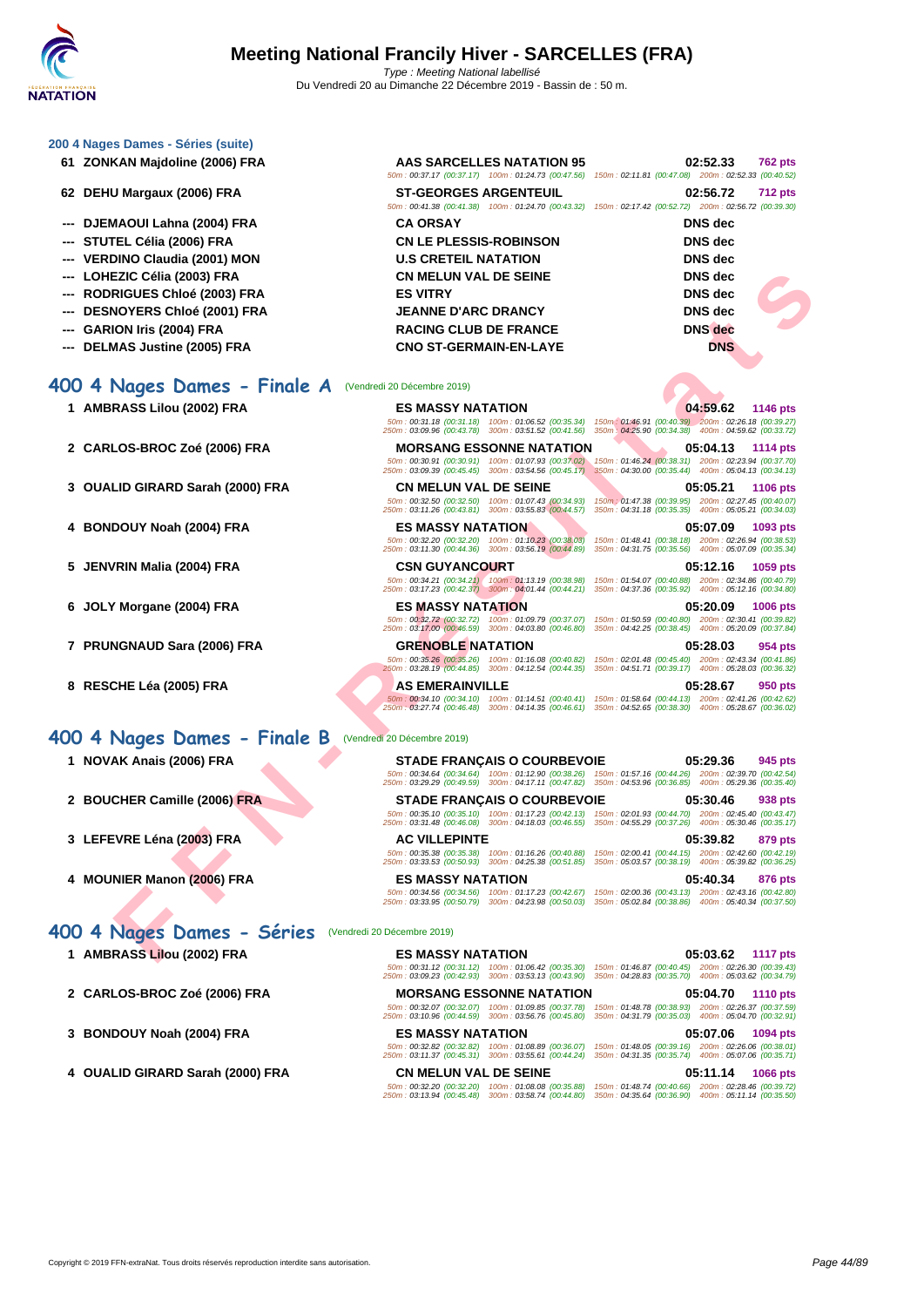50m : 00:33.80 (00:33.80) 100m : 01:13.39 (00:39.59) 150m : 01:54.69 (00:41.30) 200m : 02:37.68 (00:42.99) 250m : 03:19.17 (00:41.49) 300m : 04:03.18 (00:44.01) 350m : 04:39.41 (00:36.23) 400m : 05:15.23 (00:35.82)

50m : 00:32.17 (00:32.17) 100m : 01:09.71 (00:37.54) 150m : 01:51.45 (00:41.74) 200m : 02:31.97 (00:40.52) 250m : 03:19.26 (00:47.29) 300m : 04:06.13 (00:46.87) 350m : 04:45.12 (00:38.99) 400m : 05:23.48 (00:38.36)

50m : 00:32.82 (00:32.82) 100m : 01:12.01 (00:39.19) 150m : 01:53.74 (00:41.73) 200m : 02:36.65 (00:42.91) 250m : 03:23.49 (00:46.84) 300m : 04:14.86 (00:51.37) 350m : 04:51.87 (00:37.01) 400m : 05:30.86 (00:38.99)

### **[400 4 Nag](http://www.ffnatation.fr/webffn/index.php)es Dames - Séries (suite)**

- **JENVRIN Malia (2004) FRA CSN GUYANCOURT 05:15.23 1038 pts**
- **JOLY Morgane (2004) FRA ES MASSY NATATION 05:23.48 983 pts**
- **DESBORDES Mila (2003) FRA STADE FRANÇAIS O COURBEVOIE 05:30.86 936 pts**
- **PRUNGNAUD Sara (2006) FRA GRENOBLE NATATION 05:31.06 934 pts**
- **RESCHE Léa (2005) FRA AS EMERAINVILLE 05:32.02 928 pts**
- **BATTEUX Auréliane (2004) FRA NAUTIC CLUB RAMBOUILLET 05:32.04 928 pts**
- **NOVAK Anais (2006) FRA STADE FRANÇAIS O COURBEVOIE 05:35.55 906 pts**
- **MASSACESI-PIZARRO Adriana (2005) FRA RED STAR CLUB CHAMPIGNY 05:38.97 884 pts**
- **LEFEVRE Léna (2003) FRA AC VILLEPINTE 05:40.13 877 pts**
- **BOUCHER Camille (2006) FRA STADE FRANÇAIS O COURBEVOIE 05:40.16 877 pts**
- **MOUNIER Manon (2006) FRA ES MASSY NATATION 05:50.03 817 pts**
- **--- RODRIGUES Chloé (2003) FRA ES VITRY DNS dec**

## **50 Nage Libre Messieurs - Finale A** (Vendredi 20 Décembre 2019)

| 8 PRUNGNAUD Sara (2006) FRA                | <b>GRENOBLE NATATION</b><br>250m: 03:30.13 (00:45.71) 300m: 04:15.17 (00:45.04) 350m: 04:54.37 (00:39.20) 400m: 05:31.06 (00:36.69)                                                                 | 05:31.06<br>934 pts<br>50m: 00:35.14 (00:35.14) 100m: 01:16.21 (00:41.07) 150m: 02:01.95 (00:45.74) 200m: 02:44.42 (00:42.47)        |
|--------------------------------------------|-----------------------------------------------------------------------------------------------------------------------------------------------------------------------------------------------------|--------------------------------------------------------------------------------------------------------------------------------------|
| 9   RESCHE Léa (2005) FRA                  | <b>AS EMERAINVILLE</b><br>250m: 03:25.18 (00:47.19) 300m: 04:13.22 (00:48.04) 350m: 04:53.53 (00:40.31) 400m: 05:32.02 (00:38.49)                                                                   | 05:32.02<br><b>928 pts</b><br>50m: 00:33.49 (00:33.49) 100m: 01:13.39 (00:39.90) 150m: 01:54.97 (00:41.58) 200m: 02:37.99 (00:43.02) |
| 0   BATTEUX Auréliane (2004) FRA           | <b>NAUTIC CLUB RAMBOUILLET</b><br>50m: 00:35.87 (00:35.87) 100m: 01:17.52 (00:41.65)<br>250m: 03:26.79 (00:49.32) 300m: 04:16.88 (00:50.09) 350m: 04:54.79 (00:37.91) 400m: 05:32.04 (00:37.25)     | 05:32.04<br>928 pts<br>150m: 01:57.44 (00:39.92) 200m: 02:37.47 (00:40.03)                                                           |
| 1   NOVAK Anais (2006) FRA                 | <b>STADE FRANÇAIS O COURBEVOIE</b><br>50m: 00:35.64 (00:35.64) 100m: 01:16.17 (00:40.53)<br>250m: 03:34.59 (00:49.40) 300m: 04:22.81 (00:48.22)                                                     | 05:35.55<br>906 pts<br>150m; 02:01.84 (00:45.67) 200m: 02:45.19 (00:43.35)<br>350m : 05:00.43 (00:37.62) 400m : 05:35.55 (00:35.12)  |
| 2 MASSACESI-PIZARRO Adriana (2005) FRA     | <b>RED STAR CLUB CHAMPIGNY</b><br>50m: 00:37.16 (00:37.16) 100m: 01:19.78 (00:42.62)<br>250m: 03:34.57 (00:47.21) 300m: 04:21.55 (00:46.98)                                                         | 05:38.97<br>884 pts<br>150m: 02:03.81 (00:44.03) 200m: 02:47.36 (00:43.55)<br>350m: 05:01.06 (00:39.51) 400m: 05:38.97 (00:37.91)    |
| 3   LEFEVRE Léna (2003) FRA                | <b>AC VILLEPINTE</b><br>50m: 00:35.96 (00:35.96) 100m: 01:17.32 (00:41.36)<br>250m: 03:33.68 (00:51.15) 300m: 04:24.20 (00:50.52)                                                                   | 05:40.13<br>877 pts<br>150m: 02:01.47 (00:44.15) 200m: 02:42.53 (00:41.06)<br>350m : 05:03.02 (00:38.82) 400m : 05:40.13 (00:37.11)  |
| 4   BOUCHER Camille (2006) FRA             | <b>STADE FRANÇAIS O COURBEVOIE</b><br>50m: 00:34.52 (00:34.52) 100m: 01:17.57 (00:43.05)<br>250m: 03:34.41 (00:48.01) 300m: 04:21.94 (00:47.53) 350m: 05:01.99 (00:40.05) 400m: 05:40.16 (00:38.17) | 05:40.16<br>877 pts<br>150m: 02:02.27 (00:44.70) 200m: 02:46.40 (00:44.13)                                                           |
| 5   MOUNIER Manon (2006) FRA               | <b>ES MASSY NATATION</b><br>50m: 00:36.24 (00:36.24) 100m: 01:18.94 (00:42.70)                                                                                                                      | 05:50.03<br>817 pts<br>150m: 02:04.13 (00:45.19) 200m: 02:47.10 (00:42.97)                                                           |
| -- RODRIGUES Chloé (2003) FRA              | 250m: 03:38.66 (00:51.56) 300m: 04:30.30 (00:51.64) 350m: 05:11.39 (00:41.09) 400m: 05:50.03 (00:38.64)<br><b>ES VITRY</b>                                                                          | <b>DNS</b> dec                                                                                                                       |
| Nage Libre Messieurs - Finale A            | (Vendredi 20 Décembre 2019)                                                                                                                                                                         |                                                                                                                                      |
| 1 TURPIN Fabrice (1995) FRA                | <b>CSM CLAMART</b>                                                                                                                                                                                  | 00:23.14<br>1235 pts                                                                                                                 |
| 2 SETIM Quentin (2000) FRA                 | <b>PROVINS NATATION</b>                                                                                                                                                                             | 00:23.35<br>1219 pts                                                                                                                 |
| 3 IVIC Yoni (2001) FRA                     | <b>CLUB DES NAGEURS DE PARIS</b>                                                                                                                                                                    | 00:23.47<br><b>1211 pts</b>                                                                                                          |
| 4 BENBARA Nazim (1998) ALG                 | <b>MOUETTES DE PARIS</b>                                                                                                                                                                            | 00:23.56<br>1204 pts                                                                                                                 |
| 5 MARRUGO MONTAÑO Camilo-Andres (2002) COL | <b>CS CLICHY 92</b>                                                                                                                                                                                 | 00:23.86<br>1183 pts                                                                                                                 |
| 6 HENRY Clément (2000) FRA                 | <b>ES VITRY</b>                                                                                                                                                                                     | 00:24.38<br><b>1146 pts</b>                                                                                                          |
| 7 BUGLER Enzo (2001) FRA                   | <b>CN MELUN VAL DE SEINE</b>                                                                                                                                                                        | 00:24.41<br>1144 pts                                                                                                                 |
| 8 PHANTSULAYA George (2000) FRA            | <b>U.S CRETEIL NATATION</b>                                                                                                                                                                         | 00:24.52<br>1136 pts                                                                                                                 |
| ) Nage Libre Messieurs - Finale B          | (Vendredi 20 Décembre 2019)                                                                                                                                                                         |                                                                                                                                      |
| 1 CADROT Yoan (2003) FRA                   | <b>CN MELUN VAL DE SEINE</b>                                                                                                                                                                        | 00:24.48<br>1139 pts                                                                                                                 |
| 2   GRANDIN MARTIN Numa (2002) FRA         | <b>ES MASSY NATATION</b>                                                                                                                                                                            | 00:24.63<br><b>1128 pts</b>                                                                                                          |
| 3 GEOFFROY Axel (2002) FRA                 | <b>U.S CRETEIL NATATION</b>                                                                                                                                                                         | 00:24.72<br><b>1122 pts</b>                                                                                                          |
| 4   ROTH BELGRAND Mathis (2002) FRA        | <b>U.S CRETEIL NATATION</b>                                                                                                                                                                         | 00:24.84<br>1114 pts                                                                                                                 |
| 5 GONTIER Thomas (2002) FRA                | <b>CALAIS NATATION</b>                                                                                                                                                                              | 00:25.00<br>1103 pts                                                                                                                 |
| 6 DA SILVA UMMENHOVER Thibault (2001) FRA  | <b>CN MELUN VAL DE SEINE</b>                                                                                                                                                                        | 00:25.30<br>1082 pts                                                                                                                 |
| 7   BOUTRY Théo (2003) FRA                 | <b>PROVINS NATATION</b>                                                                                                                                                                             | 00:25.36<br>1078 pts                                                                                                                 |
|                                            |                                                                                                                                                                                                     |                                                                                                                                      |

|  |  |  |  |  |  |  | 50 Nage Libre Messieurs - Finale B (Vendredi 20 Décembre 2019) |
|--|--|--|--|--|--|--|----------------------------------------------------------------|
|--|--|--|--|--|--|--|----------------------------------------------------------------|

| <b>Vage Libre Messieurs - Finale B</b> (Vendredi 20 Décembre 2019) |                              |                   |  |
|--------------------------------------------------------------------|------------------------------|-------------------|--|
| <b>CADROT Yoan (2003) FRA</b>                                      | <b>CN MELUN VAL DE SEINE</b> | $00:24.48$ 1139 p |  |

|                                           | UN MELUN VAL DE SEINE        | UU:∠4.4ŏ | <b>T139 DIS</b> |
|-------------------------------------------|------------------------------|----------|-----------------|
| 2 GRANDIN MARTIN Numa (2002) FRA          | <b>ES MASSY NATATION</b>     | 00:24.63 | <b>1128 pts</b> |
| 3 GEOFFROY Axel (2002) FRA                | <b>U.S CRETEIL NATATION</b>  | 00:24.72 | <b>1122 pts</b> |
| 4 ROTH BELGRAND Mathis (2002) FRA         | <b>U.S CRETEIL NATATION</b>  | 00:24.84 | <b>1114 pts</b> |
| 5 GONTIER Thomas (2002) FRA               | <b>CALAIS NATATION</b>       | 00:25.00 | 1103 pts        |
| 6 DA SILVA UMMENHOVER Thibault (2001) FRA | <b>CN MELUN VAL DE SEINE</b> | 00:25.30 | <b>1082 pts</b> |
| 7 BOUTRY Théo (2003) FRA                  | <b>PROVINS NATATION</b>      | 00:25.36 | 1078 pts        |
| 8 DENJEAN Constantin (2002) FRA           | <b>MOUETTES DE PARIS</b>     | 00:25.45 | 1072 pts        |

### **50 Nage Libre Messieurs - Finale C 15-16 ans** (Vendredi 20 Décembre 2019)

| 1 LUQUET Maxime (2004) FRA     | <b>OLYMPIQUE LA GARENNE-COLOMBES</b> | 00:24.87 | <b>1112 pts</b> |
|--------------------------------|--------------------------------------|----------|-----------------|
| 2 LEMARCHAND Antonn (2004) FRA | <b>CN LE PLESSIS-ROBINSON</b>        | 00:25.07 | 1098 pts        |
| 3 GABALI Cedric (2004) FRA     | <b>ES VITRY</b>                      | 00:25.15 | 1092 pts        |
| 4 LETOCART Enzo (2004) FRA     | <b>AQUA CLUB PONTAULT-ROISSY</b>     | 00:25.39 | <b>1076 pts</b> |
| 5 PAYRARD Ulysse (2005) FRA    | <b>OLYMPIQUE LA GARENNE-COLOMBES</b> | 00:25.42 | 1074 pts        |
|                                |                                      |          |                 |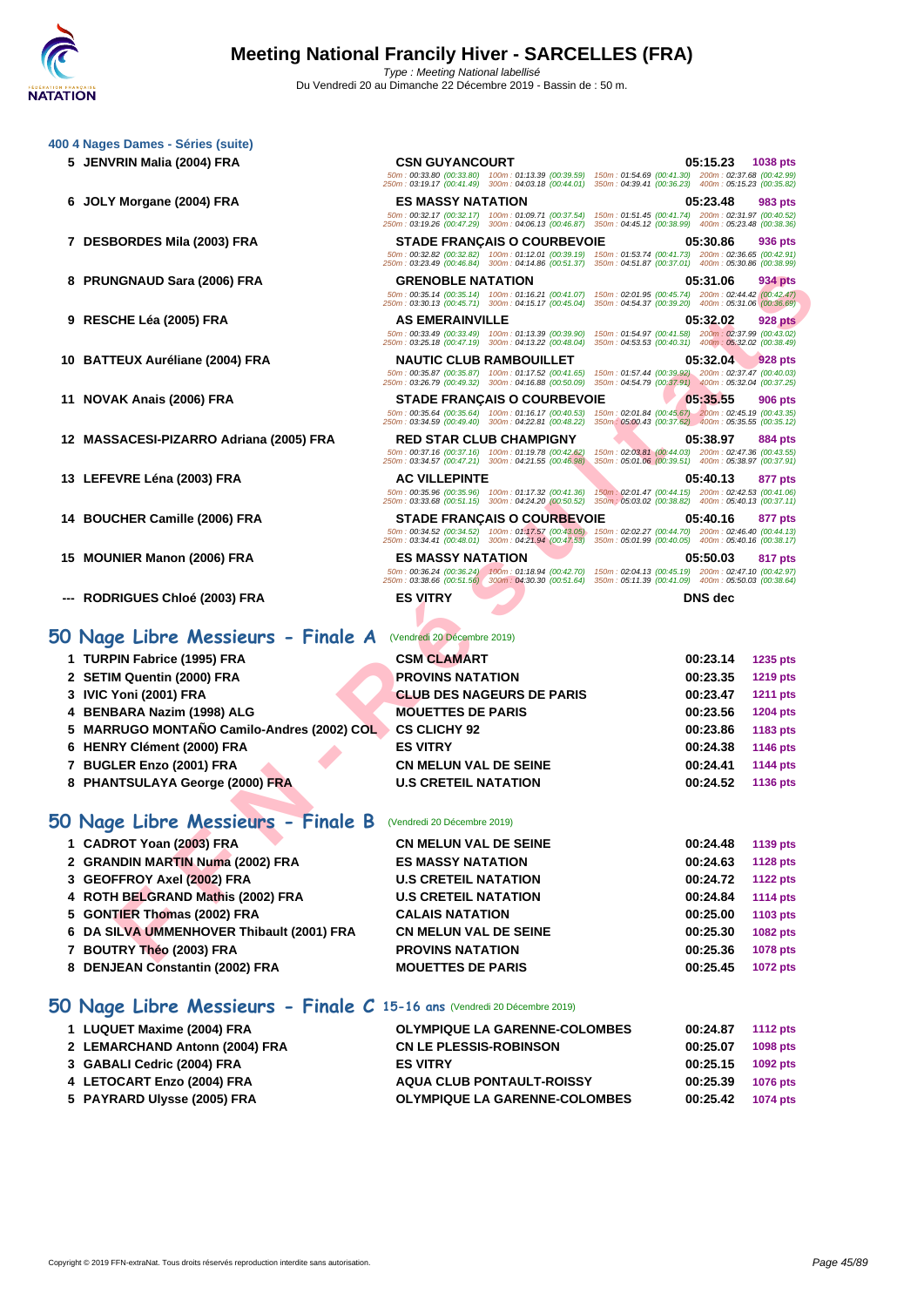

| 50 Nage Libre Messieurs - Finale C (suite) |                      |          |          |
|--------------------------------------------|----------------------|----------|----------|
| 6 VISSE Pierre-Zineddine (2004) FRA        | <b>SN VERSAILLES</b> | 00:25.65 | 1058 pts |
| 7 AVDIU Jon (2005) FRA                     | <b>ES NANTERRE</b>   | 00:25.87 | 1044 pts |
| 8 HOUSSOUNI Riad (2005) FRA                | <b>ES VITRY</b>      | 00:26.03 | 1033 pts |

# **50 Nage Libre Messieurs - Séries** (Vendredi 20 Décembre 2019)

| 1 TURPIN Fabrice (1995) FRA                | <b>CSM CLAMART</b>                   | 00:23.10 | 1238 pts        |
|--------------------------------------------|--------------------------------------|----------|-----------------|
| 2 SETIM Quentin (2000) FRA                 | <b>PROVINS NATATION</b>              | 00:23.19 | <b>1231 pts</b> |
| 3 IVIC Yoni (2001) FRA                     | <b>CLUB DES NAGEURS DE PARIS</b>     | 00:23.40 | <b>1216 pts</b> |
| 4 BENBARA Nazim (1998) ALG                 | <b>MOUETTES DE PARIS</b>             | 00:23.44 | 1213 pts        |
| 5 MARRUGO MONTAÑO Camilo-Andres (2002) COL | <b>CS CLICHY 92</b>                  | 00:23.54 | <b>1206 pts</b> |
| 6 BUGLER Enzo (2001) FRA                   | <b>CN MELUN VAL DE SEINE</b>         | 00:24.35 | 1148 pts        |
| 7 HENRY Clément (2000) FRA                 | <b>ES VITRY</b>                      | 00:24.36 | <b>1147 pts</b> |
| 8 PHANTSULAYA George (2000) FRA            | <b>U.S CRETEIL NATATION</b>          | 00:24.41 | <b>1144 pts</b> |
| 9 CADROT Yoan (2003) FRA                   | <b>CN MELUN VAL DE SEINE</b>         | 00:24.43 | <b>1142 pts</b> |
| 10 FOURMY Matéo (2000) FRA                 | <b>ES MASSY NATATION</b>             | 00:24.60 | <b>1131 pts</b> |
| 11 GRANDIN MARTIN Numa (2002) FRA          | <b>ES MASSY NATATION</b>             | 00:24.66 | <b>1126 pts</b> |
| 12 GONTIER Thomas (2002) FRA               | <b>CALAIS NATATION</b>               | 00:24.71 | <b>1123 pts</b> |
| 13 BOUTRY Théo (2003) FRA                  | <b>PROVINS NATATION</b>              | 00:24.87 | <b>1112 pts</b> |
| 14 ROTH BELGRAND Mathis (2002) FRA         | <b>U.S CRETEIL NATATION</b>          | 00:24.91 | 1109 pts        |
| 14 GEOFFROY Axel (2002) FRA                | <b>U.S CRETEIL NATATION</b>          | 00:24.91 | 1109 pts        |
| 16 DA SILVA UMMENHOVER Thibault (2001) FRA | <b>CN MELUN VAL DE SEINE</b>         | 00:24.96 | 1106 pts        |
| 17 PAUPARDIN Guillaume (2001) FRA          | <b>CN MELUN VAL DE SEINE</b>         | 00:24.98 | <b>1104 pts</b> |
| 18 DENJEAN Constantin (2002) FRA           | <b>MOUETTES DE PARIS</b>             | 00:25.01 | <b>1102 pts</b> |
| 19 LUQUET Maxime (2004) FRA                | <b>OLYMPIQUE LA GARENNE-COLOMBES</b> | 00:25.03 | <b>1101 pts</b> |
| 20 GABALI Cedric (2004) FRA                | <b>ES VITRY</b>                      | 00:25.13 | 1094 pts        |
| 21 FRANCOIS Flavien (2001) FRA             | <b>STADE FRANÇAIS O COURBEVOIE</b>   | 00:25.17 | 1091 pts        |
| 21 AITKACI Carl (2001) FRA                 | <b>STADE FRANÇAIS O COURBEVOIE</b>   | 00:25.17 | 1091 pts        |
| 23 LEMARCHAND Antonn (2004) FRA            | <b>CN LE PLESSIS-ROBINSON</b>        | 00:25.20 | 1089 pts        |
| 24 MARMION Antoine (2001) FRA              | <b>CA ORSAY</b>                      | 00:25.32 | 1081 pts        |
| 25 DOLINAR Robin (1998) FRA                | <b>CN MELUN VAL DE SEINE</b>         | 00:25.36 | 1078 pts        |
| 25 TOURDES Alexis (1999) FRA               | <b>LAGNY-SUR-MARNE NATATION</b>      | 00:25.36 | <b>1078 pts</b> |
| 27 BOUMALI Amar (1994) ALG                 | <b>U.S CRETEIL NATATION</b>          | 00:25.37 | <b>1077 pts</b> |
| 27 BEGASSE Clement (1999) FRA              | <b>JEANNE D'ARC DRANCY</b>           | 00:25.37 | <b>1077 pts</b> |
| 29 GUILLAUME Maxence (2003) FRA            | <b>OLYMPIQUE GRANDE-SYNTHE</b>       | 00:25.42 | 1074 pts        |
| 30 GRONDIN William (2002) FRA              | <b>ANTONY NATATION</b>               | 00:25.43 | 1073 pts        |
| 30 LETOCART Enzo (2004) FRA                | <b>AQUA CLUB PONTAULT-ROISSY</b>     | 00:25.43 | 1073 pts        |
| 32 SONDEREGGER Lucas (2000) FRA            | <b>CLUB DES NAGEURS DE PARIS</b>     | 00:25.46 | 1071 pts        |
| 33 MAJOU Clément (2002) FRA                | <b>CNO ST-GERMAIN-EN-LAYE</b>        | 00:25.47 | 1071 pts        |
| 34 MELIN Tobias (2003) FRA                 | <b>STADE FRANÇAIS O COURBEVOIE</b>   | 00:25.51 | 1068 pts        |
| 34 EGGIMANN Rudy (2001) FRA                | <b>AAS SARCELLES NATATION 95</b>     | 00:25.51 | 1068 pts        |
| 36 ROGER Elwan (2003) FRA                  | <b>AQUA CLUB PONTAULT-ROISSY</b>     | 00:25.52 | 1067 pts        |
| 36 HENDERSON Jules (2001) FRA              | <b>CLUB DES NAGEURS DE PARIS</b>     | 00:25.52 | 1067 pts        |
| 38 LESPRIT Paul (1999) FRA                 | <b>CLUB DES NAGEURS DE PARIS</b>     | 00:25.53 | 1067 pts        |
| 39 VISSE Pierre-Zineddine (2004) FRA       | <b>SN VERSAILLES</b>                 | 00:25.54 | 1066 pts        |
| 40 THEETEN Cédric (2002) FRA               | <b>NOGENT NATATION 94</b>            | 00:25.56 | 1065 pts        |
| 41 PAYRARD Ulysse (2005) FRA               | <b>OLYMPIQUE LA GARENNE-COLOMBES</b> | 00:25.60 | <b>1062 pts</b> |
| 42 CRETET Dorian (2003) FRA                | <b>ES MASSY NATATION</b>             | 00:25.63 | <b>1060 pts</b> |
| 43 AVDIU Jon (2005) FRA                    | <b>ES NANTERRE</b>                   | 00:25.64 | 1059 pts        |
| 44 LENORMAND Quentin (2000) FRA            | <b>SN FRANCONVILLE</b>               | 00:25.67 | 1057 pts        |
| 45 HOUSSOUNI Riad (2005) FRA               | <b>ES VITRY</b>                      | 00:25.68 | 1056 pts        |
| 45 BEGHDADI Iliès (2004) FRA               | <b>CERGY PONTOISE NATATION</b>       | 00:25.68 | 1056 pts        |
| 47 COUDRAIS Yvon (2000) FRA                | <b>RED STAR CLUB CHAMPIGNY</b>       | 00:25.69 | 1056 pts        |
| 48 HANCARD Loris (2004) FRA                | <b>RED STAR CLUB CHAMPIGNY</b>       | 00:25.71 | 1054 pts        |
| 48 LEFORT-LOUET Gaspard (2000) FRA         | <b>RACING CLUB DE FRANCE</b>         | 00:25.71 | 1054 pts        |
|                                            |                                      |          |                 |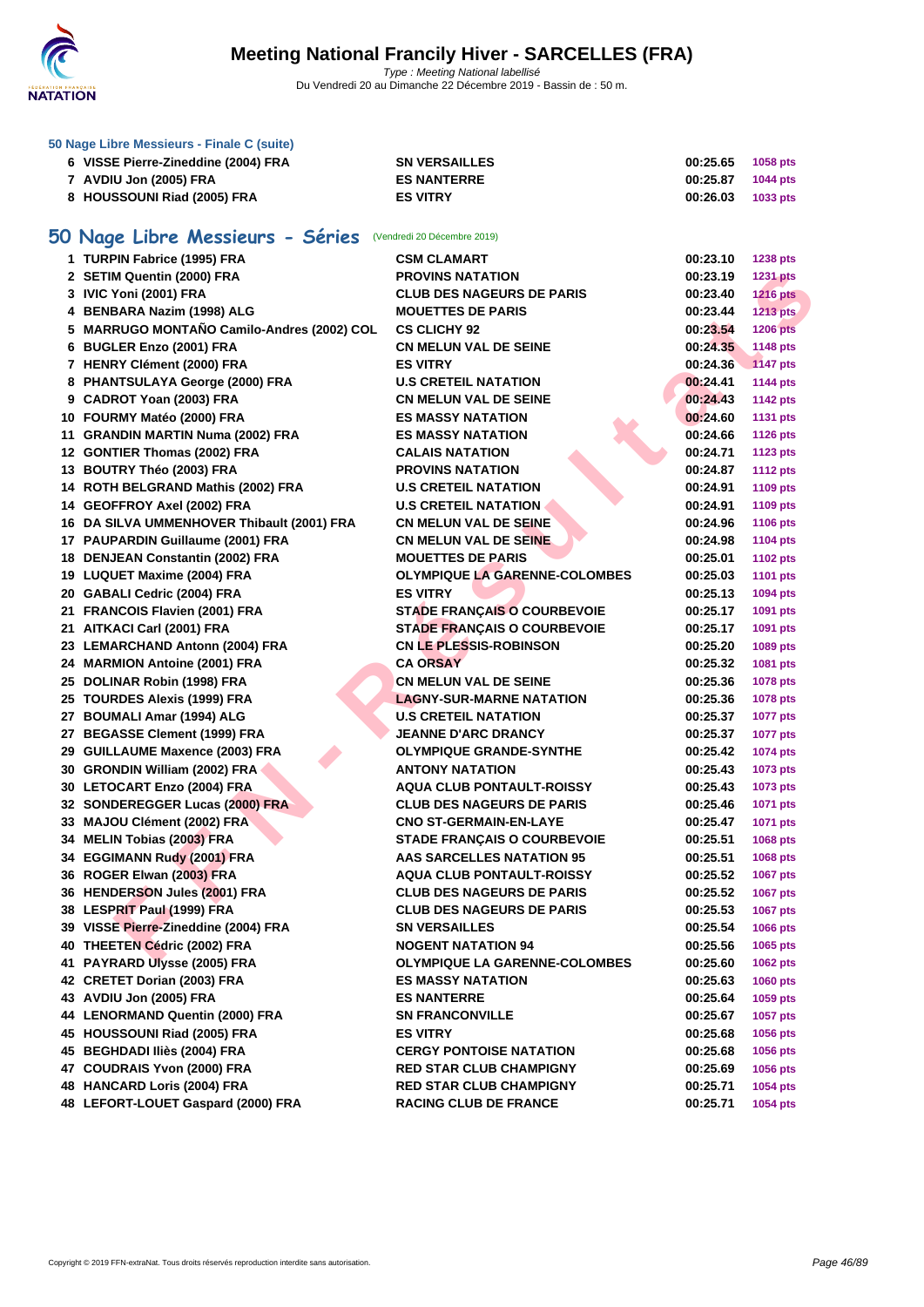

**50 STROZYK Evan (2004) FRA 51 MORELOS Bryan (2002) FRA 51 NASCIMENTO Diego (2000) FRA 53 VERNET Hadrien (2004) FRA 54 SCHMITT Teddy (2002) FRA 55 BERT Matis (2005) FRA 56 KINGUE MOUSSINGA Theodore (2003) FRA 57 CATINEL-ARAMINTHE Keran (2001) FRA 57** MACCOTTA Fabien (1988) FRA **59 FOURRE Anthony (1999) FRA 60 LAJIC Anthony (2002) FRA ES MASSY NATATION 00:25.92 1040 pts 60 HERNANDEZ Dorian (2003) FRA 62 LE SAND Léonard (2002) FRA 63 PETILLON Alexandre (2005) FRA 64 VIGNETTES Lucas (2003) FRA 65 SURROZ Alexandre (2000) FRA 66** ASSOUVIE André (2003) FRA **66** OBERTAN Maxime (2003) FRA **68 COUTURIER Valentin (2001) FRA 69 AIT MOHAND Massinissa (2005) FRA 69 RUBINELLI Maxime (2001) FRA 69 GAY SEMENKOFF Ewen (2002) FRA 72 DIEU Aurélien (2001) FRA 73 DE MARTINI Robin (2002) FRA CERGY PONTOISE NATATION 00:26.23 1020 pts 74 FERCHICHI Samy (2004) FRA 75 MASBAHI Orens (2002) FRA 75 KOHLER Charles (2005) FRA STADE FRANÇAIS O COURBEVOIE 00:26.31 1014 pts 77 BOUGHATTAS Fadi (2003) FRA RACING CLUB DE FRANCE 00:26.34 1012 pts 78 COULIBALY Souleymane (2004) FRA 79 AJOUR Oussama (2003) TUN 80 CÔTE Adrien (2002) FRA ASS SPORTIVE BOUVINES 00:26.37 1010 pts** 81 **TAGNATI Gianni (2005) FRA 81 CHAULIAGUET Ethan (2005) FRA 83 INGALISY Fantina (2003) FRA 84 BOUNAB Abderrahmane (2004) FRA 85 DUPUIS Remi (2002) FRA 86 BARSANTI Flavio (1999) FRA 87 CELESTE Mathéo (2004) FRA 88 GAVARD Ethan (2002) FRA 89 LIV Thomas (2002) FRA 90 MASSON Maxime (2005) FRA 91 COLOMAR Kyllian (2003) FRA 91 CHELLIA Sami (2003) FRA U.S CRETEIL NATATION 00:26.59 996 pts 93 BOUETE Paul (2003) LUX 94** HERNANDEZ Jonathan (2003) FRA **95 GABALI Matthieu (2003) FRA 95 POULIQUEN Mael (2003) FRA 97 FEVRIER Jules (2004) FRA 98 SAFHI Naël (2001) FRA US JEUNESSE MITRY-MORY 00:26.69 989 pts 99** ROCHER Quentin (2003) FRA **100 MARZOUK Rayhan (2004) FRA 101 JOUENNE Ugo (2003) FRA PROVINS NATATION 00:26.82 981 pts 102 DELANNOY Antoine (2002) FRA 103 TANJEVIC Konstantin (2003) FRA** 

| <b>DZYK Evan (2004) FRA</b>              | <b>AQUA CLUB PONTAULT-ROISSY</b>     | 00:25.72 | 1054 pts        |
|------------------------------------------|--------------------------------------|----------|-----------------|
| ELOS Bryan (2002) FRA                    | <b>MOUETTES DE PARIS</b>             | 00:25.73 | 1053 pts        |
| <b>CIMENTO Diego (2000) FRA</b>          | <b>ASS SPORTIVE BOUVINES</b>         | 00:25.73 | 1053 pts        |
| <b>NET Hadrien (2004) FRA</b>            | <b>SN VERSAILLES</b>                 | 00:25.75 | 1052 pts        |
| MITT Teddy (2002) FRA                    | <b>AQUA CLUB PONTAULT-ROISSY</b>     | 00:25.77 | 1050 pts        |
| T Matis (2005) FRA                       | <b>ETOILE SAINT-LEU NATATION</b>     | 00:25.79 | 1049 pts        |
| <b>IUE MOUSSINGA Theodore (2003) FRA</b> | <b>CN ASNIÈRES</b>                   | 00:25.84 | 1046 pts        |
| NEL-ARAMINTHE Keran (2001) FRA           | <b>U.S CRETEIL NATATION</b>          | 00:25.85 | <b>1045 pts</b> |
| COTTA Fabien (1988) FRA                  | <b>MORSANG ESSONNE NATATION</b>      | 00:25.85 | 1045 pts        |
| RRE Anthony (1999) FRA                   | <b>CN MELUN VAL DE SEINE</b>         | 00:25.90 | <b>1042 pts</b> |
| C Anthony (2002) FRA                     | <b>ES MASSY NATATION</b>             | 00:25.92 | 1040 pts        |
| <b>NANDEZ Dorian (2003) FRA</b>          | <b>CN BRUNOY-ESSONNE</b>             | 00:25.92 | <b>1040 pts</b> |
| AND Léonard (2002) FRA                   | <b>SN VERSAILLES</b>                 | 00:25.93 | <b>1040 pts</b> |
| LLON Alexandre (2005) FRA                | <b>CNO ST-GERMAIN-EN-LAYE</b>        | 00:25.97 | <b>1037 pts</b> |
| <b>IETTES Lucas (2003) FRA</b>           | <b>U.S CRETEIL NATATION</b>          | 00:25.98 | 1036 pts        |
| ROZ Alexandre (2000) FRA                 | <b>CA ORSAY</b>                      | 00:26.06 | 1031 pts        |
| <b>OUVIE André (2003) FRA</b>            | <b>RED STAR CLUB CHAMPIGNY</b>       | 00:26.07 | 1030 pts        |
| RTAN Maxime (2003) FRA                   | <b>RED STAR CLUB CHAMPIGNY</b>       | 00:26.07 | 1030 pts        |
| TURIER Valentin (2001) FRA               | <b>PROVINS NATATION</b>              | 00:26.16 | <b>1024 pts</b> |
| <b>MOHAND Massinissa (2005) FRA</b>      | AAS SARCELLES NATATION 95            | 00:26.19 | <b>1022 pts</b> |
| <b>INELLI Maxime (2001) FRA</b>          | <b>CN FONTAINEBLEAU-AVON</b>         | 00:26.19 | <b>1022 pts</b> |
| <b>SEMENKOFF Ewen (2002) FRA</b>         | <b>CN MELUN VAL DE SEINE</b>         | 00:26.19 | <b>1022 pts</b> |
| Aurélien (2001) FRA                      | <b>SN FRANCONVILLE</b>               | 00:26.20 | <b>1022 pts</b> |
| <b>IARTINI Robin (2002) FRA</b>          | <b>CERGY PONTOISE NATATION</b>       | 00:26.23 | <b>1020 pts</b> |
| CHICHI Samy (2004) FRA                   | <b>AAS SARCELLES NATATION 95</b>     | 00:26.27 | <b>1017 pts</b> |
| <b>BAHI Orens (2002) FRA</b>             | <b>MOUETTES DE PARIS</b>             | 00:26.31 | 1014 pts        |
| LER Charles (2005) FRA                   | <b>STADE FRANÇAIS O COURBEVOIE</b>   | 00:26.31 | 1014 pts        |
| GHATTAS Fadi (2003) FRA                  | <b>RACING CLUB DE FRANCE</b>         | 00:26.34 | <b>1012 pts</b> |
| LIBALY Souleymane (2004) FRA             | <b>AC VILLEPINTE</b>                 | 00:26.35 | <b>1012 pts</b> |
| JR Oussama (2003) TUN                    | <b>OLYMPIQUE LA GARENNE-COLOMBES</b> | 00:26.36 | <b>1011 pts</b> |
| E Adrien (2002) FRA                      | <b>ASS SPORTIVE BOUVINES</b>         | 00:26.37 | <b>1010 pts</b> |
| NATI Gianni (2005) FRA                   | <b>AAS SARCELLES NATATION 95</b>     | 00:26.39 | 1009 pts        |
| ULIAGUET Ethan (2005) FRA                | <b>AQUA CLUB PONTAULT-ROISSY</b>     | 00:26.39 | 1009 pts        |
| LISY Fantina (2003) FRA                  | <b>CLUB DES NAGEURS DE PARIS</b>     | 00:26.40 | <b>1008 pts</b> |
| NAB Abderrahmane (2004) FRA              | <b>AC BOBIGNY</b>                    | 00:26.43 | <b>1006 pts</b> |
| UIS Remi (2002) FRA                      | <b>ANTONY NATATION</b>               | 00:26.45 | 1005 pts        |
| SANTI Flavio (1999) FRA                  | <b>CN MELUN VAL DE SEINE</b>         | 00:26.50 | 1002 pts        |
| <b>ESTE Mathéo (2004) FRA</b>            | <b>BLANC-MESNIL S.N</b>              | 00:26.52 | 1001 pts        |
| ARD Ethan (2002) FRA                     | <b>CN MELUN VAL DE SEINE</b>         | 00:26.53 | 1000 pts        |
| homas (2002) FRA                         | <b>AQUA CLUB PONTAULT-ROISSY</b>     | 00:26.56 | <b>998 pts</b>  |
| SON Maxime (2005) FRA                    | <b>AQUA CLUB PONTAULT-ROISSY</b>     | 00:26.57 | 997 pts         |
| OMAR Kyllian (2003) FRA                  | <b>SN VERSAILLES</b>                 | 00:26.59 | 996 pts         |
| LLIA Sami (2003) FRA                     | <b>U.S CRETEIL NATATION</b>          | 00:26.59 | 996 pts         |
| ETE Paul (2003) LUX                      | <b>RACING CLUB DE FRANCE</b>         | 00:26.60 | 995 pts         |
| NANDEZ Jonathan (2003) FRA               | <b>RACING CLUB DE FRANCE</b>         | 00:26.63 | 993 pts         |
| ALI Matthieu (2003) FRA                  | <b>ES VITRY</b>                      | 00:26.66 | 991 pts         |
| LIQUEN Mael (2003) FRA                   | <b>AQUA CLUB PONTAULT-ROISSY</b>     | 00:26.66 | 991 pts         |
| <b>RIER Jules (2004) FRA</b>             | <b>CN LE PLESSIS-ROBINSON</b>        | 00:26.68 | 990 pts         |
| 11 Naël (2001) FRA                       | <b>US JEUNESSE MITRY-MORY</b>        | 00:26.69 | 989 pts         |
| <b>HER Quentin (2003) FRA</b>            | <b>SCM CHÂTILLON NATATION</b>        | 00:26.75 | 986 pts         |
| ZOUK Rayhan (2004) FRA                   | <b>CN MELUN VAL DE SEINE</b>         | 00:26.80 | 982 pts         |
| ENNE Ugo (2003) FRA                      | <b>PROVINS NATATION</b>              | 00:26.82 | 981 pts         |
| <b>ANNOY Antoine (2002) FRA</b>          | <b>CN MELUN VAL DE SEINE</b>         | 00:26.91 | 975 pts         |
| <b>JEVIC Konstantin (2003) FRA</b>       | <b>RACING CLUB DE FRANCE</b>         | 00:26.92 | 974 pts         |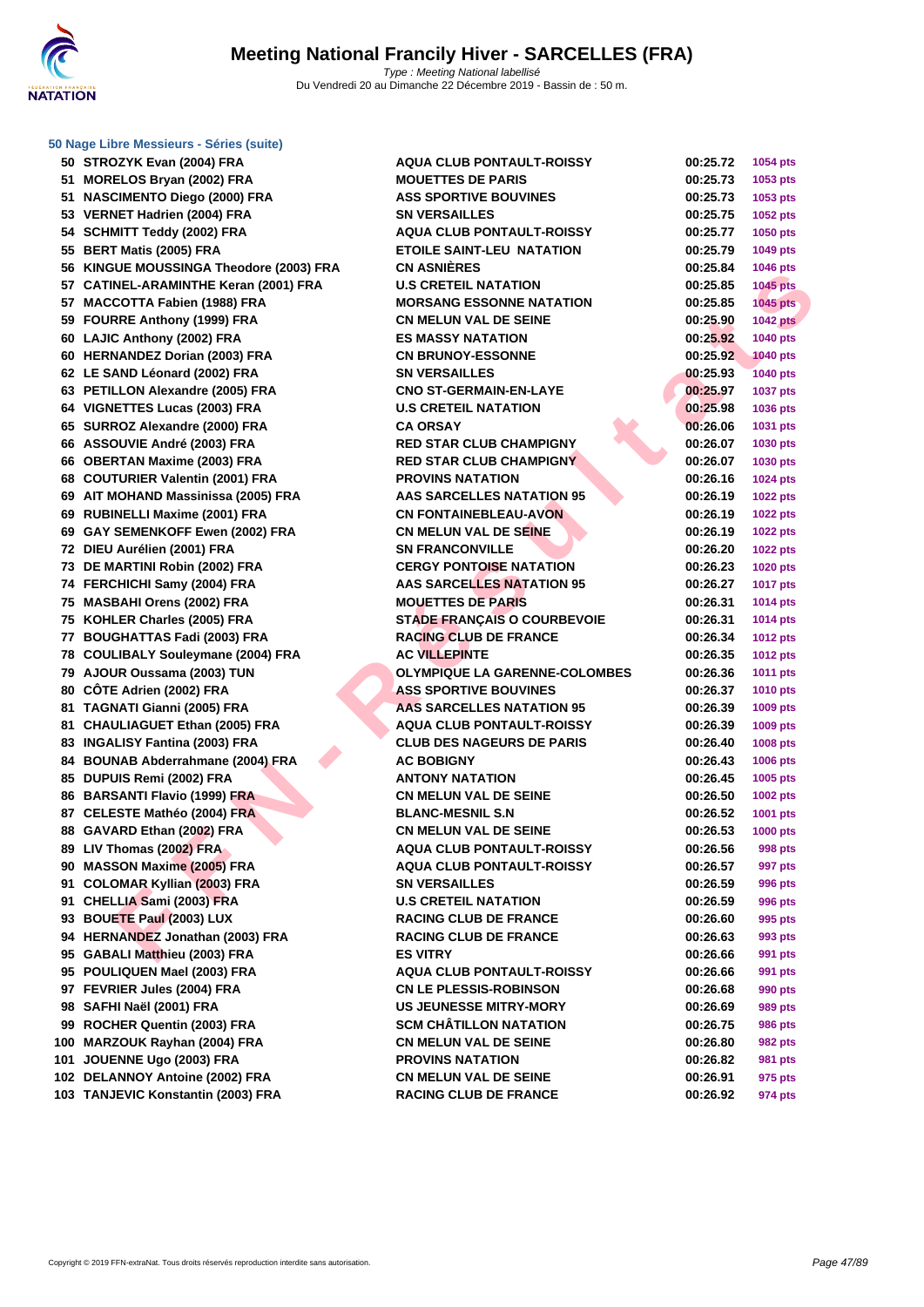

**F F N - R é s u l t a t s ASSOUANE Bilel (2004) FRA CN ASNIÈRES 00:26.93 974 pts ZAKA Nathanael (2002) FRA SN VERSAILLES 00:26.94 973 pts DUPONT Maxence (2004) FRA CN VAL MAUBUEE 00:26.96 972 pts CHARBONNEL Dorian (2003) FRA CN BRUNOY-ESSONNE 00:27.00 969 pts PIQUERAS Julien (2003) FRA SN VERSAILLES 00:27.04 967 pts ILCHEV Velizar (2004) BUL RED STAR CLUB CHAMPIGNY 00:27.09 964 pts BELLUNE Kewan (2004) FRA ES MASSY NATATION 00:27.13 961 pts LIV David (2004) FRA AQUA CLUB PONTAULT-ROISSY 00:27.14 960 pts THENU Alexandre (2005) FRA AQUA CLUB PONTAULT-ROISSY 00:27.15 960 pts BAZIN Loic (2005) FRA RED STAR CLUB CHAMPIGNY 00:27.16 959 pts COLOMBOT Eddie (2004) FRA PROVINS NATATION 00:27.17 958 pts DELANOË Jérémie (2003) FRA ST-GEORGES ARGENTEUIL 00:27.25 953 pts TAILLANDIER Alan (2004) FRA CN LE PLESSIS-ROBINSON 00:27.32 949 pts VAUCHER Edouard (2005) FRA CLUB DES NAGEURS DE PARIS 00:27.33 948 pts RAYAH Ilian (2005) FRA JEANNE D'ARC DRANCY 00:27.34 947 pts AGIUS Robin (2003) FRA CN FONTAINEBLEAU-AVON 00:27.34 947 pts ROCHER Enzo (2005) FRA CSM CLAMART 00:27.34 947 pts GUIGUI Kellian (2003) FRA NOGENT NATATION 94 00:27.36 946 pts VANBUTSEL Ryan (2005) FRA USM GAGNY 00:27.37 946 pts RAZANATEFY Tsitoaina (2004) FRA CN MELUN VAL DE SEINE 00:27.45 940 pts LOTENBERG Rayane (2003) FRA STADE FRANÇAIS O COURBEVOIE 00:27.47 939 pts LE GUENNO Lucas (2002) FRA SN VERSAILLES 00:27.48 939 pts BONGERS Tolia (2004) FRA AQUACLUB LE PECQ MARLY 00:27.57 933 pts MAGNE Matthieu (2003) FRA AAS SARCELLES NATATION 95 00:27.66 927 pts BRÉ Alessandro (2004) FRA AC BOULOGNE-BILLANCOURT 00:27.66 927 pts FERRADJ Samy (2000) FRA AC BOBIGNY 00:27.70 925 pts LE ROUX Yanis (2005) FRA AQUA CLUB PONTAULT-ROISSY 00:27.70 925 pts AMELOT Nathan (2003) FRA ST-GEORGES ARGENTEUIL 00:27.73 923 pts COTTIN Antoine (2005) FRA AQUACLUB LE PECQ MARLY 00:27.74 922 pts LABAUME Leo (2005) FRA ES MASSY NATATION 00:27.75 921 pts 134 SAHBANI Anas (2005) FRA STADE FRANÇAIS O COURBEVOIE 00:27.86 915 pts SOULIE Victor (2005) FRA LAGNY-SUR-MARNE NATATION 00:27.90 912 pts PICHON Titouan (2003) FRA AC VILLEPINTE 00:27.93 910 pts FERRAND Amélien (2004) FRA PROVINS NATATION 00:27.94 910 pts THIERRY Gaspard (2004) FRA CN MELUN VAL DE SEINE 00:27.95 909 pts DJAMA Enzo (2005) FRA CN ASNIÈRES 00:27.97 908 pts PAILLET Yohann (2004) FRA CN MELUN VAL DE SEINE 00:28.05 903 pts AMRANI Yanis-Nour (2005) FRA AAS SARCELLES NATATION 95 00:28.27 889 pts BOUMALI Sami (2005) FRA US IVRY-SUR-SEINE 00:28.28 888 pts LOQUEN Julien (2005) FRA CN VAL MAUBUEE 00:28.38 882 pts MOALLA Yanis (2005) FRA AC BOBIGNY 00:28.44 879 pts LATSAGUE Thomas (2005) FRA ES MASSY NATATION 00:28.52 874 pts HUMBLOT Timothée (2005) FRA CN LE PLESSIS-ROBINSON 00:28.56 871 pts LAGACHE-LEMASCON Kylian (2005) FRA OLYMPIQUE GRANDE-SYNTHE 00:28.75 860 pts ZIDANI Adil (2004) FRA CN MELUN VAL DE SEINE 00:28.80 857 pts CHAPUIS Barthelemy (2002) FRA CN EPINETTES PARIS 00:28.90 850 pts --- CALOTA Stefan (2003) FRA ES VITRY DNS dec --- BOUBETRA Zakaria (2005) FRA BLANC-MESNIL S.N DNS**

**--- MIET Martin (2003) FRA SCUF PARIS DNS**

## **100 Nage Libre Messieurs - Finale A** (Dimanche 22 Décembre 2019)

| 1 PASTULA Kacper (2001) POL | <b>ES VITRY</b>          | 00:52.81                                           | <b>1162 pts</b> |
|-----------------------------|--------------------------|----------------------------------------------------|-----------------|
|                             |                          | 50m: 00:25.79 (00:25.79) 100m: 00:52.81 (00:27.02) |                 |
| 2 BENBARA Nazim (1998) ALG  | <b>MOUETTES DE PARIS</b> | 00:52.82                                           | <b>1161 pts</b> |
|                             |                          | 50m: 00:25.42 (00:25.42) 100m: 00:52.82 (00:27.40) |                 |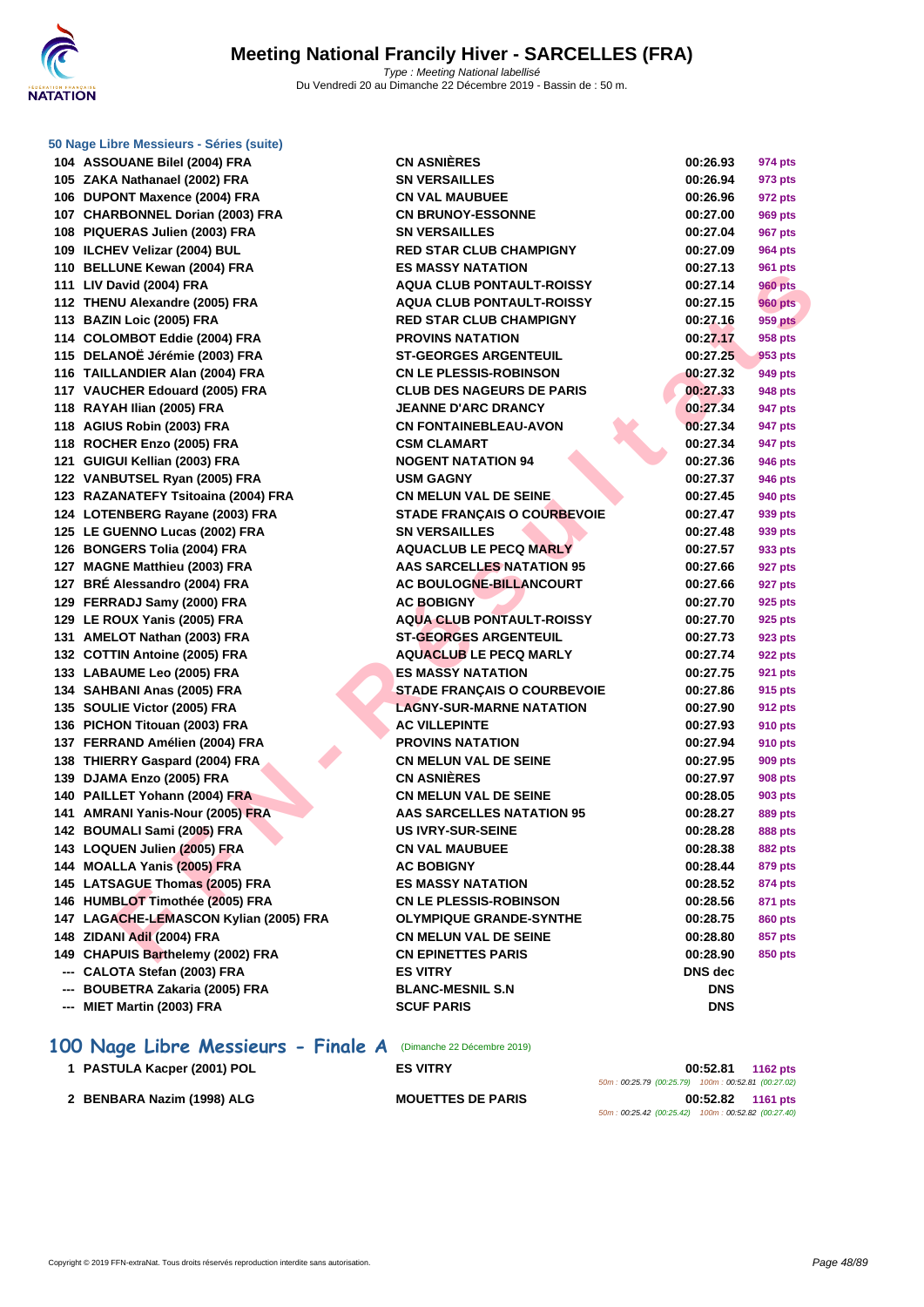

| 100 Nage Libre Messieurs - Finale A (suite)<br>3 ROCHER Romain (2002) FRA                               | <b>STADE FRANÇAIS O COURBEVOIE</b>                    | 00:53.04<br>1154 pts                                                                                                                    |
|---------------------------------------------------------------------------------------------------------|-------------------------------------------------------|-----------------------------------------------------------------------------------------------------------------------------------------|
| 4 HENRY Clément (2000) FRA                                                                              | <b>ES VITRY</b>                                       | 50m: 00:25.79 (00:25.79) 100m: 00:53.04 (00:27.25)<br>00:53.09<br>1152 pts                                                              |
| 5 ROTH BELGRAND Mathis (2002) FRA                                                                       | <b>U.S CRETEIL NATATION</b>                           | 50m: 00:25.19 (00:25.19) 100m: 00:53.09 (00:27.90)<br>00:53.30<br>1145 pts                                                              |
| 6 AZRA Alexandre (2000) FRA                                                                             | <b>ES VITRY</b>                                       | 50m: 00:25.75 (00:25.75) 100m: 00:53.30 (00:27.55)<br>00:54.05<br><b>1120 pts</b>                                                       |
| 7 BUGLER Enzo (2001) FRA                                                                                | <b>CN MELUN VAL DE SEINE</b>                          | 50m: 00:26.27 (00:26.27) 100m: 00:54.05 (00:27.78)<br>00:54.22<br><b>1114 pts</b>                                                       |
| 8 JELASSI Amenallah (2002) TUN                                                                          | <b>US VILLEJUIF NATATION</b>                          | 50m: 00:26.01 (00:26.01) 100m: 00:54.22 (00:28.21)<br>00:54.49<br><b>1105 pts</b><br>50m: 00:26.49 (00:26.49) 100m: 00:54.49 (00:28.00) |
|                                                                                                         |                                                       |                                                                                                                                         |
| 100 Nage Libre Messieurs - Finale B<br>1 GABALI Cedric (2004) FRA                                       | (Dimanche 22 Décembre 2019)<br><b>ES VITRY</b>        | 00:53.72<br><b>1131 pts</b>                                                                                                             |
|                                                                                                         |                                                       | 50m: 00:26.15 (00:26.15) 100m: 00:53.72 (00:27.57)                                                                                      |
| 2 GRANDIN MARTIN Numa (2002) FRA                                                                        | <b>ES MASSY NATATION</b>                              | 00:54.15<br><b>1117 pts</b><br>50m : 00:25.93 (00:25.93) 100m : 00:54.15 (00:28.22)                                                     |
| 3 GEOFFROY Axel (2002) FRA                                                                              | <b>U.S CRETEIL NATATION</b>                           | 00:54.31<br><b>1111 pts</b><br>50m: 00:25.76 (00:25.76) 100m: 00:54.31 (00:28.55)                                                       |
| 4 DA SILVA UMMENHOVER Thibault (2001) FRA                                                               | <b>CN MELUN VAL DE SEINE</b>                          | 00:54.54<br>1104 pts<br>50m: 00:26.19 (00:26.19) 100m: 00:54.54 (00:28.35)                                                              |
| 5 LEMARCHAND Antonn (2004) FRA                                                                          | <b>CN LE PLESSIS-ROBINSON</b>                         | 00:54.84<br>1094 pts<br>50m: 00:26.25 (00:26.25) 100m: 00:54.84 (00:28.59)                                                              |
| 6 FRANCOIS Flavien (2001) FRA                                                                           | STADE FRANÇAIS O COURBEVOIE                           | 00:54.95<br>1090 pts<br>50m: 00:26.41 (00:26.41) 100m: 00:54.95 (00:28.54)                                                              |
| 7 THEETEN Cédric (2002) FRA                                                                             | <b>NOGENT NATATION 94</b>                             | 00:55.01<br><b>1088 pts</b><br>50m: 00:26.56 (00:26.56) 100m: 00:55.01 (00:28.45)                                                       |
| 8 CADROT Yoan (2003) FRA                                                                                | <b>CN MELUN VAL DE SEINE</b>                          | 00:55.30<br>1078 pts<br>50m: 00:25.22 (00:25.22) 100m: 00:55.30 (00:30.08)                                                              |
|                                                                                                         |                                                       |                                                                                                                                         |
| 100 Nage Libre Messieurs - Finale C 15-16 ans Dimanche 22 Décembre 2019)<br>1 BEGHDADI Iliès (2004) FRA | <b>CERGY PONTOISE NATATION</b>                        | 00:54.83<br>1094 pts                                                                                                                    |
|                                                                                                         |                                                       | 50m: 00:26.96 (00:26.96) 100m: 00:54.83 (00:27.87)                                                                                      |
| 2 AVDIU Jon (2005) FRA                                                                                  | <b>ES NANTERRE</b>                                    | 00:55.15<br>1083 pts<br>50m: 00:26.74 (00:26.74) 100m: 00:55.15 (00:28.41)                                                              |
| 3 LETOCART Enzo (2004) FRA                                                                              | <b>AQUA CLUB PONTAULT-ROISSY</b>                      | 00:55.22<br>1081 pts<br>50m: 00:27.01 (00:27.01) 100m: 00:55.22 (00:28.21)                                                              |
| 4 PAYRARD Ulysse (2005) FRA                                                                             | <b>OLYMPIQUE LA GARENNE-COLOMBES</b>                  | 00:55.29<br>1079 pts<br>50m: 00:26.64 (00:26.64) 100m: 00:55.29 (00:28.65)                                                              |
| 5 HANCARD Loris (2004) FRA                                                                              | <b>RED STAR CLUB CHAMPIGNY</b>                        | 00:56.12<br>1052 pts<br>50m: 00:26.70 (00:26.70) 100m: 00:56.12 (00:29.42)                                                              |
| 6 VERNET Hadrien (2004) FRA                                                                             | <b>SN VERSAILLES</b>                                  | 00:56.76 1031 pts<br>50m: 00:27.42 (00:27.42) 100m: 00:56.76 (00:29.34)                                                                 |
| 7 PETILLON Alexandre (2005) FRA                                                                         | <b>CNO ST-GERMAIN-EN-LAYE</b>                         | 00:57.14<br>1019 pts                                                                                                                    |
| 8 VISSE Pierre-Zineddine (2004) FRA                                                                     | <b>SN VERSAILLES</b>                                  | 50m: 00:28.03 (00:28.03) 100m: 00:57.14 (00:29.11)<br>01:01.06<br>898 pts<br>50m: 00:29.39 (00:29.39) 100m: 01:01.06 (00:31.67)         |
|                                                                                                         |                                                       |                                                                                                                                         |
| 100 Nage Libre Messieurs - Séries<br>1 MALLET Grégory (1984) FRA                                        | (Dimanche 22 Décembre 2019)<br><b>STADE DE VANVES</b> | 00:50.99<br><b>1225 pts</b>                                                                                                             |
|                                                                                                         |                                                       | 50m: 00:24.81 (00:24.81) 100m: 00:50.99 (00:26.18)                                                                                      |
| 2 BENBARA Nazim (1998) ALG                                                                              | <b>MOUETTES DE PARIS</b>                              | 00:52.49<br>1173 pts<br>50m: 00:25.00 (00:25.00) 100m: 00:52.49 (00:27.49)                                                              |
| 3 PASTULA Kacper (2001) POL                                                                             | <b>ES VITRY</b>                                       | 00:52.87<br><b>1160 pts</b><br>50m: 00:25.57 (00:25.57) 100m: 00:52.87 (00:27.30)                                                       |
| 4 MARRUGO MONTAÑO Camilo-Andres (2002) COL                                                              | <b>CS CLICHY 92</b>                                   | 00:52.96<br>1157 pts<br>50m: 00:25.59 (00:25.59) 100m: 00:52.96 (00:27.37)                                                              |
| 5 ROCHER Romain (2002) FRA                                                                              | <b>STADE FRANÇAIS O COURBEVOIE</b>                    | 00:53.24<br><b>1147 pts</b><br>50m: 00:25.40 (00:25.40) 100m: 00:53.24 (00:27.84)                                                       |
|                                                                                                         |                                                       |                                                                                                                                         |

**6 ROTH BELGRAND Mathis (2002) FRA U.S CRETEIL NATATION 00:53.81 1128 pts** 50m : 00:25.66 (00:25.66) 100m : 00:53.81 (00:28.15)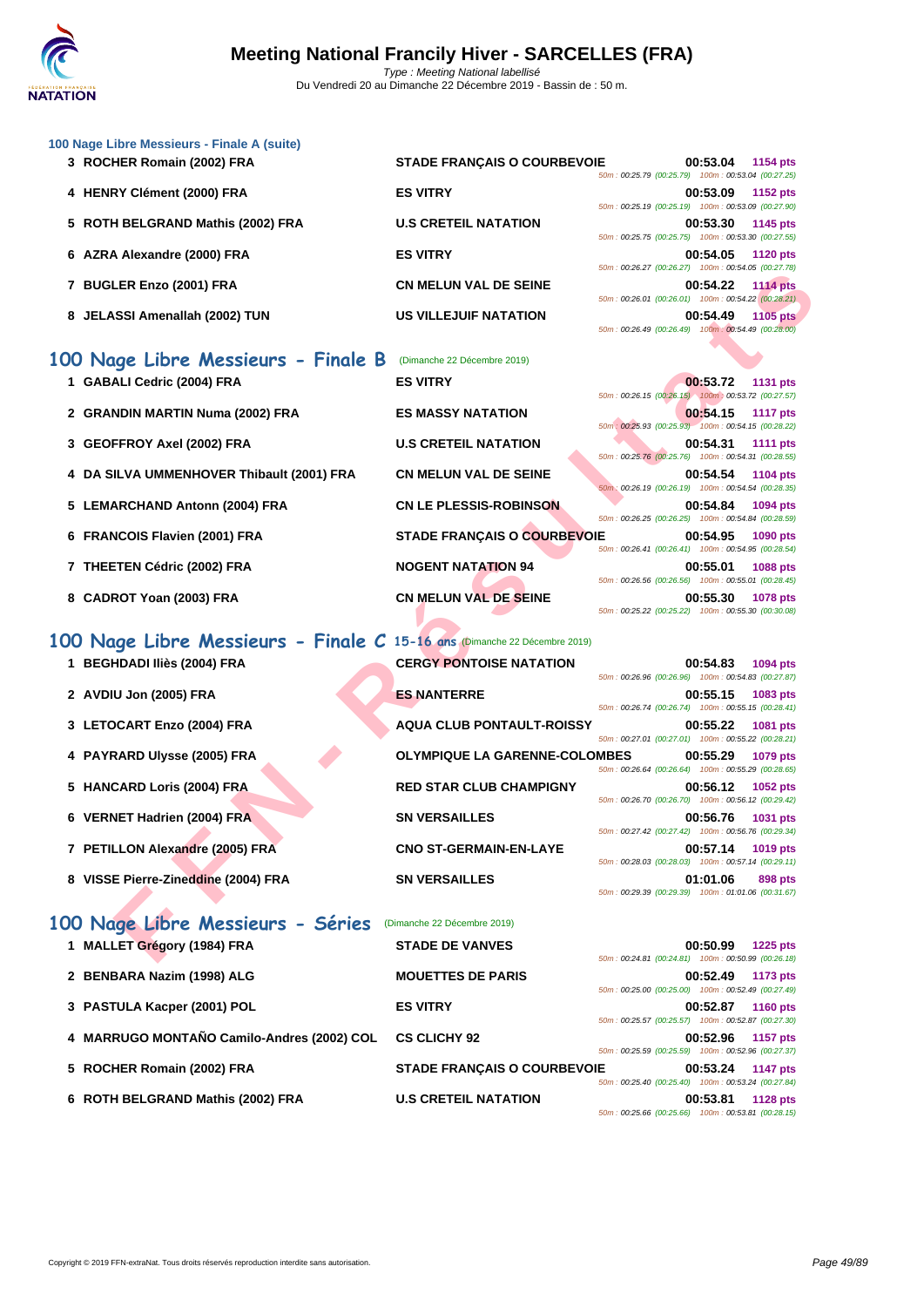

|    | 100 Nage Libre Messieurs - Séries (suite)<br>7 HENRY Clément (2000) FRA | <b>ES VITRY</b>                      | 00:53.96<br>1123 pts                                                              |
|----|-------------------------------------------------------------------------|--------------------------------------|-----------------------------------------------------------------------------------|
|    | 8 BUGLER Enzo (2001) FRA                                                | <b>CN MELUN VAL DE SEINE</b>         | 50m: 00:25.73 (00:25.73) 100m: 00:53.96 (00:28.23)<br>00:54.05<br><b>1120 pts</b> |
|    | 9 PHANTSULAYA George (2000) FRA                                         | <b>U.S CRETEIL NATATION</b>          | 50m: 00:25.82 (00:25.82) 100m: 00:54.05 (00:28.23)<br>00:54.14<br><b>1117 pts</b> |
| 10 | JELASSI Amenallah (2002) TUN                                            | US VILLEJUIF NATATION                | 50m: 00:25.44 (00:25.44) 100m: 00:54.14 (00:28.70)<br>00:54.19<br><b>1115 pts</b> |
| 11 | AZRA Alexandre (2000) FRA                                               | <b>ES VITRY</b>                      | 50m: 00:25.91 (00:25.91) 100m: 00:54.19 (00:28.28)<br>00:54.21<br><b>1115 pts</b> |
| 12 | <b>GABALI Cedric (2004) FRA</b>                                         | <b>ES VITRY</b>                      | 50m: 00:26.34 (00:26.34) 100m: 00:54.21 (00:27.87)<br>00:54.29<br><b>1112 pts</b> |
| 13 | <b>LUQUET Maxime (2004) FRA</b>                                         | <b>OLYMPIQUE LA GARENNE-COLOMBES</b> | 50m: 00:26.14 (00:26.14) 100m: 00:54.29 (00:28.15)<br>00:54.38<br>1109 pts        |
| 14 | SEYE Matthieu (2002) FRA                                                | <b>CN LE PLESSIS-ROBINSON</b>        | 50m: 00:26.21 (00:26.21) 100m: 00:54.38 (00:28.17)<br>00:54.43<br><b>1107 pts</b> |
| 15 | <b>GRANDIN MARTIN Numa (2002) FRA</b>                                   | <b>ES MASSY NATATION</b>             | 50m: 00:26.28 (00:26.28) 100m: 00:54.43 (00:28.15)<br>00:54.45<br><b>1107 pts</b> |
| 16 | CADROT Yoan (2003) FRA                                                  | <b>CN MELUN VAL DE SEINE</b>         | 50m: 00:25.76 (00:25.76) 100m: 00:54.45 (00:28.69)<br>00:54.60<br><b>1102 pts</b> |
| 17 | <b>GEOFFROY Axel (2002) FRA</b>                                         | <b>U.S CRETEIL NATATION</b>          | 50m: 00:26.19 (00:26.19) 100m: 00:54.60 (00:28.41)<br>00:54.69<br>1099 pts        |
|    | 18 FRANCOIS Flavien (2001) FRA                                          | <b>STADE FRANÇAIS O COURBEVOIE</b>   | 50m: 00:26.10 (00:26.10) 100m: 00:54.69 (00:28.59)<br>00:54.73<br><b>1097 pts</b> |
| 19 | DA SILVA UMMENHOVER Thibault (2001) FRA                                 | <b>CN MELUN VAL DE SEINE</b>         | 50m: 00:26.27 (00:26.27) 100m: 00:54.73 (00:28.46)<br>00:54.74<br><b>1097 pts</b> |
|    | 20 THEETEN Cédric (2002) FRA                                            | <b>NOGENT NATATION 94</b>            | 50m: 00:26.26 (00:26.26) 100m: 00:54.74 (00:28.48)<br>00:54.85<br>1093 pts        |
|    | 21 LEMARCHAND Antonn (2004) FRA                                         | <b>CN LE PLESSIS-ROBINSON</b>        | 50m: 00:26.18 (00:26.18) 100m: 00:54.85 (00:28.67)<br>00:54.91<br>1091 pts        |
|    | 22 CRETET Dorian (2003) FRA                                             | <b>ES MASSY NATATION</b>             | 50m: 00:26.70 (00:26.70) 100m: 00:54.91 (00:28.21)<br>00:54.93<br>1091 pts        |
| 23 | <b>MARMION Antoine (2001) FRA</b>                                       | <b>CA ORSAY</b>                      | 50m: 00:26.47 (00:26.47) 100m: 00:54.93 (00:28.46)<br>00:55.06<br><b>1086 pts</b> |
|    | 24 BEGHDADI Iliès (2004) FRA                                            | <b>CERGY PONTOISE NATATION</b>       | 50m: 00:26.08 (00:26.08) 100m: 00:55.06 (00:28.98)<br>00:55.07<br><b>1086 pts</b> |
| 25 | ZAKA Nathanael (2002) FRA                                               | <b>SN VERSAILLES</b>                 | 50m: 00:26.79 (00:26.79) 100m: 00:55.07 (00:28.28)<br>00:55.12<br><b>1084 pts</b> |
| 26 | <b>PAYRARD Ulysse (2005) FRA</b>                                        | <b>OLYMPIQUE LA GARENNE-COLOMBES</b> | 50m: 00:26.46 (00:26.46) 100m: 00:55.12 (00:28.66)<br>00:55.13<br>1084 pts        |
|    |                                                                         | <b>MOUETTES DE PARIS</b>             | 50m: 00:26.00 (00:26.00) 100m: 00:55.13 (00:29.13)                                |
|    | 27 DENJEAN Constantin (2002) FRA                                        |                                      | 00:55.14<br><b>1084 pts</b><br>50m: 00:26.30 (00:26.30) 100m: 00:55.14 (00:28.84) |
|    | 28 BOUGHATTAS Fadi (2003) FRA                                           | <b>RACING CLUB DE FRANCE</b>         | 00:55.27<br><b>1079 pts</b><br>50m: 00:26.78 (00:26.78) 100m: 00:55.27 (00:28.49) |
|    | 29 SIMEANT Léo (2001) FRA                                               | <b>BLANC-MESNIL S.N</b>              | 00:55.52<br><b>1071 pts</b><br>50m: 00:25.95 (00:25.95) 100m: 00:55.52 (00:29.57) |
| 30 | AJOUR Oussama (2003) TUN                                                | <b>OLYMPIQUE LA GARENNE-COLOMBES</b> | 00:55.63<br><b>1068 pts</b><br>50m: 00:26.94 (00:26.94) 100m: 00:55.63 (00:28.69) |
| 31 | <b>LETOCART Enzo (2004) FRA</b>                                         | <b>AQUA CLUB PONTAULT-ROISSY</b>     | 00:55.65<br><b>1067 pts</b><br>50m: 00:27.07 (00:27.07) 100m: 00:55.65 (00:28.58) |
| 32 | <b>ANJOLRAS Alexandre (2002) FRA</b>                                    | <b>SN VERSAILLES</b>                 | 00:55.70<br>1065 pts<br>50m: 00:27.57 (00:27.57) 100m: 00:55.70 (00:28.13)        |
| 33 | <b>CHALENDAR Léo (2003) FRA</b>                                         | AC BOULOGNE-BILLANCOURT              | 00:55.71<br>1065 pts<br>50m: 00:27.36 (00:27.36) 100m: 00:55.71 (00:28.35)        |
| 33 | <b>COUDRAIS Yvon (2000) FRA</b>                                         | <b>RED STAR CLUB CHAMPIGNY</b>       | 00:55.71<br>1065 pts<br>50m: 00:26.63 (00:26.63) 100m: 00:55.71 (00:29.08)        |
| 35 | <b>LESPRIT Paul (1999) FRA</b>                                          | <b>CLUB DES NAGEURS DE PARIS</b>     | 00:55.72<br>1065 pts<br>50m: 00:26.05 (00:26.05) 100m: 00:55.72 (00:29.67)        |
|    | 36   AVDIU Jon (2005) FRA                                               | <b>ES NANTERRE</b>                   | 00:55.80<br><b>1062 pts</b><br>50m: 00:26.26 (00:26.26) 100m: 00:55.80 (00:29.54) |
|    | 37 CONSTANTINO CAEIRO Diogo (2003) LUX                                  | <b>SWIMMING TEAM MINETT (LUX)</b>    | 00:55.94<br>1058 pts<br>50m: 00:26.55 (00:26.55) 100m: 00:55.94 (00:29.39)        |
|    |                                                                         |                                      |                                                                                   |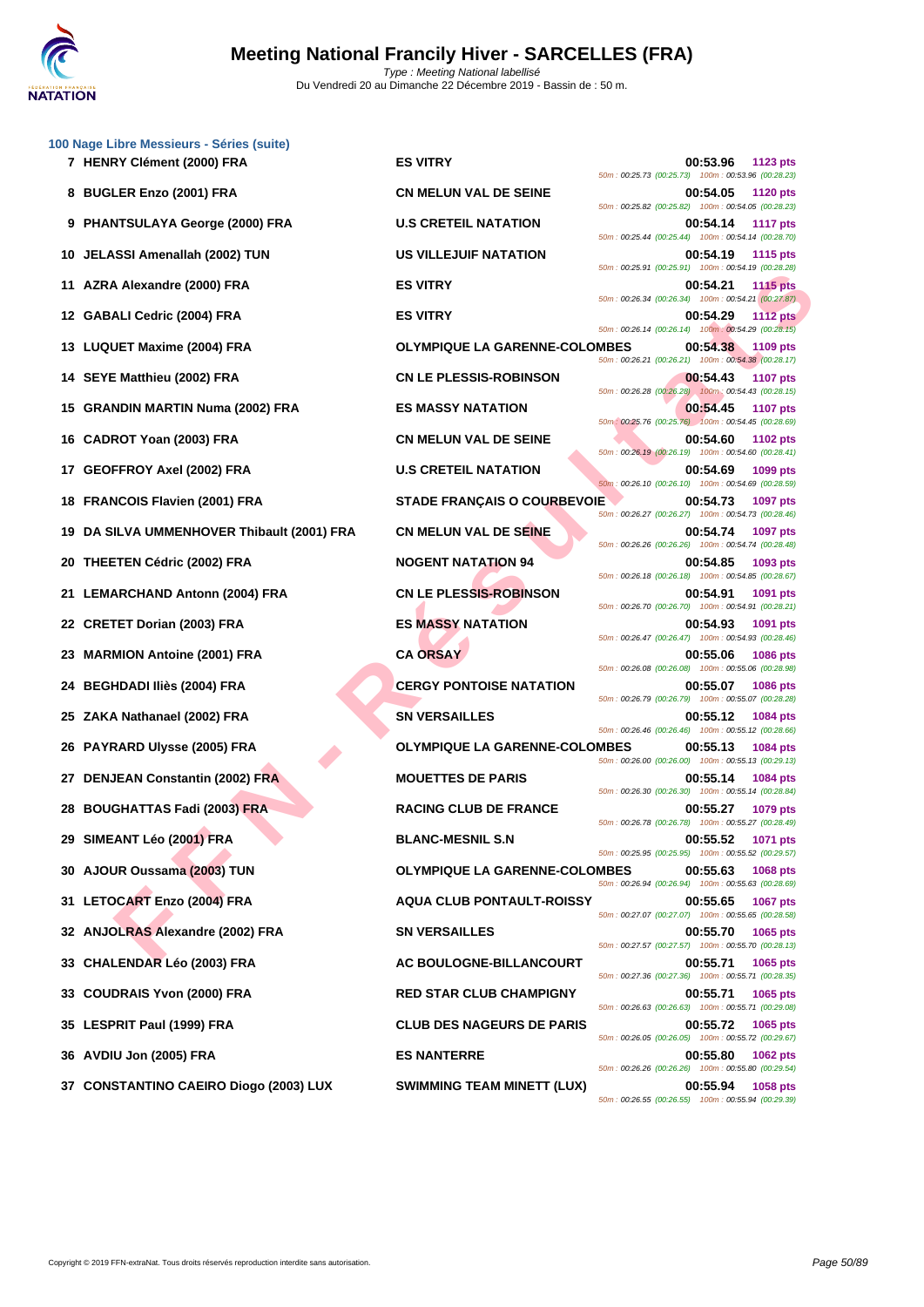

|     | 100 Nage Libre Messieurs - Séries (suite)<br>38 DOLINAR Robin (1998) FRA<br>39 AERNOUT Louis (2002) FRA | <b>CN MELUN VAL DE SEINE</b><br><b>US VILLEJUIF NATATION</b> | 00:56.02<br>1055 pts<br>00:56.08<br>1053 pts                                                                                    |
|-----|---------------------------------------------------------------------------------------------------------|--------------------------------------------------------------|---------------------------------------------------------------------------------------------------------------------------------|
|     |                                                                                                         |                                                              | 50m: 00:26.98 (00:26.98) 100m: 00:56.08 (00:29.10)                                                                              |
|     | 40 CHERIFI Anis (1998) ALG                                                                              | <b>US IVRY-SUR-SEINE</b>                                     | 00:56.10<br><b>1052 pts</b><br>50m: 00:27.09 (00:27.09) 100m: 00:56.10 (00:29.01)                                               |
| 41. | <b>VERNET Hadrien (2004) FRA</b>                                                                        | <b>SN VERSAILLES</b>                                         | 00:56.20<br>1049 pts<br>50m: 00:27.32 (00:27.32) 100m: 00:56.20 (00:28.88)                                                      |
|     | 42 DE MARTINI Robin (2002) FRA                                                                          | <b>CERGY PONTOISE NATATION</b>                               | 00:56.41<br>1042 pts<br>50m: 00:27.20 (00:27.20) 100m: 00:56.41 (00:29.21)                                                      |
| 43  | LAJIC Anthony (2002) FRA                                                                                | <b>ES MASSY NATATION</b>                                     | 00:56.42<br><b>1042 pts</b><br>50m: 00:27.26 (00:27.26) 100m: 00:56.42 (00:29.16)                                               |
| 44  | ROGER Elwan (2003) FRA                                                                                  | <b>AQUA CLUB PONTAULT-ROISSY</b>                             | 00:56.43<br><b>1042 pts</b><br>50m: 00:27.42 (00:27.42) 100m: 00:56.43 (00:29.01)                                               |
| 45  | <b>PEUFFIER Arthur (1995) FRA</b>                                                                       | AS HERBLAY NATATION                                          | 00:56.45 1041 pts<br>50m: 00:26.78 (00:26.78) 100m: 00:56.45 (00:29.67)                                                         |
| 46. | VISSE Pierre-Zineddine (2004) FRA                                                                       | <b>SN VERSAILLES</b>                                         | 00:56.58<br><b>1037 pts</b><br>50m: 00:26.37 (00:26.37) 100m: 00:56.58 (00:30.21)                                               |
| 47  | <b>HERNANDEZ Dorian (2003) FRA</b>                                                                      | <b>CN BRUNOY-ESSONNE</b>                                     | 00:56.60<br><b>1036 pts</b><br>50m : 00:27.77 (00:27.77) 100m : 00:56.60 (00:28.83)                                             |
| 48  | <b>VIGNETTES Lucas (2003) FRA</b>                                                                       | <b>U.S CRETEIL NATATION</b>                                  | 00:56.63<br>1035 pts<br>50m: 00:27.85 (00:27.85) 100m: 00:56.63 (00:28.78)                                                      |
| 49  | SONDEREGGER Lucas (2000) FRA                                                                            | <b>CLUB DES NAGEURS DE PARIS</b>                             | 00:56.65<br>1035 pts<br>50m : 00:26.58 (00:26.58) 100m : 00:56.65 (00:30.07)                                                    |
| 50  | <b>MELIN Tobias (2003) FRA</b>                                                                          | <b>STADE FRANÇAIS O COURBEVOIE</b>                           | 00:56.69<br>1033 pts<br>50m: 00:27.10 (00:27.10) 100m: 00:56.69 (00:29.59)                                                      |
| 51  | LIV Thomas (2002) FRA                                                                                   | <b>AQUA CLUB PONTAULT-ROISSY</b>                             | 00:56.75<br>1031 pts<br>50m: 00:27.45 (00:27.45) 100m: 00:56.75 (00:29.30)                                                      |
| 52  | <b>BOURSIER Merlin (2001) FRA</b>                                                                       | <b>MOUETTES DE PARIS</b>                                     | 00:56.76<br>1031 pts<br>50m: 00:27.43 (00:27.43) 100m: 00:56.76 (00:29.33)                                                      |
|     | 53 SETIM Quentin (2000) FRA                                                                             | <b>PROVINS NATATION</b>                                      | 00:56.80<br><b>1030 pts</b><br>50m: 00:23.17 (00:23.17) 100m: 00:56.80 (00:33.63)                                               |
| 54  | PETILLON Alexandre (2005) FRA                                                                           | <b>CNO ST-GERMAIN-EN-LAYE</b>                                | 00:56.86<br><b>1028 pts</b><br>50m: 00:26.90 (00:26.90) 100m: 00:56.86 (00:29.96)                                               |
| 55  | <b>HANCARD Loris (2004) FRA</b>                                                                         | <b>RED STAR CLUB CHAMPIGNY</b>                               | 00:56.88<br>1027 pts<br>50m: 00:26.64 (00:26.64) 100m: 00:56.88 (00:30.24)                                                      |
| 56. | <b>MASBAHI Orens (2002) FRA</b>                                                                         | <b>MOUETTES DE PARIS</b>                                     | 00:56.93<br><b>1026 pts</b><br>50m: 00:27.44 (00:27.44) 100m: 00:56.93 (00:29.49)                                               |
| 57  | <b>CATINEL-ARAMINTHE Keran (2001) FRA</b>                                                               | <b>U.S CRETEIL NATATION</b>                                  | 00:57.01<br>1023 pts<br>50m: 00:27.54 (00:27.54) 100m: 00:57.01 (00:29.47)                                                      |
| 58  | KINGUE MOUSSINGA Theodore (2003) FRA                                                                    | <b>CN ASNIÈRES</b>                                           | 00:57.09<br><b>1020 pts</b><br>50m: 00:27.07 (00:27.07) 100m: 00:57.09 (00:30.02)                                               |
|     | 59 QUANTIN Hugo (2001) FRA                                                                              | <b>CA ORSAY</b>                                              | 00:57.10<br><b>1020 pts</b><br>50m: 00:27.87 (00:27.87) 100m: 00:57.10 (00:29.23)                                               |
|     | 60 GABALI Matthieu (2003) FRA                                                                           | <b>ES VITRY</b>                                              | 00:57.39<br><b>1011 pts</b><br>50m: 00:27.65 (00:27.65) 100m: 00:57.39 (00:29.74)                                               |
|     | 61 MASSON Maxime (2005) FRA                                                                             | <b>AQUA CLUB PONTAULT-ROISSY</b>                             | 00:57.41<br><b>1010 pts</b><br>50m: 00:27.11 (00:27.11) 100m: 00:57.41 (00:30.30)                                               |
|     | 62 MAGUERRE Thomas (2000) FRA                                                                           | <b>SN FRANCONVILLE</b>                                       | 00:57.46<br>1009 pts<br>50m: 00:27.57 (00:27.57) 100m: 00:57.46 (00:29.89)                                                      |
|     | 63 ASSOUANE Bilel (2004) FRA                                                                            | <b>CN ASNIÈRES</b>                                           | 00:57.51<br><b>1007 pts</b><br>50m: 00:27.60 (00:27.60) 100m: 00:57.51 (00:29.91)                                               |
|     | 64 SURROZ Alexandre (2000) FRA                                                                          | <b>CA ORSAY</b>                                              | 00:57.55<br><b>1006 pts</b><br>50m: 00:27.46 (00:27.46) 100m: 00:57.55 (00:30.09)                                               |
|     | 65 DIEU Aurélien (2001) FRA                                                                             | <b>SN FRANCONVILLE</b>                                       | 00:57.58<br>1005 pts<br>50m: 00:27.55 (00:27.55) 100m: 00:57.58 (00:30.03)                                                      |
|     | 66 TOURARI Jérémy (1999) FRA                                                                            | <b>AS HERBLAY NATATION</b>                                   | 00:57.61<br><b>1004 pts</b>                                                                                                     |
|     | 67 ASSOUVIE André (2003) FRA                                                                            | <b>RED STAR CLUB CHAMPIGNY</b>                               | 50m: 00:27.37 (00:27.37) 100m: 00:57.61 (00:30.24)<br>00:57.71<br>1001 pts                                                      |
|     | 68 TANJEVIC Konstantin (2003) FRA                                                                       | <b>RACING CLUB DE FRANCE</b>                                 | 50m: 00:27.00 (00:27.00) 100m: 00:57.71 (00:30.71)<br>00:57.74<br><b>1000 pts</b>                                               |
|     | 69 GAY SEMENKOFF Ewen (2002) FRA                                                                        | <b>CN MELUN VAL DE SEINE</b>                                 | 50m: 00:27.99 (00:27.99) 100m: 00:57.74 (00:29.75)<br>00:57.90<br>995 pts<br>50m: 00:28.07 (00:28.07) 100m: 00:57.90 (00:29.83) |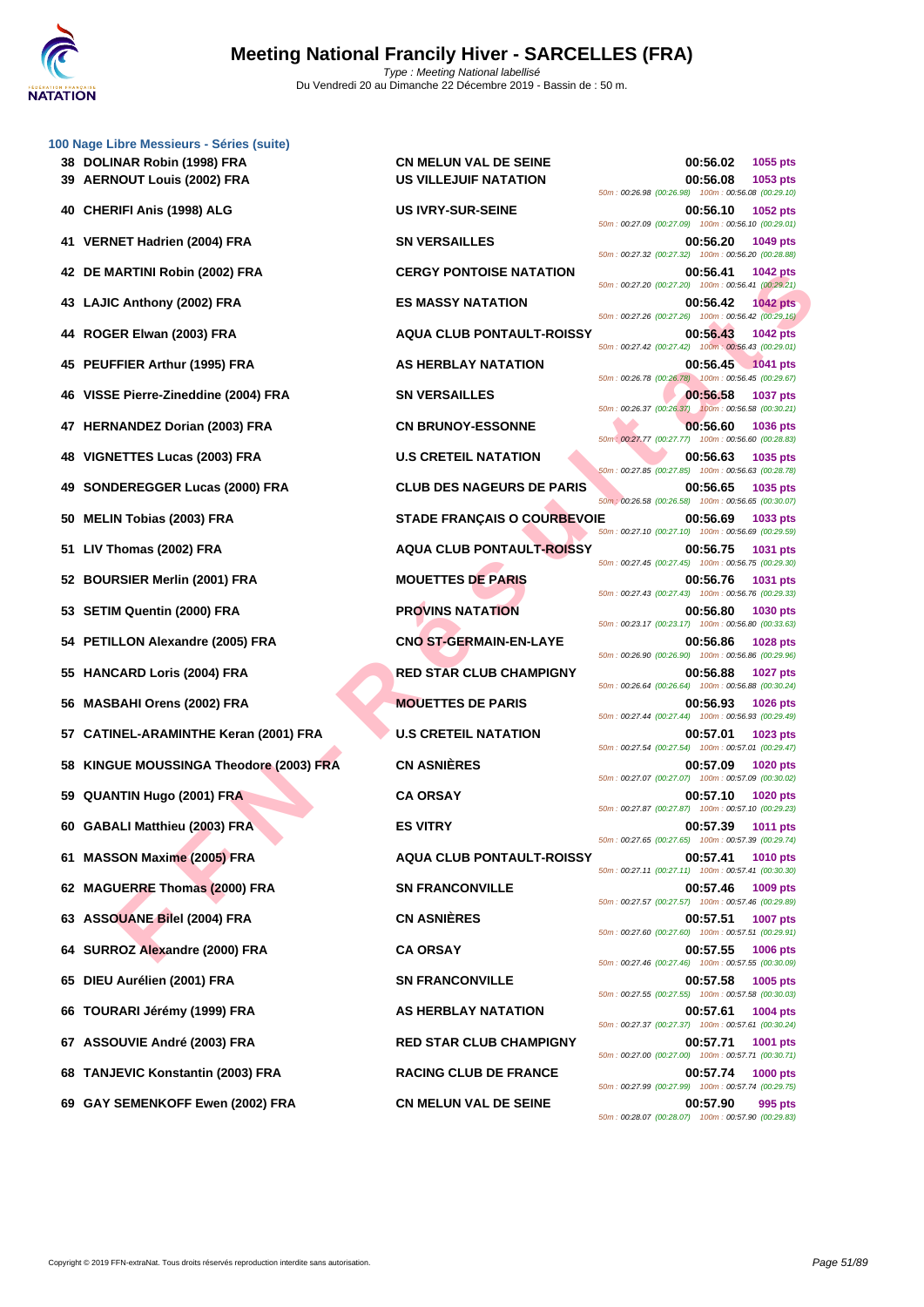

|    | 100 Nage Libre Messieurs - Séries (suite) |                                           |                                                                                                                      |                |
|----|-------------------------------------------|-------------------------------------------|----------------------------------------------------------------------------------------------------------------------|----------------|
|    | 70 RUBINELLI Maxime (2001) FRA            | <b>CN FONTAINEBLEAU-AVON</b>              | 00:57.96<br>50m : 00:27.60 (00:27.60) 100m : 00:57.96 (00:30.36)                                                     | 993 pts        |
|    | 71 MELINARD Théo (2004) FRA               | <b>AC VILLEPINTE</b>                      | 00:58.00<br>50m: 00:27.95 (00:27.95) 100m: 00:58.00 (00:30.05)                                                       | 992 pts        |
|    | 72 SCHMITT Teddy (2002) FRA               | <b>AQUA CLUB PONTAULT-ROISSY</b>          | 00:58.05<br>50m: 00:27.75 (00:27.75) 100m: 00:58.05 (00:30.30)                                                       | 990 pts        |
|    | 72 HOUSSOUNI Riad (2005) FRA              | <b>ES VITRY</b>                           | 00:58.05<br>50m: 00:27.08 (00:27.08) 100m: 00:58.05 (00:30.97)                                                       | 990 pts        |
|    | 74 DJENNANE Yacine (2002) ALG             | <b>CA ORSAY</b>                           | 00:58.08<br>50m: 00:28.28 (00:28.28) 100m: 00:58.08 (00:29.80)                                                       | <b>989 pts</b> |
|    | 75 DUPONT Maxence (2004) FRA              | <b>CN VAL MAUBUEE</b>                     | 00:58.12<br>50m: 00:27.83 (00:27.83) 100m: 00:58.12 (00:30.29)                                                       | <b>988 pts</b> |
|    | 76 DESOLUE Valentin (2003) FRA            | <b>C.S MONTERELAIS NATATION</b>           | 00:58.17<br>50m: 00:27.57 (00:27.57) 100m: 00:58.17 (00:30.60)                                                       | <b>986 pts</b> |
|    | 77 BRAIZE Neo (2004) FRA                  | <b>ES MASSY NATATION</b>                  | 00:58.18<br>50m: 00:27.10 (00:27.10) 100m: 00:58.18 (00:31.08)                                                       | <b>986 pts</b> |
|    | 77 KOHLER Charles (2005) FRA              | <b>STADE FRANÇAIS O COURBEVOIE</b>        | 00:58.18<br>50m : 00:27.13 (00:27.13) 100m : 00:58.18 (00:31.05)                                                     | <b>986 pts</b> |
|    | 77 OBERTAN Maxime (2003) FRA              | <b>RED STAR CLUB CHAMPIGNY</b>            | 00:58.18<br>50m: 00:26.95 (00:26.95) 100m: 00:58.18 (00:31.23)                                                       | <b>986 pts</b> |
| 80 | ROMDHANE Dayen (2004) FRA                 | <b>U.S CRETEIL NATATION</b>               | 00:58.20<br>50m: 00:28.36 (00:28.36) 100m: 00:58.20 (00:29.84)                                                       | 985 pts        |
|    | 81 OUARDI Liam (2004) FRA                 | <b>C.S MONTERELAIS NATATION</b>           | 00:58.23<br>50m: 00:28.09 (00:28.09) 100m: 00:58.23 (00:30.14)                                                       | 984 pts        |
| 82 | CÖTE Adrien (2002) FRA                    | <b>ASS SPORTIVE BOUVINES</b>              | 00:58.39<br>50m: 00:27.72 (00:27.72) 100m: 00:58.39 (00:30.67)                                                       | 979 pts        |
| 83 | <b>MARZOUK Rayhan (2004) FRA</b>          | <b>CN MELUN VAL DE SEINE</b>              | 00:58.47<br>50m: 00:27.68 (00:27.68) 100m: 00:58.47 (00:30.79)                                                       | 977 pts        |
|    | 84 DUGIED Yann (2004) FRA                 | ASS DES SPORTS DE CHELLES                 | 00:58.58<br>50m : 00:27.92 (00:27.92) 100m : 00:58.58 (00:30.66)                                                     | 973 pts        |
|    | 85 BARRIERE Arthur (2004) FRA             | <b>COLOMBES NATATION</b>                  | 00:58.59<br>50m: 00:28.15 (00:28.15) 100m: 00:58.59 (00:30.44)                                                       | 973 pts        |
| 86 | <b>CHARBONNEL Dorian (2003) FRA</b>       | <b>CN BRUNOY-ESSONNE</b>                  | 00:58.63<br>50m: 00:28.77 (00:28.77) 100m: 00:58.63 (00:29.86)                                                       | 972 pts        |
|    | 87 COULIBALY Souleymane (2004) FRA        | <b>AC VILLEPINTE</b>                      | 00:58.65<br>50m : 00:28.19 (00:28.19) 100m : 00:58.65 (00:30.46)                                                     | 971 pts        |
|    | 88 BOUETE Paul (2003) LUX                 | <b>RACING CLUB DE FRANCE</b>              | 00:58.79<br>50m: 00:27.99 (00:27.99) 100m: 00:58.79 (00:30.80)                                                       | 967 pts        |
|    | 89 BELLUNE Kewan (2004) FRA               | <b>ES MASSY NATATION</b>                  | 00:58.82<br>50m: 00:28.04 (00:28.04) 100m: 00:58.82 (00:30.78)                                                       | <b>966 pts</b> |
|    | 90 LE BOHEC Gurvan (2004) FRA             | <b>RED STAR CLUB CHAMPIGNY</b>            | 00:58.87<br>50m: 00:27.87 (00:27.87) 100m: 00:58.87 (00:31.00)                                                       | 964 pts        |
|    | 91 DELANOË Jérémie (2003) FRA             | <b>ST-GEORGES ARGENTEUIL</b>              | 00:58.93<br>50m: 00:28.16 (00:28.16) 100m: 00:58.93 (00:30.77)                                                       | 963 pts        |
|    | 92 FEVRIER Jules (2004) FRA               | <b>CN LE PLESSIS-ROBINSON</b>             | 00:59.09<br>50m: 00:28.30 (00:28.30) 100m: 00:59.09 (00:30.79)                                                       | 958 pts        |
|    | 93 BOUTAGHOU Iliane (2004) FRA            | <b>COLOMBES NATATION</b>                  | 00:59.14                                                                                                             | 956 pts        |
|    | 94 BAZIN Loic (2005) FRA                  | <b>RED STAR CLUB CHAMPIGNY</b>            | 50m: 00:27.83 (00:27.83) 100m: 00:59.14 (00:31.31)<br>00:59.23<br>50m: 00:27.74 (00:27.74) 100m: 00:59.23 (00:31.49) | 953 pts        |
|    | 94 DELANNOY Antoine (2002) FRA            | <b>CN MELUN VAL DE SEINE</b>              | 00:59.23                                                                                                             | 953 pts        |
|    | 96 HUGONENQ Milo (2004) FRA               | <b>CLUB DES NAGEURS DE PARIS</b>          | 50m: 00:27.39 (00:27.39) 100m: 00:59.23 (00:31.84)<br>00:59.38                                                       | 949 pts        |
|    | 97 BOUNAB Abderrahmane (2004) FRA         | <b>AC BOBIGNY</b>                         | 50m: 00:28.54 (00:28.54) 100m: 00:59.38 (00:30.84)<br>00:59.42                                                       | 947 pts        |
|    | 97 LAMLICHE Hichame (2004) FRA            | <b>ST-GEORGES ARGENTEUIL</b>              | 50m: 00:27.55 (00:27.55) 100m: 00:59.42 (00:31.87)<br>00:59.42                                                       | 947 pts        |
| 99 | <b>CHAULIAGUET Ethan (2005) FRA</b>       | <b>AQUA CLUB PONTAULT-ROISSY</b>          | 50m: 00:28.58 (00:28.58) 100m: 00:59.42 (00:30.84)<br>00:59.45                                                       | 947 pts        |
|    | 400 COTTINI Aprove (2005) FD A            | $\lambda$ ou $\lambda$ cuud Le Beco Maduv | 50m: 00:29.77 (00:29.77) 100m: 00:59.45 (00:29.68)<br>OO EO EA                                                       |                |

**F F NAME Young (2004) FRA**<br> **F RANCH CHE SHARE THE R É SANS PRANCHE SANS ANTATION (2005) FRA<br>
CHE Valentin (2003) FRA<br>
E F NAME IN THE R ENDER FRANÇAIS O COURBER ANTATION<br>
E VALUE VALUE NAME IN THE RANCHE SANS PRANCHE SAN 700 CN FONTAINEBLEAU-AVON 00:57.96 993 pts** 50m : 00:27.60 (00:27.60) 100m : 00:57.96 (00:30.36) **71 MELINARD Théo (2004) FRA AC VILLEPINTE 00:58.00 992 pts** 50m : 00:27.95 (00:27.95) 100m : 00:58.00 (00:30.05) **72 SCHMITT Teddy (2002) FRA AQUA CLUB PONTAULT-ROISSY 00:58.05 990 pts** 50m : 00:27.75 (00:27.75) 100m : 00:58.05 (00:30.30) 50m : 00:27.08 (00:27.08) 100m : 00:58.05 (00:30.97) 50m : 00:28.28 (00:28.28) 100m : 00:58.08 (00:29.80) **758.12 PDDE EXECUTE: 2004)** FRACK **CN VAL MAUBUEE** 50m : 00:27.83 (00:27.83) 100m : 00:58.12 (00:30.29) **766 DESOLUTE VALUE VALENTIN (2003) FRACATION DES** 50m : 00:27.57 (00:27.57) 100m : 00:58.17 (00:30.60) **77 BRAIZE Neo (2004) FRA ES MASSY NATATION 00:58.18 986 pts** 50m : 00:27.10 (00:27.10) 100m : 00:58.18 (00:31.08) **87ADE FRANÇAIS O COURBEVOIE 00:58.18 986 pts** 50m : 00:27.13 (00:27.13) 100m : 00:58.18 (00:31.05) **778 RED STAR CLUB CHAMPIGNY 8.18 00:58.18 986 pts** 50m : 00:26.95 (00:26.95) 100m : 00:58.18 (00:31.23) **80.58.20 80.58.20 985 pts** 50m : 00:28.36 (00:28.36) 100m : 00:58.20 (00:29.84) **81 C.S MONTERELAIS NATATION 00:58.23 984 pts** 50m : 00:28.09 (00:28.09) 100m : 00:58.23 (00:30.14) **82 CÔTE Adrien (2002) FRA ASS SPORTIVE BOUVINES 00:58.39 979 pts** 50m : 00:27.72 (00:27.72) 100m : 00:58.39 (00:30.67) **83 CN MELUN VAL DE SEINE 83 COMPANY CONSIDERED <b>00:58.47 977 pts** 50m : 00:27.68 (00:27.68) 100m : 00:58.47 (00:30.79) **84 ASS DES SPORTS DE CHELLES 00:58.58 973 pts** 50m : 00:27.92 (00:27.92) 100m : 00:58.58 (00:30.66) **858 <b>BARRIER BARRIER ARTHUR (2004) FRANCISC <b>COLOMBES NATATION 60:58.59 973 pts** 50m : 00:28.15 (00:28.15) 100m : 00:58.59 (00:30.44) **86 CN BRUNOY-ESSONNE 00:58.63 972 pts** 50m : 00:28.77 (00:28.77) 100m : 00:58.63 (00:29.86) **87 COULIBALY Souleymane (2004) FRA AC VILLEPINTE 00:58.65 971 pts** 50m : 00:28.19 (00:28.19) 100m : 00:58.65 (00:30.46) **88 BOUGETER EXAMPLE 100:58.79 967 pts** 50m : 00:27.99 (00:27.99) 100m : 00:58.79 (00:30.80) **899 1995 1996 1996 1996 1997 1998 1999 10:58.82 966 pts** 50m : 00:28.04 (00:28.04) 100m : 00:58.82 (00:30.78) **RED STAR CLUB CHAMPIGNY 00:58.87 964 pts** 50m : 00:27.87 (00:27.87) 100m : 00:58.87 (00:31.00) **91 DELANOË Jérémie (2003) FRA ST-GEORGES ARGENTEUIL 00:58.93 963 pts** 50m : 00:28.16 (00:28.16) 100m : 00:58.93 (00:30.77) **92 FEVRIER Jules (2004) FRA CN LE PLESSIS-ROBINSON 00:59.09 958 pts** 50m : 00:28.30 (00:28.30) 100m : 00:59.09 (00:30.79) **COLOMBES NATATION 00:59.14 956 pts** 50m : 00:27.83 (00:27.83) 100m : 00:59.14 (00:31.31) **RED STAR CLUB CHAMPIGNY 00:59.23** 953 pts 50m : 00:27.74 (00:27.74) 100m : 00:59.23 (00:31.49) **CN MELUN VAL DE SEINE 00:59.23 953 pts** 50m : 00:27.39 (00:27.39) 100m : 00:59.23 (00:31.84) **96 HUGONENQ Milo (2004) FRA CLUB DES NAGEURS DE PARIS 00:59.38 949 pts** 50m : 00:28.54 (00:28.54) 100m : 00:59.38 (00:30.84) 50m : 00:27.55 (00:27.55) 100m : 00:59.42 (00:31.87) **947 ODER GES ARGENTEUIL COLLECTED 00:59.42 947 pts** 50m : 00:28.58 (00:28.58) 100m : 00:59.42 (00:30.84) **99 CHAULIAGUET Ethan (2005) FRA AQUA CLUB PONTAULT-ROISSY 00:59.45 947 pts** 50m : 00:29.77 (00:29.77) 100m : 00:59.45 (00:29.68) **100 COTTIN Antoine (2005) FRA AQUACLUB LE PECQ MARLY 00:59.51 945 pts** 50m : 00:28.52 (00:28.52) 100m : 00:59.51 (00:30.99)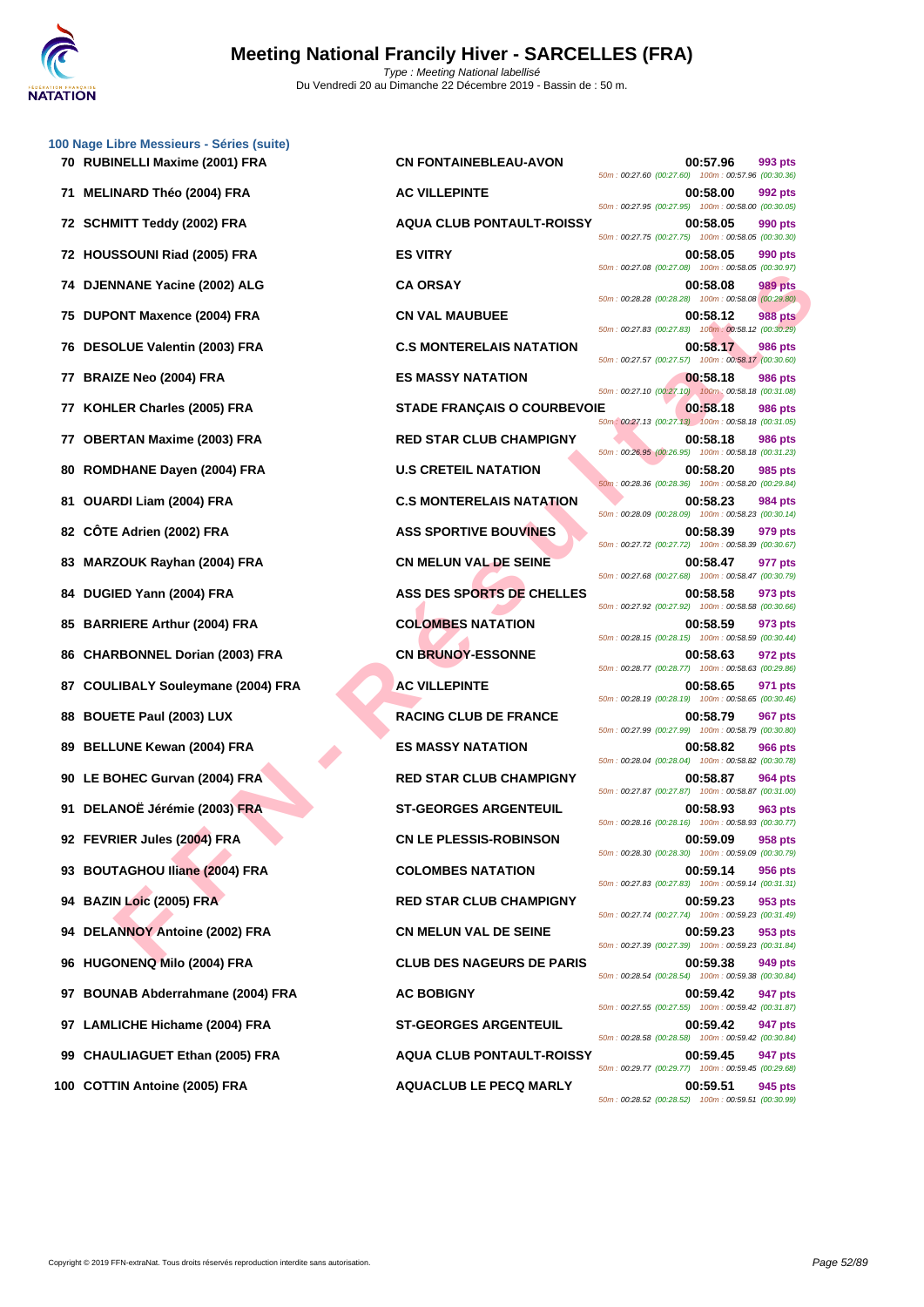

| 100 Nage Libre Messieurs - Séries (suite)<br>101 BOUBETRA Zakaria (2005) FRA | <b>BLANC-MESNIL S.N</b>              |                                                                                                          | 00:59.60 | 942 pts        |
|------------------------------------------------------------------------------|--------------------------------------|----------------------------------------------------------------------------------------------------------|----------|----------------|
| 102 FERRADJ Samy (2000) FRA                                                  | <b>AC BOBIGNY</b>                    | 50m: 00:28.76 (00:28.76) 100m: 00:59.60 (00:30.84)                                                       | 00:59.62 | 941 pts        |
| 103 BONGERS Tolia (2004) FRA                                                 | <b>AQUACLUB LE PECQ MARLY</b>        | 50m: 00:27.83 (00:27.83) 100m: 00:59.62 (00:31.79)                                                       | 00:59.67 | 940 pts        |
| 104 CHESNAIS Alexis (2004) FRA                                               | <b>U.S CRETEIL NATATION</b>          | 50m: 00:28.81 (00:28.81) 100m: 00:59.67 (00:30.86)                                                       | 00:59.80 | 936 pts        |
| 105 LOTENBERG Rayane (2003) FRA                                              | <b>STADE FRANÇAIS O COURBEVOIE</b>   | 50m: 00:28.00 (00:28.00) 100m: 00:59.80 (00:31.80)                                                       | 00:59.95 | 931 pts        |
| 105 COMBES Clement (2002) FRA                                                | <b>OLYMPIQUE LA GARENNE-COLOMBES</b> | 50m: 00:28.83 (00:28.83) 100m: 00:59.95 (00:31.12)                                                       | 00:59.95 | 931 pts        |
| 107 LIV David (2004) FRA                                                     | <b>AQUA CLUB PONTAULT-ROISSY</b>     | 50m: 00:29.40 (00:29.40) 100m: 00:59.95 (00:30.55)                                                       | 00:59.98 | 930 pts        |
| 108 RAYAH Ilian (2005) FRA                                                   | <b>JEANNE D'ARC DRANCY</b>           | 50m: 00:29.24 (00:29.24) 100m: 00:59.98 (00:30.74)                                                       | 01:00.10 | 927 pts        |
| 108 RAZANATEFY Tsitoaina (2004) FRA                                          | <b>CN MELUN VAL DE SEINE</b>         | 50m: 00:28.45 (00:28.45) 100m: 01:00.10 (00:31.65)                                                       | 01:00.10 | 927 pts        |
| 110 ROCHER Enzo (2005) FRA                                                   | <b>CSM CLAMART</b>                   | 50m: 00:28.66 (00:28.66) 100m: 01:00.10 (00:31.44)                                                       | 01:00.12 | <b>926 pts</b> |
| 111 PAIS Thomas (2003) FRA                                                   | <b>SO ROSNY</b>                      | 50m: 00:28.81 (00:28.81) 100m: 01:00.12 (00:31.31)<br>50m: 00:28.74 (00:28.74) 100m: 01:00.13 (00:31.39) | 01:00.13 | 926 pts        |
| 112 GIRARD Quentin (2005) FRA                                                | <b>US VILLEJUIF NATATION</b>         |                                                                                                          | 01:00.27 | 921 pts        |
| 112 LATSAGUE Thomas (2005) FRA                                               | <b>ES MASSY NATATION</b>             | 50m: 00:28.82 (00:28.82) 100m: 01:00.27 (00:31.45)                                                       | 01:00.27 | 921 pts        |
| 114 PAILLET Yohann (2004) FRA                                                | <b>CN MELUN VAL DE SEINE</b>         | 50m: 00:29.17 (00:29.17) 100m: 01:00.27 (00:31.10)                                                       | 01:00.28 | 921 pts        |
| 115 VAUCHER Edouard (2005) FRA                                               | <b>CLUB DES NAGEURS DE PARIS</b>     | 50m: 00:28.83 (00:28.83) 100m: 01:00.28 (00:31.45)                                                       | 01:00.29 | <b>921 pts</b> |
| 115 HERVAULT Raphaël (2003) FRA                                              | <b>CNO ST-GERMAIN-EN-LAYE</b>        | 50m: 00:28.31 (00:28.31) 100m: 01:00.29 (00:31.98)                                                       | 01:00.29 | 921 pts        |
| 117 AMELOT Nathan (2003) FRA                                                 | <b>ST-GEORGES ARGENTEUIL</b>         | 50m: 00:28.90 (00:28.90) 100m: 01:00.29 (00:31.39)                                                       | 01:00.31 | 920 pts        |
| 118 WIRTH David (2002) LUX                                                   | <b>SWIMMING TEAM MINETT (LUX)</b>    | 50m: 00:28.80 (00:28.80) 100m: 01:00.31 (00:31.51)                                                       | 01:00.42 | 917 pts        |
| 119 MULDER Anael (2002) BEL                                                  | <b>SWIMMING TEAM MINETT (LUX)</b>    | 50m: 00:28.36 (00:28.36) 100m: 01:00.42 (00:32.06)                                                       | 01:00.50 | 915 pts        |
| 120 SIMAO NIGUEIRO Joao (2004) LUX                                           | <b>SWIMMING TEAM MINETT (LUX)</b>    | 50m: 00:29.10 (00:29.10) 100m: 01:00.50 (00:31.40)                                                       | 01:00.63 | <b>911 pts</b> |
| 121 SAHBANI Anas (2005) FRA                                                  | <b>STADE FRANÇAIS O COURBEVOIE</b>   | 50m: 00:29.17 (00:29.17) 100m: 01:00.85 (00:31.68)                                                       | 01:00.85 | 904 pts        |
| 122 HENRY Valentin (2005) FRA                                                | <b>ES VITRY</b>                      | 50m: 00:28.96 (00:28.96) 100m: 01:01.20 (00:32.24)                                                       | 01:01.20 | 893 pts        |
| 123 DJAMA Enzo (2005) FRA                                                    | <b>CN ASNIÈRES</b>                   | 50m: 00:29.36 (00:29.36) 100m: 01:01.51 (00:32.15)                                                       | 01:01.51 | 884 pts        |
| 124 LOQUEN Julien (2005) FRA                                                 | <b>CN VAL MAUBUEE</b>                | 50m: 00:30.07 (00:30.07) 100m: 01:01.54 (00:31.47)                                                       | 01:01.54 | 883 pts        |
| 125 KUC Raphaël (2005) FRA                                                   | <b>CANETON CLUB DE BEAUMONT</b>      | 50m: 00:29.73 (00:29.73) 100m: 01:01.59 (00:31.86)                                                       | 01:01.59 | <b>882 pts</b> |
| 126 HUMBLOT Timothée (2005) FRA                                              | <b>CN LE PLESSIS-ROBINSON</b>        | 50m: 00:29.70 (00:29.70) 100m: 01:01.63 (00:31.93)                                                       | 01:01.63 | 881 pts        |
| 127 CISSE Yohann (2005) FRA                                                  | <b>CN ST-MICHEL-SUR-ORGE</b>         | 50m: 00:29.46 (00:29.46) 100m: 01:02.01 (00:32.55)                                                       | 01:02.01 | 869 pts        |
| 128 ZIDANI Adil (2004) FRA                                                   | <b>CN MELUN VAL DE SEINE</b>         | 50m: 00:29.50 (00:29.50) 100m: 01:02.06 (00:32.56)                                                       | 01:02.06 | 868 pts        |
| 129 LE ROUX Yanis (2005) FRA                                                 | <b>AQUA CLUB PONTAULT-ROISSY</b>     | 50m: 00:28.75 (00:28.75) 100m: 01:02.09 (00:33.34)                                                       | 01:02.09 | 867 pts        |
| 130 MIALOT Rémi (2005) FRA                                                   | <b>CA ORSAY</b>                      | 50m: 00:29.52 (00:29.52) 100m: 01:02.28 (00:32.76)                                                       | 01:02.28 | 862 pts        |
| 131 LAYMOUNI Riad (2005) FRA                                                 | <b>ST-GEORGES ARGENTEUIL</b>         | 50m: 00:30.30 (00:30.30) 100m: 01:02.45 (00:32.15)                                                       | 01:02.45 | 857 pts        |
| 132 BOUZAHZAH Nassim (2005) FRA                                              | ASS DES SPORTS DE CHELLES            | 50m: 00:30.10 (00:30.10) 100m: 01:02.89 (00:32.79)                                                       | 01:02.89 | 844 pts        |
|                                                                              |                                      |                                                                                                          |          |                |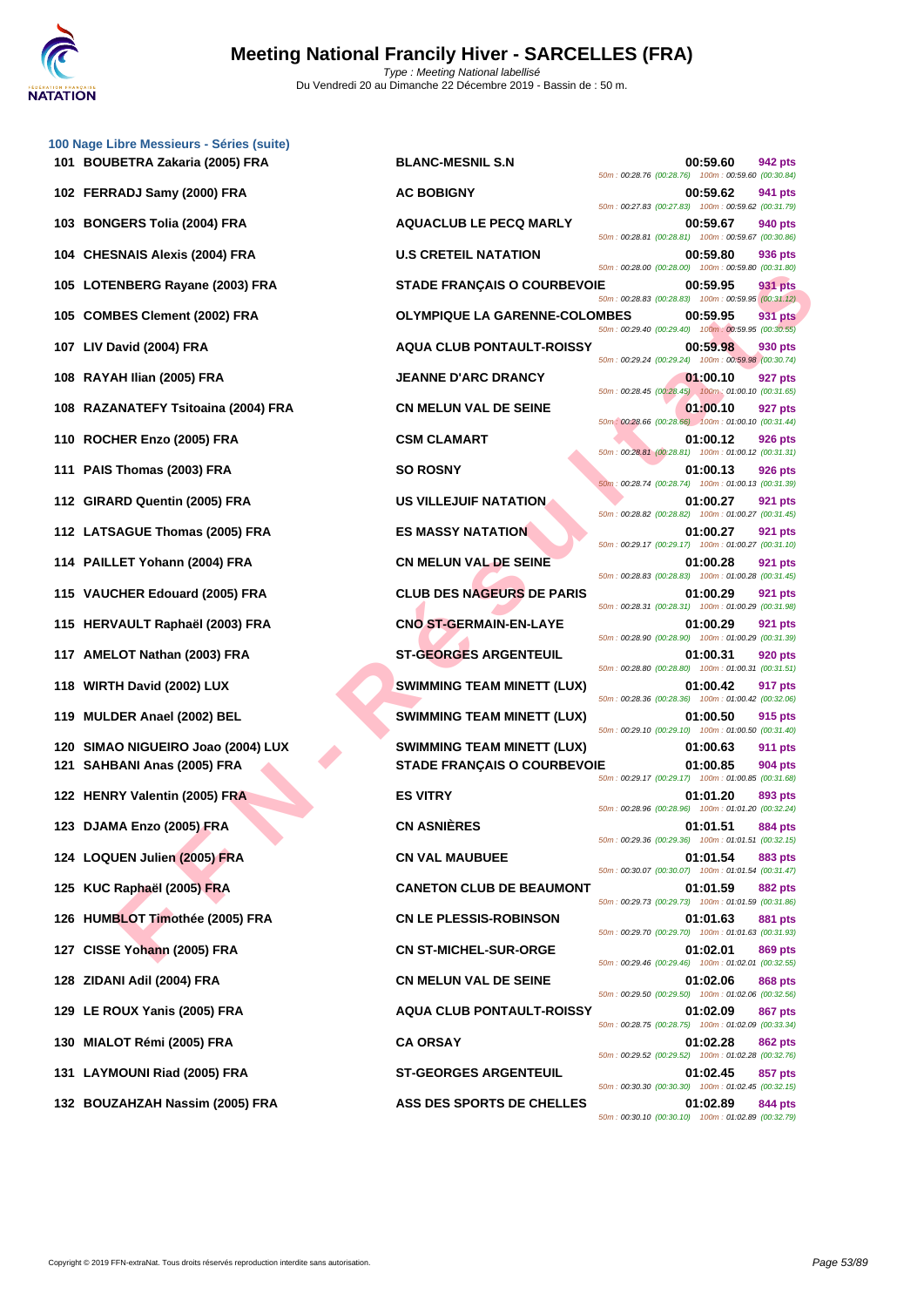| 100 Nage Libre Messieurs - Séries (suite)<br>133 TAILLANDIER Alan (2004) FRA<br>134 SEMETEYS Nile (2005) FRA                                                                                                                              | <b>CN LE PLESSIS-ROBINSON</b><br><b>CN LE PLESSIS-ROBINSON</b>                                                                                                                                                       | 01:02.93<br>843 pts<br>01:03.32<br>831 pts<br>50m: 00:29.98 (00:29.98) 100m: 01:03.32 (00:33.34)                                      |
|-------------------------------------------------------------------------------------------------------------------------------------------------------------------------------------------------------------------------------------------|----------------------------------------------------------------------------------------------------------------------------------------------------------------------------------------------------------------------|---------------------------------------------------------------------------------------------------------------------------------------|
| 135 MOALLA Yanis (2005) FRA                                                                                                                                                                                                               | <b>AC BOBIGNY</b>                                                                                                                                                                                                    | 01:03.49<br>826 pts<br>50m: 00:30.36 (00:30.36) 100m: 01:03.49 (00:33.13)                                                             |
| 136 THENU Alexandre (2005) FRA                                                                                                                                                                                                            | <b>AQUA CLUB PONTAULT-ROISSY</b>                                                                                                                                                                                     | 01:03.75<br>819 pts<br>50m: 00:30.40 (00:30.40) 100m: 01:03.75 (00:33.35)                                                             |
| 137 DUCHAUFFOUR Timothe (2005) FRA                                                                                                                                                                                                        | <b>LAGNY-SUR-MARNE NATATION</b>                                                                                                                                                                                      | 01:04.31<br>803 pts<br>50m: 00:30.84 (00:30.84) 100m: 01:04.31 (00:33.47)                                                             |
| --- AIT MOHAND Massinissa (2005) FRA<br><b>BOUTOUIL Samy (2000) MAR</b><br>--- BEGASSE Clement (1999) FRA<br>--- CALOTA Stefan (2003) FRA<br>BRÉ Alessandro (2004) FRA<br><b>BIKAI COMBE Lorenzo (2004) FRA</b><br>JAEGLE Come (2005) FRA | <b>AAS SARCELLES NATATION 95</b><br><b>U.S CRETEIL NATATION</b><br><b>JEANNE D'ARC DRANCY</b><br><b>ES VITRY</b><br>AC BOULOGNE-BILLANCOURT<br><b>RACING CLUB DE FRANCE</b><br><b>CNO ST-GERMAIN-EN-LAYE</b>         | <b>DNS</b> dec<br>DNS dec<br><b>DNS</b> dec<br><b>DNS</b> dec<br><b>DNS</b> dec<br><b>DNS</b><br><b>DNS</b>                           |
| --- IVIC Yoni (2001) FRA                                                                                                                                                                                                                  | <b>CLUB DES NAGEURS DE PARIS</b>                                                                                                                                                                                     | <b>DSQ</b>                                                                                                                            |
| 200 Nage Libre Messieurs - Finale A                                                                                                                                                                                                       | (Samedi 21 Décembre 2019)                                                                                                                                                                                            |                                                                                                                                       |
| 1 KHENDRICHE Lounis (1997) ALG                                                                                                                                                                                                            | AAS SARCELLES NATATION 95<br>50m: 00:27.42 (00:27.42) 100m: 00:56.47 (00:29.05)                                                                                                                                      | 01:55.57<br><b>1162 pts</b><br>150m: 01:26.21 (00:29.74) 200m: 01:55.57 (00:29.36)                                                    |
| 2 ROTH BELGRAND Mathis (2002) FRA                                                                                                                                                                                                         | <b>U.S CRETEIL NATATION</b><br>50m: 00:27.28 (00:27.28) 100m: 00:56.74 (00:29.46)                                                                                                                                    | 01:56.67<br>1143 $pts$<br>150m: 01:26.67 (00:29.93) 200m: 01:56.67 (00:30.00)                                                         |
| 3 BUGLER Enzo (2001) FRA                                                                                                                                                                                                                  | <b>CN MELUN VAL DE SEINE</b><br>50m: 00:27.81 (00:27.81) 100m: 00:57.15 (00:29.34)                                                                                                                                   | 01:56.99<br><b>1137 pts</b><br>150m: 01:27.12 (00:29.97) 200m: 01:56.99 (00:29.87)                                                    |
| 4 AZRA Alexandre (2000) FRA                                                                                                                                                                                                               | <b>ES VITRY</b><br>50m: 00:27.22 (00:27.22) 100m: 00:57.14 (00:29.92)                                                                                                                                                | 01:58.51<br><b>1112 pts</b><br>150m: 01:27.88 (00:30.74) 200m: 01:58.51 (00:30.63)                                                    |
| 5 FRIPPIAT Florian (1998) BEL                                                                                                                                                                                                             | <b>SWIMMING TEAM MINETT (LUX)</b>                                                                                                                                                                                    | 01:59.52<br>1095 pts<br>50m: 00:28.23 (00:28.23) 100m: 00:58.54 (00:30.31) 150m: 01:29.33 (00:30.79) 200m: 01:59.52 (00:30.19)        |
| 6 BOUGHATTAS Fadi (2003) FRA                                                                                                                                                                                                              | <b>RACING CLUB DE FRANCE</b>                                                                                                                                                                                         | 01:59.70<br>1092 pts<br>50m: 00:27.90 (00:27.90) 100m: 00:57.73 (00:29.83) 150m: 01:28.91 (00:31.18) 200m: 01:59.70 (00:30.79)        |
| 7 ZACHELIN Anaïque (2001) FRA                                                                                                                                                                                                             | <b>ES MASSY NATATION</b>                                                                                                                                                                                             | 02:00.72<br>1075 pts<br>50m : 00:28.07 (00:28.07) 100m : 00:58.27 (00:30.20) 150m : 01:29.02 (00:30.75) 200m : 02:00.72 (00:31.70)    |
| 8 PORTAL Alex (2002) FRA                                                                                                                                                                                                                  | <b>CNO ST-GERMAIN-EN-LAYE</b>                                                                                                                                                                                        | 02:01.47<br>1063 pts<br>50m : 00:27.89 (00:27.89) 100m : 00:58.52 (00:30.63) 150m : 01:29.91 (00:31.39) 200m : 02:01.47 (00:31.56)    |
| 200 Nage Libre Messieurs - Finale B                                                                                                                                                                                                       | (Samedi 21 Décembre 2019)                                                                                                                                                                                            |                                                                                                                                       |
| 1 TEULE Enzo (2004) FRA                                                                                                                                                                                                                   | <b>CNO ST-GERMAIN-EN-LAYE</b>                                                                                                                                                                                        | 01:58.73<br><b>1108 pts</b>                                                                                                           |
| 2 RACZYNSKI Stanislas (1996) FRA                                                                                                                                                                                                          | <b>CN MELUN VAL DE SEINE</b>                                                                                                                                                                                         | 50m: 00:27.90 (00:27.90) 100m: 00:58.30 (00:30.40) 150m: 01:28.94 (00:30.64) 200m: 01:58.73 (00:29.79)<br>01:58.92<br><b>1105 pts</b> |
| 3 LEMARCHAND Antonn (2004) FRA                                                                                                                                                                                                            | <b>CN LE PLESSIS-ROBINSON</b>                                                                                                                                                                                        | 50m : 00:28.52 (00:28.52) 100m : 00:58.23 (00:29.71) 150m : 01:28.82 (00:30.59) 200m : 01:58.92 (00:30.10)<br>01:59.28<br>1099 pts    |
|                                                                                                                                                                                                                                           |                                                                                                                                                                                                                      | 50m: 00:27.45 (00:27.45) 100m: 00:57.61 (00:30.16) 150m: 01:28.66 (00:31.05) 200m: 01:59.28 (00:30.62)                                |
| 4 CHAMBRAUD Nicolas (2001) FRA                                                                                                                                                                                                            | <b>CS CLICHY 92</b>                                                                                                                                                                                                  | 01:59.40<br>1097 pts<br>50m: 00:27.76 (00:27.76) 100m: 00:57.59 (00:29.83) 150m: 01:28.58 (00:30.99) 200m: 01:59.40 (00:30.82)        |
| 5 CRETET Dorian (2003) FRA                                                                                                                                                                                                                | <b>ES MASSY NATATION</b>                                                                                                                                                                                             | 01:59.47<br>1096 pts<br>50m: 00:27.79 (00:27.79) 100m: 00:58.76 (00:30.97) 150m: 01:29.53 (00:30.77) 200m: 01:59.47 (00:29.94)        |
| 6 DA SILVA UMMENHOVER Thibault (2001) FRA                                                                                                                                                                                                 | <b>CN MELUN VAL DE SEINE</b>                                                                                                                                                                                         | 01:59.53<br>1095 pts<br>50m: 00:27.66 (00:27.66) 100m: 00:58.09 (00:30.43) 150m: 01:29.14 (00:31.05) 200m: 01:59.53 (00:30.39)        |
| 7 LESPRIT Paul (1999) FRA                                                                                                                                                                                                                 | <b>CLUB DES NAGEURS DE PARIS</b>                                                                                                                                                                                     | 02:00.68<br><b>1076 pts</b><br>50m: 00:27.91 (00:27.91) 100m: 00:58.54 (00:30.63) 150m: 01:29.32 (00:30.78) 200m: 02:00.68 (00:31.36) |
| 8 IVIC Yoni (2001) FRA                                                                                                                                                                                                                    | <b>CLUB DES NAGEURS DE PARIS</b>                                                                                                                                                                                     | 02:04.75<br><b>1010 pts</b><br>50m: 00:28.25 (00:28.25) 100m: 01:00.11 (00:31.86) 150m: 01:31.78 (00:31.67) 200m: 02:04.75 (00:32.97) |
| 200 Nage Libre Messieurs - Finale C 15-16 ans (Samedi 21 Décembre 2019)                                                                                                                                                                   |                                                                                                                                                                                                                      |                                                                                                                                       |
| 1 GABALI Cedric (2004) FRA                                                                                                                                                                                                                | <b>ES VITRY</b>                                                                                                                                                                                                      | 02:00.48<br>1079 pts                                                                                                                  |
| 2 PAYRARD Ulysse (2005) FRA                                                                                                                                                                                                               | <b>OLYMPIQUE LA GARENNE-COLOMBES</b>                                                                                                                                                                                 | 02:01.71<br>1059 pts                                                                                                                  |
|                                                                                                                                                                                                                                           | 50m : 00:27.53 (00:27.53) 100m : 00:57.44 (00:29.91) 150m : 01:28.94 (00:31.50) 200m : 02:00.48 (00:31.54)<br>50m: 00:28.08 (00:28.08) 100m: 00:58.56 (00:30.48) 150m: 01:29.93 (00:31.37) 200m: 02:01.71 (00:31.78) |                                                                                                                                       |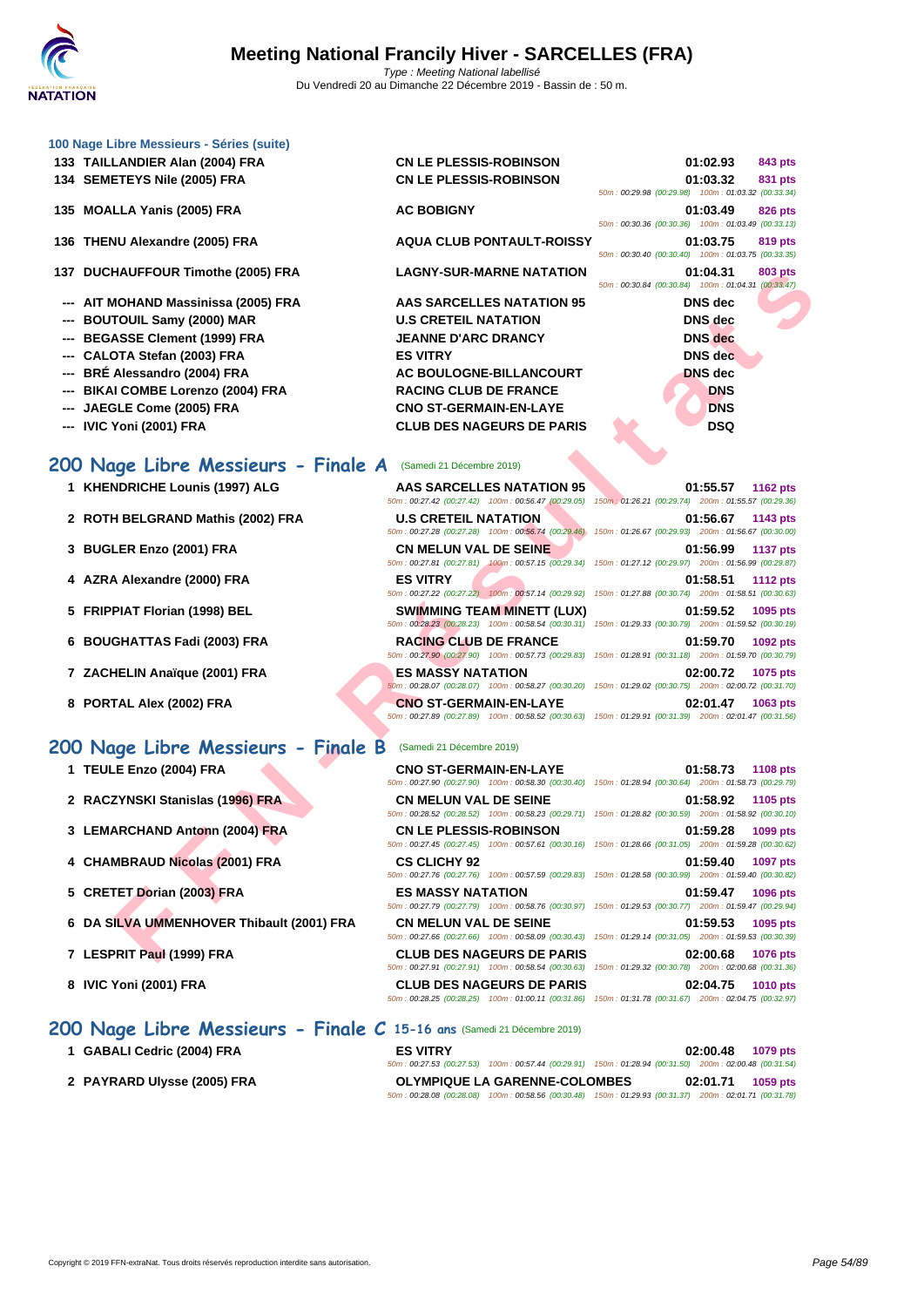#### **[200 Nage](http://www.ffnatation.fr/webffn/index.php) Libre Messieurs - Finale C (suite)**

- **3 OUARDI Liam (2004) FRA C.S MONTERELAIS NATATION 02:03.49 1031 pts**
- **4** COSTES Romain (2004) FRA
- **5** LETOCART Enzo (2004) FRA
- **5 BOSSU Erwan (2004) FRA**
- **7** DUPONT Maxence (2004) FRA
- **8 AVDIU Jon (2005) FRA ES NANTERRE 02:10.48 922 pts**

# **200 Nage Libre Messieurs - Séries** (Samedi 21 Décembre 2019)

- **1 ROTH BELGRAND Mathis (2002) FRA U.S CRETEIL NATATION 01:56.98 1138 pts**
- 
- 
- 
- 
- 
- 
- 
- 
- 
- 
- 
- **13 DA SILVA UMMENHOVER Thibault (2001) FRA CN MELUN VAL DE SEINE 01:59.83 1090 pts**
- 
- **15 LEMARCHAND Antonn (2004) FRA CN LE PLESSIS-ROBINSON 02:00.72 1075 pts**
- 
- 
- 
- 
- 
- 
- 
- 
- 

|                           | <b>C.S MONTERELAIS NATATION</b>                                                                        |                                                     | 02:03.49 | <b>1031 pts</b> |
|---------------------------|--------------------------------------------------------------------------------------------------------|-----------------------------------------------------|----------|-----------------|
|                           | 50m: 00:28.85 (00:28.85) 100m: 00:59.84 (00:30.99)                                                     | 150m: 01:31.78 (00:31.94) 200m: 02:03.49 (00:31.71) |          |                 |
| <b>NOGENT NATATION 94</b> |                                                                                                        |                                                     | 02:06.50 | 983 pts         |
|                           | 50m: 00:28.54 (00:28.54) 100m: 00:59.80 (00:31.26)                                                     | 150m: 01:33.16 (00:33.36) 200m: 02:06.50 (00:33.34) |          |                 |
|                           | <b>AQUA CLUB PONTAULT-ROISSY</b>                                                                       |                                                     | 02:07.95 | 960 pts         |
|                           | 50m: 00:28.94 (00:28.94) 100m: 01:02.06 (00:33.12) 150m: 01:36.59 (00:34.53) 200m: 02:07.95 (00:31.36) |                                                     |          |                 |
|                           | <b>C.S MONTERELAIS NATATION</b>                                                                        |                                                     | 02:07.95 | <b>960 pts</b>  |
|                           | 50m: 00:30.35 (00:30.35) 100m: 01:02.73 (00:32.38)                                                     | 150m: 01:36.18 (00:33.45) 200m: 02:07.95 (00:31.77) |          |                 |
|                           |                                                                                                        |                                                     |          |                 |
| <b>CN VAL MAUBUEE</b>     |                                                                                                        |                                                     | 02:09.48 | 937 pts         |
|                           | 50m: 00:29.18 (00:29.18) 100m: 01:01.75 (00:32.57) 150m: 01:36.28 (00:34.53) 200m: 02:09.48 (00:33.20) |                                                     |          |                 |
| <b>ES NANTERRE</b>        |                                                                                                        |                                                     | 02:10.48 | <b>922 pts</b>  |

|                                            |                                                                                    | <b><i>LUUIII. UL.UI.JJ (UU.JI.II)</i></b>                                                                                                                                                                                                        |
|--------------------------------------------|------------------------------------------------------------------------------------|--------------------------------------------------------------------------------------------------------------------------------------------------------------------------------------------------------------------------------------------------|
| 7 DUPONT Maxence (2004) FRA                | <b>CN VAL MAUBUEE</b>                                                              | 02:09.48<br>937 pts<br>50m: 00:29.18 (00:29.18) 100m: 01:01.75 (00:32.57) 150m: 01:36.28 (00:34.53) 200m: 02:09.48 (00:33.20)                                                                                                                    |
| 8 AVDIU Jon (2005) FRA                     | <b>ES NANTERRE</b><br>$50m : 00:29.16$ (00:29.16) $100m : 01:050M9$ (00:32.03)     | 02:10.48<br><b>922 pts</b><br>200m: 02:10.48 (01:09.29)                                                                                                                                                                                          |
| 00 Nage Libre Messieurs - Séries           | (Samedi 21 Décembre 2019)                                                          |                                                                                                                                                                                                                                                  |
| 1 ROTH BELGRAND Mathis (2002) FRA          | <b>U.S CRETEIL NATATION</b>                                                        | 01:56.98<br><b>1138 pts</b>                                                                                                                                                                                                                      |
| 2 KHENDRICHE Lounis (1997) ALG             | <b>AAS SARCELLES NATATION 95</b>                                                   | 50m : 00:27.16 (00:27.16) 100m : 00:56.96 (00:29.80) 150m : 01:27.35 (00:30.39) 200m : 01:56.98 (00:29.63)<br>01:57.14<br>1135 pts                                                                                                               |
| 3 AZRA Alexandre (2000) FRA                | 50m: 00:27.87 (00:27.87) 100m: 00:57.72 (00:29.85)<br><b>ES VITRY</b>              | 150m: 01:28.21 (00:30.49) 200m: 01:57.14 (00:28.93)<br>01:57.43<br>1130 pts                                                                                                                                                                      |
|                                            | 50m: 00:26.97 (00:26.97) 100m: 00:56.59 (00:29.62)                                 | 150m: 01:26.87 (00:30.28) 200m: 01:57.43 (00:30.56)                                                                                                                                                                                              |
| 4 BUGLER Enzo (2001) FRA                   | <b>CN MELUN VAL DE SEINE</b><br>50m: 00:27.98 (00:27.98) 100m: 00:57.55 (00:29.57) | 01:57.86<br>1123 pts<br>150m: 01:28.24 (00:30.69) 200m: 01:57.86 (00:29.62)                                                                                                                                                                      |
| 5 PLATAUX Robin (1997) FRA                 | <b>U.S CRETEIL NATATION</b>                                                        | 01:58.72<br><b>1108 pts</b><br>50m: 00:27.52 (00:27.52) 100m: 00:58.13 (00:30.61) 150m: 01:27.94 (00:29.81) 200m: 01:58.72 (00:30.78)                                                                                                            |
| 6 PORTAL Alex (2002) FRA                   | <b>CNO ST-GERMAIN-EN-LAYE</b>                                                      | 01:58.74<br><b>1108 pts</b>                                                                                                                                                                                                                      |
| 7 ZACHELIN Anaïque (2001) FRA              | <b>ES MASSY NATATION</b>                                                           | 50m: 00:28.07 (00:28.07) 100m: 00:58.35 (00:30.28) 150m: 01:28.93 (00:30.58) 200m: 01:58.74 (00:29.81)<br>01:58.82<br><b>1107 pts</b>                                                                                                            |
| 8 BOUGHATTAS Fadi (2003) FRA               | <b>RACING CLUB DE FRANCE</b>                                                       | 50m : 00:27.58 (00:27.58) 100m : 00:57.45 (00:29.87) 150m : 01:27.48 (00:30.03) 200m : 01:58.82 (00:31.34)<br>01:58.90<br><b>1106 pts</b>                                                                                                        |
|                                            |                                                                                    | 50m: 00:27.77 (00:27.77) 100m: 00:57.87 (00:30.10) 150m: 01:27.87 (00:30.00) 200m: 01:58.90 (00:31.03)                                                                                                                                           |
| 9 FRIPPIAT Florian (1998) BEL              | <b>SWIMMING TEAM MINETT (LUX)</b>                                                  | 01:59.22<br><b>1100 pts</b><br>50m: 00:27.89 (00:27.89) 100m: 00:57.82 (00:29.93) 150m: 01:28.39 (00:30.57) 200m: 01:59.22 (00:30.83)                                                                                                            |
| 10 TEULE Enzo (2004) FRA                   | <b>CNO ST-GERMAIN-EN-LAYE</b>                                                      | 01:59.38<br>1098 pts<br>50m: 00:28.23 (00:28.23) 100m: 00:57.69 (00:29.46) 150m: 01:28.73 (00:31.04) 200m: 01:59.38 (00:30.65)                                                                                                                   |
| 11 CHAMBRAUD Nicolas (2001) FRA            | <b>CS CLICHY 92</b>                                                                | 01:59.46<br>1096 pts                                                                                                                                                                                                                             |
| 12 SEYE Matthieu (2002) FRA                | <b>CN LE PLESSIS-ROBINSON</b>                                                      | 50m: 00:27.53 (00:27.53) 100m: 00:57.24 (00:29.71) 150m: 01:28.61 (00:31.37) 200m: 01:59.46 (00:30.85)<br>01:59.55<br>1095 pts                                                                                                                   |
|                                            |                                                                                    | 50m : 00:28.00 (00:28.00) 100m : 00:58.12 (00:30.12) 150m : 01:28.76 (00:30.64) 200m : 01:59.55 (00:30.79)                                                                                                                                       |
| 13 DA SILVA UMMENHOVER Thibault (2001) FRA | <b>CN MELUN VAL DE SEINE</b>                                                       | 01:59.83<br>1090 pts<br>50m: 00:27.91 (00:27.91) 100m: 00:58.71 (00:30.80) 150m: 01:29.63 (00:30.92) 200m: 01:59.83 (00:30.20)                                                                                                                   |
| 14 CRETET Dorian (2003) FRA                | <b>ES MASSY NATATION</b>                                                           | 02:00.31<br>1082 pts<br>50m: 00:27.03 (00:27.03) 100m: 00:57.40 (00:30.37) 150m: 01:28.57 (00:31.17) 200m: 02:00.31 (00:31.74)                                                                                                                   |
| 15 LEMARCHAND Antonn (2004) FRA            | <b>CN LE PLESSIS-ROBINSON</b>                                                      | 02:00.72<br>1075 pts                                                                                                                                                                                                                             |
| 16 IVIC Yoni (2001) FRA                    | <b>CLUB DES NAGEURS DE PARIS</b>                                                   | 50m : 00:28.12 (00:28.12) 100m : 00:59.00 (00:30.88) 150m : 01:29.96 (00:30.96) 200m : 02:00.72 (00:30.76)<br>02:00.91<br>1072 pts<br>50m : 00:26.76 (00:26.76) 100m : 00:56.89 (00:30.13) 150m : 01:29.03 (00:32.14) 200m : 02:00.91 (00:31.88) |
| 17 LESPRIT Paul (1999) FRA                 | <b>CLUB DES NAGEURS DE PARIS</b>                                                   | 02:00.93<br>1072 pts<br>50m: 00:27.99 (00:27.99) 100m: 00:57.93 (00:29.94) 150m: 01:28.88 (00:30.95) 200m: 02:00.93 (00:32.05)                                                                                                                   |
| 18 RACZYNSKI Stanislas (1996) FRA          | <b>CN MELUN VAL DE SEINE</b>                                                       | 02:01.52<br><b>1062 pts</b><br>50m: 00:27.89 (00:27.89) 100m: 00:58.31 (00:30.42) 150m: 01:30.16 (00:31.85) 200m: 02:01.52 (00:31.36)                                                                                                            |
| 19 LEDE Jérémy (1990) FRA                  | <b>CN ASNIERES</b>                                                                 | 02:02.11<br>1053 pts                                                                                                                                                                                                                             |
| 20 ABRAHAM Léo (1996) FRA                  | <b>CN BRUNOY-ESSONNE</b>                                                           | 50m: 00:27.67 (00:27.67) 100m: 00:58.65 (00:30.98) 150m: 01:30.29 (00:31.64) 200m: 02:02.11 (00:31.82)<br>02:02.17 1052 pts<br>50m : 00:28.49 (00:28.49) 100m : 00:58.99 (00:30.50) 150m : 01:30.37 (00:31.38) 200m : 02:02.17 (00:31.80)        |
| 21 OUARDI Liam (2004) FRA                  | <b>C.S MONTERELAIS NATATION</b>                                                    | 02:02.28<br>1050 pts<br>50m: 00:28.54 (00:28.54) 100m: 00:59.45 (00:30.91) 150m: 01:30.61 (00:31.16) 200m: 02:02.28 (00:31.67)                                                                                                                   |
| 22 GABALI Cedric (2004) FRA                | <b>ES VITRY</b>                                                                    | 02:02.33<br>1049 pts                                                                                                                                                                                                                             |
| 23 PAYRARD Ulysse (2005) FRA               | <b>OLYMPIQUE LA GARENNE-COLOMBES</b>                                               | 50m: 00:27.87 (00:27.87) 100m: 00:58.71 (00:30.84) 150m: 01:30.34 (00:31.63) 200m: 02:02.33 (00:31.99)<br>02:02.35<br>1049 pts<br>50m: 00:28.32 (00:28.32) 100m: 00:58.27 (00:29.95) 150m: 01:29.75 (00:31.48) 200m: 02:02.35 (00:32.60)         |
| 24 HENDERSON Jules (2001) FRA              | <b>CLUB DES NAGEURS DE PARIS</b>                                                   | 02:02.39<br>1048 pts<br>50m : 00:28.47 (00:28.47) 100m : 00:59.32 (00:30.85) 150m : 01:30.96 (00:31.64) 200m : 02:02.39 (00:31.43)                                                                                                               |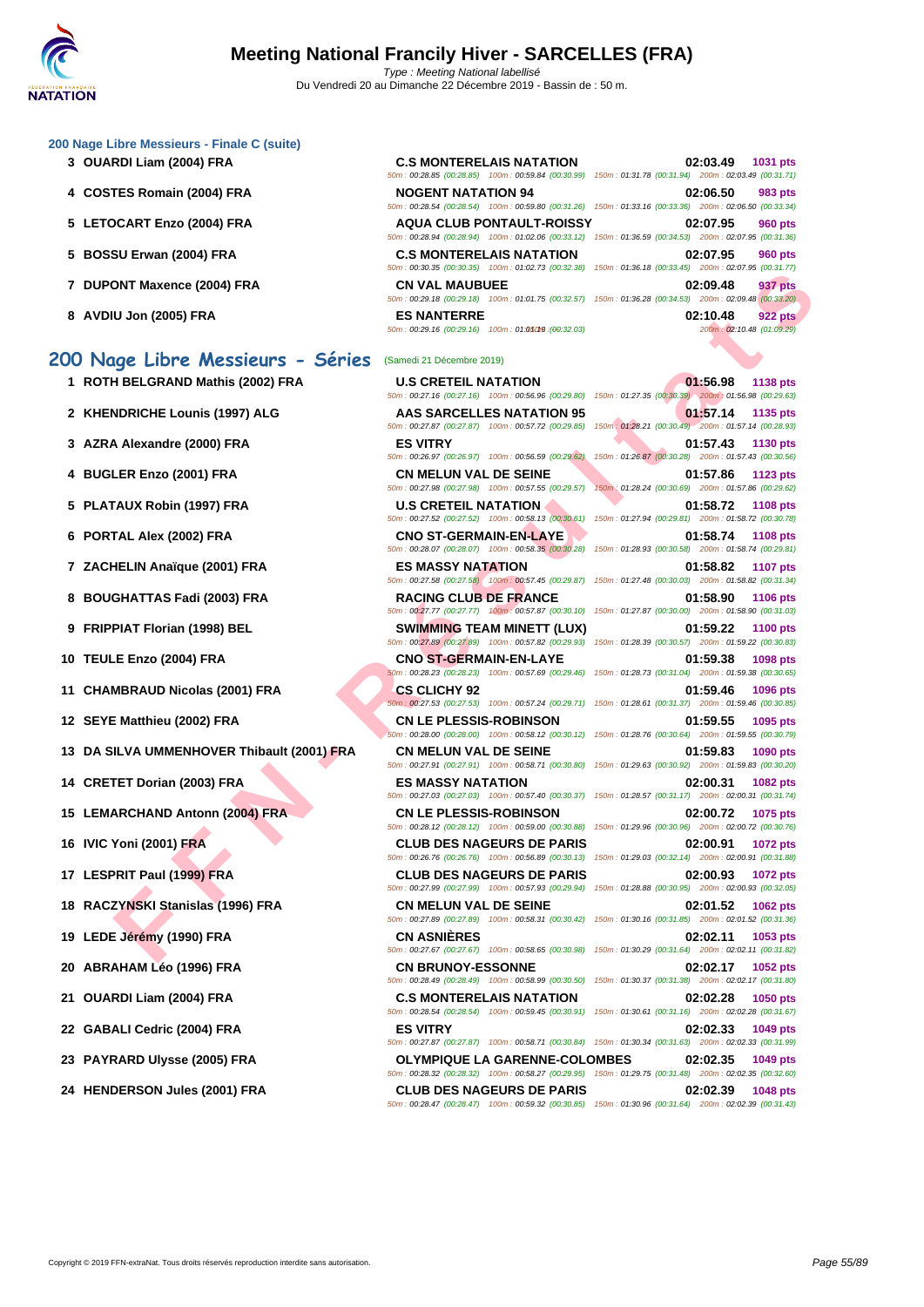|  | 200 Nage Libre Messieurs - Séries (suite) |  |
|--|-------------------------------------------|--|

- 
- 
- 
- 
- 
- 
- 
- 
- 
- 
- 
- 
- 
- 
- 
- 
- 
- **42 KINGUE MOUSSINGA Theodore (2003) FRA CN ASNIÈRES 02:05.51 998 pts**
- 
- 
- 
- 
- 
- 
- **49 CONSTANTINO CAEIRO Diogo (2003) LUX SWIMMING TEAM MINETT (LUX) 02:07.44 968 pts**
- 
- 
- 
- 
- 
- **55 SCHMITT Teddy (2002) FRA AQUA CLUB PONTAULT-ROISSY 02:08.76 948 pts**

**FE R Media (2004) FRA** CA AND CHE TRIP AND CONTENT MATERISHERE CONTENT MATERISHER IS the state and a transportation of the state and a transportation of the state and a transportation of the state and a transportation of **25 ROCHER Romain (2002) FRA STADE FRANÇAIS O COURBEVOIE 02:02.60 1045 pts** 50m : 00:27.18 (00:27.18) 100m : 00:56.83 (00:29.65) 150m : 01:29.00 (00:32.17) 200m : 02:02.60 (00:33.60) **26 LAJIC Anthony (2002) FRA ES MASSY NATATION 02:02.84 1041 pts** 50m : 00:28.81 (00:28.81) 100m : 01:00.60 (00:31.79) 150m : 01:32.77 (00:32.17) 200m : 02:02.84 (00:30.07) **27 BENZIDOUN Fares (2003) ALG STADE FRANÇAIS O COURBEVOIE 02:03.36 1033 pts** 50m : 00:28.67 (00:28.67) 100m : 00:59.55 (00:30.88) 150m : 01:31.22 (00:31.67) 200m : 02:03.36 (00:32.14) **28 MARMION Antoine (2001) FRA CA ORSAY 02:03.53 1030 pts** 50m : 00:28.08 (00:28.08) 100m : 01:00.12 (00:32.04) 150m : 01:31.67 (00:31.55) 200m : 02:03.53 (00:31.86) **29 WATTEZ Pacôme (2002) FRA C.N OZOIR-LA-FERRIERE 02:03.61 1029 pts** 50m : 00:27.81 (00:27.81) 100m : 00:58.85 (00:31.04) 150m : 01:31.00 (00:32.15) 200m : 02:03.61 (00:32.61) **29 BOURSIER Merlin (2001) FRA MOUETTES DE PARIS 02:03.61 1029 pts** 50m : 00:28.36 (00:28.36) 100m : 00:59.24 (00:30.88) 150m : 01:31.91 (00:32.67) 200m : 02:03.61 (00:31.70) **31 THEETEN Cédric (2002) FRA NOGENT NATATION 94 02:03.64 1028 pts** 50m : 00:27.16 (00:27.16) 100m : 00:57.62 (00:30.46) 150m : 01:30.29 (00:32.67) 200m : 02:03.64 (00:33.35) **32 SURROZ Alexandre (2000) FRA CA ORSAY 02:04.23 1019 pts** 50m : 00:28.72 (00:28.72) 100m : 01:00.33 (00:31.61) 150m : 01:33.58 (00:33.25) 200m : 02:04.23 (00:30.65) **33 WATTEZ Luc (2002) FRA C.N OZOIR-LA-FERRIERE 02:04.43 1016 pts** 50m : 00:28.54 (00:28.54) 100m : 01:00.55 (00:32.01) 150m : 01:32.64 (00:32.09) 200m : 02:04.43 (00:31.79) **34 PHANTSULAYA George (2000) FRA U.S CRETEIL NATATION 02:04.49 1015 pts** 50m : 00:27.02 (00:27.02) 100m : 00:58.62 (00:31.60) 150m : 01:31.72 (00:33.10) 200m : 02:04.49 (00:32.77) **35 DENJEAN Constantin (2002) FRA MOUETTES DE PARIS 02:04.59 1013 pts** 50m : 00:28.75 (00:28.75) 100m : 01:00.70 (00:31.95) 150m : 01:33.04 (00:32.34) 200m : 02:04.59 (00:31.55) **36 LETOCART Enzo (2004) FRA AQUA CLUB PONTAULT-ROISSY 02:04.61 1013 pts** 50m : 00:29.06 (00:29.06) 100m : 01:01.10 (00:32.04) 150m : 01:33.35 (00:32.25) 200m : 02:04.61 (00:31.26) **37 COSTES Romain (2004) FRA NOGENT NATATION 94 02:04.68 1012 pts** 50m : 00:28.66 (00:28.66) 100m : 01:00.14 (00:31.48) 150m : 01:32.58 (00:32.44) 200m : 02:04.68 (00:32.10) **38 GAY SEMENKOFF Ewen (2002) FRA CN MELUN VAL DE SEINE 02:04.79 1010 pts**  $50m : 00:27.90$   $(00:27.90)$   $(150m : 01:31.44)$   $(01:03.54)$   $200m : 02:04.79$   $(00:33.35)$ **39 QUANTIN Hugo (2001) FRA CA ORSAY 02:04.88 1008 pts** 50m : 00:28.98 (00:28.98) 100m : 01:00.58 (00:31.60) 150m : 01:32.67 (00:32.09) 200m : 02:04.88 (00:32.21) **40 GENET David (1982) FRA CLUB DES NAGEURS DE PARIS 02:04.97 1007 pts** 50m : 00:29.10 (00:29.10) 100m : 01:00.51 (00:31.41) 150m : 01:33.02 (00:32.51) 200m : 02:04.97 (00:31.95) **41 VISSE Pierre-Zineddine (2004) FRA SN VERSAILLES 02:05.09 1005 pts** 50m : 00:29.13 (00:29.13) 100m : 01:00.13 (00:31.00) 150m : 01:32.83 (00:32.70) 200m : 02:05.09 (00:32.26) 50m : 00:28.99 (00:28.99) 100m : 01:00.32 (00:31.33) 150m : 01:32.97 (00:32.65) 200m : 02:05.51 (00:32.54) **43 CHERIFI Anis (1998) ALG US IVRY-SUR-SEINE 02:05.73 995 pts** 50m : 00:29.07 (00:29.07) 100m : 01:00.97 (00:31.90) 150m : 01:33.76 (00:32.79) 200m : 02:05.73 (00:31.97) **44 BOSSU Erwan (2004) FRA C.S MONTERELAIS NATATION 02:05.77 994 pts** 50m : 00:30.22 (00:30.22) 100m : 01:01.98 (00:31.76) 150m : 01:33.71 (00:31.73) 200m : 02:05.77 (00:32.06) **45 SONDEREGGER Lucas (2000) FRA CLUB DES NAGEURS DE PARIS 02:06.13 989 pts** 50m : 00:28.32 (00:28.32) 100m : 00:59.91 (00:31.59) 150m : 01:32.24 (00:32.33) 200m : 02:06.13 (00:33.89) **46 DESOLUE Valentin (2003) FRA C.S MONTERELAIS NATATION 02:06.27 986 pts** 50m : 00:29.23 (00:29.23) 100m : 01:01.01 (00:31.78) 150m : 01:33.87 (00:32.86) 200m : 02:06.27 (00:32.40) **47 ROGER Elwan (2003) FRA AQUA CLUB PONTAULT-ROISSY 02:07.16 973 pts** 50m : 00:29.60 (00:29.60) 100m : 01:02.43 (00:32.83) 150m : 01:36.39 (00:33.96) 200m : 02:07.16 (00:30.77) **48 DUPONT Maxence (2004) FRA CN VAL MAUBUEE 02:07.25 971 pts** 50m : 00:28.50 (00:28.50) 100m : 01:00.70 (00:32.20) 150m : 01:33.21 (00:32.51) 200m : 02:07.25 (00:34.04) 50m : 00:28.77 (00:28.77) 100m : 01:01.70 (00:32.93) 150m : 01:33.49 (00:31.79) 200m : 02:07.44 (00:33.95) **50 AVDIU Jon (2005) FRA ES NANTERRE 02:07.70 964 pts** 50m : 00:29.39 (00:29.39) 100m : 01:01.21 (00:31.82) 150m : 01:34.12 (00:32.91) 200m : 02:07.70 (00:33.58) **51 BOUFTINI Walid (2003) FRA C.S MONTERELAIS NATATION 02:07.85 962 pts** 50m : 00:30.76 (00:30.76) 100m : 01:03.24 (00:32.48) 150m : 01:36.23 (00:32.99) 200m : 02:07.85 (00:31.62) **52 DE MARTINI Robin (2002) FRA CERGY PONTOISE NATATION 02:07.98 960 pts** 50m : 00:28.35 (00:28.35) 100m : 00:59.90 (00:31.55) 150m : 01:33.76 (00:33.86) 200m : 02:07.98 (00:34.22) **53 HANCARD Loris (2004) FRA RED STAR CLUB CHAMPIGNY 02:07.99 960 pts** 50m : 00:28.64 (00:28.64) 100m : 01:00.45 (00:31.81) 150m : 01:35.28 (00:34.83) 200m : 02:07.99 (00:32.71) **53 CELESTE Mathéo (2004) FRA BLANC-MESNIL S.N 02:07.99 960 pts** 50m : 00:29.40 (00:29.40) 100m : 01:02.08 (00:32.68) 150m : 01:35.41 (00:33.33) 200m : 02:07.99 (00:32.58)

50m : 00:29.09 (00:29.09) 100m : 01:02.18 (00:33.09) 150m : 01:35.83 (00:33.65) 200m : 02:08.76 (00:32.93)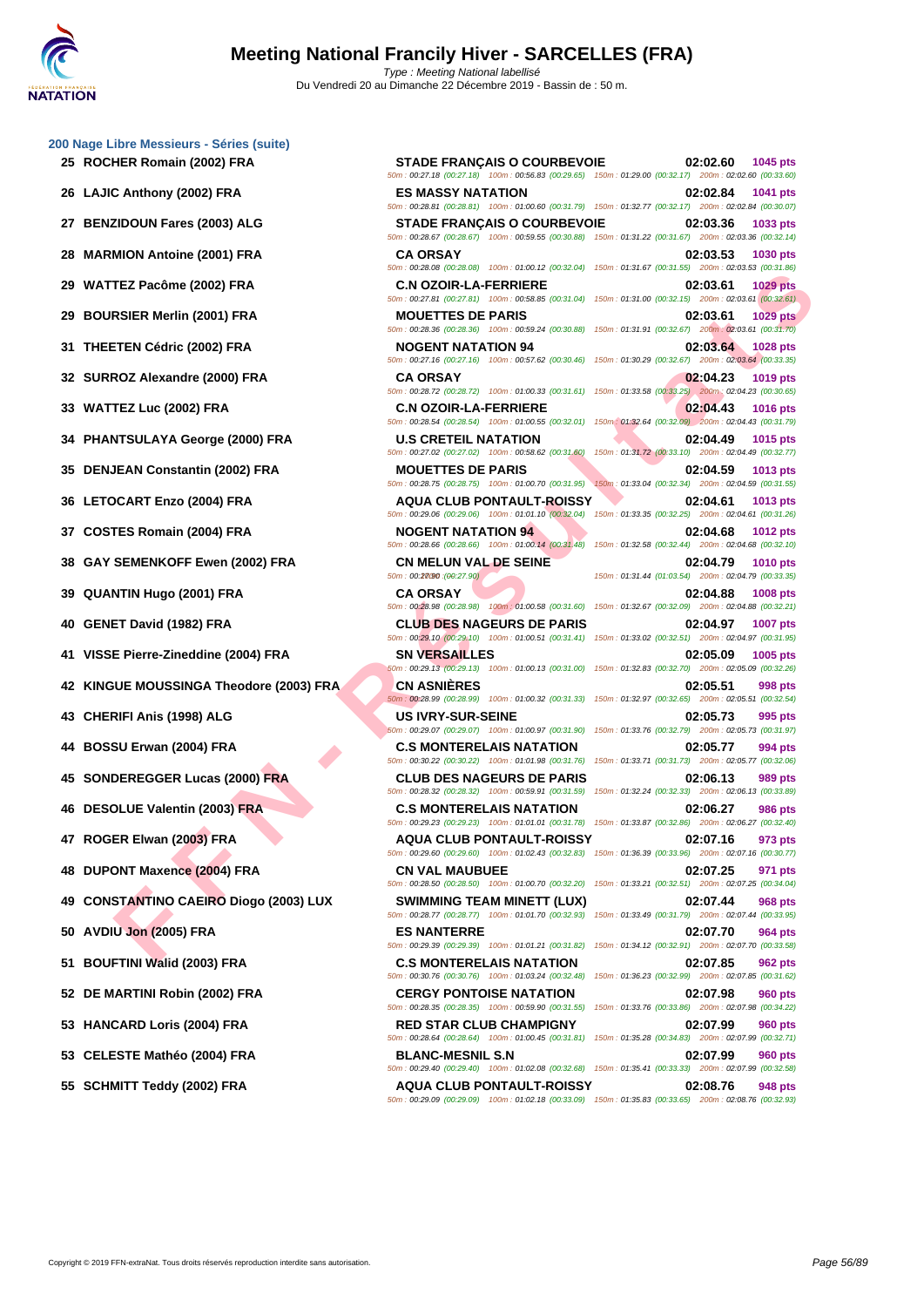| 57 MELINARD Théo (2004) FRA               | <b>AC VILLEPINTE</b>                                                                   | 02:08.86<br>946 pts<br>50m : 00:31.27 (00:31.27) 100m : 01:03.81 (00:32.54) 150m : 01:36.63 (00:32.82) 200m : 02:08.86 (00:32.23)                                                        |
|-------------------------------------------|----------------------------------------------------------------------------------------|------------------------------------------------------------------------------------------------------------------------------------------------------------------------------------------|
| 58 GALLEGO Thomas (2000) FRA              | <b>RACING CLUB DE FRANCE</b>                                                           | 02:09.46<br>937 pts<br>50m: 00:28.57 (00:28.57) 100m: 01:00.32 (00:31.75) 150m: 01:34.21 (00:33.89) 200m: 02:09.46 (00:35.25                                                             |
| 59 MULDER Anael (2002) BEL                | <b>SWIMMING TEAM MINETT (LUX)</b>                                                      | 02:09.69<br>934 pts<br>50m : 00:29.47 (00:29.47) 100m : 01:01.94 (00:32.47) 150m : 01:36.75 (00:34.81) 200m : 02:09.69 (00:32.94,                                                        |
| 60 SIMAO NIGUEIRO Joao (2004) LUX         | <b>SWIMMING TEAM MINETT (LUX)</b>                                                      | 02:09.97<br>929 pts<br>50m: 00:29.70 (00:29.70) 100m: 01:02.84 (00:33.14) 150m: 01:36.57 (00:33.73) 200m: 02:09.97 (00:33.40)                                                            |
| 61 POULIQUEN Mael (2003) FRA              | <b>AQUA CLUB PONTAULT-ROISSY</b>                                                       | 02:10.81<br>917 pts<br>50m: 00:30.24 (00:30.24) 100m: 01:04.11 (00:33.87) 150m: 01:37.81 (00:33.70) 200m: 02:10.81 (00:33.00                                                             |
| 62 BAZIN Loic (2005) FRA                  | <b>RED STAR CLUB CHAMPIGNY</b>                                                         | 02:10.87<br>916 pts<br>50m : 00:29.44 (00:29.44) 100m : 01:02.10 (00:32.66) 150m : 01:36.71 (00:34.61) 200m : 02:10.87 (00:34.16)                                                        |
| 63 ZAWADSKI Paul (2002) FRA               | <b>CA ORSAY</b><br>50m: 00:29.73 (00:29.73) 100m: 01:02.10 (00:32.37)                  | 02:11.04<br>913 pts<br>150m: 01:36.20 (00:34.10) 200m: 02:11.04 (00:34.84)                                                                                                               |
| 64 GAMARRE Jarod (2004) FRA               | <b>CERGY PONTOISE NATATION</b><br>50m: 00:29.92 (00:29.92) 100m: 01:03.51 (00:33.59)   | 02:11.07<br>913 pts<br>150m : 01:38.07 (00:34.56) 200m : 02:11.07 (00:33.00)                                                                                                             |
| 65 BRISSONNET Baptiste (2005) FRA         | <b>ASS SPORTIVE BOUVINES</b><br>50m: 00:30.22 (00:30.22) 100m: 01:03.29 (00:33.07)     | 02:11.31<br>909 pts<br>150m: 01:36.66 (00:33.37) 200m: 02:11.31 (00:34.65)                                                                                                               |
| 66 THIERRY Gaspard (2004) FRA             | <b>CN MELUN VAL DE SEINE</b><br>50m: 00:29.56 (00:29.56) 100m: 01:02.51 (00:32.95)     | 02:11.64<br>904 pts<br>150m: 01:37.05 (00:34.54) 200m: 02:11.64 (00:34.59)                                                                                                               |
| 67 WIRTH David (2002) LUX                 | SWIMMING TEAM MINETT (LUX)<br>50m: 00:29095 : (00:29.95)                               | 02:12.12<br>897 pts<br>150m: 01:37.61 (01:07.66) 200m: 02:12.12 (00:34.51)                                                                                                               |
| 68 ROMDHANE Dayen (2004) FRA              | <b>U.S CRETEIL NATATION</b><br>50m: 00:30.18 (00:30.18) 100m: 01:03.64 (00:33.46)      | 02:12.17<br>896 pts<br>150m: 01:38.71 (00:35.07) 200m: 02:12.17 (00:33.46)                                                                                                               |
| 69 BARATAUD Jazz (2005) FRA               | <b>NAUTIC CLUB RAMBOUILLET</b><br>50m: 00:31.08 (00:31.08) 100m: 01:04.77 (00:33.69)   | 02:12.61<br>890 pts<br>150m: 01:39.29 (00:34.52) 200m: 02:12.61 (00:33.32)                                                                                                               |
| 70 FALLA Lucas (2005) FRA                 | <b>AAS SARCELLES NATATION 95</b><br>50m: 00:30.46 (00:30.46) 100m: 01:03.90 (00:33.44) | 02:12.67<br>889 pts<br>150m: 01:38.68 (00:34.78) 200m: 02:12.67 (00:33.99)                                                                                                               |
| 71 HUMBLOT Timothée (2005) FRA            | <b>CN LE PLESSIS-ROBINSON</b><br>50m: 00:30.19 (00:30.19) 100m: 01:03.73 (00:33.54)    | 02:12.94<br>885 pts<br>150m: 01:38.67 (00:34.94) 200m: 02:12.94 (00:34.27)                                                                                                               |
| 72 HANNACHI Abdelmoumen (2004) TUN        | US VILLEJUIF NATATION<br>50m: 00:31.60 (00:31.60) 100m: 01:06.76 (00:35.16)            | 02:13.19<br>881 pts<br>150m: 01:40.79 (00:34.03) 200m: 02:13.19 (00:32.40)                                                                                                               |
| 73 ZIDANI Adil (2004) FRA                 | <b>CN MELUN VAL DE SEINE</b><br>50m: 00:30.09 (00:30.09) 100m: 01:03.52 (00:33.43)     | 02:13.42<br>877 pts<br>150m: 01:38.35 (00:34.83) 200m: 02:13.42 (00:35.07)                                                                                                               |
| 74 PICHON Titouan (2003) FRA              | <b>AC VILLEPINTE</b><br>50m: 00:30.23 (00:30.23) 100m: 01:04.36 (00:34.13)             | 02:14.09<br>868 pts<br>150m: 01:39.89 (00:35.53) 200m: 02:14.09 (00:34.20)                                                                                                               |
| 75 LE GUENNO Lucas (2002) FRA             | <b>SN VERSAILLES</b><br>50m: 00:29.56 (00:29.56) 100m: 01:03.61 (00:34.05)             | 02:14.21<br>866 pts<br>150m: 01:39.02 (00:35.41) 200m: 02:14.21 (00:35.19)                                                                                                               |
| 76 ASSOUANE Bilel (2004) FRA              | <b>CN ASNIERES</b><br>50m: 00:30.25 (00:30.25) 100m: 01:03.97 (00:33.72)               | 02:14.28<br>865 pts<br>150m: 01:39.48 (00:35.51) 200m: 02:14.28 (00:34.80)                                                                                                               |
| 77 DELANOË Jérémie (2003) FRA             | <b>ST-GEORGES ARGENTEUIL</b><br>50m: 00:30.04 (00:30.04) 100m: 01:04.49 (00:34.45)     | 02:14.42<br>863 pts<br>150m: 01:39.20 (00:34.71) 200m: 02:14.42 (00:35.22)                                                                                                               |
| 78 AMIR TAHMASSEB BERTHET Theo (2005) FRA | <b>NOGENT NATATION 94</b>                                                              | 02:14.50<br><b>862 pts</b><br>50m: 00:32.81 (00:32.81) 100m: 01:06.51 (00:33.70) 150m: 01:40.13 (00:33.62) 200m: 02:14.50 (00:34.37,                                                     |
| 79 KOHLER Charles (2005) FRA              | <b>STADE FRANÇAIS O COURBEVOIE</b>                                                     | 02:15.21<br>851 pts                                                                                                                                                                      |
| 80 NOUVEL Bastien (2004) FRA              | A.O. TRAPPES NATATION<br>50m: 00:30.54 (00:30.54) 100m: 01:04.77 (00:34.23)            | 50m : 00:30.19 (00:30.19) 100m : 01:04.08 (00:33.89) 150m : 01:39.45 (00:35.37) 200m : 02:15.21 (00:35.76)<br>02:15.39<br>849 pts<br>150m: 01:40.13 (00:35.36) 200m: 02:15.39 (00:35.26) |
| 81 KARADZIC Luka (2004) FRA               | <b>CSM CLAMART</b><br>50m: 00:31.30 (00:31.30) 100m: 01:05.11 (00:33.81)               | 02:15.43<br>848 pts                                                                                                                                                                      |
| 82 CAVARO Baptiste (2005) FRA             | NAUTIC CLUB RAMBOUILLET<br>50m: 00:31.57 (00:31.57) 100m: 01:05.72 (00:34.15)          | 150m: 01:40.65 (00:35.54) 200m: 02:15.43 (00:34.78)<br>02:15.52<br>847 pts                                                                                                               |
| 83 PAIS Thomas (2003) FRA                 | SO ROSNY<br>50m: 00:30.31 (00:30.31) 100m: 01:05.23 (00:34.92)                         | 150m: 01:40.99 (00:35.27) 200m: 02:15.52 (00:34.53)<br>02:16.00<br>840 pts<br>150m: 01:40.61 (00:35.38) 200m: 02:16.00 (00:35.39)                                                        |
| 84 LOQUEN Julien (2005) FRA               | <b>CN VAL MAUBUEE</b><br>50m: 00:31.15 (00:31.15) 100m: 01:05.96 (00:34.81)            | 02:16.53<br>832 pts<br>150m: 01:42.35 (00:36.39) 200m: 02:16.53 (00:34.18)                                                                                                               |
| 85 GORLIER IIan (2004) FRA                | <b>AC VILLEPINTE</b><br>50m: 00:30.65 (00:30.65) 100m: 01:05.47 (00:34.82)             | 02:16.57<br>831 pts<br>150m: 01:41.52 (00:36.05) 200m: 02:16.57 (00:35.05)                                                                                                               |
| 86 PERRIER Axel (2005) FRA                | <b>AC VILLEPINTE</b>                                                                   | 02:16.60<br>831 pts<br>50m: 00:31.15 (00:31.15) 100m: 01:04.98 (00:33.83) 150m: 01:41.32 (00:36.34) 200m: 02:16.60 (00:35.28)                                                            |
|                                           |                                                                                        |                                                                                                                                                                                          |

F F F N ANCIENT CUS COURRET AN ART COMPANY THE COMPANY THE COMPANY THE COMPANY THE COMPANY THE COMPANY THE COMPANY THE COMPANY THE COMPANY THE COMPANY THE COMPANY THE COMPANY THE COMPANY THE COMPANY THE COMPANY THE COMPAN **56 TANJEVIC Konstantin (2003) FRA RACING CLUB DE FRANCE 02:08.78 947 pts** 50m : 00:29.88 (00:29.88) 100m : 01:01.74 (00:31.86) 150m : 01:35.25 (00:33.51) 200m : 02:08.78 (00:33.53) **57 MELINARD Théo (2004) FRA AC VILLEPINTE 02:08.86 946 pts** 50m : 00:31.27 (00:31.27) 100m : 01:03.81 (00:32.54) 150m : 01:36.63 (00:32.82) 200m : 02:08.86 (00:32.23) **588 CLUB DE FRANCE 02:09.46 937 pts** 50m : 00:28.57 (00:28.57) 100m : 01:00.32 (00:31.75) 150m : 01:34.21 (00:33.89) 200m : 02:09.46 (00:35.25) **5WIMMING TEAM MINETT (LUX)** 02:09.69 934 pts 50m : 00:29.47 (00:29.47) 100m : 01:01.94 (00:32.47) 150m : 01:36.75 (00:34.81) 200m : 02:09.69 (00:32.94) **60 SIMAO NIGUEIRO Joao (2004) LUX SWIMMING TEAM MINETT (LUX) 02:09.97 929 pts** 50m : 00:29.70 (00:29.70) 100m : 01:02.84 (00:33.14) 150m : 01:36.57 (00:33.73) 200m : 02:09.97 (00:33.40) **61 PONTAULT-ROISSY 12:10.81 917 pts** 50m : 00:30.24 (00:30.24) 100m : 01:04.11 (00:33.87) 150m : 01:37.81 (00:33.70) 200m : 02:10.81 (00:33.00) **62:10.87 BAZIN CONTRACTLUB CHAMPIGNY D2:10.87 916 pts** 50m : 00:29.44 (00:29.44) 100m : 01:02.10 (00:32.66) 150m : 01:36.71 (00:34.61) 200m : 02:10.87 (00:34.16) **63 ZAWADSKI Paul (2002) FRA CA ORSAY 02:11.04 913 pts** 50m : 00:29.73 (00:29.73) 100m : 01:02.10 (00:32.37) 150m : 01:36.20 (00:34.10) 200m : 02:11.04 (00:34.84) **644 CERGY PONTOISE NATATION 02:11.07 913 pts** 50m : 00:29.92 (00:29.92) 100m : 01:03.51 (00:33.59) 150m : 01:38.07 (00:34.56) 200m : 02:11.07 (00:33.00) **655 62:11.31 809 pts** 50m : 00:30.22 (00:30.22) 100m : 01:03.29 (00:33.07) 150m : 01:36.66 (00:33.37) 200m : 02:11.31 (00:34.65) **666 CN MELUN VAL DE SEINE 02:11.64 904 pts** 50m : 00:29.56 (00:29.56) 100m : 01:02.51 (00:32.95) 150m : 01:37.05 (00:34.54) 200m : 02:11.64 (00:34.59) **677 <b>678 677 BWIMMING TEAM MINETT (LUX) 02:12.12 897 pts**  $50m : 00:29.95 : (00:29.95)$   $150m : 01:37.61$   $(01:07.66)$   $200m : 02:12.12$   $(00:34.51)$ **688 ROMANE DAY CONTROLLER IN A TATION <b>CONTROLLER IN A TATION 02:12.17 896 pts** 50m : 00:30.18 (00:30.18) 100m : 01:03.64 (00:33.46) 150m : 01:38.71 (00:35.07) 200m : 02:12.17 (00:33.46) **699 BARAMER AMBOUILLET EXAMPLE 1 EXAMPLE 12.61 890 pts** 50m : 00:31.08 (00:31.08) 100m : 01:04.77 (00:33.69) 150m : 01:39.29 (00:34.52) 200m : 02:12.61 (00:33.32) **70 FALLA Lucas (2005) FRA AAS SARCELLES NATATION 95 02:12.67 889 pts** 50m : 00:30.46 (00:30.46) 100m : 01:03.90 (00:33.44) 150m : 01:38.68 (00:34.78) 200m : 02:12.67 (00:33.99) **71 HUMBLOT Timothée (2005) FRA CN LE PLESSIS-ROBINSON 02:12.94 885 pts** 50m : 00:30.19 (00:30.19) 100m : 01:03.73 (00:33.54) 150m : 01:38.67 (00:34.94) 200m : 02:12.94 (00:34.27) **72 HANNACHI Abdelmoumen (2004) TUN US VILLEJUIF NATATION 02:13.19 881 pts** 50m : 00:31.60 (00:31.60) 100m : 01:06.76 (00:35.16) 150m : 01:40.79 (00:34.03) 200m : 02:13.19 (00:32.40) **73 ZIDANI Adil (2004) FRA CN MELUN VAL DE SEINE 02:13.42 877 pts** 50m : 00:30.09 (00:30.09) 100m : 01:03.52 (00:33.43) 150m : 01:38.35 (00:34.83) 200m : 02:13.42 (00:35.07) **744 PIC VILLEPINTE 12:14.09 868 pts** 50m : 00:30.23 (00:30.23) 100m : 01:04.36 (00:34.13) 150m : 01:39.89 (00:35.53) 200m : 02:14.09 (00:34.20) **855 SN VERSAILLES 02:14.21 866 pts** 50m : 00:29.56 (00:29.56) 100m : 01:03.61 (00:34.05) 150m : 01:39.02 (00:35.41) 200m : 02:14.21 (00:35.19) **76 ASSOUANE Bilel (2004) FRA CN ASNIÈRES 02:14.28 865 pts** 50m : 00:30.25 (00:30.25) 100m : 01:03.97 (00:33.72) 150m : 01:39.48 (00:35.51) 200m : 02:14.28 (00:34.80) **87-GEORGES ARGENTEUIL 02:14.42 863 pts** 50m : 00:30.04 (00:30.04) 100m : 01:04.49 (00:34.45) 150m : 01:39.20 (00:34.71) 200m : 02:14.42 (00:35.22) **78 AMIR TAHMAGENT NATATION 94 02:14.50 862 pts** 50m : 00:32.81 (00:32.81) 100m : 01:06.51 (00:33.70) 150m : 01:40.13 (00:33.62) 200m : 02:14.50 (00:34.37) **87ADE FRANÇAIS O COURBEVOIE 02:15.21 851 pts** 50m : 00:30.19 (00:30.19) 100m : 01:04.08 (00:33.89) 150m : 01:39.45 (00:35.37) 200m : 02:15.21 (00:35.76) **80 NOUVEL Bastien (2004) FRA A.O. TRAPPES NATATION 02:15.39 849 pts** 50m : 00:30.54 (00:30.54) 100m : 01:04.77 (00:34.23) 150m : 01:40.13 (00:35.36) 200m : 02:15.39 (00:35.26) **CSM CLAMART 02:15.43 848 pts** 50m : 00:31.30 (00:31.30) 100m : 01:05.11 (00:33.81) 150m : 01:40.65 (00:35.54) 200m : 02:15.43 (00:34.78) **RAUTIC CLUB RAMBOUILLET** 02:15.52 847 pts 50m : 00:31.57 (00:31.57) 100m : 01:05.72 (00:34.15) 150m : 01:40.99 (00:35.27) 200m : 02:15.52 (00:34.53) 50m : 00:30.31 (00:30.31) 100m : 01:05.23 (00:34.92) 150m : 01:40.61 (00:35.38) 200m : 02:16.00 (00:35.39) **CN VAL MAUBUEE 02:16.53 832 pts** 50m : 00:31.15 (00:31.15) 100m : 01:05.96 (00:34.81) 150m : 01:42.35 (00:36.39) 200m : 02:16.53 (00:34.18) **831 pts 62:16.57 831 pts** 50m : 00:30.65 (00:30.65) 100m : 01:05.47 (00:34.82) 150m : 01:41.52 (00:36.05) 200m : 02:16.57 (00:35.05) **86 PERRIER Axel (2005) FRA AC VILLEPINTE 02:16.60 831 pts** 50m : 00:31.15 (00:31.15) 100m : 01:04.98 (00:33.83) 150m : 01:41.32 (00:36.34) 200m : 02:16.60 (00:35.28)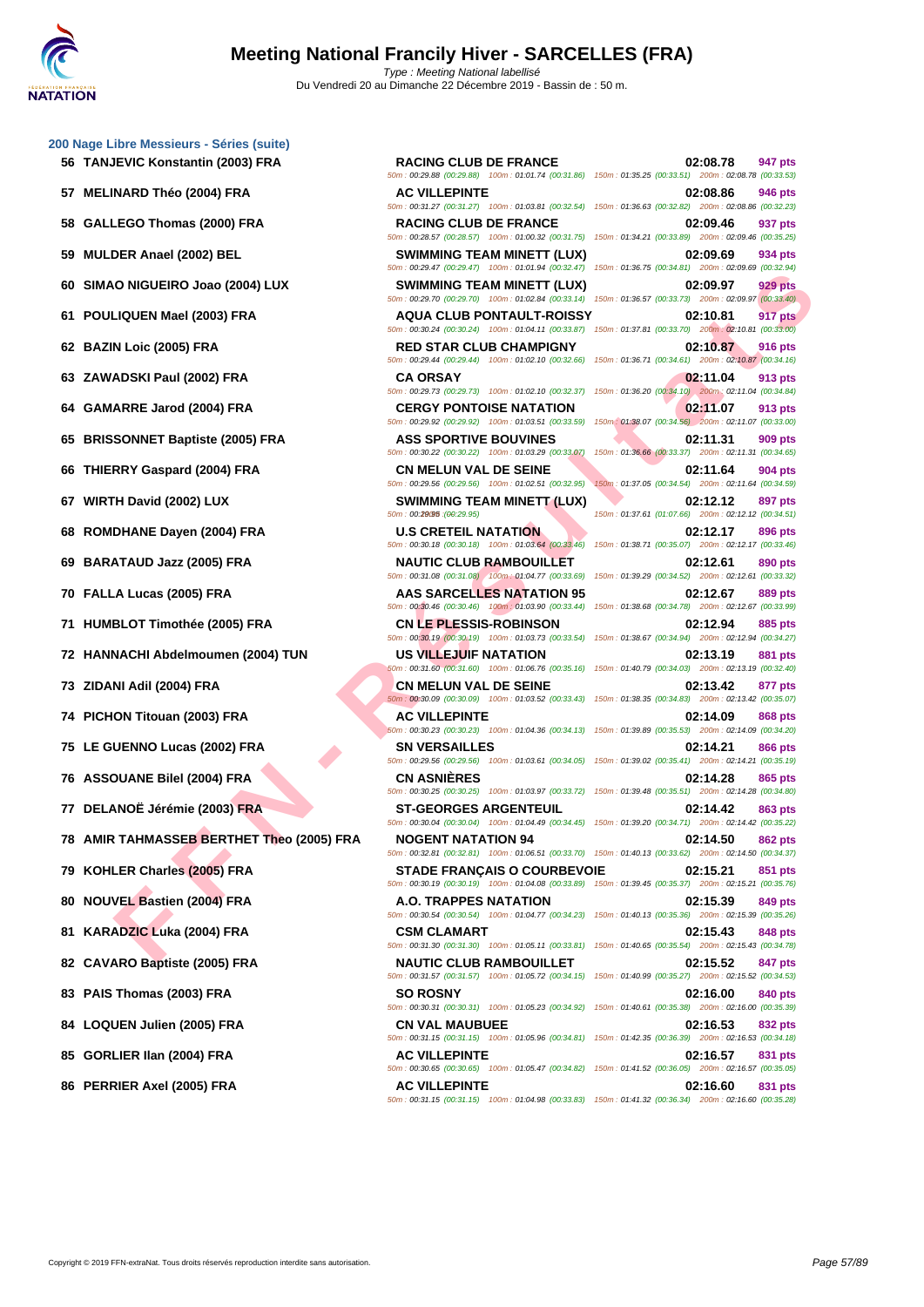- 
- 
- 
- 
- 
- 
- 
- 
- 
- 

# **400 Nage Libre Messieurs - Finale A** (Dimanche 22 Décembre 2019)

- 
- **2 RACZYNSKI Stanislas (1996) FRA CN MELUN VAL DE SEINE 04:07.74 1138 pts**
- 
- 
- **5 ZACHELIN Anaïque (2001) FRA ES MASSY NATATION 04:16.88 1063 pts**
- 
- 
- **8 LEMARCHAND Antonn (2004) FRA CN LE PLESSIS-ROBINSON 04:23.13 1013 pts**

# **400 Nage Libre Messieurs - Finale B** (Dimanche 22 Décembre 2019)

- 
- 
- 
- **4 BOURSIER Merlin (2001) FRA MOUETTES DE PARIS 04:22.93 1015 pts**
- **5 COLOMAR Kyllian (2003) FRA SN VERSAILLES 04:25.63 993 pts**
- 
- 
- 

| 00 Nage Libre Messieurs - Séries (suite)                                                            |                                                                                                                                                        |                                                                                                                                                                                                  |
|-----------------------------------------------------------------------------------------------------|--------------------------------------------------------------------------------------------------------------------------------------------------------|--------------------------------------------------------------------------------------------------------------------------------------------------------------------------------------------------|
| 87 HENRY Valentin (2005) FRA                                                                        | <b>ES VITRY</b>                                                                                                                                        | 02:17.62<br>816 pts<br>50m: 00:31.18 (00:31.18) 100m: 01:06.24 (00:35.06) 150m: 01:42.62 (00:36.38) 200m: 02:17.62 (00:35.00)                                                                    |
| 88 NEVOT Romain (2004) FRA                                                                          | A.O. TRAPPES NATATION                                                                                                                                  | 02:17.76<br>814 pts<br>50m: 00:31.67 (00:31.67) 100m: 01:07.05 (00:35.38) 150m: 01:43.11 (00:36.06) 200m: 02:17.76 (00:34.65)                                                                    |
| 89 TAILLANDIER Alan (2004) FRA                                                                      | <b>CN LE PLESSIS-ROBINSON</b><br>50m: 00:29.71 (00:29.71) 100m: 01:04.91 (00:35.20)                                                                    | 02:17.81<br>814 pts<br>150m: 01:41.34 (00:36.43) 200m: 02:17.81 (00:36.47)                                                                                                                       |
| 90   DJAMA Enzo (2005) FRA                                                                          | <b>CN ASNIERES</b><br>50m: 00:32.25 (00:32.25) 100m: 01:08.41 (00:36.16)                                                                               | 02:19.56<br><b>789 pts</b><br>150m: 01:44.02 (00:35.61) 200m: 02:19.56 (00:35.54)                                                                                                                |
| 91   CHARBONNEL Mathis (2005) FRA                                                                   | <b>CN ST-MICHEL-SUR-ORGE</b>                                                                                                                           | 02:19.67<br>787 pts<br>50m : 00:32.34 (00:32.34) 100m : 01:07.96 (00:35.62) 150m : 01:44.95 (00:36.99) 200m : 02:19.67 (00:34.72)                                                                |
| 92 LAYMOUNI Riad (2005) FRA                                                                         | <b>ST-GEORGES ARGENTEUIL</b>                                                                                                                           | 02:20.80<br>772 pts<br>50m: 00:32.41 (00:32.41) 100m: 01:08.31 (00:35.90) 150m: 01:45.29 (00:36.98) 200m: 02:20.80 (00:35.51)                                                                    |
| 93   THENU Alexandre (2005) FRA                                                                     | <b>AQUA CLUB PONTAULT-ROISSY</b>                                                                                                                       | 02:22.10<br>754 pts<br>50m : 00:32.99 (00:32.99) 100m : 01:08.35 (00:35.36) 150m : 01:45.58 (00:37.23) 200m : 02:22.10 (00:36.52)                                                                |
| --- BOUTOUIL Samy (2000) MAR<br>--- FOURMY Matéo (2000) FRA<br>--- AIT MOHAND Massinissa (2005) FRA | <b>U.S CRETEIL NATATION</b><br><b>ES MASSY NATATION</b><br><b>AAS SARCELLES NATATION 95</b>                                                            | <b>DNS</b> dec<br><b>DNS</b> dec<br><b>DNS</b>                                                                                                                                                   |
| 00 Nage Libre Messieurs - Finale A                                                                  | (Dimanche 22 Décembre 2019)                                                                                                                            |                                                                                                                                                                                                  |
| 1 TEULE Enzo (2004) FRA                                                                             | <b>CNO ST-GERMAIN-EN-LAYE</b><br>50m: 00:28.60 (00:28.60) 100m: 00:59.42 (00:30.82)<br>250m: 02:34.17 (00:31.75) 300m: 03:05.76 (00:31.59)             | 04:07.15<br>1143 pts<br>150m: 01:30.67 (00:31.25) 200m: 02:02.42 (00:31.75)<br>350m: 03:37.46 (00:31.70) 400m: 04:07.15 (00:29.69)                                                               |
| 2 RACZYNSKI Stanislas (1996) FRA                                                                    | <b>CN MELUN VAL DE SEINE</b><br>50m: 00:28.27 (00:28.27) 100m: 00:59.12 (00:30.85)<br>250m: 02:33.13 (00:31.31) 300m: 03:05.14 (00:32.01)              | 04:07.74<br>1138 pts<br>150m: 01:30.13 (00:31.01) 200m: 02:01.82 (00:31.69)<br>350m: 03:36.60 (00:31.46) 400m: 04:07.74 (00:31.14)                                                               |
| 3 PORTAL Alex (2002) FRA                                                                            | <b>CNO ST-GERMAIN-EN-LAYE</b><br>$50m : 00:28.44$ (00:28.44) $100m : 00:59.59$ (00:31.15)<br>$250m : 02:34.83$ (00:31.88) $300m : 03:06.59$ (00:31.76) | 04:08.16<br>1134 pts<br>150m: 01:31.32 (00:31.73) 200m: 02:02.95 (00:31.63)<br>350m: 03:38.28 (00:31.69) 400m: 04:08.16 (00:29.88)                                                               |
| 4 TEULE Leo (2002) FRA                                                                              | <b>CNO ST-GERMAIN-EN-LAYE</b><br>50m: 00:28.71 (00:28.71) 100m: 00:59.88 (00:31.17)<br>250m: 02:35.64 (00:31.99) 300m: 03:07.10 (00:31.46)             | 04:08.39<br>1133 pts<br>150m: 01:31.74 (00:31.86) 200m: 02:03.65 (00:31.91)<br>350m: 03:38.72 (00:31.62) 400m: 04:08.39 (00:29.67)                                                               |
| 5 ZACHELIN Anaïque (2001) FRA                                                                       | <b>ES MASSY NATATION</b><br>50m: 00:28.52 (00:28.52) 100m: 01:00.27 (00:31.75)<br>250m: 02:37.11 (00:32.07) 300m: 03:10.04 (00:32.93)                  | 04:16.88<br>1063 pts<br>150m: 01:32.45 (00:32.18) 200m: 02:05.04 (00:32.59)<br>350m: 03:43.30 (00:33.26) 400m: 04:16.88 (00:33.58)                                                               |
| 6 LESPRIT Paul (1999) FRA                                                                           | <b>CLUB DES NAGEURS DE PARIS</b><br>50m: 00:28.78 (00:28.78) 100m: 01:00.46 (00:31.68)<br>250m: 02:38.59 (00:33.38) 300m: 03:12.06 (00:33.47)          | 04:17.20<br><b>1060 pts</b><br>150m: 01:32.61 (00:32.15) 200m: 02:05.21 (00:32.60)<br>350m: 03:44.68 (00:32.62) 400m: 04:17.20 (00:32.52)                                                        |
| 7 BOUGHATTAS Fadi (2003) FRA                                                                        | <b>RACING CLUB DE FRANCE</b><br>250m: 02:38.22 (00:32.52) 300m: 03:11.58 (00:33.36)                                                                    | 04:21.03<br><b>1030 pts</b><br>50m : 00:28.55 (00:28.55) 100m : 01:00.36 (00:31.81) 150m : 01:32.43 (00:32.07) 200m : 02:05.70 (00:33.27)<br>350m: 03:46.25 (00:34.67) 400m: 04:21.03 (00:34.78) |
| 8 LEMARCHAND Antonn (2004) FRA                                                                      | <b>CN LE PLESSIS-ROBINSON</b><br>250m: 02:40.49 (00:34.04) 300m: 03:14.10 (00:33.61) 350m: 03:49.11 (00:35.01) 400m: 04:23.13 (00:34.02)               | 04:23.13<br>1013 pts<br>50m : 00:28.93 (00:28.93) 100m : 01:00.22 (00:31.29) 150m : 01:33.47 (00:33.25) 200m : 02:06.45 (00:32.98)                                                               |
| 00 Nage Libre Messieurs - Finale B                                                                  | (Dimanche 22 Décembre 2019)                                                                                                                            |                                                                                                                                                                                                  |
| 1 CHAMBRAUD Nicolas (2001) FRA<br>♥                                                                 | <b>CS CLICHY 92</b><br>50m: 00:28.16 (00:28.16) 100m: 00:58.86 (00:30.70)<br>250m: 02:36.09 (00:32.85) 300m: 03:09.59 (00:33.50)                       | 04:14.58<br><b>1082 pts</b><br>150m: 01:30.77 (00:31.91) 200m: 02:03.24 (00:32.47)<br>350m: 03:42.82 (00:33.23) 400m: 04:14.58 (00:31.76)                                                        |
| 2 GORLIER Enzo (2003) FRA                                                                           | <b>AC VILLEPINTE</b><br>50m: 00:29.30 (00:29.30) 100m: 01:00.43 (00:31.13)                                                                             | 04:16.43<br><b>1066 pts</b><br>150m: 01:32.88 (00:32.45) 200m: 02:06.40 (00:33.52)                                                                                                               |
| 3 GAY SEMENKOFF Ewen (2002) FRA                                                                     | 250m: 02:39.05 (00:32.65) 300m: 03:11.79 (00:32.74)<br><b>CN MELUN VAL DE SEINE</b><br>50m: 00:28.45 (00:28.45) 100m: 01:00.06 (00:31.61)              | 350m: 03:45.18 (00:33.39) 400m: 04:16.43 (00:31.25)<br>04:21.85<br><b>1023 pts</b><br>150m: 01:32.64 (00:32.58) 200m: 02:06.30 (00:33.66)                                                        |
| 4 BOURSIER Merlin (2001) FRA                                                                        | 250m: 02:39.91 (00:33.61) 300m: 03:14.50 (00:34.59)<br><b>MOUETTES DE PARIS</b>                                                                        | 350m: 03:48.99 (00:34.49) 400m: 04:21.85 (00:32.86)<br>04:22.93<br>1015 pts                                                                                                                      |
|                                                                                                     |                                                                                                                                                        | 50m: 00:29.22 (00:29.22) 100m: 01:01.39 (00:32.17) 150m: 01:34.00 (00:32.61) 200m: 02:07.94 (00:33.94)                                                                                           |

# 50m : 00:28.93 (00:28.93) 100m : 01:00.22 (00:31.29) 150m : 01:33.47 (00:33.25) 200m : 02:06.45 (00:32.98) 250m : 02:40.49 (00:34.04) 300m : 03:14.10 (00:33.61) 350m : 03:49.11 (00:35.01) 400m : 04:23.13 (00:34.02)

### **1 CHAMBRAUD Nicolas (2001) FRA CS CLICHY 92 04:14.58 1082 pts** 50m : 00:28.16 (00:28.16) 100m : 00:58.86 (00:30.70) 150m : 01:30.77 (00:31.91) 200m : 02:03.24 (00:32.47) 250m : 02:36.09 (00:32.85) 300m : 03:09.59 (00:33.50) 350m : 03:42.82 (00:33.23) 400m : 04:14.58 (00:31.76) **2 GORLIER Enzo (2003) FRA AC VILLEPINTE 04:16.43 1066 pts** 50m : 00:29.30 (00:29.30) 100m : 01:00.43 (00:31.13) 150m : 01:32.88 (00:32.45) 200m : 02:06.40 (00:33.52) 250m : 02:39.05 (00:32.65) 300m : 03:11.79 (00:32.74) 350m : 03:45.18 (00:33.39) 400m : 04:16.43 (00:31.25) **3 GAY SEMENKOFF Ewen (2002) FRA CN MELUN VAL DE SEINE 04:21.85 1023 pts**

50m : 00:29.22 (00:29.22) 100m : 01:01.39 (00:32.17) 150m : 01:34.00 (00:32.61) 200m : 02:07.94 (00:33.94) 250m : 02:41.56 (00:33.62) 300m : 03:16.23 (00:34.67) 350m : 03:50.45 (00:34.22) 400m : 04:22.93 (00:32.48)

50m : 00:28.22 (00:28.22) 100m : 00:59.04 (00:30.82) 150m : 01:31.85 (00:32.81) 200m : 02:06.05 (00:34.20) 250m : 02:40.78 (00:34.73) 300m : 03:16.26 (00:35.48) 350m : 03:52.12 (00:35.86) 400m : 04:25.63 (00:33.51)

**6 OUARDI Liam (2004) FRA C.S MONTERELAIS NATATION 04:26.07 990 pts**

**7 BENZIDOUN Fares (2003) ALG STADE FRANÇAIS O COURBEVOIE 04:27.90 976 pts** 50m : 00:29.81 (00:29.81) 100m : 01:02.31 (00:32.50) 150m : 01:36.17 (00:33.86) 200m : 02:10.28 (00:34.11) 250m : 02:43.92 (00:33.64) 300m : 03:18.67 (00:34.75) 350m : 03:53.48 (00:34.81) 400m : 04:27.90 (00:34.42)

**8 BOUFTINI Walid (2003) FRA C.S MONTERELAIS NATATION 04:28.38 972 pts**

50m : 00:30.89 (00:30.89) 100m : 01:04.62 (00:33.73) 150m : 01:39.04 (00:34.42) 200m : 02:13.40 (00:34.36) 250m : 02:47.59 (00:34.19) 300m : 03:21.60 350m : --- (00:34.01) 400m : 04:28.38 (01:06.78)

50m : 00:29.57 (00:29.57) 100m : 01:02.25 (00:32.68) 150m : 01:35.44 (00:33.19) 200m : 02:09.71 (00:34.27) 250m : 02:43.77 (00:34.06) 300m : 03:18.36 (00:34.59) 350m : 03:52.78 (00:34.42) 400m : 04:26.07 (00:33.29)

# **7 BOUGHATTAS Fadi (2003) FRA RACING CLUB DE FRANCE 04:21.03 1030 pts** 50m : 00:28.55 (00:28.55) 100m : 01:00.36 (00:31.81) 150m : 01:32.43 (00:32.07) 200m : 02:05.70 (00:33.27) 250m : 02:38.22 (00:32.52) 300m : 03:11.58 (00:33.36) 350m : 03:46.25 (00:34.67) 400m : 04:21.03 (00:34.78)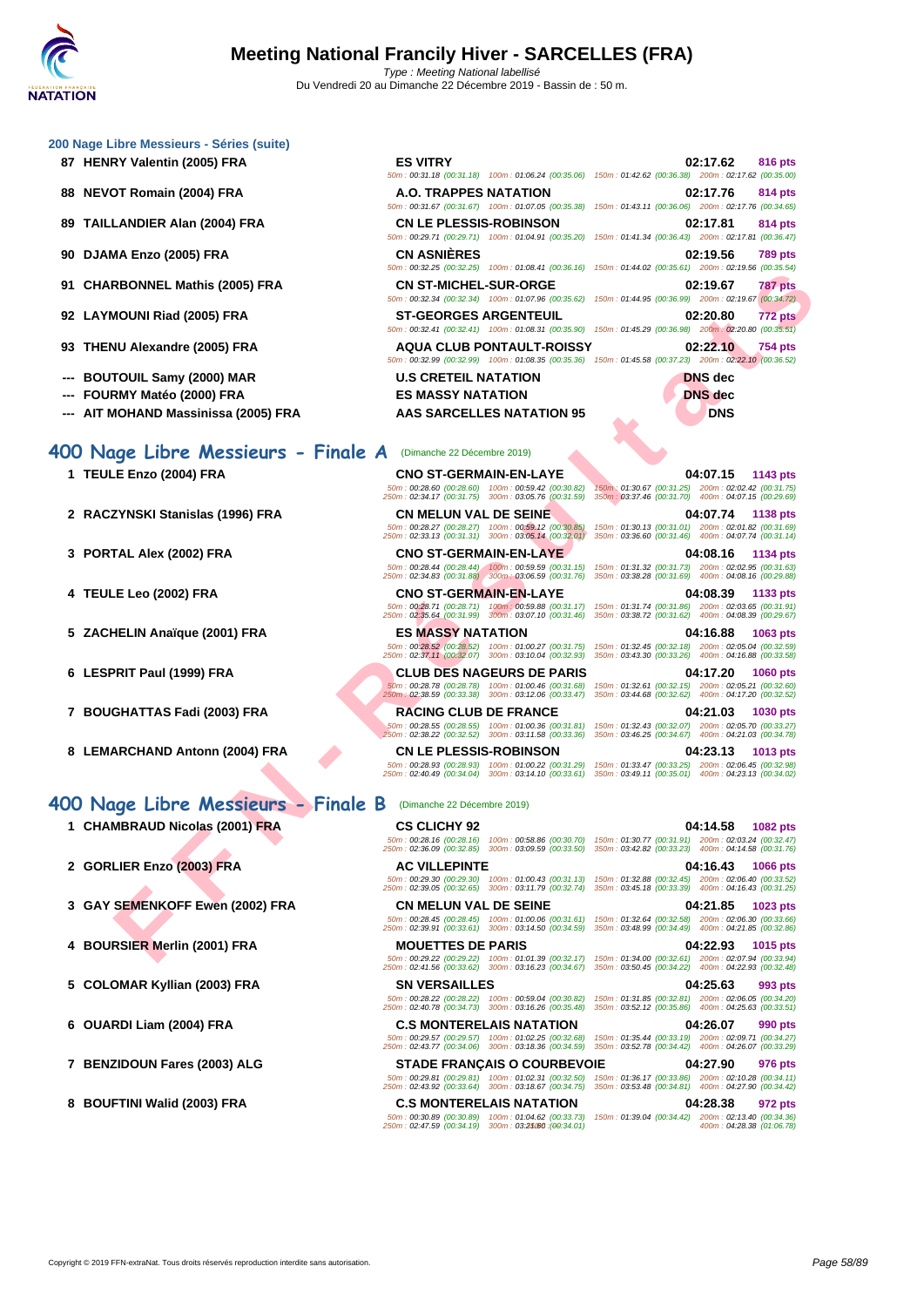# **FRANCE COOP FRANCE COOP FRANCE COOPERA AND RELEASE AND RELEASE AND RELEASE AND RELEASE AND RELEASE AND RELEASE AND RELEASE AND RELEASE AND RELEASE AND RELEASE AND RELEASE AND RELEASE AND RELEASE AND RELEASE AND RELEASE AN [400 N](http://www.ffnatation.fr/webffn/index.php)age Libre Messieurs - Finale C 15-16 ans** (Dimanche 22 Décembre 2019) **1 GAMARRE Jarod (2004) FRA CERGY PONTOISE NATATION 04:27.74 977 pts** 50m : 00:29.88 (00:29.88) 100m : 01:02.74 (00:32.86) 150m : 01:36.71 (00:33.97) 200m : 02:11.33 (00:34.62) 250m : 02:46.02 (00:34.69) 300m : 03:20.50 (00:34.48) 350m : 03:56.05 (00:35.55) 400m : 04:27.74 (00:31.69) **2 HUMBLOT Timothée (2005) FRA CN LE PLESSIS-ROBINSON 04:34.62 924 pts** 50m : 00:30.71 (00:30.71) 100m : 01:04.55 (00:33.84) 150m : 01:39.34 (00:34.79) 200m : 02:14.51 (00:35.17) [250](http://www.ffnatation.fr/webffn/resultats.php?idact=nat&go=epr&idcpt=64277&idepr=54)m : 02:49.18 (00:34.67) 300m : 03:24.70 (00:35.52) 350m : 04:00.00 (00:35.30) 400m : 04:34.62 (00:34.62) **3 LATSAGUE Thomas (2005) FRA ES MASSY NATATION 04:36.93 907 pts** 50m : 00:31.30 (00:31.30) 100m : 01:05.28 (00:33.98) 150m : 01:40.42 (00:35.14) 200m : 02:16.31 (00:35.89) 250m : 02:52.11 (00:35.80) 300m : 03:27.89 (00:35.78) 350m : 04:03.92 (00:36.03) 400m : 04:36.93 (00:33.01) **4 FALLA Lucas (2005) FRA AAS SARCELLES NATATION 95 04:37.16 905 pts** 50m : 00:31.00 (00:31.00) 100m : 01:04.92 (00:33.92) 150m : 01:40.02 (00:35.10) 200m : 02:15.94 (00:35.92) 250m : 02:51.71 (00:35.77) 300m : 03:27.72 (00:36.01) 350m : 04:03.53 (00:35.81) 400m : 04:37.16 (00:33.63) **5 FAUCONNIER Basile (2005) FRA AQUA VALLÉE-DE-CHEVREUSE 04:37.19 905 pts** 50m : 00:30.91 (00:30.91) 100m : 01:04.69 (00:33.78) 150m : 01:40.09 (00:35.40) 200m : 02:15.35 (00:35.26) 250m : 02:50.93 (00:35.58) 300m : 03:26.55 (00:35.62) 350m : 04:02.22 (00:35.67) 400m : 04:37.19 (00:34.97) **6 BARATAUD Jazz (2005) FRA NAUTIC CLUB RAMBOUILLET 04:39.09 891 pts** 50m : 00:31.45 (00:31.45) 100m : 01:05.97 (00:34.52) 150m : 01:41.30 (00:35.33) 200m : 02:17.35 (00:36.05) 250m : 02:53.23 (00:35.88) 300m : 03:29.73 (00:36.50) 350m : 04:05.70 (00:35.97) 400m : 04:39.09 (00:33.39) **7 DUCHAUFFOUR Timothe (2005) FRA LAGNY-SUR-MARNE NATATION 04:40.27 882 pts** 50m : 00:32.22 (00:32.22) 100m : 01:06.16 (00:33.94) 150m : 01:42.22 (00:36.06) 200m : 02:17.48 (00:35.26) 250m : 02:53.79 (00:36.31) 300m : 03:29.71 350m : --- (00:35.92) 400m : 04:40.27 (01:10.56) **8 ZIDANI Adil (2004) FRA CN MELUN VAL DE SEINE 04:49.60 815 pts** 50m : 00:31.87 (00:31.87) 100m : 01:06.36 (00:34.49) 150m : 01:42.30 (00:35.94) 200m : 02:18.98 (00:36.68) 250m : 02:56.63 (00:37.65) 300m : 03:34.09 (00:37.46) 350m : 04:12.56 (00:38.47) 400m : 04:49.60 (00:37.04) **400 Nage Libre Messieurs - Séries** (Dimanche 22 Décembre 2019) **1 KHENDRICHE Lounis (1997) ALG AAS SARCELLES NATATION 95 04:09.89 1120 pts** 50m : 00:28.42 (00:28.42) 100m : 00:59.49 (00:31.07) 150m : 01:30.29 (00:30.80) 200m : 02:02.12 (00:31.83) 250m : 02:34.37 (00:32.25) 300m : 03:06.91 (00:32.54) 350m : 03:39.78 (00:32.87) 400m : 04:09.89 (00:30.11) **2 PORTAL Alex (2002) FRA CNO ST-GERMAIN-EN-LAYE 04:10.39 1116 pts** 50m : 00:28.79 (00:28.79) 100m : 01:00.16 (00:31.37) 150m : 01:31.66 (00:31.50) 200m : 02:03.56 (00:31.90) 250m : 02:35.60 (00:32.04) 300m : 03:07.96 (00:32.36) 350m : 03:40.24 (00:32.28) 400m : 04:10.39 (00:30.15) **3 TEULE Leo (2002) FRA CNO ST-GERMAIN-EN-LAYE 04:10.40 1116 pts**

- 
- 
- **6 ZACHELIN Anaïque (2001) FRA ES MASSY NATATION 04:14.06 1086 pts**
- 
- **8 BOUGHATTAS Fadi (2003) FRA RACING CLUB DE FRANCE 04:16.15 1069 pts**
- **9 LEMARCHAND Antonn (2004) FRA CN LE PLESSIS-ROBINSON 04:17.37 1059 pts**
- **10 LESPRIT Paul (1999) FRA CLUB DES NAGEURS DE PARIS 04:18.13 1053 pts**
- **11 CHAMBRAUD Nicolas (2001) FRA CS CLICHY 92 04:18.81 1047 pts**
- **12 GORLIER Enzo (2003) FRA AC VILLEPINTE 04:19.36 1043 pts**
- 
- 
- **15 GAY SEMENKOFF Ewen (2002) FRA CN MELUN VAL DE SEINE 04:22.97 1014 pts**

50m : 00:28.51 (00:28.51) 100m : 01:00.02 (00:31.51) 150m : 01:31.77 (00:31.75) 200m : 02:04.36 (00:32.59) 250m : 02:36.33 (00:31.97) 300m : 03:08.62 (00:32.29) 350m : 03:40.40 (00:31.78) 400m : 04:10.40 (00:30.00)

50m : 00:28.71 (00:28.71) 100m : 01:00.00 (00:31.29) 150m : 01:31.65 (00:31.65) 200m : 02:03.91 (00:32.26) 250m : 02:35.34 (00:31.43) 300m : 03:07.67 (00:32.33) 350m : 03:39.46 (00:31.79) 400m : 04:10.65 (00:31.19)

50m : 00:29.18 (00:29.18) 100m : 01:00.76 (00:31.58) 150m : 01:32.63 (00:31.87) 200m : 02:04.63 (00:32.00) 250m : 02:37.04 (00:32.41) 300m : 03:09.72 (00:32.68) 350m : 03:42.51 (00:32.79) 400m : 04:13.96 (00:31.45)

50m : 00:29.32 (00:29.32) 100m : 01:01.47 (00:32.15) 150m : 01:33.39 (00:31.92) 200m : 02:06.09 (00:32.70) 250m : 02:38.22 (00:32.13) 300m : 03:10.97 (00:32.75) 350m : 03:42.74 (00:31.77) 400m : 04:14.06 (00:31.32)

50m : 00:29.26 (00:29.26) 100m : 01:00.79 (00:31.53) 150m : 01:32.81 (00:32.02) 200m : 02:05.35 (00:32.54) 250m : 02:37.66 (00:32.31) 300m : 03:10.29 (00:32.63) 350m : 03:43.53 (00:33.24) 400m : 04:15.99 (00:32.46)

50m : 00:28.42 (00:28.42) 100m : 00:59.18 (00:30.76) 150m : 01:31.40 (00:32.22) 200m : 02:04.25 (00:32.85) 250m : 02:37.51 (00:33.26) 300m : 03:11.33 (00:33.82) 350m : 03:44.95 (00:33.62) 400m : 04:18.13 (00:33.18)

50m : 00:28.05 (00:28.05) 100m : 00:59.04 (00:30.99) 150m : 01:31.23 (00:32.19) 200m : 02:04.76 (00:33.53) 250m : 02:37.88 (00:33.12) 300m : 03:12.15 (00:34.27) 350m : 03:45.56 (00:33.41) 400m : 04:18.81 (00:33.25)

50m : 00:29.31 (00:29.31) 100m : 01:01.41 (00:32.10) 150m : 01:34.51 (00:33.10) 200m : 02:08.32 (00:33.81) 250m : 02:41.11 (00:32.79) 300m : 03:14.86 (00:33.75) 350m : 03:47.98 (00:33.12) 400m : 04:19.36 (00:31.38)

**14 OUARDI Liam (2004) FRA C.S MONTERELAIS NATATION 04:22.05 1021 pts**

50m : 00:29.48 (00:29.48) 100m : 01:02.49 (00:33.01) 150m : 01:35.78 (00:33.29) 200m : 02:09.92 (00:34.14) 250m : 02:42.98 (00:33.06) 300m : 03:17.02 (00:34.04) 350m : 03:50.13 (00:33.11) 400m : 04:22.97 (00:32.84)

**4 TEULE Enzo (2004) FRA CNO ST-GERMAIN-EN-LAYE 04:10.65 1114 pts 5 RACZYNSKI Stanislas (1996) FRA CN MELUN VAL DE SEINE 04:13.96 1087 pts 7 FRIPPIAT Florian (1998) BEL SWIMMING TEAM MINETT (LUX) 04:15.99 1070 pts**

50m : 00:28.86 (00:28.86) 100m : 00:59.91 (00:31.05) 150m : 01:32.03 (00:32.12) 200m : 02:04.66 (00:32.63) 250m : 02:37.29 (00:32.63) 300m : 03:10.14 (00:32.85) 350m : 03:43.48 (00:33.34) 400m : 04:16.15 (00:32.67)

50m : 00:28.38 (00:28.38) 100m : 00:59.73 (00:31.35) 150m : 01:32.06 (00:32.33) 200m : 02:04.55 (00:32.49) 250m : 02:37.61 (00:33.06) 300m : 03:10.96 (00:33.35) 350m : 03:44.52 (00:33.56) 400m : 04:17.37 (00:32.85)

**13 COLOMAR Kyllian (2003) FRA SN VERSAILLES 04:21.15 1029 pts** 50m : 00:29.41 (00:29.41) 100m : 01:01.04 (00:31.63) 150m : 01:34.05 (00:33.01) 200m : 02:06.69 (00:32.64) 250m : 02:40.21 (00:33.52) 300m : 03:14.08 (00:33.87) 350m : 03:48.60 (00:34.52) 400m : 04:21.15 (00:32.55)

50m : 00:29.84 (00:29.84) 100m : 01:02.18 (00:32.34) 150m : 01:35.41 (00:33.23) 200m : 02:08.65 (00:33.24) 250m : 02:42.21 (00:33.56) 300m : 03:15.73 (00:33.52) 350m : 03:49.70 (00:33.97) 400m : 04:22.05 (00:32.35)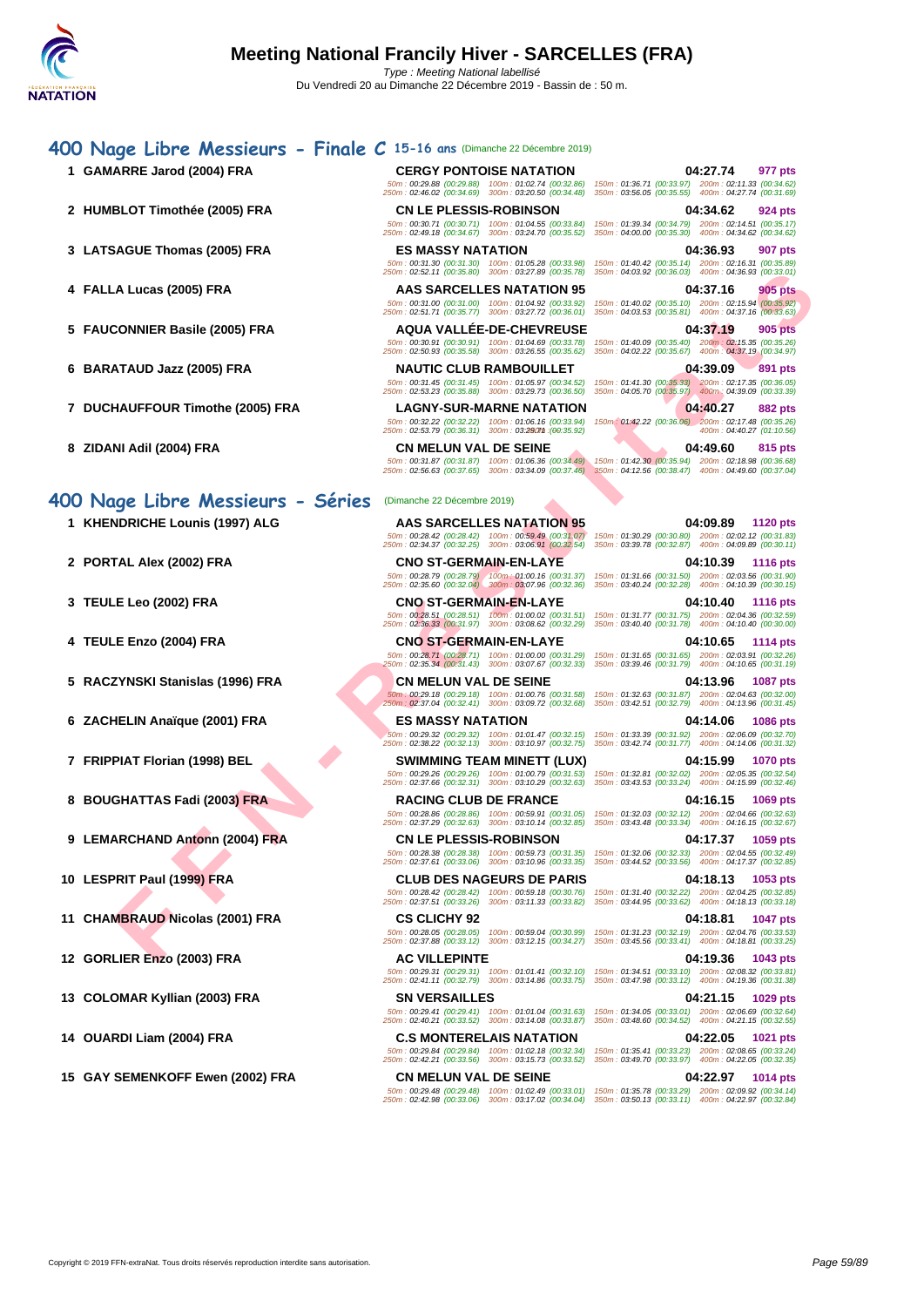**18 BENZIDOUN Fares (2003) ALG STADE FRANÇAIS O COURBEVOIE 04:25.23 996 pts**

**19 BOUFTINI Walid (2003) FRA C.S MONTERELAIS NATATION 04:26.85 984 pts**

**20 AERNOUT Louis (2002) FRA US VILLEJUIF NATATION 04:27.91 976 pts**

**26 FAUCONNIER Basile (2005) FRA AQUA VALLÉE-DE-CHEVREUSE 04:35.73 916 pts**

**28 HUMBLOT Timothée (2005) FRA CN LE PLESSIS-ROBINSON 04:36.99 907 pts**

**29 MELINARD Théo (2004) FRA AC VILLEPINTE 04:37.51 903 pts**

**30 LATSAGUE Thomas (2005) FRA ES MASSY NATATION 04:38.16 898 pts**

**34 DUCHAUFFOUR Timothe (2005) FRA LAGNY-SUR-MARNE NATATION 04:44.02 855 pts**

**35 HUGONENQ Milo (2004) FRA CLUB DES NAGEURS DE PARIS 04:44.25 853 pts**

**36 LAMLICHE Hichame (2004) FRA ST-GEORGES ARGENTEUIL 04:44.37 852 pts**

**38 BRISSONNET Baptiste (2005) FRA ASS SPORTIVE BOUVINES 04:47.40 831 pts**

**16 BOURSIER Merlin (2001) FRA MOUETTES DE PARIS 04:23.37 1011 pts** 50m : 00:29.62 (00:29.62) 100m : 01:02.16 (00:32.54) 150m : 01:34.86 (00:32.70) 200m : 02:08.19 (00:33.33) 250m : 02:42.02 (00:33.83) 300m : 03:16.10 (00:34.08) 350m : 03:49.94 (00:33.84) 400m : 04:23.37 (00:33.43) **17 GENET David (1982) FRA CLUB DES NAGEURS DE PARIS 04:24.06 1006 pts** 50m : 00:30.18 (00:30.18) 100m : 01:03.46 (00:33.28) 150m : 01:37.23 (00:33.77) 200m : 02:10.92 (00:33.69) 250m : 02:44.47 (00:33.55) 300m : 03:17.86 (00:33.39) 350m : 03:51.42 (00:33.56) 400m : 04:24.06 (00:32.64)

50m : 00:29.69 (00:29.69) 100m : 01:02.40 (00:32.71) 150m : 01:35.84 (00:33.44) 200m : 02:09.84 (00:34.00) 250m : 02:43.55 (00:33.71) 300m : 03:18.01 (00:34.46) 350m : 03:52.10 (00:34.09) 400m : 04:25.23 (00:33.13)

50m : 00:31.02 (00:31.02) 100m : 01:04.63 (00:33.61) 150m : 01:38.45 (00:33.82) 200m : 02:12.30 (00:33.85) 250m : 02:46.24 (00:33.94) 300m : 03:20.33 (00:34.09) 350m : 03:54.15 (00:33.82) 400m : 04:26.85 (00:32.70)

50m : 00:29.76 (00:29.76) 100m : 01:02.58 (00:32.82) 150m : 01:35.81 (00:33.23) 200m : 02:09.74 (00:33.93) 250m : 02:43.86 (00:34.12) 300m : 03:18.65 (00:34.79) 350m : 03:54.14 (00:35.49) 400m : 04:27.91 (00:33.77)

**21 DINO Maxime (2002) FRA CERGY PONTOISE NATATION 04:28.39 972 pts** 50m : 00:30.12 (00:30.12) 100m : 01:03.59 (00:33.47) 150m : 01:37.43 (00:33.84) 200m : 02:12.22 (00:34.79) 250m : 02:46.19 (00:33.97) 300m : 03:20.76 (00:34.57) 350m : 03:54.66 (00:33.90) 400m : 04:28.39 (00:33.73)

**22 DESOLUE Valentin (2003) FRA C.S MONTERELAIS NATATION 60m**: 01:03.02 (00:33.17) **150m**: 01:36.91 (00:33.89) **200m**: 02:12.08 (00:35.17)<br> **250m**: 02:46.53 (00:34.45) 300m: 03:22.13 (00:35.60) 350mm (03:57.40 (00:35 50m : 00:29.85 (00:29.85) 100m : 01:03.02 (00:33.17) 150m : 01:36.91 (00:33.89) 200m : 02:12.08 (00:35.17) 250m : 02:46.53 (00:34.45) 300m : 03:22.13 (00:35.60) 350m : 03:57.40 (00:35.27) 400m : 04:30.61 (00:33.21)

**23 LE SAND Léonard (2002) FRA SN VERSAILLES 04:30.67 954 pts** 50m : 00:30.96 (00:30.96) 100m : 01:04048 (00:33.52) 50m : 02:13.80 (01:09.32)<br>250m : --- (01:06.72) 300m : 03:23095 (01:10.15) 400m : 04:30.67 (01:06.72)

**24 GAMARRE Jarod (2004) FRA CERGY PONTOISE NATATION 04:30.89 953 pts** 50m : 00:30.17 (00:30.17) 100m : 01:04.13 (00:33.96)<br>250m : 02:48.69 (00:35.23) 300m : 03:23.96 (00:35.27)

**25 WALTZING Loic (2000) LUX SWIMMING TEAM MINETT (LUX) 04:33.21 935 pts**<br> **25 CONFINENTIAL CONTACT SUMPLY AND CONSUMING TEAM MINETT (LUX) 00:32.23** (00:33.78) 200m : 02:12.38 (00:34.59)<br>
250m : 02:46.56 (00:34 50m : 00:30.80 (00:30.80) 100m : 01:04.03 (00:33.23) 150m : 01:37.79 (00:33.76) 200m : 02:12.38 (00:34.59) 250m : 02:46.56 (00:34.18) 300m : 03:21.85 (00:35.29) 350m : 03:58.03 (00:36.18) 400m : 04:33.21 (00:35.18)

**27 FALLA Lucas (2005) FRA AAS SARCELLES NATATION 95 04:36.72 909 pts**

50m : 00:31.01 (00:31.01) 100m : 01:04.94 (00:33.93) 150m : 01:40.13 (00:35.19) 200m : 02:15.29 (00:35.16) 250m : 02:51.14 (00:35.85) 300m : 03:26.64 (00:35.50) 350m : 04:02.61 (00:35.97) 400m : 04:36.99 (00:34.38)

 $50m$ <br>  $50m$  :  $-40m$  : 02:12.89 (01:08.51)<br>  $300m$  : 03:25044 :(01:12.55)  $400m$  : 04:37.51 (01:12.07)

**31 BARATAUD Jazz (2005) FRA NAUTIC CLUB RAMBOUILLET 04:41.90 870 pts** 50m : 00:32.29 (00:32.29) 100m : 01:07.99 (00:35.70) 150m : 01:44.49 (00:36.50) 200m : 02:20.45 (00:35.96) 250m : 02:56.58 (00:36.13) 300m : 03:32.93 (00:36.35) 350m : 04:08.62 (00:35.69) 400m : 04:41.90 (00:33.28)

**32 NEBOR Maxence (2003) FRA CA ORSAY 04:43.80 857 pts** 50m : 00:31.80 (00:31.80) 100m : 01:06.65 (00:34.85) 150m : 01:42.16 (00:35.51) 200m : 02:18.15 (00:35.99) 250m : 02:54.55 (00:36.40) 300m : 03:31.01 (00:36.46) 350m : 04:08.16 (00:37.15) 400m : 04:43.80 (00:35.64)

50m : 00:31.57 (00:31.57) 100m : 01:05.65 (00:34.08) 150m : 01:41.11 (00:35.46) 200m : 02:16.81 (00:35.70) 250m : 02:53.69 (00:36.88) 300m : 03:31.06 (00:37.37) 350m : 04:08.33 (00:37.27) 400m : 04:43.89 (00:35.56)

50m : 00:31.45 (00:31.45) 100m : 01:06.50 (00:35.05) 150m : 01:43.42 (00:36.92) 200m : 02:19.89 (00:36.47) 250m : 02:56.11 (00:36.22) 300m : 03:32.89 (00:36.78) 350m : 04:09.94 (00:37.05) 400m : 04:44.25 (00:34.31)

**37 BEKAR Mohamed Zaky (2004) FRA AAS SARCELLES NATATION 95 04:44.61 051 pts**<br> **37 BEKAR Mohamed Zaky (2004) FRA** *Bom: 00:32.25* (00:32.25) **100m: 01:032.28** (00:32.25) **100m: 04:339/a9** (04:13.43) **100m: 04** 50m : 00:3**2.25** (00:32.25) 100m : 01:**07:29** 150m : 00:32.25 (00:32.25) 300m : 02:35.04)<br>[11:11.12] 400m : 04:**44.61** (01:11.12) 300m : 03:3**33/49** :(04:13.43)

50m : 00:30.44 (00:30.44) 100m : 01:04.24 (00:33.80) 150m : 01:40.08 (00:35.84) 200m : 02:17.25 (00:37.17) 250m : 02:54.52 (00:37.27) 300m : 03:33.25 (00:38.73) 350m : 04:10.95 (00:37.70) 400m : 04:47.40 (00:36.45)

**FTN Valid (2003) FRA**<br> **FEND AND LONE COULD BE MANATHON COULD BE SAMPLE THE SAMPLE THE SAMPLE SAMPLE THE SAMPLE SAMPLE SAMPLE SAMPLE SAMPLE SAMPLE SAMPLE SAMPLE SAMPLE SAMPLE SAMPLE SAMPLE SAMPLE SAMPLE SAMPLE SAMPLE SAM** 50m : 00:30.79 (00:30.79) 100m : 01:04.64 (00:33.85) 150m : 01:39.71 (00:35.07) 200m : 02:15.11 (00:35.40) 250m : 02:50.22 (00:35.11) 300m : 03:25.48 (00:35.26) 350m : 04:01.20 (00:35.72) 400m : 04:35.73 (00:34.53) 50m : 00:31.20 (00:31.20) 100m : 01:05.42 (00:34.22) 150m : 01:40.25 (00:34.83) 200m : 02:15.83 (00:35.58) 250m : 02:51.31 (00:35.48) 300m : 03:27.15 (00:35.84) 350m : 04:02.52 (00:35.37) 400m : 04:36.72 (00:34.20)

50m : 00:30.17 (00:30.17) 100m : 01:04.13 (00:33.96) 150m : 01:38.87 (00:34.74) 200m : 02:13.46 (00:34.59)

50m : 00:30.97 (00:30.97) 100m : 01:05.47 (00:34.50) 150m : 01:40.80 (00:35.33) 200m : 02:16.29 (00:35.49) 250m : 02:51.26 (00:34.97) 300m : 03:27.53 (00:36.27) 350m : 04:03.58 (00:36.05) 400m : 04:38.16 (00:34.58)

**33 ZIDANI Adil (2004) FRA CN MELUN VAL DE SEINE 04:43.89 856 pts**

50m : 00:31.98 (00:31.98) 100m : 01:06.99 (00:35.01) 150m : 01:42.48 (00:35.49) 200m : 02:18.43 (00:35.95) 250m : 02:54.58 (00:36.15) 300m : 03:31.47 (00:36.89) 350m : 04:08.27 (00:36.80) 400m : 04:44.02 (00:35.75)

50m : 00:33.35 (00:33.35) 100m : 01:08.91 (00:35.56) 150m : 01:44.75 (00:35.84) 200m : 02:20.75 (00:36.00) 250m : 02:56.87 (00:36.12) 300m : 03:33.61 (00:36.74) 350m : 04:10.25 (00:36.64) 400m : 04:44.37 (00:34.12)

**39 CAVARO Baptiste (2005) FRA NAUTIC CLUB RAMBOUILLET 04:50.52 808 pts** 50m : 00:32.75 (00:32.75) 100m : 01:08.79 (00:36.04) 150m : 01:45.56 (00:36.77) 200m : 02:23.02 (00:37.46) 250m : 03:00.14 (00:37.12) 300m : 03:37.94 (00:37.80) 350m : 04:14.78 (00:36.84) 400m : 04:50.52 (00:35.74)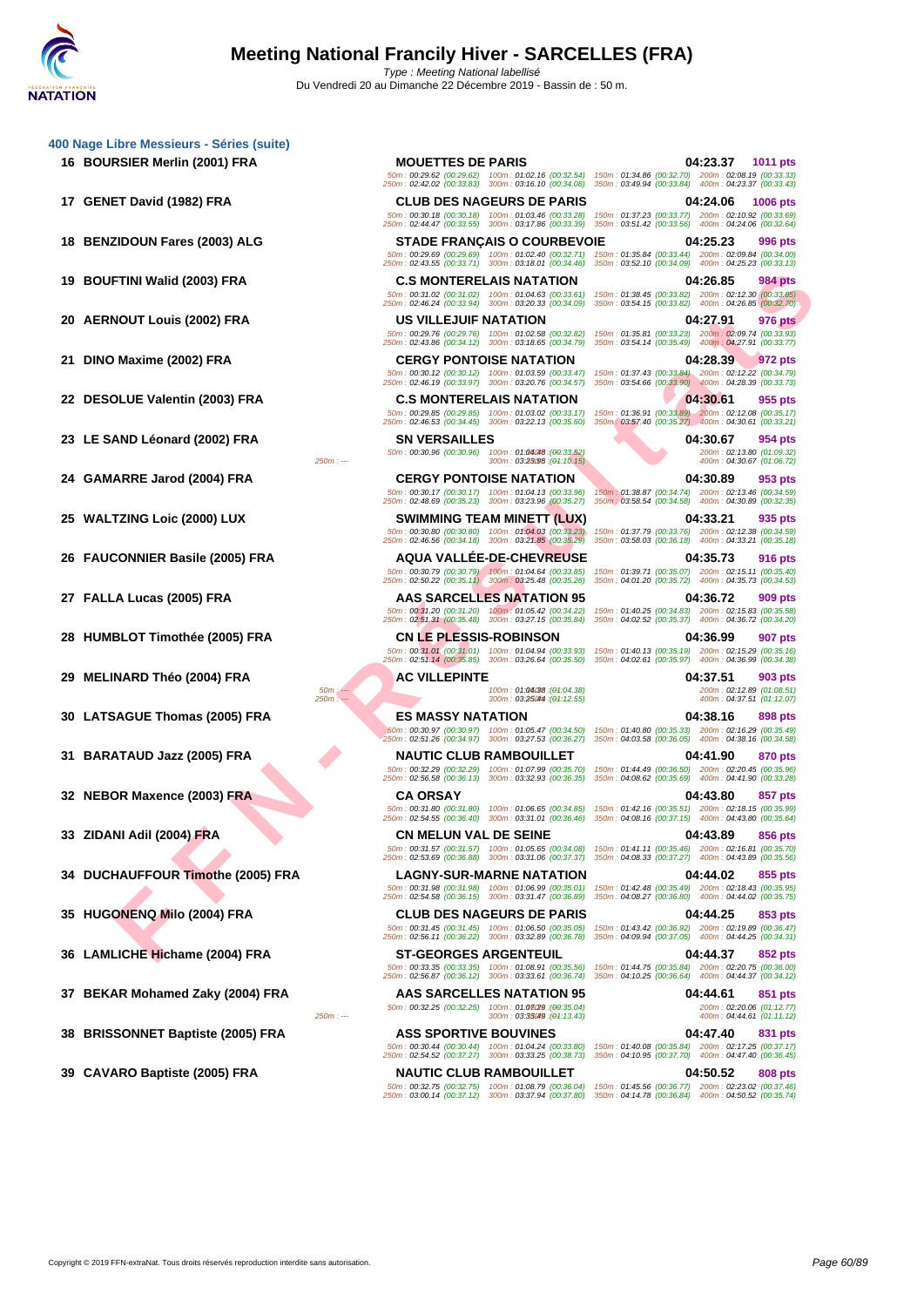| 400 Nage Libre Messieurs - Séries (suite)<br>40 PFEIFER Célestin (2005) FRA                                                                                                                                                                                                                                                                                                                                                               | <b>AQUA VALLÉE-DE-CHEVREUSE</b>                                                                                                                                       | 04:52.49<br>795 pts<br>50m: 00:32.10 (00:32.10) 100m: 01:08.72 (00:36.62) 150m: 01:45.65 (00:36.93) 200m: 02:22.70 (00:37.05)<br>250m: 03:00.83 (00:38.13) 300m: 03:38.63 (00:37.80) 350m: 04:16.62 (00:37.99) 400m: 04:52.49 (00:35.87)        |                                                        |
|-------------------------------------------------------------------------------------------------------------------------------------------------------------------------------------------------------------------------------------------------------------------------------------------------------------------------------------------------------------------------------------------------------------------------------------------|-----------------------------------------------------------------------------------------------------------------------------------------------------------------------|-------------------------------------------------------------------------------------------------------------------------------------------------------------------------------------------------------------------------------------------------|--------------------------------------------------------|
| 41 COMBETTES Jeremie (2005) FRA<br>$250m: -$                                                                                                                                                                                                                                                                                                                                                                                              | <b>RACING CLUB DE FRANCE</b><br>50m: 00:32.76 (00:32.76) 100m: 01:09/28 : (00:36.52)<br>300m: 03:46/20: (04:16.19)                                                    | 04:55.70<br>772 pts<br>200m: 02:24.01 (01:14.73)<br>400m: 04:55.70 (01:15.50)                                                                                                                                                                   |                                                        |
| 42 RICHARD Kylian (2005) FRA                                                                                                                                                                                                                                                                                                                                                                                                              | <b>AQUA VALLEE-DE-CHEVREUSE</b>                                                                                                                                       | 04:56.37<br><b>768 pts</b><br>50m: 00:32.56 (00:32.56) 100m: 01:09.04 (00:36.48) 150m: 01:47.07 (00:38.03) 200m: 02:24.67 (00:37.60)<br>250m: 03:03.63 (00:38.96) 300m: 03:41.69 (00:38.06) 350m: 04:19.67 (00:37.98) 400m: 04:56.37 (00:36.70) |                                                        |
| 43 CHARBONNEL Mathis (2005) FRA                                                                                                                                                                                                                                                                                                                                                                                                           | <b>CN ST-MICHEL-SUR-ORGE</b>                                                                                                                                          | 04:59.55<br><b>746 pts</b><br>50m: 00:33.40 (00:33.40) 100m: 01:09.65 (00:36.25) 150m: 01:47.93 (00:38.28) 200m: 02:26.38 (00:38.45)<br>250m: 03:05.41 (00:39.03) 300m: 03:43.77 (00:38.36) 350m: 04:23.30 (00:39.53) 400m: 04:59.55 (00:36.25) |                                                        |
| --- TANJEVIC Konstantin (2003) FRA                                                                                                                                                                                                                                                                                                                                                                                                        | <b>RACING CLUB DE FRANCE</b>                                                                                                                                          | <b>DNS</b> dec                                                                                                                                                                                                                                  |                                                        |
| AIT MOHAND Massinissa (2005) FRA<br><b>PAYRARD Ulysse (2005) FRA</b>                                                                                                                                                                                                                                                                                                                                                                      | AAS SARCELLES NATATION 95<br><b>OLYMPIQUE LA GARENNE-COLOMBES</b>                                                                                                     | <b>DNS</b> dec<br><b>DNS</b> dec                                                                                                                                                                                                                |                                                        |
| ABRAHAM Léo (1996) FRA                                                                                                                                                                                                                                                                                                                                                                                                                    | <b>CN BRUNOY-ESSONNE</b>                                                                                                                                              | <b>DNS</b> dec                                                                                                                                                                                                                                  |                                                        |
| ---   JAEGLE Come (2005) FRA                                                                                                                                                                                                                                                                                                                                                                                                              | <b>CNO ST-GERMAIN-EN-LAYE</b>                                                                                                                                         | <b>DNS</b>                                                                                                                                                                                                                                      |                                                        |
|                                                                                                                                                                                                                                                                                                                                                                                                                                           |                                                                                                                                                                       |                                                                                                                                                                                                                                                 |                                                        |
| 800 Nage Libre Messieurs - Séries (Vendredi 20 Décembre 2019)                                                                                                                                                                                                                                                                                                                                                                             |                                                                                                                                                                       |                                                                                                                                                                                                                                                 |                                                        |
| 1 KUKLA Clément (2002) FRA<br>50m: 00:28.45 (00:28.45) 100m: 00:59.06 (00:30.61) 150m: 01:29.86 (00:30.80) 200m: 02:00.46 (00:30.60) 250m: 02:31.31 (00:30.85) 300m: 03:02.16 (00:30.85) 350m: 03:32.25 (00:31.89) 400m: 04:04.22 (00:30.97)                                                                                                                                                                                              | <b>AAS SARCELLES NATATION 95</b>                                                                                                                                      | 08:12.44<br><b>1250 pts</b>                                                                                                                                                                                                                     |                                                        |
| 450m: 04:34.86 (00:30.64) 500m: 05:06.01 (00:31.15) 550m: 05:37.09 (00:31.08)                                                                                                                                                                                                                                                                                                                                                             | <b>DUNKERQUE NATATION</b>                                                                                                                                             | 600m: 06:08.20 (00:31.11) 650m: 06:39.30 (00:31.10) 700m: 07:10.76 (00:31.46) 750m: 07:42.43 (00:31.67) 800m: 08:12.44 (00:30.01)                                                                                                               |                                                        |
| 2 WALLART Jules (2002) FRA<br>50m: 00:26.63 (00:26.63) 100m: 00:59.20 (00:30.57) 150m: 01:30.06 (00:30.86) 200m: 02:01.27 (00:31.21) 250m: 02:32.18 (00:30.91) 300m: 03:03.51 (00:31.33) 350m: 03:35.62 (00:32.11) 400m: 04:07.54 (00:31.92)<br>450m: 04:38.59 (00:31.05) 500m: 05:10.45 (00:31.86) 550m: 05:41.33 (00:30.88)                                                                                                             |                                                                                                                                                                       | 08:15.31<br><b>1238 pts</b><br>600m: 06:12.70 (00:31.37) 650m: 06:43.89 (00:31.19) 700m: 07:15.02 (00:31.13) 750m: 07:46.07 (00:31.05) 800m: 08:15.31 (00:29.24)                                                                                |                                                        |
| 3 VANDEVELDE Alexis (2001) FRA                                                                                                                                                                                                                                                                                                                                                                                                            | <b>SN VERSAILLES</b>                                                                                                                                                  | 08:25.92<br>1193 pts                                                                                                                                                                                                                            |                                                        |
| 50m: 00:29.34 (00:29.34) 100m: 01:00.88 (00:31.54) 150m: 01:32.76 (00:31.88) 200m: 02:04.62 (00:31.86) 250m: 02:36.56 (00:31.94)<br>450m: 04:44.45 (00:31.98) 500m: 05:16.56 (00:32.11) 550m: 05:47.81 (00:31.25) 600m: 06:19.63 (00:31.82) 650m: 06:51.07 (00:31.44)                                                                                                                                                                     |                                                                                                                                                                       | 300m: 03:08.64 (00:32.08) 350m: 03:40.60 (00:31.96) 400m: 04:12.47 (00:31.87)<br>700m: 07:23.25 (00:32.18) 750m: 07:54.88 (00:31.63)                                                                                                            | 800m: 08:25.92 (00:31.04)                              |
| 4   OUABDESSELAM Leo (2003) FRA                                                                                                                                                                                                                                                                                                                                                                                                           | <b>AAS SARCELLES NATATION 95</b>                                                                                                                                      | 08:27.16<br>1188 pts                                                                                                                                                                                                                            |                                                        |
| 50m: 00:29.08 (00:29.08) 100m: 01:00.96 (00:31.88) 150m: 01:32.95 (00:31.99) 200m: 02:04.89 (00:31.94) 250m: 02:36.93 (00:32.04)<br>450m: 04:44.63 (00:31.44) 500m: 05:16.84 (00:32.21) 550m: 05:48.56 (00:31.72) 600m: 06:20.78 (00:32.22) 650m: 06:52.44 (00:31.66)                                                                                                                                                                     |                                                                                                                                                                       | 300m: 03:09.14 (00:32.21) 350m: 03:40.86 (00:31.72)<br>700m: 07:24.85 (00:32.41) 750m: 07:56.19 (00:31.34)                                                                                                                                      | 400m: 04:13.19 (00:32.33)<br>800m: 08:27.16 (00:30.97) |
| 5   TEULE Enzo (2004) FRA<br>50m: 00:29.09 (00:29.09) 100m: 01:00.98 (00:31.89) 150m: 01:32.23 (00:31.25) 200m: 02:04.47 (00:32.24) 250m: 02:36.26 (00:31.79)<br>450m: 04:45.24 (00:32.12) 500m: 05:17.85 (00:32.61) 550m: 05:50.54 (00:32.69)                                                                                                                                                                                            | <b>CNO ST-GERMAIN-EN-LAYE</b><br>600m: 06:23.82 (00:33.28) 650m: 06:56.25 (00:32.43)                                                                                  | 08:33.27<br>1162 pts<br>300m: 03:08.97 (00:32.71) 350m: 03:40.74 (00:31.77)<br>700m: 07:29.28 (00:33.03) 750m: 08:01.64 (00:32.36)                                                                                                              | 400m: 04:13.12 (00:32.38)<br>800m: 08:33.27 (00:31.63) |
| 6 VELLY Sacha (2005) FRA<br>50m: 00:29.66 (00:29.66) 100m: 01:01.96 (00:32.30) 150m: 01:34.80 (00:32.84) 200m: 02:07.53 (00:32.73) 250m: 02:40.08 (00:32.55)<br>450m: 04:51.61 (00:32.60) 500m: 05:24.64 (00:33.03) 550m: 05:57.41 (00:32.77) 600m: 06:30.57 (00:33.16) 650m: 07:03.07 (00:32.50)                                                                                                                                         | <b>FC LAON</b>                                                                                                                                                        | 08:39.44<br>1136 pts<br>300m: 03:12.84 (00:32.76) 350m: 03:45.97 (00:33.13)<br>700m: 07:36.04 (00:32.97) 750m: 08:08.43 (00:32.39) 800m: 08:39.44 (00:31.01)                                                                                    | 400m: 04:19.01 (00:33.04)                              |
| 7 TEULE Leo (2002) FRA<br>50m: 00:29.68 (00:29.68) 100m: 01:00.90 (00:31.22) 150m: 01:33.17 (00:32.27) 200m: 02:05.01 (00:31.84) 250m: 02:37.64 (00:32.63)<br>450m : 04:49.02 (00:32.81) 500m : 05:22.26 (00:33.24) 550m : 05:55.73 (00:33.47) 600m : 06:29.32 (00:33.59) 650m : 07:03.39 (00:34.07) 700m : 07:37.30 (00:33.91) 750m : 08:11.42 (00:34.12) 800m : 08:42.84 (00:31.42)                                                     | <b>CNO ST-GERMAIN-EN-LAYE</b>                                                                                                                                         | 08:42.84<br>1123 pts<br>300m: 03:10.17 (00:32.53) 350m: 03:43.19 (00:33.02) 400m: 04:16.21 (00:33.02)                                                                                                                                           |                                                        |
| 8 RACZYNSKI Stanislas (1996) FRA<br>50m: 00:28.98 (00:28.98) 100m: 01:00.46 (00:31.48) 150m: 01:32.19 (00:31.73) 200m: 02:04.07 (00:31.88) 250m: 02:36.57 (00:32.50) 300m: 03:09.06 (00:32.49) 350m: 03:42.03 (00:32.97) 400m: 04:15.28 (00:32.5)                                                                                                                                                                                         | <b>CN MELUN VAL DE SEINE</b>                                                                                                                                          | 08:43.87<br><b>1118 pts</b>                                                                                                                                                                                                                     |                                                        |
| 450m : 04:48.69 (00:33.41) 500m : 05:22.72 (00:34.03) 550m : 05:56.23 (00:33.51) 600m : 06:29.97 (00:33.74) 650m : 07:03.78 (00:33.81) 700m : 07:37.47 (00:33.69) 750m : 08:11.02 (00:33.55) 800m : 08:43.87 (00:32.85)                                                                                                                                                                                                                   |                                                                                                                                                                       |                                                                                                                                                                                                                                                 |                                                        |
| 9 ZACHELIN Anaïque (2001) FRA<br>50m: 00:28.92 (00:28.92) 100m: 01:01.21 (00:32.29) 150m: 01:33.87 (00:32.66) 200m: 02:07.37 (00:33.50) 250m: 02:40.64 (00:33.27) 300m: 03:13.49 (00:32.85) 350m: 03:46.36 (00:32.87) 400m: 04:19.96 (00:32.80)                                                                                                                                                                                           | <b>ES MASSY NATATION</b>                                                                                                                                              | 08:50.53<br>1091 pts                                                                                                                                                                                                                            |                                                        |
| 450m: 04:52.87 (00:32.91) 500m: 05:26.42 (00:33.55) 550m: 06:00.35 (00:33.93)<br>10 LESPRIT Paul (1999) FRA                                                                                                                                                                                                                                                                                                                               | 600m: 06:34.37 (00:34.02) 650m: 07:08.24 (00:33.87) 700m: 07:42.78 (00:34.54) 750m: 08:16.48 (00:33.70) 800m: 08:50.53 (00:34.05)<br><b>CLUB DES NAGEURS DE PARIS</b> | 08:52.89<br><b>1082 pts</b>                                                                                                                                                                                                                     |                                                        |
| 50m: 00:28.96 (00:28.96) 100m: 01:01.04 (00:32.08) 150m: 01:33.10 (00:32.06) 200m: 02:05.79 (00:32.69) 250m: 02:38.58 (00:32.79) 300m: 03:12.01 (00:33.43) 350m: 03:45.84 (00:33.83) 400m: 04:19.74 (00:33.90)<br>450m : 04:53.92 (00:34.18) 500m : 05:28.18 (00:34.26) 550m : 06:02.52 (00:34.34) 600m : 06:36.74 (00:34.22) 650m : 07:11.17 (00:34.43) 700m : 07:45.53 (00:34.36) 750m : 08:19.71 (00:34.18) 800m : 08:52.89 (00:33.18) |                                                                                                                                                                       |                                                                                                                                                                                                                                                 |                                                        |
| 11 LEMARCHAND Antonn (2004) FRA                                                                                                                                                                                                                                                                                                                                                                                                           | <b>CN LE PLESSIS-ROBINSON</b>                                                                                                                                         | 08:54.07<br>1077 pts                                                                                                                                                                                                                            |                                                        |
| 50m: 00:29.33 (00:29.33) 100m: 01:01.31 (00:31.98) 150m: 01:34.14 (00:32.83) 200m: 02:07.57 (00:33.43) 250m: 02:40.83 (00:33.26) 300m: 03:14.41 (00:33.58) 350m: 03:48.19 (00:33.78) 400m: 04:22.28 (00:34.09)<br>450m : 04:56.43 (00:34.15) 500m : 05:30.49 (00:34.06) 550m : 06:04.37 (00:33.88) 600m : 06:38.66 (00:34.29) 650m : 07:12.42 (00:33.76) 700m : 07:47.16 (00:34.74) 750m : 08:20.84 (00:33.88) 800m : 08:54.07 (00:33.23) |                                                                                                                                                                       |                                                                                                                                                                                                                                                 |                                                        |
| 12 COSTES Romain (2004) FRA                                                                                                                                                                                                                                                                                                                                                                                                               | <b>NOGENT NATATION 94</b>                                                                                                                                             | 08:55.97<br>1069 pts                                                                                                                                                                                                                            |                                                        |
| 50m: 00:29.80 (00:29.80) 100m: 01:02.24 (00:32.44)<br>450m: 04:59.75 (00:34.15) 500m: 05:33.64 (00:33.89) 550m: 06:07.92 (00:34.28) 600m: 06:41.91 (00:33.99) 650m: 07:15.99 (00:34.08)                                                                                                                                                                                                                                                   | 150m: 01:35.32 (00:33.08) 200m: 02:08.74 (00:33.42) 250m: 02:42.58 (00:33.84)                                                                                         | 300m: 03:16.58 (00:34.00) 350m: 03:51.44 (00:34.86) 400m: 04:25.60 (00:34.16)<br>700m: 07:49.81 (00:33.82) 750m: 08:23.90 (00:34.09) 800m: 08:55.97 (00:32.07)                                                                                  |                                                        |
| 13 KUKLA Baptiste (2004) FRA<br>50m: 00:30.55 (00:30.55) 100m: 01:04.50 (00:33.95)                                                                                                                                                                                                                                                                                                                                                        | <b>NAUTIC CLUB RAMBOUILLET</b><br>150m: 01:37.94 (00:33.44) 200m: 02:11.87 (00:33.93) 250m: 02:45.98 (00:34.11)                                                       | 09:00.27<br>1052 pts<br>300m: 03:20.30 (00:34.32) 350m: 03:54.34 (00:34.04) 400m: 04:28.79 (00:34.45)                                                                                                                                           |                                                        |
| 450m: 05:02.88 (00:34.09) 500m: 05:37.40 (00:34.52)<br>14 OUARDI Liam (2004) FRA                                                                                                                                                                                                                                                                                                                                                          | 550m: 06:11.47 (00:34.07) 600m: 06:45.97 (00:34.50) 650m: 07:19.86 (00:33.89)<br><b>C.S MONTERELAIS NATATION</b>                                                      | 700m: 07:54.24 (00:34.38) 750m: 08:27.76 (00:33.52) 800m: 09:00.27 (00:32.51)<br>09:02.26<br>1045 pts                                                                                                                                           |                                                        |
| 50m: 00:30.66 (00:30.66) 100m: 01:04.04 (00:33.38) 150m: 01:37.14 (00:33.10) 200m: 02:11.30 (00:34.16) 250m: 02:44.94 (00:33.64)<br>450m : 05:01.21 (00:33.77) 500m : 05:35.64 (00:34.43) 550m : 06:09.98 (00:34.34) 600m : 06:44.52 (00:34.54) 650m : 07:19.41 (00:34.89)                                                                                                                                                                |                                                                                                                                                                       | 300m: 03:19.34 (00:34.40) 350m: 03:53.06 (00:33.72) 400m: 04:27.44 (00:34.38)<br>700m: 07:54.41 (00:35.00) 750m: 08:29.20 (00:34.79) 800m: 09:02.26 (00:33.06)                                                                                  |                                                        |
| 15 DINO Maxime (2002) FRA                                                                                                                                                                                                                                                                                                                                                                                                                 | <b>CERGY PONTOISE NATATION</b>                                                                                                                                        | 09:05.45<br><b>1032 pts</b>                                                                                                                                                                                                                     |                                                        |
| 50m: 00:30.31 (00:30.31) 100m: 01:03.72 (00:33.41) 150m: 01:37.11 (00:33.39) 200m: 02:11.91 (00:34.80) 250m: 02:46.33 (00:34.42)<br>450m: 05:00032 : (01:08.93)<br>550m: 06:68084 : (04:09.32)                                                                                                                                                                                                                                            | 650m: 07:23.11 (01:09.47)                                                                                                                                             | 300m: 05:39.11 (02:52.78) 350m: 03:560890:1:0-43.72)<br>700m: 07:57.60 (00:34.49) 750m: 08:31.57 (00:33.97) 800m: 09:05.45 (00:33.88)                                                                                                           |                                                        |
| 16 GAMARRE Jarod (2004) FRA                                                                                                                                                                                                                                                                                                                                                                                                               | <b>CERGY PONTOISE NATATION</b>                                                                                                                                        | 09:11.41<br>1009 pts                                                                                                                                                                                                                            |                                                        |
| 50m: 00:30.92 (00:30.92) 100m: 01:04.91 (00:33.99)<br>450m: 05:09.38 (00:35.15) 500m: 05:44.93 (00:35.55)<br>550m: 06:20.18 (00:35.25)                                                                                                                                                                                                                                                                                                    | 150m: 01:39.79 (00:34.88) 200m: 02:14.02 (00:34.23) 250m: 02:48.68 (00:34.66)<br>600m: 06:55.74 (00:35.56) 650m: 07:30.34 (00:34.60)                                  | 300m: 03:23.96 (00:35.28) 350m: 03:58.76 (00:34.80)<br>700m: 08:05.68 (00:35.34) 750m: 08:40.00 (00:34.32)                                                                                                                                      | 400m: 04:34.23 (00:35.47)<br>800m: 09:11.41 (00:31.41) |
| 17 BOUFTINI Walid (2003) FRA<br>50m: 00:31.60 (00:31.60) 100m: 01:05.28 (00:33.68)                                                                                                                                                                                                                                                                                                                                                        | <b>C.S MONTERELAIS NATATION</b><br>150m: 02:49.04 (01:43.76) 200m: 02:14.3000:0-34.74) 250m: 03:59.45 (01:45.15)                                                      | 09:11.81<br><b>1007 pts</b><br>300m: 03:24.2400:0-35.21) 350m: 05:10.55 (01:46.31)                                                                                                                                                              | 400m: 04:34.9300:0-35.62)                              |
| 450m: 06:21.03 (01:46.10) 500m: 05:45.7100:0-35.32)                                                                                                                                                                                                                                                                                                                                                                                       | 550m: 07:31.28 (01:45.57) 600m: 06:56.1600:0-35.12) 650m: 08:40.41 (01:44.25)                                                                                         | 700m: 08:0509700:0-34.44)                                                                                                                                                                                                                       | 800m: 09:11.81 (01:05.84)                              |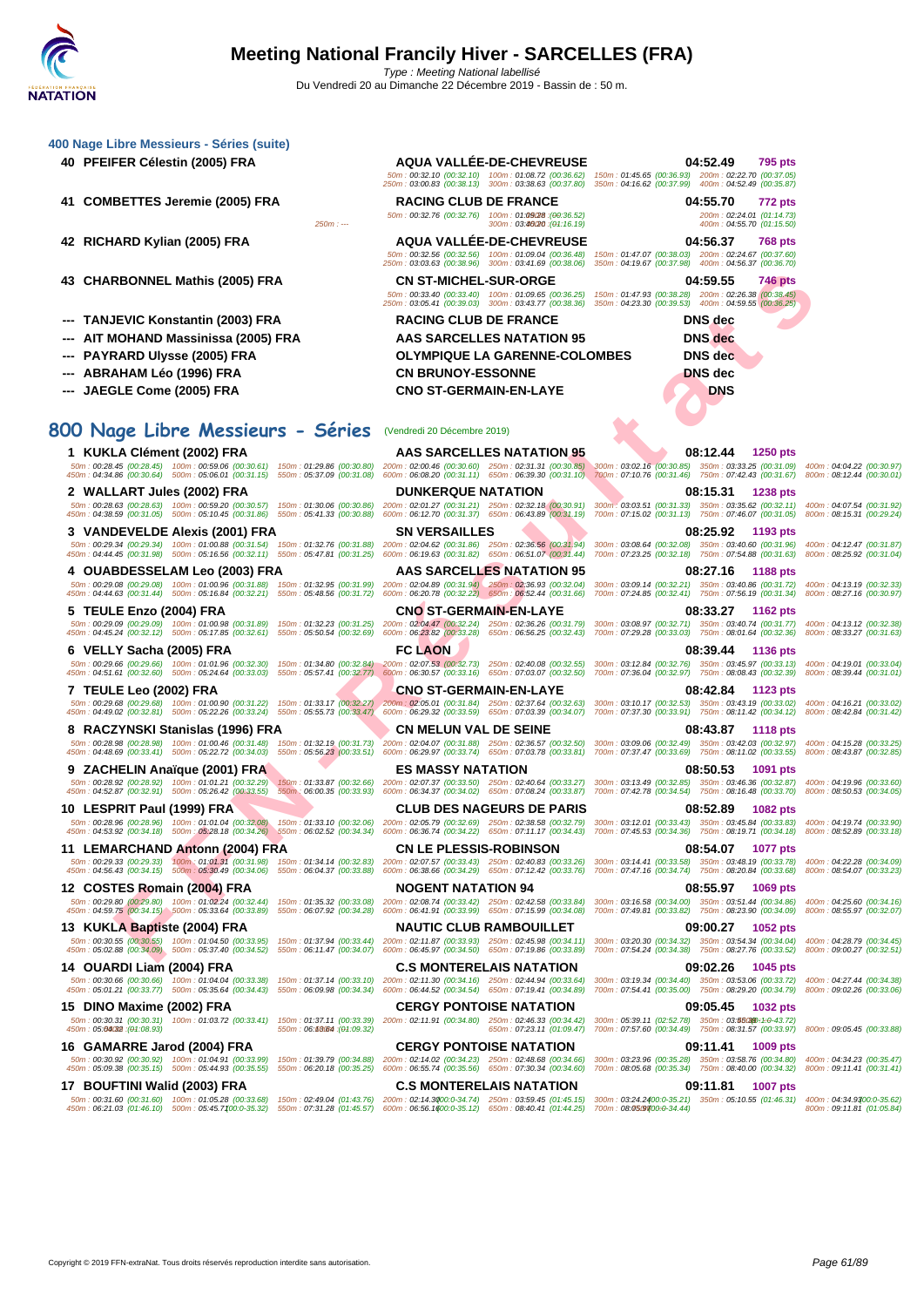| 800 Nage Libre Messieurs - Séries (suite)                                                                                                                                                                                                                                                                                                    |                                                                                                                                                                 |                                                                                                                                                                                                                                                                                                                                                                                                                                                                                                                                                                                                                                                                  |
|----------------------------------------------------------------------------------------------------------------------------------------------------------------------------------------------------------------------------------------------------------------------------------------------------------------------------------------------|-----------------------------------------------------------------------------------------------------------------------------------------------------------------|------------------------------------------------------------------------------------------------------------------------------------------------------------------------------------------------------------------------------------------------------------------------------------------------------------------------------------------------------------------------------------------------------------------------------------------------------------------------------------------------------------------------------------------------------------------------------------------------------------------------------------------------------------------|
| 18 BOSSU Erwan (2004) FRA<br>50m: 00:31.45 (00:31.45) 100m: 01:05.06 (00:33.61) 150m: 01:39.24 (00:34.18) 200m: 02:12.77 (00:33.53) 250m: 02:47.46 (00:34.69)                                                                                                                                                                                | <b>C.S MONTERELAIS NATATION</b>                                                                                                                                 | 09:12.67 1004 pts<br>300m: 03:21.70 (00:34.24) 350m: 03:56.42 (00:34.72) 400m: 04:31.54 (00:35.12)                                                                                                                                                                                                                                                                                                                                                                                                                                                                                                                                                               |
| 450m: 05:07.03 (00:35.49) 500m: 05:41.45 (00:34.42) 550m: 06:17.44 (00:35.99) 600m: 06:52.91 (00:35.47) 650m: 07:28.97 (00:36.06)<br>19 GORLIER IIan (2004) FRA                                                                                                                                                                              | <b>AC VILLEPINTE</b>                                                                                                                                            | 700m: 08:04.61 (00:35.64) 750m: 08:40.16 (00:35.55) 800m: 09:12.67 (00:32.51)<br>09:28.19<br>945 pts                                                                                                                                                                                                                                                                                                                                                                                                                                                                                                                                                             |
| 50m: 00:30.67 (00:30.67) 100m: 01:05.07 (00:34.40) 150m: 01:39.97 (00:34.90) 200m: 02:15.92 (00:35.95) 250m: 02:52.06 (00:36.14)                                                                                                                                                                                                             |                                                                                                                                                                 | 300m: 03:28.17 (00:36.11) 350m: 04:04.32 (00:36.15) 400m: 04:41.17 (00:36.85)<br>450m : 05:16.74 (00:35.57) 500m : 05:53.33 (00:36.59) 550m : 06:30.12 (00:36.79) 600m : 07:07.04 (00:36.92) 650m : 07:42.96 (00:35.92) 700m : 08:19.06 (00:36.10) 750m : 08:53.84 (00:34.78) 800m : 09:28.19 (00:34.35)                                                                                                                                                                                                                                                                                                                                                         |
| 20 LOPEZ-ONATE Pierrick (2001) FRA                                                                                                                                                                                                                                                                                                           | <b>CN LE PLESSIS-ROBINSON</b>                                                                                                                                   | 09:29.43<br>940 pts                                                                                                                                                                                                                                                                                                                                                                                                                                                                                                                                                                                                                                              |
| 50m: 00:31.23 (00:31.23) 100m: 01:06.26 (00:35.03) 150m: 01:41.91 (00:35.65) 200m: 02:18.26 (00:36.35) 250m: 02:54.64 (00:36.38) 300m: 03:31.16 (00:36.52) 350m: 04:07.85 (00:36.69)                                                                                                                                                         |                                                                                                                                                                 | 400m: 04:44.78 (00:36.93)<br>450m : 05:20.52 (00:35.74) 500m : 05:56.82 (00:36.30) 550m : 06:32.54 (00:35.72) 600m : 07:09.11 (00:36.57) 650m : 07:44.62 (00:35.51) 700m : 08:20.60 (00:35.98) 750m : 08:55.62 (00:35.02) 800m : 09:20.43 (00:33.81)                                                                                                                                                                                                                                                                                                                                                                                                             |
| 21 SOULIE Victor (2005) FRA                                                                                                                                                                                                                                                                                                                  | <b>LAGNY-SUR-MARNE NATATION</b>                                                                                                                                 | 09:35.86<br><b>916 pts</b>                                                                                                                                                                                                                                                                                                                                                                                                                                                                                                                                                                                                                                       |
| 50m: 00:31.06 (00:31.06) 100m: 01:05.28 (00:34.22) 150m: 01:40.64 (00:35.36) 200m: 02:16.76 (00:36.12) 250m: 02:53.55 (00:36.79)<br>450m: 05:22.08 (00:36.36) 500m: 05:59.69 (00:37.61) 550m: 06:36.32 (00:36.63) 600m: 07:13.33 (00:37.01) 650m: 07:49.78 (00:36.45)                                                                        |                                                                                                                                                                 | 300m: 03:30.85 (00:37.30) 350m: 04:08.24 (00:37.39) 400m: 04:45.72 (00:37.48)<br>700m: 08:26.38 (00:36.60) 750m: 09:02.09 (00:35.71) 800m: 09:35.86 (00:33.77)                                                                                                                                                                                                                                                                                                                                                                                                                                                                                                   |
| 22 DUCHAUFFOUR Timothe (2005) FRA<br>50m: 00:32.82 (00:32.82) 100m: 01:07.99 (00:35.17) 150m: 01:44.03 (00:36.04) 200m: 02:19.74 (00:35.71) 250m: 02:56.40 (00:36.66)                                                                                                                                                                        | <b>LAGNY-SUR-MARNE NATATION</b>                                                                                                                                 | 09:36.09<br>915 pts<br>300m: 03:32.55 (00:36.15) 350m: 04:09.22 (00:36.67) 400m: 04:46.02 (00:36.80)                                                                                                                                                                                                                                                                                                                                                                                                                                                                                                                                                             |
| 450m: 05:22.64 (00:36.62) 500m: 05:59.48 (00:36.84) 550m: 06:36.37 (00:36.89) 600m: 07:12.88 (00:36.51) 650m: 07:49.54 (00:36.66)                                                                                                                                                                                                            |                                                                                                                                                                 | 700m: 08:25.76 (00:36.22) 750m: 09:02.02 (00:36.26) 800m: 09:36.09 (00:34.07)                                                                                                                                                                                                                                                                                                                                                                                                                                                                                                                                                                                    |
| 23 COMBETTES Jeremie (2005) FRA                                                                                                                                                                                                                                                                                                              | <b>RACING CLUB DE FRANCE</b>                                                                                                                                    | 09:48.53<br>870 pts<br>50m: 00:32.30 (00:32.30) 100m: 01:08.60 (00:36.30) 150m: 01:45.28 (00:36.68) 200m: 02:22.54 (00:37.26) 250m: 02:59.90 (00:37.36) 300m: 03:37.66 (00:37.76) 350m: 04:15.05 (00:37.39) 400m: 04:52.70 (00:37.65)                                                                                                                                                                                                                                                                                                                                                                                                                            |
| 24 ZIDANI Adil (2004) FRA                                                                                                                                                                                                                                                                                                                    | <b>CN MELUN VAL DE SEINE</b>                                                                                                                                    | 450m: 05:30.19 (00:37.49) 500m: 06:07.92 (00:37.73) 550m: 06:45.21 (00:37.29) 600m: 07:22.31 (00:37.10) 650m: 07:59.83 (00:37.52) 700m: 08:36.66 (00:36.83) 750m: 09:13.71 (00:37.05) 800m: 09:48.53 (00:34.82)<br>09:58.73<br>834 pts                                                                                                                                                                                                                                                                                                                                                                                                                           |
| 450m: 05:2802,53:0-13.53)<br>550m: 06:46008 : (01:16.83)                                                                                                                                                                                                                                                                                     | 650m: 08:00079 : (04:17.71)                                                                                                                                     | 50m: 00:31.92 (00:31.92) 100m: 02:19.24 (01:47.32) 150m: 01:42.6400:0-36.60) 200m: 03:34.31 (01:51.67) 250m: 02:56.4300:0-37.88) 300m; 07:24.14 (04:27.71) 350m: 04:12.1@-3:0-11.95) 400m: 08:41.78 (04:29.59)<br>750m: 09:20.63 (01:17.84) 800m: 09:58.73 (00:38.10)                                                                                                                                                                                                                                                                                                                                                                                            |
| 1500 Nage Libre Messieurs - Séries (Vendredi 20 Décembre 2019)                                                                                                                                                                                                                                                                               |                                                                                                                                                                 |                                                                                                                                                                                                                                                                                                                                                                                                                                                                                                                                                                                                                                                                  |
| 1 KUKLA Clément (2002) FRA                                                                                                                                                                                                                                                                                                                   | AAS SARCELLES NATATION 95                                                                                                                                       | 15:42.05<br>1240 pts                                                                                                                                                                                                                                                                                                                                                                                                                                                                                                                                                                                                                                             |
| 50m: 00:29.44 (00:29.44) 100m: 01:00.97 (00:31.53)<br>450m: 04:42.43 (00:31.72) 500m: 05:13.88 (00:31.45)                                                                                                                                                                                                                                    | 150m: 01:33.05 (00:32.08) 200m: 02:04.75 (00:31.70) 250m: 02:36.53 (00:31.78)<br>550m: 05:44.60 (00:30.72) 600m: 06:15.89 (00:31.29) 650m: 06:47.35 (00:31.46)  | 300m; 03:07.77 (00:31.24) 350m: 03:39.36 (00:31.59) 400m: 04:10.71 (00:31.35)<br>700m: 07:18.86 (00:31.51) 750m: 07:50.58 (00:31.72) 800m: 08:21.60 (00:31.02)                                                                                                                                                                                                                                                                                                                                                                                                                                                                                                   |
| 1250m: 13:04.04 (00:31.66) 1300m: 13:35.72 (00:31.68) 1350m: 14:07.57 (00:31.85) 1400m: 14:39.28 (00:31.71) 1450m: 15:11.19 (00:31.91) 1500m: 15:42.05 (00:30:86)                                                                                                                                                                            |                                                                                                                                                                 | 850m : 08:52.90 (00:31.30) 900m : 09:24.09 (00:31.19) 950m : 09:55.45 (00:31.36) 1000m : 10:26.94 (00:31.49) 1050m : 10:58.28 (00:31.34) 1100m : 11:29.55 (00:31.27) 1150m : 12:01.00 (00:31.45) 1200m : 12:32.38 (00:31.38)                                                                                                                                                                                                                                                                                                                                                                                                                                     |
| 2   WALLART Jules (2002) FRA<br>50m: 00:29.97 (00:29.97) 100m: 01:01.90 (00:31.93)                                                                                                                                                                                                                                                           | <b>DUNKERQUE NATATION</b>                                                                                                                                       | 15:53.77<br><b>1215 pts</b><br>150m: 01:33.95 (00:32.05) 200m: 02:05.91 (00:31.96) 250m: 02:37.86 (00:31.95) 300m: 03:09.35 (00:31.49) 350m: 03:41.24 (00:31.89) 400m: 04:13.29 (00:32.05)                                                                                                                                                                                                                                                                                                                                                                                                                                                                       |
| 450m: 04:45.33 (00:32.04) 500m: 05:17.27 (00:31.94)<br>850m: 08:57.13 (00:31.45) 900m: 09:28.66 (00:31.53)                                                                                                                                                                                                                                   | 550m: 05:48.70 (00:31.43) 600m: 06:19.77 (00:31.07) 650m: 06:51.37 (00:31.60)                                                                                   | 700m: 07:22.49 (00:31.12) 750m: 07:54.34 (00:31.85) 800m: 08:25.68 (00:31.34)<br>950m: 10:00.85 (00:32.19) 1000m: 10:32.61 (00:31.76) 1050m: 11:04.42 (00:31.81) 1100m: 11:36.21 (00:31.79) 1150m: 12:08.01 (00:31.80) 1200m: 12:40.19 (00:32.18)                                                                                                                                                                                                                                                                                                                                                                                                                |
| 1250m: 13:12.62 (00:32.43) 1300m: 13:44.80 (00:32.18) 1350m: 14:17.14 (00:32.34) 1400m: 14:49.29 (00:32.15) 1450m: 15:21.98 (00:32.69) 1500m: 15:53.77 (00:31.79)<br>3 VANDEVELDE Alexis (2001) FRA                                                                                                                                          | <b>SN VERSAILLES</b>                                                                                                                                            | 16:02.35<br>1196 pts                                                                                                                                                                                                                                                                                                                                                                                                                                                                                                                                                                                                                                             |
| 50m: 00:28.88 (00:28.88) 100m: 01:00.67 (00:31.79)<br>450m: 04:46.16 (00:32.08) 500m: 05:18.94 (00:32.78)                                                                                                                                                                                                                                    | 550m: 05:51.17 (00:32.23) 600m: 06:24.03 (00:32.86) 650m: 06:56.66 (00:32.63)                                                                                   | 150m: 01:32.78 (00:32.11) 200m: 02:05.21 (00:32.43) 250m: 02:36.97 (00:31.76) 300m: 03:09.18 (00:32.21) 350m: 03:41.42 (00:32.24) 400m: 04:14.08 (00:32.66)<br>700m: 07:29.42 (00:32.76) 750m: 08:02.18 (00:32.76) 800m: 08:34.85 (00:32.67)                                                                                                                                                                                                                                                                                                                                                                                                                     |
| 850m: 09:07.12 (00:32.27) 900m: 09:39.58 (00:32.46)<br>1250m: 13:22.83 (00:31.83) 1300m: 13:54.83 (00:32.00) 1350m: 14:26.56 (00:31.73) 1400m: 14:59.17 (00:32.61) 1450m: 15:31.04 (00:31.87) 1500m: 16:02.35 (00:31.31)                                                                                                                     |                                                                                                                                                                 | 950m: 10:11.80 (00:32.22) 1000m: 10:44.02 (00:32.22) 1050m: 11:15.66 (00:31.64) 1100m: 11:47.55 (00:31.89) 1150m: 12:19.16 (00:31.61) 1200m: 12:51.00 (00:31.84)                                                                                                                                                                                                                                                                                                                                                                                                                                                                                                 |
|                                                                                                                                                                                                                                                                                                                                              |                                                                                                                                                                 |                                                                                                                                                                                                                                                                                                                                                                                                                                                                                                                                                                                                                                                                  |
| 4 LOUISSI Malek (2001) TUN                                                                                                                                                                                                                                                                                                                   | AAS SARCELLES NATATION 95                                                                                                                                       | 16:07.06<br>1186 pts                                                                                                                                                                                                                                                                                                                                                                                                                                                                                                                                                                                                                                             |
| 50m: 00:29.76 (00:29.76) 100m: 01:01.62 (00:31.86)<br>450m: 04:45.63 (00:32.10) 500m: 05:18.17 (00:32.54)<br>850m: 09:02.99 (00:32.22) 900m: 09:35.78 (00:32.79)<br>1250m: 13:23.51 (00:32.26) 1300m: 13:56.30 (00:32.79) 1350m: 14:28.58 (00:32.28) 1400m: 15:01.53 (00:32.95) 1450m: 15:34.27 (00:32.74) 1500m: 16:07.06 (00:32.79)        | 150m: 01:33.43 (00:31.81) 200m: 02:05.49 (00:32.06) 250m: 02:37.06 (00:31.57)                                                                                   | 300m: 03:09.11 (00:32.05) 350m: 03:41.11 (00:32.00) 400m: 04:13.53 (00:32.42)<br>550m : 05:49.81 (00:31.64) 600m : 06:21.92 (00:32.11) 650m : 06:53.58 (00:31.66) 700m : 07:26.07 (00:32.49) 750m : 07:57.99 (00:31.92) 800m : 08:30.77 (00:32.78)<br>950m: 10:08.14 (00:32.36) 1000m: 10:40.94 (00:32.80) 1050m: 11:13.05 (00:32.11) 1100m: 11:45.69 (00:32.64) 1150m: 12:18.07 (00:32.38) 1200m: 12:51.25 (00:33.18)                                                                                                                                                                                                                                           |
| 5   OUABDESSELAM Leo (2003) FRA                                                                                                                                                                                                                                                                                                              | AAS SARCELLES NATATION 95                                                                                                                                       | 16:10.70<br>1178 pts                                                                                                                                                                                                                                                                                                                                                                                                                                                                                                                                                                                                                                             |
| 50m: 00:30.17 (00:30.17) 100m: 01:02.62 (00:32.45)<br>450m: 04:50.71 (00:32.51) 500m: 05:23.12 (00:32.41)<br>850m: 09:09.97 (00:32.31) 900m: 09:42.22 (00:32.25)<br>1250m: 13:29.75 (00:32.65) 1300m: 14:02.39 (00:32.64) 1350m: 14:34.95 (00:32.56) 1400m: 15:07.22 (00:32.27) 1450m: 15:39.55 (00:32.33) 1500m: 16:10.70 (00:31.15)        |                                                                                                                                                                 | 150m: 01:35.37 (00:32.75) 200m: 02:07.99 (00:32.62) 250m: 02:40.41 (00:32.42) 300m: 03:12.78 (00:32.37) 350m: 03:45.56 (00:32.78) 400m: 04:18.20 (00:32.64)<br>550m: 05:55.55 (00:32.43) 600m: 06:27.89 (00:32.34) 650m: 07:00.49 (00:32.60) 700m: 07:32.58 (00:32.09) 750m: 08:05.28 (00:32.70) 800m: 08:37.66 (00:32.78)<br>950m: 10:14.54 (00:32.32) 1000m: 10:46.74 (00:32.20) 1050m: 11:19.64 (00:32.90) 1100m: 11:52.20 (00:32.56) 1150m: 12:24.58 (00:32.38) 1200m: 12:57.10 (00:32.32)                                                                                                                                                                   |
| 6 VELLY Sacha (2005) FRA                                                                                                                                                                                                                                                                                                                     | <b>FC LAON</b>                                                                                                                                                  | 16:42.31<br>1112 pts                                                                                                                                                                                                                                                                                                                                                                                                                                                                                                                                                                                                                                             |
| 1250m: 13:55.24 (00:34.52) 1300m: 14:29.70 (00:34.46) 1350m: 15:04.15 (00:34.45) 1400m: 15:38.19 (00:34.04) 1450m: 16:11.29 (00:33.10) 1500m: 16:42.31 (00:31.02)                                                                                                                                                                            |                                                                                                                                                                 | 50m: 00:31.01 (00:31.01) 100m: 01:03.89 (00:32.88) 150m: 01:37.00 (00:33.11) 200m: 02:10.09 (00:33.09) 250m: 02:43.63 (00:33.54) 300m: 03:16.69 (00:33.06) 350m: 03:50.04 (00:33.5} 400m: 04:23.01 (00:32.97)<br>450m: 04:56.71 (00:33.70) 500m: 05:30.25 (00:33.54) 550m: 06:04.13 (00:33.88) 600m: 06:37.47 (00:33.34) 650m: 07:11.57 (00:34.10) 700m: 07:44.94 (00:33.37) 750m: 08:18.28 (00:33.34) 800m: 08:51.23 (00:32.95)<br>850m : 09:25.14 (00:33.91) 900m : 09:58.96 (00:33.82) 950m : 10:32.92 (00:33.96) 1000m : 11:06.48 (00:33.56) 1050m : 11:39.59 (00:33.11) 1100m : 12:13.08 (00:33.49) 1150m : 12:46.72 (00:33.64) 1200m : 13:20.72 (00:34.00) |
| 7 FERCHICHI Samy (2004) FRA                                                                                                                                                                                                                                                                                                                  | AAS SARCELLES NATATION 95                                                                                                                                       | 16:42.40<br>1112 pts                                                                                                                                                                                                                                                                                                                                                                                                                                                                                                                                                                                                                                             |
| 50m: 00:30.68 (00:30.68)<br>1250m: 13:56.49 (00:34.31) 1300m: 14:30.66 (00:34.17) 1350m: 15:05.13 (00:34.47) 1400m: 15:38.42 (00:33.29) 1450m: 16:11.74 (00:33.32) 1500m: 16:42.40 (00:30.66)                                                                                                                                                |                                                                                                                                                                 | 100m; 01:03.46 (00:32.78) 150m: 01:36.45 (00:32.99) 200m: 02:09.37 (00:32.92) 250m: 02:42.33 (00:32.96) 300m: 03:15.49 (00:33.16) 350m: 03:48.54 (00:33.05) 400m: 04:21.78 (00:33.24)<br>450m : 04:55.22 (00:33.44) 500m : 05:28.25 (00:33.03) 550m : 06:01.65 (00:33.40) 600m : 06:34.69 (00:33.04) 650m : 07:08.41 (00:33.72) 700m : 07:41.87 (00:33.46) 750m : 08:16.06 (00:34.19) 800m : 08:49.55 (00:33.49)<br>850m : 09:23.36 (00:33.81) 900m : 09:56.97 (00:33.61) 950m : 10:31.22 (00:34.25) 1000m : 11:05.02 (00:33.80) 1050m : 11:39.81 (00:34.79) 1100m : 12:13.62 (00:33.81) 1150m : 12:48.16 (00:34.54) 1200m : 13:22.18 (00:34.02)                 |
| 8 ZACHELIN Anaïque (2001) FRA                                                                                                                                                                                                                                                                                                                | <b>ES MASSY NATATION</b>                                                                                                                                        | 16:58.24<br>1079 pts                                                                                                                                                                                                                                                                                                                                                                                                                                                                                                                                                                                                                                             |
| 50m: 00:30.21 (00:30.21) 100m: 01:03.23 (00:33.02)<br>450m: 04:56039 : (00:33.35)<br>550m: 06:04:00 : (04:07.61)<br>850m: 09:27.47 (00:33.81) 900m: 10:02.40 (00:34.93)<br>1250m: 14:06.64 (00:34.85) 1300m: 14:41.76 (00:35.12) 1350m: 15:16.18 (00:34.42) 1400m: 15:50.99 (00:34.81) 1450m: 16:24.49 (00:33.50) 1500m: 16:58.24 (00:33.75) | 150m: 01:36.17 (00:32.94) 200m: 02:09.42 (00:33.25) 250m: 02:42.66 (00:33.24) 300m: 03:16.09 (00:33.43) 350m: 03:49.36 (00:33.27)<br>650m: 07:10099: (04:07.99) | 400m: 04:23.04 (00:33.68)<br>750m: 08:19.53 (01:07.54) 800m: 08:53.66 (00:34.13)<br>950m: 10:36.90 (00:34.50) 1000m: 11:11.61 (00:34.71) 1050m: 11:46.88 (00:35.27) 1100m: 12:22.12 (00:35.24) 1150m: 12:56.88 (00:34.76) 1200m: 13:31.79 (00:34.91)                                                                                                                                                                                                                                                                                                                                                                                                             |
| 9 KUKLA Baptiste (2004) FRA                                                                                                                                                                                                                                                                                                                  | <b>NAUTIC CLUB RAMBOUILLET</b>                                                                                                                                  | 16:59.42<br><b>1077 pts</b>                                                                                                                                                                                                                                                                                                                                                                                                                                                                                                                                                                                                                                      |
| 50m: 00:31.25 (00:31.25) 100m: 01:05.04 (00:33.79)<br>450m: 05:04.16 (00:34.47) 500m: 05:38.74 (00:34.58)<br>850m: 09:39.34 (00:34.51) 900m: 10:13.33 (00:33.99)<br>1250m: 14:12.42 (00:34.14) 1300m: 14:46.77 (00:34.35) 1350m: 15:20.87 (00:34.10) 1400m: 15:54.75 (00:33.88) 1450m: 16:28.13 (00:33.38) 1500m: 16:59.42 (00:31.29)        | 150m: 01:38.94 (00:33.90) 200m: 02:13.13 (00:34.19) 250m: 02:47.36 (00:34.23)<br>550m: 06:12.85 (00:34.11) 600m: 06:47.14 (00:34.29) 650m: 07:21.58 (00:34.44)  | 300m: 03:21.20 (00:33.84) 350m: 03:55.42 (00:34.22) 400m: 04:29.69 (00:34.27)<br>700m: 07:56.19 (00:34.61) 750m: 08:30.74 (00:34.55) 800m: 09:04.83 (00:34.09)<br>950m: 10:47.75 (00:34.42) 1000m: 11:21.85 (00:34.10) 1050m: 11:56.13 (00:34.28) 1100m: 12:30.10 (00:33.97) 1150m: 13:04.56 (00:34.46) 1200m: 13:38.28 (00:33.72)                                                                                                                                                                                                                                                                                                                               |
| 10 MAGNE Matthieu (2003) FRA                                                                                                                                                                                                                                                                                                                 | AAS SARCELLES NATATION 95                                                                                                                                       | 17:00.70<br>1074 pts                                                                                                                                                                                                                                                                                                                                                                                                                                                                                                                                                                                                                                             |
| 50m: 00:31.51 (00:31.51) 100m: 01:05.57 (00:34.06)<br>450m: 05:03.84 (00:34.02) 500m: 05:38.01 (00:34.17)<br>850m: 09:38.04 (00:34.27) 900m: 10:12.20 (00:34.16)<br>1250m: 14:13.00 (00:34.02) 1300m: 14:47.36 (00:34.36) 1350m: 15:21.32 (00:33.96) 1400m: 15:55.43 (00:34.11) 1450m: 16:28.76 (00:33.33) 1500m: 17:00.70 (00:31.94)        | 550m: 06:12.17 (00:34.16) 600m: 06:46.86 (00:34.69) 650m: 07:20.96 (00:34.10)                                                                                   | 150m: 01:39.39 (00:33.82) 200m: 02:13.66 (00:34.27) 250m: 02:47.80 (00:34.14) 300m: 03:21.97 (00:34.17) 350m: 03:55.69 (00:33.72) 400m: 04:29.82 (00:34.13)<br>700m: 07:55.31 (00:34.35) 750m: 08:29.55 (00:34.24) 800m: 09:03.77 (00:34.22)<br>950m: 10:46.75 (00:34.55) 1000m: 11:21.15 (00:34.40) 1050m: 11:55.53 (00:34.38) 1100m: 12:30.08 (00:34.55) 1150m: 13:04.56 (00:34.48) 1200m: 13:38.98 (00:34.42)                                                                                                                                                                                                                                                 |
| 11 GAMARRE Jarod (2004) FRA                                                                                                                                                                                                                                                                                                                  | <b>CERGY PONTOISE NATATION</b>                                                                                                                                  | 17:38.89<br>998 pts                                                                                                                                                                                                                                                                                                                                                                                                                                                                                                                                                                                                                                              |
| 50m: 00:31.88 (00:31.88) 100m: 01:07.89 (00:36.01)<br>450m: 05:16.80 (00:34.81) 500m: 05:52.14 (00:35.34)<br>850m: 10:0004m: (00:35.59)<br>950m: 11t02036:(04:10.95)<br>1250m: 14:45.59 (00:34.84) 1300m: 15:21.28 (00:35.69) 1350m: 15:57.36 (00:36.08) 1400m: 16:33.17 (00:35.81) 1450m: 17:06.79 (00:33.62) 1500m: 17:38.89 (00:32.10)    | 150m: 01:43.99 (00:36.10) 200m: 03:31.22 (01:47.23) 250m: 02:5407(00:0-36.35)<br>550m: 06:27.02 (00:34.88) 600m: 07:03.01 (00:35.99) 650m: 07:38.94 (00:35.93)  | 350m: 04:06.24 (01:11.37) 400m: 04:41.99 (00:35.75)<br>700m: 08:14.60 (00:35.66) 750m: 08:49.78 (00:35.18) 800m: 09:25.82 (00:36.04)<br>1050m: 12:23.69 (01:11.33) 1100m: 12:59.31 (00:35.62) 1150m: 13:35.08 (00:35.77) 1200m: 14:10.75 (00:35.67)                                                                                                                                                                                                                                                                                                                                                                                                              |
| 12 FAUCONNIER Basile (2005) FRA<br>50m: 00:32.07 (00:32.07) 100m: 01:07.45 (00:35.38)                                                                                                                                                                                                                                                        | AQUA VALLEE-DE-CHEVREUSE                                                                                                                                        | 17:40.29<br>995 pts<br>150m : 01:42.89 (00:35.44) 200m : 02:18.58 (00:35.69) 250m : 02:54.58 (00:36.00) 300m : 03:30.54 (00:35.96) 350m : 04:06.10 (00:35.56) 400m : 04:41.99 (00:35.89)                                                                                                                                                                                                                                                                                                                                                                                                                                                                         |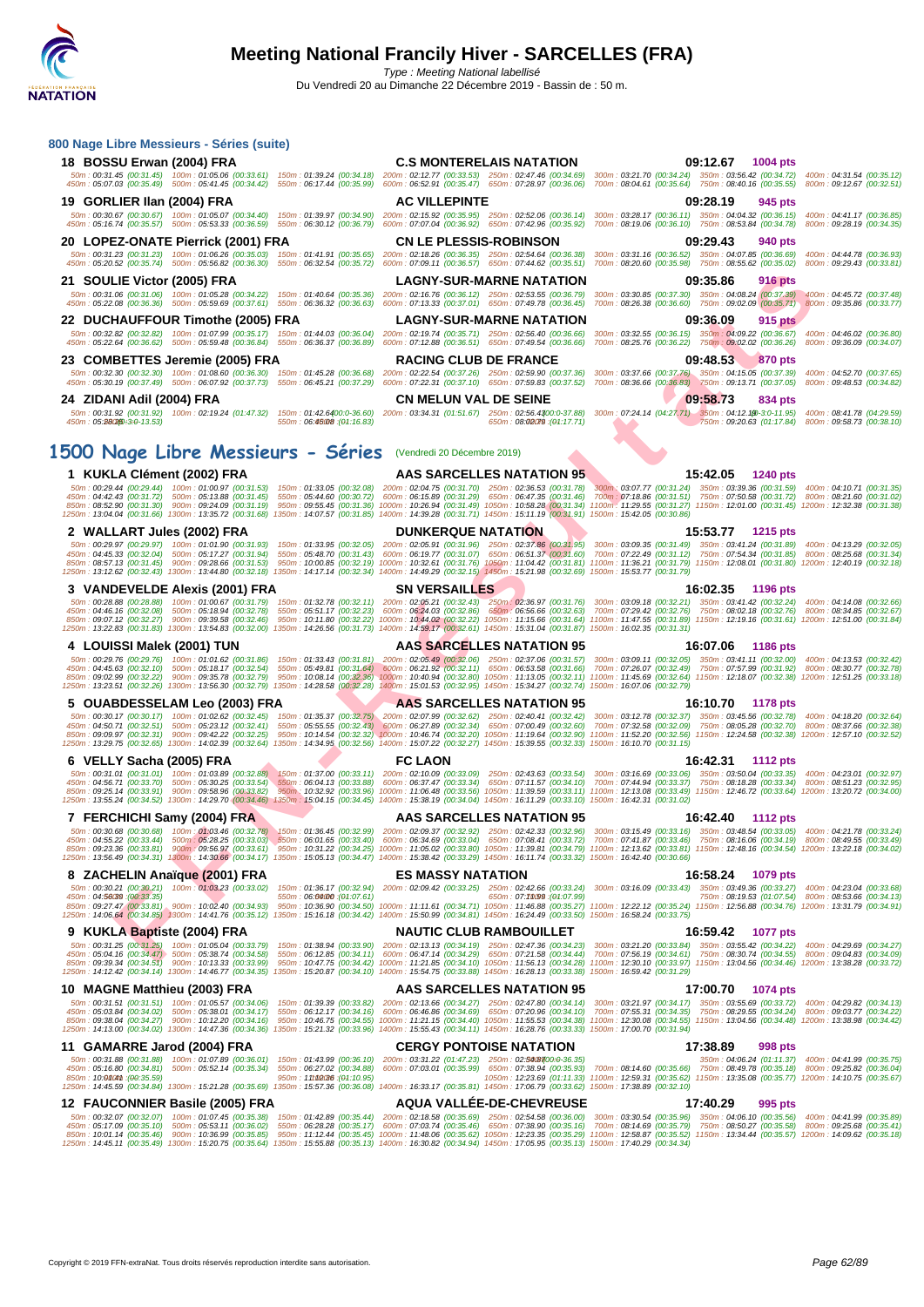| 13 FALLA Lucas (2005) FRA                                                                                                                                                                                                | <b>AAS SARCELLES NATATION 95</b>                                                                                                                                                                                                                                                                      | 17:45.48<br>985 pts                                                                                                                                                                                                      |
|--------------------------------------------------------------------------------------------------------------------------------------------------------------------------------------------------------------------------|-------------------------------------------------------------------------------------------------------------------------------------------------------------------------------------------------------------------------------------------------------------------------------------------------------|--------------------------------------------------------------------------------------------------------------------------------------------------------------------------------------------------------------------------|
| 50m: 00:31.48 (00:31.48) 100m: 01:05.37 (00:33.89)<br>450m: 05:14.83 (00:35.73) 500m: 05:50.43 (00:35.60)<br>550m: 06:26.31 (00:35.88)                                                                                   | 150m: 01:40.82 (00:35.45) 200m: 02:16.04 (00:35.22) 250m: 02:52.18 (00:36.14) 300m: 03:27.60 (00:35.42) 350m: 04:03.38 (00:35.78) 400m: 04:39.10 (00:35.72)<br>600m : 07:01.47 (00:35.16) 650m : 07:37.18 (00:35.71) 700m : 08:12.75 (00:35.57) 750m : 08:48.56 (00:35.81) 800m : 09:24.09 (00:35.53) |                                                                                                                                                                                                                          |
| 850m: 09:59.77 (00:35.68) 900m: 10:35.39 (00:35.62)<br>950m: 11:11.10 (00:35.71)<br>1250m: 14:47.06 (00:36.16) 1300m: 15:23.44 (00:36.38)                                                                                | 1000m: 11:46.83 (00:35.73) 1050m: 12:22.67 (00:35.84) 1100m: 12:58.65 (00:35.98) 1150m: 13:34.79 (00:36.14) 1200m: 14:10.90 (00:36.11)<br>1350m: 15:59.72 (00:36.28) 1400m: 16:35.88 (00:36.16) 1450m: 17:11.21 (00:35.33) 1500m: 17:45.48 (00:34.27)                                                 |                                                                                                                                                                                                                          |
| 14 JEAN Nicolas (2003) FRA                                                                                                                                                                                               | <b>CA ORSAY</b>                                                                                                                                                                                                                                                                                       | 17:47.61<br>981 pts                                                                                                                                                                                                      |
| 50m: 00:30.33 (00:30.33)<br>100m: 01:03.55 (00:33.22)<br>150m: 01:38.41 (00:34.86)                                                                                                                                       | 200m: 02:13.52 (00:35.11) 250m: 02:48.99 (00:35.47)                                                                                                                                                                                                                                                   | 300m: 03:24.44 (00:35.45) 350m: 04:00.46 (00:36.02)<br>400m: 04:36.62 (00:36.16)                                                                                                                                         |
| 550m: 06:24.41 (00:35.90)<br>450m: 05:12.92 (00:36.30)<br>500m: 05:48.51 (00:35.59)<br>850m: 09:58.40 (00:35.82) 900m: 10:34.19 (00:35.79)<br>950m: 11:10.54 (00:36.35)                                                  | 600m: 06:59.59 (00:35.18) 650m: 07:35.38 (00:35.79)<br>1000m: 11:46.45 (00:35.91) 1050m: 12:22.46 (00:36.01) 1100m: 12:58.88 (00:36.42) 1150m: 13:35.32 (00:36.44) 1200m: 14:11.43 (00:36.11)                                                                                                         | 700m: 08:11.35 (00:35.97) 750m: 08:47.08 (00:35.73) 800m: 09:22.58 (00:35.50)                                                                                                                                            |
| 1250m: 14:47.90 (00:36.47) 1300m: 15:23.98 (00:36.08) 1350m: 16:00.32 (00:36.34)                                                                                                                                         | 1400m: 16:36.69 (00:36.37) 1450m: 17:11.90 (00:35.21) 1500m: 17:47.61 (00:35.71)                                                                                                                                                                                                                      |                                                                                                                                                                                                                          |
| 15 TAGNATI Gianni (2005) FRA<br>50m: 00:32.64 (00:32.64) 100m: 01:08.88 (00:36.24) 150m: 01:45.74 (00:36.86) 200m: 02:21.49 (00:35.75) 250m: 02:57.47 (00:35.98)                                                         | AAS SARCELLES NATATION 95                                                                                                                                                                                                                                                                             | 17:55.58<br>965 pts<br>400m: 04:45.95 (00:35.99)                                                                                                                                                                         |
| 450m: 05:22.01 (00:36.06) 500m: 05:57.69 (00:35.68)<br>550m: 06:34.12 (00:36.43)<br>850m: 10:09.07 (00:35.59)<br>900m: 10:45.01 (00:35.94)<br>950m: 11:20.97 (00:35.96)                                                  | 600m: 07:10.04 (00:35.92) 650m: 07:45.78 (00:35.74)<br>1000m: 11:56.92 (00:35.95) 1050m: 12:33.36 (00:36.44)                                                                                                                                                                                          | 300m: 03:33.91 (00:36.44) 350m: 04:09.96 (00:36.05)<br>700m: 08:21.79 (00:36.01) 750m: 08:57.72 (00:35.93) 800m: 09:33.48 (00:35.76)<br>1100m: 13:09.61 (00:36.25) 1150m: 13:45.71 (00:36.10) 1200m: 14:21.52 (00:35.81) |
| 1250m: 14:57.77 (00:36.25) 1300m: 15:33.74 (00:35.97) 1350m: 16:09.84 (00:36.10) 1400m: 16:45.44 (00:35.60) 1450m: 17:21.41 (00:35.97) 1500m: 17:55.58 (00:34.17)                                                        |                                                                                                                                                                                                                                                                                                       |                                                                                                                                                                                                                          |
| 16 HUMBLOT Timothée (2005) FRA                                                                                                                                                                                           | <b>CN LE PLESSIS-ROBINSON</b>                                                                                                                                                                                                                                                                         | 18:10.15<br>937 pts                                                                                                                                                                                                      |
| $50m: 00:31.61 (00:31.61) 100m: 01:06.71 (00:35.10)$<br>150m: 01:42.20 (00:35.49)<br>450m: 05:18.37 (00:36.35)<br>500m: 05:54.74 (00:36.37)<br>550m: 06:31.80 (00:37.06)                                                 | 200m: 02:17.87 (00:35.67) 250m: 02:53.65 (00:35.78)<br>600m: 07:08.05 (00:36.25) 650m: 07:44.90 (00:36.85)                                                                                                                                                                                            | 300m: 03:29.82 (00:36.17) 350m: 04:05.90 (00:36.08)<br>400m: 04:42.02 (00:36.12)<br>700m: 08:21.55 (00:36.65) 750m: 08:58.47 (00:36.92)<br>800m: 09:35.12 (00:36.65)                                                     |
| 850m: 10:12.21 (00:37.09) 900m: 10:49.36 (00:37.15)<br>950m: 11:26.29 (00:36.93)<br>1250m: 15:08.86 (00:37.50) 1300m: 15:45.13 (00:36.27)<br>1350m: 16:21.95 (00:36.82)                                                  | 1000m: 12:03.19 (00:36.90) 1050m: 12:40.46 (00:37.27) 1100m: 13:17.50 (00:37.04) 1150m: 13:54.39 (00:36.89) 1200m: 14:31.36 (00:36.97)<br>1400m: 16:58.68 (00:36.73) 1450m: 17:35.30 (00:36.62) 1500m: 18:10.15 (00:34.85)                                                                            |                                                                                                                                                                                                                          |
| 17 LOPEZ-ONATE Pierrick (2001) FRA                                                                                                                                                                                       | <b>CN LE PLESSIS-ROBINSON</b>                                                                                                                                                                                                                                                                         | 18:23.29<br>912 pts                                                                                                                                                                                                      |
| 50m: 00:31.23 (00:31.23) 100m: 01:05.25 (00:34.02) 150m: 01:40.60 (00:35.35)                                                                                                                                             | 200m: 02:16.70 (00:36.10) 250m: 02:52.94 (00:36.24)                                                                                                                                                                                                                                                   | 300m: 03:29.89 (00:36.95) 350m: 04:07.15 (00:37.26) 400m: 04:44.52 (00:37.37)                                                                                                                                            |
| 450m: 05:20.89 (00:36.37) 500m: 05:58.31 (00:37.42)<br>550m: 06:34.67 (00:36.36)<br>850m: 10:19.38 (00:37.35) 900m: 10:56.82 (00:37.44)<br>950m: 11:34.07 (00:37.25)                                                     | 600m: 07:12.19 (00:37.52) 650m: 07:49.58 (00:37.39)<br>1000m: 12:12.16 (00:38.09) 1050m: 12:48.66 (00:36.50) 1100m: 13:26.02 (00:37.36) 1150m: 14:03.47 (00:37.45) 1200m: 14:40.53 (00:37.06)                                                                                                         | 700m; 08:27.15 (00:37.57) 750m: 09:04.50 (00:37.35) 800m: 09:42.03 (00:37.53)                                                                                                                                            |
| 1250m: 15:18.14 (00:37.61) 1300m: 15:55.26 (00:37.12) 1350m: 16:32.29 (00:37.03) 1400m: 17:09.95 (00:37.66) 1450m: 17:47.02 (00:37.07) 1500m: 18:23.29 (00:36.27)<br>18 BARATAUD Jazz (2005) FRA                         | <b>NAUTIC CLUB RAMBOUILLET</b>                                                                                                                                                                                                                                                                        | 18:38.22<br>884 pts                                                                                                                                                                                                      |
| 50m: 00:33.32 (00:33.32) 100m: 01:09.37 (00:36.05)                                                                                                                                                                       | 150m: 01:46.04 (00:36.67) 200m: 02:22.69 (00:36.65) 250m: 02:59.49 (00:36.80) 300m: 03:36.06 (00:36.57) 350m: 04:13.61 (00:37.55)                                                                                                                                                                     | 400m: 04:50.12 (00:36.51)                                                                                                                                                                                                |
| 450m: 05:27.83 (00:37.71) 500m: 06:04.55 (00:36.72)<br>550m: 06:42.50 (00:37.95)<br>850m: 10:28.57 (00:38.31) 900m: 11:05.96 (00:37.39)                                                                                  | 600m: 07:19.47 (00:36.97) 650m: 07:57.45 (00:37.98)<br>950m : 11:43.97 (00:38.01) 1000m : 12:21.90 (00:37.93) 1050m : 12:59.93 (00:38.03) 1100m : 13:38.06 (00:38.13) 1150m : 14:15.96 (00:37.90) 1200m : 14:53.74 (00:37.76)                                                                         | 700m: 08:34.86 (00:37.41) 750m: 09:12.72 (00:37.86)<br>800m: 09:50.26 (00:37.54)                                                                                                                                         |
| 1250m: 15:31.97 (00:38.23) 1300m: 16:10.21 (00:38.24)                                                                                                                                                                    | 1350m: 16:47.82 (00:37.61) 1400m: 17:25.82 (00:38.00) 1450m: 18:02.63 (00:36.81) 1500m: 18:38.22 (00:35.59)                                                                                                                                                                                           |                                                                                                                                                                                                                          |
| 19 BEKAR Mohamed Zaky (2004) FRA                                                                                                                                                                                         | <b>AAS SARCELLES NATATION 95</b>                                                                                                                                                                                                                                                                      | 18:58.84<br>847 pts                                                                                                                                                                                                      |
| 50m: 00:32.65 (00:32.65) 100m: 01:09.19 (00:36.54) 150m: 01:46.32 (00:37.13) 200m: 02:23.43 (00:37.11) 250m: 03:00.42 (00:36.99)<br>450m: 05:28.91 (00:36.96) 500m: 06:06.50 (00:37.59)                                  | 550m : 06:43.74 (00:37.24) 600m : 07:21.44 (00:37.70) 650m : 07:58.65 (00:37.21) 700m : 08:36.56 (00:37.91) 750m : 09:14.17 (00:37.61) 800m : 09:52.64 (00:38.47)                                                                                                                                     | 300m: 03:37.88 (00:37.46) 350m: 04:14.54 (00:36.66) 400m: 04:51.95 (00:37.41)                                                                                                                                            |
| 850m: 10:30.57 (00:37.93) 900m: 11:09.12 (00:38.55)<br>1250m: 15:42.90 (00:39.40) 1300m: 16:22.49 (00:39.59) 1350m: 17:01.84 (00:39.35) 1400m: 17:41.78 (00:39.94) 1450m: 18:20.67 (00:38.89) 1500m: 18:58.84 (00:38.17) | 950m: 11:47.23 (00:38.11) 1000m: 12:26.31 (00:39.08) 1050m: 13:04.62 (00:38.31) 1100m: 13:44.31 (00:39.69) 1150m: 14:23.48 (00:39.17) 1200m: 15:03.50 (00:40.02)                                                                                                                                      |                                                                                                                                                                                                                          |
|                                                                                                                                                                                                                          |                                                                                                                                                                                                                                                                                                       |                                                                                                                                                                                                                          |
|                                                                                                                                                                                                                          |                                                                                                                                                                                                                                                                                                       |                                                                                                                                                                                                                          |
| 50 Dos Messieurs - Finale A (Vendredi 20 Décembre 2019)                                                                                                                                                                  |                                                                                                                                                                                                                                                                                                       |                                                                                                                                                                                                                          |
| 1 PASTULA Kacper (2001) POL                                                                                                                                                                                              | <b>ES VITRY</b>                                                                                                                                                                                                                                                                                       | 00:26.36<br><b>1207 pts</b>                                                                                                                                                                                              |
| 2 BENBARA Nazim (1998) ALG                                                                                                                                                                                               | <b>MOUETTES DE PARIS</b>                                                                                                                                                                                                                                                                              | 00:26.44<br><b>1202 pts</b>                                                                                                                                                                                              |
| 3 FOURMY Matéo (2000) FRA                                                                                                                                                                                                | <b>ES MASSY NATATION</b>                                                                                                                                                                                                                                                                              | 00:26.85<br><b>1177 pts</b>                                                                                                                                                                                              |
| 4 PIRI Max (1997) FRA                                                                                                                                                                                                    | <b>CLUB DES NAGEURS DE PARIS</b>                                                                                                                                                                                                                                                                      | 00:27.36<br><b>1147 pts</b>                                                                                                                                                                                              |
| 5 GONTIER Thomas (2002) FRA                                                                                                                                                                                              | <b>CALAIS NATATION</b>                                                                                                                                                                                                                                                                                | 00:27.58<br>1134 pts                                                                                                                                                                                                     |
| 6 PAUPARDIN Guillaume (2001) FRA                                                                                                                                                                                         | <b>CN MELUN VAL DE SEINE</b>                                                                                                                                                                                                                                                                          | 00:27.62<br>1131 pts                                                                                                                                                                                                     |
| 7 IVIC Yoni (2001) FRA                                                                                                                                                                                                   | <b>CLUB DES NAGEURS DE PARIS</b>                                                                                                                                                                                                                                                                      | 00:27.92<br><b>1114 pts</b>                                                                                                                                                                                              |
| 8 THIBAULT Maxime (1999) FRA                                                                                                                                                                                             | <b>CLUB DES NAGEURS DE PARIS</b>                                                                                                                                                                                                                                                                      | 00:28.14<br>1101 pts                                                                                                                                                                                                     |
|                                                                                                                                                                                                                          |                                                                                                                                                                                                                                                                                                       |                                                                                                                                                                                                                          |
| 50 Dos Messieurs - Finale B<br>(Vendredi 20 Décembre 2019)                                                                                                                                                               |                                                                                                                                                                                                                                                                                                       |                                                                                                                                                                                                                          |
|                                                                                                                                                                                                                          |                                                                                                                                                                                                                                                                                                       |                                                                                                                                                                                                                          |
| 1 FOURRE Anthony (1999) FRA                                                                                                                                                                                              | <b>CN MELUN VAL DE SEINE</b>                                                                                                                                                                                                                                                                          | 00:28.04<br><b>1107 pts</b>                                                                                                                                                                                              |
| 2 SEYE Matthieu (2002) FRA                                                                                                                                                                                               | <b>CN LE PLESSIS-ROBINSON</b>                                                                                                                                                                                                                                                                         | 00:28.18<br>1099 pts                                                                                                                                                                                                     |
| 3 DENJEAN Constantin (2002) FRA                                                                                                                                                                                          | <b>MOUETTES DE PARIS</b>                                                                                                                                                                                                                                                                              | 00:28.21<br>1097 pts                                                                                                                                                                                                     |
| 4 COUDRAIS Yvon (2000) FRA                                                                                                                                                                                               | <b>RED STAR CLUB CHAMPIGNY</b>                                                                                                                                                                                                                                                                        | 00:28.22<br>1096 pts                                                                                                                                                                                                     |
| <b>BEGASSE Clement (1999) FRA</b><br>5.                                                                                                                                                                                  | <b>JEANNE D'ARC DRANCY</b>                                                                                                                                                                                                                                                                            | 00:28.43<br>1084 pts                                                                                                                                                                                                     |
| 6 HUET-LEBERRUYER Titouan (2003) FRA                                                                                                                                                                                     | <b>CS CLICHY 92</b>                                                                                                                                                                                                                                                                                   | 00:28.58<br>1075 pts                                                                                                                                                                                                     |
| 7 CHAMBRAUD Nicolas (2001) FRA                                                                                                                                                                                           | <b>CS CLICHY 92</b>                                                                                                                                                                                                                                                                                   | 00:28.95<br>1054 pts                                                                                                                                                                                                     |
| 8 VIGNETTES Lucas (2003) FRA                                                                                                                                                                                             | <b>U.S CRETEIL NATATION</b>                                                                                                                                                                                                                                                                           | 00:29.09<br>1046 pts                                                                                                                                                                                                     |
| 50 Dos Messieurs - Finale C 15-16 ans (Vendredi 20 Décembre 2019)                                                                                                                                                        |                                                                                                                                                                                                                                                                                                       |                                                                                                                                                                                                                          |

## **50 Dos Messieurs - Finale A** (Vendredi 20 Décembre 2019)

| 1 PASTULA Kacper (2001) POL      | <b>ES VITRY</b>                  | 00:26.36 | <b>1207 pts</b> |
|----------------------------------|----------------------------------|----------|-----------------|
| 2 BENBARA Nazim (1998) ALG       | <b>MOUETTES DE PARIS</b>         | 00:26.44 | <b>1202 pts</b> |
| 3 FOURMY Matéo (2000) FRA        | <b>ES MASSY NATATION</b>         | 00:26.85 | <b>1177 pts</b> |
| 4 PIRI Max (1997) FRA            | <b>CLUB DES NAGEURS DE PARIS</b> | 00:27.36 | <b>1147 pts</b> |
| 5 GONTIER Thomas (2002) FRA      | <b>CALAIS NATATION</b>           | 00:27.58 | <b>1134 pts</b> |
| 6 PAUPARDIN Guillaume (2001) FRA | <b>CN MELUN VAL DE SEINE</b>     | 00:27.62 | 1131 pts        |
| 7 IVIC Yoni (2001) FRA           | <b>CLUB DES NAGEURS DE PARIS</b> | 00:27.92 | <b>1114 pts</b> |
| 8 THIBAULT Maxime (1999) FRA     | <b>CLUB DES NAGEURS DE PARIS</b> | 00:28.14 | <b>1101 pts</b> |
|                                  |                                  |          |                 |

# **50 Dos Messieurs - Finale B** (Vendredi 20 Décembre 2019)

| 1 FOURRE Anthony (1999) FRA          | <b>CN MELUN VAL DE SEINE</b>   | 00:28.04 | <b>1107 pts</b> |
|--------------------------------------|--------------------------------|----------|-----------------|
| 2 SEYE Matthieu (2002) FRA           | <b>CN LE PLESSIS-ROBINSON</b>  | 00:28.18 | 1099 pts        |
| 3 DENJEAN Constantin (2002) FRA      | <b>MOUETTES DE PARIS</b>       | 00:28.21 | <b>1097 pts</b> |
| 4 COUDRAIS Yvon (2000) FRA           | <b>RED STAR CLUB CHAMPIGNY</b> | 00:28.22 | <b>1096 pts</b> |
| 5 BEGASSE Clement (1999) FRA         | <b>JEANNE D'ARC DRANCY</b>     | 00:28.43 | 1084 pts        |
| 6 HUET-LEBERRUYER Titouan (2003) FRA | <b>CS CLICHY 92</b>            | 00:28.58 | 1075 pts        |
| 7 CHAMBRAUD Nicolas (2001) FRA       | <b>CS CLICHY 92</b>            | 00:28.95 | 1054 pts        |
| 8 VIGNETTES Lucas (2003) FRA         | <b>U.S CRETEIL NATATION</b>    | 00:29.09 | <b>1046 pts</b> |

# **50 Dos Messieurs - Finale C 15-16 ans** (Vendredi 20 Décembre 2019)

| 1 CELESTE Mathéo (2004) FRA  | <b>BLANC-MESNIL S.N</b>            | 00:27.94 | 1113 pts        |
|------------------------------|------------------------------------|----------|-----------------|
| 2 COSTES Romain (2004) FRA   | <b>NOGENT NATATION 94</b>          | 00:29.32 | 1033 pts        |
| 3 STROZYK Evan (2004) FRA    | <b>AQUA CLUB PONTAULT-ROISSY</b>   | 00:29.59 | <b>1018 pts</b> |
| 4 BERT Matis (2005) FRA      | <b>ETOILE SAINT-LEU NATATION</b>   | 00:29.74 | <b>1010 pts</b> |
| 5 FOUBERT Etienne (2004) FRA | <b>STADE FRANCAIS O COURBEVOIE</b> | 00:29.80 | <b>1007 pts</b> |
| 6 VILLARET Evan (2004) FRA   | <b>CNO ST-GERMAIN-EN-LAYE</b>      | 00:29.92 | <b>1000 pts</b> |
| 7 ILCHEV Velizar (2004) BUL  | <b>RED STAR CLUB CHAMPIGNY</b>     | 00:30.50 | 968 pts         |
| 8 DUPONT Maxence (2004) FRA  | <b>CN VAL MAUBUEE</b>              | 00:30.78 | 953 pts         |
|                              |                                    |          |                 |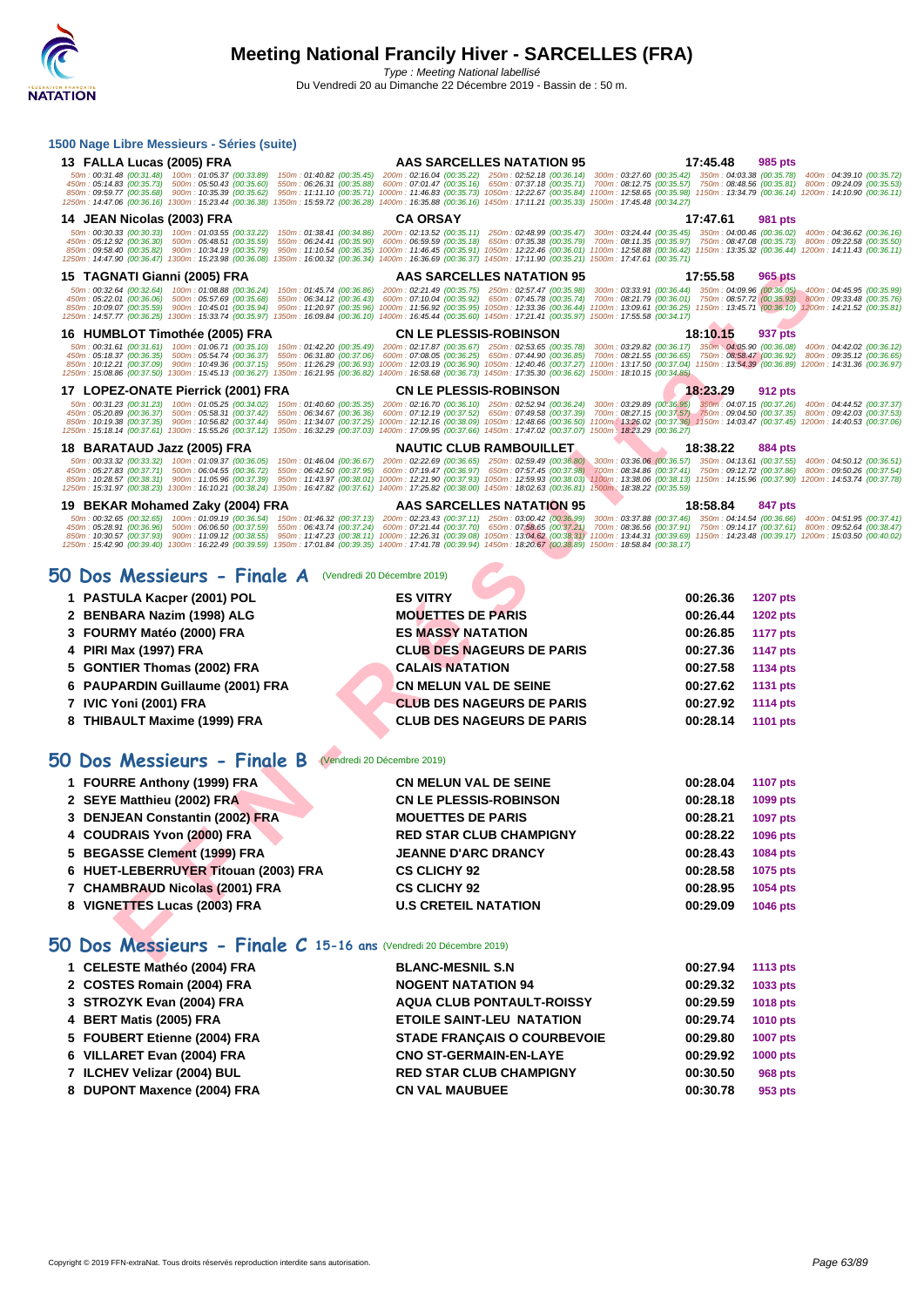

### **[50 Do](http://www.ffnatation.fr/webffn/index.php)s Messieurs - Séries** (Vendredi 20 Décembre 2019)

| 1 BENBARA Nazim (1998) ALG            | <b>MOUETTES DE PARIS</b>             | 00:26.50 | <b>1198 pts</b> |
|---------------------------------------|--------------------------------------|----------|-----------------|
| 2 PASTULA Kacper (2001) POL           | <b>ES VITRY</b>                      | 00:26.61 | <b>1192 pts</b> |
| 3 FOURMY Matéo (2000) FRA             | <b>ES MASSY NATATION</b>             | 00:26.70 | 1186 pts        |
| 4 GONTIER Thomas (2002) FRA           | <b>CALAIS NATATION</b>               | 00:27.32 | <b>1149 pts</b> |
| 5 TOURDES Alexis (1999) FRA           | <b>LAGNY-SUR-MARNE NATATION</b>      | 00:27.38 | <b>1146 pts</b> |
| 6 PAUPARDIN Guillaume (2001) FRA      | <b>CN MELUN VAL DE SEINE</b>         | 00:27.40 | <b>1144 pts</b> |
| 7 PIRI Max (1997) FRA                 | <b>CLUB DES NAGEURS DE PARIS</b>     | 00:27.49 | <b>1139 pts</b> |
| 8 IVIC Yoni (2001) FRA                | <b>CLUB DES NAGEURS DE PARIS</b>     | 00:27.60 | <b>1133 pts</b> |
| 9 THIBAULT Maxime (1999) FRA          | <b>CLUB DES NAGEURS DE PARIS</b>     | 00:27.72 | 1125 pts        |
| 10 FOURRE Anthony (1999) FRA          | <b>CN MELUN VAL DE SEINE</b>         | 00:27.83 | <b>1119 pts</b> |
| 11 DENJEAN Constantin (2002) FRA      | <b>MOUETTES DE PARIS</b>             | 00:28.04 | 1107 pts        |
| 11 BEGASSE Clement (1999) FRA         | <b>JEANNE D'ARC DRANCY</b>           | 00:28.04 | <b>1107 pts</b> |
| 13 SEYE Matthieu (2002) FRA           | <b>CN LE PLESSIS-ROBINSON</b>        | 00:28.28 | 1093 pts        |
| 14 COUDRAIS Yvon (2000) FRA           | <b>RED STAR CLUB CHAMPIGNY</b>       | 00:28.34 | 1089 pts        |
| 15 VIGNETTES Lucas (2003) FRA         | <b>U.S CRETEIL NATATION</b>          | 00:28.44 | 1084 pts        |
| 16 HUET-LEBERRUYER Titouan (2003) FRA | <b>CS CLICHY 92</b>                  | 00:28.62 | 1073 pts        |
| 17 CHAMBRAUD Nicolas (2001) FRA       | <b>CS CLICHY 92</b>                  | 00:28.67 | <b>1070 pts</b> |
| 18 MAJOU Clément (2002) FRA           | <b>CNO ST-GERMAIN-EN-LAYE</b>        | 00:28.68 | <b>1070 pts</b> |
| 19 THEETEN Cédric (2002) FRA          | <b>NOGENT NATATION 94</b>            | 00:28.73 | <b>1067 pts</b> |
| 20 CELESTE Mathéo (2004) FRA          | <b>BLANC-MESNIL S.N</b>              | 00:28.78 | 1064 pts        |
| 21 PEREIRA Thomas (1999) FRA          | <b>MOUETTES DE PARIS</b>             | 00:29.00 | 1051 pts        |
| 22 CHAPUIS Barthelemy (2002) FRA      | <b>CN EPINETTES PARIS</b>            | 00:29.06 | <b>1048 pts</b> |
| 23 BRÉ Alessandro (2004) FRA          | <b>AC BOULOGNE-BILLANCOURT</b>       | 00:29.09 | 1046 pts        |
| 24 BERT Matis (2005) FRA              | <b>ETOILE SAINT-LEU NATATION</b>     | 00:29.12 | 1045 pts        |
| 25 VALLIN Louis (1999) FRA            | <b>AQUACLUB LE PECQ MARLY</b>        | 00:29.16 | <b>1042 pts</b> |
| 26 DIEU Aurélien (2001) FRA           | <b>SN FRANCONVILLE</b>               | 00:29.19 | 1041 pts        |
| 27 DANDELEUX Lucas (2001) FRA         | <b>OLYMPIQUE LA GARENNE-COLOMBES</b> | 00:29.32 | 1033 pts        |
| 28 COUTURIER Valentin (2001) FRA      | <b>PROVINS NATATION</b>              | 00:29.57 | 1019 pts        |
| 29 AJOUR Oussama (2003) TUN           | <b>OLYMPIQUE LA GARENNE-COLOMBES</b> | 00:29.59 | <b>1018 pts</b> |
| 30 DUPUIS Remi (2002) FRA             | <b>ANTONY NATATION</b>               | 00:29.60 | 1018 pts        |
| 31 LE GUENNO Lucas (2002) FRA         | <b>SN VERSAILLES</b>                 | 00:29.62 | <b>1017 pts</b> |
| 32 FOUBERT Etienne (2004) FRA         | <b>STADE FRANÇAIS O COURBEVOIE</b>   | 00:29.76 | 1009 pts        |
| 33 SURROZ Alexandre (2000) FRA        | <b>CA ORSAY</b>                      | 00:29.89 | 1002 pts        |
| 34 COSTES Romain (2004) FRA           | <b>NOGENT NATATION 94</b>            | 00:30.10 | 990 pts         |
| 35 STROZYK Evan (2004) FRA            | <b>AQUA CLUB PONTAULT-ROISSY</b>     | 00:30.14 | 988 pts         |
| 36 AMELOT Nathan (2003) FRA           | <b>ST-GEORGES ARGENTEUIL</b>         | 00:30.18 | <b>986 pts</b>  |
| 37 VILLARET Evan (2004) FRA           | <b>CNO ST-GERMAIN-EN-LAYE</b>        | 00:30.22 | 983 pts         |
| 38 DUPONT Maxence (2004) FRA          | <b>CN VAL MAUBUEE</b>                | 00:30.31 | 978 pts         |
| 39 ILCHEV Velizar (2004) BUL          | <b>RED STAR CLUB CHAMPIGNY</b>       | 00:30.42 | 972 pts         |
| 40 BONGERS Tolia (2004) FRA           | <b>AQUACLUB LE PECQ MARLY</b>        | 00:30.43 | 972 pts         |
| 41 AVDIU Jon (2005) FRA               | <b>ES NANTERRE</b>                   | 00:30.46 | 970 pts         |
| 41 THENU Alexandre (2005) FRA         | <b>AQUA CLUB PONTAULT-ROISSY</b>     | 00:30.46 | 970 pts         |
| 43 PICHON Titouan (2003) FRA          | <b>AC VILLEPINTE</b>                 | 00:30.63 | 961 pts         |
| 44 MACCOTTA Fabien (1988) FRA         | <b>MORSANG ESSONNE NATATION</b>      | 00:30.77 | 953 pts         |
| 45 ROGER Elwan (2003) FRA             | <b>AQUA CLUB PONTAULT-ROISSY</b>     | 00:30.91 | 946 pts         |
| 46 KARADZIC Luka (2004) FRA           | <b>CSM CLAMART</b>                   | 00:30.94 | 944 pts         |
| 47 LE BOHEC Gurvan (2004) FRA         | <b>RED STAR CLUB CHAMPIGNY</b>       | 00:31.22 | 929 pts         |
| 48 DELANOË Jérémie (2003) FRA         | <b>ST-GEORGES ARGENTEUIL</b>         | 00:31.28 | 926 pts         |
| 49 TAGNATI Gianni (2005) FRA          | <b>AAS SARCELLES NATATION 95</b>     | 00:31.35 | 922 pts         |
| 50 ROCHER Quentin (2003) FRA          | <b>SCM CHÂTILLON NATATION</b>        | 00:31.49 | 915 pts         |
| 51 COTTIN Antoine (2005) FRA          | <b>AQUACLUB LE PECQ MARLY</b>        | 00:31.58 | 910 pts         |
| 52 TAILLANDIER Alan (2004) FRA        | <b>CN LE PLESSIS-ROBINSON</b>        | 00:31.61 | 908 pts         |
| 53 LORENZO Kerian (2005) FRA          | <b>RED STAR CLUB CHAMPIGNY</b>       | 00:31.67 | 905 pts         |
| 53 BOUABDELLAH Yassine (2005) FRA     | <b>ES MASSY NATATION</b>             | 00:31.67 | 905 pts         |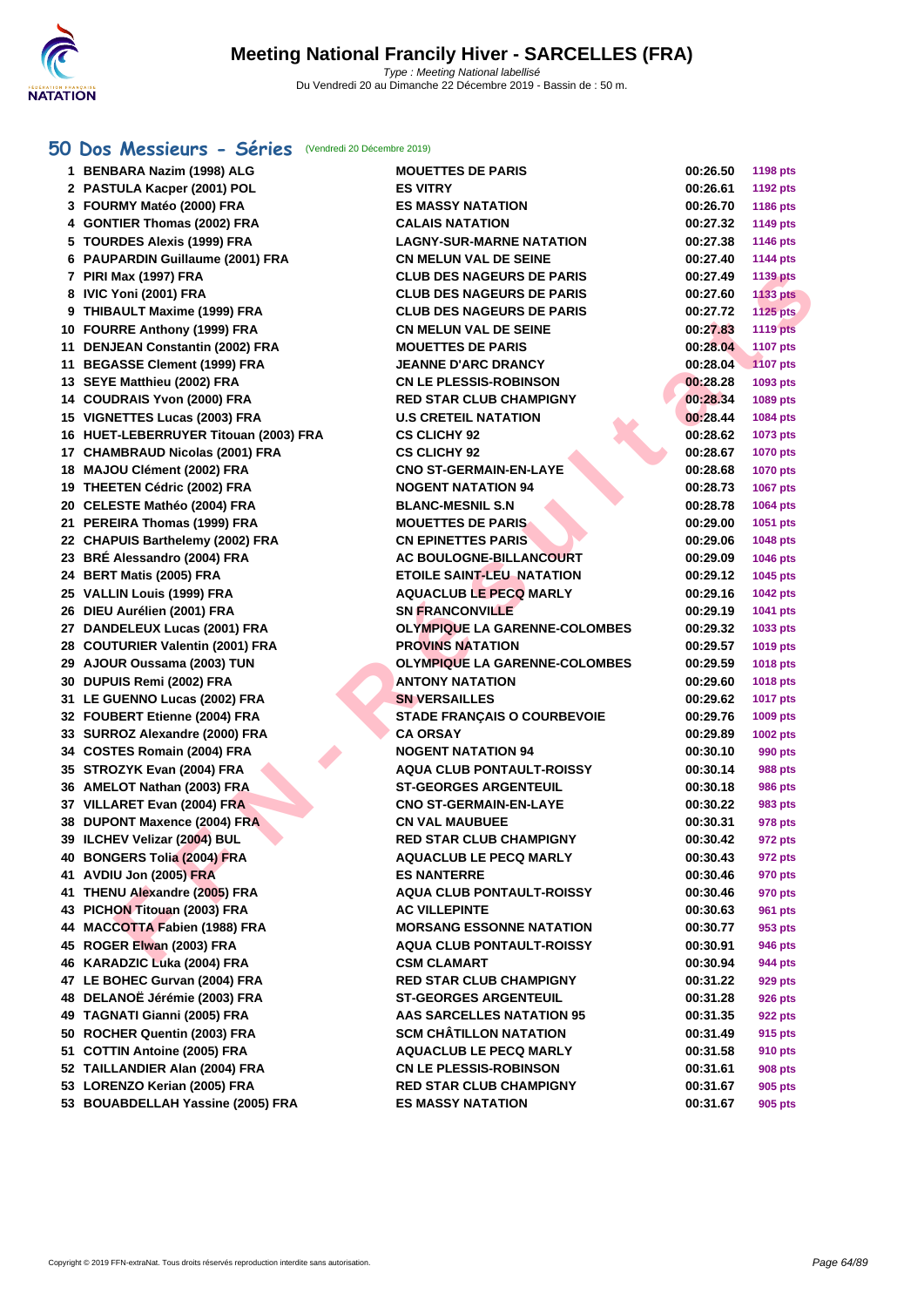

### **[50 Dos M](http://www.ffnatation.fr/webffn/index.php)essieurs - Séries (suite)**

| 55 SOULIE Victor (2005) FRA           | <b>LAGNY-SUR-MARNE NATATION</b>  | 00:31.73   | <b>902 pts</b> |
|---------------------------------------|----------------------------------|------------|----------------|
| 56 FERRADJ Samy (2000) FRA            | <b>AC BOBIGNY</b>                | 00:31.83   | 897 pts        |
| 57 THIERRY Gaspard (2004) FRA         | <b>CN MELUN VAL DE SEINE</b>     | 00:31.87   | 895 pts        |
| 58 FEVRIER Jules (2004) FRA           | <b>CN LE PLESSIS-ROBINSON</b>    | 00:32.09   | 883 pts        |
| 59 CHAULIAGUET Ethan (2005) FRA       | <b>AQUA CLUB PONTAULT-ROISSY</b> | 00:32.13   | 881 pts        |
| 59 DJAMA Enzo (2005) FRA              | <b>CN ASNIÈRES</b>               | 00:32.13   | <b>881 pts</b> |
| 61 BRISSONNET Baptiste (2005) FRA     | <b>ASS SPORTIVE BOUVINES</b>     | 00:32.75   | 849 pts        |
| 62 LAGACHE-LEMASCON Kylian (2005) FRA | <b>OLYMPIQUE GRANDE-SYNTHE</b>   | 00:33.09   | <b>832 pts</b> |
| --- MIET Martin (2003) FRA            | <b>SCUF PARIS</b>                | <b>DNS</b> |                |
| --- M'BARKI Aziz (2000) TUN           | <b>SCUF PARIS</b>                | <b>DNS</b> |                |

### **100 Dos Messieurs - Finale A** (Samedi 21 Décembre 2019)

| 01 DINOUDINNET DADUSIG (2000) I INA                             | 899 91 0811VL 899VINL9             | 00.JZ.IJ<br>049 มเร                                                               |
|-----------------------------------------------------------------|------------------------------------|-----------------------------------------------------------------------------------|
| 62 LAGACHE-LEMASCON Kylian (2005) FRA                           | <b>OLYMPIQUE GRANDE-SYNTHE</b>     | 00:33.09<br><b>832 pts</b>                                                        |
| --- MIET Martin (2003) FRA                                      | <b>SCUF PARIS</b>                  | <b>DNS</b>                                                                        |
| --- M'BARKI Aziz (2000) TUN                                     | <b>SCUF PARIS</b>                  | <b>DNS</b>                                                                        |
|                                                                 |                                    |                                                                                   |
| 00 Dos Messieurs - Finale A                                     | (Samedi 21 Décembre 2019)          |                                                                                   |
| 1 FOURMY Matéo (2000) FRA                                       | <b>ES MASSY NATATION</b>           | 00:57.88<br>1165 pts<br>50m: 00:27.84 (00:27.84) 100m: 00:57.88 (00:30.04)        |
| 2 BENBARA Nazim (1998) ALG                                      | <b>MOUETTES DE PARIS</b>           | 00:57.89<br>1165 pts                                                              |
|                                                                 |                                    | 50m: 00:27.72 (00:27.72) 100m: 00:57.89 (00:30.17)                                |
| 3 PASTULA Kacper (2001) POL                                     | <b>ES VITRY</b>                    | 00:57.98<br>1163 pts<br>50m: 00:27.55 (00:27.55) 100m: 00:57.98 (00:30.43)        |
| 4 BONEL Antonyn (2001) FRA                                      | <b>CA ORSAY</b>                    | 00:59.29<br>1125 pts                                                              |
|                                                                 |                                    | 50m: 00:28.39 (00:28.39) 100m: 00:59.29 (00:30.90)                                |
| 5 PIRI Max (1997) FRA                                           | <b>CLUB DES NAGEURS DE PARIS</b>   | 00:59.67<br><b>1115 pts</b>                                                       |
| 6 MAJOU Clément (2002) FRA                                      | <b>CNO ST-GERMAIN-EN-LAYE</b>      | 50m: 00:28.65 (00:28.65) 100m: 00:59.67 (00:31.02)<br>00:59.76<br><b>1112 pts</b> |
| 7 ANNEQUIN Leo (2002) FRA                                       | <b>ETOILE SAINT-LEU NATATION</b>   | 00:59.96<br><b>1106 pts</b>                                                       |
|                                                                 |                                    | 50m: 00:29.18 (00:29.18) 100m: 00:59.96 (00:30.78)                                |
| 8 PAUPARDIN Guillaume (2001) FRA                                | <b>CN MELUN VAL DE SEINE</b>       | 01:00.09<br>1103 pts                                                              |
|                                                                 |                                    | 50m: 00:28.84 (00:28.84) 100m: 01:00.09 (00:31.25)                                |
| 00 Dos Messieurs - Finale B                                     | (Samedi 21 Décembre 2019)          |                                                                                   |
| 1 FOURRE Anthony (1999) FRA                                     | <b>CN MELUN VAL DE SEINE</b>       | 00:59.82<br><b>1110 pts</b>                                                       |
|                                                                 |                                    | 50m: 00:29.01 (00:29.01) 100m: 00:59.82 (00:30.81)                                |
| 2 SEYE Matthieu (2002) FRA                                      | <b>CN LE PLESSIS-ROBINSON</b>      | 01:00.19<br><b>1100 pts</b>                                                       |
| 3 CHARBONNEL Theo (2001) FRA                                    | <b>CN ST-MICHEL-SUR-ORGE</b>       | 50m: 00:29.38 (00:29.38) 100m: 01:00.19 (00:30.81)<br>01:00.98<br>1078 pts        |
|                                                                 |                                    | 50m: 00:29.61 (00:29.61) 100m: 01:00.98 (00:31.37)                                |
| 4 CELESTE Mathéo (2004) FRA                                     | <b>BLANC-MESNIL S.N</b>            | 01:01.06<br><b>1076 pts</b>                                                       |
|                                                                 |                                    | 50m: 00:30.01 (00:30.01) 100m: 01:01.06 (00:31.05)                                |
| 5 PEREIRA Thomas (1999) FRA                                     | <b>MOUETTES DE PARIS</b>           | 01:01.16<br>1073 pts<br>50m: 00:29.36 (00:29.36) 100m: 01:01.16 (00:31.80)        |
| 6 THIBAULT Maxime (1999) FRA                                    | <b>CLUB DES NAGEURS DE PARIS</b>   | 01:01.22<br>1071 pts                                                              |
|                                                                 |                                    | 50m: 00:29.39 (00:29.39) 100m: 01:01.22 (00:31.83)                                |
| 7 WATTEZ Pacôme (2002) FRA                                      | <b>C.N OZOIR-LA-FERRIERE</b>       | 01:01.69<br>1059 pts<br>50m: 00:30.15 (00:30.15) 100m: 01:01.69 (00:31.54)        |
| --- HUET-LEBERRUYER Titouan (2003) FRA                          | <b>CS CLICHY 92</b>                | <b>DSQ</b>                                                                        |
|                                                                 |                                    |                                                                                   |
| 00 Dos Messieurs - Finale C 15-16 ans (Samedi 21 Décembre 2019) |                                    |                                                                                   |
| 1 BRAIZE Neo (2004) FRA                                         | <b>ES MASSY NATATION</b>           | 01:02.57<br>1035 pts                                                              |
|                                                                 |                                    | 50m: 00:29.71 (00:29.71) 100m: 01:02.57 (00:32.86)                                |
| 2 FOUBERT Etienne (2004) FRA                                    | <b>STADE FRANCAIS O COURBEVOIE</b> | 01:03.21<br><b>1017 pts</b>                                                       |

| UU DOS MIESSIEURS - FINUIE D           | TOQHIGUI Z FIDGGHIDIG ZUT91.     |                                                    |            |                 |
|----------------------------------------|----------------------------------|----------------------------------------------------|------------|-----------------|
| 1 FOURRE Anthony (1999) FRA            | <b>CN MELUN VAL DE SEINE</b>     |                                                    | 00:59.82   | <b>1110 pts</b> |
|                                        |                                  | 50m: 00:29.01 (00:29.01) 100m: 00:59.82 (00:30.81) |            |                 |
| 2 SEYE Matthieu (2002) FRA             | <b>CN LE PLESSIS-ROBINSON</b>    |                                                    | 01:00.19   | <b>1100 pts</b> |
|                                        |                                  | 50m: 00:29.38 (00:29.38) 100m: 01:00.19 (00:30.81) |            |                 |
| 3 CHARBONNEL Theo (2001) FRA           | <b>CN ST-MICHEL-SUR-ORGE</b>     |                                                    | 01:00.98   | <b>1078 pts</b> |
|                                        |                                  | 50m: 00:29.61 (00:29.61) 100m: 01:00.98 (00:31.37) |            |                 |
| 4 CELESTE Mathéo (2004) FRA            | <b>BLANC-MESNIL S.N.</b>         |                                                    | 01:01.06   | <b>1076 pts</b> |
|                                        |                                  | 50m: 00:30.01 (00:30.01) 100m: 01:01.06 (00:31.05) |            |                 |
| 5 PEREIRA Thomas (1999) FRA            | <b>MOUETTES DE PARIS</b>         |                                                    | 01:01.16   | 1073 pts        |
|                                        |                                  | 50m: 00:29.36 (00:29.36) 100m: 01:01.16 (00:31.80) |            |                 |
| 6 THIBAULT Maxime (1999) FRA           | <b>CLUB DES NAGEURS DE PARIS</b> |                                                    | 01:01.22   | 1071 pts        |
|                                        |                                  | 50m: 00:29.39 (00:29.39) 100m: 01:01.22 (00:31.83) |            |                 |
| 7 WATTEZ Pacôme (2002) FRA             | <b>C.N OZOIR-LA-FERRIERE</b>     |                                                    | 01:01.69   | 1059 pts        |
|                                        |                                  | 50m: 00:30.15 (00:30.15) 100m: 01:01.69 (00:31.54) |            |                 |
| --- HUET-LEBERRUYER Titouan (2003) FRA | <b>CS CLICHY 92</b>              |                                                    | <b>DSQ</b> |                 |
|                                        |                                  |                                                    |            |                 |
|                                        |                                  |                                                    |            |                 |

| 00:59.82 1110 pts                                  |
|----------------------------------------------------|
| 50m: 00:29.01 (00:29.01) 100m: 00:59.82 (00:30.81) |
| 01:00.19 1100 pts                                  |
| 50m: 00:29.38 (00:29.38) 100m: 01:00.19 (00:30.81) |
| 01:00.98 1078 pts                                  |
| 50m: 00:29.61 (00:29.61) 100m: 01:00.98 (00:31.37) |
| 01:01.06 1076 pts                                  |
| 50m: 00:30.01 (00:30.01) 100m: 01:01.06 (00:31.05) |
| 01:01.16 1073 pts                                  |
| 50m: 00:29.36 (00:29.36) 100m: 01:01.16 (00:31.80) |
| 01:01.22 1071 pts                                  |
| 50m: 00:29.39 (00:29.39) 100m: 01:01.22 (00:31.83) |
| 01:01.69 1059 pts                                  |
| 50m: 00:30.15 (00:30.15) 100m: 01:01.69 (00:31.54) |
| חءר                                                |

# **100 Dos Messieurs - Finale C 15-16 ans** (Samedi 21 Décembre 2019)

| <b>BRAIZE Neo (2004) FRA</b>      | <b>ES MASSY NATATION</b>           | 01:02.57<br>1035 pts<br>50m: 00:29.71 (00:29.71) 100m: 01:02.57 (00:32.86)           |
|-----------------------------------|------------------------------------|--------------------------------------------------------------------------------------|
| 2 FOUBERT Etienne (2004) FRA      | <b>STADE FRANCAIS O COURBEVOIE</b> | 01:03.21<br><b>1017 pts</b><br>100m: 01:03.21 (00:33.08)<br>50m: 00:30.13 (00:30.13) |
| 3 BERT Matis (2005) FRA           | <b>ETOILE SAINT-LEU NATATION</b>   | 01:03.42<br><b>1012 pts</b><br>50m: 00:30.34 (00:30.34) 100m: 01:03.42 (00:33.08)    |
| 4 CLAIRGIRONNET Gatien (2004) FRA | <b>ES NANTERRE</b>                 | 997 pts<br>01:03.96<br>50m: 00:31.15 (00:31.15) 100m: 01:03.96 (00:32.81)            |
| 5 VILLARET Evan (2004) FRA        | <b>CNO ST-GERMAIN-EN-LAYE</b>      | 01:04.37<br>986 pts<br>50m: 00:31.49 (00:31.49) 100m: 01:04.37 (00:32.88)            |
| 6 DUPONT Maxence (2004) FRA       | <b>CN VAL MAUBUEE</b>              | 01:05.91<br>946 pts<br>50m: 00:31.66 (00:31.66) 100m: 01:05.91 (00:34.25)            |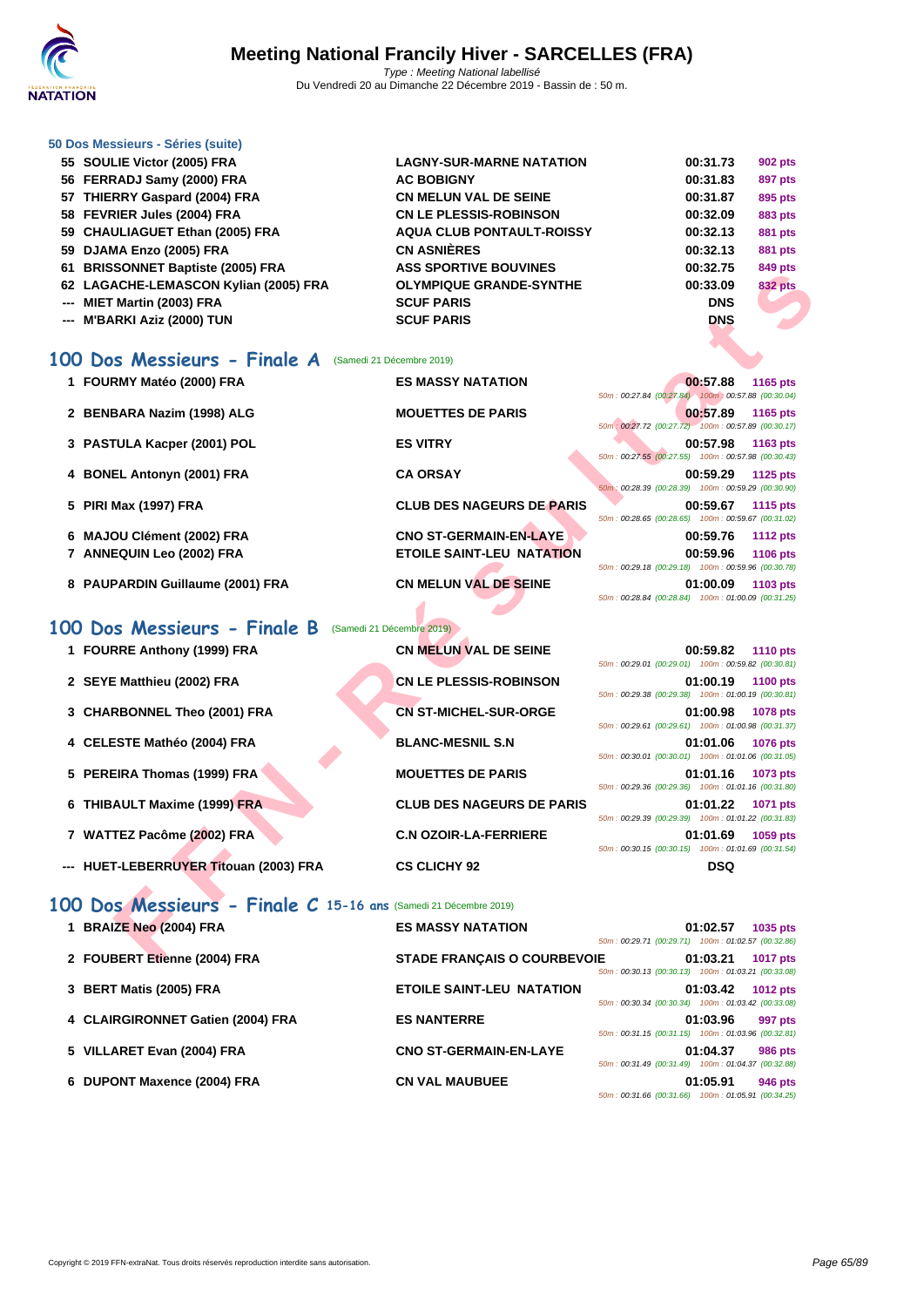

|   | 100 Dos Messieurs - Finale C (suite)<br>7 LEMARCHAND Antonn (2004) FRA | <b>CN LE PLESSIS-ROBINSON</b>        | 01:05.96<br>945 pts<br>50m: 00:32.07 (00:32.07) 100m: 01:05.96 (00:33.89)                                                               |
|---|------------------------------------------------------------------------|--------------------------------------|-----------------------------------------------------------------------------------------------------------------------------------------|
|   | 8 GORLIER IIan (2004) FRA                                              | <b>AC VILLEPINTE</b>                 | 01:06.38<br>934 pts<br>50m: 00:33.09 (00:33.09) 100m: 01:06.38 (00:33.29)                                                               |
|   | 100 Dos Messieurs - Séries<br>(Samedi 21 Décembre 2019)                |                                      |                                                                                                                                         |
|   | 1 FOURMY Matéo (2000) FRA                                              | <b>ES MASSY NATATION</b>             | 00:57.67<br><b>1172 pts</b>                                                                                                             |
|   | 2 BENBARA Nazim (1998) ALG                                             | <b>MOUETTES DE PARIS</b>             | 50m: 00:28.23 (00:28.23) 100m: 00:57.67 (00:29.44)<br>00:58.23<br>1155 pts<br>50m: 00:27.67 (00:27.67) 100m: 00:58.23 (00:30.56)        |
|   | 3 PASTULA Kacper (2001) POL                                            | <b>ES VITRY</b>                      | 00:58.59<br><b>1145 pts</b>                                                                                                             |
| 4 | <b>TOURDES Alexis (1999) FRA</b>                                       | <b>LAGNY-SUR-MARNE NATATION</b>      | 50m: 00:27.60 (00:27.60) 100m: 00:58.59 (00:30.99)<br>00:59.21<br><b>1128 pts</b><br>50m: 00:28.23 (00:28.23) 100m: 00:59.21 (00:30.98) |
| 5 | <b>BONEL Antonyn (2001) FRA</b>                                        | <b>CA ORSAY</b>                      | 00:59.52<br>1119 pts                                                                                                                    |
|   | 6 PIRI Max (1997) FRA                                                  | <b>CLUB DES NAGEURS DE PARIS</b>     | 50m: 00:28.48 (00:28.48) 100m: 00:59.52 (00:31.04)<br>00:59.86<br>1109 pts<br>50m : 00:28.70 (00:28.70) 100m : 00:59.86 (00:31.16)      |
|   | 7 PAUPARDIN Guillaume (2001) FRA                                       | <b>CN MELUN VAL DE SEINE</b>         | 01:00.01<br>1105 pts                                                                                                                    |
|   | 8 ANNEQUIN Leo (2002) FRA                                              | <b>ETOILE SAINT-LEU NATATION</b>     | 50m: 00:29.10 (00:29.10) 100m: 01:00.01 (00:30.91)<br>01:00.02<br>1105 pts                                                              |
| 9 | <b>GONTIER Thomas (2002) FRA</b>                                       | <b>CALAIS NATATION</b>               | 50m: 00:28.82 (00:28.82) 100m: 01:00.02 (00:31.20)<br>01:00.10<br>1103 pts                                                              |
|   | 10 MAJOU Clément (2002) FRA                                            | <b>CNO ST-GERMAIN-EN-LAYE</b>        | 50m: 00:29.25 (00:29.25) 100m: 01:00.10 (00:30.85)<br>01:00.30<br>1097 pts                                                              |
|   | 11 FOURRE Anthony (1999) FRA                                           | <b>CN MELUN VAL DE SEINE</b>         | 50m: 00:29.36 (00:29.36) 100m: 01:00.30 (00:30.94)<br>01:00.33<br>1096 pts                                                              |
|   | 12 SEYE Matthieu (2002) FRA                                            | <b>CN LE PLESSIS-ROBINSON</b>        | 50m: 00:29.90 (00:29.90) 100m: 01:00.33 (00:30.43)<br>01:00.56<br>1090 pts                                                              |
|   | 13 HUET-LEBERRUYER Titouan (2003) FRA                                  | <b>CS CLICHY 92</b>                  | 50m: 00:29.33 (00:29.33) 100m: 01:00.56 (00:31.23)<br>01:00.62<br>1088 pts                                                              |
|   | 14 CHARBONNEL Theo (2001) FRA                                          | <b>CN ST-MICHEL-SUR-ORGE</b>         | 50m: 00:29.55 (00:29.55) 100m: 01:00.62 (00:31.07)<br>01:00.64<br>1088 pts                                                              |
|   | 15 HENRY Clément (2000) FRA                                            | <b>ES VITRY</b>                      | 50m: 00:29.20 (00:29.20) 100m: 01:00.64 (00:31.44)<br>01:00.70<br><b>1086 pts</b>                                                       |
|   | 16 PEREIRA Thomas (1999) FRA                                           | <b>MOUETTES DE PARIS</b>             | 50m: 00:29.47 (00:29.47) 100m: 01:00.70 (00:31.23)<br>01:00.71<br><b>1086 pts</b>                                                       |
|   | 16 THIBAULT Maxime (1999) FRA                                          | <b>CLUB DES NAGEURS DE PARIS</b>     | 50m: 00:29.44 (00:29.44) 100m: 01:00.71 (00:31.27)<br>01:00.71<br><b>1086 pts</b>                                                       |
|   | 18 CHAMBRAUD Nicolas (2001) FRA                                        | <b>CS CLICHY 92</b>                  | 50m: 00:29.29 (00:29.29) 100m: 01:00.71 (00:31.42)<br>01:01.12<br>1074 pts                                                              |
|   | 19 CELESTE Mathéo (2004) FRA                                           | <b>BLANC-MESNIL S.N</b>              | 50m: 00:29.68 (00:29.68) 100m: 01:01.12 (00:31.44)<br>01:01.22<br>1071 pts                                                              |
|   | 20 WATTEZ Pacôme (2002) FRA                                            | <b>C.N OZOIR-LA-FERRIERE</b>         | 50m: 00:29.19 (00:29.19) 100m: 01:01.22 (00:32.03)<br>01:01.61<br>1061 pts                                                              |
|   |                                                                        |                                      | 50m: 00:29.92 (00:29.92) 100m: 01:01.61 (00:31.69)                                                                                      |
|   | 21 TEULE Leo (2002) FRA                                                | <b>CNO ST-GERMAIN-EN-LAYE</b>        | 01:01.67<br>1059 pts<br>50m: 00:29.57 (00:29.57) 100m: 01:01.67 (00:32.10)                                                              |
|   | 22 ANJOLRAS Alexandre (2002) FRA                                       | <b>SN VERSAILLES</b>                 | 01:01.72<br>1058 pts<br>50m: 00:30.23 (00:30.23) 100m: 01:01.72 (00:31.49)                                                              |
|   | 23 COUDRAIS Yvon (2000) FRA                                            | <b>RED STAR CLUB CHAMPIGNY</b>       | 01:02.23<br><b>1044 pts</b><br>50m: 00:29.85 (00:29.85) 100m: 01:02.23 (00:32.38)                                                       |
|   | 24 COSTES Romain (2004) FRA                                            | <b>NOGENT NATATION 94</b>            | 01:02.32<br>1041 pts<br>50m: 00:30.28 (00:30.28) 100m: 01:02.32 (00:32.04)                                                              |
|   | 25 DIEU Aurélien (2001) FRA                                            | <b>SN FRANCONVILLE</b>               | 01:02.44<br>1038 pts<br>50m: 00:30.06 (00:30.06) 100m: 01:02.44 (00:32.38)                                                              |
|   | 26 DANDELEUX Lucas (2001) FRA                                          | <b>OLYMPIQUE LA GARENNE-COLOMBES</b> | 01:02.50<br>1037 pts<br>50m: 00:30.09 (00:30.09) 100m: 01:02.50 (00:32.41)                                                              |
|   | 27 LEBBIHI Iliess (2002) FRA                                           | <b>ETOILE SAINT-LEU NATATION</b>     | 01:02.52<br><b>1036 pts</b><br>50m: 00:30.45 (00:30.45) 100m: 01:02.52 (00:32.07)                                                       |
|   | 28 LE GUENNO Lucas (2002) FRA                                          | <b>SN VERSAILLES</b>                 | 01:02.78<br>1029 pts<br>50m: 00:30.13 (00:30.13) 100m: 01:02.78 (00:32.65)                                                              |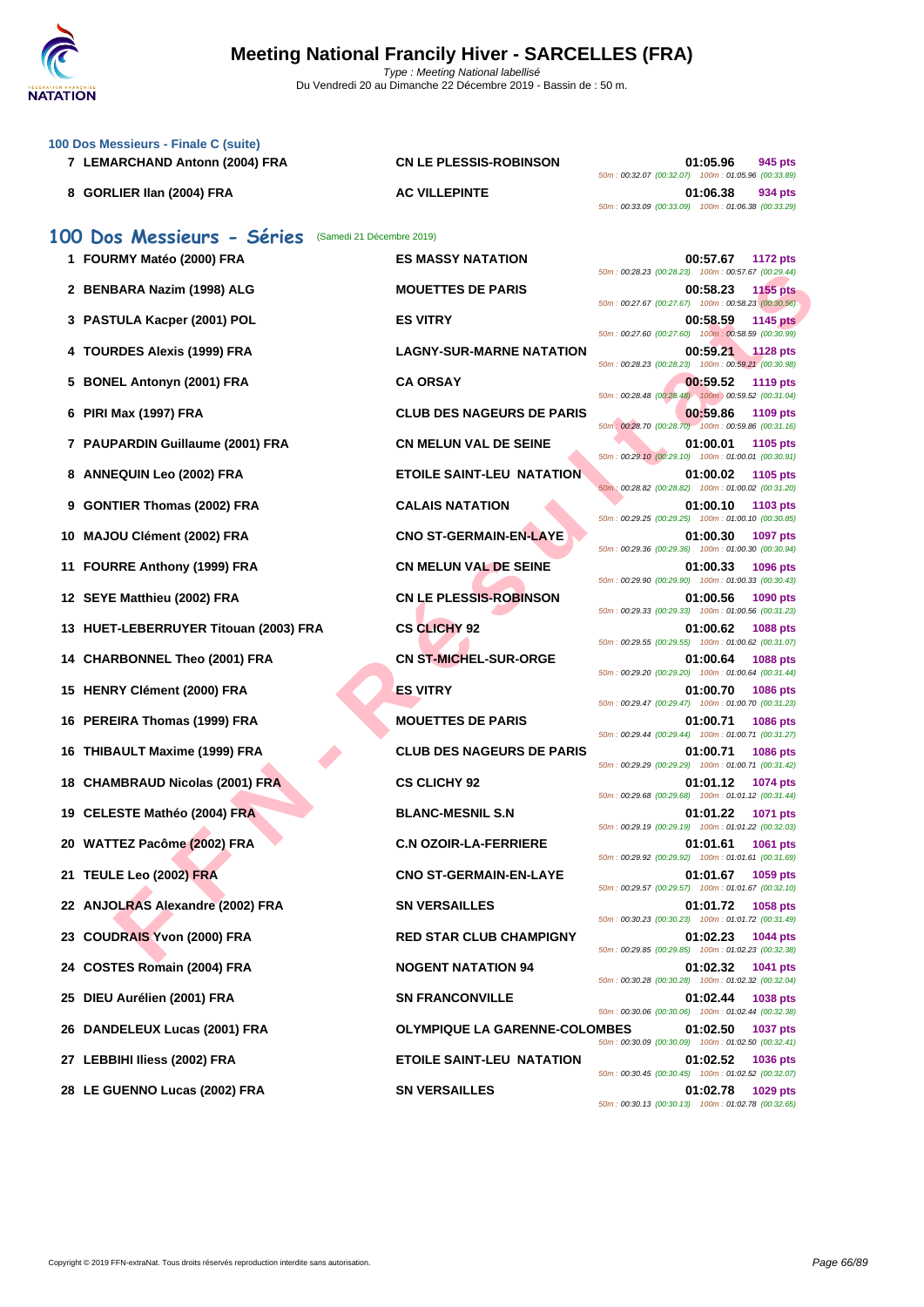

**[100 Dos M](http://www.ffnatation.fr/webffn/index.php)essieurs - Séries (suite) CASTERA Louis (2000) FRA CERGY PONTOISE NATATION 01:02.96 1024 pts DENJEAN Constantin (2002) FRA MOUETTES DE PARIS 01:03.04 1022 pts THEETEN Cédric (2002) FRA NOGENT NATATION 94 01:03.04 1022 pts DUPUIS Remi (2002) FRA ANTONY NATATION 01:03.08 1021 pts FOUBERT Etienne (2004) FRA STADE FRANÇAIS O COURBEVOIE 01:03.09 1021 pts BRAIZE Neo (2004) FRA ES MASSY NATATION 01:03.18 1018 pts BEGASSE Clement (1999) FRA JEANNE D'ARC DRANCY 01:03.23 1017 pts RENE CORAIL Yann (2003) FRA CSN GUYANCOURT 01:03.26 1016 pts BRÉ Alessandro (2004) FRA AC BOULOGNE-BILLANCOURT 01:03.98 997 pts VALLIN Louis (1999) FRA AQUACLUB LE PECQ MARLY 01:04.38 986 pts BERT Matis (2005) FRA ETOILE SAINT-LEU NATATION 01:04.38 986 pts SURROZ Alexandre (2000) FRA CA ORSAY 01:04.46 984 pts CLAIRGIRONNET Gatien (2004) FRA ES NANTERRE 01:04.60 980 pts LEMARCHAND Antonn (2004) FRA CN LE PLESSIS-ROBINSON 01:04.70 978 pts DUPONT Maxence (2004) FRA CN VAL MAUBUEE 01:05.34 961 pts VILLARET Evan (2004) FRA CNO ST-GERMAIN-EN-LAYE 01:05.59 954 pts SCHMITT Teddy (2002) FRA AQUA CLUB PONTAULT-ROISSY 01:05.68 952 pts WALTZING Loic (2000) LUX SWIMMING TEAM MINETT (LUX) 01:05.97 945 pts BESSON Antoine (2003) FRA CN ANDRESY 01:06.09 942 pts GORLIER Ilan (2004) FRA AC VILLEPINTE 01:06.56 929 pts PICHON Titouan (2003) FRA AC VILLEPINTE 01:06.60 928 pts BONGERS Tolia (2004) FRA AQUACLUB LE PECQ MARLY 01:06.62 928 pts THENU Alexandre (2005) FRA AQUA CLUB PONTAULT-ROISSY 01:06.75 925 pts AMELOT Nathan (2003) FRA ST-GEORGES ARGENTEUIL 01:06.75 925 pts FEVRIER Jules (2004) FRA CN LE PLESSIS-ROBINSON 01:06.79 924 pts AVDIU Jon (2005) FRA ES NANTERRE 01:06.91 920 pts TAGNATI Gianni (2005) FRA AAS SARCELLES NATATION 95 01:06.99 918 pts DELANOË Jérémie (2003) FRA ST-GEORGES ARGENTEUIL 01:07.23 912 pts TAILLANDIER Alan (2004) FRA CN LE PLESSIS-ROBINSON 01:07.44 907 pts ILCHEV Velizar (2004) BUL RED STAR CLUB CHAMPIGNY 01:07.45 907 pts CHARBONNEL Mathis (2005) FRA CN ST-MICHEL-SUR-ORGE 01:07.52 905 pts**

**FERICAND A FRANCIS O COUREY DE SANTATION COUREY (2004) FRANCIS (1999) FRANCIS (1999) FRANCIS (1999) FRANCIS (1999) FRANCIS (1999) FRANCIS (1999) FRANCIS (1999) FRANCIS (1999) FRANCIS (1999) FRANCIS (1999) FRANCIS (1999) F** 50m : 00:30.88 (00:30.88) 100m : 01:02.96 (00:32.08) 50m : 00:29.75 (00:29.75) 100m : 01:03.04 (00:33.29) 50m : 00:30.08 (00:30.08) 100m : 01:03.04 (00:32.96) 50m : 00:30.16 (00:30.16) 100m : 01:03.08 (00:32.92) 50m : 00:30.29 (00:30.29) 100m : 01:03.09 (00:32.80) 50m : 00:29.85 (00:29.85) 100m : 01:03.18 (00:33.33) 50m : 00:30.73 (00:30.73) 100m : 01:03.23 (00:32.50) 50m : 00:30.39 (00:30.39) 100m : 01:03.26 (00:32.87) 50m : 00:31.40 (00:31.40) 100m : 01:03.98 (00:32.58) 50m : 00:30.92 (00:30.92) 100m : 01:04.38 (00:33.46) 50m : 00:31.59 (00:31.59) 100m : 01:04.38 (00:32.79) 50m : 00:31.24 (00:31.24) 100m : 01:04.46 (00:33.22) 50m : 00:31.48 (00:31.48) 100m : 01:04.60 (00:33.12) 50m : 00:31.40 (00:31.40) 100m : 01:04.70 (00:33.30) 50m : 00:31.77 (00:31.77) 100m : 01:05.34 (00:33.57) 50m : 00:31.41 (00:31.41) 100m : 01:05.59 (00:34.18) 50m : 00:31.40 (00:31.40) 100m : 01:05.68 (00:34.28) 50m : 00:31.43 (00:31.43) 100m : 01:05.97 (00:34.54) 50m : 00:31.67 (00:31.67) 100m : 01:06.09 (00:34.42) 50m : 00:32.36 (00:32.36) 100m : 01:06.56 (00:34.20) 50m : 00:32.43 (00:32.43) 100m : 01:06.60 (00:34.17) 50m : 00:32.28 (00:32.28) 100m : 01:06.62 (00:34.34) 50m : 00:32.63 (00:32.63) 100m : 01:06.75 (00:34.12) 50m : 00:31.86 (00:31.86) 100m : 01:06.75 (00:34.89) 50m : 00:32.83 (00:32.83) 100m : 01:06.79 (00:33.96) 50m : 00:32.33 (00:32.33) 100m : 01:06.91 (00:34.58) 50m : 00:32.57 (00:32.57) 100m : 01:06.99 (00:34.42) 50m : 00:32.35 (00:32.35) 100m : 01:07.23 (00:34.88) 50m : 00:32.65 (00:32.65) 100m : 01:07.44 (00:34.79) 50m : 00:31.81 (00:31.81) 100m : 01:07.45 (00:35.64) 50m : 00:33.22 (00:33.22) 100m : 01:07.52 (00:34.30)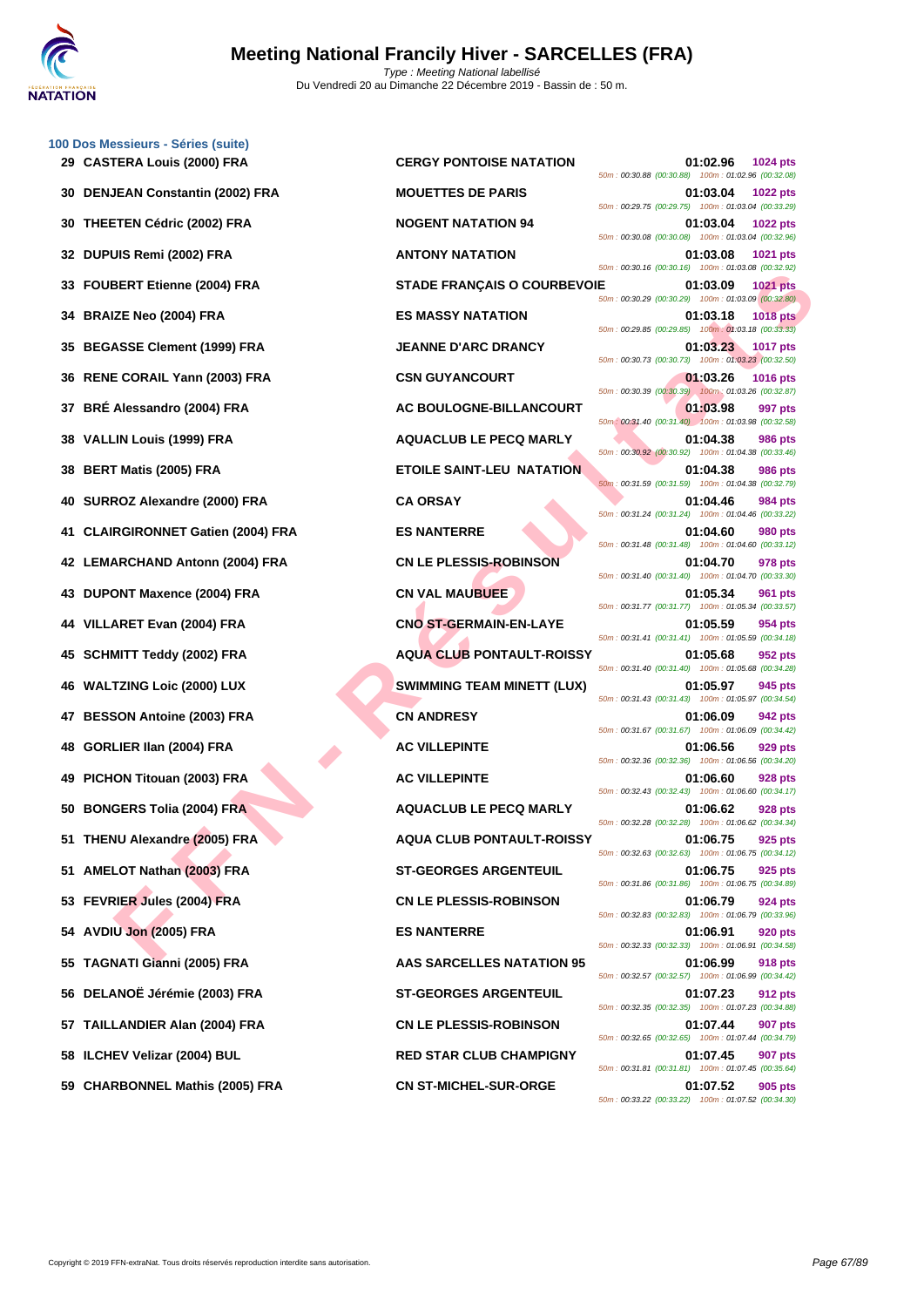

|    | 100 Dos Messieurs - Séries (suite)<br>60 MULDER Anael (2002) BEL | <b>SWIMMING TEAM MINETT (LUX)</b>                | 01:07.64<br>902 pts                                                                                                             |
|----|------------------------------------------------------------------|--------------------------------------------------|---------------------------------------------------------------------------------------------------------------------------------|
|    | 61 KARADZIC Luka (2004) FRA                                      | <b>CSM CLAMART</b>                               | 50m: 00:32.05 (00:32.05) 100m: 01:07.64 (00:35.59)<br>01:07.65<br>902 pts                                                       |
|    | 62 HANNACHI Abdelmoumen (2004) TUN                               | <b>US VILLEJUIF NATATION</b>                     | 50m: 00:33.34 (00:33.34) 100m: 01:07.65 (00:34.31)<br>895 pts<br>01:07.92                                                       |
|    | 63 THIERRY Gaspard (2004) FRA                                    | <b>CN MELUN VAL DE SEINE</b>                     | 50m: 00:33.06 (00:33.06) 100m: 01:07.92 (00:34.86)<br>01:07.95<br>894 pts                                                       |
|    | 64 LE BOHEC Gurvan (2004) FRA                                    | <b>RED STAR CLUB CHAMPIGNY</b>                   | 50m: 00:32.40 (00:32.40) 100m: 01:07.95 (00:35.55)<br>891 pts<br>01:08.06<br>50m: 00:32.82 (00:32.82) 100m: 01:08.06 (00:35.24) |
|    | 65 BOUABDELLAH Yassine (2005) FRA                                | <b>ES MASSY NATATION</b>                         | 01:08.17<br><b>889 pts</b><br>50m: 00:32.69 (00:32.69) 100m: 01:08.17 (00:35.48)                                                |
|    | 66 DJAMA Enzo (2005) FRA                                         | <b>CN ASNIÈRES</b>                               | 01:08.23<br>887 pts<br>50m: 00:33.15 (00:33.15) 100m: 01:08.23 (00:35.08)                                                       |
|    | 67 NEVOT Romain (2004) FRA                                       | A.O. TRAPPES NATATION                            | 01:08.43<br>882 pts<br>50m: 00:33.55 (00:33.55) 100m: 01:08.43 (00:34.88)                                                       |
|    | 68 LE ROUX Yanis (2005) FRA                                      | <b>AQUA CLUB PONTAULT-ROISSY</b>                 | 01:08.60<br>878 pts<br>50m: 00:32.69 (00:32.69) 100m: 01:08.60 (00:35.91)                                                       |
| 69 | ROGER Elwan (2003) FRA                                           | <b>AQUA CLUB PONTAULT-ROISSY</b>                 | 01:08.68<br>876 pts<br>50m: 00:33.16 (00:33.16) 100m: 01:08.68 (00:35.52)                                                       |
|    | 70 LOCHOSHVILI Roman (2004) FRA                                  | <b>CS CLICHY 92</b>                              | 01:08.83<br>872 pts<br>50m: 00:33.44 (00:33.44) 100m: 01:08.83 (00:35.39)                                                       |
|    | 71 NOUVEL Bastien (2004) FRA                                     | <b>A.O. TRAPPES NATATION</b>                     | 01:08.93<br><b>870 pts</b><br>50m: 00:33.37 (00:33.37) 100m: 01:08.93 (00:35.56)                                                |
|    | 72 HUGONENQ Milo (2004) FRA                                      | <b>CLUB DES NAGEURS DE PARIS</b>                 | 01:09.14<br><b>864 pts</b><br>50m: 00:33.58 (00:33.58) 100m: 01:09.14 (00:35.56)                                                |
|    | 73 COULIBALY Souleymane (2004) FRA                               | <b>AC VILLEPINTE</b>                             | <b>856 pts</b><br>01:09.48<br>50m: 00:32.98 (00:32.98) 100m: 01:09.48 (00:36.50)                                                |
|    | 74 BRISSONNET Baptiste (2005) FRA                                | <b>ASS SPORTIVE BOUVINES</b>                     | 01:09.83<br>847 pts<br>50m: 00:34.37 (00:34.37) 100m: 01:09.83 (00:35.46)                                                       |
|    | 75 WALD Benjamin (2004) FRA                                      | <b>AC BOULOGNE-BILLANCOURT</b>                   | 01:09.88<br><b>846 pts</b><br>50m: 00:33.28 (00:33.28) 100m: 01:09.88 (00:36.60)                                                |
|    | 76 PERRIER Axel (2005) FRA                                       | <b>AC VILLEPINTE</b>                             | 01:09.90<br>846 pts<br>50m: 00:32.89 (00:32.89) 100m: 01:09.90 (00:37.01)                                                       |
|    | 77 PAIS Thomas (2003) FRA                                        | <b>SO ROSNY</b>                                  | 01:09.96<br>844 pts<br>50m: 00:33.07 (00:33.07) 100m: 01:09.96 (00:36.89)                                                       |
|    | 77 CHAULIAGUET Ethan (2005) FRA                                  | <b>AQUA CLUB PONTAULT-ROISSY</b>                 | 01:09.96<br>844 pts<br>50m: 00:35.45 (00:35.45) 100m: 01:09.96 (00:34.51)                                                       |
| 79 | <b>MASSON Maxime (2005) FRA</b>                                  | <b>AQUA CLUB PONTAULT-ROISSY</b>                 | 01:10.13<br>840 pts<br>50m: 00:33.63 (00:33.63) 100m: 01:10.13 (00:36.50)                                                       |
|    | 80 LAYMOUNI Riad (2005) FRA                                      | <b>ST-GEORGES ARGENTEUIL</b>                     | 01:10.61<br>828 pts<br>50m: 00:34.61 (00:34.61) 100m: 01:10.61 (00:36.00)                                                       |
|    | 81 MIALOT Rémi (2005) FRA                                        | <b>CA ORSAY</b>                                  | 01:11.19<br>814 pts<br>50m: 00:34.52 (00:34.52) 100m: 01:11.19 (00:36.67)                                                       |
|    | 82 CISSE Yohann (2005) FRA                                       | <b>CN ST-MICHEL-SUR-ORGE</b>                     | 01:11.68<br>803 pts<br>50m: 00:34.39 (00:34.39) 100m: 01:11.68 (00:37.29)                                                       |
|    | 83 WIRTH David (2002) LUX                                        | <b>SWIMMING TEAM MINETT (LUX)</b>                | 01:11.75<br>801 pts<br>50m: 00:34.56 (00:34.56) 100m: 01:11.75 (00:37.19)                                                       |
|    | 84 VANBUTSEL Ryan (2005) FRA                                     | <b>USM GAGNY</b>                                 | 01:12.15<br><b>792 pts</b><br>50m: 00:34.98 (00:34.98) 100m: 01:12.15 (00:37.17)                                                |
|    | 85 CÔTE Adrien (2002) FRA                                        | <b>ASS SPORTIVE BOUVINES</b>                     | 01:12.76<br>777 pts<br>50m: 00:34.21 (00:34.21) 100m: 01:12.76 (00:38.55)                                                       |
|    | --- CALOTA Stefan (2003) FRA                                     | <b>ES VITRY</b>                                  | <b>DNS</b> dec                                                                                                                  |
|    | --- M'BARKI Aziz (2000) TUN                                      | <b>SCUF PARIS</b>                                | <b>DNS</b>                                                                                                                      |
|    | --- COTTIN Antoine (2005) FRA<br>--- QUANTIN Hugo (2001) FRA     | <b>AQUACLUB LE PECQ MARLY</b><br><b>CA ORSAY</b> | <b>DSQ</b><br><b>DSQ</b>                                                                                                        |
|    | 200 Dos Messieurs - Finale A                                     | (Dimanche 22 Décembre 2019)                      |                                                                                                                                 |

CHEC Gurvan (2004) FRA **FED STAR CLUB CHAMPIGNY**<br>
MADELLAM Yassing (2005) FRA **ES MASSY NATATION**<br>
THE EVAN AGE (2005) FRA **A.O. TRAPPES NATATION**<br>
THE EVAN (2005) FRA A.O. TRAPPES NATATION<br>
DUX Yanis (2005) FRA A.O. TRAP **600 601:07.64 602 pts** 50m : 00:32.05 (00:32.05) 100m : 01:07.64 (00:35.59) **61107.65 622 pts** 50m : 00:33.34 (00:33.34) 100m : 01:07.65 (00:34.31) **K CONSACTION CONSACTION CONSACTION DELISION CONS CONS CONS CONS CONS CONS CONS CONS CONS CONS CONS CONS CONS CONS CONS CONS CONS CONS** 50m : 00:33.06 (00:33.06) 100m : 01:07.92 (00:34.86) **634 PMIELUN VAL DE SEINE 634 pts** 50m : 00:32.40 (00:32.40) 100m : 01:07.95 (00:35.55) **644 CLUB CHAMPIGNY 01:08.06 891 pts** 50m : 00:32.82 (00:32.82) 100m : 01:08.06 (00:35.24) **65 BOUABDELLAH Yassine (2005) FRA ES MASSY NATATION 01:08.17 889 pts** 50m : 00:32.69 (00:32.69) 100m : 01:08.17 (00:35.48) 50m : 00:33.15 (00:33.15) 100m : 01:08.23 (00:35.08) **67 NEVOT Romain (2004) FRA A.O. TRAPPES NATATION 01:08.43 882 pts** 50m : 00:33.55 (00:33.55) 100m : 01:08.43 (00:34.88) **688 LE ROUA CLUB PONTAULT-ROISSY CONSUMING A 201:08.60 878 pts** 50m : 00:32.69 (00:32.69) 100m : 01:08.60 (00:35.91) **69 ROGER Elwan (2003) FRA AQUA CLUB PONTAULT-ROISSY 01:08.68 876 pts** 50m : 00:33.16 (00:33.16) 100m : 01:08.68 (00:35.52) **70 <b>CS CLICHY 92 01:08.83 872 pts** 50m : 00:33.44 (00:33.44) 100m : 01:08.83 (00:35.39) **711 <b>A.O. TRAPPES NATATION 11:08.93 870 pts** 50m : 00:33.37 (00:33.37) 100m : 01:08.93 (00:35.56) **72 CLUB DES NAGEURS DE PARIS 01:09.14 864 pts** 50m : 00:33.58 (00:33.58) 100m : 01:09.14 (00:35.56) **73 COULTERINTE 12.09.48 856 pts** 50m : 00:32.98 (00:32.98) 100m : 01:09.48 (00:36.50) **ASS SPORTIVE BOUVINES 01:09.83 847 pts** 50m : 00:34.37 (00:34.37) 100m : 01:09.83 (00:35.46) **75 WALD Benjamin (2004) FRA AC BOULOGNE-BILLANCOURT 01:09.88 846 pts** 50m : 00:33.28 (00:33.28) 100m : 01:09.88 (00:36.60) **76 PERRIMTE PERRIMTE 1.09.90 846 pts** 50m : 00:32.89 (00:32.89) 100m : 01:09.90 (00:37.01) 50m : 00:33.07 (00:33.07) 100m : 01:09.96 (00:36.89) **77 CHAULIAGUET Ethan (2005) FRA AQUA CLUB PONTAULT-ROISSY 01:09.96 844 pts** 50m : 00:35.45 (00:35.45) 100m : 01:09.96 (00:34.51) **79 MASSON Maxime (2005) FRA AQUA CLUB PONTAULT-ROISSY 01:10.13 840 pts** 50m : 00:33.63 (00:33.63) 100m : 01:10.13 (00:36.50) **80 LAYMOUNI Riad (2005) FRA ST-GEORGES ARGENTEUIL 01:10.61 828 pts** 50m : 00:34.61 (00:34.61) 100m : 01:10.61 (00:36.00) 50m : 00:34.52 (00:34.52) 100m : 01:11.19 (00:36.67) **82 CISSE Yohann (2005) FRA CN ST-MICHEL-SUR-ORGE 01:11.68 803 pts** 50m : 00:34.39 (00:34.39) 100m : 01:11.68 (00:37.29) **833 831 <b>BWIMMING TEAM MINETT (LUX) 01:11.75 801 pts** 50m : 00:34.56 (00:34.56) 100m : 01:11.75 (00:37.19) 50m : 00:34.98 (00:34.98) 100m : 01:12.15 (00:37.17) **858 SPORTIVE BOUVINES 01:12.76 777 pts** 50m : 00:34.21 (00:34.21) 100m : 01:12.76 (00:38.55)

**1 FOURMY Matéo (2000) FRA ES MASSY NATATION 02:06.79 1140 pts**

50m : 00:29.49 (00:29.49) 100m : 01:01.99 (00:32.50) 150m : 01:34.86 (00:32.87) 200m : 02:06.79 (00:31.93)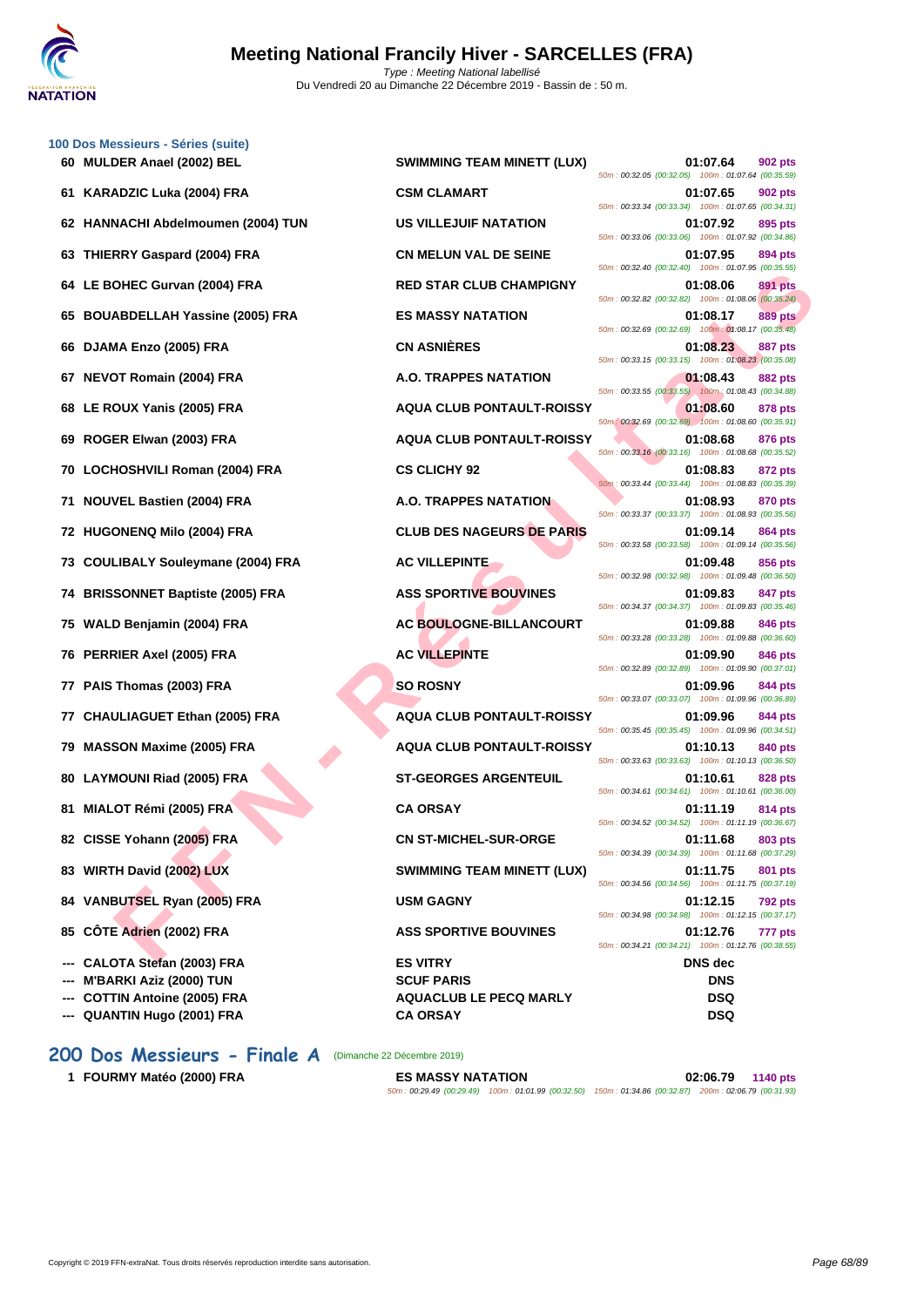#### **[200 Dos M](http://www.ffnatation.fr/webffn/index.php)essieurs - Finale A (suite)**

- **2 BONEL Antonyn (2001) FRA**
- **3 MAJOU Clément (2002) FRA**
- **4** RENE CORAIL Yann (2003) FRA
- 
- **6 FOURRE Anthony (1999) FRA**
- **7 HUET-LEBERRUYER Titouan (2003) FRA**
- 

### **200 Dos Messieurs - Finale B** (Dimanche 22 Décembre 2019)

- **1 COSTES Romain (2004) FRA**
- **2 THIBAULT Maxime (1999) FRA**
- **3** CLAIRGIRONNET Gatien (2004) FRA
- **4 DIEU** Aurélien (2001) FRA
- **5** CASTERA Louis (2000) FRA
- **6** CELESTE Mathéo (2004) FRA
- **7 FOUBERT Etienne (2004) FRA STADE FRANÇAIS O COURBEVOIE 02:16.08 1013 pts**
- **8** CHARBONNEL Theo (2001) FRA

- **1 TAGNATI Gianni (2005) FRA AAS**
- **2 FEVRIER Jules (2004) FRA CN CN**
- **3 GORLIER IIan (2004) FRA AC AC**
- **4 DUPONT Maxence (2004) FRA CN CN**
- **5 KARADZIC Luka (2004) FRA CS**
- **6 COTTIN** Antoine (2005) FRA **AQ**
- **7 THIERRY Gaspard (2004) FRA CN**
- **8 BOUABDELLAH Yassine (2005) FRA ES**

### **200 Dos Messieurs - Séries** (Dimanche 22 Décembre 2019)

- **1 BONEL Antonyn (2001) FRA**
- 2 **MAJOU Clément (2002) FRA**
- **3 [FOURMY Matéo \(2000\) FRA](http://www.ffnatation.fr/webffn/resultats.php?idact=nat&go=epr&idcpt=64277&idepr=63) ES MASSY NATATION 02:09.86 1097 pts**
- **4 TOURDES Alexis (1999) FRA LAGNY-SUR-MARNE NATATION 02:10.11 1094 pts**
- **5 HUET-LEBERRUYER Titouan (2003) FRA CS CLICHY 92 02:10.28 1092 pts**

| $\mu$ DOS Messieurs - Finale A (Suite) |                                                                                       |                                                                                                                                       |
|----------------------------------------|---------------------------------------------------------------------------------------|---------------------------------------------------------------------------------------------------------------------------------------|
| 2 BONEL Antonyn (2001) FRA             | <b>CA ORSAY</b>                                                                       | 02:07.58<br>1129 pts<br>50m: 00:29.57 (00:29.57) 100m: 01:01.99 (00:32.42) 150m: 01:34.67 (00:32.68) 200m: 02:07.58 (00:32.91)        |
| 3 MAJOU Clément (2002) FRA             | <b>CNO ST-GERMAIN-EN-LAYE</b>                                                         | 02:08.46<br><b>1117 pts</b><br>50m: 00:29.75 (00:29.75) 100m: 01:01.89 (00:32.14) 150m: 01:35.59 (00:33.70) 200m: 02:08.46 (00:32.87) |
| 4 RENE CORAIL Yann (2003) FRA          | <b>CSN GUYANCOURT</b>                                                                 | 02:09.84<br>1098 pts<br>50m: 00:30.56 (00:30.56) 100m: 01:03.14 (00:32.58) 150m: 01:36.57 (00:33.43) 200m: 02:09.84 (00:33.27)        |
| 5 TOURDES Alexis (1999) FRA            | <b>LAGNY-SUR-MARNE NATATION</b>                                                       | 02:11.85<br><b>1070 pts</b><br>50m: 00:29.31 (00:29.31) 100m: 01:02.00 (00:32.69) 150m: 01:36.11 (00:34.11) 200m: 02:11.85 (00:35.74) |
| 6 FOURRE Anthony (1999) FRA            | <b>CN MELUN VAL DE SEINE</b>                                                          | 02:13.88<br><b>1042 pts</b><br>50m: 00:30.46 (00:30.46) 100m: 01:03.57 (00:33.11) 150m: 01:38.61 (00:35.04) 200m: 02:13.88 (00:35.27) |
| 7 HUET-LEBERRUYER Titouan (2003) FRA   | <b>CS CLICHY 92</b>                                                                   | 02:15.11<br><b>1026 pts</b><br>50m: 00:30.20 (00:30.20) 100m: 01:03.65 (00:33.45) 150m: 01:38.84 (00:35.19) 200m: 02:15.11 (00:36.27) |
| 8 SEYE Matthieu (2002) FRA             | <b>CN LE PLESSIS-ROBINSON</b><br>50m: 00:30.44 (00:30.44) 100m: 01:04:02 : (00:33.58) | 02:15.51<br><b>1020 pts</b><br>200m: 02:15.51 (01:11.49)                                                                              |

| RRE Anthony (1999) FRA                                       | <b>CN MELUN VAL DE SEINE</b>                                                                                                             | 02:13.88<br><b>1042 pts</b><br>50m : 00:30.46 (00:30.46) 100m : 01:03.57 (00:33.11) 150m : 01:38.61 (00:35.04) 200m : 02:13.88 (00:35.27) |
|--------------------------------------------------------------|------------------------------------------------------------------------------------------------------------------------------------------|-------------------------------------------------------------------------------------------------------------------------------------------|
| T-LEBERRUYER Titouan (2003) FRA                              | <b>CS CLICHY 92</b><br>50m : 00:30.20 (00:30.20) 100m : 01:03.65 (00:33.45) 150m : 01:38.84 (00:35.19) 200m : 02:15.11 (00:36.27)        | 02:15.11<br><b>1026 pts</b>                                                                                                               |
| E Matthieu (2002) FRA                                        | <b>CN LE PLESSIS-ROBINSON</b><br>50m: 00:30.44 (00:30.44) 100m: 01:04:02 : (00:33.58)                                                    | 02:15.51<br><b>1020 pts</b><br>200m: 02:15.51 (01:11.49)                                                                                  |
| s Messieurs - Finale B                                       | (Dimanche 22 Décembre 2019)                                                                                                              |                                                                                                                                           |
| TES Romain (2004) FRA                                        | <b>NOGENT NATATION 94</b>                                                                                                                | 02:13.17<br>1052 pts<br>50m: 00:31.71 (00:31.71) 100m: 01:05.43 (00:33.72) 150m: 01:39.99 (00:34.56) 200m: 02:13.17 (00:33.18)            |
| AULT Maxime (1999) FRA                                       | <b>CLUB DES NAGEURS DE PARIS</b><br>50m: 00:30.74 (00:30.74) 100m: 01:04.34 (00:33.60)                                                   | 02:13.22<br>1051 pts<br>150m: 01:38.86 (00:34.52) 200m: 02:13.22 (00:34.36)                                                               |
| <b>RGIRONNET Gatien (2004) FRA</b>                           | <b>ES NANTERRE</b><br>50m: 00:31.17 (00:31.17) 100m: 01:05.26 (00:34.09)                                                                 | 02:14.10<br>1039 pts<br>150m: 01:39.86 (00:34.60) 200m: 02:14.10 (00:34.24)                                                               |
| Aurélien (2001) FRA                                          | <b>SN FRANCONVILLE</b><br>50m: 00:30.73 (00:30.73) 100m: 01:05.01 (00:34.28)                                                             | 02:14.90<br>1029 pts<br>150m: 01:40.16 (00:35.15) 200m: 02:14.90 (00:34.74)                                                               |
| TERA Louis (2000) FRA                                        | <b>CERGY PONTOISE NATATION</b><br>50m: 00:31.37 (00:31.37) 100m: 01:05.62 (00:34.25) 150m: 01:41.16 (00:35.54) 200m: 02:15.43 (00:34.27) | 02:15.43<br>1021 pts                                                                                                                      |
| ESTE Mathéo (2004) FRA                                       | <b>BLANC-MESNIL S.N.</b><br>50m : 00:30.96 (00:30.96) 100m : 01:04.86 (00:33.90) 150m : 01:40.30 (00:35.44) 200m : 02:15.62 (00:35.32)   | 02:15.62<br>1019 pts                                                                                                                      |
| <b>BERT Etienne (2004) FRA</b>                               | <b>STADE FRANÇAIS O COURBEVOIE</b>                                                                                                       | 02:16.08<br>1013 pts<br>50m: 00:31.18 (00:31.18) 100m: 01:05.31 (00:34.13) 150m: 01:40.78 (00:35.47) 200m: 02:16.08 (00:35.30)            |
| RBONNEL Theo (2001) FRA                                      | <b>CN ST-MICHEL-SUR-ORGE</b><br>50m: 00:30.76 (00:30.76) 100m: 01:05/54 (00:34.78)                                                       | 02:17.54<br>993 pts<br>200m: 02:17.54 (01:12.00)                                                                                          |
| S Messieurs - Finale C 15-16 ans (Dimanche 22 Décembre 2019) |                                                                                                                                          |                                                                                                                                           |
| NATI Gianni (2005) FRA                                       | AAS SARCELLES NATATION 95                                                                                                                | 02:18.94<br>975 pts<br>50m: 00:32.39 (00:32.39) 100m: 01:07.50 (00:35.11) 150m: 01:43.13 (00:35.63) 200m: 02:18.94 (00:35.81)             |
| <b>RIER Jules (2004) FRA</b>                                 | <b>CN LE PLESSIS-ROBINSON</b>                                                                                                            | 02:19.76<br>964 pts<br>50m: 00:33.13 (00:33.13) 100m: 01:08.31 (00:35.18) 150m: 01:44.29 (00:35.98) 200m: 02:19.76 (00:35.47)             |
| LIER Ilan (2004) FRA                                         | <b>AC VILLEPINTE</b>                                                                                                                     | 02:20.56<br>954 pts<br>50m : 00:32.99 (00:32.99) 100m : 01:08.26 (00:35.27) 150m : 01:45.39 (00:37.13) 200m : 02:20.56 (00:35.17)         |
| ONT Maxence (2004) ERA                                       | <b>CN VAL MAUBUEE</b>                                                                                                                    | 02:21.27<br>945 pts<br>50m: 00:31.69 (00:31.69) 100m: 01:06.73 (00:35.04) 150m: 01:44.21 (00:37.48) 200m: 02:21.27 (00:37.06)             |
| ADZIC Luka (2004) FRA                                        | <b>CSM CLAMART</b>                                                                                                                       | 02:22.67<br>927 pts<br>50m: 00:34.27 (00:34.27) 100m: 01:10.28 (00:36.01) 150m: 01:46.98 (00:36.70) 200m: 02:22.67 (00:35.69)             |
| TIN Antoine (2005) FRA                                       | <b>AQUACLUB LE PECQ MARLY</b><br>50m: 00:33.58 (00:33.58) 100m: 01:10.23 (00:36.65) 150m: 01:47.87 (00:37.64) 200m: 02:23.88 (00:36.01)  | 02:23.88<br>911 pts                                                                                                                       |
| RRY Gaspard (2004) FRA                                       | <b>CN MELUN VAL DE SEINE</b><br>50m: 00:33.51 (00:33.51) 100m: 01:09.97 (00:36.46) 150m: 01:47.03 (00:37.06) 200m: 02:24.35 (00:37.32)   | 02:24.35<br>905 pts                                                                                                                       |
|                                                              | <b>ES MASSY NATATION</b>                                                                                                                 | 02:25.54<br>891 pts                                                                                                                       |

### **200 Dos Messieurs - Finale C 15-16 ans** (Dimanche 22 Décembre 2019)

| AAS SARCELLES NATATION 95                          | 02:18.94 975 pts                                                                                       |
|----------------------------------------------------|--------------------------------------------------------------------------------------------------------|
|                                                    | 50m: 00:32.39 (00:32.39) 100m: 01:07.50 (00:35.11) 150m: 01:43.13 (00:35.63) 200m: 02:18.94 (00:35.81) |
| <b>CN LE PLESSIS-ROBINSON</b>                      | 02:19.76<br>964 pts                                                                                    |
|                                                    | 50m: 00:33.13 (00:33.13) 100m: 01:08.31 (00:35.18) 150m: 01:44.29 (00:35.98) 200m: 02:19.76 (00:35.47) |
| <b>AC VILLEPINTE</b>                               | 02:20.56 954 pts                                                                                       |
|                                                    | 50m: 00:32.99 (00:32.99) 100m: 01:08.26 (00:35.27) 150m: 01:45.39 (00:37.13) 200m: 02:20.56 (00:35.17) |
| <b>CN VAL MAUBUEE</b>                              | 02:21.27 945 pts                                                                                       |
|                                                    | 50m: 00:31.69 (00:31.69) 100m: 01:06.73 (00:35.04) 150m: 01:44.21 (00:37.48) 200m: 02:21.27 (00:37.06) |
| <b>CSM CLAMART</b>                                 | 02:22.67 927 pts                                                                                       |
|                                                    | 50m: 00:34.27 (00:34.27) 100m: 01:10.28 (00:36.01) 150m: 01:46.98 (00:36.70) 200m: 02:22.67 (00:35.69) |
|                                                    |                                                                                                        |
| <b>AQUACLUB LE PECQ MARLY</b>                      | 02:23.88<br><b>911 pts</b>                                                                             |
| 50m: 00:33.58 (00:33.58) 100m: 01:10.23 (00:36.65) | 150m: 01:47.87 (00:37.64) 200m: 02:23.88 (00:36.01)                                                    |
| <b>CN MELUN VAL DE SEINE</b>                       | 02:24.35 905 pts                                                                                       |
|                                                    | 50m: 00:33.51 (00:33.51) 100m: 01:09.97 (00:36.46) 150m: 01:47.03 (00:37.06) 200m: 02:24.35 (00:37.32) |
| <b>ES MASSY NATATION</b>                           | 02:25.54<br>891 pts                                                                                    |

| <b>CA ORSAY</b>               |                                                       | 02:07.72<br><b>1127 pts</b>                                                                            |
|-------------------------------|-------------------------------------------------------|--------------------------------------------------------------------------------------------------------|
|                               |                                                       | 50m; 00:29.38 (00:29.38) 100m; 01:01.75 (00:32.37) 150m; 01:34.61 (00:32.86) 200m; 02:07.72 (00:33.11) |
| <b>CNO ST-GERMAIN-EN-LAYE</b> |                                                       | 02:08.55<br><b>1116 pts</b>                                                                            |
|                               |                                                       | 50m: 00:30.42 (00:30.42) 100m: 01:03.73 (00:33.31) 150m: 01:36.62 (00:32.89) 200m: 02:08.55 (00:31.93) |
| <b>ES MASSY NATATION</b>      |                                                       | 02:09.86<br><b>1097 pts</b>                                                                            |
|                               | 50m : 00:31.31 (00:31.31)  100m : 01:05.24 (00:33.93) | 150m: 01:38.05 (00:32.81) 200m: 02:09.86 (00:31.81)                                                    |
|                               | <b>LAGNY-SUR-MARNE NATATION</b>                       | 02:10.11<br>1094 pts                                                                                   |
|                               |                                                       | 50m: 00:29.48 (00:29.48) 100m: 01:02.01 (00:32.53) 150m: 01:35.72 (00:33.71) 200m: 02:10.11 (00:34.39) |
| <b>CS CLICHY 92</b>           |                                                       | 02:10.28<br><b>1092 pts</b>                                                                            |
| 50m : 00:30.33 (00:30.33)     |                                                       | 100m: 01:03.16 (00:32.83) 150m: 01:36.91 (00:33.75) 200m: 02:10.28 (00:33.37)                          |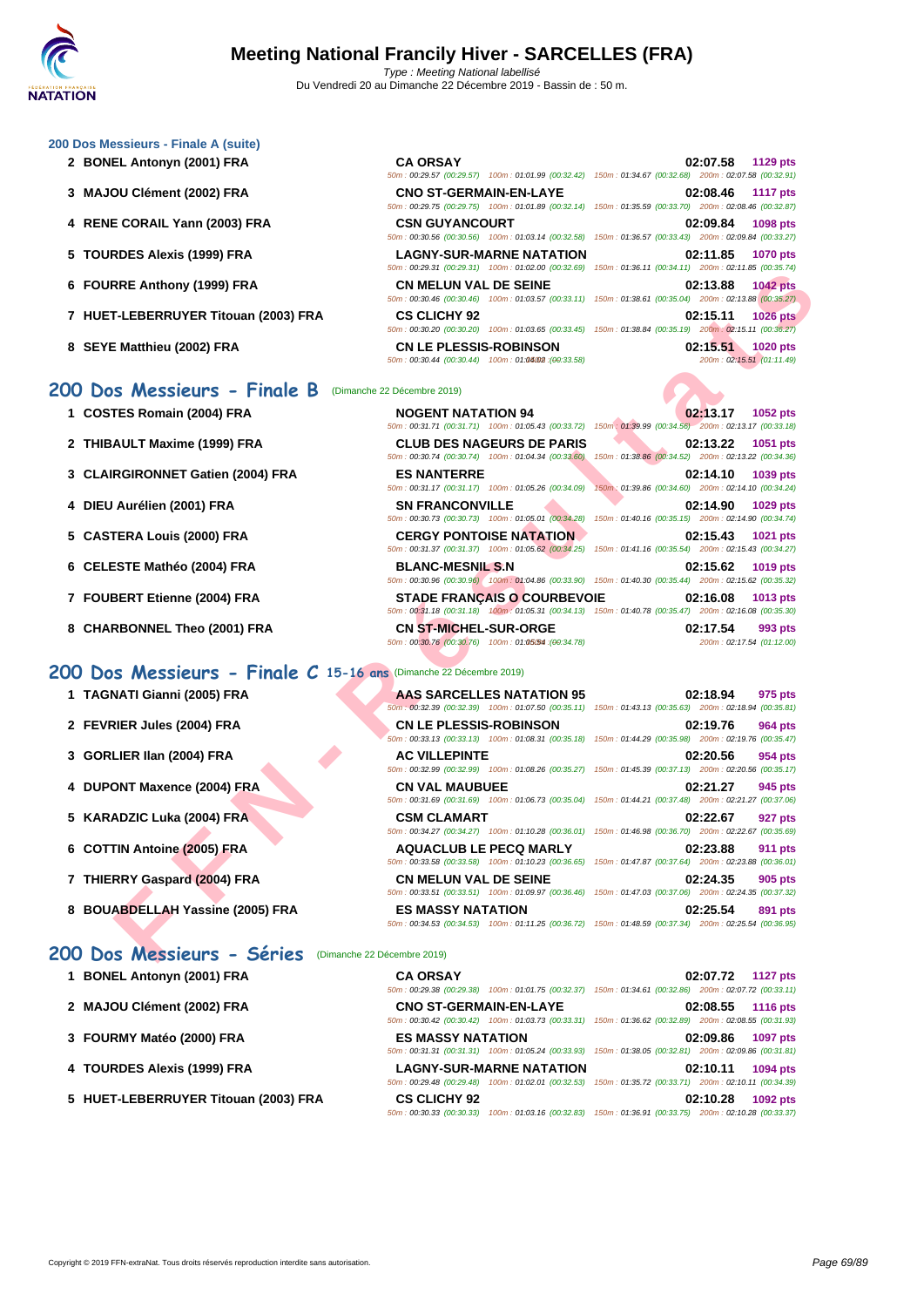**[200 Dos M](http://www.ffnatation.fr/webffn/index.php)essieurs - Séries (suite)**

**EN ALITER ALONE (2002) FRA**<br> **FER ALLE PLESSIS ROBINSON CONFIDENTIES DE PRIME AREA CONFIDENTIES DE PRIME AREA CONFIDENTIES DE PRIME AREA CONFIDENTIES DE PRIME AREA CONFIDENTIES DE PRIME AREA CONFIDENTIES DE PRIME AREA CO 6 RENE CORAIL Yann (2003) FRA CSN GUYANCOURT 02:10.52 1088 pts** 50m : 00:30.56 (00:30.56) 100m : 01:03.25 (00:32.69) 150m : 01:36.66 (00:33.41) 200m : 02:10.52 (00:33.86) **7 GAYANT Brice (1995) FRA U.S CRETEIL NATATION 02:11.62 1073 pts** 50m : 00:31.36 (00:31.36) 100m : 01:05.33 (00:33.97) 150m : 01:38.70 (00:33.37) 200m : 02:11.62 (00:32.92) **8 FOURRE Anthony (1999) FRA CN MELUN VAL DE SEINE 02:13.31 1050 pts** 50m : 00:30.43 (00:30.43) 100m : 01:03.81 (00:33.38) 150m : 01:38.12 (00:34.31) 200m : 02:13.31 (00:35.19) **9 DANDELEUX Lucas (2001) FRA OLYMPIQUE LA GARENNE-COLOMBES 02:15.06 1026 pts** 50m : 00:31.27 (00:31.27) 100m : 01:05.02 (00:33.75) 150m : 01:40.49 (00:35.47) 200m : 02:15.06 (00:34.57) **10 SEYE Matthieu (2002) FRA CN LE PLESSIS-ROBINSON 02:15.26 1024 pts** 50m : 00:30.44 (00:30.44) 100m : 01:05.28 (00:34.84) 150m : 01:40.43 (00:35.15) 200m : 02:15.26 (00:34.83) **11 COSTES Romain (2004) FRA NOGENT NATATION 94 02:15.42 1022 pts** 50m : 00:31.39 (00:31.39) 100m : 01:05.40 (00:34.01) 150m : 01:41.60 (00:36.20) 200m : 02:15.42 (00:33.82) **12 VIGNETTES Lucas (2003) FRA U.S CRETEIL NATATION 02:15.59 1019 pts** 50m : 00:32.55 (00:32.55) 100m : 01:06.64 (00:34.09) 150m : 01:41.70 (00:35.06) 200m : 02:15.59 (00:33.89) **13 PASSANI Henri-Dominique (2002) FRA STADE DE VANVES 02:15.72 1018 pts** 50m : 00:31.25 (00:31.25) 100m : 01:05.06 (00:33.81) 150m : 01:40.09 (00:35.03) 200m : 02:15.72 (00:35.63) **14 FOUBERT Etienne (2004) FRA STADE FRANÇAIS O COURBEVOIE 02:16.44 1008 pts** 50m : 00:31.71 (00:31.71) 100m : 01:06.09 (00:34.38) 150m : 01:42.12 (00:36.03) 200m : 02:16.44 (00:34.32) **15 THIBAULT Maxime (1999) FRA CLUB DES NAGEURS DE PARIS 02:16.60 1006 pts** 50m : 00:30.61 (00:30.61) 100m : 01:05.02 (00:34.41) 150m : 01:41.08 (00:36.06) 200m : 02:16.60 (00:35.52) **16 CASTERA Louis (2000) FRA CERGY PONTOISE NATATION 02:17.21 998 pts** 50m : 00:32.14 (00:32.14) 100m : 01:07.37 (00:35.23) 150m : 01:42.94 (00:35.57) 200m : 02:17.21 (00:34.27) **17 CLAIRGIRONNET Gatien (2004) FRA ES NANTERRE 02:17.24 997 pts** 50m : 00:31.16 (00:31.16) 100m : 01:05.97 (00:34.81) 150m : 01:41.49 (00:35.52) 200m : 02:17.24 (00:35.75) **18 DIEU Aurélien (2001) FRA SN FRANCONVILLE 02:17.66 992 pts** 50m : 00:32.26 (00:32.26) 100m : 01:06.51 (00:34.25) 150m : 01:42.34 (00:35.83) 200m : 02:17.66 (00:35.32) **19 PEREIRA Thomas (1999) FRA MOUETTES DE PARIS 02:17.70 991 pts** 50m : 00:32.47 (00:32.47) 100m : 01:08.61 (00:36.14) 150m : 01:45.40 (00:36.79) 200m : 02:17.70 (00:32.30) **20 CELESTE Mathéo (2004) FRA BLANC-MESNIL S.N 02:17.84 989 pts** 50m : 00:31.25 (00:31.25) 100m : 01:06.93 (00:35.68) 150m : 01:42.84 (00:35.91) 200m : 02:17.84 (00:35.00) **21 CHARBONNEL Theo (2001) FRA CN ST-MICHEL-SUR-ORGE 02:17.98 988 pts** 50m : 00:31.10 (00:31.10) 100m : 01:05.89 (00:34.79) 150m : 01:42.29 (00:36.40) 200m : 02:17.98 (00:35.69) **22 TAGNATI Gianni (2005) FRA AAS SARCELLES NATATION 95 02:20.91 02:20.91 949 pts**<br>**50m**: 02:20.91 **00.32.74 00.32.74 00.32.74 00.32.74 00.32.74 00.32.74 00.32.74 00.32.74**  $50m : 00:32.74 (00.32.74) 100m : 01:08.048 : (00:35.74)$ **23 BOUFTINI Walid (2003) FRA C.S MONTERELAIS NATATION 02:20.93 949 pts** 50m : 00:33.57 (00:33.57) 100m : 01:09.51 (00:35.94) 150m : 01:46.13 (00:36.62) 200m : 02:20.93 (00:34.80) **24 FEVRIER Jules (2004) FRA CN LE PLESSIS-ROBINSON 02:20.99 948 pts** 50m : 00:33.83 (00:33.83) 100m : 01:09.49 (00:35.66) 150m : 01:45.99 (00:36.50) 200m : 02:20.99 (00:35.00) **25 DUPUIS Remi (2002) FRA ANTONY NATATION 02:21.02 948 pts** 50m : 00:31.69 (00:31.69) 100m : 01:07.62 (00:35.93) 150m : 01:44.05 (00:36.43) 200m : 02:21.02 (00:36.97) **26 WALTZING Loic (2000) LUX SWIMMING TEAM MINETT (LUX) 02:21.11 947 pts** 50m : 00:32.68 (00:32.68) 100m : 01:08.34 (00:35.66) 150m : 01:45.17 (00:36.83) 200m : 02:21.11 (00:35.94) **27 SCHMITT Teddy (2002) FRA AQUA CLUB PONTAULT-ROISSY 02:21.81 938 pts** 200m : 02:21.81 (01:14.34) **28 GORLIER Ilan (2004) FRA AC VILLEPINTE 02:22.01 935 pts** 50m : 00:33.02 (00:33.02) 100m : 01:08.99 (00:35.97) 150m : 01:45.63 (00:36.64) 200m : 02:22.01 (00:36.38) **29 SURROZ Alexandre (2000) FRA CA ORSAY 02:22.09 934 pts** 50m : 00:32.41 (00:32.41) 100m : 01:08.02 (00:35.61) 150m : 01:45.27 (00:37.25) 200m : 02:22.09 (00:36.82) **30 KARADZIC Luka (2004) FRA CSM CLAMART 02:24.08 909 pts** 50m : 00:33.74 (00:33.74) 100m : 01:09.42 (00:35.68) 150m : 01:46.83 (00:37.41) 200m : 02:24.08 (00:37.25) **31 DUPONT Maxence (2004) FRA CN VAL MAUBUEE 02:24.09 909 pts** 50m : 00:32.99 (00:32.99) 100m : 01:09.55 (00:36.56) 150m : 01:47.10 (00:37.55) 200m : 02:24.09 (00:36.99) **32 QUANTIN Hugo (2001) FRA CA ORSAY 02:24.12 908 pts** 50m : 00:33.07 (00:33.07) 100m : 01:09.21 (00:36.14) 150m : 01:46.61 (00:37.40) 200m : 02:24.12 (00:37.51) **33 THIERRY Gaspard (2004) FRA CN MELUN VAL DE SEINE 02:24.69 901 pts** 50m : 00:32.90 (00:32.90) 100m : 01:10.29 (00:37.39) 150m : 01:47.28 (00:36.99) 200m : 02:24.69 (00:37.41) **34 BOUABDELLAH Yassine (2005) FRA ES MASSY NATATION 02:25.23 894 pts** 50m : 00:33.50 (00:33.50) 100m : 01:10.15 (00:36.65) 150m : 01:47.33 (00:37.18) 200m : 02:25.23 (00:37.90) **35 COTTIN Antoine (2005) FRA AQUACLUB LE PECQ MARLY 02:25.46 892 pts**  $50m : 00:32.96$   $(00:32.96)$   $100m : 01:09.387$   $(00:36.41)$  200m : 02:25.46  $(01:16.09)$ **36 PICHON Titouan (2003) FRA AC VILLEPINTE 02:25.57 890 pts** 50m : 00:32.79 (00:32.79) 100m : 01:11.32 (00:38.53) 150m : 01:48.71 (00:37.39) 200m : 02:25.57 (00:36.86)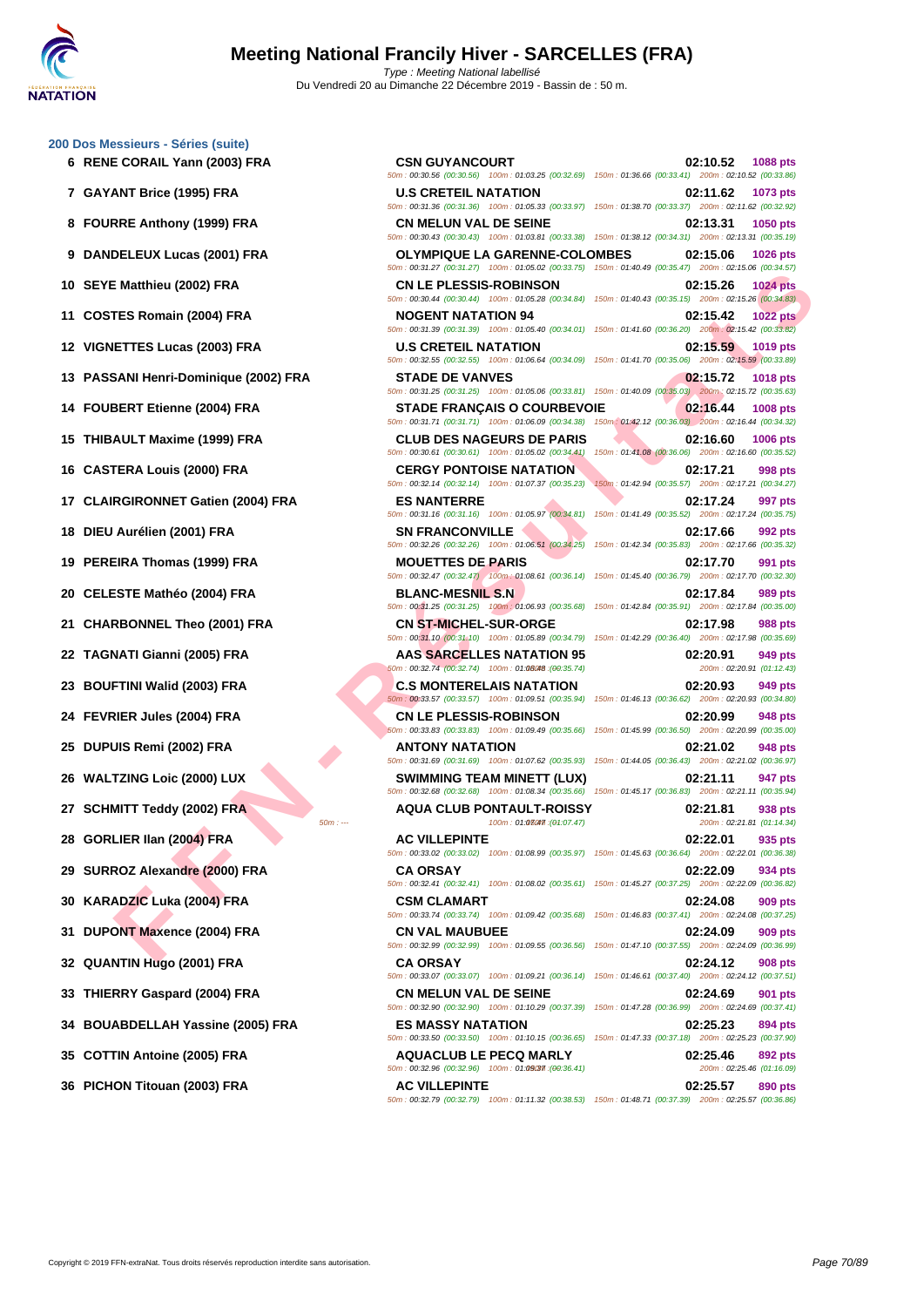| 37 HANNACHI Abdelmoumen (2004) TUN                       | <b>US VILLEJUIF NATATION</b><br>50m: 00:34.28 (00:34.28) 100m: 01:10.96 (00:36.68) 150m: 01:49.27 (00:38.31) 200m: 02:25.68 (00:36.41)          | 02:25.68<br><b>889 pts</b>                                                        |
|----------------------------------------------------------|-------------------------------------------------------------------------------------------------------------------------------------------------|-----------------------------------------------------------------------------------|
| 38 TAILLANDIER Alan (2004) FRA                           | <b>CN LE PLESSIS-ROBINSON</b><br>50m : 00:33.32 (00:33.32) 100m : 01:10.63 (00:37.31) 150m : 01:48.60 (00:37.97) 200m : 02:26.04 (00:37.44)     | 02:26.04<br><b>884 pts</b>                                                        |
| 39 MULDER Anael (2002) BEL                               | <b>SWIMMING TEAM MINETT (LUX)</b><br>50m : 00:33.35 (00:33.35) 100m : 01:09.33 (00:35.98) 150m : 01:48.54 (00:39.21) 200m : 02:26.10 (00:37.56) | 02:26.10<br><b>884 pts</b>                                                        |
| 40 GELY Tom (2002) FRA                                   | <b>CSN GUYANCOURT</b><br>50m: 00:32.74 (00:32.74) 100m: 01:09.80 (00:37.06) 150m: 01:49.09 (00:39.29) 200m: 02:26.92 (00:37.83)                 | 02:26.92<br>873 pts                                                               |
| 41 THENU Alexandre (2005) FRA                            | <b>AQUA CLUB PONTAULT-ROISSY</b><br>50m: 00:33.07 (00:33.07) 100m: 01:09.48 (00:36.41) 150m: 01:48.74 (00:39.26) 200m: 02:28.08 (00:39.34)      | 02:28.08<br><b>859 pts</b>                                                        |
| 42 LAYMOUNI Riad (2005) FRA                              | <b>ST-GEORGES ARGENTEUIL</b><br>50m : 00:34.40 (00:34.40) 100m : 01:11.99 (00:37.59) 150m : 01:49.89 (00:37.90) 200m : 02:28.24 (00:38.35)      | 857 pts<br>02:28.24                                                               |
| 43 RICHARD Kylian (2005) FRA                             | <b>AQUA VALLÉE-DE-CHEVREUSE</b><br>50m: 00:35.63 (00:35.63) 100m: 01:12.94 (00:37.31) 150m: 01:51.87 (00:38.93) 200m: 02:28.81 (00:36.94)       | 02:28.81<br>850 pts                                                               |
| 44 DELANOË Jérémie (2003) FRA                            | <b>ST-GEORGES ARGENTEUIL</b><br>50m: 00:33.49 (00:33.49) 100m: 01:11.13 (00:37.64) 150m: 01:51.03 (00:39.90) 200m: 02:29.28 (00:38.25)          | 02:29.28<br>844 pts                                                               |
| 45 CHARBONNEL Mathis (2005) FRA                          | <b>CN ST-MICHEL-SUR-ORGE</b><br>50m: 00:34.24 (00:34.24) 100m: 01:15089 : (00:37.65)                                                            | 02:30.52<br><b>829 pts</b><br>200m: 02:30.52 (01:18.63)                           |
| 46 LORENZO Kerian (2005) FRA                             | <b>RED STAR CLUB CHAMPIGNY</b><br>50m: 00:33.32 (00:33.32) 100m: 01:11.33 (00:38.01)                                                            | 02:31.27<br><b>820 pts</b><br>150m: 01:51.74 (00:40.41) 200m: 02:31.27 (00:39.53) |
| 47 LOCHOSHVILI Roman (2004) FRA                          | <b>CS CLICHY 92</b><br>50m: 00:35.38 (00:35.38) 100m: 01:14.76 (00:39.38)                                                                       | 02:33.01<br><b>800 pts</b><br>150m: 01:54.17 (00:39.41) 200m: 02:33.01 (00:38.84) |
| 48 PERRIER Axel (2005) FRA                               | <b>AC VILLEPINTE</b><br>50m: 00:35.34 (00:35.34) 100m: 01:15.05 (00:39.71) 150m: 01:56.30 (00:41.25) 200m: 02:37.90 (00:41.60)                  | 02:37.90<br>743 pts                                                               |
| <b>CLAIMAND Adrien (2003) FRA</b>                        | <b>CSN GUYANCOURT</b>                                                                                                                           | <b>DNS</b> dec                                                                    |
| --- M'BARKI Aziz (2000) TUN                              | <b>SCUF PARIS</b>                                                                                                                               | <b>DNS</b>                                                                        |
|                                                          |                                                                                                                                                 |                                                                                   |
| --- AMIR TAHMASSEB BERTHET Theo (2005) FRA               | <b>NOGENT NATATION 94</b>                                                                                                                       | <b>DSQ</b>                                                                        |
| 0 Brasse Messieurs - Finale A                            | (Vendredi 20 Décembre 2019)                                                                                                                     |                                                                                   |
|                                                          |                                                                                                                                                 |                                                                                   |
| 1 CAPITAINE Thibaut (1993) FRA                           | <b>CERGY PONTOISE NATATION</b>                                                                                                                  | 00:28.77<br><b>1212 pts</b>                                                       |
| 2 AITKACI Carl (2001) FRA                                | <b>STADE FRANÇAIS O COURBEVOIE</b>                                                                                                              | 00:28.84<br><b>1208 pts</b>                                                       |
| 3 GORJAO MOREIRA Martin (1999) FRA                       | <b>U.S CRETEIL NATATION</b>                                                                                                                     | 00:29.24<br>1186 pts                                                              |
| 4 PASTULA Kacper (2001) POL                              | <b>ES VITRY</b>                                                                                                                                 | 00:29.27<br>1185 pts                                                              |
| 5 LUQUET Maxime (2004) FRA<br>6 MELIN Tobias (2003) FRA  | <b>OLYMPIQUE LA GARENNE-COLOMBES</b><br><b>STADE FRANÇAIS O COURBEVOIE</b>                                                                      | 00:30.52<br><b>1118 pts</b><br>00:31.08<br>1089 pts                               |
|                                                          | <b>CN BRUNOY-ESSONNE</b>                                                                                                                        | 00:31.13<br>1086 pts                                                              |
| 7 LACOSTE Harry (1992) FRA<br>8 EGGIMANN Rudy (2001) FRA | <b>AAS SARCELLES NATATION 95</b>                                                                                                                | 00:31.26<br>1079 pts                                                              |
| O Brasse Messieurs - Finale B                            | (Vendredi 20 Décembre 2019)                                                                                                                     |                                                                                   |
| 1 LIV Thomas (2002) FRA                                  | <b>AQUA CLUB PONTAULT-ROISSY</b>                                                                                                                | 00:31.10<br>1088 pts                                                              |
| 2 INGALISY Fantina (2003) FRA                            | <b>CLUB DES NAGEURS DE PARIS</b>                                                                                                                | 00:31.11<br>1087 pts                                                              |
| 3 GUIGUI Kellian (2003) FRA                              | <b>NOGENT NATATION 94</b>                                                                                                                       | 00:31.34<br>1075 pts                                                              |
| 4 BONNAULT Henri (2005) FRA                              | <b>RACING CLUB DE FRANCE</b>                                                                                                                    | 00:31.67<br>1058 pts                                                              |
| 5 GROSSO Jason (2003) FRA                                | <b>CERGY PONTOISE NATATION</b>                                                                                                                  | 00:31.91<br>1046 pts                                                              |
| 6 BOUTRY Théo (2003) FRA                                 | <b>PROVINS NATATION</b>                                                                                                                         | 00:32.05<br>1039 pts                                                              |
| 7 MANSOURI Lucas (2003) FRA                              | <b>TREMBLAY AC</b>                                                                                                                              | 00:32.16<br>1033 pts                                                              |

- **--- CLAIMAND Adrien (2003) FRA CSN GUYANCOURT DNS dec**
- **--- M'BARKI Aziz (2000) TUN SCUF PARIS DNS**

**[200 Dos M](http://www.ffnatation.fr/webffn/index.php)essieurs - Séries (suite)**

### **50 Brasse Messieurs - Finale A** (Vendredi 20 Décembre 2019)

| 1 CAPITAINE Thibaut (1993) FRA     | <b>CERGY PONTOISE NATATION</b>       | 00:28.77 | <b>1212 pts</b> |
|------------------------------------|--------------------------------------|----------|-----------------|
| 2 AITKACI Carl (2001) FRA          | <b>STADE FRANCAIS O COURBEVOIE</b>   | 00:28.84 | <b>1208 pts</b> |
| 3 GORJAO MOREIRA Martin (1999) FRA | <b>U.S CRETEIL NATATION</b>          | 00:29.24 | 1186 pts        |
| 4 PASTULA Kacper (2001) POL        | <b>ES VITRY</b>                      | 00:29.27 | 1185 pts        |
| 5 LUQUET Maxime (2004) FRA         | <b>OLYMPIQUE LA GARENNE-COLOMBES</b> | 00:30.52 | <b>1118 pts</b> |
| 6 MELIN Tobias (2003) FRA          | <b>STADE FRANCAIS O COURBEVOIE</b>   | 00:31.08 | 1089 pts        |
| 7 LACOSTE Harry (1992) FRA         | <b>CN BRUNOY-ESSONNE</b>             | 00:31.13 | <b>1086 pts</b> |
| 8 EGGIMANN Rudy (2001) FRA         | <b>AAS SARCELLES NATATION 95</b>     | 00:31.26 | 1079 pts        |

### **50 Brasse Messieurs - Finale B** (Vendredi 20 Décembre 2019)

| 1 LIV Thomas (2002) FRA       | <b>AQUA CLUB PONTAULT-ROISSY</b> | 00:31.10 | <b>1088 pts</b> |
|-------------------------------|----------------------------------|----------|-----------------|
| 2 INGALISY Fantina (2003) FRA | <b>CLUB DES NAGEURS DE PARIS</b> | 00:31.11 | <b>1087 pts</b> |
| 3 GUIGUI Kellian (2003) FRA   | <b>NOGENT NATATION 94</b>        | 00:31.34 | 1075 pts        |
| 4 BONNAULT Henri (2005) FRA   | <b>RACING CLUB DE FRANCE</b>     | 00:31.67 | 1058 pts        |
| 5 GROSSO Jason (2003) FRA     | <b>CERGY PONTOISE NATATION</b>   | 00:31.91 | 1046 pts        |
| 6 BOUTRY Théo (2003) FRA      | <b>PROVINS NATATION</b>          | 00:32.05 | 1039 pts        |
| 7 MANSOURI Lucas (2003) FRA   | <b>TREMBLAY AC</b>               | 00:32.16 | 1033 pts        |
| 8 PIQUERAS Julien (2003) FRA  | <b>SN VERSAILLES</b>             | 00:32.30 | 1026 pts        |

### **50 Brasse Messieurs - Finale C 15-16 ans** (Vendredi 20 Décembre 2019)

| 1 POBEL-CRAPPE Matys (2005) FRA | <b>CSN GUYANCOURT</b>              | 00:32.55 | 1014 $pts$      |
|---------------------------------|------------------------------------|----------|-----------------|
| 2 PAILLET Yohann (2004) FRA     | <b>CN MELUN VAL DE SEINE</b>       | 00:32.57 | 1013 pts        |
| 3 FOUBERT Etienne (2004) FRA    | <b>STADE FRANCAIS O COURBEVOIE</b> | 00:32.75 | <b>1004 pts</b> |
| 4 RAYAH Ilian (2005) FRA        | <b>JEANNE D'ARC DRANCY</b>         | 00:33.18 | 982 pts         |
| 5 BELLUNE Kewan (2004) FRA      | <b>ES MASSY NATATION</b>           | 00:33.44 | 970 pts         |
| 6 MENARD Romain (2004) FRA      | <b>RED STAR CLUB CHAMPIGNY</b>     | 00:33.69 | 957 pts         |
| 7 AMRANI Yanis-Nour (2005) FRA  | AAS SARCELLES NATATION 95          | 00:34.24 | 931 pts         |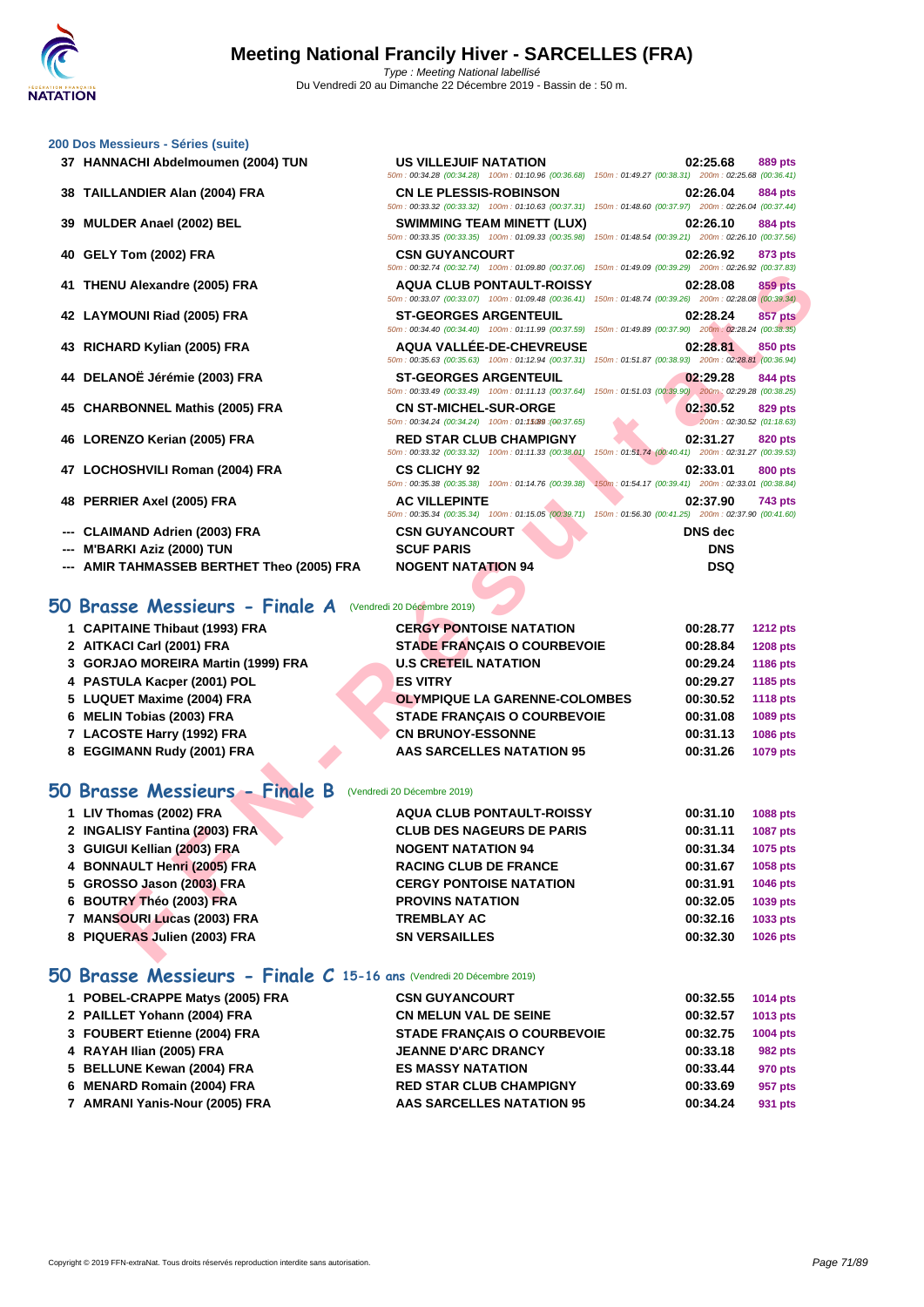

| 50 Brasse Messieurs - Finale C (suite) |                                                          |                                      |          |                 |  |
|----------------------------------------|----------------------------------------------------------|--------------------------------------|----------|-----------------|--|
| 8 LIV David (2004) FRA                 |                                                          | <b>AQUA CLUB PONTAULT-ROISSY</b>     | 00:35.14 | <b>888 pts</b>  |  |
|                                        |                                                          |                                      |          |                 |  |
|                                        | 50 Brasse Messieurs - Séries (Vendredi 20 Décembre 2019) |                                      |          |                 |  |
| 1 AITKACI Carl (2001) FRA              |                                                          | <b>STADE FRANÇAIS O COURBEVOIE</b>   | 00:28.68 | <b>1217 pts</b> |  |
| 2 PASTULA Kacper (2001) POL            |                                                          | <b>ES VITRY</b>                      | 00:29.19 | 1189 pts        |  |
| 3 CAPITAINE Thibaut (1993) FRA         |                                                          | <b>CERGY PONTOISE NATATION</b>       | 00:29.35 | 1180 pts        |  |
| 4 GORJAO MOREIRA Martin (1999) FRA     |                                                          | <b>U.S CRETEIL NATATION</b>          | 00:29.65 | <b>1164 pts</b> |  |
| 5 LUQUET Maxime (2004) FRA             |                                                          | <b>OLYMPIQUE LA GARENNE-COLOMBES</b> | 00:30.20 | <b>1135 pts</b> |  |
| 6 LACOSTE Harry (1992) FRA             |                                                          | <b>CN BRUNOY-ESSONNE</b>             | 00:30.40 | <b>1124 pts</b> |  |
| 7 MELIN Tobias (2003) FRA              |                                                          | <b>STADE FRANÇAIS O COURBEVOIE</b>   | 00:30.58 | <b>1115 pts</b> |  |
| 8 EGGIMANN Rudy (2001) FRA             |                                                          | <b>AAS SARCELLES NATATION 95</b>     | 00:30.67 | 1110 pts        |  |
| 9 LIV Thomas (2002) FRA                |                                                          | <b>AQUA CLUB PONTAULT-ROISSY</b>     | 00:30.78 | <b>1104 pts</b> |  |
| 10 GUIGUI Kellian (2003) FRA           |                                                          | <b>NOGENT NATATION 94</b>            | 00:30.99 | 1093 pts        |  |
| 11 INGALISY Fantina (2003) FRA         |                                                          | <b>CLUB DES NAGEURS DE PARIS</b>     | 00:31.04 | 1091 pts        |  |
| 12 BOUTRY Théo (2003) FRA              |                                                          | <b>PROVINS NATATION</b>              | 00:31.44 | <b>1070 pts</b> |  |
| 13 ANJOLRAS Alexandre (2002) FRA       |                                                          | <b>SN VERSAILLES</b>                 | 00:31.51 | 1067 pts        |  |
| 14 BONNAULT Henri (2005) FRA           |                                                          | <b>RACING CLUB DE FRANCE</b>         | 00:31.69 | 1057 pts        |  |
| 15 GROSSO Jason (2003) FRA             |                                                          | <b>CERGY PONTOISE NATATION</b>       | 00:31.71 | <b>1056 pts</b> |  |
| 16 MANSOURI Lucas (2003) FRA           |                                                          | <b>TREMBLAY AC</b>                   | 00:31.73 | 1055 pts        |  |
| 17 PIQUERAS Julien (2003) FRA          |                                                          | <b>SN VERSAILLES</b>                 | 00:31.78 | 1053 pts        |  |
| 18 AGIUS Robin (2003) FRA              |                                                          | <b>CN FONTAINEBLEAU-AVON</b>         | 00:31.99 | <b>1042 pts</b> |  |
| 19 BARON Emeric (1989) FRA             |                                                          | <b>CANETON CLUB DE BEAUMONT</b>      | 00:32.36 | 1023 pts        |  |
| 20 GORLIER Enzo (2003) FRA             |                                                          | <b>AC VILLEPINTE</b>                 | 00:32.40 | 1021 pts        |  |
| 21 GABALI Matthieu (2003) FRA          |                                                          | <b>ES VITRY</b>                      | 00:32.45 | 1019 pts        |  |
| 22 RUBINELLI Maxime (2001) FRA         |                                                          | <b>CN FONTAINEBLEAU-AVON</b>         | 00:32.49 | <b>1017 pts</b> |  |
| 23 CLAIMAND Adrien (2003) FRA          |                                                          | <b>CSN GUYANCOURT</b>                | 00:32.56 | 1013 pts        |  |
| 24 MAHMOUDI Najemeddine (2002) TUN     |                                                          | <b>CERGY PONTOISE NATATION</b>       | 00:32.59 | <b>1012 pts</b> |  |
| 25 SAFHI Naël (2001) FRA               |                                                          | <b>US JEUNESSE MITRY-MORY</b>        | 00:32.81 | 1001 pts        |  |
| 26 DELANNOY Antoine (2002) FRA         |                                                          | <b>CN MELUN VAL DE SEINE</b>         | 00:32.83 | <b>1000 pts</b> |  |
| 27 FOUBERT Etienne (2004) FRA          |                                                          | <b>STADE FRANÇAIS O COURBEVOIE</b>   | 00:32.86 | 998 pts         |  |
| 27 LOTENBERG Rayane (2003) FRA         |                                                          | <b>STADE FRANÇAIS O COURBEVOIE</b>   | 00:32.86 | 998 pts         |  |
| 29 POBEL-CRAPPE Matys (2005) FRA       |                                                          | <b>CSN GUYANCOURT</b>                | 00:32.90 | 996 pts         |  |
| 30 PAILLET Yohann (2004) FRA           |                                                          | <b>CN MELUN VAL DE SEINE</b>         | 00:32.96 | 993 pts         |  |
| 31 HERNANDEZ Dorian (2003) FRA         |                                                          | <b>CN BRUNOY-ESSONNE</b>             | 00:33.03 | 990 pts         |  |
| 32 GELY Tom (2002) FRA                 |                                                          | <b>CSN GUYANCOURT</b>                | 00:33.04 | 989 pts         |  |
| 33 SONDEREGGER Lucas (2000) FRA        |                                                          | <b>CLUB DES NAGEURS DE PARIS</b>     | 00:33.07 | 988 pts         |  |
| 34 RAYAH Ilian (2005) FRA              |                                                          | <b>JEANNE D'ARC DRANCY</b>           | 00:33.18 | 982 pts         |  |
| 35 COMBES Clement (2002) FRA           |                                                          | <b>OLYMPIQUE LA GARENNE-COLOMBES</b> | 00:33.36 | 974 pts         |  |
| 36 MENARD Romain (2004) FRA            |                                                          | <b>RED STAR CLUB CHAMPIGNY</b>       | 00:33.44 | 970 pts         |  |
| 37 BELLUNE Kewan (2004) FRA            |                                                          | <b>ES MASSY NATATION</b>             | 00:33.58 | 963 pts         |  |
| 38 MACCOTTA Fabien (1988) FRA          |                                                          | <b>MORSANG ESSONNE NATATION</b>      | 00:33.67 | 958 pts         |  |
| 39 JULIEN Tristan (2002) FRA           |                                                          | <b>EN LONGJUMEAU</b>                 | 00:33.75 | 955 pts         |  |
| 40 LIV David (2004) FRA                |                                                          | <b>AQUA CLUB PONTAULT-ROISSY</b>     | 00:33.91 | 947 pts         |  |
| 41 AIT MOHAND Massinissa (2005) FRA    |                                                          | <b>AAS SARCELLES NATATION 95</b>     | 00:33.93 | 946 pts         |  |
| 42 AMRANI Yanis-Nour (2005) FRA        |                                                          | AAS SARCELLES NATATION 95            | 00:33.96 | 944 pts         |  |
| 43 HUGONENQ Milo (2004) FRA            |                                                          | <b>CLUB DES NAGEURS DE PARIS</b>     | 00:34.29 | 928 pts         |  |
| 44 BOEGEAT Quentin (2005) FRA          |                                                          | <b>RED STAR CLUB CHAMPIGNY</b>       | 00:34.36 | 925 pts         |  |
| 45 AUKAULOO Zaki (2005) FRA            |                                                          | <b>ES MASSY NATATION</b>             | 00:34.46 | 920 pts         |  |
| 46 CHELLIA Sami (2003) FRA             |                                                          | <b>U.S CRETEIL NATATION</b>          | 00:34.51 | 918 pts         |  |
| 47 MOALLA Yanis (2005) FRA             |                                                          | <b>AC BOBIGNY</b>                    | 00:34.53 | 917 pts         |  |
| 48 SALUDJIAN Marius (2004) FRA         |                                                          | <b>NEPTUNE CLUB DE FRANCE</b>        | 00:34.66 | <b>911 pts</b>  |  |
| 49 KUC Raphaël (2005) FRA              |                                                          | <b>CANETON CLUB DE BEAUMONT</b>      | 00:34.69 | 909 pts         |  |
| 49 SEMETEYS Nile (2005) FRA            |                                                          | <b>CN LE PLESSIS-ROBINSON</b>        | 00:34.69 | 909 pts         |  |
| 51 LABAUME Leo (2005) FRA              |                                                          | <b>ES MASSY NATATION</b>             | 00:35.16 | 887 pts         |  |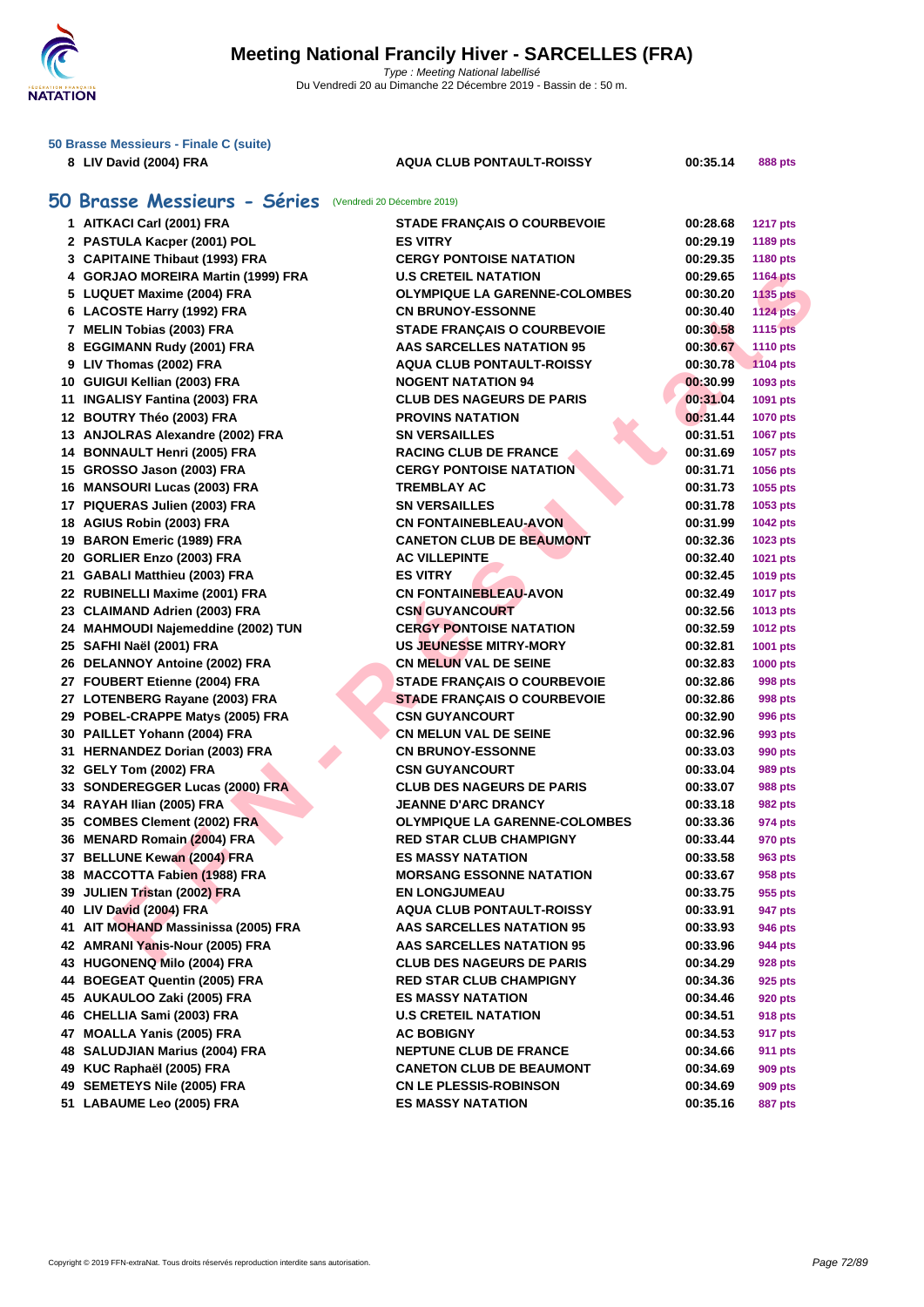

| 50 Brasse Messieurs - Séries (suite) |                              |                |         |
|--------------------------------------|------------------------------|----------------|---------|
| 52 LOQUEN Julien (2005) FRA          | <b>CN VAL MAUBUEE</b>        | 00:37.07       | 800 pts |
| --- BOUTOUIL Samy (2000) MAR         | <b>U.S CRETEIL NATATION</b>  | <b>DNS</b> dec |         |
| --- CHALENDAR Léo (2003) FRA         | AC BOULOGNE-BILLANCOURT      | DNS dec        |         |
| --- BARSANTI Flavio (1999) FRA       | <b>CN MELUN VAL DE SEINE</b> | <b>DSQ</b>     |         |

# **100 Brasse Messieurs - Finale A** (Dimanche 22 Décembre 2019)

| 1 CAPITAINE Thibaut (1993) FRA      | <b>CERGY PONTOISE NATATION</b><br>01:01.94<br><b>1271 pts</b><br>50m: 00:29.14 (00:29.14) 100m: 01:01.94 (00:32.80)   |
|-------------------------------------|-----------------------------------------------------------------------------------------------------------------------|
| 2 PASTULA Kacper (2001) POL         | <b>ES VITRY</b><br>01:05.35<br><b>1178 pts</b>                                                                        |
| 2 AZRA Alexandre (2000) FRA         | 50m: 00:30.55 (00:30.55) 100m: 01:05.35 (00:34.80)<br><b>ES VITRY</b><br>01:05.35<br><b>1178 pts</b>                  |
| 4 LUQUET Maxime (2004) FRA          | 50m: 00:30.79 (00:30.79) 100m: 01:05.35 (00:34.56)<br><b>OLYMPIQUE LA GARENNE-COLOMBES</b><br>01:05.99<br>$1160$ pts  |
| 5 ANJOLRAS Alexandre (2002) FRA     | 50m: 00:31.03 (00:31.03) 100m: 01:05.99 (00:34.96)<br><b>SN VERSAILLES</b><br>01:06.92<br><b>1136 pts</b>             |
| 6 LIV Thomas (2002) FRA             | 50m; 00:31.78 (00:31.78) 100m: 01:06.92 (00:35.14)<br><b>AQUA CLUB PONTAULT-ROISSY</b><br>01:07.49<br><b>1121 pts</b> |
|                                     | 50m: 00:32.01 (00:32.01) 100m: 01:07.49 (00:35.48)                                                                    |
| 7 GUIGUI Kellian (2003) FRA         | <b>NOGENT NATATION 94</b><br>01:09.61<br>1066 pts<br>50m: 00:31.78 (00:31.78)<br>100m: 01:09.61 (00:37.83)            |
| <b>MELIN Tobias (2003) FRA</b><br>8 | <b>STADE FRANCAIS O COURBEVOIE</b><br>01:10.53<br>1043 pts<br>50m: 00:33.45 (00:33.45) 100m: 01:10.53 (00:37.08)      |

# **100 Brasse Messieurs - Finale B** (Dimanche 22 Décembre 2019)

|           | 1 CAPITAINE Thibaut (1993) FRA                                       | <b>CERGY PONTOISE NATATION</b>       | 01:01.94<br><b>1271 pts</b>                                                       |
|-----------|----------------------------------------------------------------------|--------------------------------------|-----------------------------------------------------------------------------------|
|           | 2 PASTULA Kacper (2001) POL                                          | <b>ES VITRY</b>                      | 50m: 00:29.14 (00:29.14) 100m: 01:01.94 (00:32.80)<br>01:05.35<br><b>1178 pts</b> |
|           | 2 AZRA Alexandre (2000) FRA                                          | <b>ES VITRY</b>                      | 50m: 00:30.55 (00:30.55) 100m: 01:05.35 (00:34.80)<br>01:05.35<br><b>1178 pts</b> |
|           | 4 LUQUET Maxime (2004) FRA                                           | <b>OLYMPIQUE LA GARENNE-COLOMBES</b> | 50m: 00:30.79 (00:30.79) 100m: 01:05.35 (00:34.56)<br>01:05.99<br>$-1160$ pts     |
|           |                                                                      |                                      | 50m: 00:31.03 (00:31.03) 100m: 01:05.99 (00:34.96)                                |
|           | 5 ANJOLRAS Alexandre (2002) FRA                                      | <b>SN VERSAILLES</b>                 | 01:06.92<br><b>1136 pts</b><br>50m; 00:31.78 (00:31.78) 100m: 01:06.92 (00:35.14) |
|           | 6 LIV Thomas (2002) FRA                                              | <b>AQUA CLUB PONTAULT-ROISSY</b>     | 01:07.49<br><b>1121 pts</b><br>50m: 00:32.01 (00:32.01) 100m: 01:07.49 (00:35.48) |
|           | 7 GUIGUI Kellian (2003) FRA                                          | <b>NOGENT NATATION 94</b>            | 01:09.61<br><b>1066 pts</b><br>50m: 00:31.78 (00:31.78) 100m: 01:09.61 (00:37.83) |
|           | 8 MELIN Tobias (2003) FRA                                            | <b>STADE FRANÇAIS O COURBEVOIE</b>   | 01:10.53<br>1043 pts<br>50m: 00:33.45 (00:33.45) 100m: 01:10.53 (00:37.08)        |
| <b>OO</b> | <b>Brasse Messieurs - Finale B</b>                                   | (Dimanche 22 Décembre 2019)          |                                                                                   |
|           | 1 BONNAULT Henri (2005) FRA                                          | <b>RACING CLUB DE FRANCE</b>         | 01:09.41<br>1071 pts                                                              |
|           | 2 MANSOURI Lucas (2003) FRA                                          | <b>TREMBLAY AC</b>                   | 50m: 00:32.92 (00:32.92) 100m: 01:09.41 (00:36.49)<br>01:09.80<br>1061 pts        |
|           | 3 BARON Emeric (1989) FRA                                            | <b>CANETON CLUB DE BEAUMONT</b>      | 50m: 00:32.65 (00:32.65) 100m: 01:09.80 (00:37.15)<br>01:10.14<br>1052 pts        |
|           | 4 INGALISY Fantina (2003) FRA                                        | <b>CLUB DES NAGEURS DE PARIS</b>     | 50m: 00:32.66 (00:32.66) 100m: 01:10.14 (00:37.48)<br>01:10.20<br>1051 pts        |
|           | 5 EGGIMANN Rudy (2001) FRA                                           | <b>AAS SARCELLES NATATION 95</b>     | 50m: 00:33.22 (00:33.22) 100m: 01:10.20 (00:36.98)<br>01:10.31<br><b>1048 pts</b> |
|           | 6 LETOCART Enzo (2004) FRA                                           | <b>AQUA CLUB PONTAULT-ROISSY</b>     | 50m: 00:33.15 (00:33.15) 100m: 01:10.31 (00:37.16)<br>01:10.75<br><b>1037 pts</b> |
|           | 7 PIQUERAS Julien (2003) FRA                                         | <b>SN VERSAILLES</b>                 | 50m: 00:33.95 (00:33.95) 100m: 01:10.75 (00:36.80)<br>01:11.40<br>1021 pts        |
|           |                                                                      |                                      | 50m: 00:33.08 (00:33.08) 100m: 01:11.40 (00:38.32)                                |
|           | 8 RENE CORAIL Yann (2003) FRA                                        | <b>CSN GUYANCOURT</b>                | 01:11.42<br><b>1020 pts</b><br>50m: 00:33.17 (00:33.17) 100m: 01:11.42 (00:38.25) |
|           | 00 Brasse Messieurs - Finale C 15-16 ans (Dimanche 22 Décembre 2019) |                                      |                                                                                   |
|           | 1 PAILLET Yohann (2004) FRA                                          | <b>CN MELUN VAL DE SEINE</b>         | 01:12.23<br><b>1000 pts</b><br>50m: 00:33.62 (00:33.62) 100m: 01:12.23 (00:38.61) |
|           | 2 BELLUNE Kewan (2004) FRA                                           | <b>ES MASSY NATATION</b>             | 01:13.84<br>961 pts                                                               |
|           | 3 AUKAULOO Zaki (2005) FRA                                           | <b>ES MASSY NATATION</b>             | 50m: 00:34.26 (00:34.26) 100m: 01:13.84 (00:39.58)<br>01:14.12<br>954 pts         |
|           | 4 KUC Raphaël (2005) FRA                                             | <b>CANETON CLUB DE BEAUMONT</b>      | 50m: 00:34.80 (00:34.80) 100m: 01:14.12 (00:39.32)<br>01:15.37<br>924 pts         |
|           | E. CIDADD Ouantin (2005) EDA                                         | <b>HO VILLE HHE MATATION</b>         | 50m: 00:34.77 (00:34.77) 100m: 01:15.37 (00:40.60)<br>04.4EEE<br>$0.20 - 4.4$     |
|           |                                                                      |                                      |                                                                                   |

# **100 Brasse Messieurs - Finale C 15-16 ans** (Dimanche 22 Décembre 2019)

| 1 PAILLET Yohann (2004) FRA |                                | <b>CN MELUN VAL DE SEINE</b>    | 50m: 00:33.62 (00:33.62) 100m: 01:12.23 (00:38.61) | 01:12.23 | <b>1000 pts</b> |
|-----------------------------|--------------------------------|---------------------------------|----------------------------------------------------|----------|-----------------|
| 2 BELLUNE Kewan (2004) FRA  |                                | <b>ES MASSY NATATION</b>        | 50m: 00:34.26 (00:34.26) 100m: 01:13.84 (00:39.58) | 01:13.84 | 961 pts         |
| 3 AUKAULOO Zaki (2005) FRA  |                                | <b>ES MASSY NATATION</b>        | 50m: 00:34.80 (00:34.80) 100m: 01:14.12 (00:39.32) | 01:14.12 | 954 pts         |
| 4 KUC Raphaël (2005) FRA    |                                | <b>CANETON CLUB DE BEAUMONT</b> | 50m: 00:34.77 (00:34.77) 100m: 01:15.37 (00:40.60) | 01:15.37 | 924 pts         |
| 5 GIRARD Quentin (2005) FRA |                                | <b>US VILLEJUIF NATATION</b>    | 50m: 00:35.42 (00:35.42) 100m: 01:15.55 (00:40.13) | 01:15.55 | 920 pts         |
| 6 RAYAH Ilian (2005) FRA    |                                | <b>JEANNE D'ARC DRANCY</b>      | 50m: 00:34.53 (00:34.53) 100m: 01:15.80 (00:41.27) | 01:15.80 | <b>914 pts</b>  |
|                             | 6 AMRANI Yanis-Nour (2005) FRA | AAS SARCELLES NATATION 95       | 50m: 00:35.93 (00:35.93) 100m: 01:15.80 (00:39.87) | 01:15.80 | 914 pts         |
| 8 MOALLA Yanis (2005) FRA   |                                | <b>AC BOBIGNY</b>               | 50m: 00:35.98 (00:35.98) 100m: 01:17.29 (00:41.31) | 01:17.29 | 879 pts         |

**100 Brasse Messieurs - Séries** (Dimanche 22 Décembre 2019)

**1 PASTULA Kacper (2001) POL ES VITRY 01:05.35 1178 pts** 50m : 00:30.07 (00:30.07) 100m : 01:05.35 (00:35.28)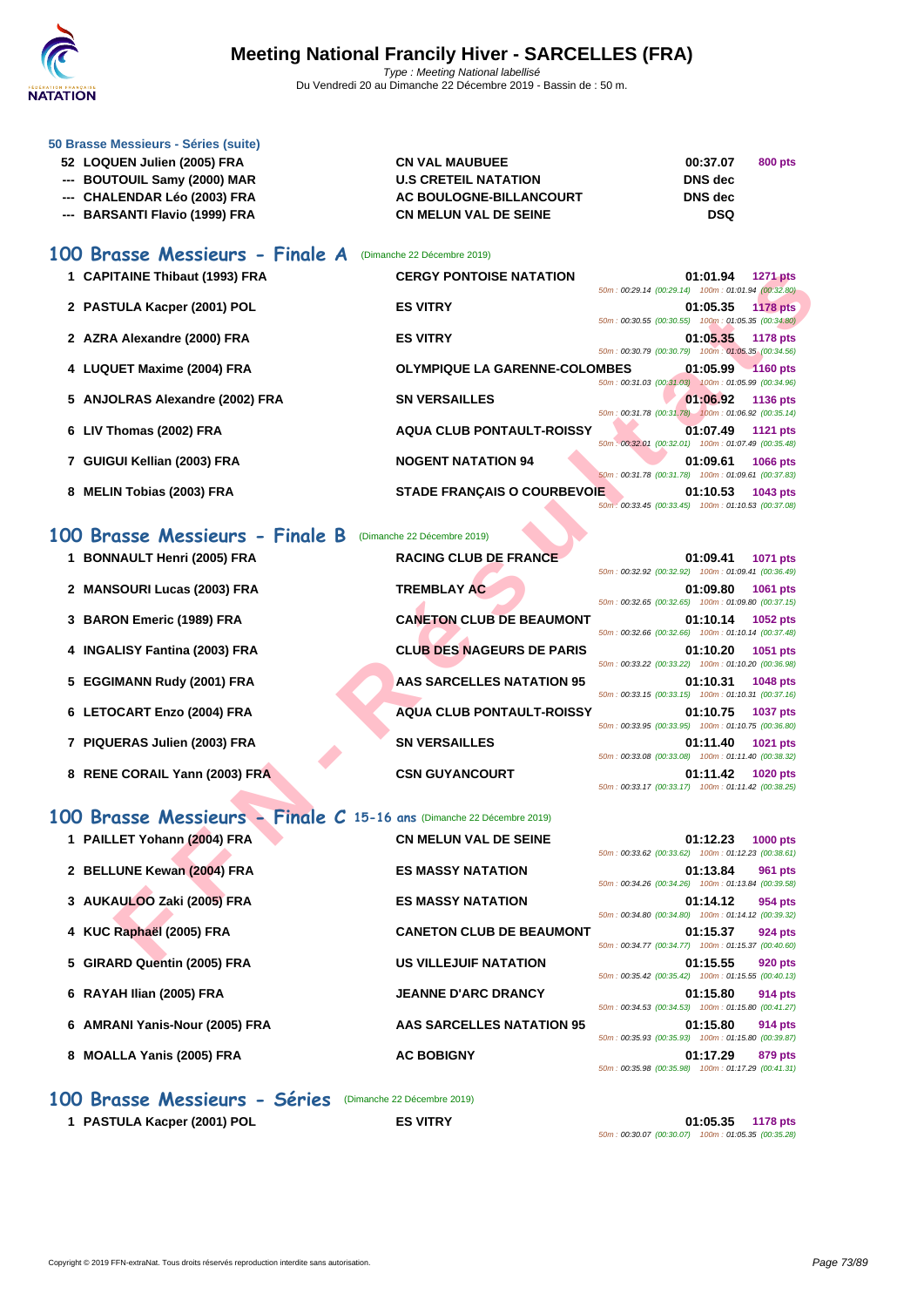

|     | 100 Brasse Messieurs - Séries (suite)<br>2 AZRA Alexandre (2000) FRA | <b>ES VITRY</b>                      | 01:05.58<br>50m: 00:30.62 (00:30.62) 100m: 01:05.58 (00:34.96) | 1171 pts        |
|-----|----------------------------------------------------------------------|--------------------------------------|----------------------------------------------------------------|-----------------|
|     | 3 CAPITAINE Thibaut (1993) FRA                                       | <b>CERGY PONTOISE NATATION</b>       | 01:06.19<br>50m: 00:30.98 (00:30.98) 100m: 01:06.19 (00:35.21) | 1155 pts        |
|     | 4 LUQUET Maxime (2004) FRA                                           | <b>OLYMPIQUE LA GARENNE-COLOMBES</b> | 01:06.45<br>50m: 00:32.29 (00:32.29) 100m: 01:06.45 (00:34.16) | 1148 pts        |
|     | 5 LIV Thomas (2002) FRA                                              | <b>AQUA CLUB PONTAULT-ROISSY</b>     | 01:07.63<br>50m: 00:31.88 (00:31.88) 100m: 01:07.63 (00:35.75) | <b>1117 pts</b> |
|     | 6 ANJOLRAS Alexandre (2002) FRA                                      | <b>SN VERSAILLES</b>                 | 01:08.61<br>50m: 00:32.90 (00:32.90) 100m: 01:08.61 (00:35.71) | <b>1092 pts</b> |
|     | 7 GUIGUI Kellian (2003) FRA                                          | <b>NOGENT NATATION 94</b>            | 01:09.36<br>50m: 00:32.31 (00:32.31) 100m: 01:09.36 (00:37.05) | <b>1072 pts</b> |
|     | 8 MELIN Tobias (2003) FRA                                            | <b>STADE FRANÇAIS O COURBEVOIE</b>   | 01:09.52<br>50m: 00:32.77 (00:32.77) 100m: 01:09.52 (00:36.75) | <b>1068 pts</b> |
|     | 9 MANSOURI Lucas (2003) FRA                                          | <b>TREMBLAY AC</b>                   | 01:09.70<br>50m: 00:32.49 (00:32.49) 100m: 01:09.70 (00:37.21) | <b>1064 pts</b> |
| 10  | <b>EGGIMANN Rudy (2001) FRA</b>                                      | AAS SARCELLES NATATION 95            | 01:10.20<br>50m: 00:32.38 (00:32.38) 100m: 01:10.20 (00:37.82) | 1051 pts        |
| 11  | LETOCART Enzo (2004) FRA                                             | <b>AQUA CLUB PONTAULT-ROISSY</b>     | 01:10.40<br>50m: 00:33.07 (00:33.07) 100m: 01:10.40 (00:37.33) | <b>1046 pts</b> |
|     | 12 INGALISY Fantina (2003) FRA                                       | <b>CLUB DES NAGEURS DE PARIS</b>     | 01:10.47<br>50m: 00:32.53 (00:32.53) 100m: 01:10.47 (00:37.94) | <b>1044 pts</b> |
| 13  | GORLIER Enzo (2003) FRA                                              | <b>AC VILLEPINTE</b>                 | 01:10.53<br>50m: 00:33.09 (00:33.09) 100m: 01:10.53 (00:37.44) | 1043 pts        |
| 14  | <b>BARON Emeric (1989) FRA</b>                                       | <b>CANETON CLUB DE BEAUMONT</b>      | 01:10.65<br>50m: 00:33.04 (00:33.04) 100m: 01:10.65 (00:37.61) | <b>1040 pts</b> |
| 15  | <b>BONNAULT Henri (2005) FRA</b>                                     | <b>RACING CLUB DE FRANCE</b>         | 01:10.68                                                       | 1039 pts        |
|     | 16 RENE CORAIL Yann (2003) FRA                                       | <b>CSN GUYANCOURT</b>                | 01:11.05<br>50m: 00:32.78 (00:32.78) 100m: 01:11.05 (00:38.27) | 1029 pts        |
| 17  | LACOSTE Harry (1992) FRA                                             | <b>CN BRUNOY-ESSONNE</b>             | 01:11.06<br>50m: 00:32.51 (00:32.51) 100m: 01:11.06 (00:38.55) | 1029 pts        |
| 18  | PIQUERAS Julien (2003) FRA                                           | <b>SN VERSAILLES</b>                 | 01:12.14<br>50m: 00:31.96 (00:31.96) 100m: 01:12.14 (00:40.18) | 1002 pts        |
| 19  | GABALI Matthieu (2003) FRA                                           | <b>ES VITRY</b>                      | 01:12.87<br>50m: 00:33.30 (00:33.30) 100m: 01:12.87 (00:39.57) | 984 pts         |
| 20  | DJENNANE Yacine (2002) ALG                                           | <b>CA ORSAY</b>                      | 01:12.94<br>50m: 00:34.40 (00:34.40) 100m: 01:12.94 (00:38.54) | 983 pts         |
| 21  | DELANNOY Antoine (2002) FRA                                          | <b>CN MELUN VAL DE SEINE</b>         | 01:13.07<br>50m: 00:33.12 (00:33.12) 100m: 01:13.07 (00:39.95) | 979 pts         |
| 22  | AJOUR Oussama (2003) TUN                                             | <b>OLYMPIQUE LA GARENNE-COLOMBES</b> | 01:13.22<br>50m: 00:34.60 (00:34.60) 100m: 01:13.22 (00:38.62) | 976 pts         |
|     | 23 COMBES Clement (2002) FRA                                         | <b>OLYMPIQUE LA GARENNE-COLOMBES</b> | 01:13.28<br>50m: 00:33.80 (00:33.80) 100m: 01:13.28 (00:39.48) | 974 pts         |
|     | 24 BARSANTI Flavio (1999) FRA                                        | CN MELUN VAL DE SEINE                | 01:13.29<br>50m: 00:34.24 (00:34.24) 100m: 01:13.29 (00:39.05) | 974 pts         |
|     | 25 PAILLET Yohann (2004) FRA                                         | <b>CN MELUN VAL DE SEINE</b>         | 01:14.11<br>50m: 00:34.80 (00:34.80) 100m: 01:14.11 (00:39.31) | 954 pts         |
|     | 26 RUBINELLI Maxime (2001) FRA                                       | <b>CN FONTAINEBLEAU-AVON</b>         | 01:14.23<br>50m: 00:34.41 (00:34.41) 100m: 01:14.23 (00:39.82) | 951 pts         |
|     | 27 AUKAULOO Zaki (2005) FRA                                          | <b>ES MASSY NATATION</b>             | 01:14.73<br>50m: 00:34.98 (00:34.98) 100m: 01:14.73 (00:39.75) | 939 pts         |
|     | 28 BELLUNE Kewan (2004) FRA                                          | <b>ES MASSY NATATION</b>             | 01:15.31<br>50m: 00:35.16 (00:35.16) 100m: 01:15.31 (00:40.15) | 925 pts         |
|     | 29 LOTENBERG Rayane (2003) FRA                                       | <b>STADE FRANÇAIS O COURBEVOIE</b>   | 01:15.45<br>50m: 00:34.57 (00:34.57) 100m: 01:15.45 (00:40.88) | <b>922 pts</b>  |
|     | 30 HERVAULT Raphaël (2003) FRA                                       | <b>CNO ST-GERMAIN-EN-LAYE</b>        | 01:15.52<br>50m: 00:35.21 (00:35.21) 100m: 01:15.52 (00:40.31) | 920 pts         |
| 31. | SAFHI Naël (2001) FRA                                                | <b>US JEUNESSE MITRY-MORY</b>        | 01:15.61<br>50m: 00:35.23 (00:35.23) 100m: 01:15.61 (00:40.38) | 918 pts         |
|     | 32 KUC Raphaël (2005) FRA                                            | <b>CANETON CLUB DE BEAUMONT</b>      | 01:15.80<br>50m: 00:35.42 (00:35.42) 100m: 01:15.80 (00:40.38) | 914 pts         |
|     | 33 RAYAH Ilian (2005) FRA                                            | <b>JEANNE D'ARC DRANCY</b>           | 01:16.19<br>50m: 00:35.36 (00:35.36) 100m: 01:16.19 (00:40.83) | 904 pts         |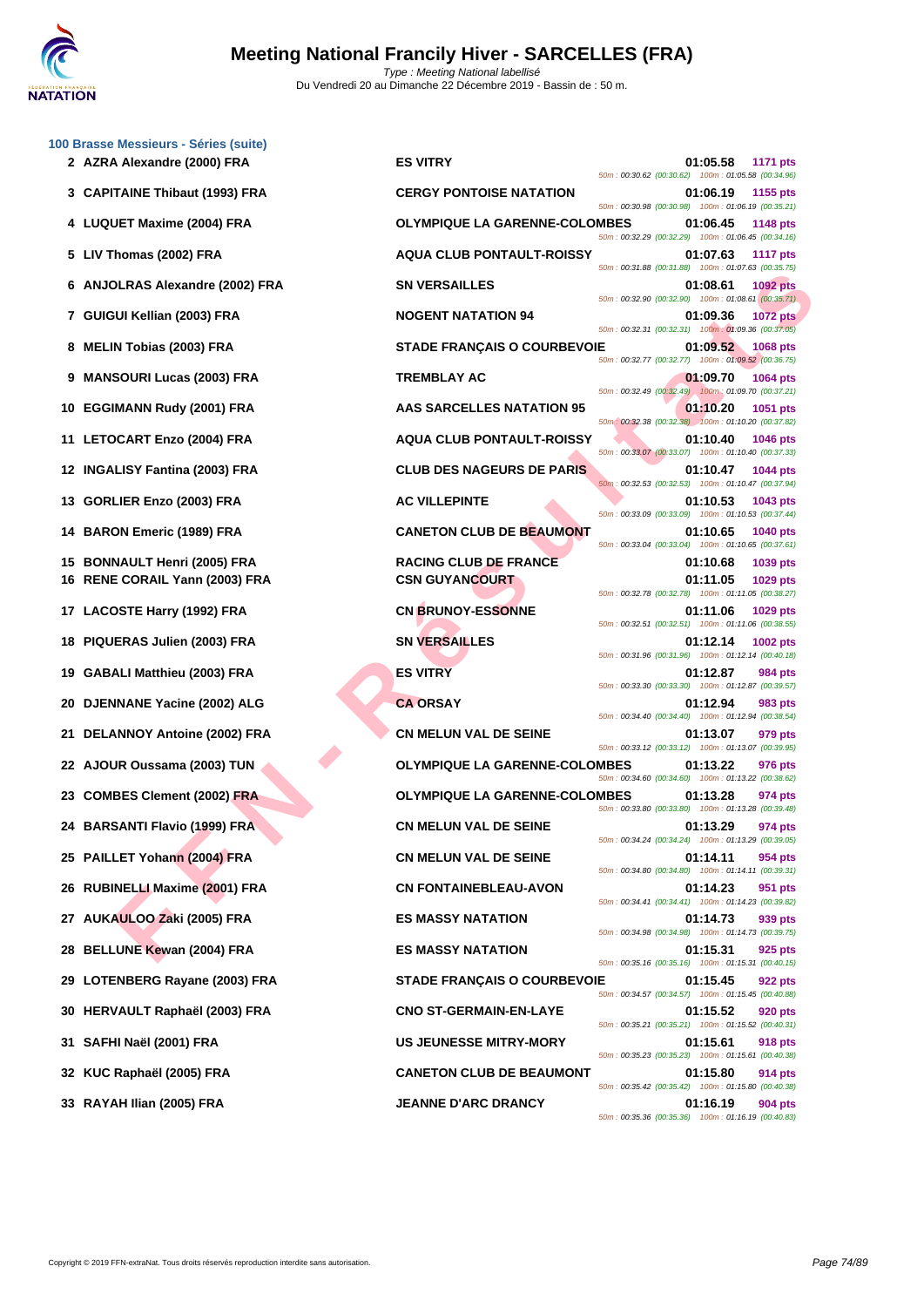|    | 100 Brasse Messieurs - Séries (suite)   |                                                                                                                                                |                                                                                  |
|----|-----------------------------------------|------------------------------------------------------------------------------------------------------------------------------------------------|----------------------------------------------------------------------------------|
|    | 34 GIRARD Quentin (2005) FRA            | US VILLEJUIF NATATION                                                                                                                          | 01:16.23<br>903 pts<br>50m: 00:36.05 (00:36.05) 100m: 01:16.23 (00:40.18)        |
|    | 35 AMRANI Yanis-Nour (2005) FRA         | <b>AAS SARCELLES NATATION 95</b>                                                                                                               | 01:16.31<br><b>902 pts</b><br>50m: 00:35.18 (00:35.18) 100m: 01:16.31 (00:41.13) |
| 36 | <b>MOALLA Yanis (2005) FRA</b>          | <b>AC BOBIGNY</b>                                                                                                                              | 01:16.57<br>895 pts<br>50m: 00:35.55 (00:35.55) 100m: 01:16.57 (00:41.02)        |
| 37 | <b>BOUZAHZAH Nassim (2005) FRA</b>      | ASS DES SPORTS DE CHELLES                                                                                                                      | 01:16.81<br>890 pts<br>50m: 00:36.09 (00:36.09) 100m: 01:16.81 (00:40.72)        |
| 38 | <b>SEMETEYS Nile (2005) FRA</b>         | <b>CN LE PLESSIS-ROBINSON</b>                                                                                                                  | 01:17.77<br><b>868 pts</b><br>50m: 00:35.52 (00:35.52) 100m: 01:17.77 (00:42.25) |
|    | 38 LIV David (2004) FRA                 | <b>AQUA CLUB PONTAULT-ROISSY</b>                                                                                                               | 01:17.77<br><b>868 pts</b>                                                       |
| 40 | ROGER Elwan (2003) FRA                  | <b>AQUA CLUB PONTAULT-ROISSY</b>                                                                                                               | 50m: 00:36.86 (00:36.86) 100m: 01:17.77 (00:40.91)<br>01:18.18<br>858 pts        |
| 41 | <b>OUVRARD Ethan (2005) FRA</b>         | <b>RACING CLUB DE FRANCE</b>                                                                                                                   | 50m: 00:35.18 (00:35.18) 100m: 01:18.18 (00:43.00)<br>01:18.61<br>848 pts        |
|    | 42 BOEGEAT Quentin (2005) FRA           | <b>RED STAR CLUB CHAMPIGNY</b>                                                                                                                 | 50m: 00:37.38 (00:37.38) 100m: 01:18.61 (00:41.23)<br>01:18.78<br>844 pts        |
|    | 43 AMELOT Nathan (2003) FRA             | <b>ST-GEORGES ARGENTEUIL</b>                                                                                                                   | 50m: 00:35.49 (00:35.49) 100m: 01:18.78 (00:43.29)<br>01:19.08<br><b>838 pts</b> |
|    | 44 LABAUME Leo (2005) FRA               | <b>ES MASSY NATATION</b>                                                                                                                       | 50m: 00:37.76 (00:37.76) 100m: 01:19.08 (00:41.32)<br>01:19.82<br>821 pts        |
|    | 45 LOQUEN Julien (2005) FRA             | <b>CN VAL MAUBUEE</b>                                                                                                                          | 50m: 00:36.58 (00:36.58) 100m: 01:19.82 (00:43.24)<br>01:20.84<br><b>798 pts</b> |
|    | <b>GAILLART Baptiste (1997) FRA</b>     | <b>RACING CLUB DE FRANCE</b>                                                                                                                   | 50m: 00:37.64 (00:37.64) 100m: 01:20.84 (00:43.20)<br><b>DNS</b> dec             |
|    | <b>CLAIMAND Adrien (2003) FRA</b>       | <b>CSN GUYANCOURT</b>                                                                                                                          | <b>DNS</b> dec                                                                   |
|    | <b>GORJAO MOREIRA Martin (1999) FRA</b> | <b>U.S CRETEIL NATATION</b>                                                                                                                    | DNS dec                                                                          |
|    | SONDEREGGER Lucas (2000) FRA            | <b>CLUB DES NAGEURS DE PARIS</b>                                                                                                               | <b>DNS</b>                                                                       |
|    | 200 Brasse Messieurs - Finale A         | (Samedi 21 Décembre 2019)                                                                                                                      |                                                                                  |
|    |                                         |                                                                                                                                                |                                                                                  |
|    | 1 CAPITAINE Thibaut (1993) FRA          | <b>CERGY PONTOISE NATATION</b><br>50m: 00:30.00 (00:30.00) 100m: 01:04.02 (00:34.02) 150m: 01:38.64 (00:34.62) 200m: 02:14.19 (00:35.55)       | 02:14.19<br><b>1252 pts</b>                                                      |
|    | 2 LUQUET Maxime (2004) FRA              | <b>OLYMPIQUE LA GARENNE-COLOMBES</b><br>50m: 00:32.16 (00:32.16) 100m: 01:08.05 (00:35.89) 150m: 01:44.68 (00:36.63) 200m: 02:20.88 (00:36.20) | 02:20.88<br>1161 pts                                                             |
|    | 3 QUIERTANT Killian (1997) FRA          | <b>U.S CRETEIL NATATION</b><br>50m: 00:32.90 (00:32.90) 100m: 01:08.27 (00:35.37) 150m: 01:45.58 (00:37.31) 200m: 02:22.27 (00:36.69)          | 02:22.27<br>1143 pts                                                             |
|    | 4 AZRA Alexandre (2000) FRA             | <b>ES VITRY</b><br>50m: 00:32.04 (00:32.04) 100m: 01:09.07 (00:37.03) 150m: 01:47.05 (00:37.98) 200m: 02:25.23 (00:38.18)                      | 02:25.23<br>1104 pts                                                             |
|    | 5 LIV Thomas (2002) FRA                 | <b>AQUA CLUB PONTAULT-ROISSY</b><br>50m: 00:33.71 (00:33.71) 100m: 01:10.81 (00:37.10) 150m: 01:48.76 (00:37.95) 200m: 02:26.79 (00:38.03)     | 02:26.79<br>1084 pts                                                             |
|    | 6 BARSANTI Flavio (1999) FRA            | <b>CN MELUN VAL DE SEINE</b><br>50m: 00:33.42 (00:33.42) 100m: 01:11.14 (00:37.72) 150m: 01:51.63 (00:40.49) 200m: 02:32.46 (00:40.83)         | 02:32.46<br>1013 pts                                                             |
|    | 7 MANSOURI Lucas (2003) FRA             | <b>TREMBLAY AC</b><br>50m: 00:33.53 (00:33.53) 100m: 01:12.25 (00:38.72) 150m: 01:52.91 (00:40.66) 200m: 02:34.17 (00:41.26)                   | 02:34.17<br>992 pts                                                              |
|    | 8 GORLIER Enzo (2003) FRA               | <b>AC VILLEPINTE</b>                                                                                                                           | 02:35.38<br>977 pts                                                              |
|    |                                         | 50m: 00:34.15 (00:34.15) 100m: 01:12.26 (00:38.11) 150m: 01:54.68 (00:42.42) 200m: 02:35.38 (00:40.70)                                         |                                                                                  |
|    | 200 Brasse Messieurs - Finale B         | (Samedi 21 Décembre 2019)                                                                                                                      |                                                                                  |
|    |                                         |                                                                                                                                                |                                                                                  |
|    | 1 BARON Emeric (1989) FRA               | <b>CANETON CLUB DE BEAUMONT</b><br>50m: 00:34.51 (00:34.51) 100m: 01:13.34 (00:38.83) 150m: 01:53.21 (00:39.87) 200m: 02:32.15 (00:38.94)      | 02:32.15<br><b>1017 pts</b>                                                      |
|    | 2 DJENNANE Yacine (2002) ALG            | <b>CA ORSAY</b>                                                                                                                                | 02:32.72 1010 pts                                                                |

# **200 Brasse Messieurs - Finale A** (Samedi 21 Décembre 2019)

- 
- **2** LUQUET Maxime (2004) FRA
- **3 QUIERTANT Killian (1997) FRA**
- **4** AZRA Alexandre (2000) FRA
- **5** LIV Thomas (2002) FRA
- **6 BARSANTI Flavio (1999) FRA**
- **7 MANSOURI Lucas (2003) FRA**
- **8 GORLIER Enzo (2003) FRA**

# **200 Brasse Messieurs - Finale B** (Samedi 21 Décembre 2019)

- **1 BARON Emeric (1989) FRA**
- **2 DJENNANE Yacine (2002) ALG**
- **3 [BONNAULT Henri \(2005\) FRA](http://www.ffnatation.fr/webffn/resultats.php?idact=nat&go=epr&idcpt=64277&idepr=73)**
- **4 POBEL-CRAPPE Matys (2005) FRA**
- **5** COMBES Clement (2002) FRA
- **6 MELIN Tobias (2003) FRA**

| 1 CAPITAINE Thibaut (1993) FRA | <b>CERGY PONTOISE NATATION</b><br>50m: 00:30.00 (00:30.00) 100m: 01:04.02 (00:34.02) 150m: 01:38.64 (00:34.62) 200m: 02:14.19 (00:35.55)       | <b>1252 pts</b><br>02:14.19 |
|--------------------------------|------------------------------------------------------------------------------------------------------------------------------------------------|-----------------------------|
| 2 LUQUET Maxime (2004) FRA     | <b>OLYMPIQUE LA GARENNE-COLOMBES</b><br>50m: 00:32.16 (00:32.16) 100m: 01:08.05 (00:35.89) 150m: 01:44.68 (00:36.63) 200m: 02:20.88 (00:36.20) | 02:20.88<br><b>1161 pts</b> |
| 3 QUIERTANT Killian (1997) FRA | <b>U.S CRETEIL NATATION</b><br>50m: 00:32.90 (00:32.90) 100m: 01:08.27 (00:35.37) 150m: 01:45.58 (00:37.31) 200m: 02:22.27 (00:36.69)          | 02:22.27<br>1143 pts        |
| 4 AZRA Alexandre (2000) FRA    | <b>ES VITRY</b><br>50m: 00:32.04 (00:32.04) 100m: 01:09.07 (00:37.03) 150m: 01:47.05 (00:37.98) 200m: 02:25.23 (00:38.18)                      | 02:25.23<br><b>1104 pts</b> |
| 5 LIV Thomas (2002) FRA        | <b>AQUA CLUB PONTAULT-ROISSY</b><br>50m: 00:33.71 (00:33.71) 100m: 01:10.81 (00:37.10) 150m: 01:48.76 (00:37.95) 200m: 02:26.79 (00:38.03)     | 02:26.79<br><b>1084 pts</b> |
| 6 BARSANTI Flavio (1999) FRA   | <b>CN MELUN VAL DE SEINE</b><br>50m: 00:33.42 (00:33.42) 100m: 01:11.14 (00:37.72) 150m: 01:51.63 (00:40.49) 200m: 02:32.46 (00:40.83)         | 02:32.46<br>1013 pts        |
| 7 MANSOURI Lucas (2003) FRA    | <b>TREMBLAY AC</b><br>50m: 00:33.53 (00:33.53) 100m: 01:12.25 (00:38.72) 150m: 01:52.91 (00:40.66) 200m: 02:34.17 (00:41.26)                   | 02:34.17<br>992 pts         |
| 8 GORLIER Enzo (2003) FRA      | <b>AC VILLEPINTE</b><br>50m: 00:34.15 (00:34.15) 100m: 01:12.26 (00:38.11) 150m: 01:54.68 (00:42.42) 200m: 02:35.38 (00:40.70)                 | 02:35.38<br>977 pts         |

|                              | <b>CANETON CLUB DE BEAUMONT</b>                                                                        |  | 02:32.15          | <b>1017 pts</b> |
|------------------------------|--------------------------------------------------------------------------------------------------------|--|-------------------|-----------------|
|                              | 50m: 00:34.51 (00:34.51) 100m: 01:13.34 (00:38.83) 150m: 01:53.21 (00:39.87) 200m: 02:32.15 (00:38.94) |  |                   |                 |
| <b>CA ORSAY</b>              |                                                                                                        |  | 02:32.72 1010 pts |                 |
|                              | 50m: 00:34.49 (00:34.49) 100m: 01:13.63 (00:39.14) 150m: 01:52.66 (00:39.03) 200m: 02:32.72 (00:40.06) |  |                   |                 |
| <b>RACING CLUB DE FRANCE</b> |                                                                                                        |  | 02:34.48 988 pts  |                 |
|                              | 50m: 00:34.12 (00:34.12) 100m: 01:14.16 (00:40.04) 150m: 01:54.94 (00:40.78) 200m: 02:34.48 (00:39.54) |  |                   |                 |
|                              |                                                                                                        |  |                   |                 |
| <b>CSN GUYANCOURT</b>        |                                                                                                        |  | 02:35.22 979 pts  |                 |
|                              | 50m: 00:35.19 (00:35.19) 100m: 01:14.24 (00:39.05) 150m: 01:54.63 (00:40.39) 200m: 02:35.22 (00:40.59) |  |                   |                 |
|                              | <b>OLYMPIQUE LA GARENNE-COLOMBES</b>                                                                   |  | 02:36.41          | 965 pts         |
|                              | 50m: 00:34.70 (00:34.70) 100m: 01:14.56 (00:39.86) 150m: 01:55.47 (00:40.91) 200m: 02:36.41 (00:40.94) |  |                   |                 |
|                              | <b>STADE FRANCAIS O COURBEVOIE</b>                                                                     |  | 02:37.10          | 956 pts         |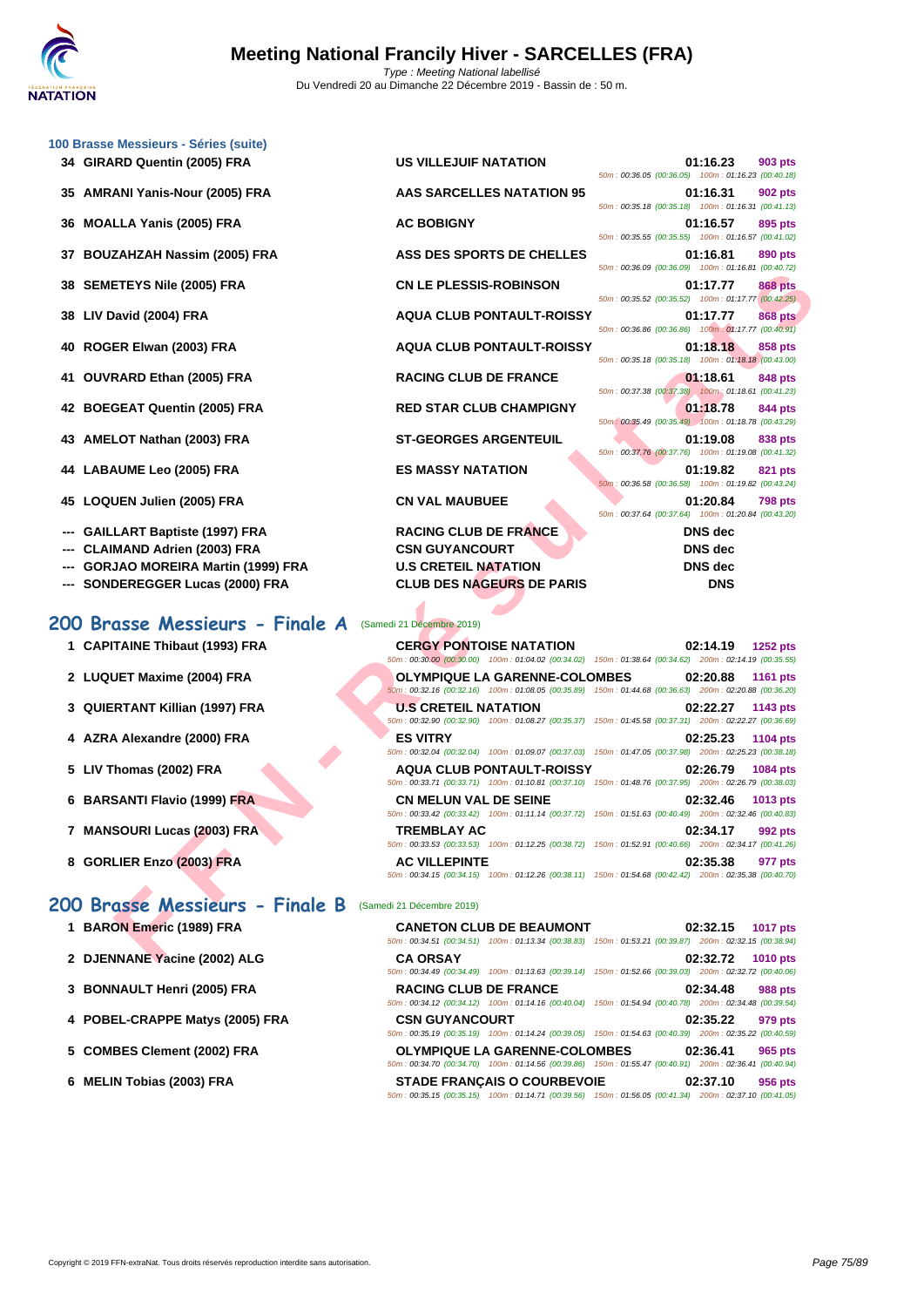|  | 200 Brasse Messieurs - Finale B (suite) |  |  |  |
|--|-----------------------------------------|--|--|--|
|  |                                         |  |  |  |

- **7 GABALI Matthieu (2003) FRA**
- **8 DELANNOY Antoine (2002) FRA**

# **200 Brasse Messieurs - Finale C 15-16 ans** (Samedi 21 Décembre 2019)

- 
- 
- 
- 
- 
- 

# **200 Brasse Messieurs - Séries** (Samedi 21 Décembre 2019)

- **1** QUIERTANT Killian (1997) FRA
- 2 LUQUET Maxime (2004) FRA
- **3** CAPITAINE Thibaut (1993) FRA
- **4** AZRA Alexandre (2000) FRA
- **5 LIV Thomas (2002) FRA**
- **6 GORLIER Enzo (2003) FRA AC VILLEPINTE 02:29.23 1053 pts**
- **7 BARSANTI Flavio (1999) FRA**
- **8 MANSOURI Lucas (2003) FRA**
- **9 BARON Emeric (1989) FRA**
- **10 BONNAULT Henri (2005) FRA**
- **11 DJENNANE Yacine (2002) ALG**
- **12 COMBES Clement (2002) FRA**
- **13 POBEL-CRAPPE Matys (2005) FRA**
- **14 GABALI Matthieu (2003) FRA**
- **15 MELIN Tobias (2003) FRA**
- **16 DELANNOY Antoine (2002) FRA**
- **17 AGIUS Robin (2003) FRA**
- **18 GIRARD Quentin (2005) FRA**
- **19 PIQUERAS Julien (2003) FRA**
- **20 AUKAULOO Zaki (2005) FRA ES MASSY NATATION 02:46.10 851 pts**
- **21 JULIEN Tristan (2002) FRA**

| <b>ES VITRY</b>              |                                                                                                        |                                                     | 02:37.77 | 948 pts |
|------------------------------|--------------------------------------------------------------------------------------------------------|-----------------------------------------------------|----------|---------|
|                              | 50m: 00:34.82 (00:34.82) 100m: 01:14.39 (00:39.57) 150m: 01:55.64 (00:41.25) 200m: 02:37.77 (00:42.13) |                                                     |          |         |
| <b>CN MELUN VAL DE SEINE</b> |                                                                                                        |                                                     | 02:43.17 | 885 pts |
|                              | 50m: 00:33.97 (00:33.97) 100m: 01:13.57 (00:39.60)                                                     | 150m: 01:57.06 (00:43.49) 200m: 02:43.17 (00:46.11) |          |         |

| 1 PAILLET Yohann (2004) FRA | <b>CN MELUN VAL DE SEINE</b>  | 02:42.23<br>896 pts                                                                                    |
|-----------------------------|-------------------------------|--------------------------------------------------------------------------------------------------------|
|                             |                               | 50m: 00:36.36 (00:36.36) 100m: 01:18.26 (00:41.90) 150m: 02:01.31 (00:43.05) 200m: 02:42.23 (00:40.92) |
| 2 GIRARD Quentin (2005) FRA | <b>US VILLEJUIF NATATION</b>  | 02:42.26<br>895 pts                                                                                    |
|                             |                               | 50m: 00:37.21 (00:37.21) 100m: 01:18.00 (00:40.79) 150m: 01:59.87 (00:41.87) 200m: 02:42.26 (00:42.39) |
| 3 SEMETEYS Nile (2005) FRA  | <b>CN LE PLESSIS-ROBINSON</b> | 02:45.78<br>855 pts                                                                                    |
|                             |                               | 50m: 00:37.33 (00:37.33) 100m: 01:19.76 (00:42.43) 150m: 02:02.75 (00:42.99) 200m: 02:45.78 (00:43.03) |

| 4 AUKAULOO Zaki (2005) FRA     | <b>ES MASSY NATATION</b>  | 02:46.17<br>850 pts                                                                                    |
|--------------------------------|---------------------------|--------------------------------------------------------------------------------------------------------|
|                                |                           | 50m: 00:36.20 (00:36.20) 100m: 01:17.38 (00:41.18) 150m: 02:01.05 (00:43.67) 200m: 02:46.17 (00:45.12) |
| 5 MOALLA Yanis (2005) FRA      | <b>AC BOBIGNY</b>         | 02:46.68<br>844 pts                                                                                    |
|                                |                           | 50m: 00:37.29 (00:37.29) 100m: 01:20.12 (00:42.83) 150m: 02:02.71 (00:42.59) 200m: 02:46.68 (00:43.97) |
| 6 AMRANI Yanis-Nour (2005) FRA | AAS SARCELLES NATATION 95 | 02:48.20<br>827 pts                                                                                    |
|                                |                           | 50m: 00:36.86 (00:36.86) 100m: 01:19.98 (00:43.12) 150m: 02:04.07 (00:44.09) 200m: 02:48.20 (00:44.13) |

|                                | 50m : 00:36.36 (00:36.36) 100m : 01:18.26 (00:41.90) 150m : 02:01.31 (00:43.05) 200m : 02:42.23 (00:40.92)                                     |                                                                            |
|--------------------------------|------------------------------------------------------------------------------------------------------------------------------------------------|----------------------------------------------------------------------------|
| RD Quentin (2005) FRA          | US VILLEJUIF NATATION                                                                                                                          | 02:42.26<br>895 pts                                                        |
| ETEYS Nile (2005) FRA          | 50m : 00:37.21 (00:37.21) 100m : 01:18.00 (00:40.79) 150m : 01:59.87 (00:41.87) 200m : 02:42.26 (00:42.39)<br><b>CN LE PLESSIS-ROBINSON</b>    | 02:45.78<br>855 pts                                                        |
|                                | 50m : 00:37.33 (00:37.33) 100m : 01:19.76 (00:42.43) 150m : 02:02.75 (00:42.99) 200m : 02:45.78 (00:43.03)                                     |                                                                            |
| AULOO Zaki (2005) FRA          | <b>ES MASSY NATATION</b><br>50m : 00:36.20 (00:36.20) 100m : 01:17.38 (00:41.18) 150m : 02:01.05 (00:43.67) 200m : 02:46.17 (00:45.12)         | 02:46.17<br>850 pts                                                        |
| LLA Yanis (2005) FRA           | <b>AC BOBIGNY</b><br>50m: 00:37.29 (00:37.29) 100m: 01:20.12 (00:42.83)                                                                        | 02:46.68<br>844 pts<br>150m: 02:02.71 (00:42.59) 200m: 02:46.68 (00:43.97) |
| ANI Yanis-Nour (2005) FRA      | AAS SARCELLES NATATION 95<br>50m: 00:36.86 (00:36.86) 100m: 01:19.98 (00:43.12) 150m: 02:04.07 (00:44.09) 200m: 02:48.20 (00:44.13)            | 02:48.20<br>827 pts                                                        |
| asse Messieurs - Séries        | (Samedi 21 Décembre 2019)                                                                                                                      |                                                                            |
| RTANT Killian (1997) FRA       | <b>U.S CRETEIL NATATION</b><br>50m: 00:33.13 (00:33.13) 100m: 01:08.14 (00:35.01) 150m: 01:45.37 (00:37.23) 200m: 02:21.48 (00:36.11)          | 02:21.48<br>1153 pts                                                       |
| UET Maxime (2004) FRA          | <b>OLYMPIQUE LA GARENNE-COLOMBES</b><br>50m: 00:33.38 (00:33.38) 100m: 01:09.16 (00:35.78) 150m: 01:47.17 (00:38.01) 200m: 02:23.34 (00:36.17) | 02:23.34<br>1129 pts                                                       |
| TAINE Thibaut (1993) FRA       | <b>CERGY PONTOISE NATATION</b>                                                                                                                 | 02:24.20<br><b>1118 pts</b>                                                |
| A Alexandre (2000) FRA         | 50m: 00:31.28 (00:31.28) 100m: 01:09.09 (00:37.81) 150m: 01:46.99 (00:37.90) 200m: 02:24.20 (00:37.21)<br><b>ES VITRY</b>                      | 02:24.60<br>1113 pts                                                       |
| `homas (2002) FRA              | 50m : 00:32.64 (00:32.64) 100m : 01:09.14 (00:36.50) 150m : 01:47.21 (00:38.07) 200m : 02:24.60 (00:37.39)<br><b>AQUA CLUB PONTAULT-ROISSY</b> | 02:26.18<br>1092 pts                                                       |
| LIER Enzo (2003) FRA           | 50m : 00:33.09 (00:33.09) 100m : 01:09.76 (00:36.67) 150m : 01:47.59 (00:37.83) 200m : 02:26.18 (00:38.59)<br><b>AC VILLEPINTE</b>             | 02:29.23<br>1053 pts                                                       |
| SANTI Flavio (1999) FRA        | 50m: 00:33.58 (00:33.58) 100m: 01:11.14 (00:37.56) 150m: 01:49.43 (00:38.29) 200m: 02:29.23 (00:39.80)<br><b>CN MELUN VAL DE SEINE</b>         | 02:32.24<br>1016 pts                                                       |
| SOURI Lucas (2003) FRA         | 60m: 00:34.13 (00:34.13) 100m: 01:12.39 (00:38.26) 150m: 01:51.91 (00:39.52) 200m: 02:32.24 (00:40.33)<br><b>TREMBLAY AC</b>                   | 02:33.11<br>1005 pts                                                       |
| ON Emeric (1989) FRA           | 50m : 00:33.56 (00:33.56) 100m : 01:12.36 (00:38.80) 150m : 01:52.88 (00:40.52) 200m : 02:33.11 (00:40.23)<br><b>CANETON CLUB DE BEAUMONT</b>  | 02:34.53<br>987 pts                                                        |
| NAULT Henri (2005) FRA         | 50m: 00:34.67 (00:34.67) 100m: 01:14.22 (00:39.55) 150m: 01:54.07 (00:39.85) 200m: 02:34.53 (00:40.46)<br><b>RACING CLUB DE FRANCE</b>         | 02:34.68<br><b>986 pts</b>                                                 |
| <b>NNANE Yacine (2002) ALG</b> | 50m : 00:34.97 (00:34.97) 100m : 01:14.67 (00:39.70) 150m : 01:55.14 (00:40.47) 200m : 02:34.68 (00:39.54)<br><b>CA ORSAY</b>                  | 02:35.35<br>977 pts                                                        |
| <b>BES Clement (2002) FRA</b>  | 50m: 00:35.95 (00:35.95) 100m: 01:14.96 (00:39.01) 150m: 01:55.89 (00:40.93) 200m: 02:35.35 (00:39.46)<br><b>OLYMPIQUE LA GARENNE-COLOMBES</b> | 02:36.21<br>967 pts                                                        |
| EL-CRAPPE Matys (2005) FRA     | 50m: 00:35.39 (00:35.39) 100m: 01:15.56 (00:40.17) 150m: 01:56.28 (00:40.72) 200m: 02:36.21 (00:39.93)<br><b>CSN GUYANCOURT</b>                | 02:36.54<br>963 pts                                                        |
| ALI Matthieu (2003) FRA        | 50m : 00:35.13 (00:35.13) 100m : 01:15.11 (00:39.98) 150m : 01:55.36 (00:40.25) 200m : 02:36.54 (00:41.18)<br><b>ES VITRY</b>                  | 02:38.35<br>941 pts                                                        |
| N Tobias (2003) FRA            | 50m: 00:35.27 (00:35.27) 100m: 01:14.15 (00:38.88) 150m: 01:56.40 (00:42.25) 200m: 02:38.35 (00:41.95)                                         | 02:40.28                                                                   |
|                                | <b>STADE FRANÇAIS O COURBEVOIE</b><br>50m: 00:34.71 (00:34.71) 100m: 01:15.85 (00:41.14) 150m: 01:57.81 (00:41.96) 200m: 02:40.28 (00:42.47)   | 918 pts                                                                    |
| ANNOY Antoine (2002) FRA       | <b>CN MELUN VAL DE SEINE</b><br>50m : 00:34.29 (00:34.29) 100m : 01:14.67 (00:40.38) 150m : 01:56.74 (00:42.07) 200m : 02:40.30 (00:43.56)     | 02:40.30<br>918 pts                                                        |
| IS Robin (2003) FRA            | <b>CN FONTAINEBLEAU-AVON</b><br>50m: 00:35.54 (00:35.54) 100m: 01:15.63 (00:40.09) 150m: 01:58.84 (00:43.21) 200m: 02:40.77 (00:41.93)         | 02:40.77<br>913 pts                                                        |
| <b>RD Quentin (2005) FRA</b>   | US VILLEJUIF NATATION<br>50m : 00:38.42 (00:38.42) 100m : 01:19.35 (00:40.93) 150m : 02:01.88 (00:42.53) 200m : 02:44.38 (00:42.50)            | 02:44.38<br>871 pts                                                        |
| ERAS Julien (2003) FRA         | <b>SN VERSAILLES</b><br>50m: 00:35.29 (00:35.29) 100m: 01:17.02 (00:41.73) 150m: 02:00.83 (00:43.81) 200m: 02:44.87 (00:44.04)                 | 02:44.87<br>865 pts                                                        |
| AULOO Zaki (2005) FRA          | <b>ES MASSY NATATION</b><br>50m : 00:36.74 (00:36.74) 100m : 01:18.31 (00:41.57) 150m : 02:01.52 (00:43.21) 200m : 02:46.10 (00:44.58)         | 02:46.10<br>851 pts                                                        |
| EN Tristan (2002) FRA          | <b>EN LONGJUMEAU</b><br>50m: 00:36.19 (00:36.19) 100m: 01:18.95 (00:42.76) 150m: 02:03.16 (00:44.21) 200m: 02:46.74 (00:43.58)                 | 02:46.74<br>844 pts                                                        |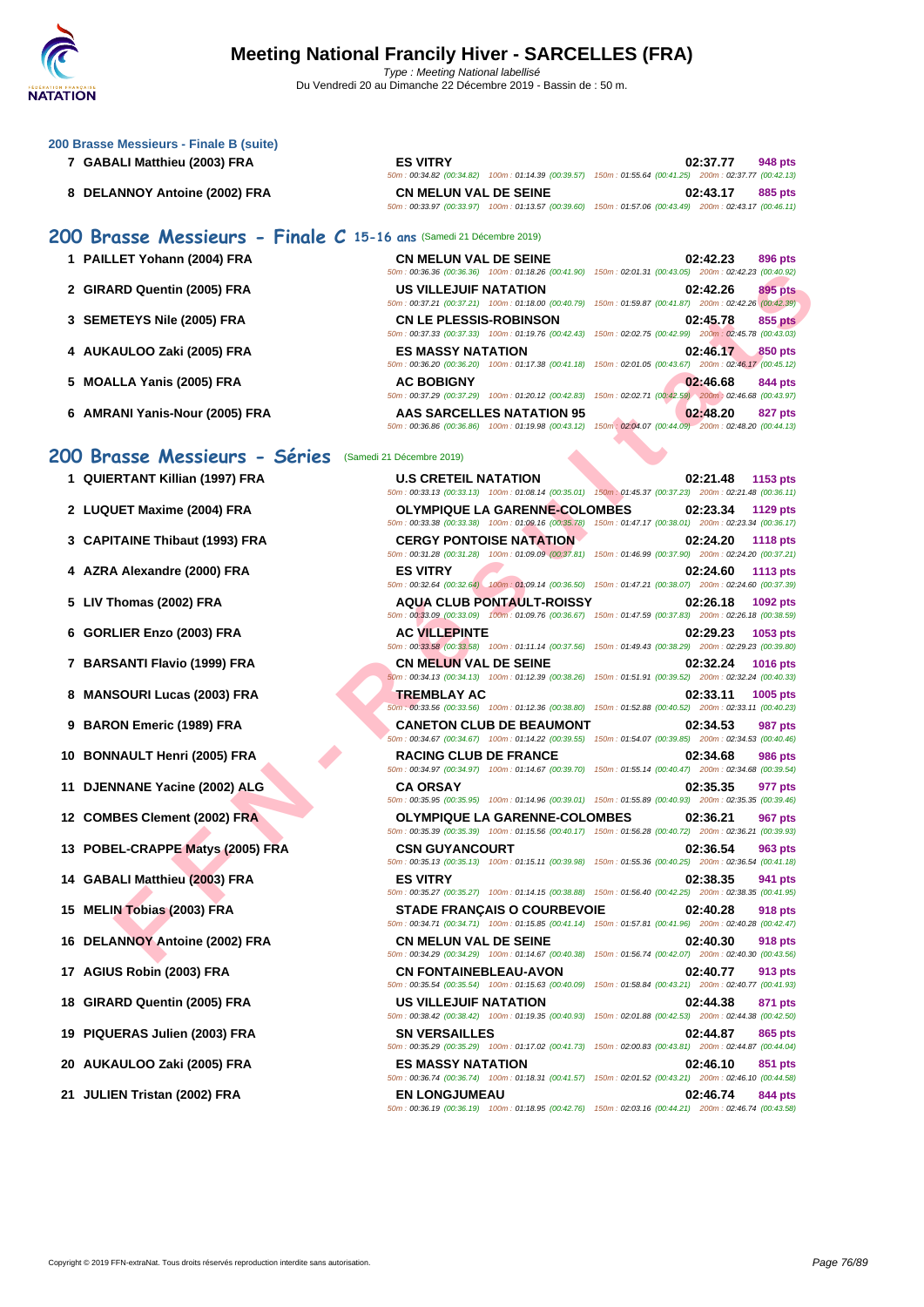50m : 00:36.34 (00:36.34) 100m : 01:18.60 (00:42.26) 150m : 02:03.29 (00:44.69) 200m : 02:46.91 (00:43.62)

50m : 00:36.60 (00:36.60) 100m : 01:18.03 (00:41.43) 150m : 02:02.08 (00:44.05) 200m : 02:47.22 (00:45.14)

50m : 00:38.24 (00:38.24) 100m : 01:20.82 (00:42.58) 150m : 02:03.46 (00:42.64) 200m : 02:47.56 (00:44.10)

50m : 00:37.97 (00:37.97) 100m : 01:21.06 (00:43.09) 150m : 02:05.35 (00:44.29) 200m : 02:48.36 (00:43.01)

#### **[200 Brass](http://www.ffnatation.fr/webffn/index.php)e Messieurs - Séries (suite)**

- **BOUZAHZAH Nassim (2005) FRA ASS DES SPORTS DE CHELLES 02:46.91 842 pts**
- **PAILLET Yohann (2004) FRA CN MELUN VAL DE SEINE 02:47.22 838 pts**

**SALUDJIAN Marius (2004) FRA NEPTUNE CLUB DE FRANCE 02:47.56 835 pts**

- **MOALLA Yanis (2005) FRA AC BOBIGNY 02:48.36 826 pts**
- **SEMETEYS Nile (2005) FRA CN LE PLESSIS-ROBINSON 02:48.73 821 pts**
- **AMRANI Yanis-Nour (2005) FRA AAS SARCELLES NATATION 95 02:49.98 808 pts**
- **LOQUEN Julien (2005) FRA CN VAL MAUBUEE 02:52.78 777 pts**
- **--- CLAIMAND Adrien (2003) FRA CSN GUYANCOURT DNS dec**

### **50 Papillon Messieurs - Finale A** (Vendredi 20 Décembre 2019)

|                                | <b>CN LE PLESSIS-ROBINSON</b>                                                                                                                                                                                                                                                                                                                                                                                                                                                                                                                                                                                                                                                                                                                                                                                                         | 02:48.73                                                                                                                                                                                                                                                                                                                                                                                                                                                                                                                                                                                                                                                                                                           | <b>821 pts</b>                                                                                                                                                                                                                                                                                                                                                                                                                                                                                                                         |
|--------------------------------|---------------------------------------------------------------------------------------------------------------------------------------------------------------------------------------------------------------------------------------------------------------------------------------------------------------------------------------------------------------------------------------------------------------------------------------------------------------------------------------------------------------------------------------------------------------------------------------------------------------------------------------------------------------------------------------------------------------------------------------------------------------------------------------------------------------------------------------|--------------------------------------------------------------------------------------------------------------------------------------------------------------------------------------------------------------------------------------------------------------------------------------------------------------------------------------------------------------------------------------------------------------------------------------------------------------------------------------------------------------------------------------------------------------------------------------------------------------------------------------------------------------------------------------------------------------------|----------------------------------------------------------------------------------------------------------------------------------------------------------------------------------------------------------------------------------------------------------------------------------------------------------------------------------------------------------------------------------------------------------------------------------------------------------------------------------------------------------------------------------------|
|                                | <b>AAS SARCELLES NATATION 95</b>                                                                                                                                                                                                                                                                                                                                                                                                                                                                                                                                                                                                                                                                                                                                                                                                      | 02:49.98                                                                                                                                                                                                                                                                                                                                                                                                                                                                                                                                                                                                                                                                                                           | <b>808 pts</b>                                                                                                                                                                                                                                                                                                                                                                                                                                                                                                                         |
|                                | <b>CN VAL MAUBUEE</b>                                                                                                                                                                                                                                                                                                                                                                                                                                                                                                                                                                                                                                                                                                                                                                                                                 | 02:52.78                                                                                                                                                                                                                                                                                                                                                                                                                                                                                                                                                                                                                                                                                                           | 777 pts                                                                                                                                                                                                                                                                                                                                                                                                                                                                                                                                |
|                                | <b>CSN GUYANCOURT</b>                                                                                                                                                                                                                                                                                                                                                                                                                                                                                                                                                                                                                                                                                                                                                                                                                 | <b>DNS</b> dec                                                                                                                                                                                                                                                                                                                                                                                                                                                                                                                                                                                                                                                                                                     |                                                                                                                                                                                                                                                                                                                                                                                                                                                                                                                                        |
|                                |                                                                                                                                                                                                                                                                                                                                                                                                                                                                                                                                                                                                                                                                                                                                                                                                                                       |                                                                                                                                                                                                                                                                                                                                                                                                                                                                                                                                                                                                                                                                                                                    |                                                                                                                                                                                                                                                                                                                                                                                                                                                                                                                                        |
|                                |                                                                                                                                                                                                                                                                                                                                                                                                                                                                                                                                                                                                                                                                                                                                                                                                                                       |                                                                                                                                                                                                                                                                                                                                                                                                                                                                                                                                                                                                                                                                                                                    |                                                                                                                                                                                                                                                                                                                                                                                                                                                                                                                                        |
|                                |                                                                                                                                                                                                                                                                                                                                                                                                                                                                                                                                                                                                                                                                                                                                                                                                                                       |                                                                                                                                                                                                                                                                                                                                                                                                                                                                                                                                                                                                                                                                                                                    | 1244 pts                                                                                                                                                                                                                                                                                                                                                                                                                                                                                                                               |
|                                |                                                                                                                                                                                                                                                                                                                                                                                                                                                                                                                                                                                                                                                                                                                                                                                                                                       |                                                                                                                                                                                                                                                                                                                                                                                                                                                                                                                                                                                                                                                                                                                    | 1233 pts                                                                                                                                                                                                                                                                                                                                                                                                                                                                                                                               |
|                                |                                                                                                                                                                                                                                                                                                                                                                                                                                                                                                                                                                                                                                                                                                                                                                                                                                       |                                                                                                                                                                                                                                                                                                                                                                                                                                                                                                                                                                                                                                                                                                                    | 1230 pts                                                                                                                                                                                                                                                                                                                                                                                                                                                                                                                               |
|                                |                                                                                                                                                                                                                                                                                                                                                                                                                                                                                                                                                                                                                                                                                                                                                                                                                                       |                                                                                                                                                                                                                                                                                                                                                                                                                                                                                                                                                                                                                                                                                                                    | <b>1214 pts</b>                                                                                                                                                                                                                                                                                                                                                                                                                                                                                                                        |
|                                |                                                                                                                                                                                                                                                                                                                                                                                                                                                                                                                                                                                                                                                                                                                                                                                                                                       |                                                                                                                                                                                                                                                                                                                                                                                                                                                                                                                                                                                                                                                                                                                    | <b>1214 pts</b>                                                                                                                                                                                                                                                                                                                                                                                                                                                                                                                        |
|                                |                                                                                                                                                                                                                                                                                                                                                                                                                                                                                                                                                                                                                                                                                                                                                                                                                                       |                                                                                                                                                                                                                                                                                                                                                                                                                                                                                                                                                                                                                                                                                                                    | 1165 pts                                                                                                                                                                                                                                                                                                                                                                                                                                                                                                                               |
|                                |                                                                                                                                                                                                                                                                                                                                                                                                                                                                                                                                                                                                                                                                                                                                                                                                                                       |                                                                                                                                                                                                                                                                                                                                                                                                                                                                                                                                                                                                                                                                                                                    | 1163 pts<br><b>1126 pts</b>                                                                                                                                                                                                                                                                                                                                                                                                                                                                                                            |
|                                |                                                                                                                                                                                                                                                                                                                                                                                                                                                                                                                                                                                                                                                                                                                                                                                                                                       |                                                                                                                                                                                                                                                                                                                                                                                                                                                                                                                                                                                                                                                                                                                    |                                                                                                                                                                                                                                                                                                                                                                                                                                                                                                                                        |
|                                |                                                                                                                                                                                                                                                                                                                                                                                                                                                                                                                                                                                                                                                                                                                                                                                                                                       |                                                                                                                                                                                                                                                                                                                                                                                                                                                                                                                                                                                                                                                                                                                    |                                                                                                                                                                                                                                                                                                                                                                                                                                                                                                                                        |
|                                |                                                                                                                                                                                                                                                                                                                                                                                                                                                                                                                                                                                                                                                                                                                                                                                                                                       |                                                                                                                                                                                                                                                                                                                                                                                                                                                                                                                                                                                                                                                                                                                    | 1145 pts                                                                                                                                                                                                                                                                                                                                                                                                                                                                                                                               |
|                                |                                                                                                                                                                                                                                                                                                                                                                                                                                                                                                                                                                                                                                                                                                                                                                                                                                       |                                                                                                                                                                                                                                                                                                                                                                                                                                                                                                                                                                                                                                                                                                                    | <b>1144 pts</b>                                                                                                                                                                                                                                                                                                                                                                                                                                                                                                                        |
|                                |                                                                                                                                                                                                                                                                                                                                                                                                                                                                                                                                                                                                                                                                                                                                                                                                                                       |                                                                                                                                                                                                                                                                                                                                                                                                                                                                                                                                                                                                                                                                                                                    | 1133 pts                                                                                                                                                                                                                                                                                                                                                                                                                                                                                                                               |
|                                |                                                                                                                                                                                                                                                                                                                                                                                                                                                                                                                                                                                                                                                                                                                                                                                                                                       |                                                                                                                                                                                                                                                                                                                                                                                                                                                                                                                                                                                                                                                                                                                    | 1125 pts                                                                                                                                                                                                                                                                                                                                                                                                                                                                                                                               |
|                                |                                                                                                                                                                                                                                                                                                                                                                                                                                                                                                                                                                                                                                                                                                                                                                                                                                       |                                                                                                                                                                                                                                                                                                                                                                                                                                                                                                                                                                                                                                                                                                                    | <b>1122 pts</b>                                                                                                                                                                                                                                                                                                                                                                                                                                                                                                                        |
|                                |                                                                                                                                                                                                                                                                                                                                                                                                                                                                                                                                                                                                                                                                                                                                                                                                                                       |                                                                                                                                                                                                                                                                                                                                                                                                                                                                                                                                                                                                                                                                                                                    | <b>1107 pts</b>                                                                                                                                                                                                                                                                                                                                                                                                                                                                                                                        |
|                                |                                                                                                                                                                                                                                                                                                                                                                                                                                                                                                                                                                                                                                                                                                                                                                                                                                       | 00:26.83                                                                                                                                                                                                                                                                                                                                                                                                                                                                                                                                                                                                                                                                                                           | 1097 pts                                                                                                                                                                                                                                                                                                                                                                                                                                                                                                                               |
|                                |                                                                                                                                                                                                                                                                                                                                                                                                                                                                                                                                                                                                                                                                                                                                                                                                                                       | 00:27.22                                                                                                                                                                                                                                                                                                                                                                                                                                                                                                                                                                                                                                                                                                           | <b>1072 pts</b>                                                                                                                                                                                                                                                                                                                                                                                                                                                                                                                        |
|                                |                                                                                                                                                                                                                                                                                                                                                                                                                                                                                                                                                                                                                                                                                                                                                                                                                                       |                                                                                                                                                                                                                                                                                                                                                                                                                                                                                                                                                                                                                                                                                                                    |                                                                                                                                                                                                                                                                                                                                                                                                                                                                                                                                        |
|                                |                                                                                                                                                                                                                                                                                                                                                                                                                                                                                                                                                                                                                                                                                                                                                                                                                                       |                                                                                                                                                                                                                                                                                                                                                                                                                                                                                                                                                                                                                                                                                                                    |                                                                                                                                                                                                                                                                                                                                                                                                                                                                                                                                        |
|                                | <b>ES VITRY</b>                                                                                                                                                                                                                                                                                                                                                                                                                                                                                                                                                                                                                                                                                                                                                                                                                       | 00:26.85                                                                                                                                                                                                                                                                                                                                                                                                                                                                                                                                                                                                                                                                                                           | 1096 pts                                                                                                                                                                                                                                                                                                                                                                                                                                                                                                                               |
|                                | <b>SN VERSAILLES</b>                                                                                                                                                                                                                                                                                                                                                                                                                                                                                                                                                                                                                                                                                                                                                                                                                  | 00:27.05                                                                                                                                                                                                                                                                                                                                                                                                                                                                                                                                                                                                                                                                                                           | 1083 pts                                                                                                                                                                                                                                                                                                                                                                                                                                                                                                                               |
|                                | <b>AQUA CLUB PONTAULT-ROISSY</b>                                                                                                                                                                                                                                                                                                                                                                                                                                                                                                                                                                                                                                                                                                                                                                                                      | 00:27.23                                                                                                                                                                                                                                                                                                                                                                                                                                                                                                                                                                                                                                                                                                           | 1071 pts                                                                                                                                                                                                                                                                                                                                                                                                                                                                                                                               |
|                                |                                                                                                                                                                                                                                                                                                                                                                                                                                                                                                                                                                                                                                                                                                                                                                                                                                       |                                                                                                                                                                                                                                                                                                                                                                                                                                                                                                                                                                                                                                                                                                                    | 1064 pts                                                                                                                                                                                                                                                                                                                                                                                                                                                                                                                               |
| 4 AVDIU Jon (2005) FRA         | <b>ES NANTERRE</b>                                                                                                                                                                                                                                                                                                                                                                                                                                                                                                                                                                                                                                                                                                                                                                                                                    | 00:27.34                                                                                                                                                                                                                                                                                                                                                                                                                                                                                                                                                                                                                                                                                                           |                                                                                                                                                                                                                                                                                                                                                                                                                                                                                                                                        |
| 5 BERT Matis (2005) FRA        | ETOILE SAINT-LEU NATATION                                                                                                                                                                                                                                                                                                                                                                                                                                                                                                                                                                                                                                                                                                                                                                                                             | 00:27.54                                                                                                                                                                                                                                                                                                                                                                                                                                                                                                                                                                                                                                                                                                           |                                                                                                                                                                                                                                                                                                                                                                                                                                                                                                                                        |
| 6 LEMARCHAND Antonn (2004) FRA | <b>CN LE PLESSIS-ROBINSON</b>                                                                                                                                                                                                                                                                                                                                                                                                                                                                                                                                                                                                                                                                                                                                                                                                         | 00:27.63                                                                                                                                                                                                                                                                                                                                                                                                                                                                                                                                                                                                                                                                                                           |                                                                                                                                                                                                                                                                                                                                                                                                                                                                                                                                        |
| 7 HANCARD Loris (2004) FRA     | <b>RED STAR CLUB CHAMPIGNY</b>                                                                                                                                                                                                                                                                                                                                                                                                                                                                                                                                                                                                                                                                                                                                                                                                        | 00:27.96                                                                                                                                                                                                                                                                                                                                                                                                                                                                                                                                                                                                                                                                                                           | 1045 pts<br>1024 pts                                                                                                                                                                                                                                                                                                                                                                                                                                                                                                                   |
| 8 LE ROUX Yanis (2005) FRA     | <b>AQUA CLUB PONTAULT-ROISSY</b>                                                                                                                                                                                                                                                                                                                                                                                                                                                                                                                                                                                                                                                                                                                                                                                                      | 00:28.28                                                                                                                                                                                                                                                                                                                                                                                                                                                                                                                                                                                                                                                                                                           | 1051 pts<br>1004 pts                                                                                                                                                                                                                                                                                                                                                                                                                                                                                                                   |
|                                | 26 SEMETEYS Nile (2005) FRA<br>27 AMRANI Yanis-Nour (2005) FRA<br>28 LOQUEN Julien (2005) FRA<br>--- CLAIMAND Adrien (2003) FRA<br>iO Papillon Messieurs - Finale A<br>1 AUBRY Flavien (1994) FRA<br>2 HENRY Clément (2000) FRA<br>3 IVIC Yoni (2001) FRA<br>4 MARRUGO MONTAÑO Camilo-Andres (2002) COL<br>5 SETIM Quentin (2000) FRA<br>6 GEOFFROY Axel (2002) FRA<br>7 AZAOU Billel (2000) FRA<br>8 ROTH BELGRAND Mathis (2002) FRA<br><b>O Papillon Messieurs - Finale B</b><br>1 PIRI Max (1997) FRA<br>2 PHANTSULAYA George (2000) FRA<br>3 FRANCOIS Flavien (2001) FRA<br>4 GAVARD Ethan (2002) FRA<br>5 GRANDIN MARTIN Numa (2002) FRA<br>6 EGGIMANN Rudy (2001) FRA<br>7 VIGNETTES Lucas (2003) FRA<br>8 PAYRARD Ulysse (2005) FRA<br>1 GABALI Cedric (2004) FRA<br>2 VERNET Hadrien (2004) FRA<br>3 LETOCART Enzo (2004) FRA | JUINT. 00.31.31 (00.31.31) TUUMIT. 01.21.00 (00.43.03)<br>(Vendredi 20 Décembre 2019)<br><b>U.S CRETEIL NATATION</b><br><b>ES VITRY</b><br><b>CLUB DES NAGEURS DE PARIS</b><br><b>CS CLICHY 92</b><br><b>PROVINS NATATION</b><br><b>U.S CRETEIL NATATION</b><br><b>U.S CRETEIL NATATION</b><br><b>U.S CRETEIL NATATION</b><br>(Vendredi 20 Décembre 2019)<br><b>CLUB DES NAGEURS DE PARIS</b><br><b>U.S CRETEIL NATATION</b><br><b>STADE FRANÇAIS O COURBEVOIE</b><br><b>CN MELUN VAL DE SEINE</b><br><b>ES MASSY NATATION</b><br><b>AAS SARCELLES NATATION 95</b><br><b>U.S CRETEIL NATATION</b><br><b>OLYMPIQUE LA GARENNE-COLOMBES</b><br>O Papillon Messieurs - Finale C 15-16 ans (Vendredi 20 Décembre 2019) | 10011.02.00.00100.77.201<br>50m : 00:37.73 (00:37.73) 100m : 01:21.28 (00:43.55) 150m : 02:04.16 (00:42.88) 200m : 02:48.73 (00:44.57)<br>50m: 00:37.64 (00:37.64) 100m: 01:19.73 (00:42.09) 150m: 02:04.20 (00:44.47) 200m: 02:49.98 (00:45.78)<br>50m : 00:39.00 (00:39.00) 100m : 01:23.40 (00:44.40) 150m : 02:08.20 (00:44.80) 200m : 02:52.78 (00:44.58)<br>00:24.68<br>00:24.83<br>00:24.87<br>00:25.10<br>00:25.11<br>00:25.82<br>00:25.85<br>00:26.40<br>00:26.12<br>00:26.13<br>00:26.30<br>00:26.41<br>00:26.46<br>00:26.68 |

# **50 Papillon Messieurs - Finale B** (Vendredi 20 Décembre 2019)

| 1 PIRI Max (1997) FRA            | <b>CLUB DES NAGEURS DE PARIS</b>     | 00:26.12 | 1145 pts        |
|----------------------------------|--------------------------------------|----------|-----------------|
| 2 PHANTSULAYA George (2000) FRA  | <b>U.S CRETEIL NATATION</b>          | 00:26.13 | <b>1144 pts</b> |
| 3 FRANCOIS Flavien (2001) FRA    | <b>STADE FRANÇAIS O COURBEVOIE</b>   | 00:26.30 | 1133 pts        |
| 4 GAVARD Ethan (2002) FRA        | <b>CN MELUN VAL DE SEINE</b>         | 00:26.41 | 1125 pts        |
| 5 GRANDIN MARTIN Numa (2002) FRA | <b>ES MASSY NATATION</b>             | 00:26.46 | <b>1122 pts</b> |
| 6 EGGIMANN Rudy (2001) FRA       | AAS SARCELLES NATATION 95            | 00:26.68 | <b>1107 pts</b> |
| 7 VIGNETTES Lucas (2003) FRA     | <b>U.S CRETEIL NATATION</b>          | 00:26.83 | <b>1097 pts</b> |
| 8 PAYRARD Ulysse (2005) FRA      | <b>OLYMPIQUE LA GARENNE-COLOMBES</b> | 00:27.22 | <b>1072 pts</b> |

### **50 Papillon Messieurs - Finale C 15-16 ans** (Vendredi 20 Décembre 2019)

| 1 GABALI Cedric (2004) FRA     | <b>ES VITRY</b>                  | 00:26.85<br>1096 pts        |
|--------------------------------|----------------------------------|-----------------------------|
| 2 VERNET Hadrien (2004) FRA    | <b>SN VERSAILLES</b>             | 00:27.05<br>1083 pts        |
| 3 LETOCART Enzo (2004) FRA     | <b>AQUA CLUB PONTAULT-ROISSY</b> | 00:27.23<br>1071 pts        |
| 4 AVDIU Jon (2005) FRA         | <b>ES NANTERRE</b>               | 00:27.34<br>1064 pts        |
| 5 BERT Matis (2005) FRA        | <b>ETOILE SAINT-LEU NATATION</b> | 00:27.54<br>1051 pts        |
| 6 LEMARCHAND Antonn (2004) FRA | <b>CN LE PLESSIS-ROBINSON</b>    | 00:27.63<br>1045 pts        |
| 7 HANCARD Loris (2004) FRA     | <b>RED STAR CLUB CHAMPIGNY</b>   | 00:27.96<br><b>1024 pts</b> |
| 8 LE ROUX Yanis (2005) FRA     | <b>AQUA CLUB PONTAULT-ROISSY</b> | 00:28.28<br><b>1004 pts</b> |
|                                |                                  |                             |

### **50 Papillon Messieurs - Barrage Finales** (Vendredi 20 Décembre 2019)

| --- EGGIMANN Rudy (2001) FRA  | AAS SARCELLES NATATION 95            | FD |
|-------------------------------|--------------------------------------|----|
| --- PAYRARD Ulysse (2005) FRA | <b>OLYMPIQUE LA GARENNE-COLOMBES</b> | FD |
|                               |                                      |    |

### **[50 Papillon Messieurs - Séries](http://www.ffnatation.fr/webffn/resultats.php?idact=nat&go=epr&idcpt=64277&idepr=81)** (Vendredi 20 Décembre 2019)

| 1 AUBRY Flavien (1994) FRA                              | <b>U.S CRETEIL NATATION</b> | 00:24.56 1252 pts |  |
|---------------------------------------------------------|-----------------------------|-------------------|--|
| 2 MARRUGO MONTAÑO Camilo-Andres (2002) COL CS CLICHY 92 |                             | 00:24.76 1238 pts |  |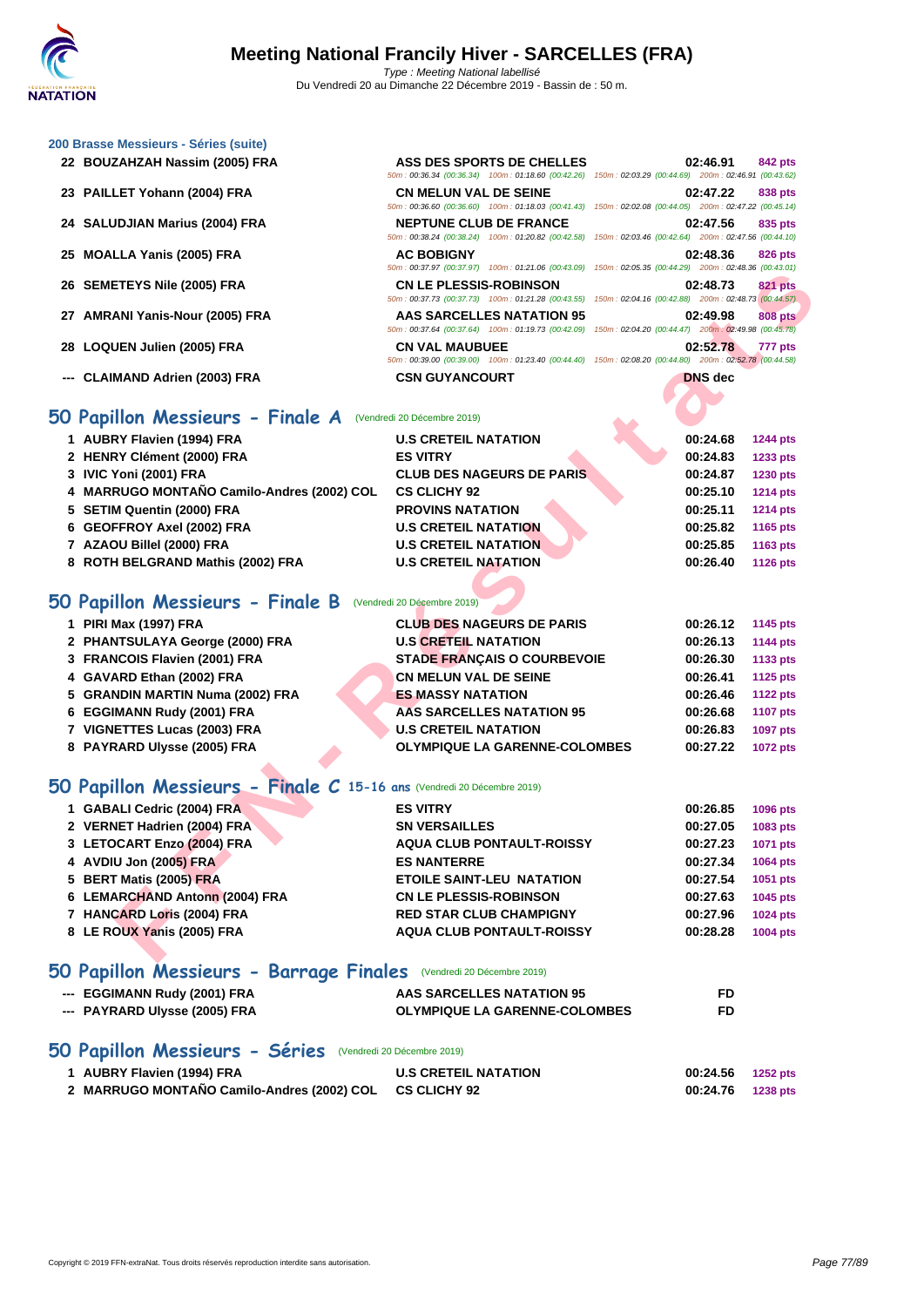

**[50 Papillo](http://www.ffnatation.fr/webffn/index.php)n Messieurs - Séries (suite)**

|    | 3 IVIC Yoni (2001) FRA                     |
|----|--------------------------------------------|
| 4  | <b>HENRY Clément (2000) FRA</b>            |
|    |                                            |
|    | 5 TURPIN Fabrice (1995) FRA                |
| 6  | <b>SETIM Quentin (2000) FRA</b>            |
| 7  | AZAOU Billel (2000) FRA                    |
| 8  | <b>GEOFFROY Axel (2002) FRA</b>            |
| 9  | ROTH BELGRAND Mathis (2002) FRA            |
|    | 10 PHANTSULAYA George (2000) FRA           |
|    | 11 GRANDIN MARTIN Numa (2002) FRA          |
|    | 12 PIRI Max (1997) FRA                     |
| 13 | <b>VIGNETTES Lucas (2003) FRA</b>          |
| 14 | GAVARD Ethan (2002) FRA                    |
| 15 | <b>FRANCOIS Flavien (2001) FRA</b>         |
| 16 | PAYRARD Ulysse (2005) FRA                  |
| 16 | <b>EGGIMANN Rudy (2001) FRA</b>            |
| 18 | HERNANDEZ Jonathan (2003) FRA              |
| 19 | <b>BUGLER Enzo (2001) FRA</b>              |
|    | 20 DA SILVA UMMENHOVER Thibault (2001) FRA |
|    | 21 VERNET Hadrien (2004) FRA               |
|    | 22 NASCIMENTO Diego (2000) FRA             |
|    | 23 LENORMAND Quentin (2000) FRA            |
|    | 24 AVDIU Jon (2005) FRA                    |
|    | 25 GABALI Cedric (2004) FRA                |
| 26 | <b>BERT Matis (2005) FRA</b>               |
|    | 27 OBERTAN Maxime (2003) FRA               |
|    | 27 GRONDIN William (2002) FRA              |
|    | 29 DOLINAR Robin (1998) FRA                |
|    | 30 KHENDRICHE Lounis (1997) ALG            |
|    | 30 CRETET Dorian (2003) FRA                |
| 32 | <b>LETOCART Enzo (2004) FRA</b>            |
|    | 33 COUTURIER Valentin (2001) FRA           |
|    | 34 BOUNAB Abderrahmane (2004) FRA          |
|    | 35 ZAKA Nathanael (2002) FRA               |
|    | 36 TETART Martin (2003) FRA                |
|    | 37 BARTHÉLÉMY Hugo (2002) FRA              |
|    | 38 MAHMOUDI Najemeddine (2002) TUN         |
|    | 39 BOUTRY Théo (2003) FRA                  |
|    | 40 LE SAND Léonard (2002) FRA              |
| 41 | <b>DANDELEUX Lucas (2001) FRA</b>          |
|    | 42 ALLAL Nail (2003) FRA                   |
|    | 43 VALLIN Louis (1999) FRA                 |
|    | 44 LAJIC Anthony (2002) FRA                |
|    | 45 COLOMAR Kyllian (2003) FRA              |
| 46 | <b>HENDERSON Jules (2001) FRA</b>          |
| 47 | VISSE Pierre-Zineddine (2004) FRA          |
| 48 | AJOUR Oussama (2003) TUN                   |
| 49 | <b>LEMARCHAND Antonn (2004) FRA</b>        |
| 50 | <b>MAGUERRE Thomas (2000) FRA</b>          |
| 50 | <b>MARMION Antoine (2001) FRA</b>          |
| 52 | GORLIER Enzo (2003) FRA                    |
|    | 53 ASSOUVIE André (2003) FRA               |
|    | 54 KINGUE MOUSSINGA Theodore (2003) FRA    |
| 55 | POULIQUEN Mael (2003) FRA                  |
| 56 | <b>BOURSIER Cedric (1998) FRA</b>          |
|    |                                            |

| 3 IVIC Yoni (2001) FRA                                         | <b>CLUB DES NAGEURS DE PARIS</b>     | 00:24.92 | <b>1227 pts</b> |
|----------------------------------------------------------------|--------------------------------------|----------|-----------------|
| 4 HENRY Clément (2000) FRA                                     | <b>ES VITRY</b>                      | 00:24.99 | <b>1222 pts</b> |
| 5 TURPIN Fabrice (1995) FRA                                    | <b>CSM CLAMART</b>                   | 00:25.36 | 1196 pts        |
| 6 SETIM Quentin (2000) FRA                                     | <b>PROVINS NATATION</b>              | 00:25.45 | 1190 pts        |
| 7 AZAOU Billel (2000) FRA                                      | <b>U.S CRETEIL NATATION</b>          | 00:25.76 | <b>1169 pts</b> |
| 8 GEOFFROY Axel (2002) FRA                                     | <b>U.S CRETEIL NATATION</b>          | 00:25.90 | <b>1159 pts</b> |
| 9 ROTH BELGRAND Mathis (2002) FRA                              | <b>U.S CRETEIL NATATION</b>          | 00:26.17 | 1141 pts        |
| 10 PHANTSULAYA George (2000) FRA                               | <b>U.S CRETEIL NATATION</b>          | 00:26.19 | <b>1140 pts</b> |
| 11 GRANDIN MARTIN Numa (2002) FRA                              | <b>ES MASSY NATATION</b>             | 00:26.41 | <b>1125 pts</b> |
| 12 PIRI Max (1997) FRA                                         | <b>CLUB DES NAGEURS DE PARIS</b>     | 00:26.44 | <b>1123 pts</b> |
| 13 VIGNETTES Lucas (2003) FRA                                  | <b>U.S CRETEIL NATATION</b>          | 00:26.49 | <b>1120 pts</b> |
| 14 GAVARD Ethan (2002) FRA                                     | <b>CN MELUN VAL DE SEINE</b>         | 00:26.59 | <b>1113 pts</b> |
| 15 FRANCOIS Flavien (2001) FRA                                 | <b>STADE FRANCAIS O COURBEVOIE</b>   | 00:26.63 | <b>1111 pts</b> |
| 16 PAYRARD Ulysse (2005) FRA                                   | <b>OLYMPIQUE LA GARENNE-COLOMBES</b> | 00:26.64 | <b>1110 pts</b> |
| 16 EGGIMANN Rudy (2001) FRA                                    | AAS SARCELLES NATATION 95            | 00:26.64 | <b>1110 pts</b> |
| 18 HERNANDEZ Jonathan (2003) FRA                               | <b>RACING CLUB DE FRANCE</b>         | 00:26.67 | <b>1108 pts</b> |
| 19 BUGLER Enzo (2001) FRA                                      | <b>CN MELUN VAL DE SEINE</b>         | 00:26.74 | 1103 pts        |
| 20 DA SILVA UMMENHOVER Thibault (2001) FRA                     | <b>CN MELUN VAL DE SEINE</b>         | 00:26.78 | <b>1101 pts</b> |
| 21 VERNET Hadrien (2004) FRA                                   | <b>SN VERSAILLES</b>                 | 00:26.82 | 1098 pts        |
| 22 NASCIMENTO Diego (2000) FRA                                 | <b>ASS SPORTIVE BOUVINES</b>         | 00:26.83 | 1097 pts        |
| 23 LENORMAND Quentin (2000) FRA                                | <b>SN FRANCONVILLE</b>               | 00:26.85 | 1096 pts        |
| 24 AVDIU Jon (2005) FRA                                        | <b>ES NANTERRE</b>                   | 00:26.99 | 1087 pts        |
| 25 GABALI Cedric (2004) FRA                                    | <b>ES VITRY</b>                      | 00:27.00 | 1086 pts        |
| 26 BERT Matis (2005) FRA                                       | <b>ETOILE SAINT-LEU NATATION</b>     | 00:27.03 | 1084 pts        |
| 27 OBERTAN Maxime (2003) FRA                                   | <b>RED STAR CLUB CHAMPIGNY</b>       | 00:27.07 | 1082 pts        |
| 27 GRONDIN William (2002) FRA                                  | <b>ANTONY NATATION</b>               | 00:27.07 | 1082 pts        |
| 29 DOLINAR Robin (1998) FRA                                    | <b>CN MELUN VAL DE SEINE</b>         | 00:27.10 | 1080 pts        |
| 30 KHENDRICHE Lounis (1997) ALG                                | <b>AAS SARCELLES NATATION 95</b>     | 00:27.11 | 1079 pts        |
| 30 CRETET Dorian (2003) FRA                                    | <b>ES MASSY NATATION</b>             | 00:27.11 | 1079 pts        |
| 32 LETOCART Enzo (2004) FRA                                    | <b>AQUA CLUB PONTAULT-ROISSY</b>     | 00:27.18 | 1074 pts        |
| 33 COUTURIER Valentin (2001) FRA                               | <b>PROVINS NATATION</b>              | 00:27.26 | 1069 pts        |
| 34 BOUNAB Abderrahmane (2004) FRA                              | <b>AC BOBIGNY</b>                    | 00:27.27 | 1069 pts        |
| 35 ZAKA Nathanael (2002) FRA                                   | <b>SN VERSAILLES</b>                 | 00:27.28 | 1068 pts        |
| 36 TETART Martin (2003) FRA                                    | <b>CA ORSAY</b>                      | 00:27.29 | <b>1067 pts</b> |
| 37 BARTHÉLÉMY Hugo (2002) FRA                                  | <b>CN LE PLESSIS-ROBINSON</b>        | 00:27.31 | 1066 pts        |
| 38 MAHMOUDI Najemeddine (2002) TUN                             | <b>CERGY PONTOISE NATATION</b>       | 00:27.32 | 1065 pts        |
| 39 BOUTRY Théo (2003) FRA                                      | <b>PROVINS NATATION</b>              | 00:27.35 | 1063 pts        |
| 40 LE SAND Léonard (2002) FRA                                  | <b>SN VERSAILLES</b>                 | 00:27.36 | 1063 pts        |
| 41 DANDELEUX Lucas (2001) FRA                                  | <b>OLYMPIQUE LA GARENNE-COLOMBES</b> | 00:27.37 | 1062 pts        |
| 42 ALLAL Nail (2003) FRA                                       | <b>ES NANTERRE</b>                   | 00:27.38 | 1061 pts        |
| 43 VALLIN Louis (1999) FRA                                     | <b>AQUACLUB LE PECQ MARLY</b>        | 00:27.40 | 1060 pts        |
| 44 LAJIC Anthony (2002) FRA                                    | <b>ES MASSY NATATION</b>             | 00:27.44 | 1058 pts        |
| 45 COLOMAR Kyllian (2003) FRA                                  | <b>SN VERSAILLES</b>                 | 00:27.52 | 1052 pts        |
| 46 HENDERSON Jules (2001) FRA                                  | <b>CLUB DES NAGEURS DE PARIS</b>     | 00:27.53 | <b>1052 pts</b> |
| 47 VISSE Pierre-Zineddine (2004) FRA                           | <b>SN VERSAILLES</b>                 | 00:27.55 |                 |
|                                                                |                                      |          | 1050 pts        |
| 48 AJOUR Oussama (2003) TUN<br>49 LEMARCHAND Antonn (2004) FRA | <b>OLYMPIQUE LA GARENNE-COLOMBES</b> | 00:27.58 | 1048 pts        |
|                                                                | <b>CN LE PLESSIS-ROBINSON</b>        | 00:27.64 | 1045 pts        |
| 50 MAGUERRE Thomas (2000) FRA                                  | <b>SN FRANCONVILLE</b>               | 00:27.65 | <b>1044 pts</b> |
| 50 MARMION Antoine (2001) FRA                                  | <b>CA ORSAY</b>                      | 00:27.65 | <b>1044 pts</b> |
| 52 GORLIER Enzo (2003) FRA                                     | <b>AC VILLEPINTE</b>                 | 00:27.66 | 1043 pts        |
| 53 ASSOUVIE André (2003) FRA                                   | <b>RED STAR CLUB CHAMPIGNY</b>       | 00:27.68 | <b>1042 pts</b> |
| 54 KINGUE MOUSSINGA Theodore (2003) FRA                        | <b>CN ASNIÈRES</b>                   | 00:27.71 | 1040 pts        |
| 55 POULIQUEN Mael (2003) FRA                                   | <b>AQUA CLUB PONTAULT-ROISSY</b>     | 00:27.81 | 1034 pts        |
| 56 BOURSIER Cedric (1998) FRA                                  | <b>MOUETTES DE PARIS</b>             | 00:27.83 | 1032 pts        |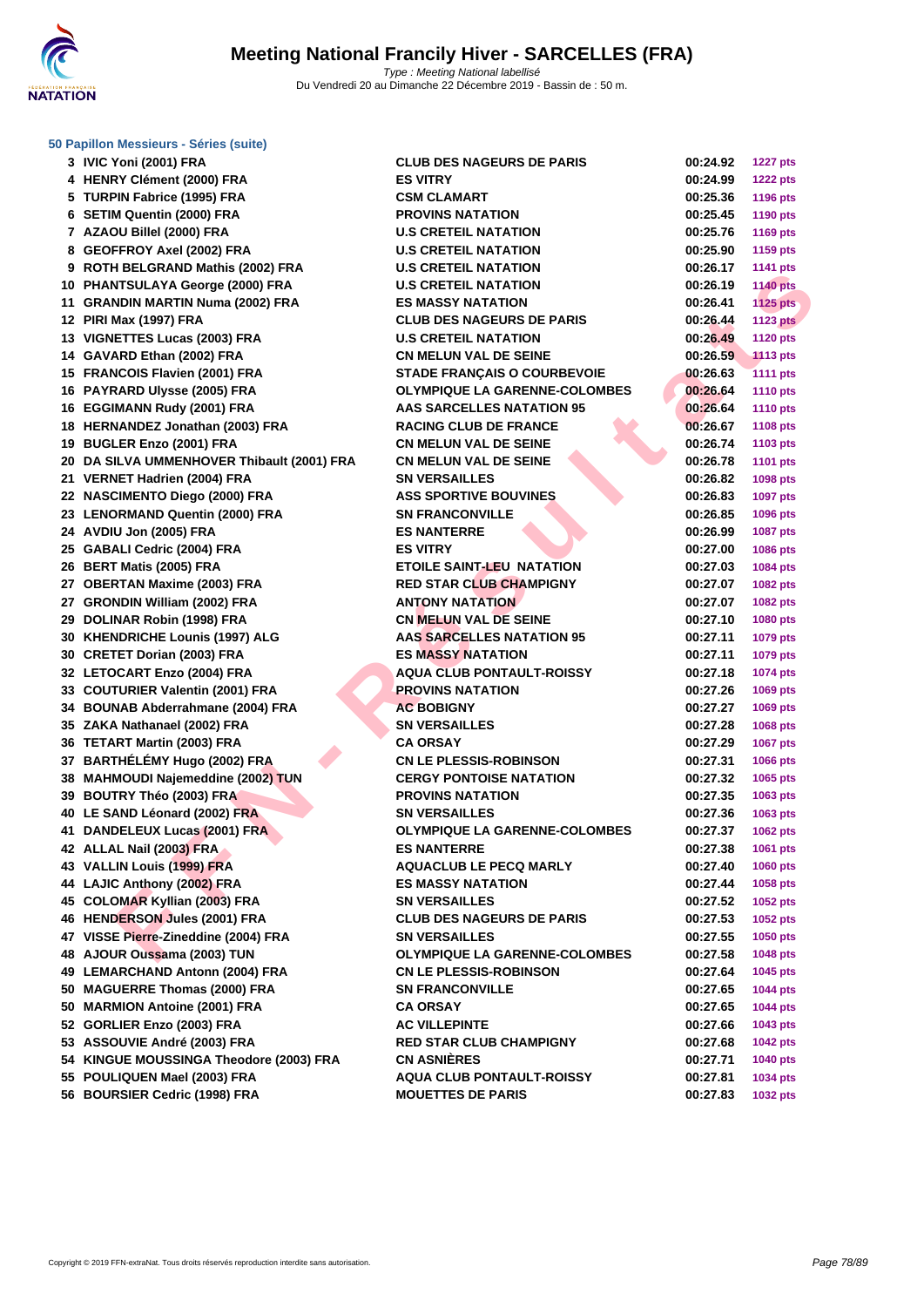

#### **[50 Papillo](http://www.ffnatation.fr/webffn/index.php)n Messieurs - Séries (suite)**

| 56 HANCARD Loris (2004) FRA                                 | <b>RED STAR CLUB CHAMPIGNY</b>     | 00:27.83                                                       | 1032 pts        |
|-------------------------------------------------------------|------------------------------------|----------------------------------------------------------------|-----------------|
| 58 LE ROUX Yanis (2005) FRA                                 | <b>AQUA CLUB PONTAULT-ROISSY</b>   | 00:28.01                                                       | 1021 pts        |
| 59 MASSON Maxime (2005) FRA                                 | <b>AQUA CLUB PONTAULT-ROISSY</b>   | 00:28.02                                                       | <b>1020 pts</b> |
| 60 AIT MOHAND Massinissa (2005) FRA                         | <b>AAS SARCELLES NATATION 95</b>   | 00:28.09                                                       | 1016 pts        |
| 61 HOUSSOUNI Riad (2005) FRA                                | <b>ES VITRY</b>                    | 00:28.13                                                       | 1013 pts        |
| 62 ASSOUANE Bilel (2004) FRA                                | <b>CN ASNIERES</b>                 | 00:28.16                                                       | 1011 pts        |
| 63 MACCOTTA Fabien (1988) FRA                               | <b>MORSANG ESSONNE NATATION</b>    | 00:28.24                                                       | 1006 pts        |
| 64 JOUENNE Ugo (2003) FRA                                   | <b>PROVINS NATATION</b>            | 00:28.25                                                       | <b>1006 pts</b> |
| 65 AMELOT Nathan (2003) FRA                                 | <b>ST-GEORGES ARGENTEUIL</b>       | 00:28.38                                                       | <b>998 pts</b>  |
| 66 LEFORT-LOUET Gaspard (2000) FRA                          | <b>RACING CLUB DE FRANCE</b>       | 00:28.42                                                       | <b>995 pts</b>  |
| 67 GAY SEMENKOFF Ewen (2002) FRA                            | <b>CN MELUN VAL DE SEINE</b>       | 00:28.43                                                       | 994 pts         |
| 68 FERRADJ Samy (2000) FRA                                  | <b>AC BOBIGNY</b>                  | 00:28.45                                                       | 993 pts         |
| 69 BELLUNE Kewan (2004) FRA                                 | <b>ES MASSY NATATION</b>           | 00:28.57                                                       | <b>986 pts</b>  |
| 70 CHARBONNEL Dorian (2003) FRA                             | <b>CN BRUNOY-ESSONNE</b>           | 00:28.61                                                       | 983 pts         |
| 71 RUBINELLI Maxime (2001) FRA                              | <b>CN FONTAINEBLEAU-AVON</b>       | 00:28.64                                                       | <b>981 pts</b>  |
| 72 VAUCHER Edouard (2005) FRA                               | <b>CLUB DES NAGEURS DE PARIS</b>   | 00:28.70                                                       | 978 pts         |
| 73 FERRAND Amélien (2004) FRA                               | <b>PROVINS NATATION</b>            | 00:28.91                                                       | 965 pts         |
| 74 DESOLUE Valentin (2003) FRA                              | <b>C.S MONTERELAIS NATATION</b>    | 00:28.94                                                       | <b>963 pts</b>  |
| 75 MARZOUK Rayhan (2004) FRA                                | <b>CN MELUN VAL DE SEINE</b>       | 00:28.95                                                       | <b>962 pts</b>  |
| 76 CÖTE Adrien (2002) FRA                                   | <b>ASS SPORTIVE BOUVINES</b>       | 00:29.06                                                       | 955 pts         |
| 77 VILLARET Evan (2004) FRA                                 | <b>CNO ST-GERMAIN-EN-LAYE</b>      | 00:29.08                                                       | 954 pts         |
| 78 CATINEL-ARAMINTHE Keran (2001) FRA                       | <b>U.S CRETEIL NATATION</b>        | 00:29.13                                                       | 951 pts         |
| 79 COTTIN Antoine (2005) FRA                                | <b>AQUACLUB LE PECQ MARLY</b>      | 00:29.15                                                       | 950 pts         |
| 80 COLOMBOT Eddie (2004) FRA                                | <b>PROVINS NATATION</b>            | 00:29.19                                                       | 947 pts         |
| 81 VANBUTSEL Ryan (2005) FRA                                | <b>USM GAGNY</b>                   | 00:29.23                                                       | 945 pts         |
| 82 LATSAGUE Thomas (2005) FRA                               | <b>ES MASSY NATATION</b>           | 00:29.25                                                       | <b>944 pts</b>  |
| 83 ROCHER Enzo (2005) FRA                                   | <b>CSM CLAMART</b>                 | 00:29.29                                                       | 941 pts         |
| 84 AUKAULOO Zaki (2005) FRA                                 | <b>ES MASSY NATATION</b>           | 00:29.39                                                       | 935 pts         |
| 84 BAZIN Loic (2005) FRA                                    | <b>RED STAR CLUB CHAMPIGNY</b>     | 00:29.39                                                       | 935 pts         |
| 86 BOUABDELLAH Yassine (2005) FRA                           | <b>ES MASSY NATATION</b>           | 00:29.53                                                       | 927 pts         |
| 87 COULIBALY Souleymane (2004) FRA                          | <b>AC VILLEPINTE</b>               | 00:29.87                                                       | <b>906 pts</b>  |
| 88 CHELLIA Sami (2003) FRA                                  | <b>U.S CRETEIL NATATION</b>        | 00:29.90                                                       | <b>904 pts</b>  |
| 89 CHAULIAGUET Ethan (2005) FRA                             | <b>AQUA CLUB PONTAULT-ROISSY</b>   | 00:30.02                                                       | <b>897 pts</b>  |
| 90 RAZANATEFY Tsitoaina (2004) FRA                          | <b>CN MELUN VAL DE SEINE</b>       | 00:30.20                                                       | <b>886 pts</b>  |
| 91 KUC Raphaël (2005) FRA                                   | <b>CANETON CLUB DE BEAUMONT</b>    | 00:30.42                                                       | 873 pts         |
| 92 SAHBANI Anas (2005) FRA                                  | <b>STADE FRANÇAIS O COURBEVOIE</b> | 00:30.49                                                       | <b>869 pts</b>  |
| --- MIET Martin (2003) FRA                                  | <b>SCUF PARIS</b>                  | <b>DNS</b>                                                     |                 |
| --- BOUBETRA Zakaria (2005) FRA                             | <b>BLANC-MESNIL S.N</b>            | <b>DNS</b>                                                     |                 |
| --- M'BARKI Aziz (2000) TUN                                 | <b>SCUF PARIS</b>                  | <b>DNS</b>                                                     |                 |
| --- BOUTOUIL Samy (2000) MAR                                | <b>U.S CRETEIL NATATION</b>        | <b>DNS</b>                                                     |                 |
|                                                             |                                    |                                                                |                 |
| 100 Papillon Messieurs - Finale A (Samedi 21 Décembre 2019) |                                    |                                                                |                 |
| 1 HENRY Clément (2000) FRA                                  | <b>ES VITRY</b>                    | 00:54.87                                                       | <b>1247 pts</b> |
|                                                             |                                    | $50m: 00:25.80 \ (00:25.80) \quad 100m: 00:54.87 \ (00:29.07)$ |                 |
| 2 MARRUGO MONTAÑO Camilo-Andres (2002) COL CS CLICHY 92     |                                    | 00:55.05                                                       | <b>1242 pts</b> |
|                                                             |                                    | 50m: 00:26.51 (00:26.51) 100m: 00:55.05 (00:28.54)             |                 |

# **100 Papillon Messieurs - Finale A** (Samedi 21 Décembre 2019)

| 1 HENRY Clément (2000) FRA                 | <b>ES VITRY</b>                  | 00:54.87<br><b>1247 pts</b><br>50m: 00:25.80 (00:25.80) 100m: 00:54.87 (00:29.07) |
|--------------------------------------------|----------------------------------|-----------------------------------------------------------------------------------|
| 2 MARRUGO MONTAÑO Camilo-Andres (2002) COL | <b>CS CLICHY 92</b>              | 00:55.05<br><b>1242 pts</b><br>50m: 00:26.51 (00:26.51) 100m: 00:55.05 (00:28.54) |
| 3 IVIC Yoni (2001) FRA                     | <b>CLUB DES NAGEURS DE PARIS</b> | 00:57.81<br><b>1160 pts</b><br>50m: 00:26.41 (00:26.41) 100m: 00:57.81 (00:31.40) |
| 4 PASTULA Kacper (2001) POL                | <b>ES VITRY</b>                  | 1155 pts<br>00:57.96<br>50m: 00:26.78 (00:26.78) 100m: 00:57.96 (00:31.18)        |
| 5 ZAKA Nathanael (2002) FRA                | <b>SN VERSAILLES</b>             | 1149 pts<br>00:58.17<br>50m: 00:27.39 (00:27.39) 100m: 00:58.17 (00:30.78)        |
| 5 GEOFFROY Axel (2002) FRA                 | <b>U.S CRETEIL NATATION</b>      | 1149 pts<br>00:58.17<br>50m: 00:26.77 (00:26.77) 100m: 00:58.17 (00:31.40)        |
| 7 GAVARD Ethan (2002) FRA                  | <b>CN MELUN VAL DE SEINE</b>     | 00:58.50<br><b>1140 pts</b><br>50m: 00:27.16 (00:27.16) 100m: 00:58.50 (00:31.34) |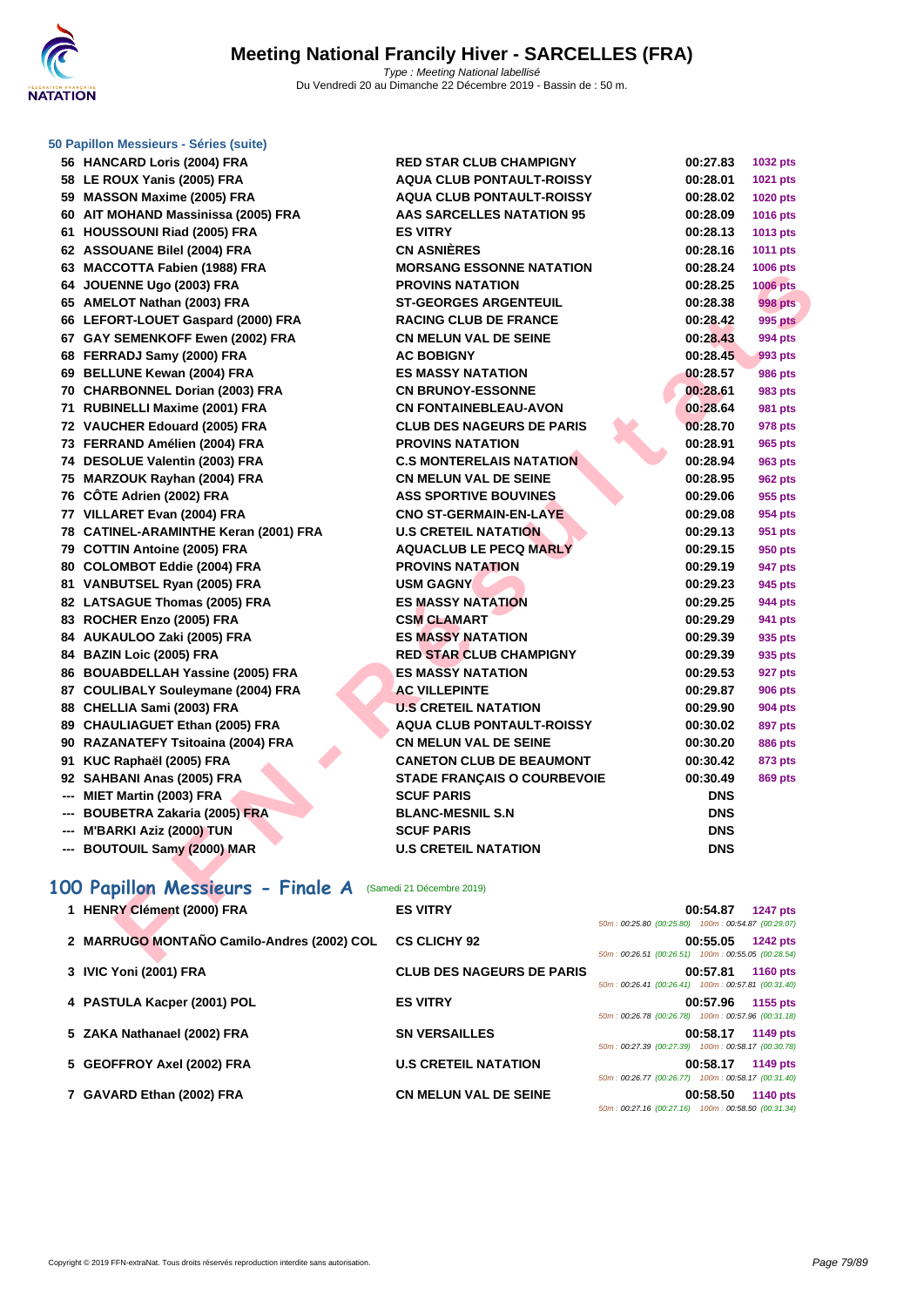

| 100 Papillon Messieurs - Finale A (suite)<br>8 BONEL Antonyn (2001) FRA | <b>CA ORSAY</b>                      | 01:00.90<br><b>1071 pts</b><br>50m: 00:27.25 (00:27.25) 100m: 01:00.90 (00:33.65) |
|-------------------------------------------------------------------------|--------------------------------------|-----------------------------------------------------------------------------------|
| 100 Papillon Messieurs - Finale B                                       | (Samedi 21 Décembre 2019)            |                                                                                   |
| 1 FRIPPIAT Florian (1998) BEL                                           | <b>SWIMMING TEAM MINETT (LUX)</b>    | 00:57.62<br>1165 pts<br>50m: 00:28.16 (00:28.16) 100m: 00:57.62 (00:29.46)        |
| 2 SIMEANT Léo (2001) FRA                                                | <b>BLANC-MESNIL S.N</b>              | 00:58.00<br>1154 pts                                                              |
| 3 FRANCOIS Flavien (2001) FRA                                           | <b>STADE FRANÇAIS O COURBEVOIE</b>   | 50m: 00:26.94 (00:26.94) 100m: 00:58.00 (00:31.06)<br>00:58.91<br><b>1128 pts</b> |
| 4 DANDELEUX Lucas (2001) FRA                                            | <b>OLYMPIQUE LA GARENNE-COLOMBES</b> | 50m: 00:27.71 (00:27.71) 100m: 00:58.91 (00:31.20)<br>00:59.37<br><b>1115 pts</b> |
| 5 ALLAL Nail (2003) FRA                                                 | <b>ES NANTERRE</b>                   | 50m: 00:27.58 (00:27.58) 100m: 00:59.37 (00:31.79)<br>00:59.50<br>$.1111$ pts     |
| 6 GRANDIN MARTIN Numa (2002) FRA                                        | <b>ES MASSY NATATION</b>             | 50m: 00:27.66 (00:27.66) 100m: 00:59.50 (00:31.84)<br>00:59.70<br>1105 pts        |
|                                                                         |                                      | 50m: 00:26.91 (00:26.91) 100m: 00:59.70 (00:32.79)                                |
| 7 GRONDIN William (2002) FRA                                            | <b>ANTONY NATATION</b>               | 01:00.19<br>1091 pts<br>50m : 00:27.10 (00:27.10) 100m : 01:00.19 (00:33.09)      |
| 8 LE SAND Léonard (2002) FRA                                            | <b>SN VERSAILLES</b>                 | 01:00.84<br>1073 pts                                                              |
| 100 Papillon Messieurs - Finale C 15-16 ans (Samedi 21 Décembre 2019)   |                                      |                                                                                   |
| 1 SIMAO NIGUEIRO Joao (2004) LUX                                        | SWIMMING TEAM MINETT (LUX)           | 01:00.89<br>1071 pts                                                              |
| 2 VERNET Hadrien (2004) FRA                                             | <b>SN VERSAILLES</b>                 | 50m: 00:28.05 (00:28.05) 100m: 01:00.89 (00:32.84)<br>01:01.37<br>1058 pts        |
| 3 ASSOUANE Bilel (2004) FRA                                             | <b>CN ASNIÈRES</b>                   | 50m: 00:28.40 (00:28.40) 100m: 01:01.37 (00:32.97)<br>01:01.42<br><b>1056 pts</b> |
|                                                                         |                                      | 50m: 00:28.31 (00:28.31) 100m: 01:01.42 (00:33.11)                                |
| 4 HOUSSOUNI Riad (2005) FRA                                             | <b>ES VITRY</b>                      | 01:01.78<br>1046 pts<br>50m: 00:28.20 (00:28.20) 100m: 01:01.78 (00:33.58)        |
| 5 BERT Matis (2005) FRA                                                 | <b>ETOILE SAINT-LEU NATATION</b>     | 01:04.13<br>982 pts<br>50m: 00:29.28 (00:29.28) 100m: 01:04.13 (00:34.85)         |
| 6 BOSSU Erwan (2004) FRA                                                | <b>C.S MONTERELAIS NATATION</b>      | 01:04.15<br>982 pts                                                               |
| 7 MASSON Maxime (2005) FRA                                              | <b>AQUA CLUB PONTAULT-ROISSY</b>     | 50m: 00:29.77 (00:29.77) 100m: 01:04.15 (00:34.38)<br>01:05.45<br>947 pts         |
| 8 LAMLICHE Hichame (2004) FRA                                           | <b>ST-GEORGES ARGENTEUIL</b>         | 50m: 00:29.43 (00:29.43) 100m: 01:05.45 (00:36.02)<br>01:09.30<br>848 pts         |
|                                                                         |                                      | 50m: 00:31.26 (00:31.26) 100m: 01:09.30 (00:38.04)                                |
| 100 Papillon Messieurs - Séries                                         | (Samedi 21 Décembre 2019)            |                                                                                   |
| 1 MARRUGO MONTAÑO Camilo-Andres (2002) COL                              | <b>CS CLICHY 92</b>                  | 00:54.90<br>1247 pts<br>50m: 00:25.56 (00:25.56) 100m: 00:54.90 (00:29.34)        |
| 2 HENRY Clément (2000) FRA                                              | <b>ES VITRY</b>                      | 00:56.22<br>1207 pts                                                              |
| 3 AUBRY Flavien (1994) FRA                                              | <b>U.S CRETEIL NATATION</b>          | 50m: 00:25.61 (00:25.61) 100m: 00:56.22 (00:30.61)<br>00:56.38<br><b>1202 pts</b> |
|                                                                         |                                      | 50m: 00:25.45 (00:25.45) 100m: 00:56.38 (00:30.93)                                |
| 4 PASTULA Kacper (2001) POL                                             | <b>ES VITRY</b>                      | 00:57.57<br><b>1167 pts</b><br>50m: 00:26.47 (00:26.47) 100m: 00:57.57 (00:31.10) |
| 5 BONEL Antonyn (2001) FRA                                              | <b>CA ORSAY</b>                      | 00:57.69<br>1163 pts<br>50m: 00:27.32 (00:27.32) 100m: 00:57.69 (00:30.37)        |
| 6 ZAKA Nathanael (2002) FRA                                             | <b>SN VERSAILLES</b>                 | 00:58.20<br>1148 pts                                                              |
|                                                                         |                                      | 50m: 00:27.05 (00:27.05) 100m: 00:58.20 (00:31.15)                                |

# **100 Papillon Messieurs - Séries** (Samedi 21 Décembre 2019)

| 1 MARRUGO MONTAÑO Camilo-Andres (2002) COL | <b>CS CLICHY 92</b>               |                                                    | 00:54.90 1247 pts |          |
|--------------------------------------------|-----------------------------------|----------------------------------------------------|-------------------|----------|
| 2 HENRY Clément (2000) FRA                 | <b>ES VITRY</b>                   | 50m: 00:25.56 (00:25.56) 100m: 00:54.90 (00:29.34) |                   |          |
|                                            |                                   | 50m: 00:25.61 (00:25.61) 100m: 00:56.22 (00:30.61) | 00:56.22 1207 pts |          |
| 3 AUBRY Flavien (1994) FRA                 | <b>U.S CRETEIL NATATION</b>       |                                                    | 00:56.38          | 1202 pts |
| 4 PASTULA Kacper (2001) POL                | <b>ES VITRY</b>                   | 50m: 00:25.45 (00:25.45) 100m: 00:56.38 (00:30.93) | 00:57.57 1167 pts |          |
|                                            |                                   | 50m: 00:26.47 (00:26.47) 100m: 00:57.57 (00:31.10) |                   |          |
| 5 BONEL Antonyn (2001) FRA                 | <b>CA ORSAY</b>                   |                                                    | 00:57.69 1163 pts |          |
| 6 ZAKA Nathanael (2002) FRA                | <b>SN VERSAILLES</b>              | 50m: 00:27.32 (00:27.32) 100m: 00:57.69 (00:30.37) | 00:58.20 1148 pts |          |
|                                            |                                   | 50m: 00:27.05 (00:27.05) 100m: 00:58.20 (00:31.15) |                   |          |
| 7 IVIC Yoni (2001) FRA                     | <b>CLUB DES NAGEURS DE PARIS</b>  |                                                    | 00:58.21 1148 pts |          |
| 8 GAVARD Ethan (2002) FRA                  | <b>CN MELUN VAL DE SEINE</b>      | 50m: 00:26.48 (00:26.48) 100m: 00:58.21 (00:31.73) | 00:58.41 1142 pts |          |
|                                            |                                   | 50m: 00:28.17 (00:28.17) 100m: 00:58.41 (00:30.24) |                   |          |
| 9 KHENDRICHE Lounis (1997) ALG             | AAS SARCELLES NATATION 95         |                                                    | 00:58.83 1130 pts |          |
|                                            | <b>U.S CRETEIL NATATION</b>       | 50m: 00:27.48 (00:27.48) 100m: 00:58.83 (00:31.35) | 00:58.95 1127 pts |          |
| 10 GEOFFROY Axel (2002) FRA                |                                   | 50m: 00:26.72 (00:26.72) 100m: 00:58.95 (00:32.23) |                   |          |
| 11 FRIPPIAT Florian (1998) BEL             | <b>SWIMMING TEAM MINETT (LUX)</b> |                                                    | 00:59.10 1122 pts |          |
|                                            |                                   | 50m: 00:27.51 (00:27.51) 100m: 00:59.10 (00:31.59) |                   |          |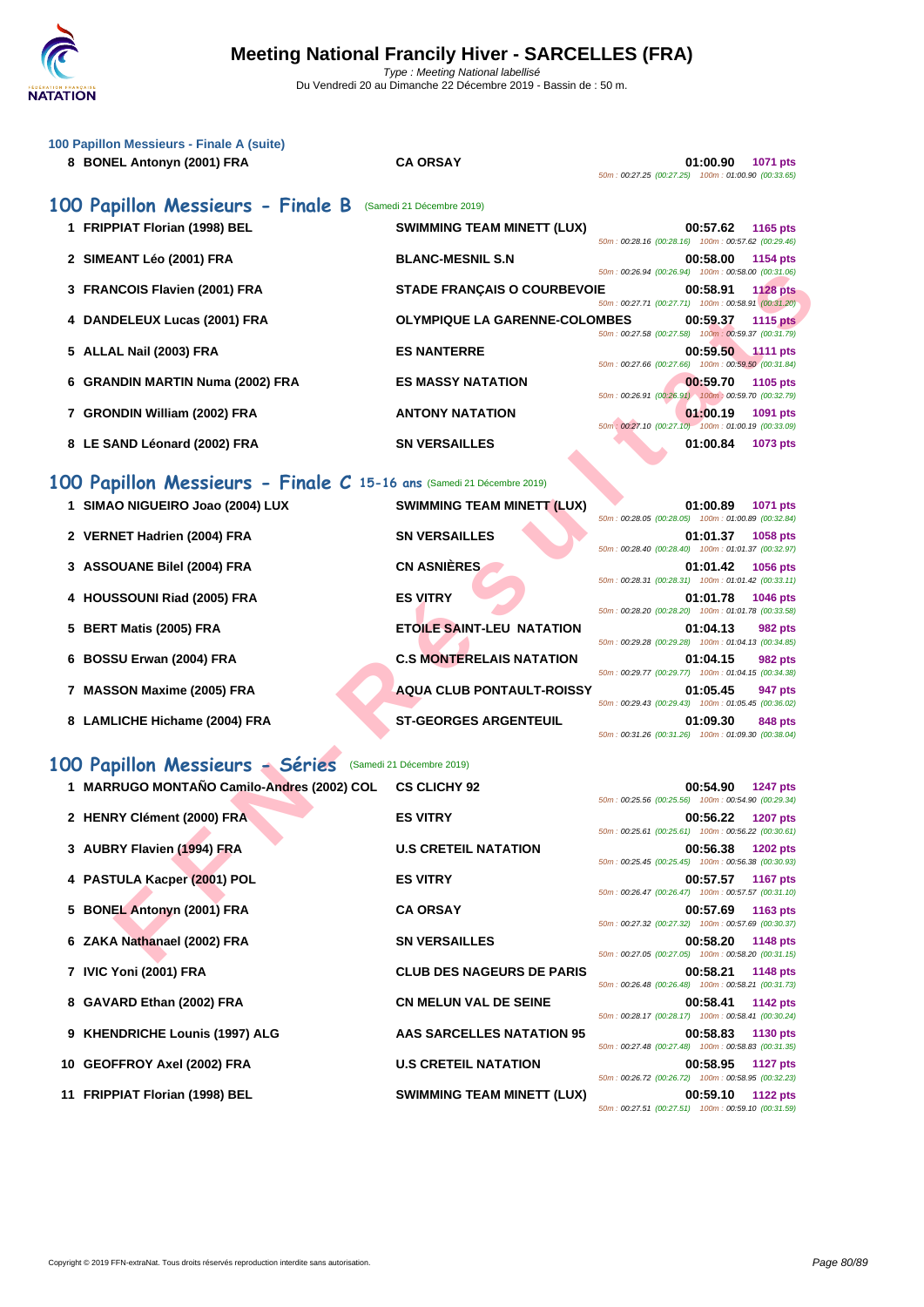

|     | 100 Papillon Messieurs - Séries (suite)<br>12 SIMEANT Léo (2001) FRA | <b>BLANC-MESNIL S.N</b>              | 00:59.24<br>50m: 00:27.41 (00:27.41) 100m: 00:59.24 (00:31.83)   | <b>1118 pts</b> |
|-----|----------------------------------------------------------------------|--------------------------------------|------------------------------------------------------------------|-----------------|
|     | 13 GRONDIN William (2002) FRA                                        | <b>ANTONY NATATION</b>               | 00:59.28<br>50m: 00:27.78 (00:27.78) 100m: 00:59.28 (00:31.50)   | <b>1117 pts</b> |
| 14  | DANDELEUX Lucas (2001) FRA                                           | <b>OLYMPIQUE LA GARENNE-COLOMBES</b> | 00:59.44<br>50m: 00:27.78 (00:27.78) 100m: 00:59.44 (00:31.66)   | 1113 pts        |
| 15  | <b>COUDRAIS Yvon (2000) FRA</b>                                      | <b>RED STAR CLUB CHAMPIGNY</b>       | 00:59.50<br>50m: 00:28.20 (00:28.20) 100m: 00:59.50 (00:31.30)   | <b>1111 pts</b> |
| 16  | AZAOU Billel (2000) FRA                                              | <b>U.S CRETEIL NATATION</b>          | 00:59.55<br>50m: 00:26.81 (00:26.81) 100m: 00:59.55 (00:32.74)   | <b>1109 pts</b> |
| 17  | ALLAL Nail (2003) FRA                                                | <b>ES NANTERRE</b>                   | 00:59.58<br>50m: 00:27.39 (00:27.39) 100m: 00:59.58 (00:32.19)   | <b>1109 pts</b> |
| 18  | <b>BUGLER Enzo (2001) FRA</b>                                        | <b>CN MELUN VAL DE SEINE</b>         | 00:59.61<br>50m : 00:27.46 (00:27.46) 100m : 00:59.61 (00:32.15) | <b>1108 pts</b> |
| 19  | <b>GRANDIN MARTIN Numa (2002) FRA</b>                                | <b>ES MASSY NATATION</b>             | 00:59.75<br>50m: 00:27.33 (00:27.33) 100m: 00:59.75 (00:32.42)   | <b>1104 pts</b> |
| 20  | <b>HERNANDEZ Jonathan (2003) FRA</b>                                 | <b>RACING CLUB DE FRANCE</b>         | 00:59.89<br>50m: 00:27.44 (00:27.44) 100m: 00:59.89 (00:32.45)   | <b>1100 pts</b> |
| 20  | <b>FRANCOIS Flavien (2001) FRA</b>                                   | <b>STADE FRANÇAIS O COURBEVOIE</b>   | 00:59.89<br>50m: 00:27.18 (00:27.18) 100m: 00:59.89 (00:32.71)   | <b>1100 pts</b> |
|     | 22 LENORMAND Quentin (2000) FRA                                      | <b>SN FRANCONVILLE</b>               | 01:00.03<br>50m: 00:27.62 (00:27.62) 100m: 01:00.03 (00:32.41)   | 1096 pts        |
|     | 23 LE SAND Léonard (2002) FRA                                        | <b>SN VERSAILLES</b>                 | 01:00.21<br>50m: 00:28.83 (00:28.83) 100m: 01:00.21 (00:31.38)   | 1091 pts        |
| 24  | DA SILVA UMMENHOVER Thibault (2001) FRA                              | <b>CN MELUN VAL DE SEINE</b>         | 01:00.43<br>50m: 00:27.84 (00:27.84) 100m: 01:00.43 (00:32.59)   | <b>1084 pts</b> |
|     | 24 LEGRAND Nicolas (1990) FRA                                        | <b>AAS SARCELLES NATATION 95</b>     | 01:00.43<br>50m: 00:28.31 (00:28.31) 100m: 01:00.43 (00:32.12)   | 1084 pts        |
| 26  | <b>WATTEZ Luc (2002) FRA</b>                                         | <b>C.N OZOIR-LA-FERRIERE</b>         | 01:00.61<br>50m: 00:28.47 (00:28.47) 100m: 01:00.61 (00:32.14)   | 1079 pts        |
| 26  | AJOUR Oussama (2003) TUN                                             | <b>OLYMPIQUE LA GARENNE-COLOMBES</b> | 01:00.61<br>50m: 00:28.68 (00:28.68) 100m: 01:00.61 (00:31.93)   | 1079 pts        |
| 28  | CADROT Yoan (2003) FRA                                               | <b>CN MELUN VAL DE SEINE</b>         | 01:00.89<br>50m: 00:27.11 (00:27.11) 100m: 01:00.89 (00:33.78)   | 1071 pts        |
|     | KINGUE MOUSSINGA Theodore (2003) FRA                                 | <b>CN ASNIÈRES</b>                   | 01:00.94<br>50m: 00:27.69 (00:27.69) 100m: 01:00.94 (00:33.25)   | <b>1070 pts</b> |
| 30  | <b>BOURSIER Cedric (1998) FRA</b>                                    | <b>MOUETTES DE PARIS</b>             | 01:01.00<br>50m: 00:28.26 (00:28.26) 100m: 01:01.00 (00:32.74)   | <b>1068 pts</b> |
| 31  | <b>MAGUERRE Thomas (2000) FRA</b>                                    | <b>SN FRANCONVILLE</b>               | 01:01.02<br>50m: 00:28.78 (00:28.78) 100m: 01:01.02 (00:32.24)   | 1068 pts        |
|     | 32 TETART Martin (2003) FRA                                          | <b>CA ORSAY</b>                      | 01:01.06<br>50m: 00:28.36 (00:28.36) 100m: 01:01.06 (00:32.70)   | <b>1067 pts</b> |
|     | 32 BENZIDOUN Fares (2003) ALG                                        | <b>STADE FRANCAIS O COURBEVOIE</b>   | 01:01.06<br>50m: 00:29.14 (00:29.14) 100m: 01:01.06 (00:31.92)   | <b>1067 pts</b> |
|     | 34 POULIQUEN Mael (2003) FRA                                         | <b>AQUA CLUB PONTAULT-ROISSY</b>     | 01:01.21<br>50m: 00:28.81 (00:28.81) 100m: 01:01.21 (00:32.40)   | 1062 pts        |
|     | 35 COLOMAR Kyllian (2003) FRA                                        | <b>SN VERSAILLES</b>                 | 01:01.25<br>50m: 00:28.26 (00:28.26) 100m: 01:01.25 (00:32.99)   | 1061 pts        |
|     | 36 HENDERSON Jules (2001) FRA                                        | <b>CLUB DES NAGEURS DE PARIS</b>     | 01:01.39<br>50m: 00:29.15 (00:29.15) 100m: 01:01.39 (00:32.24)   | 1057 pts        |
| 37  | <b>OBERTAN Maxime (2003) FRA</b>                                     | <b>RED STAR CLUB CHAMPIGNY</b>       | 01:01.71<br>50m: 00:28.47 (00:28.47) 100m: 01:01.71 (00:33.24)   | 1048 pts        |
| 38  | SIMAO NIGUEIRO Joao (2004) LUX                                       | <b>SWIMMING TEAM MINETT (LUX)</b>    | 01:01.83<br>50m: 00:28.53 (00:28.53) 100m: 01:01.83 (00:33.30)   | 1045 pts        |
|     | 39 LEPINAY Come (2003) FRA                                           | <b>RACING CLUB DE FRANCE</b>         | 01:02.17<br>50m: 00:29.77 (00:29.77) 100m: 01:02.17 (00:32.40)   | <b>1036 pts</b> |
| 40  | <b>CONSTANTINO CAEIRO Diogo (2003) LUX</b>                           | <b>SWIMMING TEAM MINETT (LUX)</b>    | 01:02.31<br>50m: 00:28.10 (00:28.10) 100m: 01:02.31 (00:34.21)   | 1032 pts        |
| 41. | JEAN Nicolas (2003) FRA                                              | <b>CA ORSAY</b>                      | 01:02.44<br>50m: 00:28.87 (00:28.87) 100m: 01:02.44 (00:33.57)   | 1028 pts        |
|     | 42 GELY Tom (2002) FRA                                               | <b>CSN GUYANCOURT</b>                | 01:02.59<br>50m: 00:30.31 (00:30.31) 100m: 01:02.59 (00:32.28)   | <b>1024 pts</b> |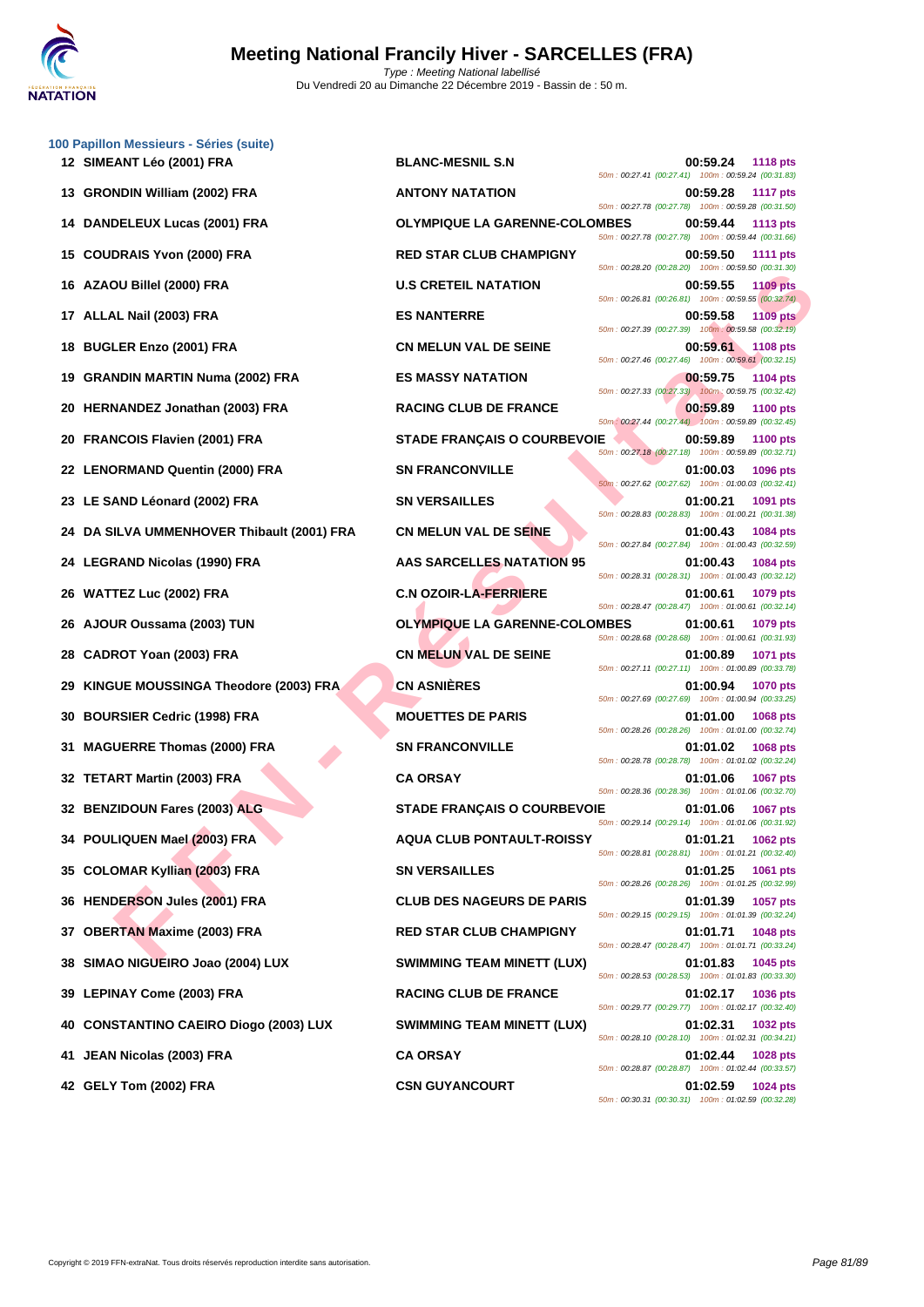

|     | 100 Papillon Messieurs - Séries (suite)<br>43 ASSOUANE Bilel (2004) FRA | <b>CN ASNIÈRES</b>                                 | 01:02.81<br><b>1018 pts</b>                                                                                                     |
|-----|-------------------------------------------------------------------------|----------------------------------------------------|---------------------------------------------------------------------------------------------------------------------------------|
| 44  | <b>MAHMOUDI Najemeddine (2002) TUN</b>                                  | <b>CERGY PONTOISE NATATION</b>                     | 50m: 00:28.62 (00:28.62) 100m: 01:02.81 (00:34.19)<br>01:02.97<br><b>1014 pts</b>                                               |
| 45  | <b>HOUSSOUNI Riad (2005) FRA</b>                                        | <b>ES VITRY</b>                                    | 50m: 00:28.58 (00:28.58) 100m: 01:02.97 (00:34.39)<br>01:03.15<br>1009 pts                                                      |
| 46  | VERNET Hadrien (2004) FRA                                               | <b>SN VERSAILLES</b>                               | 50m: 00:28.68 (00:28.68) 100m: 01:03.15 (00:34.47)<br>01:03.46<br>1000 pts                                                      |
| 47  | AMELOT Nathan (2003) FRA                                                | <b>ST-GEORGES ARGENTEUIL</b>                       | 50m: 00:28.57 (00:28.57) 100m: 01:03.46 (00:34.89)<br>01:03.83<br>990 pts<br>50m: 00:29.35 (00:29.35) 100m: 01:03.83 (00:34.48) |
| 48  | <b>BOSSU Erwan (2004) FRA</b>                                           | <b>C.S MONTERELAIS NATATION</b>                    | 01:03.90<br><b>988 pts</b><br>50m: 00:29.63 (00:29.63) 100m: 01:03.90 (00:34.27)                                                |
| 49  | ZAWADSKI Paul (2002) FRA                                                | <b>CA ORSAY</b>                                    | 01:04.14<br>982 pts<br>50m: 00:29.33 (00:29.33) 100m: 01:04.14 (00:34.81)                                                       |
| 50  | ASSOUVIE André (2003) FRA                                               | <b>RED STAR CLUB CHAMPIGNY</b>                     | 01:04.24<br>979 pts<br>50m: 00:28.37 (00:28.37) 100m: 01:04.24 (00:35.87)                                                       |
| 51  | <b>BERT Matis (2005) FRA</b>                                            | <b>ETOILE SAINT-LEU NATATION</b>                   | 01:04.34<br>976 pts<br>50m: 00:29.26 (00:29.26) 100m: 01:04.34 (00:35.08)                                                       |
| 52  | <b>ROMAN Emmanuel (2005) FRA</b>                                        | <b>ASS SPORTIVE BOUVINES</b>                       | 01:04.45<br>973 pts<br>50m: 00:29.44 (00:29.44) 100m: 01:04.45 (00:35.01)                                                       |
| 53  | <b>MASSON Maxime (2005) FRA</b>                                         | <b>AQUA CLUB PONTAULT-ROISSY</b>                   | 01:04.69<br><b>967 pts</b><br>50m: 00:28.90 (00:28.90) 100m: 01:04.69 (00:35.79)                                                |
| 54  | <b>LAMLICHE Hichame (2004) FRA</b>                                      | <b>ST-GEORGES ARGENTEUIL</b>                       | 01:05.29<br>951 pts<br>50m: 00:31.72 (00:31.72) 100m: 01:05.29 (00:33.57)                                                       |
| 55  | <b>COTTIN Antoine (2005) FRA</b>                                        | <b>AQUACLUB LE PECQ MARLY</b>                      | 01:05.30<br>951 pts<br>50m: 00:29.96 (00:29.96) 100m: 01:05.30 (00:35.34)                                                       |
| 56  | <b>MELINARD Théo (2004) FRA</b>                                         | <b>AC VILLEPINTE</b>                               | 01:05.73<br>939 pts<br>50m: 00:29.27 (00:29.27) 100m: 01:05.73 (00:36.46)                                                       |
| 57  | <b>BOUABDELLAH Yassine (2005) FRA</b>                                   | <b>ES MASSY NATATION</b>                           | 01:05.77<br>938 pts<br>50m: 00:30.44 (00:30.44) 100m: 01:05.77 (00:35.33)                                                       |
| 58  | <b>QUIERTANT Killian (1997) FRA</b>                                     | <b>U.S CRETEIL NATATION</b>                        | 01:06.15<br>928 pts<br>50m: 00:30.32 (00:30.32) 100m: 01:06.15 (00:35.83)                                                       |
| 59  | <b>BESSON Antoine (2003) FRA</b>                                        | <b>CN ANDRESY</b>                                  | 01:06.18<br>928 pts<br>50m: 00:29.39 (00:29.39) 100m: 01:06.18 (00:36.79)                                                       |
| 60  | <b>COMBETTES Jeremie (2005) FRA</b>                                     | <b>RACING CLUB DE FRANCE</b>                       | 01:06.26<br>926 pts<br>50m: 00:30.22 (00:30.22) 100m: 01:06.26 (00:36.04)                                                       |
| 61  | <b>LATSAGUE Thomas (2005) FRA</b>                                       | <b>ES MASSY NATATION</b>                           | 01:06.38<br>922 pts<br>50m: 00:30.16 (00:30.16) 100m: 01:06.38 (00:36.22)                                                       |
| 61  | MARZOUK Rayhan (2004) FRA                                               | <b>CN MELUN VAL DE SEINE</b>                       | 01:06.38<br>922 pts<br>50m: 00:30.48 (00:30.48) 100m: 01:06.38 (00:35.90)                                                       |
| 63  | SAHBANI Anas (2005) FRA                                                 | <b>STADE FRANÇAIS O COURBEVOIE</b>                 | 01:06.43<br>921 pts<br>50m: 00:31.59 (00:31.59) 100m: 01:06.43 (00:34.84)                                                       |
|     | 64 OUVRARD Ethan (2005) FRA                                             | <b>RACING CLUB DE FRANCE</b>                       | 01:07.00<br><b>906 pts</b><br>50m: 00:32.72 (00:32.72) 100m: 01:07.00 (00:34.28)                                                |
|     | 65 CHESNAIS Alexis (2004) FRA                                           | <b>U.S CRETEIL NATATION</b>                        | 01:07.25<br><b>900 pts</b><br>50m: 00:30.03 (00:30.03) 100m: 01:07.25 (00:37.22)                                                |
|     | 66 NIANE Andy (2004) FRA                                                | <b>S.M MONTROUGE</b>                               | 01:07.33<br>898 pts<br>50m: 00:31.56 (00:31.56) 100m: 01:07.33 (00:35.77)                                                       |
| 67  | <b>COULIBALY Souleymane (2004) FRA</b>                                  | <b>AC VILLEPINTE</b>                               | 01:08.91<br>857 pts<br>50m: 00:31.59 (00:31.59) 100m: 01:08.91 (00:37.32)                                                       |
| 68  | ROCHER Enzo (2005) FRA                                                  | <b>CSM CLAMART</b>                                 | 01:09.16<br>851 pts<br>50m: 00:31.14 (00:31.14) 100m: 01:09.16 (00:38.02)                                                       |
| 69  | VANBUTSEL Ryan (2005) FRA                                               | <b>USM GAGNY</b>                                   | 01:09.83<br>834 pts<br>50m: 00:31.83 (00:31.83) 100m: 01:09.83 (00:38.00)                                                       |
|     | 70 CISSE Yohann (2005) FRA                                              | <b>CN ST-MICHEL-SUR-ORGE</b>                       | 01:10.97<br>806 pts<br>50m: 00:31.72 (00:31.72) 100m: 01:10.97 (00:39.25)                                                       |
| 71. | <b>CHAULIAGUET Ethan (2005) FRA</b>                                     | <b>AQUA CLUB PONTAULT-ROISSY</b>                   | 01:11.74<br><b>788 pts</b><br>50m: 00:32.16 (00:32.16) 100m: 01:11.74 (00:39.58)                                                |
| --- | BARTHÉLÉMY Hugo (2002) FRA<br>M'BARKI Aziz (2000) TUN                   | <b>CN LE PLESSIS-ROBINSON</b><br><b>SCUF PARIS</b> | <b>DNS</b> dec<br><b>DNS</b>                                                                                                    |

**200 Papillon Messieurs - Finale A** (Dimanche 22 Décembre 2019)

**1 BONEL Antonyn (2001) FRA** 

| <b>CA ORSAY</b> |                                                                                                        | 02:05.47 | 1179 pts |
|-----------------|--------------------------------------------------------------------------------------------------------|----------|----------|
|                 | 50m; 00:27.63 (00:27.63) 100m; 00:59.00 (00:31.37) 150m; 01:31.88 (00:32.88) 200m; 02:05.47 (00:33.59) |          |          |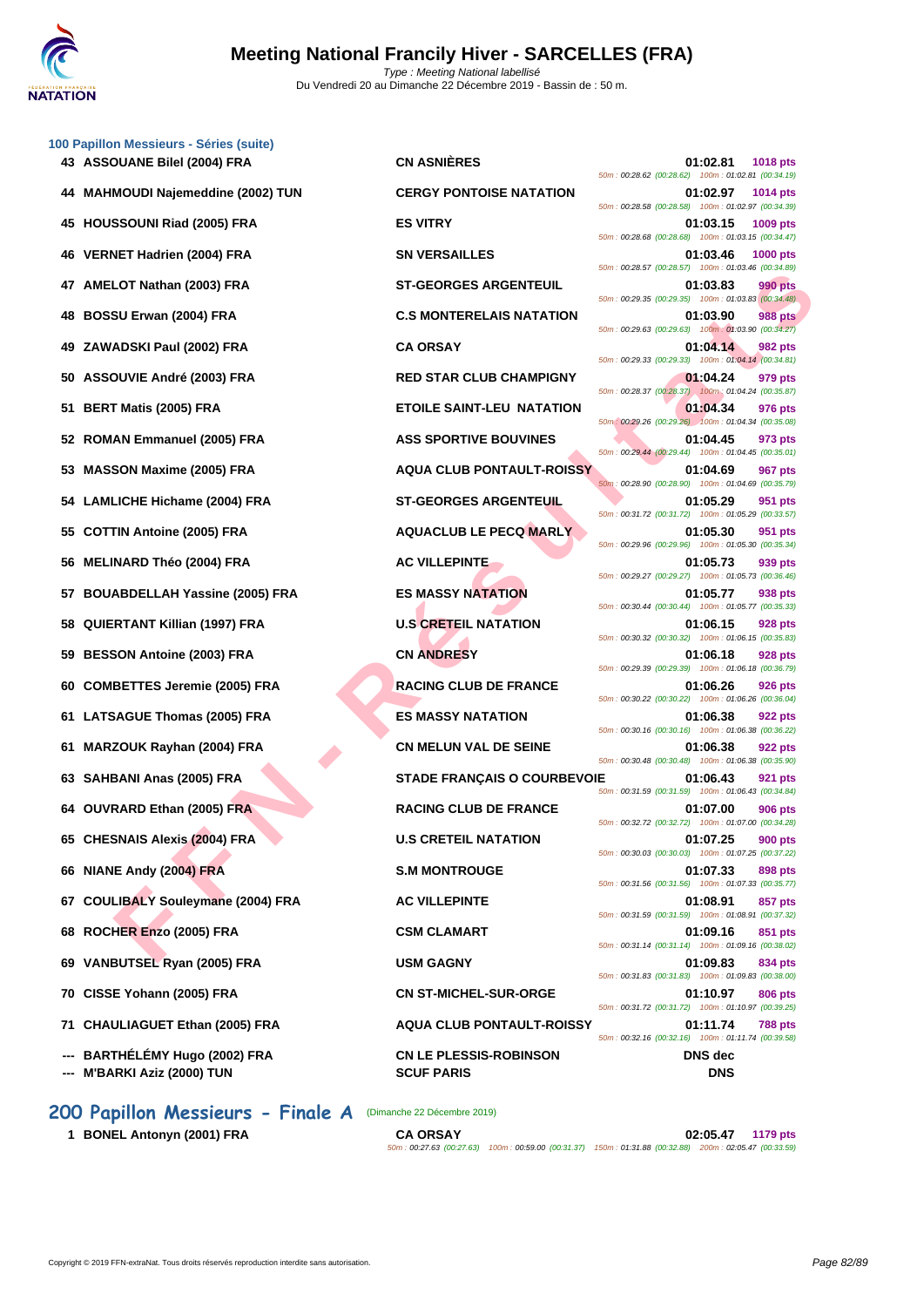#### **[200 Papil](http://www.ffnatation.fr/webffn/index.php)lon Messieurs - Finale A (suite)**

- **2** KHENDRICHE Lounis (1997) ALG
- **3 PASSANI Henri-Dominique (2002) FRA**
- **4 FRIPPIAT Florian (1998) BEL**
- **5** DANDELEUX Lucas (2001) FRA
- **6** LEGRAND Nicolas (1990) FRA
- **7 ALLAL Nail (2003) FRA ES NANTERRE 02:11.52 1090 pts**
- **8 SIMEANT Léo (2001) FRA BLANC-MESNIL S.N 02:14.20 1052 pts**

### **200 Papillon Messieurs - Finale B** (Dimanche 22 Décembre 2019)

- **1 GAVARD Ethan (2002) FRA**
- **2 CRETET Dorian (2003) FRA**
- **3 BOURSIER Cedric (1998) FRA**
- **4 TETART Martin (2003) FRA**
- **5 BENZIDOUN Fares (2003) ALG**
- **6** LE SAND Léonard (2002) FRA
- **7 GELY Tom (2002) FRA CSN GUYANCOURT 02:18.95 987 pts**
- **8 GRONDIN William (2002) FRA**

# **200 Papillon Messieurs - Finale C 15-16 ans** (Dimanche 22 Décembre 2019)

- **1** LE BOHEC Gurvan (2004) FRA
- 2 **SIMAO NIGUEIRO Joao (2004) LUX**
- **3 BOSSU Erwan (2004) FRA C.S MONTERELAIS NATATION 02:22.20 943 pts**
- **4 MELINARD Théo (2004) FRA**
- **5 SAHBANI Anas (2005) FRA**
- **6 PERRIER Axel (2005) FRA**
- **7 PFEIFER Célestin (2005) FRA**
- **8 HENRY Valentin (2005) FRA**

# **200 Papillon Messieurs - Séries** (Dimanche 22 Décembre 2019)

- **1 BONEL Antonyn (2001) FRA**
- **2** KHENDRICHE Lounis (1997) ALG
- **3** [DANDELEUX Lucas \(2001\) FRA](http://www.ffnatation.fr/webffn/resultats.php?idact=nat&go=epr&idcpt=64277&idepr=83)
- **4** LEGRAND Nicolas (1990) FRA
- **5 FRIPPIAT Florian (1998) BEL**

|                         | AAS SARCELLES NATATION 95<br>50m: 00:27.80 (00:27.80) 100m: 00:59.21 (00:31.41) 150m: 01:32.09 (00:32.88) 200m: 02:05.65 (00:33.56)            |                                                     | 02:05.65 1176 pts                              |
|-------------------------|------------------------------------------------------------------------------------------------------------------------------------------------|-----------------------------------------------------|------------------------------------------------|
| <b>STADE DE VANVES</b>  |                                                                                                                                                |                                                     | 02:09.42 1121 pts                              |
|                         | 50m: 00:29.12 (00:29.12) 100m: 01:01.61 (00:32.49) 150m: 01:35.52 (00:33.91) 200m: 02:09.42 (00:33.90)<br><b>SWIMMING TEAM MINETT (LUX)</b>    |                                                     | 02:11.10 1096 pts                              |
|                         | 50m: 00:28.56 (00:28.56) 100m: 01:01.34 (00:32.78) 150m: 01:35.24 (00:33.90) 200m: 02:11.10 (00:35.86)                                         |                                                     |                                                |
|                         | <b>OLYMPIQUE LA GARENNE-COLOMBES</b><br>50m: 00:28.08 (00:28.08) 100m: 01:00.63 (00:32.55) 150m: 01:34.89 (00:34.26) 200m: 02:11.36 (00:36.47) |                                                     | 02:11.36 1093 pts                              |
|                         | <b>AAS SARCELLES NATATION 95</b>                                                                                                               |                                                     | 02:11.47 1091 pts                              |
| <b>ES NANTERRE</b>      | 50m: 00:29.20 (00:29.20) 100m: 01:02.52 (00:33.32)                                                                                             | 150m: 01:36.41 (00:33.89) 200m: 02:11.47 (00:35.06) | 02:11.52 1090 pts                              |
|                         | 50m: 00:29.45 (00:29.45) 100m: 01:02.95 (00:33.50) 150m: 01:36.36 (00:33.41) 200m: 02:11.52 (00:35.16)                                         |                                                     |                                                |
| <b>BLANC-MESNIL S.N</b> | 50m: 00:28.52 (00:28.52) 100m: 01:02015 : (00:33.63)                                                                                           |                                                     | 02:14.20 1052 pts<br>200m: 02:14.20 (01:12.05) |

| $0011. 00220.00$ $00220.00$ $0011. 01.00.03$ $00.32.30$ $0011. 01.34.03$ $00.34.20$ |                                                                                                                                                                                        |
|-------------------------------------------------------------------------------------|----------------------------------------------------------------------------------------------------------------------------------------------------------------------------------------|
| <b>AAS SARCELLES NATATION 95</b>                                                    | 02:11.47<br><b>1091 pts</b><br>50m : 00:29.20 (00:29.20) 100m : 01:02.52 (00:33.32) 150m : 01:36.41 (00:33.89) 200m : 02:11.47 (00:35.06)                                              |
| <b>ES NANTERRE</b>                                                                  | 02:11.52<br><b>1090 pts</b><br>50m: 00:29.45 (00:29.45) 100m: 01:02.95 (00:33.50) 150m: 01:36.36 (00:33.41) 200m: 02:11.52 (00:35.16)                                                  |
| <b>BLANC-MESNIL S.N</b><br>50m: 00:28.52 (00:28.52) 100m: 01:02015 : (00:33.63)     | 02:14.20<br>1052 pts<br>200m: 02:14.20 (01:12.05)                                                                                                                                      |
| (Dimanche 22 Décembre 2019)                                                         |                                                                                                                                                                                        |
| <b>CN MELUN VAL DE SEINE</b>                                                        | 02:13.68<br><b>1060 pts</b><br>50m: 00:29.68 (00:29.68) 100m: 01:02.26 (00:32.58) 150m: 01:38.43 (00:36.17) 200m: 02:13.68 (00:35.25)                                                  |
| <b>ES MASSY NATATION</b>                                                            | 02:14.20<br>1052 pts<br>50m: 00:29.04 (00:29.04) 100m: 01:03.23 (00:34.19) 150m: 01:38.44 (00:35.21) 200m: 02:14.20 (00:35.76)                                                         |
| <b>MOUETTES DE PARIS</b><br>50m: 00:29.14 (00:29.14) 100m: 01:02.99 (00:33.85)      | 02:14.47<br>1049 pts<br>150m: 01:38.54 (00:35.55) 200m: 02:14.47 (00:35.93)                                                                                                            |
| <b>CA ORSAY</b>                                                                     | 02:14.67<br>1046 pts<br>50m : 00:28.56 (00:28.56) 100m : 01:02.56 (00:34.00) 150m : 01:37.20 (00:34.64) 200m : 02:14.67 (00:37.47)                                                     |
|                                                                                     | 02:14.85<br>1043 pts<br>50m : 00:29.53 (00:29.53) 100m : 01:04.23 (00:34.70) 150m : 01:38.89 (00:34.66) 200m : 02:14.85 (00:35.96)                                                     |
| <b>SN VERSAILLES</b>                                                                | 02:17.50<br>1007 pts<br>50m: 00:30.28 (00:30.28) 100m: 01:03.87 (00:33.59) 150m: 01:41.51 (00:37.64) 200m: 02:17.50 (00:35.99)                                                         |
| <b>CSN GUYANCOURT</b>                                                               | 02:18.95<br><b>987 pts</b><br>50m: 00:31.07 (00:31.07) 100m: 01:06.06 (00:34.99) 150m: 01:42.48 (00:36.42) 200m: 02:18.95 (00:36.47)                                                   |
| <b>ANTONY NATATION</b>                                                              | 02:20.01<br>972 pts<br>50m : 00:29.46 (00:29.46) 100m : 01:03.16 (00:33.70) 150m : 01:39.25 (00:36.09) 200m : 02:20.01 (00:40.76)                                                      |
| pillon Messieurs - Finale C 15-16 ans (Dimanche 22 Décembre 2019)                   |                                                                                                                                                                                        |
| <b>RED STAR CLUB CHAMPIGNY</b>                                                      | 02:18.55<br>992 pts<br>50m : 00:29.48 (00:29.48) 100m : 01:04.19 (00:34.71) 150m : 01:40.94 (00:36.75) 200m : 02:18.55 (00:37.61)                                                      |
| <b>SWIMMING TEAM MINETT (LUX)</b>                                                   | 02:22.00<br>946 pts<br>50m: 00:30.56 (00:30.56) 100m: 01:06.85 (00:36.29) 150m: 01:44.13 (00:37.28) 200m: 02:22.00 (00:37.87)                                                          |
| <b>C.S MONTERELAIS NATATION</b>                                                     | 02:22.20<br>943 pts<br>50m: 00:33.28 (00:33.28) 100m: 01:09.97 (00:36.69) 150m: 01:45.42 (00:35.45) 200m: 02:22.20 (00:36.78)                                                          |
| <b>AC VILLEPINTE</b>                                                                | 02:24.70<br>910 pts<br>50m: 00:30.96 (00:30.96) 100m: 01:08.74 (00:37.78) 150m: 01:46.74 (00:38.00) 200m: 02:24.70 (00:37.96)                                                          |
|                                                                                     | 02:28.05<br>867 pts                                                                                                                                                                    |
| <b>AC VILLEPINTE</b>                                                                | 02:28.69<br>859 pts<br>50m: 00:32.19 (00:32.19) 100m: 01:09.28 (00:37.09) 150m: 01:47.90 (00:38.62) 200m: 02:28.69 (00:40.79)                                                          |
| <b>AQUA VALLÉE-DE-CHEVREUSE</b>                                                     | 02:29.10<br>854 pts<br>50m: 00:32.68 (00:32.68) 100m: 01:10.19 (00:37.51) 150m: 01:50.05 (00:39.86) 200m: 02:29.10 (00:39.05)                                                          |
|                                                                                     |                                                                                                                                                                                        |
|                                                                                     | <b>STADE FRANÇAIS O COURBEVOIE</b><br><b>STADE FRANÇAIS O COURBEVOIE</b><br>50m : 00:30.86 (00:30.86) 100m : 01:07.16 (00:36.30) 150m : 01:46.89 (00:39.73) 200m : 02:28.05 (00:41.16) |

|                      | <b>RED STAR CLUB CHAMPIGNY</b>                                                                         |                                                     | 02:18.55         | 992 pts |
|----------------------|--------------------------------------------------------------------------------------------------------|-----------------------------------------------------|------------------|---------|
|                      | 50m: 00:29.48 (00:29.48) 100m: 01:04.19 (00:34.71)                                                     | 150m: 01:40.94 (00:36.75) 200m: 02:18.55 (00:37.61) |                  |         |
|                      | <b>SWIMMING TEAM MINETT (LUX)</b>                                                                      |                                                     | 02:22.00         | 946 pts |
|                      | 50m: 00:30.56 (00:30.56) 100m: 01:06.85 (00:36.29)                                                     | 150m: 01:44.13 (00:37.28) 200m: 02:22.00 (00:37.87) |                  |         |
|                      | <b>C.S MONTERELAIS NATATION</b>                                                                        |                                                     | 02:22.20         | 943 pts |
|                      | 50m: 00:33.28 (00:33.28) 100m: 01:09.97 (00:36.69)                                                     | 150m: 01:45.42 (00:35.45) 200m: 02:22.20 (00:36.78) |                  |         |
| <b>AC VILLEPINTE</b> |                                                                                                        |                                                     | 02:24.70         | 910 pts |
|                      | 50m: 00:30.96 (00:30.96) 100m: 01:08.74 (00:37.78) 150m: 01:46.74 (00:38.00) 200m: 02:24.70 (00:37.96) |                                                     |                  |         |
|                      |                                                                                                        |                                                     |                  |         |
|                      | <b>STADE FRANCAIS O COURBEVOIE</b>                                                                     |                                                     | 02:28.05         | 867 pts |
|                      | 50m: 00:30.86 (00:30.86) 100m: 01:07.16 (00:36.30) 150m: 01:46.89 (00:39.73) 200m: 02:28.05 (00:41.16) |                                                     |                  |         |
| <b>AC VILLEPINTE</b> |                                                                                                        |                                                     | 02:28.69 859 pts |         |
|                      | 50m: 00:32.19 (00:32.19) 100m: 01:09.28 (00:37.09)                                                     | 150m: 01:47.90 (00:38.62) 200m: 02:28.69 (00:40.79) |                  |         |
|                      | AQUA VALLÉE-DE-CHEVREUSE                                                                               |                                                     | 02:29.10         | 854 pts |
|                      | 50m: 00:32.68 (00:32.68) 100m: 01:10.19 (00:37.51)                                                     | 150m: 01:50.05 (00:39.86) 200m: 02:29.10 (00:39.05) |                  |         |
| <b>ES VITRY</b>      |                                                                                                        |                                                     | 02:34.73 784 pts |         |

| <b>CA ORSAY</b>          |                                                                                                        |                                                     |          | 02:08.07 1140 pts |
|--------------------------|--------------------------------------------------------------------------------------------------------|-----------------------------------------------------|----------|-------------------|
| 50m: 00:28.69 (00:28.69) | 100m: 01:00.32 (00:31.63) 150m: 01:34.86 (00:34.54) 200m: 02:08.07 (00:33.21)                          |                                                     |          |                   |
|                          | AAS SARCELLES NATATION 95                                                                              |                                                     | 02:09.28 | 1123 pts          |
|                          | 50m; 00:28.35 (00:28.35) 100m; 01:00.96 (00:32.61) 150m; 01:34.23 (00:33.27) 200m; 02:09.28 (00:35.05) |                                                     |          |                   |
|                          | <b>OLYMPIQUE LA GARENNE-COLOMBES</b>                                                                   |                                                     | 02:10.54 | 1105 pts          |
|                          | 50m; 00:29.15 (00:29.15) 100m; 01:02.14 (00:32.99) 150m; 01:36.64 (00:34.50) 200m; 02:10.54 (00:33.90) |                                                     |          |                   |
|                          | <b>AAS SARCELLES NATATION 95</b>                                                                       |                                                     |          | 02:12.54 1076 pts |
|                          | 50m: 00:29.91 (00:29.91) 100m: 01:03.03 (00:33.12) 150m: 01:37.57 (00:34.54) 200m: 02:12.54 (00:34.97) |                                                     |          |                   |
|                          | <b>SWIMMING TEAM MINETT (LUX)</b>                                                                      |                                                     | 02:12.94 | <b>1070 pts</b>   |
|                          | 50m: 00:29.70 (00:29.70) 100m: 01:03.82 (00:34.12)                                                     | 150m: 01:37.87 (00:34.05) 200m: 02:12.94 (00:35.07) |          |                   |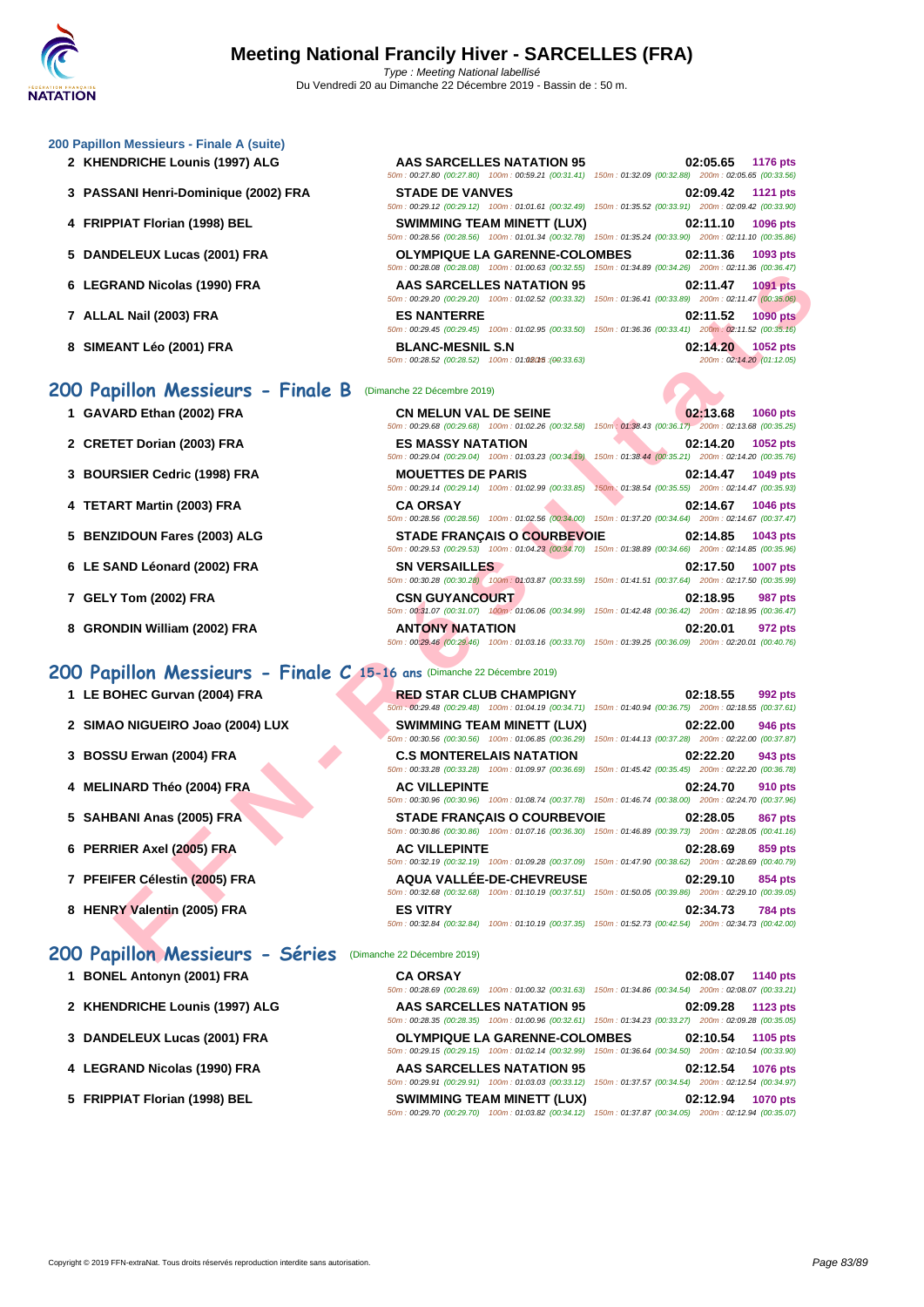#### **[200 Papil](http://www.ffnatation.fr/webffn/index.php)lon Messieurs - Séries (suite)**

- 
- 
- 
- 
- 
- 
- 
- 
- 
- 
- 
- 
- 
- 
- 
- 
- 
- 
- 
- 
- 
- 
- 
- 
- 
- 
- 
- **--- PORTAL Alex (2002) FRA CNO ST-GERMAIN-EN-LAYE DNS dec**

# **200 4 Nages Messieurs - Finale A** (Samedi 21 Décembre 2019)

- **1 PLATAUX Robin (1997) FRA**
- **2 BONEL Antonyn (2001) FRA**

**FIED DOTAIN THE SAMERO DUSTRANE CONTRACTE SAMERO PARACHINE SAMERO DE SAMERO DE SAMERO DE SAMERO DE SAMERO DE SAMERO DE SAMERO DE SAMERO DE SAMERO DE SAMERO DE SAMERO DE SAMERO DE SAMERO DE SAMERO DE SAMERO DE SAMERO DE SA 6 ALLAL Nail (2003) FRA ES NANTERRE 02:13.56 1061 pts** 50m : 00:30.24 (00:30.24) 100m : 01:03.58 (00:33.34) 150m : 01:37.72 (00:34.14) 200m : 02:13.56 (00:35.84) **7 PASSANI Henri-Dominique (2002) FRA STADE DE VANVES 02:14.69 1046 pts** 50m : 00:29.99 (00:29.99) 100m : 01:05.54 (00:35.55) 150m : 01:40.33 (00:34.79) 200m : 02:14.69 (00:34.36) **8 SIMEANT Léo (2001) FRA BLANC-MESNIL S.N 02:14.84 1043 pts** 50m : 00:29.46 (00:29.46) 100m : 01:03.30 (00:33.84) 150m : 01:37.98 (00:34.68) 200m : 02:14.84 (00:36.86) **9 GAVARD Ethan (2002) FRA CN MELUN VAL DE SEINE 02:15.67 1032 pts** 50m : 00:29.51 (00:29.51) 100m : 01:04.01 (00:34.50) 150m : 01:39.54 (00:35.53) 200m : 02:15.67 (00:36.13) **10 BOURSIER Cedric (1998) FRA MOUETTES DE PARIS 02:16.01 1027 pts** 50m : 00:29.72 (00:29.72) 100m : 01:03.94 (00:34.22) 150m : 01:39.50 (00:35.56) 200m : 02:16.01 (00:36.51) **11 CRETET Dorian (2003) FRA ES MASSY NATATION 02:16.62 1019 pts** 50m : 00:28.98 (00:28.98) 100m : 01:03.28 (00:34.30) 150m : 01:39.04 (00:35.76) 200m : 02:16.62 (00:37.58) **12 TETART Martin (2003) FRA CA ORSAY 02:17.46 1007 pts** 50m : 00:29.67 (00:29.67) 100m : 01:04.03 (00:34.36) 150m : 01:39.97 (00:35.94) 200m : 02:17.46 (00:37.49) **13 LE SAND Léonard (2002) FRA SN VERSAILLES 02:17.65 1005 pts** 50m : 00:30.60 (00:30.60) 100m : 01:05.16 (00:34.56) 150m : 01:41.74 (00:36.58) 200m : 02:17.65 (00:35.91) **13 BENZIDOUN Fares (2003) ALG STADE FRANÇAIS O COURBEVOIE 02:17.65 1005 pts** 50m : 00:29.50 (00:29.50) 100m : 01:03.97 (00:34.47) 150m : 01:40.46 (00:36.49) 200m : 02:17.65 (00:37.19) **15 GELY Tom (2002) FRA CSN GUYANCOURT 02:19.68 977 pts** 50m : 00:30.77 (00:30.77) 100m : 01:05.76 (00:34.99) 150m : 01:42.21 (00:36.45) 200m : 02:19.68 (00:37.47) **16 GRONDIN William (2002) FRA ANTONY NATATION 02:19.92 974 pts** 50m : 00:30.03 (00:30.03) 100m : 01:05.03 (00:35.00) 150m : 01:41.66 (00:36.63) 200m : 02:19.92 (00:38.26) **17 BARTHÉLÉMY Hugo (2002) FRA CN LE PLESSIS-ROBINSON 02:20.88 961 pts** 50m : 00:30.29 (00:30.29) 100m : 01:05.65 (00:35.36) 150m : 01:42.72 (00:37.07) 200m : 02:20.88 (00:38.16) **18 LE BOHEC Gurvan (2004) FRA RED STAR CLUB CHAMPIGNY 02:21.01 959 pts** 50m : 00:29.99 (00:29.99) 100m : 01:05.30 (00:35.31) 150m : 01:41.41 (00:36.11) 200m : 02:21.01 (00:39.60) **19 LENORMAND Quentin (2000) FRA SN FRANCONVILLE 02:21.13 957 pts** 50m : 00:30.84 (00:30.84) 100m : 01:05.67 (00:34.83) 150m : 01:42.01 (00:36.34) 200m : 02:21.13 (00:39.12) **20 LEPINAY Come (2003) FRA RACING CLUB DE FRANCE 02:21.91 947 pts** 50m : 00:30.83 (00:30.83) 100m : 01:05.38 (00:34.55) 150m : 01:42.73 (00:37.35) 200m : 02:21.91 (00:39.18) **21 POULIQUEN Mael (2003) FRA AQUA CLUB PONTAULT-ROISSY 02:23.09 931 pts** 50m : 00:30.94 (00:30.94) 100m : 01:07.39 (00:36.45) 150m : 01:45.74 (00:38.35) 200m : 02:23.09 (00:37.35) **22 JEAN Nicolas (2003) FRA CA ORSAY CA ORSAY CA ORSAY 02:23.87 02:23.87 921 pts**<br> **22 02:23.87 01:17.28**  $50m$  : 00:30.55 (00:30.55) 100m : 01:06.59 (00:36.04) **23 SAHBANI Anas (2005) FRA STADE FRANÇAIS O COURBEVOIE 02:25.09 905 pts** 50m : 00:31.65 (00:31.65) 100m : 01:07.57 (00:35.92) 150m : 01:45.81 (00:38.24) 200m : 02:25.09 (00:39.28) **24 CONSTANTINO CAEIRO Diogo (2003) LUX SWIMMING TEAM MINETT (LUX) 02:25.92 894 pts** 50m : 00:30.75 (00:30.75) 100m : 01:06.25 (00:35.50) 150m : 01:44.02 (00:37.77) 200m : 02:25.92 (00:41.90) **25 SIMAO NIGUEIRO Joao (2004) LUX SWIMMING TEAM MINETT (LUX) 02:26.28 890 pts** 50m : 00:30.90 (00:30.90) 100m : 01:07.93 (00:37.03) 150m : 01:46.88 (00:38.95) 200m : 02:26.28 (00:39.40) **26 BOSSU Erwan (2004) FRA C.S MONTERELAIS NATATION 02:26.63 885 pts**<br> **28** *com***: 02:26.63** *com consider <b>com consider (00:31.94 100m*</mark> *consider (00:31.94**<b>com 22:26.63 com 22:26.63* 50m : 00:31.94 (00:31.94) 100m : 01:09/28 :(00:37.34) 200m : 02:26.63 (01:17.35) **27 PFEIFER Célestin (2005) FRA AQUA VALLÉE-DE-CHEVREUSE 02:28.27 864 pts** 50m : 00:32.69 (00:32.69) 100m : 01:09.28 (00:36.59) 150m : 01:48.23 (00:38.95) 200m : 02:28.27 (00:40.04) **28 LAMLICHE Hichame (2004) FRA ST-GEORGES ARGENTEUIL 02:29.64 847 pts** 50m : 00:33.15 (00:33.15) 100m : 01:09.61 (00:36.46) 150m : 01:49.21 (00:39.60) 200m : 02:29.64 (00:40.43) **29 MELINARD Théo (2004) FRA AC VILLEPINTE 02:30.00 842 pts** 50m : 00:32.81 (00:32.81) 100m : 01:10.66 (00:37.85) 150m : 01:50.15 (00:39.49) 200m : 02:30.00 (00:39.85) **30 HENRY Valentin (2005) FRA ES VITRY 02:33.28 801 pts** 50m : 00:32.58 (00:32.58) 100m : 01:09.63 (00:37.05) 150m : 01:50.95 (00:41.32) 200m : 02:33.28 (00:42.33) **31 PERRIER Axel (2005) FRA AC VILLEPINTE 02:33.32 801 pts** 50m : 00:33.14 (00:33.14) 100m : 01:09.19 (00:36.05) 150m : 01:49.94 (00:40.75) 200m : 02:33.32 (00:43.38) **32 CISSE Yohann (2005) FRA CN ST-MICHEL-SUR-ORGE 02:59.84 509 pts** 50m : 00:33.56 (00:33.56) 100m : 01:16.40 (00:42.84) 150m : 02:05.14 (00:48.74) 200m : 02:59.84 (00:54.70)

| <b>U.S CRETEIL NATATION</b> |                                                                                                        | 02:09.51 1142 pts   |  |
|-----------------------------|--------------------------------------------------------------------------------------------------------|---------------------|--|
|                             | 50m: 00:26.63 (00:26.63) 100m: 01:00.71 (00:34.08) 150m: 01:39.03 (00:38.32) 200m: 02:09.51 (00:30.48) |                     |  |
| <b>CA ORSAY</b>             |                                                                                                        | $02:10.44$ 1128 pts |  |
|                             | 50m: 00:27.82 (00:27.82) 100m: 00:59.07 (00:31.25) 150m: 01:40.45 (00:41.38) 200m: 02:10.44 (00:29.99) |                     |  |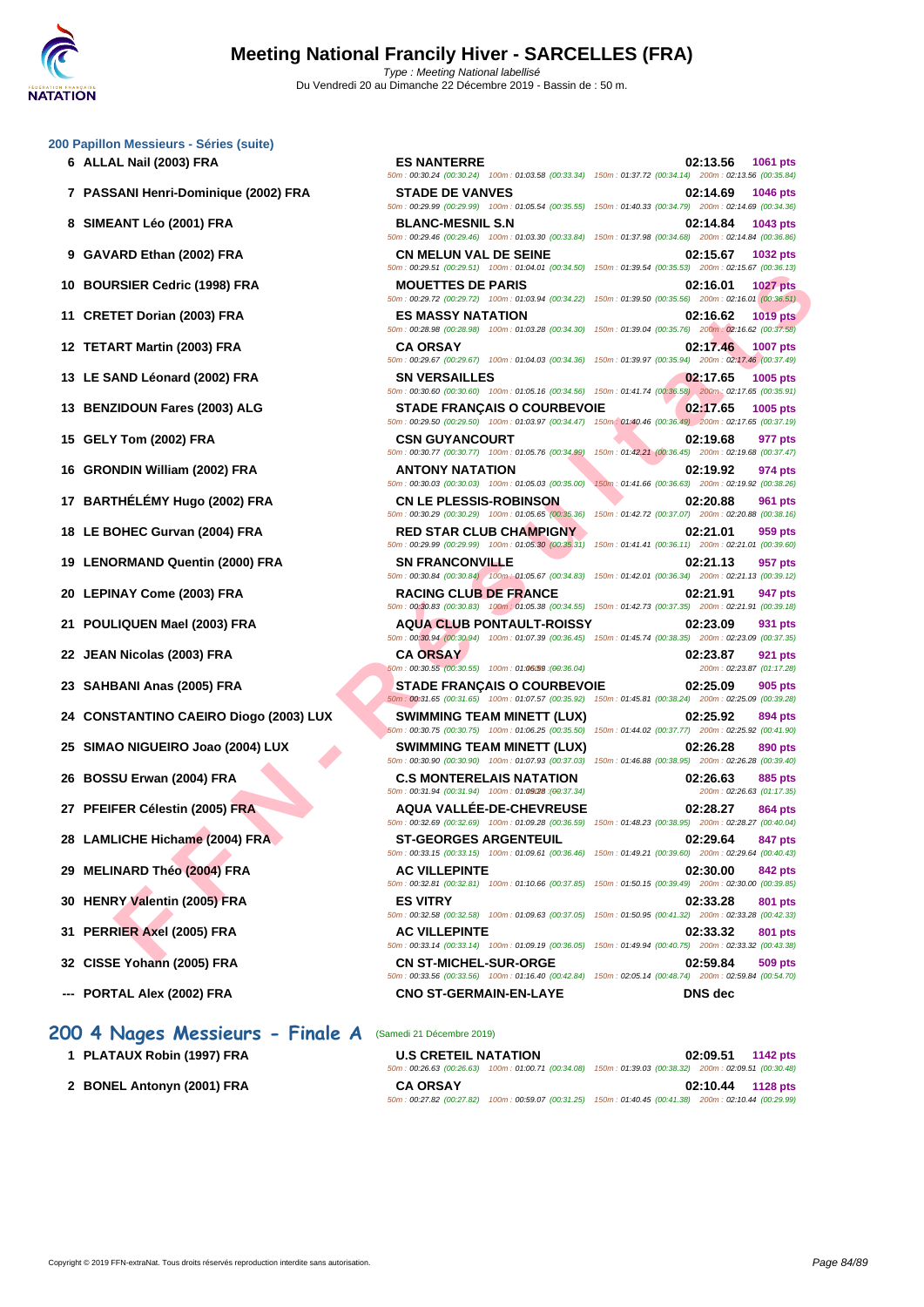### **[200 4 Nag](http://www.ffnatation.fr/webffn/index.php)es Messieurs - Finale A (suite)**

- **3** PASSANI Henri-Dominique (2002) FRA
- **4 ANJOLRAS Alexandre (2002) FRA**
- **5 FRIPPIAT Florian (1998) BEL**
- **6 TEULE Enzo (2004) FRA CNO ST-GERMAIN-EN-LAYE 02:13.80 1079 pts**
- **7 PORTAL Alex (2002) FRA**
- **8** RENE CORAIL Yann (2003) FRA

# **200 4 Nages Messieurs - Finale B** (Samedi 21 Décembre 2019)

- **1 TEULE Leo (2002) FRA CNO ST-GERMAIN-EN-LAYE 02:13.07 1089 pts**
- **2 GORLIER Enzo (2003) FRA AC VILLEPINTE 02:14.07 1075 pts**
- **3 TETART Martin (2003) FRA**
- **4 JELASSI Amenallah (2002) TUN**
- **5** BARTHÉLÉMY Hugo (2002) FRA
- **6** AJOUR Oussama (2003) TUN
- **7** COLOMAR Kyllian (2003) FRA
- **8 DINO Maxime (2002) FRA CERGY PONTOISE NATATION 02:17.82 1021 pts**

### **200 4 Nages Messieurs - Finale C 15-16 ans** (Samedi 21 Décembre 2019)

- **1 POBEL-CRAPPE Matys (2005) FRA CSN GUYANCOURT 02:15.78 1050 pts**
- 
- 
- 
- 
- 
- 
- 

### **200 4 Nages Messieurs - Séries** (Samedi 21 Décembre 2019)

- **1 BONEL Antonyn (2001) FRA**
- **2 PASSANI Henri-Dominique (2002) FRA**
- **3 [TEULE Enzo \(2004\) FRA](http://www.ffnatation.fr/webffn/resultats.php?idact=nat&go=epr&idcpt=64277&idepr=91) CNO ST-GERMAIN-EN-LAYE 02:11.81 1108 pts**
- **4** ANJOLRAS Alexandre (2002) FRA
- **5 PLATAUX Robin (1997) FRA**
- **6 FRIPPIAT Florian (1998) BEL**

| <b>STADE DE VANVES</b>            | 02:10.65 1125 pts                                                                                      |
|-----------------------------------|--------------------------------------------------------------------------------------------------------|
|                                   | 50m: 00:27.84 (00:27.84) 100m: 01:01.43 (00:33.59) 150m: 01:39.93 (00:38.50) 200m: 02:10.65 (00:30.72) |
| <b>SN VERSAILLES</b>              | 02:11.31 1115 pts                                                                                      |
|                                   | 50m: 00:28.54 (00:28.54) 100m: 01:01.43 (00:32.89) 150m: 01:39.65 (00:38.22) 200m: 02:11.31 (00:31.66) |
| <b>SWIMMING TEAM MINETT (LUX)</b> | 02:13.21 1087 pts                                                                                      |
|                                   | 50m: 00:28.13 (00:28.13) 100m: 01:03.05 (00:34.92) 150m: 01:42.88 (00:39.83) 200m: 02:13.21 (00:30.33) |
| <b>CNO ST-GERMAIN-EN-LAYE</b>     | 02:13.80 1079 pts                                                                                      |
|                                   | 50m: 00:28.13 (00:28.13) 100m: 01:03.43 (00:35.30) 150m: 01:43.50 (00:40.07) 200m: 02:13.80 (00:30.30) |
| <b>CNO ST-GERMAIN-EN-LAYE</b>     | 02:14.94 1062 pts                                                                                      |
|                                   | 50m: 00:28.54 (00:28.54) 100m: 01:03.29 (00:34.75) 150m: 01:43.65 (00:40.36) 200m: 02:14.94 (00:31.29) |
| <b>CSN GUYANCOURT</b>             | 02:15.32 1057 pts                                                                                      |
|                                   | 50m: 00:28.36 (00:28.36) 100m: 01:02.67 (00:34.31) 150m: 01:43.58 (00:40.91) 200m: 02:15.32 (00:31.74) |

|                                                                  | $10011. 00220. 13$ $10020. 13$ $10011. 0103.43$ $100.33.30$ $10011. 01.43.30$ $100.40.07$                                                          |                                                                                                                                           |
|------------------------------------------------------------------|----------------------------------------------------------------------------------------------------------------------------------------------------|-------------------------------------------------------------------------------------------------------------------------------------------|
| TAL Alex (2002) FRA                                              | <b>CNO ST-GERMAIN-EN-LAYE</b>                                                                                                                      | 02:14.94<br><b>1062 pts</b><br>50m : 00:28.54 (00:28.54) 100m : 01:03.29 (00:34.75) 150m : 01:43.65 (00:40.36) 200m : 02:14.94 (00:31.29) |
| E CORAIL Yann (2003) FRA                                         | <b>CSN GUYANCOURT</b>                                                                                                                              | 02:15.32<br><b>1057 pts</b><br>50m: 00:28.36 (00:28.36) 100m: 01:02.67 (00:34.31) 150m: 01:43.58 (00:40.91) 200m: 02:15.32 (00:31.74)     |
| Nages Messieurs - Finale B                                       | (Samedi 21 Décembre 2019)                                                                                                                          |                                                                                                                                           |
| <b>E Leo (2002) FRA</b>                                          | <b>CNO ST-GERMAIN-EN-LAYE</b>                                                                                                                      | 02:13.07<br>1089 pts<br>50m : 00:29.30 (00:29.30) 100m : 01:03.50 (00:34.20) 150m : 01:42.39 (00:38.89) 200m : 02:13.07 (00:30.68)        |
| LIER Enzo (2003) FRA                                             | <b>AC VILLEPINTE</b>                                                                                                                               | 02:14.07<br>1075 pts<br>50m: 00:28.94 (00:28.94) 100m: 01:03.77 (00:34.83) 150m: 01:43.12 (00:39.35) 200m: 02:14.07 (00:30.95)            |
| <b>\RT Martin (2003) FRA</b>                                     | <b>CA ORSAY</b><br>50m: 00:28.28 (00:28.28) 100m: 01:04.14 (00:35.86)                                                                              | 02:14.32<br>1071 pts<br>150m: 01:43.26 (00:39.12) 200m: 02:14.32 (00:31.06)                                                               |
| <b>SSI Amenallah (2002) TUN</b>                                  | US VILLEJUIF NATATION<br>50m: 00:28.47 (00:28.47) 100m: 01:04.41 (00:35.94)                                                                        | 02:14.63<br><b>1067 pts</b><br>150m: 01:43.53 (00:39.12) 200m: 02:14.63 (00:31.10)                                                        |
| THÉLÉMY Hugo (2002) FRA                                          | <b>CN LE PLESSIS-ROBINSON</b>                                                                                                                      | 02:16.61<br>1038 pts<br>50m: 00:28.26 (00:28.26) 100m: 01:03.25 (00:34.99) 150m: 01:43.15 (00:39.90) 200m: 02:16.61 (00:33.46)            |
| JR Oussama (2003) TUN                                            | <b>OLYMPIQUE LA GARENNE-COLOMBES</b><br>50m : 00:29.50 (00:29.50) 100m : 01:04.42 (00:34.92) 150m : 01:45.62 (00:41.20) 200m : 02:16.69 (00:31.07) | 02:16.69<br><b>1037 pts</b>                                                                                                               |
| OMAR Kyllian (2003) FRA                                          | <b>SN VERSAILLES</b>                                                                                                                               | 02:17.18<br>1030 pts<br>50m : 00:29.02 (00:29.02) 100m : 01:05.11 (00:36.09) 150m : 01:45.92 (00:40.81) 200m : 02:17.18 (00:31.26)        |
| Maxime (2002) FRA                                                | <b>CERGY PONTOISE NATATION</b>                                                                                                                     | 02:17.82<br>1021 pts<br>50m: 00:29.37 (00:29.37) 100m: 01:04.39 (00:35.02) 150m: 01:45.85 (00:41.46) 200m: 02:17.82 (00:31.97)            |
| Nages Messieurs - Finale C 15-16 ans $(Samedi 21 Décembre 2019)$ |                                                                                                                                                    |                                                                                                                                           |
| EL-CRAPPE Matys (2005) FRA                                       | <b>CSN GUYANCOURT</b>                                                                                                                              | 02:15.78<br>1050 pts<br>60m : 00:29.81 (00:29.81) 100m : 01:05.57 (00:35.76) 150m : 01:44.23 (00:38.66) 200m : 02:15.78 (00:31.55)        |
| <b>DCART Enzo (2004) FRA</b>                                     | <b>AQUA CLUB PONTAULT-ROISSY</b>                                                                                                                   | 02:16.67<br><b>1037 pts</b><br>50m : 00:30.33 (00:30.33) 100m : 01:06.58 (00:36.25) 150m : 01:46.04 (00:39.46) 200m : 02:16.67 (00:30.63) |
| <b>GLE Come (2005) FRA</b>                                       | <b>CNO ST-GERMAIN-EN-LAYE</b>                                                                                                                      | 02:20.92<br>978 pts<br>50m: 00:30.33 (00:30.33) 100m: 01:06.57 (00:36.24) 150m: 01:48.38 (00:41.81) 200m: 02:20.92 (00:32.54)             |
| OHEC Gurvan (2004) FRA                                           | <b>RED STAR CLUB CHAMPIGNY</b>                                                                                                                     | 02:21.57<br>969 pts<br>50m: 00:28.78 (00:28.78) 100m: 01:05.61 (00:36.83) 150m: 01:48.95 (00:43.34) 200m: 02:21.57 (00:32.62)             |
| <b>ONENQ Milo (2004) FRA</b>                                     | <b>CLUB DES NAGEURS DE PARIS</b><br>50m: 00:31.47 (00:31.47) 100m: 01:09:85 : (00:38.38)                                                           | 02:26.29<br>905 pts<br>200m: 02:26.29 (01:16.44)                                                                                          |
| <b>RIER Jules (2004) FRA</b>                                     | <b>CN LE PLESSIS-ROBINSON</b>                                                                                                                      | 02:26.40<br>903 pts<br>50m : 00:30.31 (00:30.31) 100m : 01:08.61 (00:38.30) 150m : 01:53.74 (00:45.13) 200m : 02:26.40 (00:32.66)         |
| LICHE Hichame (2004) FRA                                         | <b>ST-GEORGES ARGENTEUIL</b>                                                                                                                       | 02:26.69<br>899 pts<br>50m : 00:30.57 (00:30.57) 100m : 01:10.78 (00:40.21) 150m : 01:54.64 (00:43.86) 200m : 02:26.69 (00:32.05)         |
| ZOUK Rayhan (2004) FRA                                           | <b>CN MELUN VAL DE SEINE</b>                                                                                                                       | 02:29.09<br>868 pts<br>50m: 00:30.24 (00:30.24) 100m: 01:09.84 (00:39.60) 150m: 01:56.31 (00:46.47) 200m: 02:29.09 (00:32.78)             |
| Nages Messieurs - Séries                                         | (Samedi 21 Décembre 2019)                                                                                                                          |                                                                                                                                           |
| EL Antonyn (2001) FRA                                            | <b>CA ORSAY</b>                                                                                                                                    | 02:10.89<br><b>1122 pts</b><br>50m: 00:27.56 (00:27.56) 100m: 00:59.51 (00:31.95) 150m: 01:40.22 (00:40.71) 200m: 02:10.89 (00:30.67)     |

|                               | 50m: 00:29.81 (00:29.81) 100m: 01:05.57 (00:35.76) 150m: 01:44.23 (00:38.66) 200m: 02:15.78 (00:31.55)                                     |                                                  |
|-------------------------------|--------------------------------------------------------------------------------------------------------------------------------------------|--------------------------------------------------|
| 2 LETOCART Enzo (2004) FRA    | <b>AQUA CLUB PONTAULT-ROISSY</b><br>50m: 00:30.33 (00:30.33) 100m: 01:06.58 (00:36.25) 150m: 01:46.04 (00:39.46) 200m: 02:16.67 (00:30.63) | 02:16.67<br><b>1037 pts</b>                      |
| 3 JAEGLE Come (2005) FRA      | <b>CNO ST-GERMAIN-EN-LAYE</b><br>50m: 00:30.33 (00:30.33) 100m: 01:06.57 (00:36.24) 150m: 01:48.38 (00:41.81) 200m: 02:20.92 (00:32.54)    | 02:20.92<br>978 pts                              |
| 4 LE BOHEC Gurvan (2004) FRA  | <b>RED STAR CLUB CHAMPIGNY</b><br>50m: 00:28.78 (00:28.78) 100m: 01:05.61 (00:36.83) 150m: 01:48.95 (00:43.34) 200m: 02:21.57 (00:32.62)   | 02:21.57<br>969 pts                              |
| 5 HUGONENQ Milo (2004) FRA    | <b>CLUB DES NAGEURS DE PARIS</b><br>50m: 00:31.47 (00:31.47) 100m: 01:09:85 : (00:38.38)                                                   | 02:26.29<br>905 pts<br>200m: 02:26.29 (01:16.44) |
| 6 FEVRIER Jules (2004) FRA    | <b>CN LE PLESSIS-ROBINSON</b><br>50m: 00:30.31 (00:30.31) 100m: 01:08.61 (00:38.30) 150m: 01:53.74 (00:45.13) 200m: 02:26.40 (00:32.66)    | 02:26.40<br>903 pts                              |
| 7 LAMLICHE Hichame (2004) FRA | <b>ST-GEORGES ARGENTEUIL</b>                                                                                                               | 02:26.69<br>899 pts                              |

50m : 00:30.57 (00:30.57) 100m : 01:10.78 (00:40.21) 150m : 01:54.64 (00:43.86) 200m : 02:26.69 (00:32.05) **8 MARZOUK Rayhan (2004) FRA CN MELUN VAL DE SEINE 02:29.09 868 pts**

| <b>CA ORSAY</b>               |                                                                                                        |                                                     |  | 02:10.89 1122 pts |
|-------------------------------|--------------------------------------------------------------------------------------------------------|-----------------------------------------------------|--|-------------------|
|                               | 50m: 00:27.56 (00:27.56) 100m: 00:59.51 (00:31.95) 150m: 01:40.22 (00:40.71) 200m: 02:10.89 (00:30.67) |                                                     |  |                   |
| <b>STADE DE VANVES</b>        |                                                                                                        |                                                     |  | 02:11.71 1109 pts |
|                               | 50m: 00:27.85 (00:27.85) 100m: 01:01.78 (00:33.93) 150m: 01:39.69 (00:37.91) 200m: 02:11.71 (00:32.02) |                                                     |  |                   |
| <b>CNO ST-GERMAIN-EN-LAYE</b> |                                                                                                        |                                                     |  | 02:11.81 1108 pts |
|                               | 50m: 00:28.31 (00:28.31) 100m: 01:02.88 (00:34.57) 150m: 01:40.43 (00:37.55) 200m: 02:11.81 (00:31.38) |                                                     |  |                   |
|                               |                                                                                                        |                                                     |  |                   |
| <b>SN VERSAILLES</b>          |                                                                                                        |                                                     |  | 02:12.08 1104 pts |
|                               | 50m: 00:29.93 (00:29.93) 100m: 01:02.51 (00:32.58) 150m: 01:40.66 (00:38.15) 200m: 02:12.08 (00:31.42) |                                                     |  |                   |
| <b>U.S CRETEIL NATATION</b>   |                                                                                                        |                                                     |  | 02:12.77 1094 pts |
|                               | 50m: 00:27.65 (00:27.65) 100m: 01:01.14 (00:33.49)                                                     | 150m: 01:39.45 (00:38.31) 200m: 02:12.77 (00:33.32) |  |                   |
|                               | <b>SWIMMING TEAM MINETT (LUX)</b>                                                                      |                                                     |  | 02:13.52 1083 pts |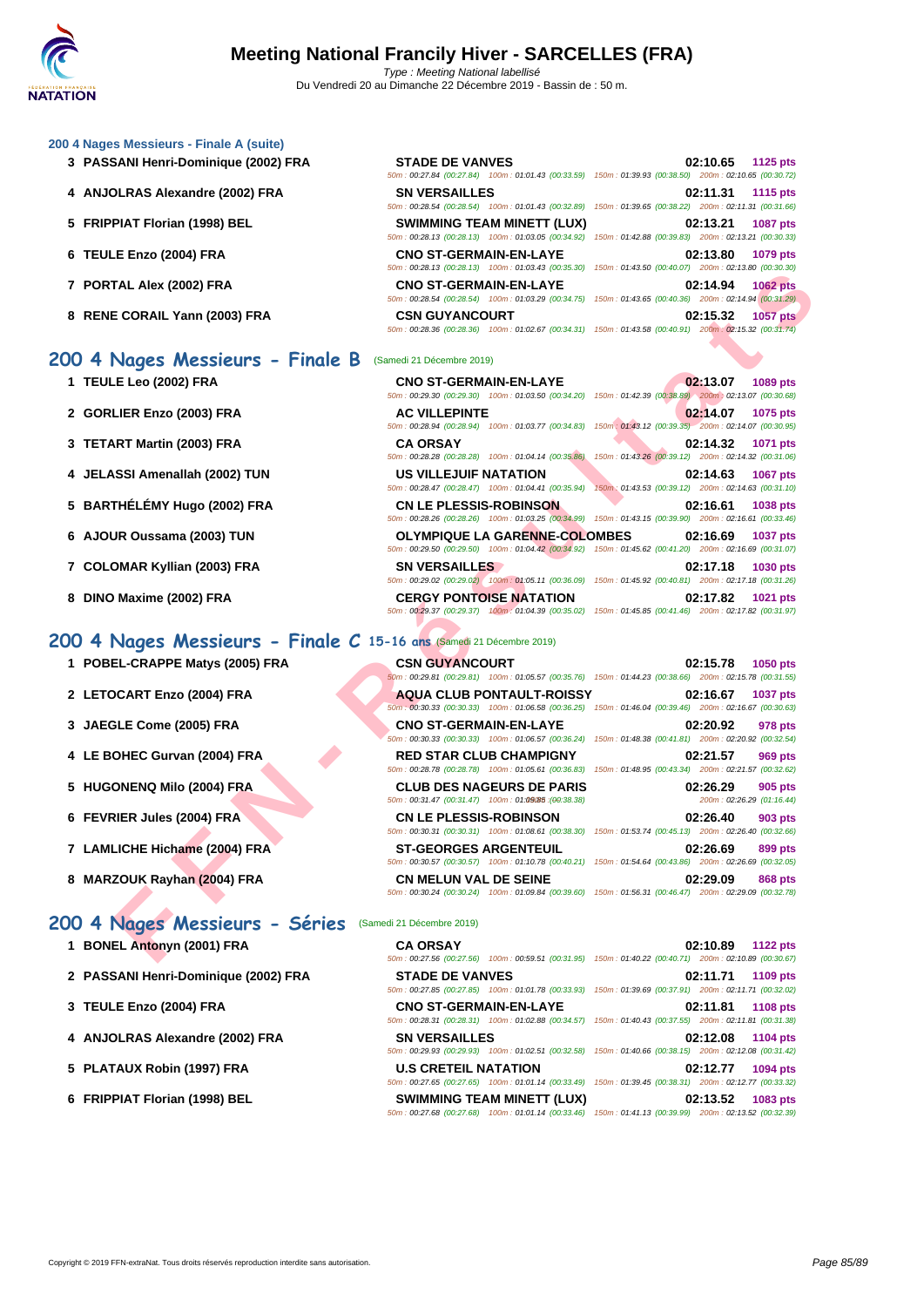### **[200 4 Nag](http://www.ffnatation.fr/webffn/index.php)es Messieurs - Séries (suite)**

- 
- 
- 
- 
- 
- 
- 
- 
- 
- 
- 
- 
- 
- **20 GORJAO MOREIRA Martin (1999) FRA U.S CRETEIL NATATION 02:19.02 1004 pts**
- 
- 
- 
- 
- 
- 
- 
- 
- 
- 
- 
- 
- 
- 
- 
- 
- **37 MARZOUK Rayhan (2004) FRA CN MELUN VAL DE SEINE 02:26.04 02:26.04 908 pts**<br> **50m**: 00:3**4:3 01:54.22** (01:22.92) 200m : 02:26.04 (00:31.82)

**FINAL MATIM (2003) FRA**<br> **FRAME LIGUE DISTRACTION CONTINUES AND INSTRUMENT ON A SCIENCE AND INSTRUMENT ON A SCIENCE AND INSTRUMENT ON A SCIENCE AND INSTRUMENT ON A SCIENCE AND INSTRUMENT ON A SCIENCE AND INSTRUMENT ON A 7 RENE CORAIL Yann (2003) FRA CSN GUYANCOURT 02:13.76 1079 pts** 50m : 00:28.44 (00:28.44) 100m : 01:02.62 (00:34.18) 150m : 01:42.91 (00:40.29) 200m : 02:13.76 (00:30.85) **8 PORTAL Alex (2002) FRA CNO ST-GERMAIN-EN-LAYE 02:13.85 1078 pts** 50m : 00:29.61 (00:29.61) 100m : 01:03.81 (00:34.20) 150m : 01:44.26 (00:40.45) 200m : 02:13.85 (00:29.59) **9 TEULE Leo (2002) FRA CNO ST-GERMAIN-EN-LAYE 02:14.23 1072 pts** 50m : 00:29.75 (00:29.75) 100m : 01:03.61 (00:33.86) 150m : 01:42.69 (00:39.08) 200m : 02:14.23 (00:31.54) **10 GORLIER Enzo (2003) FRA AC VILLEPINTE 02:14.31 1071 pts** 50m : 00:28.59 (00:28.59) 100m : 01:03.62 (00:35.03) 150m : 01:42.77 (00:39.15) 200m : 02:14.31 (00:31.54) **11 TETART Martin (2003) FRA CA ORSAY 02:14.89 1063 pts** 50m : 00:29.17 (00:29.17) 100m : 01:04.95 (00:35.78) 150m : 01:43.53 (00:38.58) 200m : 02:14.89 (00:31.36) **12 JELASSI Amenallah (2002) TUN US VILLEJUIF NATATION 02:15.46 1055 pts** 50m : 00:28.00 (00:28.00) 100m : 01:02.88 (00:34.88) 150m : 01:43.25 (00:40.37) 200m : 02:15.46 (00:32.21) **13 GABALI Cedric (2004) FRA ES VITRY 02:15.64 1052 pts** 50m : 00:28.85 (00:28.85) 100m : 01:04.03 (00:35.18) 150m : 01:44.73 (00:40.70) 200m : 02:15.64 (00:30.91) **14 BARTHÉLÉMY Hugo (2002) FRA CN LE PLESSIS-ROBINSON 02:16.27 1043 pts** 50m : 00:28.39 (00:28.39) 100m : 01:03.35 (00:34.96) 150m : 01:42.68 (00:39.33) 200m : 02:16.27 (00:33.59) **15 COLOMAR Kyllian (2003) FRA SN VERSAILLES 02:16.43 1041 pts** 50m : 00:29.40 (00:29.40) 100m : 01:04.50 (00:35.10) 150m : 01:45.29 (00:40.79) 200m : 02:16.43 (00:31.14) **16 DINO Maxime (2002) FRA CERGY PONTOISE NATATION 02:16.62 1038 pts** 50m : 00:29.05 (00:29.05) 100m : 01:04.00 (00:34.95) 150m : 01:44.78 (00:40.78) 200m : 02:16.62 (00:31.84) **17 AJOUR Oussama (2003) TUN OLYMPIQUE LA GARENNE-COLOMBES 02:16.65 1038 pts** 50m : 00:28.51 (00:28.51) 100m : 01:03.89 (00:35.38) 150m : 01:44.80 (00:40.91) 200m : 02:16.65 (00:31.85) **18 LETOCART Enzo (2004) FRA AQUA CLUB PONTAULT-ROISSY 02:18.12 1017 pts** 50m : 00:29.64 (00:29.64) 100m : 01:06.92 (00:37.28) 150m : 01:46.63 (00:39.71) 200m : 02:18.12 (00:31.49) **19 THIBAULT Maxime (1999) FRA CLUB DES NAGEURS DE PARIS 02:18.73 1008 pts** 50m : 00:28.72 (00:28.72) 100m : 01:03.44 (00:34.72) 150m : 01:46.92 (00:43.48) 200m : 02:18.73 (00:31.81) 50m : 00:27.74 (00:27.74) 100m : 01:04.10 (00:36.36) 150m : 01:44.25 (00:40.15) 200m : 02:19.02 (00:34.77) **21 FOUBERT Etienne (2004) FRA STADE FRANÇAIS O COURBEVOIE 02:19.10 1003 pts** 50m : 00:29.34 (00:29.34) 100m : 01:04.46 (00:35.12) 150m : 01:46.13 (00:41.67) 200m : 02:19.10 (00:32.97) **22 DJENNANE Yacine (2002) ALG CA ORSAY 02:19.29 1000 pts** 50m : 00:31.02 (00:31.02) 100m : 01:07.88 (00:36.86) 150m : 01:47.80 (00:39.92) 200m : 02:19.29 (00:31.49) **23 JAEGLE Come (2005) FRA CNO ST-GERMAIN-EN-LAYE 02:19.88 992 pts** 50m : 00:30.11 (00:30.11) 100m : 01:06.45 (00:36.34) 150m : 01:47.00 (00:40.55) 200m : 02:19.88 (00:32.88) **24 POBEL-CRAPPE Matys (2005) FRA CSN GUYANCOURT 02:19.98 991 pts** 50m : 00:31.34 (00:31.34) 100m : 01:07.63 (00:36.29) 150m : 01:48.89 (00:41.26) 200m : 02:19.98 (00:31.09) **25 CHALENDAR Léo (2003) FRA AC BOULOGNE-BILLANCOURT 02:20.20 988 pts** 50m : 00:29.80 (00:29.80) 100m : 01:06.41 (00:36.61) 150m : 01:47.08 (00:40.67) 200m : 02:20.20 (00:33.12) **26 CHARBONNEL Theo (2001) FRA CN ST-MICHEL-SUR-ORGE 02:20.33 986 pts** 50m : 00:29.27 (00:29.27) 100m : 01:03.50 (00:34.23) 150m : 01:46.62 (00:43.12) 200m : 02:20.33 (00:33.71) **27 GELY Tom (2002) FRA CSN GUYANCOURT 02:23.27 945 pts** 50m : 00:30.27 (00:30.27) 100m : 01:07.06 (00:36.79) 150m : 01:48.25 (00:41.19) 200m : 02:23.27 (00:35.02) **28 GALLEGO Thomas (2000) FRA RACING CLUB DE FRANCE 02:23.70 939 pts** 50m : 00:29.01 (00:29.01) 100m : 01:06.51 (00:37.50) 150m : 01:51.33 (00:44.82) 200m : 02:23.70 (00:32.37) **29 DESOLUE Valentin (2003) FRA C.S MONTERELAIS NATATION 02:23.71 939 pts** 50m : 00:30.11 (00:30.11) 100m : 01:07.03 (00:36.92) 150m : 01:50.07 (00:43.04) 200m : 02:23.71 (00:33.64) **30 COMBES Clement (2002) FRA OLYMPIQUE LA GARENNE-COLOMBES 02:24.13 934 pts** 50m : 00:30.34 (00:30.34) 100m : 01:09.88 (00:39.54) 150m : 01:50.71 (00:40.83) 200m : 02:24.13 (00:33.42) **31 LE BOHEC Gurvan (2004) FRA RED STAR CLUB CHAMPIGNY 02:24.16 933 pts** 50m : 00:30.60 (00:30.60) 100m : 01:06.27 (00:35.67) 150m : 01:52.12 (00:45.85) 200m : 02:24.16 (00:32.04) **32 WALTZING Loic (2000) LUX SWIMMING TEAM MINETT (LUX) 02:24.96 922 pts** 50m : 00:31.69 (00:31.69) 100m : 01:08.28 (00:36.59) 150m : 01:51.32 (00:43.04) 200m : 02:24.96 (00:33.64) **33 JULIEN Tristan (2002) FRA EN LONGJUMEAU 02:25.02 922 pts** 50m : 00:30.01 (00:30.01) 100m : 01:10.17 (00:40.16) 150m : 01:51.59 (00:41.42) 200m : 02:25.02 (00:33.43) **34 LAMLICHE Hichame (2004) FRA ST-GEORGES ARGENTEUIL 02:25.92 910 pts** 50m : 00:30.24 (00:30.24) 100m : 01:10.13 (00:39.89) 150m : 01:52.84 (00:42.71) 200m : 02:25.92 (00:33.08) **35 BRÉ Alessandro (2004) FRA AC BOULOGNE-BILLANCOURT 02:25.95 909 pts** 50m : 00:31.00 (00:31.00) 100m : 01:08.71 (00:37.71) 150m : 01:52.50 (00:43.79) 200m : 02:25.95 (00:33.45) **36 FEVRIER Jules (2004) FRA CN LE PLESSIS-ROBINSON 02:25.97 909 pts** 50m : 00:30.45 (00:30.45) 100m : 01:07.93 (00:37.48) 150m : 01:53.13 (00:45.20) 200m : 02:25.97 (00:32.84)

150m : 01:54.22 (01:22.92) 200m : 02:26.04 (00:31.82)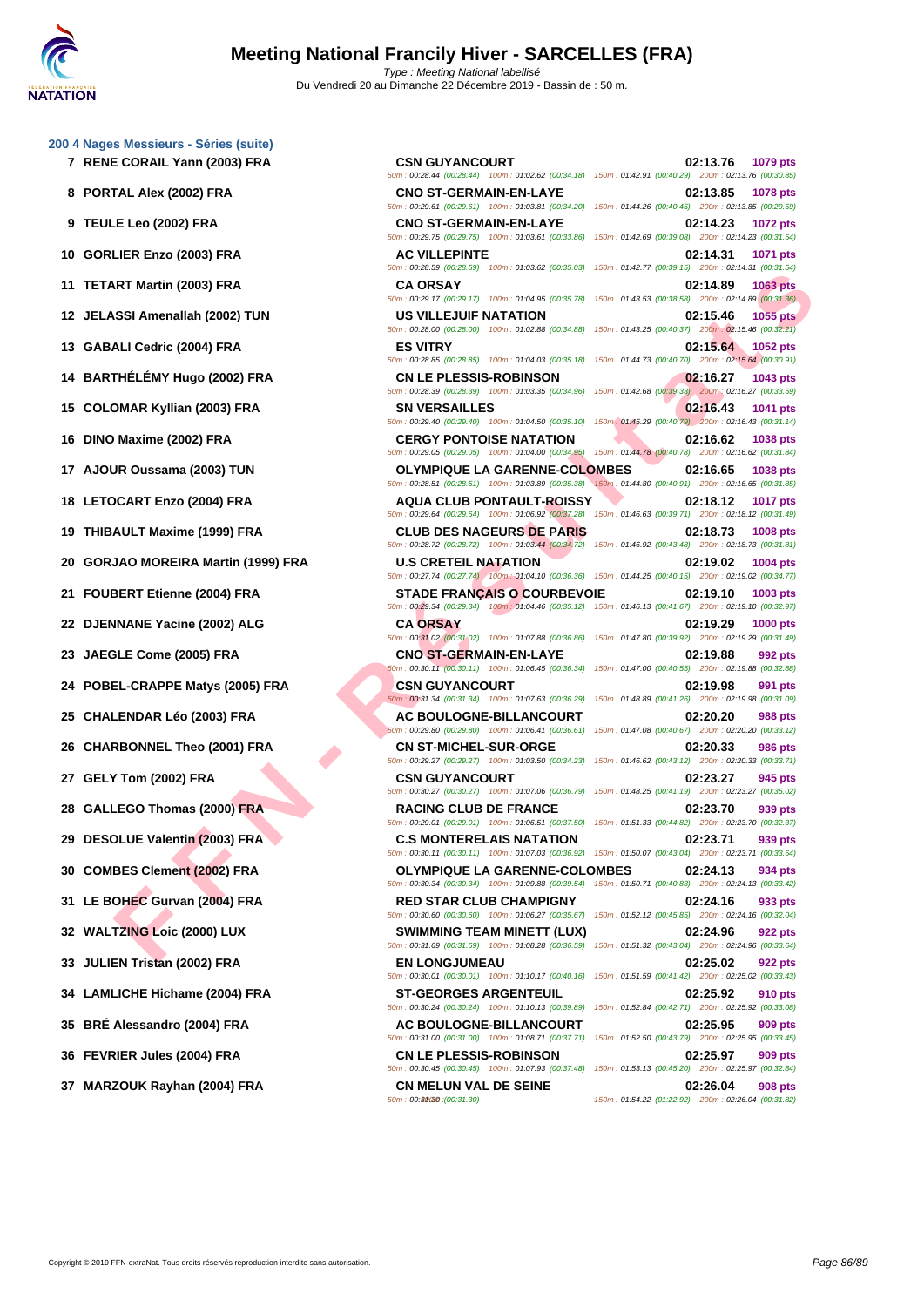| 38 HUGONENQ Milo (2004) FRA                  | <b>CLUB DES NAGEURS DE PARIS</b><br>50m : 00:30.89 (00:30.89) 100m : 01:09.88 (00:38.99) 150m : 01:52.08 (00:42.20) 200m : 02:26.07 (00:33.99) | 02:26.07<br><b>908 pts</b>                                                        |
|----------------------------------------------|------------------------------------------------------------------------------------------------------------------------------------------------|-----------------------------------------------------------------------------------|
| <b>ROMDHANE Dayen (2004) FRA</b><br>39       | <b>U.S CRETEIL NATATION</b><br>50m: 00:30.35 (00:30.35) 100m: 01:07.89 (00:37.54) 150m: 01:51.14 (00:43.25) 200m: 02:26.18 (00:35.04)          | 02:26.18<br>906 pts                                                               |
| <b>BONGERS Tolia (2004) FRA</b><br>40        | <b>AQUACLUB LE PECQ MARLY</b><br>50m: 00:29.75 (00:29.75) 100m: 01:06.20 (00:36.45) 150m: 01:50.73 (00:44.53) 200m: 02:26.76 (00:36.03)        | 02:26.76<br>898 pts                                                               |
| 41 HENRY Valentin (2005) FRA                 | <b>ES VITRY</b><br>50m: 00:31.05 (00:31.05) 100m: 01:11.84 (00:40.79)                                                                          | 02:27.76<br>885 pts<br>150m: 01:56.62 (00:44.78) 200m: 02:27.76 (00:31.14)        |
| 42 WALD Benjamin (2004) FRA                  | <b>AC BOULOGNE-BILLANCOURT</b>                                                                                                                 | 02:28.03<br><b>882 pts</b>                                                        |
| GORLIER IIan (2004) FRA<br>43                | 50m: 00:32.33 (00:32.33) 100m: 01:09.37 (00:37.04)<br><b>AC VILLEPINTE</b>                                                                     | 150m: 01:54.50 (00:45.13) 200m: 02:28.03 (00:33.53)<br>02:28.28<br><b>878 pts</b> |
| <b>COMBETTES Jeremie (2005) FRA</b><br>44    | 50m: 00:32.48 (00:32.48) 100m: 01:09.40 (00:36.92)<br><b>RACING CLUB DE FRANCE</b>                                                             | 150m: 01:55.22 (00:45.82) 200m: 02:28.28 (00:33.06)<br>02:28.67<br>873 pts        |
| 45 OUVRARD Ethan (2005) FRA                  | 50m: 00:30.85 (00:30.85) 100m: 01:08.74 (00:37.89)<br><b>RACING CLUB DE FRANCE</b>                                                             | 150m: 01:53.75 (00:45.01) 200m: 02:28.67 (00:34.92)<br>02:28.94<br>870 pts        |
| <b>CONDETTE Alaric (2005) FRA</b><br>46      | 50m: 00:31.53 (00:31.53) 100m: 01:11.75 (00:40.22)<br><b>SN VERSAILLES</b>                                                                     | 150m: 01:54.95 (00:43.20) 200m: 02:28.94 (00:33.99)<br>02:29.00<br>869 pts        |
| 47 NIANE Andy (2004) FRA                     | 50m: 00:31.47 (00:31.47) 100m: 01:11.15 (00:39.68)<br><b>S.M MONTROUGE</b>                                                                     | 150m: 01:54.97 (00:43.82) 200m: 02:29.00 (00:34.03)<br>02:29.71<br>860 pts        |
| <b>BARATAUD Jazz (2005) FRA</b><br>48        | 50m: 00:30.88 (00:30.88) 100m: 01:09.94 (00:39.06)<br><b>NAUTIC CLUB RAMBOUILLET</b>                                                           | 150m: 01:54.82 (00:44.88) 200m: 02:29.71 (00:34.89)<br>02:30.29<br>852 pts        |
| LIV David (2004) FRA<br>49                   | 50m: 00:31.49 (00:31.49) 100m: 01:11.27 (00:39.78)<br><b>AQUA CLUB PONTAULT-ROISSY</b>                                                         | 150m: 01:58.20 (00:46.93) 200m: 02:30.29 (00:32.09)<br>02:30.50<br>849 pts        |
| <b>CAVARO Baptiste (2005) FRA</b>            | 50m: 00:32.99 (00:32.99) 100m: 01:10.72 (00:37.73)<br><b>NAUTIC CLUB RAMBOUILLET</b>                                                           | 150m: 01:54.49 (00:43.77) 200m: 02:30.50 (00:36.01)<br>02:32.14<br><b>828 pts</b> |
| 51 HUMBLOT Timothée (2005) FRA               | 50m: 00:32.22 (00:32.22) 100m: 01:11.17 (00:38.95) 150m: 01:56.67 (00:45.50) 200m: 02:32.14 (00:35.47)<br><b>CN LE PLESSIS-ROBINSON</b>        | 02:32.28<br>827 pts                                                               |
| 52 CLAIRGIRONNET Gatien (2004) FRA           | 50m: 00:33.72 (00:33.72) 100m: 01:14.47 (00:40.75)<br><b>ES NANTERRE</b>                                                                       | 150m: 01:59.12 (00:44.65) 200m: 02:32.28 (00:33.16)<br>02:32.39<br>825 pts        |
| <b>NOUVEL Bastien (2004) FRA</b><br>53       | 50m: 00:33.09 (00:33.09) 100m: 01:08.17 (00:35.08)<br><b>A.O. TRAPPES NATATION</b>                                                             | 150m: 01:58.42 (00:50.25) 200m: 02:32.39 (00:33.97)<br>02:32.44<br>824 pts        |
| KUC Raphaël (2005) FRA<br>54                 | 50m: 00:30.07 (00:30.07) 100m: 01:09.13 (00:39.06) 150m: 01:56.58 (00:47.45) 200m: 02:32.44 (00:35.86)<br><b>CANETON CLUB DE BEAUMONT</b>      | 02:32.99<br>817 pts                                                               |
| AMIR TAHMASSEB BERTHET Theo (2005) FRA<br>55 | 50m: 00:31.77 (00:31.77) 100m: 01:13.85 (00:42.08)<br><b>NOGENT NATATION 94</b>                                                                | 150m: 01:57.08 (00:43.23) 200m: 02:32.99 (00:35.91)<br>02:33.20<br>815 pts        |
| MIALOT Rémi (2005) FRA<br>56                 | 50m: 00:32.30 (00:32.30) 100m: 01:10.63 (00:38.33)<br><b>CA ORSAY</b>                                                                          | 150m: 01:57.69 (00:47.06) 200m: 02:33.20 (00:35.51)<br>02:33.32<br>813 pts        |
| 57 CHARBONNEL Mathis (2005) FRA              | 50m: 00:33.32 (00:33.32) 100m: 01:12.23 (00:38.91) 150m: 01:59.36 (00:47.13) 200m: 02:33.32 (00:33.96)<br><b>CN ST-MICHEL-SUR-ORGE</b>         | 02:34.49<br>799 pts                                                               |
| 58 SEMETEYS Nile (2005) FRA                  | 50m: 00:33.77 (00:33.77) 100m: 01:12.26 (00:38.49) 150m: 01:59.39 (00:47.13) 200m: 02:34.49 (00:35.10)<br><b>CN LE PLESSIS-ROBINSON</b>        | 02:35.46<br><b>786 pts</b>                                                        |
| 59 LABAUME Leo (2005) FRA                    | 50m : 00:31.94 (00:31.94) 100m : 01:16.73 (00:44.79) 150m : 01:58.83 (00:42.10) 200m : 02:35.46 (00:36.63)<br><b>ES MASSY NATATION</b>         | 02:35.65<br><b>784 pts</b>                                                        |
| 60 NEVOT Romain (2004) FRA                   | 50m : 00:31.28 (00:31.28) 100m : 01:13.49 (00:42.21) 150m : 01:58.66 (00:45.17) 200m : 02:35.65 (00:36.99)<br>A.O. TRAPPES NATATION            | 02:36.88<br>769 pts                                                               |
| 61 RAZANATEFY Tsitoaina (2004) FRA           | 50m : 00:32.80 (00:32.80) 100m : 01:14.17 (00:41.37) 150m : 02:00.57 (00:46.40) 200m : 02:36.88 (00:36.31)<br><b>CN MELUN VAL DE SEINE</b>     | 02:37.38<br><b>763 pts</b>                                                        |
| 62 CISSE Yohann (2005) FRA                   | 50m: 00:32.11 (00:32.11) 100m: 01:14.35 (00:42.24) 150m: 02:02.12 (00:47.77) 200m: 02:37.38 (00:35.26)<br><b>CN ST-MICHEL-SUR-ORGE</b>         | 02:38.08<br><b>754 pts</b>                                                        |
| 63 BOUZAHZAH Nassim (2005) FRA               | 50m: 00:34.35 (00:34.35) 100m: 01:13.73 (00:39.38)<br><b>ASS DES SPORTS DE CHELLES</b>                                                         | 150m: 02:03.11 (00:49.38) 200m: 02:38.08 (00:34.97)<br>02:38.71<br>747 pts        |
|                                              | 50m : 00:34.32 (00:34.32) 100m : 01:19.28 (00:44.96) 150m : 02:02.66 (00:43.38) 200m : 02:38.71 (00:36.05)                                     | DNC Jes                                                                           |

- **52 CLAIRGIRONNET Gatien (2004) FRA ES NANTERRE 02:32.39 825 pts**
- 
- 
- **55 AMIR TAHMASSEB BERTHET Theo (2005) FRA NOGENT NATATION 94 02:33.20 815 pts**
- 
- 
- 
- 
- 
- 
- 
- **63 BOUZAHZAH Nassim (2005) FRA ASS DES SPORTS DE CHELLES 02:38.71 747 pts**
- **--- CLAIMAND Adrien (2003) FRA CSN GUYANCOURT DNS dec**

# **400 4 Nages Messieurs - Finale A** (Vendredi 20 Décembre 2019)

- 
- **2 [ANJOLRAS Alexandre \(2002\) FRA](http://www.ffnatation.fr/webffn/resultats.php?idact=nat&go=epr&idcpt=64277&idepr=92) SN VERSAILLES 04:39.07 1106 pts**
- **3 PASSANI Henri-Dominique (2002) FRA STADE DE VANVES 04:40.04 1099 pts**

**1 TEULE Enzo (2004) FRA CNO ST-GERMAIN-EN-LAYE 04:39.02 1106 pts** 50m : 00:29.88 (00:29.88) 100m : 01:03.73 (00:33.85) 150m : 01:40.14 (00:36.41) 200m : 02:16.72 (00:36.58) 250m : 02:56.44 (00:39.72) 300m : 03:35.97 (00:39.53) 350m : 04:08.85 (00:32.88) 400m : 04:39.02 (00:30.17) 50m : 00:30.92 (00:30.92) 100m : 01:06.37 (00:35.45) 150m : 01:42.05 (00:35.68) 200m : 02:17.80 (00:35.75) 250m : 02:55.96 (00:38.16) 300m : 03:35.16 (00:39.20) 350m : 04:07.92 (00:32.76) 400m : 04:39.07 (00:31.15) 50m : 00:29.36 (00:29.36) 100m : 01:02.11 (00:32.75) 150m : 01:39.31 (00:37.20) 200m : 02:16.89 (00:37.58) 250m : 02:55.55 (00:38.66) 300m : 03:35.48 (00:39.93) 350m : 04:08.69 (00:33.21) 400m : 04:40.04 (00:31.35)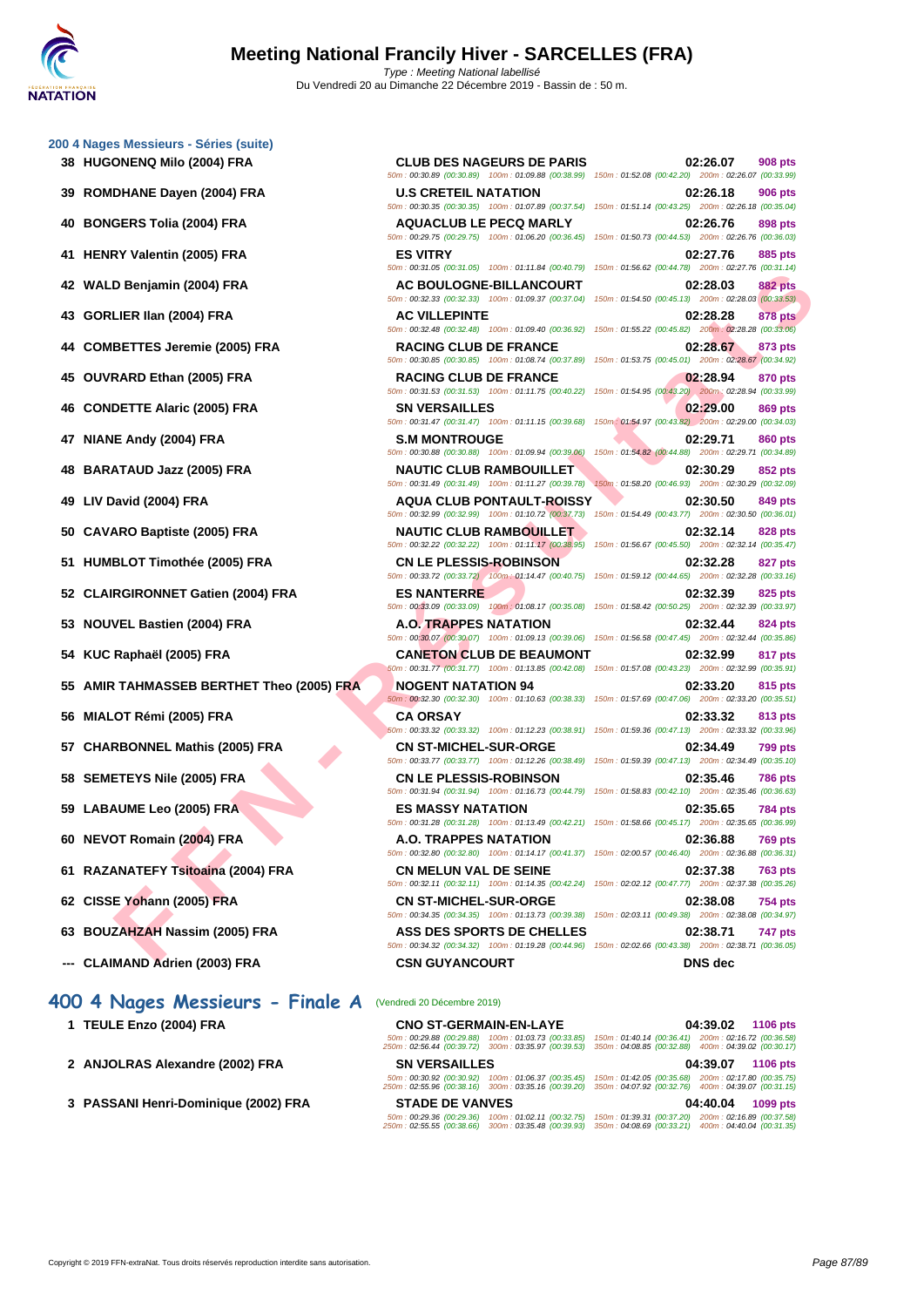|                                                                                                           | 04:41.69<br><b>1086 pts</b>                                                                                                                                                                                                                                                                                                                                                                                                                                                                                                                                                                                                                                                                                                                                                                                                                                                                                                                                                                                                                                                                                                                                                                                                                                                                                                                                                                                                                                                                                                                                                                                                                                                                                                                                                                                                                                                                           |
|-----------------------------------------------------------------------------------------------------------|-------------------------------------------------------------------------------------------------------------------------------------------------------------------------------------------------------------------------------------------------------------------------------------------------------------------------------------------------------------------------------------------------------------------------------------------------------------------------------------------------------------------------------------------------------------------------------------------------------------------------------------------------------------------------------------------------------------------------------------------------------------------------------------------------------------------------------------------------------------------------------------------------------------------------------------------------------------------------------------------------------------------------------------------------------------------------------------------------------------------------------------------------------------------------------------------------------------------------------------------------------------------------------------------------------------------------------------------------------------------------------------------------------------------------------------------------------------------------------------------------------------------------------------------------------------------------------------------------------------------------------------------------------------------------------------------------------------------------------------------------------------------------------------------------------------------------------------------------------------------------------------------------------|
|                                                                                                           | 50m: 00:29.85 (00:29.85) 100m: 01:03.56 (00:33.71) 150m: 01:41.63 (00:38.07) 200m: 02:18.59 (00:36.96)                                                                                                                                                                                                                                                                                                                                                                                                                                                                                                                                                                                                                                                                                                                                                                                                                                                                                                                                                                                                                                                                                                                                                                                                                                                                                                                                                                                                                                                                                                                                                                                                                                                                                                                                                                                                |
| <b>CNO ST-GERMAIN-EN-LAYE</b>                                                                             | 04:41.82<br><b>1086 pts</b>                                                                                                                                                                                                                                                                                                                                                                                                                                                                                                                                                                                                                                                                                                                                                                                                                                                                                                                                                                                                                                                                                                                                                                                                                                                                                                                                                                                                                                                                                                                                                                                                                                                                                                                                                                                                                                                                           |
| 50m: 00:30.45 (00:30.45) 100m: 01:04.02 (00:33.57)<br>250m: 02:57.13 (00:40.94) 300m: 03:38.05 (00:40.92) | 150m: 01:40.44 (00:36.42) 200m: 02:16.19 (00:35.75)<br>350m: 04:10.97 (00:32.92) 400m: 04:41.82 (00:30.85)                                                                                                                                                                                                                                                                                                                                                                                                                                                                                                                                                                                                                                                                                                                                                                                                                                                                                                                                                                                                                                                                                                                                                                                                                                                                                                                                                                                                                                                                                                                                                                                                                                                                                                                                                                                            |
| <b>AC VILLEPINTE</b>                                                                                      | 04:48.47<br>1038 pts                                                                                                                                                                                                                                                                                                                                                                                                                                                                                                                                                                                                                                                                                                                                                                                                                                                                                                                                                                                                                                                                                                                                                                                                                                                                                                                                                                                                                                                                                                                                                                                                                                                                                                                                                                                                                                                                                  |
| 50m: 00:30.35 (00:30.35) 100m: 01:04.38 (00:34.03)<br>250m: 03:01.22 (00:40.86) 300m: 03:42.30 (00:41.08) | 150m: 01:42.76 (00:38.38) 200m: 02:20.36 (00:37.60)<br>350m: 04:15.98 (00:33.68) 400m: 04:48.47 (00:32.49)                                                                                                                                                                                                                                                                                                                                                                                                                                                                                                                                                                                                                                                                                                                                                                                                                                                                                                                                                                                                                                                                                                                                                                                                                                                                                                                                                                                                                                                                                                                                                                                                                                                                                                                                                                                            |
| <b>CA ORSAY</b>                                                                                           | 04:49.52<br><b>1030 pts</b>                                                                                                                                                                                                                                                                                                                                                                                                                                                                                                                                                                                                                                                                                                                                                                                                                                                                                                                                                                                                                                                                                                                                                                                                                                                                                                                                                                                                                                                                                                                                                                                                                                                                                                                                                                                                                                                                           |
|                                                                                                           | 50m: 00:28.94 (00:28.94) 100m: 01:03.65 (00:34.71) 150m: 01:41.20 (00:37.55) 200m: 02:19.13 (00:37.93)                                                                                                                                                                                                                                                                                                                                                                                                                                                                                                                                                                                                                                                                                                                                                                                                                                                                                                                                                                                                                                                                                                                                                                                                                                                                                                                                                                                                                                                                                                                                                                                                                                                                                                                                                                                                |
| <b>CERGY PONTOISE NATATION</b>                                                                            | 04:53.45<br><b>1002 pts</b>                                                                                                                                                                                                                                                                                                                                                                                                                                                                                                                                                                                                                                                                                                                                                                                                                                                                                                                                                                                                                                                                                                                                                                                                                                                                                                                                                                                                                                                                                                                                                                                                                                                                                                                                                                                                                                                                           |
|                                                                                                           | 50m : 00:30.22 (00:30.22) 100m : 01:05.74 (00:35.52) 150m : 01:44.51 (00:38.77) 200m : 02:22.40 (00:37.89)                                                                                                                                                                                                                                                                                                                                                                                                                                                                                                                                                                                                                                                                                                                                                                                                                                                                                                                                                                                                                                                                                                                                                                                                                                                                                                                                                                                                                                                                                                                                                                                                                                                                                                                                                                                            |
|                                                                                                           |                                                                                                                                                                                                                                                                                                                                                                                                                                                                                                                                                                                                                                                                                                                                                                                                                                                                                                                                                                                                                                                                                                                                                                                                                                                                                                                                                                                                                                                                                                                                                                                                                                                                                                                                                                                                                                                                                                       |
|                                                                                                           | 04:47.56<br>1044 pts                                                                                                                                                                                                                                                                                                                                                                                                                                                                                                                                                                                                                                                                                                                                                                                                                                                                                                                                                                                                                                                                                                                                                                                                                                                                                                                                                                                                                                                                                                                                                                                                                                                                                                                                                                                                                                                                                  |
|                                                                                                           | 50m : 00:29.44 (00:29.44) 100m : 01:04.15 (00:34.71) 150m : 01:40.97 (00:36.82) 200m : 02:17.78 (00:36.81)                                                                                                                                                                                                                                                                                                                                                                                                                                                                                                                                                                                                                                                                                                                                                                                                                                                                                                                                                                                                                                                                                                                                                                                                                                                                                                                                                                                                                                                                                                                                                                                                                                                                                                                                                                                            |
|                                                                                                           | 04:47.88<br><b>1042 pts</b>                                                                                                                                                                                                                                                                                                                                                                                                                                                                                                                                                                                                                                                                                                                                                                                                                                                                                                                                                                                                                                                                                                                                                                                                                                                                                                                                                                                                                                                                                                                                                                                                                                                                                                                                                                                                                                                                           |
| 50m: 00:30.61 (00:30.61) 100m: 01:04.11 (00:33.50)                                                        | 150m: 01:42.96 (00:38.85) 200m: 02:20.54 (00:37.58)<br>350m: 04:17.51 (00:33.60) 400m: 04:47.88 (00:30.37)                                                                                                                                                                                                                                                                                                                                                                                                                                                                                                                                                                                                                                                                                                                                                                                                                                                                                                                                                                                                                                                                                                                                                                                                                                                                                                                                                                                                                                                                                                                                                                                                                                                                                                                                                                                            |
|                                                                                                           | 04:55.67<br><b>987 pts</b>                                                                                                                                                                                                                                                                                                                                                                                                                                                                                                                                                                                                                                                                                                                                                                                                                                                                                                                                                                                                                                                                                                                                                                                                                                                                                                                                                                                                                                                                                                                                                                                                                                                                                                                                                                                                                                                                            |
| 50m: 00:31.39 (00:31.39) 100m: 01:07.53 (00:36.14)                                                        | 150m: 01:47.51 (00:39.98) 200m: 02:26.71 (00:39.20)<br>350m: 04:22.07 (00:35.46) 400m: 04:55.67 (00:33.60)                                                                                                                                                                                                                                                                                                                                                                                                                                                                                                                                                                                                                                                                                                                                                                                                                                                                                                                                                                                                                                                                                                                                                                                                                                                                                                                                                                                                                                                                                                                                                                                                                                                                                                                                                                                            |
|                                                                                                           | 04:59.43<br>961 pts                                                                                                                                                                                                                                                                                                                                                                                                                                                                                                                                                                                                                                                                                                                                                                                                                                                                                                                                                                                                                                                                                                                                                                                                                                                                                                                                                                                                                                                                                                                                                                                                                                                                                                                                                                                                                                                                                   |
| 50m: 00:31.58 (00:31.58) 100m: 01:07.45 (00:35.87)                                                        | 150m: 01:46.77 (00:39.32) 200m: 02:25.37 (00:38.60)<br>350m: 04:24.96 (00:33.44) 400m: 04:59.43 (00:34.47)                                                                                                                                                                                                                                                                                                                                                                                                                                                                                                                                                                                                                                                                                                                                                                                                                                                                                                                                                                                                                                                                                                                                                                                                                                                                                                                                                                                                                                                                                                                                                                                                                                                                                                                                                                                            |
|                                                                                                           | 05:11.80<br>878 pts                                                                                                                                                                                                                                                                                                                                                                                                                                                                                                                                                                                                                                                                                                                                                                                                                                                                                                                                                                                                                                                                                                                                                                                                                                                                                                                                                                                                                                                                                                                                                                                                                                                                                                                                                                                                                                                                                   |
|                                                                                                           | 150m: 01:48.06 (00:39.31) 200m: 02:26.38 (00:38.32)<br>350m: 04:37.07 (00:35.21) 400m: 05:11.80 (00:34.73)                                                                                                                                                                                                                                                                                                                                                                                                                                                                                                                                                                                                                                                                                                                                                                                                                                                                                                                                                                                                                                                                                                                                                                                                                                                                                                                                                                                                                                                                                                                                                                                                                                                                                                                                                                                            |
| <b>AC VILLEPINTE</b>                                                                                      | 05:12.15<br>876 pts                                                                                                                                                                                                                                                                                                                                                                                                                                                                                                                                                                                                                                                                                                                                                                                                                                                                                                                                                                                                                                                                                                                                                                                                                                                                                                                                                                                                                                                                                                                                                                                                                                                                                                                                                                                                                                                                                   |
| 50m: 00:32.97 (00:32.97) 100m: 01:12.75 (00:39.78)                                                        | 150m: 01:52.80 (00:40.05) 200m: 02:30.02 (00:37.22)<br>350m: 04:37.96 (00:35.10) 400m: 05:12.15 (00:34.19)                                                                                                                                                                                                                                                                                                                                                                                                                                                                                                                                                                                                                                                                                                                                                                                                                                                                                                                                                                                                                                                                                                                                                                                                                                                                                                                                                                                                                                                                                                                                                                                                                                                                                                                                                                                            |
| <b>CN LE PLESSIS-ROBINSON</b>                                                                             | 05:35.31<br>731 pts                                                                                                                                                                                                                                                                                                                                                                                                                                                                                                                                                                                                                                                                                                                                                                                                                                                                                                                                                                                                                                                                                                                                                                                                                                                                                                                                                                                                                                                                                                                                                                                                                                                                                                                                                                                                                                                                                   |
| 50m: 00:32.30 (00:32.30) 100m: 01:11.48 (00:39.18)<br>250m: 03:31.41 (00:52.05) 300m: 04:23.11 (00:51.70) | 150m: 01:56.45 (00:44.97) 200m: 02:39.36 (00:42.91)<br>350m: 04:59.05 (00:35.94)<br>400m: 05:35.31 (00:36.26)                                                                                                                                                                                                                                                                                                                                                                                                                                                                                                                                                                                                                                                                                                                                                                                                                                                                                                                                                                                                                                                                                                                                                                                                                                                                                                                                                                                                                                                                                                                                                                                                                                                                                                                                                                                         |
| <b>EN LONGJUMEAU</b>                                                                                      | <b>DNS</b>                                                                                                                                                                                                                                                                                                                                                                                                                                                                                                                                                                                                                                                                                                                                                                                                                                                                                                                                                                                                                                                                                                                                                                                                                                                                                                                                                                                                                                                                                                                                                                                                                                                                                                                                                                                                                                                                                            |
|                                                                                                           |                                                                                                                                                                                                                                                                                                                                                                                                                                                                                                                                                                                                                                                                                                                                                                                                                                                                                                                                                                                                                                                                                                                                                                                                                                                                                                                                                                                                                                                                                                                                                                                                                                                                                                                                                                                                                                                                                                       |
|                                                                                                           |                                                                                                                                                                                                                                                                                                                                                                                                                                                                                                                                                                                                                                                                                                                                                                                                                                                                                                                                                                                                                                                                                                                                                                                                                                                                                                                                                                                                                                                                                                                                                                                                                                                                                                                                                                                                                                                                                                       |
| <b>CLUB DES NAGEURS DE PARIS</b>                                                                          | 05:16.29<br>849 pts                                                                                                                                                                                                                                                                                                                                                                                                                                                                                                                                                                                                                                                                                                                                                                                                                                                                                                                                                                                                                                                                                                                                                                                                                                                                                                                                                                                                                                                                                                                                                                                                                                                                                                                                                                                                                                                                                   |
|                                                                                                           |                                                                                                                                                                                                                                                                                                                                                                                                                                                                                                                                                                                                                                                                                                                                                                                                                                                                                                                                                                                                                                                                                                                                                                                                                                                                                                                                                                                                                                                                                                                                                                                                                                                                                                                                                                                                                                                                                                       |
| <b>RACING CLUB DE FRANCE</b>                                                                              | 05:19.71<br>827 pts                                                                                                                                                                                                                                                                                                                                                                                                                                                                                                                                                                                                                                                                                                                                                                                                                                                                                                                                                                                                                                                                                                                                                                                                                                                                                                                                                                                                                                                                                                                                                                                                                                                                                                                                                                                                                                                                                   |
|                                                                                                           |                                                                                                                                                                                                                                                                                                                                                                                                                                                                                                                                                                                                                                                                                                                                                                                                                                                                                                                                                                                                                                                                                                                                                                                                                                                                                                                                                                                                                                                                                                                                                                                                                                                                                                                                                                                                                                                                                                       |
| NAUTIC CLUB RAMBOUILLET                                                                                   | 05:19.79<br>827 pts                                                                                                                                                                                                                                                                                                                                                                                                                                                                                                                                                                                                                                                                                                                                                                                                                                                                                                                                                                                                                                                                                                                                                                                                                                                                                                                                                                                                                                                                                                                                                                                                                                                                                                                                                                                                                                                                                   |
|                                                                                                           |                                                                                                                                                                                                                                                                                                                                                                                                                                                                                                                                                                                                                                                                                                                                                                                                                                                                                                                                                                                                                                                                                                                                                                                                                                                                                                                                                                                                                                                                                                                                                                                                                                                                                                                                                                                                                                                                                                       |
| <b>NOGENT NATATION 94</b>                                                                                 | <b>DNS</b>                                                                                                                                                                                                                                                                                                                                                                                                                                                                                                                                                                                                                                                                                                                                                                                                                                                                                                                                                                                                                                                                                                                                                                                                                                                                                                                                                                                                                                                                                                                                                                                                                                                                                                                                                                                                                                                                                            |
|                                                                                                           |                                                                                                                                                                                                                                                                                                                                                                                                                                                                                                                                                                                                                                                                                                                                                                                                                                                                                                                                                                                                                                                                                                                                                                                                                                                                                                                                                                                                                                                                                                                                                                                                                                                                                                                                                                                                                                                                                                       |
| <b>SN VERSAILLES</b>                                                                                      | 04:39.67<br><b>1101 pts</b>                                                                                                                                                                                                                                                                                                                                                                                                                                                                                                                                                                                                                                                                                                                                                                                                                                                                                                                                                                                                                                                                                                                                                                                                                                                                                                                                                                                                                                                                                                                                                                                                                                                                                                                                                                                                                                                                           |
|                                                                                                           | 50m: 00:29.77 (00:29.77) 100m: 01:02.54 (00:32.77) 150m: 01:40.09 (00:37.55) 200m: 02:15.58 (00:35.49)                                                                                                                                                                                                                                                                                                                                                                                                                                                                                                                                                                                                                                                                                                                                                                                                                                                                                                                                                                                                                                                                                                                                                                                                                                                                                                                                                                                                                                                                                                                                                                                                                                                                                                                                                                                                |
|                                                                                                           |                                                                                                                                                                                                                                                                                                                                                                                                                                                                                                                                                                                                                                                                                                                                                                                                                                                                                                                                                                                                                                                                                                                                                                                                                                                                                                                                                                                                                                                                                                                                                                                                                                                                                                                                                                                                                                                                                                       |
|                                                                                                           | <b>SN VERSAILLES</b><br>250m: 03:00.58 (00:41.99) 300m: 03:40.73 (00:40.15) 350m: 04:12.87 (00:32.14) 400m: 04:41.69 (00:28.82)<br>250m: 03:01.13 (00:42.00) 300m: 03:41.65 (00:40.52) 350m: 04:15.61 (00:33.96) 400m: 04:49.52 (00:33.91)<br>250m: 03:04.38 (00:41.98) 300m: 03:46.53 (00:42.15) 350m: 04:20.65 (00:34.12) 400m: 04:53.45 (00:32.80)<br>(Vendredi 20 Décembre 2019)<br><b>CN LE PLESSIS-ROBINSON</b><br>250m : 02:58.26 (00:40.48) 300m : 03:40.47 (00:42.21) 350m : 04:15.16 (00:34.69) 400m : 04:47.56 (00:32.40)<br><b>ES NANTERRE</b><br>250m: 03:01.80 (00:41.26) 300m: 03:43.91 (00:42.11)<br><b>CSN GUYANCOURT</b><br>250m: 03:06.36 (00:39.65) 300m: 03:46.61 (00:40.25)<br><b>CSN GUYANCOURT</b><br>250m: 03:07.84 (00:42.47) 300m: 03:51.52 (00:43.68)<br><b>CN LE PLESSIS-ROBINSON</b><br>$50m : 00:31.31$ $(00:31.31)$ $100m : 01:08.75$ $(00:37.44)$<br>$250m : 03:13.51$ $(00:47.13)$ $300m : 04:01.86$ $(00:48.35)$<br>250m: 03:17.44 (00:47.42) 300m: 04:02.86 (00:45.42)<br>400 4 Nages Messieurs - Finale C 15-16 ans (Vendredi 20 Décembre 2019)<br>50m : 00:33.22 (00:33.22) 100m : 01:12.06 (00:38.84) 150m : 01:53.83 (00:41.77) 200m : 02:34.49 (00:40.66)<br>250m: 03:18.66 (00:44.17) 300m: 04:04.53 (00:45.87) 350m: 04:40.69 (00:36.16) 400m: 05:16.29 (00:35.60)<br>50m: 00:34.32 (00:34.32) 100m: 01:13.13 (00:38.81) 150m: 01:54.43 (00:41.30) 200m: 02:36.44 (00:42.01)<br>250m: 03:21.13 (00:44.69) 300m: 04:07.79 (00:46.66) 350m: 04:45.19 (00:37.40) 400m: 05:19.71 (00:34.52)<br>50m : 00:33.80 (00:33.80) 100m : 01:13.36 (00:39.56) 150m : 01:54.87 (00:41.51) 200m : 02:35.33 (00:40.46)<br>250m: 03:21.70 (00:46.37) 300m: 04:09.28 (00:47.58) 350m: 04:45.41 (00:36.13) 400m: 05:19.79 (00:34.38)<br>(Vendredi 20 Décembre 2019)<br>250m: 02:56.94 (00:41.36) 300m: 03:38.33 (00:41.39) 350m: 04:10.86 (00:32.53) 400m: 04:39.67 (00:28.81) |

# **400 4 Nages Messieurs - Finale C 15-16 ans** (Vendredi 20 Décembre 2019)

- 
- 
- 
- **--- AMIR TAHMASSEB BERTHET Theo (2005) FRA NOGENT NATATION 94 DNS**

# **400 4 Nages Messieurs - Séries** (Vendredi 20 Décembre 2019)

- 
- **2 PASSANI Henri-Dominique (2002) FRA STADE DE VANVES 04:39.97 1099 pts**
- 
- 
- **5 ANJOLRAS Alexandre (2002) FRA SN VERSAILLES 04:45.60 1058 pts**

50m : 00:29.41 (00:29.41) 100m : 01:03.49 (00:34.08) 150m : 01:40.58 (00:37.09) 200m : 02:17.21 (00:36.63) 250m : 02:55.97 (00:38.76) 300m : 03:35.82 (00:39.85) 350m : 04:08.32 (00:32.50) 400m : 04:39.97 (00:31.65)

50m : 00:29.87 (00:29.87) 100m : 01:04.41 (00:34.54) 150m : 01:39.39 (00:34.98) 200m : 02:14.23 (00:34.84) 250m : 02:53.69 (00:39.46) 300m : 03:35.03 (00:41.34) 350m : 04:08.67 (00:33.64) 400m : 04:41.24 (00:32.57)

50m : 00:29.80 (00:29.80) 100m : 01:04.27 (00:34.47) 150m : 01:39.94 (00:35.67) 200m : 02:16.00 (00:36.06) 250m : 02:56.82 (00:40.82) 300m : 03:36.82 (00:40.00) 350m : 04:10.61 (00:33.79) 400m : 04:42.87 (00:32.26)

50m : 00:30.03 (00:30.03) 100m : 01:06.10 (00:36.07) 150m : 01:42.15 (00:36.05) 200m : 02:17.97 (00:35.82) 250m : 02:57.52 (00:39.55) 300m : 03:37.81 (00:40.29) 350m : 04:12.49 (00:34.68) 400m : 04:45.60 (00:33.11)

**3 TEULE Leo (2002) FRA CNO ST-GERMAIN-EN-LAYE 04:41.24 1090 pts**

**4 TEULE Enzo (2004) FRA CNO ST-GERMAIN-EN-LAYE 04:42.87 1078 pts**

Copyright © 2019 FFN-extraNat. Tous droits réservés reproduction interdite sans autorisation.